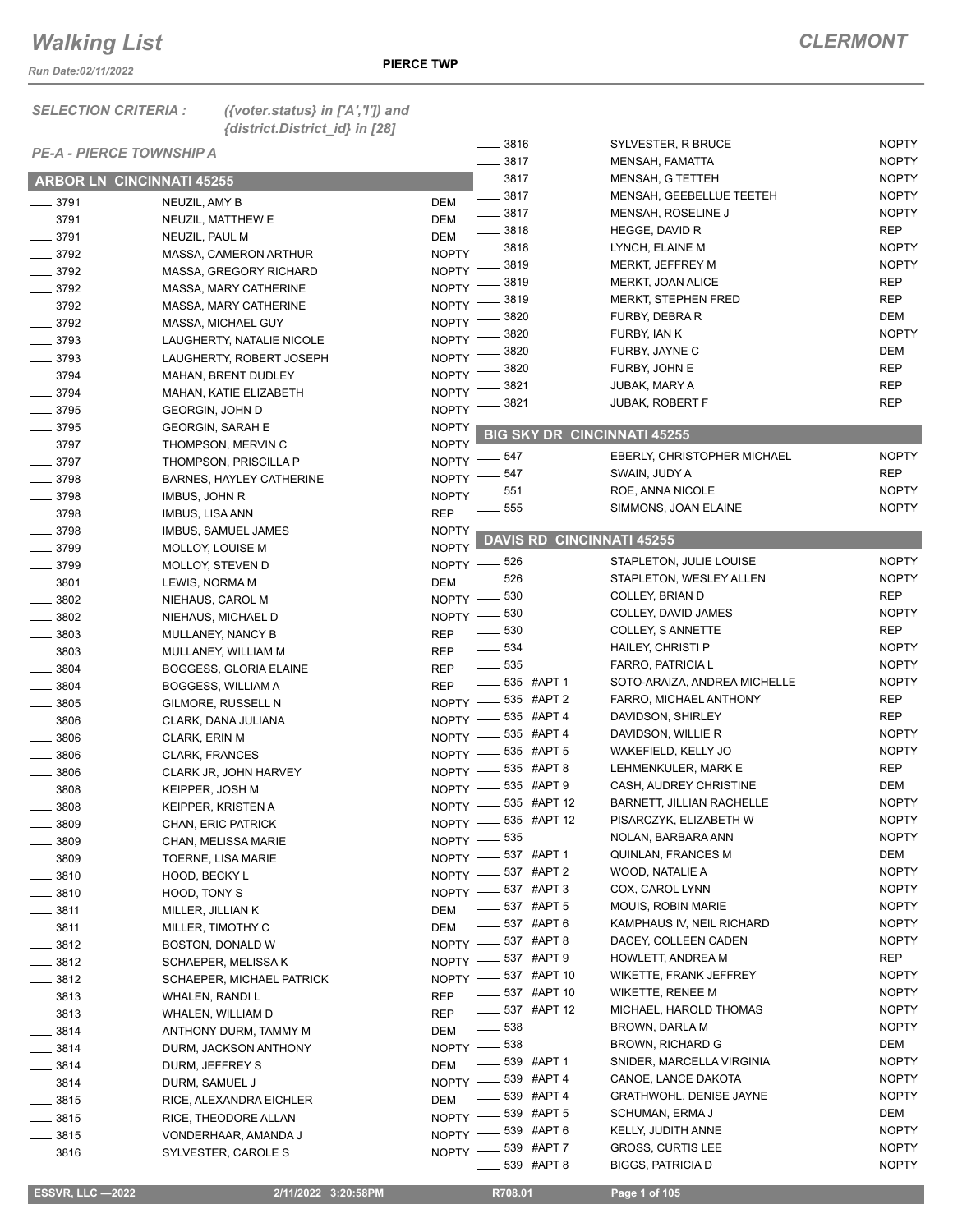*Run Date:02/11/2022*

**PIERCE TWP**

|                           | <b>PE-A - PIERCE TOWNSHIP A</b>  |                               |              |                        | 549 #APT 5                    | <b>HELTON, NEANNA S</b>                         | <b>DEM</b>                   |
|---------------------------|----------------------------------|-------------------------------|--------------|------------------------|-------------------------------|-------------------------------------------------|------------------------------|
|                           | <b>DAVIS RD CINCINNATI 45255</b> |                               |              |                        | 549 #APT 7<br>549 #APT 8      | SAMPSON, KELLY FRANCES<br>COOPER, CHARLES LOGAN | <b>NOPTY</b><br><b>NOPTY</b> |
| $\frac{1}{2}$ 539 #APT 11 |                                  | MAUSHART, ROBERT M            |              | NOPTY __ 549 #APT 9    |                               | HEFFNER, BARBARA S                              | <b>NOPTY</b>                 |
|                           | 539 #APT APT7                    | MIDDLEMAS, KATHRYN GRACE      | DEM          | $\frac{1}{2}$          | 549 #APT 12                   | GILBERT, MATTHEW SCOTT                          | <b>NOPTY</b>                 |
| $- 539$ #2                |                                  | RIDNER, VIOLET KAY            | <b>REP</b>   | $\frac{1}{2}$          | 549 #UNIT 1                   | ZIEGELMEYER, KATIE MARIE                        | <b>NOPTY</b>                 |
| $-541$                    |                                  |                               |              | NOPTY __ 549 #UNIT 8   |                               | JEFFRIES, PAULINE                               | <b>NOPTY</b>                 |
|                           |                                  | BALDWIN, JOSHUA ADAM          |              |                        |                               | NOPTY __ 549 #APT APT 12 GILBERT, ERIN MICHELLE | <b>NOPTY</b>                 |
| $-541$ #APT 1             |                                  | FALLS, GREG C                 |              |                        |                               |                                                 |                              |
| $\frac{1}{2}$ 541 #APT 2  |                                  | TRIPP, JORDAN CHRISTOPHER     |              | NOPTY <u>_</u> ___ 591 |                               | TYMINSKI JR, STANLEY L                          | <b>NOPTY</b>                 |
|                           | $-541$ #APT 3                    | SIRKS, LONNIE DEAN            | <b>REP</b>   | $\frac{1}{2}$ 599      |                               | CLARY, CAROL R                                  | <b>REP</b>                   |
|                           | $-541$ #APT 3                    | SIRKS, ROSE M                 | <b>REP</b>   | $\frac{1}{2}$ 599      |                               | <b>CLARY, CHESTER R</b>                         | <b>REP</b>                   |
| $-541$ #APT 4             |                                  | JOHNS, RUTH ANN               | <b>NOPTY</b> |                        | NOPTY ELM DR CINCINNATI 45255 |                                                 |                              |
| _____ 541 #APT 5          |                                  | MCCHESNEY, MATTHEW AMOS       |              |                        |                               |                                                 |                              |
| <b>_____ 541 #APT 5</b>   |                                  | MCCHESNEY, SARAH E            |              | NOPTY __ 473           |                               | MARSH, JASON EUGENE                             | <b>NOPTY</b>                 |
| $-541$ #APT 7             |                                  | HARMON, JO ANN                |              | NOPTY __ 473           |                               | MARSH, JOSHUA E                                 | <b>NOPTY</b>                 |
| $-541$ #APT 9             |                                  | KISPERT, NANCY ANNE           |              | NOPTY __ 474           |                               | WALLACE, DEBORAH ANNE                           | <b>NOPTY</b>                 |
|                           | _ 541 #APT 10                    | WIEMAN, SANDRA LOUISE         |              | NOPTY __ 477           |                               | <b>BURT, GEORGIA A</b>                          | <b>REP</b>                   |
|                           | $-541$ #APT 11                   | BROGAN, MATTHEW ROBERT        |              | NOPTY __ 478           |                               | KARLIS, EDWIN J                                 | REP                          |
| ____ 541 #APT 11          |                                  | COLLINS, LINDSEY DANIELLE     |              | NOPTY __ 478           |                               | KARLIS, LINDA R                                 | <b>REP</b>                   |
| $\frac{1}{2}$ 541 #APT 12 |                                  | MYERS, GERALDINE C            | DEM          | $-480$                 |                               | COOK, MILDRED                                   | <b>NOPTY</b>                 |
| $\frac{1}{2}$ 541 #UNIT 2 |                                  | SIMPSON, JACQUELINE M         |              | NOPTY __ 484           |                               | EDWARDS, PATRICIA J                             | <b>NOPTY</b>                 |
| $-542$                    |                                  | MILLER, MAEGAN                |              | NOPTY __ 485           |                               | <b>MYGATT, SANDRA S</b>                         | <b>REP</b>                   |
| $- 542$                   |                                  | MILLER, THOMAS C              |              | NOPTY __ 488           |                               | KELLEY, THOMAS MICHAEL                          | <b>NOPTY</b>                 |
| $- 543$                   |                                  | PEDERSEN, JULIE KNEA          | DEM          | $-489$                 |                               | CARPENTER, ASA W                                | <b>REP</b>                   |
| $-543$ #APT 2             |                                  | <b>BARTON, ALAINA B</b>       | DEM          | $-489$                 |                               | CARPENTER, JUDY                                 | <b>REP</b>                   |
| $-543$ #APT 3             |                                  | QUINLAN, PATRICIA ANN         | REP          | $\frac{1}{2}$ 493      |                               | HUNTER, JEAN A                                  | <b>REP</b>                   |
| $-543$ #APT 4             |                                  | LUCAS JR, THOMAS J            |              | NOPTY __ 496           |                               | <b>BACON, ANDREW J</b>                          | <b>NOPTY</b>                 |
| $-543$ #APT 4             |                                  | <b>WALTERS, MONICA LYNN</b>   |              | NOPTY __ 496           |                               | <b>BACON, STEPHANIE CAMILLE</b>                 | <b>NOPTY</b>                 |
| $- 543$ #APT 5            |                                  | PLUM, MADISON LYNN            |              | NOPTY __ 497           |                               | HAAS, DIANE                                     | <b>NOPTY</b>                 |
|                           | $-543$ #APT 6                    | SANDERSON, SCOTT R            | NOPTY __     | 500                    |                               | COOK, HAROLD P                                  | <b>NOPTY</b>                 |
|                           | $-543$ #APT 8                    | FELDMAN, JANE M               |              | NOPTY __ 504           |                               | FITHEN, AMY CHRISTINA                           | <b>NOPTY</b>                 |
|                           | $-543$ #APT 9                    | <b>BANKS, BELINDA N</b>       | REP          | $\frac{1}{2}$ 504      |                               |                                                 | <b>NOPTY</b>                 |
|                           | $-543$ #APT 10                   |                               |              | NOPTY __ 508           |                               | FITHEN, BRUCE A                                 | <b>DEM</b>                   |
|                           |                                  | WOOSLEY, CLAYTON DEAN         |              |                        |                               | PHILLIPS, CAROL S                               |                              |
| $\frac{1}{2}$ 543 #APT 10 |                                  | WOOSLEY, ELIZABETH A          |              | NOPTY __ 508           |                               | PHILLIPS, JOHN S                                | <b>DEM</b>                   |
| $\frac{1}{2}$ 543 #APT 10 |                                  | WOOSLEY, VICTORIA DEAN        | DEM          | $\frac{1}{2}$ 509      |                               | KOTHEIMER, WILLIAM P                            | <b>NOPTY</b>                 |
| $\frac{1}{2}$ 543 #APT 10 |                                  | WOOSLEY, WILLIAM RAY          | DEM          | $\frac{1}{2}$ 509      |                               | ROBINSON, NANCY E                               | <b>DEM</b>                   |
|                           | $-543$ #APT 11                   | BASALYGA, RYAN JOSEPH         |              | NOPTY __ 510           |                               | BEYERSDOERFER, WILLIAM TRENT                    | <b>NOPTY</b>                 |
| $\frac{1}{2}$ 543 #UNIT 7 |                                  | <b>HELTON, BONNIE F</b>       | DEM          | $\frac{1}{2}$ 511      |                               | KANARIS, BAOQUEY                                | <b>NOPTY</b>                 |
| $\frac{1}{2}$ 543 #UNIT 7 |                                  | <b>HELTON, JAMES D</b>        | DEM          | $\frac{1}{2}$ 511      |                               | KANARIS, KOSTANTINOS                            | <b>NOPTY</b>                 |
| $\frac{1}{2}$ 543 #UNIT 7 |                                  | <b>HELTON, KAREN S</b>        | DEM          | $-512$                 |                               | WINKLER, JOHN LEONARD                           | <b>NOPTY</b>                 |
| 547                       |                                  | <b>KELLEY, VICTORIA XIUJU</b> |              | NOPTY __ 513           |                               | DILULLO, JOAN M                                 | <b>REP</b>                   |
|                           | 547 #APT 1                       | JACOBS, VALERIE DAWN          |              | NOPTY __ 514           |                               | WILLIAMS, TAMARA L                              | <b>REP</b>                   |
|                           | 547 #APT 1                       | KELLEY, PATRICK JOSEPH        |              | NOPTY __ 517           |                               | GIBSON, PETRA H                                 | DEM                          |
|                           | _ 547 #APT 2                     | RICHARDSON, RORY MCCLELLAN    |              | NOPTY __ 517           |                               | GIBSON, WILLIAM E                               | <b>DEM</b>                   |
|                           | 547 #APT 4                       | CARNEY, ELLEN E               |              | NOPTY __ 519           |                               | SPARKS, BONNIE F                                | <b>NOPTY</b>                 |
|                           | $-547$ #APT 4                    | CARNEY, REBECCA C             |              | NOPTY __ 520           |                               | MICHAELS, JEAN L                                | <b>REP</b>                   |
|                           | _ 547 #APT 6                     | LAUGHLIN, BARBARA ANN         | <b>REP</b>   |                        |                               |                                                 |                              |
|                           | _ 547 #APT 7                     | SEWELL, DARYL L               | DEM          |                        |                               | <b>GREEN RD CINCINNATI 45255</b>                |                              |
|                           | 547 #APT 8                       | MAYO, CHRISTOPHER WILLIAM     |              | NOPTY __ 456           |                               | LOPEZ, EMILEE ANN                               | <b>REP</b>                   |
|                           | 547 #APT 9                       | SWISSHELM, BRADLEY W          |              | NOPTY __ 456           |                               | LOPEZ RAMIREZ, EDGAR DANIEL                     | <b>NOPTY</b>                 |
|                           | 547 #APT 10                      | <b>FLINDERS, AMBER A</b>      |              | NOPTY __ 456           |                               | STAGNARO, JEFFREY GERARD                        | REP                          |
|                           | 547 #APT 11                      | GOURE, JORDANE JANETTE        |              | NOPTY __ 456           |                               | STAGNARO, JOSEPH A                              | <b>NOPTY</b>                 |
|                           | <sub>–</sub> 547 #APT 11         | TAYLOR, WENDY                 | DEM          | $\frac{1}{2}$ 456      |                               | STAGNARO, LYN A                                 | <b>REP</b>                   |
|                           | _ 547 #UNIT 2                    | WINTEROD, TRACY L             |              | NOPTY __ 456           |                               | STAGNARO, TAYLOR J                              | <b>NOPTY</b>                 |
|                           | $-547$ #APT 12                   | ARMSTRONG, CAROL R            |              | NOPTY 480              |                               | COLLINS, KIM M                                  | <b>NOPTY</b>                 |
| $\frac{1}{2}$ 548         |                                  | STRASSEL, KEITH GEORGE        |              | NOPTY __ 480           |                               | <b>COLLINS, SHARON H</b>                        | <b>NOPTY</b>                 |
| 548                       |                                  | STRASSEL, PAMELA SUE          |              | NOPTY 488              |                               |                                                 |                              |
|                           |                                  |                               |              |                        |                               | NICE, PATRICIA LYNN                             | <b>REP</b>                   |
| _ 548                     |                                  | STRASSEL, SHERRY KAY          |              | NOPTY 488              |                               | NICE, RANDY A                                   | <b>REP</b>                   |
| $-549$                    |                                  | BOLDMAN, MARY ANN             | <b>NOPTY</b> |                        |                               |                                                 |                              |
|                           | $-549$ #APT 2                    | BEWSEY, SIMON V               |              |                        |                               | NOPTY HAL COR LN CINCINNATI 45255               |                              |
|                           | _ 549 #APT 3                     | <b>MYERS, WILLIAM ROGER</b>   |              | NOPTY ____ 551         |                               | MISCH, JANICE A                                 | <b>NOPTY</b>                 |
|                           | 549 #APT 4                       | WOOD, DONNA J                 | <b>NOPTY</b> | 551                    |                               | MISCH, JOE J                                    | <b>NOPTY</b>                 |
|                           | __ 549 #APT 5                    | <b>HELTON, JAMES R</b>        | DEM          |                        |                               |                                                 |                              |
|                           | <b>ESSVR, LLC -2022</b>          | 2/11/2022 3:21:01PM           |              | R708.01                |                               | Page 2 of 105                                   |                              |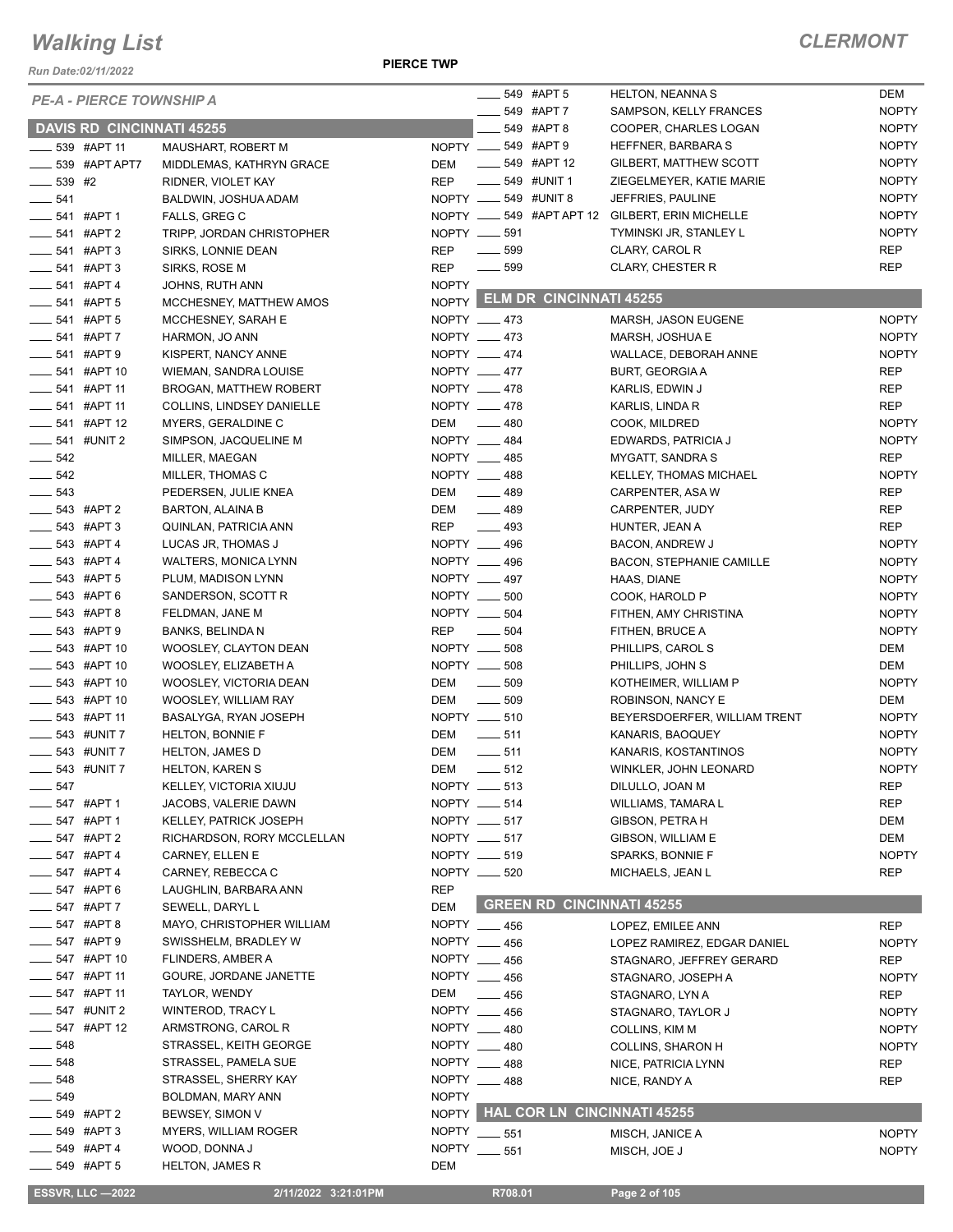*Run Date:02/11/2022*

**PIERCE TWP**

| <b>PE-A - PIERCE TOWNSHIP A</b> |                                       |              | 544                | KALLEVANT, MATTHEW CALEY               | DEM          |
|---------------------------------|---------------------------------------|--------------|--------------------|----------------------------------------|--------------|
|                                 |                                       |              | 544                | VANTRESS, JULIA                        | <b>NOPTY</b> |
|                                 | <b>HAL COR LN CINCINNATI 45255</b>    |              | 546                | OTTO, POLLY J                          | <b>NOPTY</b> |
| $\frac{1}{2}$ 552               | CONRAD, SHIRLEY L                     | DEM          | $\frac{1}{2}$ 546  | OTTO, WILLIAM BENAGH GEISEN            | <b>NOPTY</b> |
| $- 555$                         | AMMERMAN, JASON PAUL                  |              | NOPTY __ 546       | OTTO, WILLIAM G                        | <b>NOPTY</b> |
| $\frac{1}{2}$ 555               | NEAL, JENNIFER MAE                    | <b>NOPTY</b> |                    |                                        |              |
| $\frac{1}{2}$ 556               | BOTTS, BARBARA A                      | <b>REP</b>   |                    | <b>HOPPER HILL RD CINCINNATI 45255</b> |              |
| $\frac{1}{2}$ 556               | BOTTS, GENE N                         | <b>REP</b>   | $- 3579$           | BERRY, DELIA A                         | <b>REP</b>   |
| $\frac{1}{2}$ 559               | LASOTA, STPEHANIE JANE                |              | NOPTY __ 3579      | BERRY, JOHN ROBERT                     | <b>NOPTY</b> |
| $\frac{1}{2}$ 559               | METHARD, ORIE R                       |              | NOPTY __ 3579      | <b>WESTERKAMM, KEVIN B</b>             | <b>REP</b>   |
| $\frac{1}{2}$ 560               | HAVILAND, DONALD W                    |              | NOPTY __ 3596      | VARNER, JAMES F                        | <b>REP</b>   |
| $\frac{1}{2}$ 560               | HAVILAND, JANET L                     | <b>REP</b>   | $\frac{1}{2}$ 3608 | OCONNOR, CATHARINE                     | <b>NOPTY</b> |
| $\frac{1}{2}$ 560               | HAVILAND SR, RICHARD G                | <b>REP</b>   | 3608               | OCONNOR, DAVID A                       | <b>NOPTY</b> |
| $\frac{1}{2}$ 564               | HAAS, ANGELA DANIELLE                 | NOPTY __     | 3643               | MILLIGAN, JOHN W                       | <b>NOPTY</b> |
| $\frac{1}{2}$ 564               | MARTIN, MELISSA CATHERINE             |              | NOPTY __ 3643      | MILLIGAN, KATHLEEN A                   | <b>NOPTY</b> |
| $- 564$                         | MEEK, KAREN S                         |              | NOPTY __ 3647      | <b>HYSLOP, MARILYN HOKE</b>            | DEM          |
| $- 567$                         | FOSTER, CCHLOE ANN                    |              | NOPTY __ 3647      | HYSLOP, MICHAEL J                      | <b>REP</b>   |
| $-571$                          | HESKETH, JILL E                       |              | NOPTY __ 3669      | LAWSON, BONNIE J                       | DEM          |
| $\frac{1}{2}$ 572               | CONN, CHARLES T                       | <b>REP</b>   | 3669               | LAWSON, JERRY D                        | DEM          |
| $\frac{1}{2}$ 572               | CONN, JOAN L                          |              | NOPTY __ 3680      | HULING, KYLE MATTHEW                   | DEM          |
| $\frac{1}{2}$ 572               | CONN, TREVOR TYLER                    |              | NOPTY __ 3680      | HULING, LANCE PAUL                     | <b>REP</b>   |
| $-575$                          | KASPER, ALAN B                        |              | NOPTY __ 3680      | HULING, MARJORIE ELLEN                 | <b>REP</b>   |
| $\frac{1}{2}$ 576               | ECKSTEIN, JAMES TODD                  |              | NOPTY __ 3680      | HULING, SIDNEY L                       | <b>REP</b>   |
| $- 576$                         | SAWYERS, JOSEPH MICHAEL               |              | NOPTY __ 3682      | HUNTINGTON, EARL R                     | <b>REP</b>   |
| $- 576$                         | WAINSCOTT, MEGAN MAE                  |              | NOPTY __ 3710      | TURKALL, GEORGE C                      | <b>NOPTY</b> |
| $- 579$                         | NEAL, LINDA MARLENE                   |              | NOPTY __ 3717      | THOMPSON, DIANA L                      | <b>NOPTY</b> |
| $\frac{1}{2}$ 583               | HULL, ROBERT M                        |              | NOPTY __ 3717      | THOMPSON, JEFFREY C                    | <b>NOPTY</b> |
| $- 584$                         | RACHFORD SULLIVAN, JULIE ANN          | DEM          | $- 3720$           | <b>JOSSHUA, DEIRDRE MARIE</b>          | <b>NOPTY</b> |
| $- 584$                         | RACHFORD-GIBSON, IAN LESLIE           | DEM          | $\frac{1}{2}$ 3720 | JOSSHUA, DENISE SUE                    | <b>NOPTY</b> |
| $\frac{1}{2}$ 584               | SULLIVAN, DANIEL MARTIN               | DEM          | $- 3724$           | LINDSEY, JAMES A                       | <b>REP</b>   |
|                                 |                                       |              | $- 3724$           | LINDSEY, PATRICIA A                    | DEM          |
|                                 | HOPPER HILL FARMS RD CINCINNATI 45255 |              | 3734               | HENDERSON, LINDA KAY                   | DEM          |
| $\frac{1}{2}$ 524               | <b>BAILEY, MARGIE T</b>               |              | NOPTY __ 3734      | MADDUX, JUANITA F                      | DEM          |
| $-524$                          | <b>MYRICK, ALEXANDER T</b>            |              | NOPTY __ 3745      | WOODS, HEIDI K                         | DEM          |
| $\frac{1}{2}$ 524               | <b>MYRICK, SHARI R</b>                |              | NOPTY __ 3746      | <b>GEROME, DANTE</b>                   | <b>NOPTY</b> |
| $\frac{1}{2}$ 524               | <b>MYRICK, THOMAS A</b>               |              | NOPTY __ 3746      | <b>GEROME, DEBORAH MARIE</b>           | <b>NOPTY</b> |
| $\frac{1}{2}$ 525               | <b>IRONS, CAMERON A</b>               | DEM          | $\frac{1}{2}$ 3763 | MERZ, EILER M                          | <b>NOPTY</b> |
| $- 525$                         | IRONS, RACHEL CORINNE                 |              | NOPTY __ 3765      | COLONEL, EVELYN L                      | <b>REP</b>   |
| 526                             | ZLEIT, MARY L                         | <b>REP</b>   | $\frac{1}{2}$ 3767 | BELPERIO, BARBARA E                    | <b>NOPTY</b> |
| $-526$                          | ZLEIT, WILLIAM E                      | <b>REP</b>   | $- 3770$           | MADDUX, EDWIN CARROLL                  | <b>REP</b>   |
| $- 527$                         | SIDERITS, AMY GWYNN                   | <b>REP</b>   | $- 3770$           | MADDUX, REBECCA LYNN                   | <b>REP</b>   |
|                                 |                                       | <b>REP</b>   | $-3773$            | ROLLER, ALEXIS DANIELLE                |              |
| $\frac{1}{2}$ 527               | SIDERITS, JAMES O                     |              |                    |                                        | <b>NOPTY</b> |
| $\frac{1}{2}$ 527               | SIDERITS, JOSHUA AARON                |              | NOPTY __ 3773      | ROLLER, BRIAN C                        | <b>REP</b>   |
| $\frac{1}{2}$ 532               | KEATING, JACQUELINE S                 | REP          | $-3773$            | ROLLER, MARLENE C                      | <b>REP</b>   |
| $- 532$                         | <b>KEATING, SCOTT KIRBY</b>           | <b>REP</b>   | $- 3775$           | PETERS, JOHN DAVID                     | <b>NOPTY</b> |
| $- 532$                         | KEATING, ZACHARY A                    |              | NOPTY __ 3778      | TYMINSKI, BRENDA C                     | <b>REP</b>   |
| $\frac{1}{2}$ 533               | SHRADER, BETTIE R                     | <b>REP</b>   | $- 3779$           | CAMPBELL, CRAIG S                      | DEM          |
| $\frac{1}{2}$ 533               | SHRADER, RAYMOND L                    | <b>REP</b>   | $- 3781$           | TROXELL, ANDREW M                      | <b>NOPTY</b> |
| ____ 534                        | HATTON, BRANDON T                     |              | NOPTY __ 3781      | TROXELL, CAROL D                       | <b>REP</b>   |
| $\frac{1}{2}$ 535               | <b>SCRUGGS, MARGIE K</b>              | REP          | $- 3783$           | KUCKO, APRIL D                         | <b>NOPTY</b> |
| $\frac{1}{2}$ 535               | <b>SCRUGGS, RONALD S</b>              | REP          | $- 3783$           | KUCKO, DAVID MICHAEL                   | <b>NOPTY</b> |
| $\frac{1}{2}$ 536               | CRABB, BARBARA I                      | REP          | $\frac{1}{2}$ 3783 | KUCKO JR, MARK ALAN                    | <b>NOPTY</b> |
| $\frac{1}{2}$ 536               | CRABB, JOHN R                         | <b>REP</b>   | $- 3784$           | MILLMAN, DOUGLAS B                     | <b>REP</b>   |
| $\frac{1}{2}$ 537               | KUHN, ERIC J                          | DEM          | $- 3784$           | MILLMAN, ROBIN ANN                     | <b>REP</b>   |
| $\frac{1}{2}$ 537               | KUHN, MAGDA C                         | DEM          | $- 3784$           | <b>WRIGHT, SHAUNTAI MARIE</b>          | <b>NOPTY</b> |
| $\frac{1}{2}$ 539               | SCHIRMER, LUANN MARY                  | <b>REP</b>   | $\frac{1}{2}$ 3787 | KELLY, BRYAN J                         | <b>NOPTY</b> |
| $\frac{1}{2}$ 540               | HADDAD, VICTOR M                      | REP          | $- 3787$           | KELLY, SUSAN M                         | REP          |
| $- 541$                         | MAZZARO, BARBARA L                    |              | NOPTY __ 3788      | MABRY, BETTY E                         | <b>REP</b>   |
| $\frac{1}{2}$ 541               | MAZZARO, MICHAEL SCOTT                |              | NOPTY __ 3788      | MABRY JR, BOBBY J                      | <b>REP</b>   |
| $-542$                          | WICKUS, WADE JAMES JORG               |              | NOPTY __ 3788      | MABRY, FRANK EDWARD                    | <b>NOPTY</b> |
| $- 544$                         | EVANS, CHRISTOPHER MICHAEL            |              | NOPTY __ 3790      | ARBUCKLE, SHERRY BETH                  | <b>REP</b>   |
| ____ 544                        | EVANS, KATHLEEN P                     |              | NOPTY __ 3790      | REES, MARY L                           | <b>REP</b>   |
| $-544$                          | KALLEVANT, JULIA KATHLEEN             | DEM          | $- 3793$           | CLARK, ERICA MARIE                     | <b>NOPTY</b> |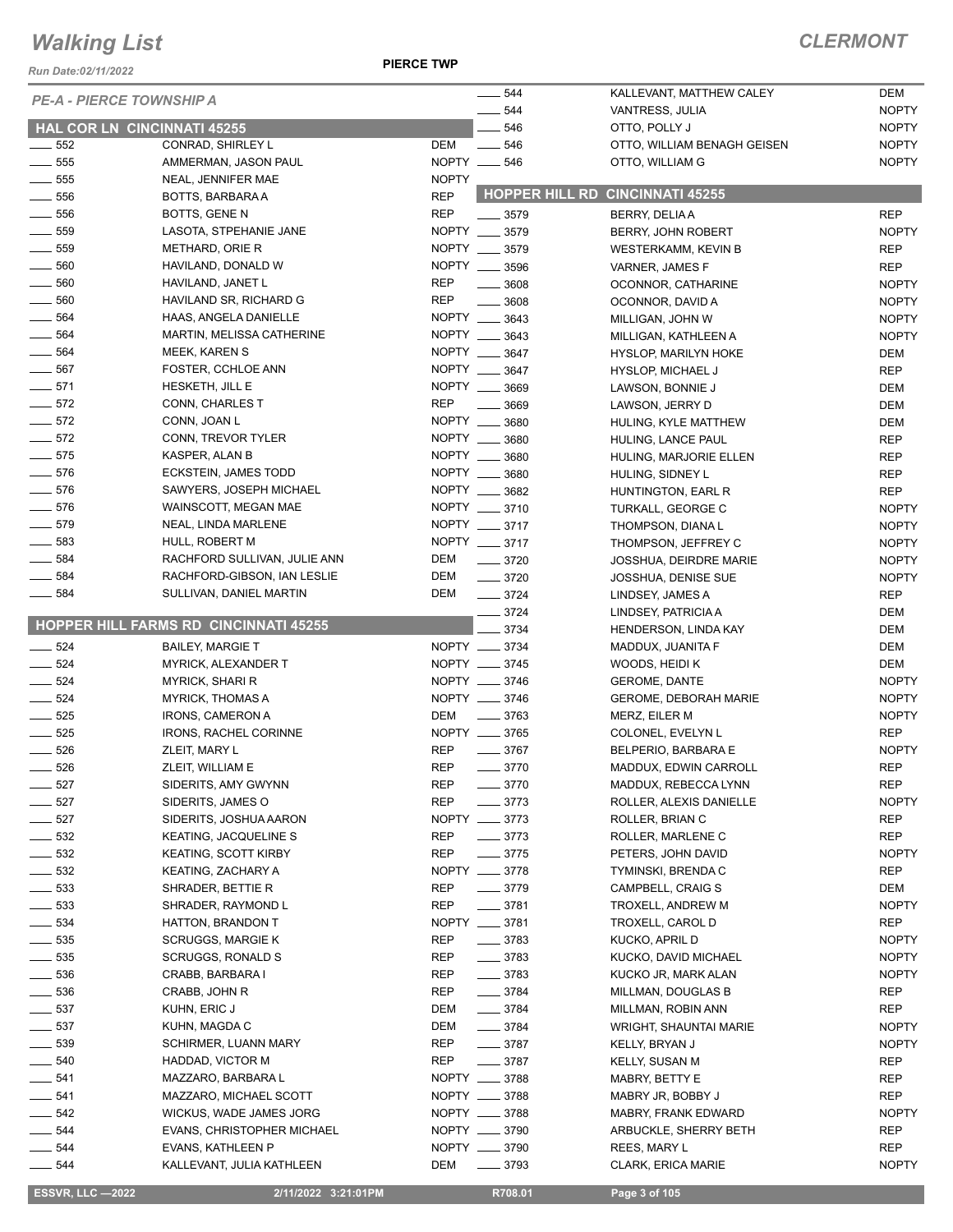*Run Date:02/11/2022*

#### **PIERCE TWP**

| <b>PE-A - PIERCE TOWNSHIP A</b> |                                                     |              | 3668               | MOSS JR, WILLIAM H                            | DEM          |
|---------------------------------|-----------------------------------------------------|--------------|--------------------|-----------------------------------------------|--------------|
|                                 |                                                     |              | 3669               | GEPHARDT, ANDREW DE                           | <b>REP</b>   |
|                                 | <b>HOPPER HILL RD CINCINNATI 45255</b>              |              | 3669               | <b>GEPHARDT, LILLIAN ROSE</b>                 | <b>NOPTY</b> |
| $-3793$                         | <b>CLARK, KATHLEEN LYNNE</b>                        | NOPTY _      | 3669               | GEPHARDT, SOPHIA LORETTA                      | <b>NOPTY</b> |
| . 3805                          | STEIDEL, BARBARA J                                  | <b>REP</b>   | 3669               | <b>GEPHARDT, STEPHANIE M</b>                  | <b>REP</b>   |
| $-3809$                         | <b>GARRISON, NIKOLE SYLVIA</b>                      |              | NOPTY __ 3670      | FALLIS, NANCY J                               | <b>REP</b>   |
| $-3809$                         | JOHNSON, ANGELA R                                   |              | NOPTY __ 3673      | DOANE, TERESSA L                              | <b>NOPTY</b> |
| $-3809$                         | JOHNSON, JEREMY DENNIS                              |              | NOPTY __ 3675      | METZGER, RICHARD K                            | <b>NOPTY</b> |
| $-3813$                         | HARRIS, BETHANY MEERAN                              |              | NOPTY __ 3677      | CONGER, JASON ROBERT                          | <b>NOPTY</b> |
| $-3813$                         | HARRIS, ROBERT ALEXANDER                            |              | NOPTY __ 3677      | CONGER, LINDSEY NICOLE                        | <b>NOPTY</b> |
| $\frac{1}{2}$ 3813              | STEINMETZ, JENNIFER LYNN                            |              | NOPTY __ 3679      | <b>BRUNCK, DORIS A</b>                        | <b>REP</b>   |
| $-3817$                         | PULLUM II, RANDY L                                  | <b>NOPTY</b> |                    |                                               |              |
| $-3827$                         | DUKES, LEONARD D                                    |              |                    | NOPTY S HOPPER RIDGE RD CINCINNATI 45255      |              |
| _ 3839                          | WILSON, KALEETA A                                   |              | NOPTY __ 3619      | MANN, WILMA J                                 | DEM          |
| 3839                            | <b>WILSON, KURT A</b>                               |              | NOPTY __ 3621      | HAY, DONAL LEE                                | <b>NOPTY</b> |
|                                 |                                                     |              | 3621               | HAY, MICHAEL CONRAD                           | <b>NOPTY</b> |
|                                 | <b>HOPPER RIDGE RD CINCINNATI 45255</b>             |              | 3622               | LINZ, KELLY ANN                               | <b>NOPTY</b> |
| $-3634$                         | LUEGERING, JESSICA ANN                              |              | NOPTY __ 3622      | LINZ, MICHAEL A                               | <b>NOPTY</b> |
| .3636                           | MENTZEL JR, MICHAEL ANTHONY                         | <b>REP</b>   | $- 3624$           | MEYER, JOHN C                                 | <b>REP</b>   |
| 3636                            | MENTZEL, TAMMY K                                    | <b>REP</b>   | $- 3624$           | MEYER, LESLIE ANN                             | <b>NOPTY</b> |
| $-3639$                         | TZIOUMIS, CATHERINE JEAN                            | DEM          | $\frac{1}{2}$ 3626 | ERNST, ERICA LYNN                             | <b>NOPTY</b> |
| $-3639$                         | <b>TZIOUMIS, ELIAS</b>                              |              | NOPTY __ 3626      | ERNST, NEIL E                                 | <b>NOPTY</b> |
| 3640                            | ANDERSON, DONNA M                                   |              | NOPTY __ 3628      | DEE, MICHAEL THOMAS                           | <b>NOPTY</b> |
| 3640                            | ANDERSON, STEVEN R                                  |              | NOPTY __ 3628      | DEE, NICHOLE T                                | <b>NOPTY</b> |
| $-3641$                         | BEISCHEL, HOLLY ANN                                 | <b>REP</b>   | 3629               | LAWSON, CYNTHIA K                             | <b>REP</b>   |
| $- 3641$                        | <b>BEISCHEL, JAMES DUFFY</b>                        | <b>REP</b>   | 3629               | LAWSON, DAVID A                               | <b>REP</b>   |
| $-3642$                         | SANTEL, MICHAEL                                     |              | NOPTY __ 3630      | SMITH, WILLIAM E                              | DEM          |
| $-3642$                         | SANTEL, ROSEMARY                                    |              | NOPTY __ 3630      | TYRE, MARLENE M                               | <b>DEM</b>   |
| $-3643$                         | MARTIN, CHRISTOPHER JAMES                           |              | NOPTY __ 3631      | <b>BARTON, ALENA C</b>                        | <b>NOPTY</b> |
| 3643                            | <b>MARTIN, JAMES VERNON</b>                         | <b>REP</b>   | $\frac{1}{2}$ 3631 | <b>BARTON, MARK E</b>                         | <b>NOPTY</b> |
| 3645                            | HOSTETLER, BENJAMIN JOSEPH                          |              | NOPTY __ 3631      | <b>BARTON, PENNY LEE</b>                      | <b>NOPTY</b> |
| $-3645$                         |                                                     |              | NOPTY __ 3631      |                                               | <b>NOPTY</b> |
| 3646                            | HOSTETLER, BRANDY<br>WEISHEIT, CLARA SOPHIA         |              | NOPTY __ 3632      | <b>BARTON, SOFIA A</b><br>MCLAUGHLIN, GAYLE R | <b>REP</b>   |
| $-3646$                         |                                                     |              | NOPTY __ 3632      |                                               | <b>REP</b>   |
| $-3647$                         | <b>WEISHEIT, SHELLEY A</b><br>SPECKERT, ALEXANDER R |              | NOPTY __ 3634      | MCLAUGHLIN, ROBERT M                          |              |
|                                 |                                                     |              |                    | HURSH JR, ROBERT LEE                          | <b>NOPTY</b> |
| $\frac{1}{2}$ 3647              | SPECKERT, NICOLE SUE                                |              | NOPTY __ 3634      | LUEGERING, MARK BERNARD                       | <b>NOPTY</b> |
| $- 3648$                        | SMITH, HEATHER N                                    |              | NOPTY __ 3635      | VOGEL, PAULA L                                | DEM          |
| 3648                            | SMITH, LUKE A                                       |              | NOPTY __ 3635      | VOGEL, ROGER G                                | DEM          |
| . 3649                          | MCNEESE, BRADY KEITH                                |              | NOPTY __ 3636      | MENTZEL, MARIA NICOLE                         | <b>REP</b>   |
| 3649                            | <b>WINGER, TRACY MARIE</b>                          |              | NOPTY __ 3637      | OTTMAN, CAROL ANN                             | <b>REP</b>   |
| 3650                            | MCGLASSON, ALBERT J                                 | REP          | 3638               | <b>GAMES, CONNOR DAVID</b>                    | <b>NOPTY</b> |
| 3650                            | MCGLASSON, SANDRA M                                 | <b>REP</b>   | 3638               | <b>GAMES, GREGORY T</b>                       | <b>REP</b>   |
| 3653                            | HOLLAND, DUANE HAMILTON                             | NOPTY _      | 3638               | GAMES, KAREN S                                | <b>NOPTY</b> |
| 3653                            | HOLLAND, JUDITH L                                   |              | NOPTY __ 3639      | <b>TZIOUMIS, JOHN R</b>                       | <b>NOPTY</b> |
| 3654                            | WLOSZEK, JOHN P                                     | <b>NOPTY</b> |                    |                                               |              |
| . 3654                          | WLOSZEK, KAREN A                                    | <b>REP</b>   |                    | <b>HOPPER VIEW BLUFF CINCINNATI 45255</b>     |              |
| $-3655$                         | PIENING, MARY ROSE                                  | <b>REP</b>   | —— 528             | <b>KEYES, EDWARD L</b>                        | DEM          |
| 3655                            | PIENING, THOMAS F                                   | <b>REP</b>   | 528                | <b>KEYES, JOYCE</b>                           | DEM          |
| .3656                           | CAMPBELL, KATHLEEN A                                | REP          | 529                | HOCTOR, PAMELA ELAINE                         | <b>REP</b>   |
| 3656                            | CAMPBELL, SCOTT E                                   | REP          | 529                | <b>HOCTOR, THOMAS RICHARD</b>                 | <b>REP</b>   |
| 3657                            | BIEHLE, ANTHONY REED                                |              | NOPTY __ 532       | MORGENROTH II, JOSEPH                         | <b>NOPTY</b> |
| 3657                            | BIEHLE, VICTORIA M                                  | <b>REP</b>   | —— 532             | MORGENROTH, JOSEPH P                          | REP          |
| 3659                            | ERTEL, DOROTHEA M                                   | DEM          | $-532$             | MORGENROTH, MARY B                            | <b>REP</b>   |
| 3659                            | ERTEL, RAYMOND L                                    | DEM          | $\equiv$ 534       | ROHAN JR, JOHN WILLIAM                        | <b>REP</b>   |
| 3661                            | SULLIVAN, TIMOTHY J                                 | <b>REP</b>   | 535                | <b>IRVINE, BRIAN TODD</b>                     | <b>REP</b>   |
| 3662                            | <b>KELLEY, KASEY ROSS</b>                           | NOPTY _      | 535                | IRVINE, JENNIFER L                            | <b>REP</b>   |
| 3663                            | WEBER, KAREN ANN                                    |              | NOPTY __ 536       | <b>HELD, ANGELA D</b>                         | REP          |
| 3663                            | WEBER, LAWRENCE THOMAS                              | <b>REP</b>   | 536                | <b>HELD, DILLON THOMAS</b>                    | <b>REP</b>   |
| . 3664                          | <b>WELSH, CHRISTINA M</b>                           | <b>NOPTY</b> | 536                | <b>HELD, THOMAS M</b>                         | <b>REP</b>   |
| 3665                            | CARTER, JEFFREY PAUL                                | <b>NOPTY</b> | $\frac{1}{2}$ 538  | MOLLOY, DONNA J                               | <b>NOPTY</b> |
| 3667                            | ILG JR, DANIEL I                                    | REP          | 538                | MOLLOY, RONALD DAVE                           | <b>NOPTY</b> |
| 3667                            | ILG, MARY K                                         | <b>REP</b>   | 540                | ROGERS, GEORGE K                              | <b>REP</b>   |
| 3668                            | MOSS, SHIRLEY A                                     | DEM          |                    |                                               |              |
|                                 |                                                     |              |                    |                                               |              |
| <b>ESSVR, LLC -2022</b>         | 2/11/2022 3:21:01PM                                 |              | R708.01            | Page 4 of 105                                 |              |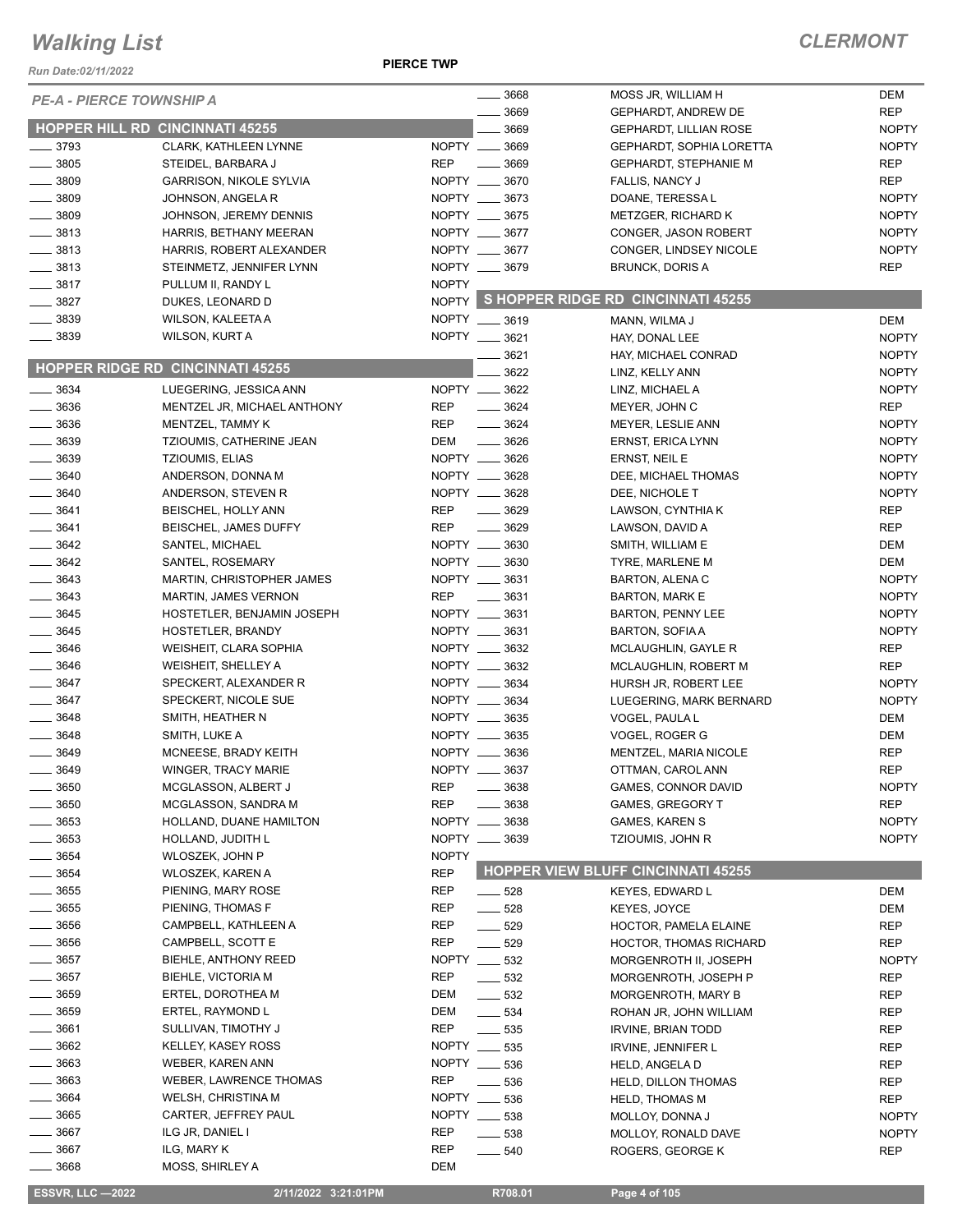*Run Date:02/11/2022*

**PIERCE TWP**

|                                 |                                        |              | 525                             | COLLINI, LENA D               | <b>REP</b>   |
|---------------------------------|----------------------------------------|--------------|---------------------------------|-------------------------------|--------------|
| <b>PE-A - PIERCE TOWNSHIP A</b> |                                        |              | 525                             | COLLINI JR, ROBERT A          | <b>REP</b>   |
|                                 | HOPPER VIEW BLUFF CINCINNATI 45255     |              | 526                             |                               | <b>REP</b>   |
| $\frac{1}{2}$ 540               | ROGERS, GILDA G                        | <b>REP</b>   | 526                             | BRESSLER, CONNIE M            |              |
|                                 |                                        |              |                                 | BRESSLER, THOMAS L            | <b>REP</b>   |
| $-541$                          | DICARLO, ALEXANDRIA R                  | NOPTY ___    | 527                             | CHANDLER, MARY MARTHA         | <b>NOPTY</b> |
| $-541$                          | DICARLO, DANIEL M                      | <b>REP</b>   | 528                             | <b>BINNING, KELLIE E</b>      | <b>NOPTY</b> |
| $-541$                          | DICARLO, JOSEPH DOMINIC                | NOPTY        | 528                             | HARRISON, KAREN E             | <b>NOPTY</b> |
| $- 541$                         | DICARLO, SHAWNA ANN                    | <b>REP</b>   | 530                             | <b>FLACK, CHARLES D</b>       | <b>NOPTY</b> |
| 544                             | BELFIORE, ANGELINA TERESA              | NOPTY __     | 530                             | HEWITT, ALEX D                | <b>NOPTY</b> |
| 544                             | COLLINS, EDWARD JAMES                  | NOPTY __     | 530                             | HEWITT, ALEXANDER DOUGLAS     | <b>NOPTY</b> |
| 544                             | COLLINS, LAURA E                       | NOPTY ___    | 530                             | <b>HEWITT, BRENDAS</b>        | <b>NOPTY</b> |
| $\frac{1}{2}$ 545               | REHL, DON L                            | <b>REP</b>   | 532                             | STRICKLAND, JOYCE L           | <b>REP</b>   |
| $\frac{1}{2}$ 545               | REHL, DOROTHY FRANCES                  | <b>NOPTY</b> |                                 |                               |              |
| $- 548$                         | DEZARN, NORA A                         | <b>REP</b>   | JUDY CONN DR CINCINNATI 45255   |                               |              |
| $\frac{1}{2}$ 548               | DEZARN III, ROBERT G                   | <b>REP</b>   | $-477$                          | COOK, DAKOTA ROBERT           | <b>NOPTY</b> |
| 549                             | EVANS, RICHARD J                       | <b>REP</b>   | $\frac{1}{2}$ 477               | DALEY, MARLA S                | <b>REP</b>   |
| $- 549$                         | EVANS, TAMAMI                          | <b>REP</b>   | $-477$                          | DALEY, MICHAEL L              | <b>NOPTY</b> |
| $-552$                          | HANNA, GERALD R                        | DEM          |                                 |                               |              |
| $\frac{1}{2}$ 552               | HANNA, LAUREN RAND                     | DEM          | $-478$                          | RUSK, BETH B                  | <b>REP</b>   |
|                                 |                                        | <b>NOPTY</b> | $-478$                          | RUSK SR, EDWARD M             | <b>REP</b>   |
| 553                             | MCCULLOUGH, MARY K                     |              | 482                             | PRESTON, PETER D              | <b>NOPTY</b> |
| 553                             | WHELAN, JAMES J                        | NOPTY __     | 482                             | SHAY, BRIAN JACOB             | <b>NOPTY</b> |
| $\frac{1}{2}$ 553               | <b>WHELAN, SARAH MARIE</b>             | <b>NOPTY</b> | 486                             | GAYNOR, BRANDON SCOTT         | <b>NOPTY</b> |
| 556                             | NEISER, CATHLEEN GRACE                 | <b>NOPTY</b> | 486                             | <b>GAYNOR, MICHELLE A</b>     | <b>NOPTY</b> |
| 556                             | NEISER, RAYMOND JOSHUA                 | <b>NOPTY</b> | 486                             | GAYNOR, SCOTT W               | <b>NOPTY</b> |
| 560                             | ROHLFS, CHELSEA CLAIRE                 | <b>NOPTY</b> | 489                             | KUNKEL, JEROME C              | <b>NOPTY</b> |
| $\frac{1}{2}$ 560               | ROHLFS, JAMES P                        | <b>REP</b>   | 489                             | KUNKEL, SHELLEY ELISHA        | DEM          |
| $\frac{1}{2}$ 560               | ROHLFS, SUSAN E                        | <b>REP</b>   | 490                             | MEYER, JOYCE E                | DEM          |
| 563                             | MANDIZHA, TATENDA KIMBERLY AMANI       | <b>NOPTY</b> | 493                             | STRIEKER, ROBERT G            | <b>NOPTY</b> |
| 564                             | KENNEALLY, ANTHONY S                   |              | NOPTY __ 494                    | <b>SCOTT, MELANIE J</b>       | <b>NOPTY</b> |
| 568                             | JOHNSON, ALLISON R                     | <b>NOPTY</b> | 497                             | BERRY, MICHAEL D              | <b>NOPTY</b> |
| 568                             | JOHNSON, PATRICK SCOTT                 | <b>NOPTY</b> | 497                             |                               | <b>NOPTY</b> |
| 568                             | LANGENBAHN, COURTNEY ALIS              | <b>NOPTY</b> | 504                             | <b>BERRY, PATRICIA M</b>      |              |
| $- 570$                         | MELE, CARLA S                          | <b>NOPTY</b> |                                 | BURKE, AMANDA LEANNE          | <b>NOPTY</b> |
|                                 |                                        |              | 505                             | YOUNG, BRIAN R                | <b>NOPTY</b> |
| $- 570$                         | MELE, DENNIS P                         | <b>REP</b>   | 505                             | YOUNG, GOLDEN S               | <b>REP</b>   |
| $- 571$                         | BOSLEY, DONALD THOMAS                  | <b>NOPTY</b> | 505                             | YOUNG, RODGER A               | <b>REP</b>   |
| $-574$                          | MORAN-VALINO, CRUZ                     | NOPTY __     | 507                             | MCCLURE, MERSADI              | <b>NOPTY</b> |
| 574                             | WAGNER, MICHAEL RICHARD                | DEM          | 507                             | MCCLURE, THERESA L            | <b>REP</b>   |
| $-574$                          | WAGNER MORAN, DIEGO MICHAEL            | <b>NOPTY</b> | 507                             | MCCLURE, WAYNE L              | <b>REP</b>   |
| $-574$                          | WAGNER MORAN, ELISA NICOLE             | <b>NOPTY</b> | 508                             | MOENTER, CURTIS JOHN          | <b>NOPTY</b> |
| $- 575$                         | FU, RICARD JEFFREY                     | <b>NOPTY</b> | 510                             | DALTON, CODY J                | <b>REP</b>   |
| 575                             | FU, YIBING                             | <b>NOPTY</b> | $-511$                          | SOVILLA, BENJAMIN TYLER       | <b>NOPTY</b> |
| 575                             | HAN, LAN                               | <b>NOPTY</b> | $-511$                          | TIEMEYER, KARA K              | <b>NOPTY</b> |
| 578                             | BERRY, DIANE L                         | REP          | $-511$                          | TIEMEYER, KARIN A             | <b>NOPTY</b> |
| 578                             | BERRY JR, MAURICE R                    | <b>REP</b>   | $- 513$                         | DALTON, CINDY L               | <b>REP</b>   |
| 579                             | <b>VORHEES, CHARLES V</b>              | DEM          | $-513$                          | DALTON, JEFFERY H             | <b>REP</b>   |
| $-579$                          | VORHEES, GRANT D                       | <b>NOPTY</b> | 514                             | HELD, CINDY K                 | <b>REP</b>   |
| $\frac{1}{2}$ 583               | THAVAMANI, RAJ K                       | <b>NOPTY</b> | 514 #APT D                      |                               |              |
| $\frac{1}{2}$ 583               | THAVAMANI, SARA B                      | DEM          |                                 | HELD, MARK J                  | <b>REP</b>   |
|                                 |                                        |              | KITTERY LN CINCINNATI 45255     |                               |              |
|                                 | <b>HOPPERIDGE CIR CINCINNATI 45255</b> |              |                                 |                               |              |
|                                 |                                        |              | 523                             | SANFORD, ALAN H               | <b>REP</b>   |
| $\equiv$ 534                    | HURSH, BARBARA JEAN                    | <b>REP</b>   | 523                             | SANFORD, MCCANNE ALLEN        | <b>NOPTY</b> |
| 535                             | COYNE, DANIEL C                        | REP          | 523                             | SANFORD, PAMELA L             | <b>NOPTY</b> |
| 535                             | COYNE, KARIN S                         | <b>DEM</b>   | 523                             | SANFORD, ROBERT VAUGHN        | <b>NOPTY</b> |
| 536                             | MOELLER, CHARLOTTE A                   | <b>NOPTY</b> | 523                             | SMITH, SARAH J                | <b>NOPTY</b> |
| 536                             | SIZEMORE, STEPHEN C                    | <b>NOPTY</b> | 524                             | MENDOZA, NICHOLAS P           | <b>REP</b>   |
| $\frac{1}{2}$ 536               | SIZEMORE, TINA ANN                     | <b>NOPTY</b> | 524                             | MENDOZA, PHYLLIS COUPLAND     | <b>REP</b>   |
| $\frac{1}{2}$ 537               | PEPPER, DALE A                         | DEM          | 525                             | WAHLKE, KEVIN M               | <b>NOPTY</b> |
| $\frac{1}{2}$ 537               | PEPPER, LAWREEN STARR                  | DEM          | 526<br>$\overline{\phantom{0}}$ | WESSELMAN, JENNIFER ANN       | <b>NOPTY</b> |
|                                 |                                        |              | 526                             | WIEDENHOFT JR, CHARLES THOMAS | <b>NOPTY</b> |
| <b>IRIS LN CINCINNATI 45255</b> |                                        |              | 527                             | WHITFORD, JEAN E              | DEM          |
| $\frac{1}{2}$ 517               | <b>BROCK, JOSHUA STEVEN</b>            | NOPTY __     | 527                             | WHITFORD, KURT W              | DEM          |
| $-517$                          | SCHMIDT, JOANN N                       |              | NOPTY _____ 527                 | <b>WHITFORD, PHILIP G</b>     | <b>NOPTY</b> |
| $-517$                          | THOMPSON, JESSICA LYNN                 |              | NOPTY __ 528                    | YATES, LENORA MONICA          | <b>NOPTY</b> |
|                                 |                                        |              |                                 |                               |              |
| <b>ESSVR, LLC -2022</b>         | 2/11/2022 3:21:01PM                    |              | R708.01                         | Page 5 of 105                 |              |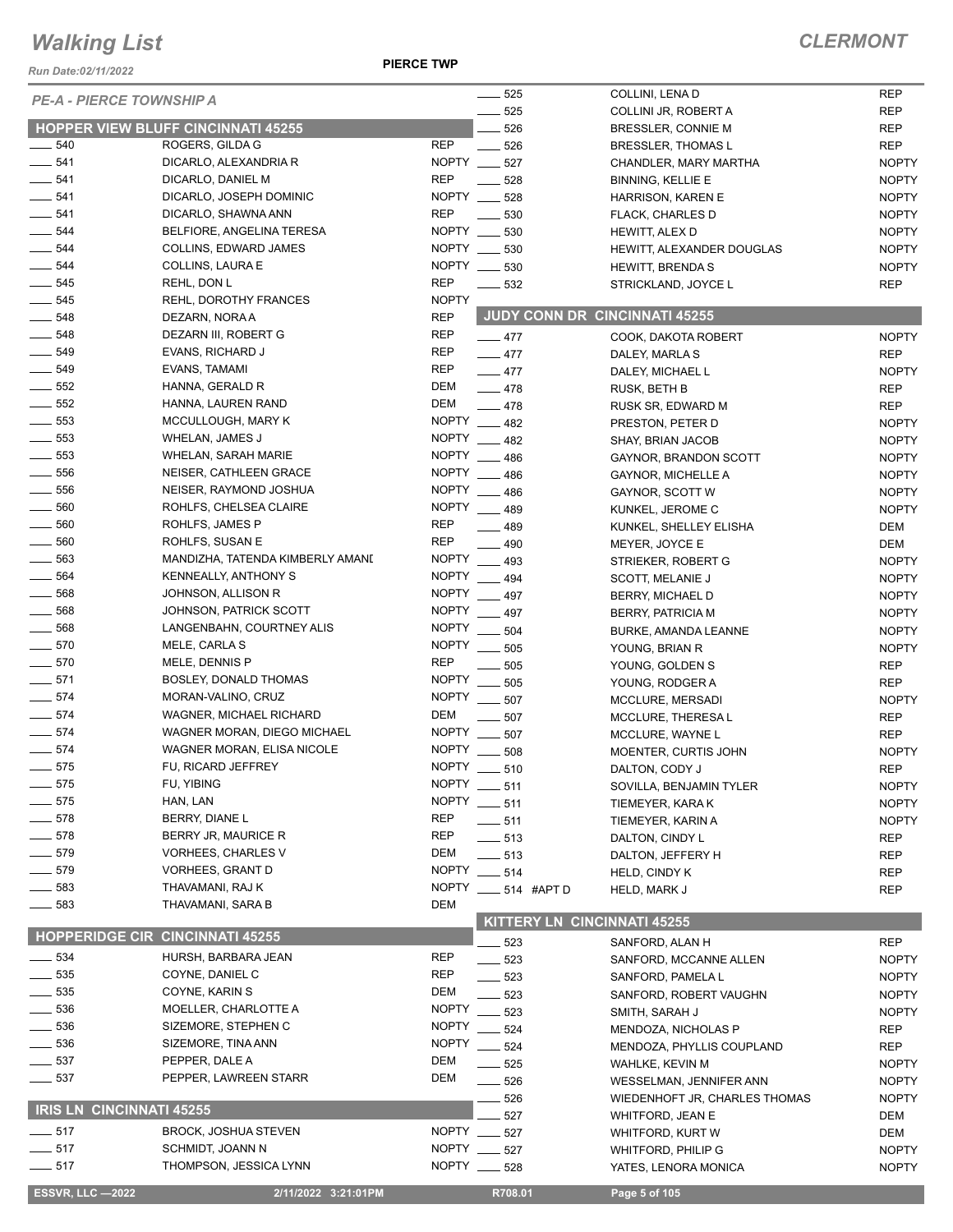*Run Date:02/11/2022*

**PIERCE TWP**

| <b>PE-A - PIERCE TOWNSHIP A</b>    |                                      |              | $\overline{\phantom{0}}$ 495 | <b>BURK, JAMES L</b>                  | DEM          |
|------------------------------------|--------------------------------------|--------------|------------------------------|---------------------------------------|--------------|
|                                    |                                      |              | $\frac{1}{2}$ 495            | <b>BURK, JANE E</b>                   | <b>NOPTY</b> |
| <b>KITTERY LN CINCINNATI 45255</b> |                                      |              | .496                         | BAUSCH, ANTHONY J                     | <b>NOPTY</b> |
| $\frac{1}{2}$ 528                  | YATES, WILLIAM J                     | <b>NOPTY</b> | $\frac{1}{2}$ 496            | <b>BAUSCH, MELISSA K</b>              | <b>NOPTY</b> |
| $\frac{1}{2}$ 529                  | SMITH, MATTHEW S                     | <b>REP</b>   | 497                          | PADILLA, JEFFREY LEON                 | <b>NOPTY</b> |
| $- 529$                            | SMITH, MONICA A                      | <b>REP</b>   | 497                          | SULLIVAN, DONNETTA L                  | <b>NOPTY</b> |
| $\frac{1}{2}$ 530                  | SPARKS, ANNE M                       | <b>NOPTY</b> | 500                          | MEISMAN, ROBERT J                     | <b>NOPTY</b> |
|                                    |                                      | <b>NOPTY</b> | 500                          | MEISMAN, RUTH A                       | <b>NOPTY</b> |
| $\frac{1}{2}$ 530                  | SPARKS, MARK A                       |              | 502                          | <b>KENDALL, DENNIS</b>                | <b>NOPTY</b> |
| $\frac{1}{2}$ 530                  | SPARKS, WILL MATTHEW                 | <b>NOPTY</b> | 503                          | MITIC, DAWN                           | <b>REP</b>   |
| 531                                | HILSHER, CARLEY E                    | <b>NOPTY</b> | 505                          | EARY, BRITTANY MARIE                  | <b>NOPTY</b> |
| $\frac{1}{2}$ 531                  | HILSHER, CARTER DANIEL               | <b>NOPTY</b> | 505                          | EARY, JEREMY DAVID                    | <b>NOPTY</b> |
| 531                                | HILSHER, DEE DEE DARLENE             | <b>NOPTY</b> | 506                          | MENTZEL, CHARLES T                    | <b>REP</b>   |
| $\frac{1}{2}$ 531                  | HILSHER, ELLIE ROSE                  | <b>NOPTY</b> | 506                          | ROYER, CATHERINE RUTH                 | <b>REP</b>   |
| $\frac{1}{2}$ 531                  | HILSHER, JODY M                      | <b>NOPTY</b> |                              |                                       |              |
| $\frac{1}{2}$ 532                  | SMITH, JAMES E                       | <b>REP</b>   |                              | <b>MARIONS WAY CINCINNATI 45255</b>   |              |
| $\frac{1}{2}$ 532                  | SMITH, JULIE A                       | <b>REP</b>   |                              |                                       |              |
|                                    |                                      |              | $\frac{1}{2}$ 550            | WALSTON, BRENDA J                     | <b>NOPTY</b> |
|                                    | <b>LENKENANN DR CINCINNATI 45255</b> |              | 551                          | HENRETTY, AIDAN D                     | <b>NOPTY</b> |
| $\frac{1}{2}$ 462                  | KOCH JR, GARY S                      | <b>NOPTY</b> | 551                          | HENRETTY, DANIEL J                    | <b>REP</b>   |
| $-462$                             | KOCH III, GARY STEPHEN               | <b>NOPTY</b> | 551                          | HENRETTY, ROBIN L                     | <b>REP</b>   |
| $-462$                             | KOCH, KELLY A                        | <b>NOPTY</b> | 551                          | MAXWELL, STEVE M                      | <b>NOPTY</b> |
| $- 463$                            | <b>IANNITTI, BRENDA S</b>            | <b>REP</b>   | 553                          | HOSKINS, CHRISTINA MARIE              | <b>REP</b>   |
| $\frac{1}{2}$ 463                  | <b>IANNITTI, DENNIS M</b>            | <b>REP</b>   | 553                          | HOSKINS, CHRISTOPHER DAVD             | <b>REP</b>   |
| 464                                | <b>MARTIN, CHARLES R</b>             | <b>NOPTY</b> | 553                          | HOSKINS, RYAN NICHOLAS                | <b>REP</b>   |
| $-465$                             | CHOWNING, MEGAN LEANN                | <b>NOPTY</b> | 553                          | TALAMAS, HAYA JOHN                    | <b>NOPTY</b> |
| $-465$                             | CROWL, DELTA DAWN                    | <b>NOPTY</b> | 553                          | TALAMAS, TAMARA                       | <b>NOPTY</b> |
| $- 469$                            |                                      | <b>NOPTY</b> | 554                          | BONOMINI, DORIS J                     | <b>REP</b>   |
| $-469$                             | <b>HUGHES, MARY BETH</b>             | <b>NOPTY</b> | 554                          | BONOMINI, GARY W                      | <b>REP</b>   |
|                                    | HUGHES, SARAH MARIE                  | <b>NOPTY</b> | 555                          | <b>KENNEDY, MARY S</b>                | <b>REP</b>   |
| $-470$                             | MCDANIEL, LISA M                     |              | 556                          | MASADEH, NADER BOULOS                 | <b>NOPTY</b> |
| $-470$                             | MCDANIEL, PATRICK D                  | <b>NOPTY</b> | 557                          | RAMEY, DANIEL BRUCE                   | <b>NOPTY</b> |
| $-470$                             | MCDANIEL, TYLER ROBERT               | <b>NOPTY</b> | 557                          | SCOTT, DARREL J                       | <b>REP</b>   |
| $-473$                             | NAYLOR, DANIELLE ELIZABETH           | <b>NOPTY</b> | 557                          | SCOTT, JANICE L                       | <b>REP</b>   |
| $-473$                             | SCHRAND JR, MICHAEL A                | <b>NOPTY</b> | 558                          | <b>BELL, JASON A</b>                  | <b>NOPTY</b> |
| $-474$                             | MEISER, KELLY J                      | <b>NOPTY</b> | 558                          | HAMEED, SARAH A                       | <b>NOPTY</b> |
| $-474$                             | MEISER, KENDRA MICHAEL               | <b>NOPTY</b> | 558                          | MASADEH, SUHAIL B                     | <b>NOPTY</b> |
| $-474$                             | MEISER, WILLIAM J                    | <b>NOPTY</b> |                              |                                       | DEM          |
| $-474$                             | MINK, MICHAEL ALBERT                 | <b>NOPTY</b> | 559                          | KOENIG, BETH A                        |              |
| $-476$                             | ELSNER, JAMES A                      | <b>NOPTY</b> | 559                          | KOENIG, DAVID G                       | DEM          |
| $-477$                             | DURHAM, TIFFANY MARIE                | <b>NOPTY</b> |                              | <b>NINE MILE RD CINCINNATI 45255</b>  |              |
| $-477$                             | JONES, BONNIE LINDA                  | <b>NOPTY</b> |                              |                                       |              |
| $-477$                             | JONES, CHAD MICHAEL                  |              | NOPTY -8836                  | FINN, GAIL R                          | <b>REP</b>   |
| $-478$                             | DEROSSETT, SAMANTHA E                | <b>NOPTY</b> | 3836                         | PERRY, ANDREW THOMAS                  | <b>NOPTY</b> |
| $-478$                             | DEROSSETT, TERRY M                   | <b>NOPTY</b> |                              |                                       |              |
| $-482$                             | <b>COLLIER, SARAH R</b>              | <b>NOPTY</b> |                              | NINE MILE TOBASCO RD CINCINNATI 45255 |              |
| $-482$                             | HAIGIS, CODY WILLIAM                 |              | NOPTY -8702                  | <b>BRUNO, CHRISTIAN A</b>             | <b>NOPTY</b> |
| $-483$                             | LAYNE, CAROL L                       | $N$ OPTY $-$ | $=$ 3702                     | <b>BRUNO, NICK G</b>                  | <b>REP</b>   |
| $-484$                             | SHIVELY, DIANNE LYNN                 |              | NOPTY -3719                  | GULA, CAROL J                         | <b>NOPTY</b> |
| $-484$                             | SHIVELY, PHILLIP A                   |              | NOPTY -8719                  | GULA, CODY A                          | <b>NOPTY</b> |
| $-484$                             | SHIVELY SR, PHILLIP ANDREW           |              | NOPTY -8719                  | <b>GULA, SCOTT WILLIAM</b>            | <b>NOPTY</b> |
|                                    | VAUGHN, RANDALL LYNN                 |              | NOPTY -8725                  | POWERS, JOHN JAMES                    | <b>NOPTY</b> |
| $-485$                             |                                      | <b>REP</b>   | $\frac{1}{2}$ 3725           | POWERS, SHARON                        | <b>NOPTY</b> |
| $-485$                             | VAUGHN, RICHARD M                    |              | $- 3725$                     | <b>SECEN, KAYLEE MARLENE</b>          | <b>NOPTY</b> |
| $-487$                             | <b>GRUBB III, DAVID AUSTIN</b>       | <b>DEM</b>   |                              | HOLT, JACK B                          | <b>NOPTY</b> |
| $-488$                             | BLAIR, SAMANTHA JO                   |              | NOPTY -8729                  | <b>EMBRY, KORDELL POSEY</b>           | <b>NOPTY</b> |
| $-488$                             | FISHER, ETHAN JOSEPH                 |              | NOPTY -8731                  |                                       |              |
| $-488$                             | FISHER, MATT J                       |              | NOPTY -8731                  | HIRSCHAUER, NANCY ANN                 | <b>NOPTY</b> |
| $-490$                             | LAY, JO A                            |              | NOPTY -8731                  | RODDY, JODY MARIE                     | <b>NOPTY</b> |
| $- 490$                            | LAY, TARA CHRISTINE                  |              | NOPTY -8733                  | <b>BROMEN, KELLY MARIE</b>            | <b>NOPTY</b> |
| $-490$                             | LAY, TERRY C                         |              | NOPTY -8733                  | DISRUD, JEFFERY K                     | <b>NOPTY</b> |
| $-491$                             | CASTELLANOS, GABRIELLE WILLIAMS      |              | NOPTY -8737                  | CARLOTTA, ALEXANDRIA RENEE            | <b>NOPTY</b> |
| $-492$                             | BEIMESCHE, KAYLEY ELIZABETH MARII    |              | NOPTY -8737                  | LOUX, MATTHEW STEPHEN                 | <b>NOPTY</b> |
| $-492$                             | BEIMESCHE, TANYA NOEL                |              | NOPTY -8743                  | THOMAS, TRUDI ANGILI                  | <b>NOPTY</b> |
| $-495$                             | <b>BURK, DILLON JAMES</b>            |              | NOPTY -8746                  | SMITH, KAYLE GENEVA LYNN              | <b>NOPTY</b> |
|                                    |                                      |              | 3746                         | SMITH, TIMOTHY C                      | <b>NOPTY</b> |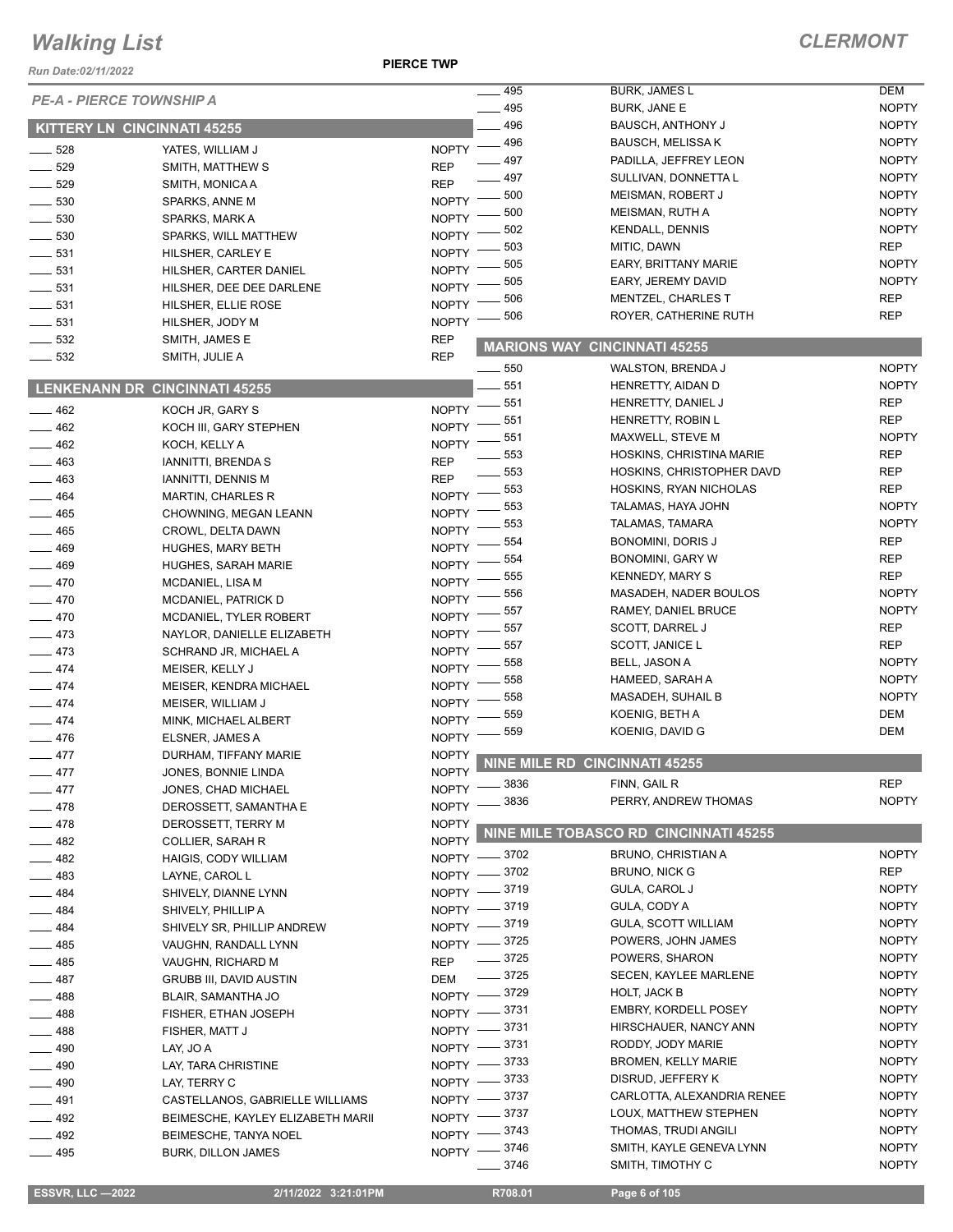#### **PIERCE TWP**

#### *CLERMONT*

| Run Date: 02/11/2022            |                                                        | FIERVE IWF                   |                          |                                                         |                              |
|---------------------------------|--------------------------------------------------------|------------------------------|--------------------------|---------------------------------------------------------|------------------------------|
| <b>PE-A - PIERCE TOWNSHIP A</b> |                                                        |                              | $\equiv$ 531             | JACOBS JR, VALENTINE                                    | <b>REP</b>                   |
|                                 |                                                        |                              | $\frac{1}{2}$ 532<br>534 | <b>LANZ. KATHRYN G</b>                                  | <b>REP</b><br><b>NOPTY</b>   |
|                                 | NINE MILE TOBASCO RD CINCINNATI 45255                  |                              |                          | CANTER, WILLIAM G<br>LEIBREICH, CAROLYN P               | <b>NOPTY</b>                 |
| $-3746$                         | SMITH, TIMOTHY W                                       |                              | NOPTY -834<br>535        | SHEPPARD, ETHAN MONTGOMERY                              | <b>NOPTY</b>                 |
| 3746                            | SMITH, VICKI S                                         | $NOPTY =$                    | 535                      | SHEPPARD, JOSEPH A                                      | DEM                          |
| $-3781$                         | <b>KRAMER, HAILEY LYNN</b>                             | $NOPTY -$<br>$NOPTY -$       | 535                      | SHEPPARD, THERESA L                                     | <b>DEM</b>                   |
| $\frac{1}{2}$ 3781              | <b>KRAMER, LAURA E</b>                                 | $NOPTY -$                    | $-536$                   | <b>FRANK, CHRISTINE</b>                                 | <b>REP</b>                   |
| $\frac{1}{2}$ 3781              | <b>KRAMER, MICHAEL B</b>                               |                              | 536                      | FRANK, GARY W                                           | <b>REP</b>                   |
|                                 | <b>NORDYKE RD CINCINNATI 45255</b>                     |                              | 538                      | BRUNO, GRACE A                                          | <b>REP</b>                   |
| $\frac{1}{2}$ 800               | <b>BADER, ROBERT M</b>                                 |                              | NOPTY -838               | <b>BRUNO, PATRICK J</b>                                 | <b>REP</b>                   |
|                                 |                                                        |                              | 538                      | BRUNO, RALPH F                                          | <b>REP</b>                   |
|                                 | N REVERE DR CINCINNATI 45255                           |                              | 540                      | BEDINGHAUS, REBECCA L                                   | <b>REP</b>                   |
| $\frac{1}{2}$ 533               | JONES, JACQUELINE E                                    | <b>NOPTY</b>                 |                          | <b>SPRINGS LN CINCINNATI 45255</b>                      |                              |
| 533                             | JONES, JOSEPH L                                        | <b>NOPTY</b>                 |                          |                                                         |                              |
| 535                             | FARWICK, MICHAEL J                                     | <b>REP</b>                   | $-641$                   | <b>GERARD, BRADLEY ALLEN</b>                            | <b>NOPTY</b>                 |
| 535                             | <b>FARWICK, PATRICIA E</b>                             | <b>REP</b>                   | $-641$                   | GERARD, VIVIENNE L                                      | <b>NOPTY</b>                 |
| 536                             | FRANZ, SHARON SOVILLA                                  | $NOPTY =$                    | _ 651                    | <b>BROWNRIGG, JOHN A</b>                                | <b>NOPTY</b>                 |
| 536                             | POWELL, DEBORAH L                                      | NOPTY -                      | 651                      | <b>BROWNRIGG, MAGGIE E</b><br><b>BROWNRIGG, TANYA E</b> | <b>NOPTY</b>                 |
| 537                             | STAMMEN, CHRIS M                                       | <b>NOPTY</b>                 | 651<br>651               | <b>BROWNRIGG, ZANE ANDERSEN</b>                         | <b>NOPTY</b><br><b>NOPTY</b> |
| $\frac{1}{2}$ 537               | STAMMEN, SOLEIL HELENE                                 | <b>NOPTY</b>                 | 651                      | HARRISON, GRACE                                         | <b>NOPTY</b>                 |
| 538                             | ANTHONY, JUDITH ANN                                    | <b>NOPTY</b>                 | 651                      | HARRISON, NOAH WILLIAM                                  | <b>NOPTY</b>                 |
| 538                             | GUTBIER, JACQUELINE                                    | <b>REP</b>                   |                          |                                                         |                              |
| 538<br>538                      | <b>GUTBIER, JAMES PAUL</b><br>RUBENKING, JEFFREY ALLAN | <b>NOPTY</b><br><b>NOPTY</b> |                          | <b>TOP FIELD DR CINCINNATI 45255</b>                    |                              |
|                                 |                                                        |                              | $\equiv$ 523             | NICKOLI, JARED JB                                       | <b>NOPTY</b>                 |
|                                 | <b>S REVERE DR CINCINNATI 45255</b>                    |                              | 523                      | NICKOLI, RACHEL KATHLEEN                                | <b>NOPTY</b>                 |
| 526                             | <b>CLARK, MASON S</b>                                  | <b>NOPTY</b>                 | 524                      | KEHOE, DENNIS J                                         | <b>REP</b>                   |
| $\frac{1}{2}$ 526               | SHEAFER, AMY E                                         | <b>NOPTY</b>                 | 525                      | SEBASTIAN, LAURA MAE                                    | <b>NOPTY</b>                 |
| 526                             | SHEAFER, NELDA R                                       | <b>REP</b>                   | 526                      | SPENCER, COURTNEY LAYNE                                 | <b>NOPTY</b>                 |
| 527                             | RYAN, JULI A                                           | <b>DEM</b>                   | 526                      | SPENCER, TAYLOR HAMILTON                                | <b>NOPTY</b>                 |
| 527                             | RYAN, LUCAS D                                          | NOPTY -                      | 527                      | FERENC, DEBORAH E                                       | <b>REP</b>                   |
| 527                             | RYAN, SEAN H                                           | <b>DEM</b>                   | 527                      | FERENC, RICHARD P                                       | <b>REP</b>                   |
| 528                             | VOGEL, PAULA M                                         | $NOPTY =$                    | 528                      | ROMOLO, KATHRYN A                                       | <b>NOPTY</b>                 |
| 529                             | ROTHEL, ELIZABETH J                                    | <b>REP</b>                   | 528                      | ROMOLO, PAUL NICHOLAS                                   | <b>NOPTY</b>                 |
| 529                             | ROTHEL, JAMES W                                        | <b>REP</b>                   | 528                      | SEVERINO, FLORELISA GONZALEZ                            | <b>NOPTY</b>                 |
| 530                             | <b>CRAWLEY, ARTHUR</b>                                 | NOPTY -                      | 528                      | SEVERINO, THOMAS RYAN                                   | <b>NOPTY</b><br><b>NOPTY</b> |
| 532                             | <b>BOUT, ALEETHIA C</b>                                | <b>NOPTY</b>                 | 529<br>529               | BRENNAN, KENNEDY KATHERINE                              | <b>NOPTY</b>                 |
| $-532$                          | LITWIN, DEBRA B                                        | $NOPTY$ –                    |                          | BRENNAN, KRISTY LYNN<br>BRENNAN, KYLIE KRISTINE         | <b>NOPTY</b>                 |
| $-532$                          | LITWIN, DEMETRI ALEXANDER                              |                              | NOPTY -829<br>_ 529      | <b>BRENNAN, RICK</b>                                    | <b>NOPTY</b>                 |
| 532                             | LITWIN, ROBERT J                                       | <b>NOPTY</b>                 | 530                      | COULSON, BRIAN D                                        | <b>NOPTY</b>                 |
|                                 | <b>SHADE RD CINCINNATI 45255</b>                       |                              | $-531$                   | RITTER, JOHN A                                          | <b>REP</b>                   |
| $\frac{1}{2}$ 522               | CHAVIS, TOLLIE H                                       | <b>REP</b>                   | $\frac{1}{2}$ 531        | RITTER, MELANIE A                                       | <b>REP</b>                   |
| $-522$                          | HUNSUCKER JR, WALTER PINCKNEY                          | <b>REP</b>                   |                          |                                                         |                              |
| $\frac{1}{2}$ 524               | LACK, GEOFFREY TYLER                                   | <b>DEM</b>                   |                          | <b>VINEYARD HILLS DR CINCINNATI 45255</b>               |                              |
| $-524$                          | LACK, STEVEN MARK                                      | <b>DEM</b>                   | $-436$                   | CONLY, PATRICK T                                        | <b>NOPTY</b>                 |
| $- 525$                         | BOHACHE, JAMES JOSEPH                                  | <b>NOPTY</b>                 | _ 436                    | CONLY, SARAH LOUISE                                     | <b>NOPTY</b>                 |
| $- 525$                         | BOHACHE, SUSAN CAROL                                   | <b>NOPTY</b>                 | - 436                    | HOMAN, DARRELL ALLEN                                    | <b>NOPTY</b>                 |
| $- 526$                         | <b>BAARLAER, CHRISTOPHER S</b>                         | <b>REP</b>                   | 436                      | HOMAN, GERALD W                                         | <b>NOPTY</b>                 |
| $\frac{1}{2}$ 526               | BAARLAER, DECLAN NATHANIEL                             | NOPTY -                      | $-436$                   | HOMAN, TRACY ANN                                        | <b>NOPTY</b>                 |
| 527                             | <b>BRUEWER, BRANDON SCOTT</b>                          | <b>REP</b>                   | $-437$                   | FUGAZZI, MICHELE N                                      | <b>NOPTY</b>                 |
| $-527$                          | CHERRY, HEATHER ANN                                    | NOPTY -                      | 437                      | <b>FUGAZZI, THOMAS M</b>                                | <b>NOPTY</b>                 |
| 528                             | SKINNER, JARED ROBERT                                  | NOPTY -                      | _ 438                    | CUADRADO, FERNANDO FRANCO                               | <b>NOPTY</b>                 |
| $-528$                          | SKINNER, JEFFREY R                                     | <b>REP</b>                   | 438<br>- 439             | MENDENHALL-CUADRADO, KELLIE JO<br>PATEL, SURESH C       | <b>NOPTY</b><br><b>NOPTY</b> |
| 528                             | SKINNER, MEREDITH K                                    | NOPTY -                      | $-439$                   | PATEL, VAISHALI SURESH                                  | <b>NOPTY</b>                 |
| 529                             | FOREBACK, PATRICIA M                                   | NOPTY $-$                    | - 439                    | PATEL, VASUDHA S                                        | <b>NOPTY</b>                 |
| 529                             | MCMURRAY, DAVID FLOYD                                  | NOPTY -                      | _ 444                    | BODEN, LINDA C                                          | <b>NOPTY</b>                 |
| 529                             | MCMURRAY, LAURA MICHELLE                               | $NOPTY =$                    | $-444$                   | <b>BODEN, MICHAEL J</b>                                 | <b>NOPTY</b>                 |
| $-530$                          | SNYDER, JOSEPH M                                       | <b>REP</b>                   | —— 445                   | REDDINGTON, LORETTO D                                   | <b>NOPTY</b>                 |
| $\sim$ 530                      | SNYDER, MARILYN J                                      | <b>REP</b><br><b>DEM</b>     | $-445$                   | REDDINGTON, MARTIN J                                    | <b>NOPTY</b>                 |
| —— 531                          | JACOBS, LAURIE P                                       |                              | $- 446$                  | MCDONALD, ELENA K                                       | <b>NOPTY</b>                 |
|                                 |                                                        |                              |                          |                                                         |                              |

 **ESSVR, LLC —2022 2/11/2022 3:21:01PM R708.01 Page 7 of 105**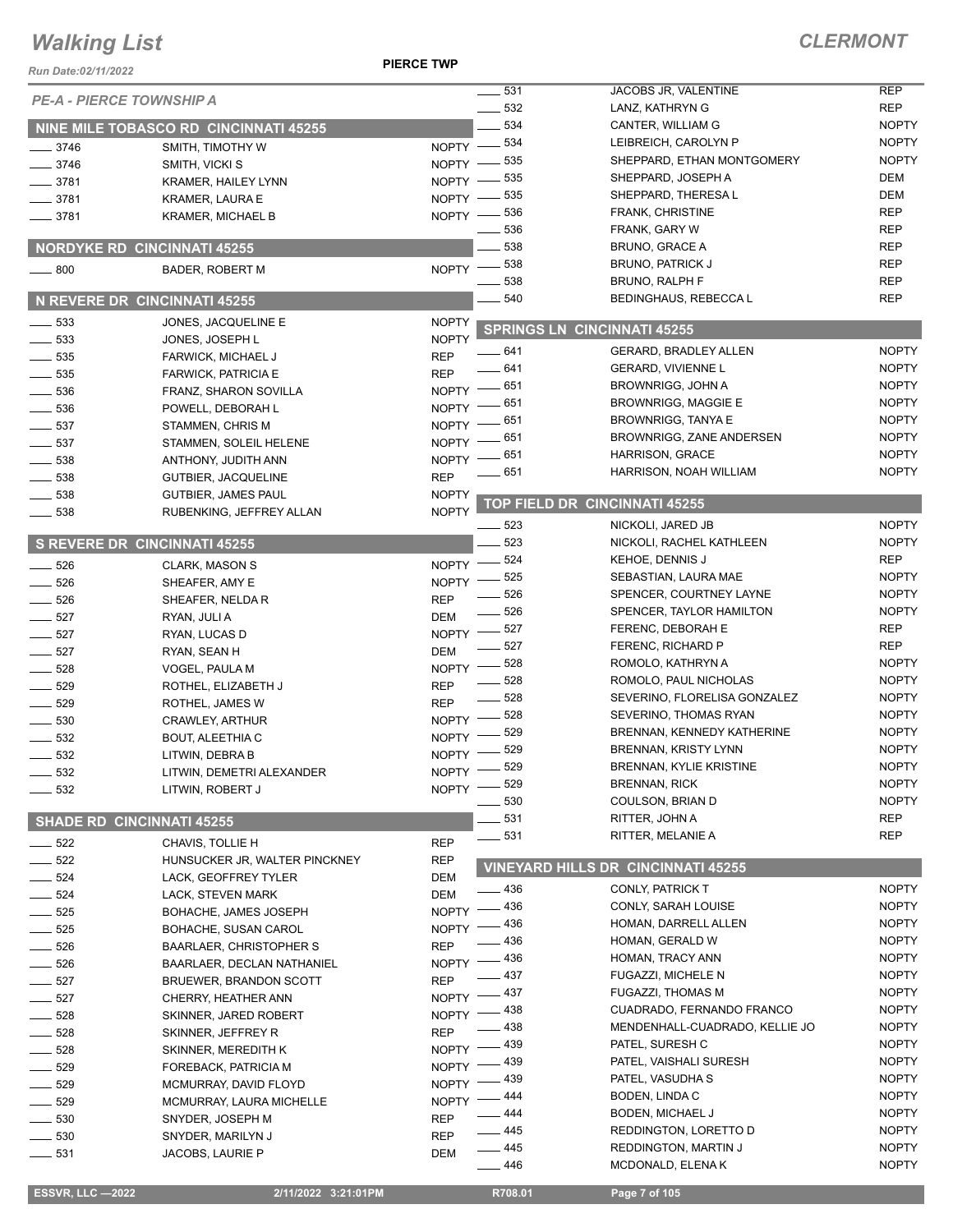*Run Date:02/11/2022*

*PE-A - PIERCE TOWNSHIP A*

*TOTAL :* **858**

|               | <b>VINEYARD HILLS DR CINCINNATI 45255</b> |              | IUIAL |
|---------------|-------------------------------------------|--------------|-------|
| $-446$        | MCDONALD, PAMELA J                        | REP          |       |
| $-446$        | MCDONALD, PAUL R                          | <b>REP</b>   |       |
| $-447$        | <b>HERPER, ALYSSA NICOLE</b>              | <b>NOPTY</b> |       |
| $-447$        | HERPER, RODNEY C                          | <b>REP</b>   |       |
| — 447         | HERPER, SHARI A                           | REP          |       |
| —— 448        | MILLER. JEANETTE LC                       | DEM          |       |
| $-448$        | MILLER, WILLIAM E                         | DEM          |       |
| $-449$        | MAI, COURTNEY NICOLE                      | <b>NOPTY</b> |       |
| $-449$        | MAI, KENNETH W                            | REP          |       |
| $-449$        | MAI, TAMMY LYNN                           | <b>REP</b>   |       |
| $-450$        | HOLLINGSWORTH, ELIZABETH LOUISE           | <b>NOPTY</b> |       |
| $-450$        | <b>HOLLINGSWORTH, JOSEPH ALBERT</b>       | <b>NOPTY</b> |       |
| — 451         | SUAREZ, JOSEPH P                          | REP          |       |
| ___ 451       | SUAREZ, LAURA E                           | <b>NOPTY</b> |       |
| — 452         | FITZGERALD, JESSICA M                     | <b>NOPTY</b> |       |
| $-452$        | FITZGERALD, MOLLY E                       | REP          |       |
| — 452         | GORSKI, ADAM EDWARD                       | <b>REP</b>   |       |
| $-454$        | <b>BANZHAF, ROGER L</b>                   | <b>DEM</b>   |       |
| $\_\_4$ 454   | <b>BANZHAF, SARAH W</b>                   | DEM          |       |
| $-455$        | KLING, DAVID WILLIAM                      | <b>NOPTY</b> |       |
| $-455$        | <b>KLING. MARIA N</b>                     | <b>NOPTY</b> |       |
| $-455$        | KLING, MITCHELL ANDREW                    | <b>NOPTY</b> |       |
| $-456$        | RUDOLPH. BRENT FRANCIS                    | <b>NOPTY</b> |       |
| $-456$        | RUDOLPH, GREGORY                          | <b>NOPTY</b> |       |
| — 456         | RUDOLPH, TINA M                           | <b>NOPTY</b> |       |
| —— 458        | OLEARY, AMY G                             | <b>NOPTY</b> |       |
| $-458$        | OLEARY, BRIAN T                           | <b>REP</b>   |       |
| $-458$        | OLEARY, CONNOR PATRICK                    | <b>NOPTY</b> |       |
| $-459$        | LESHNEY, JO ANNE L                        | REP          |       |
| $-459$        | LESHNEY, PETER M                          | <b>REP</b>   |       |
| $-460$        | DIETZ, AVERY JANE                         | <b>NOPTY</b> |       |
| —— 460        | DIETZ, JEFFREY M                          | <b>NOPTY</b> |       |
| — 460         | DIETZ, MICHELLE MOORE                     | <b>NOPTY</b> |       |
| — 460         | DIETZ, THOMAS JAMES                       | <b>NOPTY</b> |       |
|               |                                           |              |       |
|               | <b>VINEYARD WOODS DR CINCINNATI 45255</b> |              |       |
| $-3770$       | BRANDENBURG, MATTHEW T                    | <b>NOPTY</b> |       |
| $-3770$       | <b>BRANDENBURG, NICOLE M</b>              | <b>NOPTY</b> |       |
| $-3771$       | <b>CUMMINS, MARY LINDA</b>                | DEM          |       |
| $-3771$       | <b>CUMMINS, THOMAS WILLIAM</b>            | DEM          |       |
| $-3772$       | WASSERMAN, BARBARA A                      | REP          |       |
| $-3772$       | WASSERMAN, DAVID MICHAEL                  | <b>NOPTY</b> |       |
| $=$ 3773      | KELLEY, JAMES CHRISTOPHER                 | <b>NOPTY</b> |       |
| $-3773$       | <b>KELLEY, KEVIN PHILLIP</b>              | <b>NOPTY</b> |       |
| $-3773$       | <b>KELLY, KERRY ANN</b>                   | <b>NOPTY</b> |       |
| $-3774$       | BATES, GEORGE A                           | <b>NOPTY</b> |       |
| $-3775$       | GREENWOOD, SCOTT T                        | <b>NOPTY</b> |       |
| $-3775$       | HALCOMB JR, RONALD J                      | <b>DEM</b>   |       |
| $-3776$       | VOEGELE, CHRISTINE ELIZABETH              | REP          |       |
| $\equiv$ 3776 | VOEGELE, RICHARD A                        | <b>NOPTY</b> |       |
| $-3777$       | FAUSZ, SHERYL L                           | <b>NOPTY</b> |       |
| $-3778$       | BARKMAN, LEEANN K                         | <b>NOPTY</b> |       |
| ___ 3779      | DELGADO, SERGIO V                         | <b>NOPTY</b> |       |
| __ 3779       | MONROE, ERIN P                            | DEM          |       |
| ___ 3782      | FLEISCHMANN, DAVID L                      | <b>NOPTY</b> |       |
| _ 3782        | FLEISCHMANN, MARY BRIGID                  | <b>NOPTY</b> |       |
| __ 3784       | NGUYEN, AN H                              | <b>NOPTY</b> |       |
| _ 3784        | VO, PHUONGLOAN T                          | DEM          |       |
| _ 3788        | <b>ENDORF, ANDREW M</b>                   | <b>NOPTY</b> |       |
| 3788          | ENDORF, ROBERT J                          | REP          |       |

 **ESSVR, LLC —2022 2/11/2022 3:21:01PM R708.01 Page 8 of 105**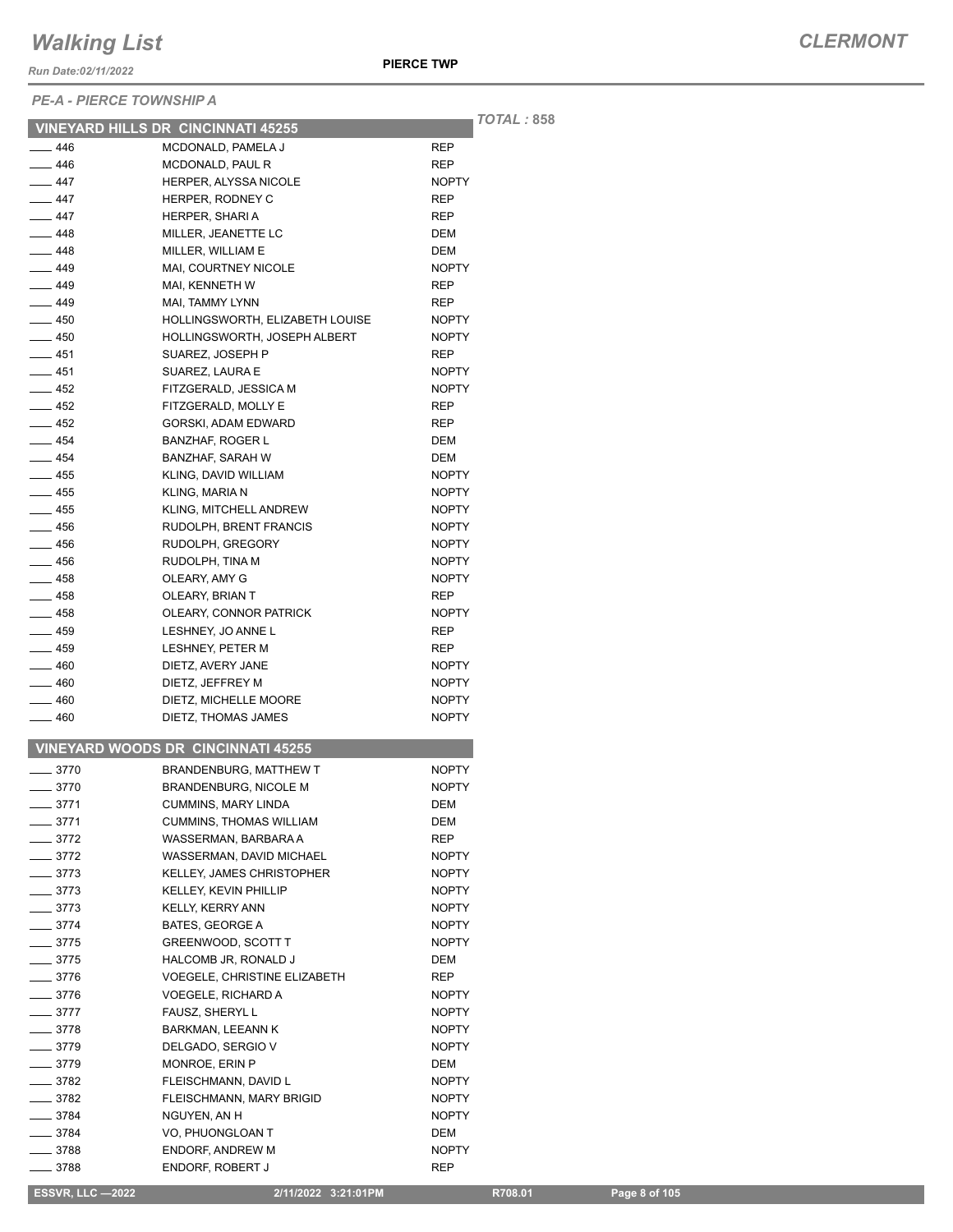*Run Date:02/11/2022*

**PIERCE TWP**

|                         | <b>PE-B - PIERCE TOWNSHIP B</b>      |                              | $- 3341$                         | STRICKMEYER, KAREN E                     | <b>DEM</b>   |
|-------------------------|--------------------------------------|------------------------------|----------------------------------|------------------------------------------|--------------|
|                         |                                      |                              | 3341                             | STRICKMEYER, NICHOLAS JOHN               | <b>NOPTY</b> |
|                         | <b>ALPINE TER NEW RICHMOND 45157</b> |                              | 3352                             | <b>BRAMLET, DEBORAH L</b>                | <b>REP</b>   |
| $\frac{1}{2}$ 3194      | ECKER, LAURA ROSE                    | <b>NOPTY</b>                 | 3352                             | <b>BRAMLET, JOHN L</b>                   | <b>REP</b>   |
| $\frac{1}{2}$ 3194      | PAULIK, ANDREW J                     | <b>NOPTY</b>                 | 3360                             | LAUVER, DONNA J                          | <b>NOPTY</b> |
| $\frac{1}{2}$ 3197      | <b>MARDIS, MARGARET A</b>            | DEM                          | 3360                             | LAUVER, JOE D                            | <b>NOPTY</b> |
| $\frac{1}{2}$ 3197      | ROHDES, ANALIESE VICTORIA MARDI      | DEM                          | 3360                             | LAUVER, MCKENZIE BLAKE                   | <b>NOPTY</b> |
| $\frac{1}{2}$ 3197      | ROHDES, GEOFFREY G                   | DEM                          | 3365                             | <b>BUHR, ISAIAH JOHN</b>                 | <b>NOPTY</b> |
| $\frac{1}{2}$ 3197      | ROHDES, JULIET JANE                  | <b>DEM</b>                   | $\frac{1}{2}$ 3365               | <b>BUHR, JOAN MARIE</b>                  | <b>REP</b>   |
| $\frac{1}{2}$ 3197      | ROHDES, OLIVIA VERONICA              | <b>DEM</b>                   | $- 3365$                         | <b>BUHR, THOMAS EDWARD</b>               | <b>REP</b>   |
| $\frac{1}{2}$ 3198      | MARTHALER, VICTOR J                  | <b>NOPTY</b>                 | 3365                             | MOORE, LAUREN MARIE                      | <b>NOPTY</b> |
| $- 3201$                | <b>COLDIRON, BRENT L</b>             | <b>REP</b>                   | 3369                             | LARISON, KEVIN DARRYL                    | <b>NOPTY</b> |
| $\frac{1}{2}$ 3201      | COLDIRON, JOYCE E                    | <b>REP</b>                   | 3369                             | LARISON, STACEY ANN                      | <b>NOPTY</b> |
| $\frac{1}{2}$ 3201      | SIEMER, CATHERINE FRANCIS            | <b>NOPTY</b>                 | 3369                             | REYNOLDS, DONNA K                        | <b>NOPTY</b> |
| $\frac{1}{2}$ 3201      | SIEMER, NICHOLAS JOHN                | <b>NOPTY</b>                 | 3369                             | REYNOLDS, ROBERT C                       | <b>NOPTY</b> |
| $- 3206$                | <b>WORTHINGTON, MARC A</b>           | <b>REP</b>                   | 3376                             | FENDER, JANICE ELAINE                    | <b>REP</b>   |
| $- 3210$                | MYERS, DARIEL ROESCH                 | <b>NOPTY</b>                 | 3376                             | FENDER, MICHAEL L                        | <b>REP</b>   |
| $- 3210$                |                                      | <b>NOPTY</b>                 | 3382                             | FOWLER, PATRICIA L                       | <b>DEM</b>   |
|                         | MYERS, JOHN ALLEN                    |                              | 3382                             | STRAHLE, KATHY E                         | <b>DEM</b>   |
| $- 3214$<br>$- 3214$    | BARRATT, DANIEAL LEE                 | <b>NOPTY</b><br><b>NOPTY</b> | 3383                             | <b>BROKAMP, KELLY JEAN</b>               | <b>NOPTY</b> |
|                         | ZIMMERMAN, RYAN D                    |                              | 3383                             | <b>BROKAMP, LAWRENCE JOSEPH</b>          | <b>NOPTY</b> |
| $- 3218$                | <b>BUGALA, JOSEPH F</b>              | <b>NOPTY</b>                 |                                  |                                          |              |
| $\frac{3218}{2}$        | MARVEL, BETHANY ANN                  | <b>REP</b>                   |                                  | <b>GOLDEN PATH NEW RICHMOND 45157</b>    |              |
| $- 3218$                | MARVEL, THOMAS DAVID                 | <b>REP</b>                   | 920                              | CARUSO, CLAIRE C                         | <b>DEM</b>   |
| $\frac{1}{2}$ 3221      | GOOD, PATRICIA                       | <b>NOPTY</b>                 | 926                              | OAK, ALBERT C                            | <b>NOPTY</b> |
| $\frac{3221}{2}$        | GOOD, RYAN JOSEPH                    | <b>NOPTY</b>                 | 926                              | OAK, ANN B                               | <b>NOPTY</b> |
| $- 3226$                | STEPHENS, BRUCE MICHAEL              | <b>NOPTY</b>                 | 935                              | SINE, AVA JADE                           | <b>NOPTY</b> |
| $- 3226$                | STEPHENS, SUSAN H                    | <b>NOPTY</b>                 | 935                              | SINE, KATHLEEN MARIE                     | <b>NOPTY</b> |
| $\frac{1}{2}$ 3230      | ROMME, AMY P                         | <b>REP</b>                   | 935                              | SINE, MARK R                             | <b>NOPTY</b> |
| $\frac{1}{2}$ 3234      | METZGER IV, CHARLES E                | <b>NOPTY</b>                 | 942                              | PEGIS, ANNETTE M                         | <b>NOPTY</b> |
| $\frac{3234}{2}$        | METZGER, ELISA ELLEN                 | <b>NOPTY</b>                 | 943                              | BUCHANAN, CASEY J                        | <b>REP</b>   |
| $- 3238$                | VATTER, JANE B                       | <b>NOPTY</b>                 | 943                              | BUCHANAN, JASON ALAN                     | <b>REP</b>   |
| $\frac{3242}{ }$        | PARKER, SUZANNE M                    | <b>NOPTY</b>                 |                                  |                                          |              |
| $- 3246$                | <b>FLOWERS, BEN M</b>                | <b>NOPTY</b>                 | <b>GRAND CT CINCINNATI 45245</b> |                                          |              |
| $- 3246$                | HARRINGTON, JESSICA ALINE            | <b>NOPTY</b>                 |                                  |                                          |              |
| $- 3249$                | HUHO, MISTY RENEE                    |                              | NOPTY -819                       | DINWOODIE, JACQUELINE ROSE               | <b>DEM</b>   |
| $- 3249$                | TILSLEY, MARK THOMAS                 | NOPTY -                      | _ 921                            | <b>MORRIS, SARAH BRYN</b>                | <b>DEM</b>   |
| $\frac{1}{2}$ 3254      | HALL, CHRISTINA L                    | <b>REP</b>                   | 921 #APT 15B                     | MORRIS, DAVID L                          | <b>REP</b>   |
| $-3254$                 | HALL, LUTHER S                       | <b>REP</b>                   | 921 #APT 15B                     | MORRIS, EDITH JANE                       | <b>DEM</b>   |
| $-3257$                 | HYNES, ELLEN K                       | <b>DEM</b>                   |                                  | HOPPER HILL RD CINCINNATI 45255          |              |
| 3262                    | <b>CROUSEY, JOSHUA RICHARD</b>       | <b>REP</b>                   |                                  |                                          |              |
| 3262                    | IQBAL, SAIF                          |                              | NOPTY -8544                      | LAYBOURNE, BRUCE O                       | <b>REP</b>   |
| 3282                    | DRENNAN, AUDRA ELIZABETH             | NOPTY -                      | 3544                             | LAYBOURNE, STEPHANIE                     | <b>DEM</b>   |
| 3282                    | DRENNAN, JOHN J                      |                              | NOPTY -8544                      | MIKKELSEN, MAIJA K                       | <b>DEM</b>   |
| 3286                    |                                      |                              |                                  |                                          |              |
|                         | MARLER, ASHLEY L                     |                              | NOPTY -8546                      | SHAW, PATRICIA ANN                       | <b>NOPTY</b> |
| 3286                    | MARLER, RYAN A                       |                              | NOPTY -8546                      | SHAW, ROBERT EARL                        | <b>NOPTY</b> |
|                         |                                      |                              | 3548                             | JONES, NATHANIEL T                       | <b>NOPTY</b> |
|                         | <b>BELMONT BLVD CINCINNATI 45245</b> |                              | 3548                             | KUNKEL, DANIEL JOSEPH                    | <b>NOPTY</b> |
| $-913$                  | RACK JR, GEORGE B                    | <b>REP</b>                   | 3548                             | KUNKEL, KAREN A                          | <b>NOPTY</b> |
| $- 913$                 | RACK, MARY E                         | <b>REP</b>                   | 3552                             | ROSE, KATHY N                            | <b>DEM</b>   |
| $- 913$                 | VINING, DAVID W                      | $NOPTY -$                    | _ 3552                           | ROSE, MARTIN A                           | <b>DEM</b>   |
|                         | VINING, GINGER L                     | NOPTY -                      | _ 3558                           | SCHULER, KATHLEEN E                      | <b>REP</b>   |
| $\frac{1}{2}$ 913       | BOEHL, PEGGY A                       | <b>REP</b>                   | 3558                             | SCHULER, RICHARD P                       | REP          |
| $-917$<br>$-917$        | BOEHL, RONALD J                      | <b>REP</b>                   |                                  |                                          |              |
|                         |                                      |                              |                                  | <b>LOCUST CORNER RD CINCINNATI 45245</b> |              |
| $-921$<br>$-921$        | EVANS, BEATRICE D                    | <b>REP</b><br><b>REP</b>     | 552                              | LLOYD, HEATHER JOY PEIRANO               | <b>REP</b>   |
| $- 925$                 | EVANS, DAVID M<br>SCAVO, KELLY LYNN  | NOPTY -                      | 552                              | LLOYD, MATTHEW JOSEPH                    | <b>NOPTY</b> |
|                         |                                      |                              | 556                              | RAGLAND, JAMES T                         | <b>NOPTY</b> |
| $- 925$                 | SCAVO, MICHAEL J                     | $NOPTY$ —                    | 558                              | FREE, REBECCA PAIGE                      | <b>NOPTY</b> |
|                         |                                      |                              | 558                              | SCHOONOVER, MICHAEL THOMAS               | <b>NOPTY</b> |
|                         | <b>DERBY DR CINCINNATI 45245</b>     |                              | 568                              | MARCELLO, ANN MICHELLE                   | <b>REP</b>   |
| _ 3333                  | LYONS, KINDAL LEE                    | NOPTY -                      | 568                              | MARCELLO, DONALD P                       | <b>REP</b>   |
| _ 3333                  | RICHARDSON, ROBIN M                  | $NOPTY -$                    | 568                              | STIDHAM, CHERYL KAYE                     | <b>NOPTY</b> |
| 3333                    | STEFFEN, DARLENE M                   | $N$ OPTY $-$                 | 571                              | HUEKLER-LEEN, CINDY A                    | <b>REP</b>   |
| <b>ESSVR, LLC -2022</b> | 2/11/2022 3:21:01PM                  |                              | R708.01                          | Page 9 of 105                            |              |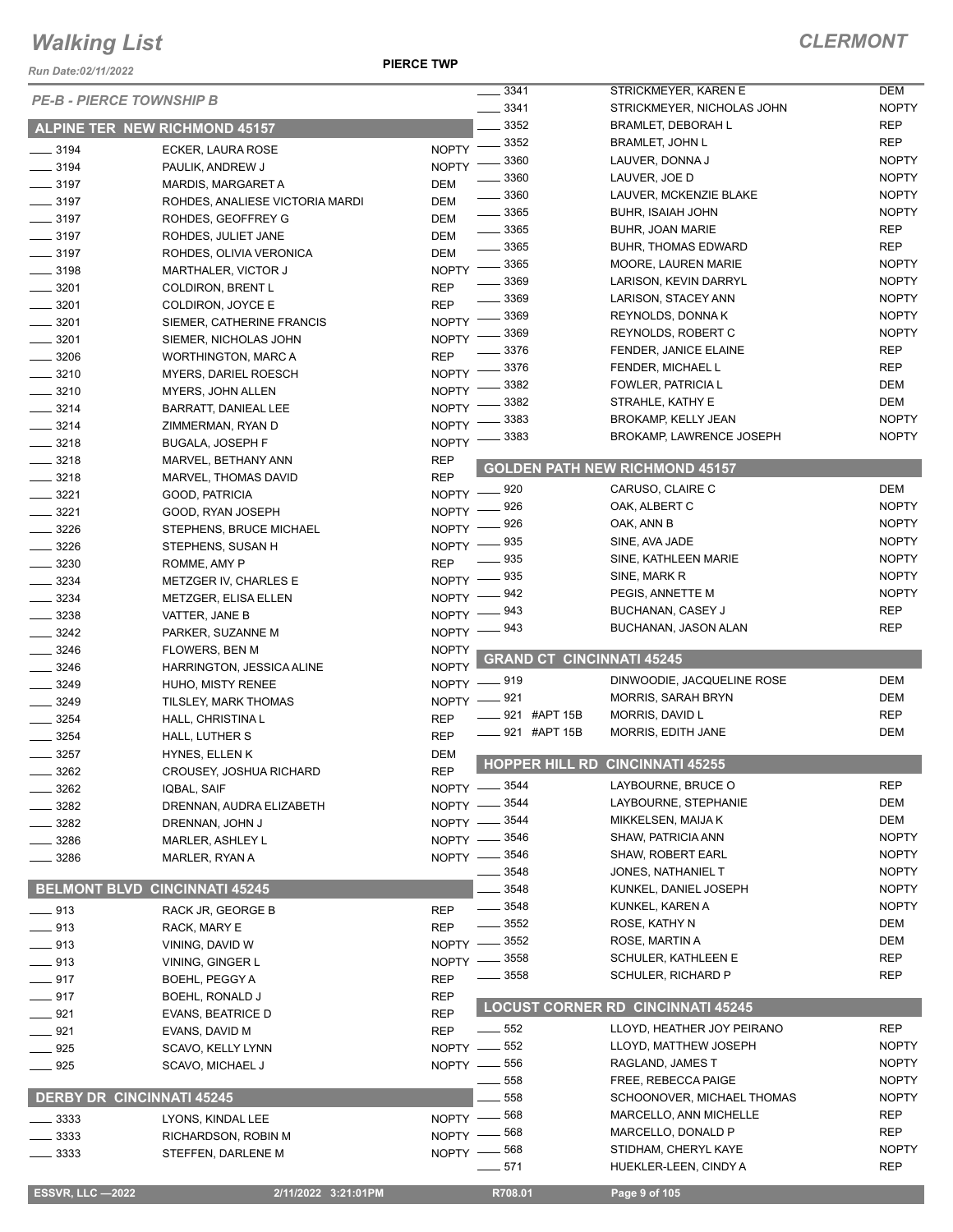*Run Date:02/11/2022*

 $PE-B -$ 

**PIERCE TWP**

|                   | <b>PE-B - PIERCE TOWNSHIP B</b>          | $-840$                          | HOLLANDER III, RICHARD HENRY           | <b>REP</b>   |
|-------------------|------------------------------------------|---------------------------------|----------------------------------------|--------------|
|                   |                                          | $-840$                          | HOLLANDER, STEPHANIE L                 | <b>REP</b>   |
|                   | <b>LOCUST CORNER RD CINCINNATI 45245</b> | $-841$                          | CONOVER, DONALD W                      | <b>REP</b>   |
| $- 571$           | LEEN, STEPHEN R                          | NOPTY __ 841                    | CONOVER, IRENE G                       | REP          |
| $\frac{1}{2}$ 572 | <b>BIROS, STEPHANIE A</b>                | REP<br>$-842$                   | CARROLL, CLAUDIA JEAN                  | DEM          |
| $\frac{1}{2}$ 572 | <b>BIROS, THEODORE HILTON</b>            | $-842$<br>REP                   | POE, NORMA J                           | DEM          |
| $- 576$           | GEISS, JAMES E                           | NOPTY __ 846                    | ROBINSON, JAMES E                      | <b>NOPTY</b> |
| $- 576$           | GEISS, JUSTIN WILLIAM                    | NOPTY __ 847                    | OLIVER, LOIS J                         | <b>REP</b>   |
| $- 576$           | <b>GEISS, SUSAN ELAINE</b>               | NOPTY __ 849                    | FREIMUTH, KATHRYN E                    | <b>NOPTY</b> |
| $- 576$           | MOELLER, TIM A                           | NOPTY __ 849                    | FREIMUTH, KATHRYN ELIZABETH            | <b>NOPTY</b> |
| $- 577$           | <b>BRUNO, GRACE ELAINA</b>               | NOPTY __ 849                    | WORKMAN, WENDY C                       | <b>REP</b>   |
| $-577$            | <b>BRUNO, LENA MARIE</b>                 | NOPTY __ 852                    | MCNABB, FERNANDE                       | DEM          |
| $-577$            | BRUNO, ROCKY A                           | $-852$<br>REP                   | MCNABB, TERRY R                        | DEM          |
| $\frac{1}{2}$ 577 | <b>BRUNO, SAMUEL F</b>                   | $\frac{1}{2}$ 854<br>REP        | REYNOLDS, BRUCE H                      | REP          |
| $-577$            | <b>BRUNO, TINA E</b>                     | $\frac{1}{2}$ 854<br>REP        | REYNOLDS, JANET M                      | <b>REP</b>   |
| $-578$            | BUCHHEIT, DONNA JEAN                     | NOPTY __ 858                    | KOEHLER, DENNIS L                      | <b>REP</b>   |
| $- 578$           | <b>BUCHHEIT, THOMAS EDWARD</b>           | NOPTY <u>__</u> 862             | ELLIS, PATRICE M                       | <b>NOPTY</b> |
| $\frac{1}{2}$ 580 | WRAY, MICHELLE BARRATT                   | NOPTY __ 866                    | SCHENZ, BONNIE LYNN                    | <b>NOPTY</b> |
| $\frac{1}{2}$ 580 | WRAY, PAUL M                             | NOPTY __ 866                    | <b>SCHENZ, THOMAS P</b>                | <b>NOPTY</b> |
| $\frac{1}{2}$ 583 | SPRING, KATHLEEN M                       | NOPTY __ 872                    | TILLAR, RYAN MICHAEL                   | <b>NOPTY</b> |
| $- 583$           | SPRING, WILLIAM G                        | NOPTY __ 874                    | WILSON, JACK K                         | <b>NOPTY</b> |
| $\frac{1}{2}$ 585 | MUNAFO, JENNIFER KNOPF                   | DEM __ 878                      | MOORE, DILLON J                        | <b>NOPTY</b> |
| $\frac{1}{2}$ 585 | MUNAFO JR, JOHN VICTOR                   | $-878$<br>DEM                   | SLAGLE, BILLY RAY                      | <b>NOPTY</b> |
| $\frac{1}{2}$ 595 | MUNAFO, JOHN V                           | $-882$<br>REP                   | <b>BIRD, ALLISON FAITH</b>             | <b>REP</b>   |
| $\frac{1}{2}$ 595 | MUNAFO, LINDA M                          | $-882$<br>REP                   | BIRD, AMIE J                           | <b>REP</b>   |
| $-617$            | COX, BARBARA G                           | NOPTY __ 882                    | BIRD, BENJAMIN A                       | <b>REP</b>   |
| $-617$            | PARANIUK, MICHELLE A                     | NOPTY __ 883                    | CARPENTER, BONNIE J                    | DEM          |
| $- 626$           | MCCULLEY, KEVIN P                        | NOPTY __ 885                    | ROSE, ELAINE J                         | <b>REP</b>   |
| $- 636$           | CAMPBELL, JEAN M                         | NOPTY __ 885                    | ROSE, PAUL W                           | <b>REP</b>   |
| $\frac{1}{2}$ 636 | GEVERTS, DOUGLAS A                       | NOPTY __ 887                    | SCHMIDT, ADAM T                        | <b>NOPTY</b> |
| $- 679$           | COOK, DEBORAH A                          | $-887$<br>DEM                   | SCHMIDT, JACQUELINE MARIE              | <b>NOPTY</b> |
| $- 679$           | LEMBKE, RAYMOND W                        | $\frac{1}{2}$ 901<br>DEM        | BLAIR, MARY M                          | <b>NOPTY</b> |
| $- 689$           | GLUECK, BRENDA HOLLIS                    | NOPTY __ 901                    | WICKHAM, DOUGLAS A                     | <b>NOPTY</b> |
| $- 689$           | <b>GLUECK, THOMAS R</b>                  | NOPTY __ 901                    | WICKHAM, JOHNATHAN C                   | <b>NOPTY</b> |
| $- 720$           | <b>EMBERTSON, RANDY J</b>                | <b>DEM</b>                      |                                        |              |
| $\sim$ 720        | FOWLER, CHARLOTTE E                      | <b>DEM</b>                      | <b>LOCUST HILL RD CINCINNATI 45245</b> |              |
| $\frac{1}{2}$ 732 | <b>BIRKLEY, MICHAEL R</b>                | <b>REP</b><br>$\frac{1}{2}$     | FAUSZ, DAVID MARTIN                    | <b>NOPTY</b> |
| $\frac{1}{2}$ 735 | TARVIN, ELONDA MARIE                     | NOPTY $-2$                      | FAUSZ, HEIDI N                         | <b>NOPTY</b> |
| $\frac{1}{2}$ 735 | TARVIN, KARL V                           | NOPTY __ 2                      | METELKO II, MICHAEL EDWARD             | <b>NOPTY</b> |
| $- 736$           | BOBBITT, BARBARA A                       | NOPTY __ 4                      | SEGERBERG, KENNETH MAURICE             | <b>NOPTY</b> |
| $\frac{1}{2}$ 746 | HUNT, JAMES A                            | NOPTY $-4$                      | SEGERBERG, TERRY SEXTON                | <b>REP</b>   |
| $\frac{1}{2}$ 746 | HUNT, LAURA J                            | NOPTY __ 4                      | SEXTON, JEAN ANE                       | <b>NOPTY</b> |
| $\frac{1}{2}$ 746 | HUNT, SARAH E                            | NOPTY $-6$                      | <b>GRIFFIN, DONNA R</b>                | <b>NOPTY</b> |
| $- 782$           | <b>KEETS, CAMIE NICOLE</b>               | $NOPTY = 6$                     | SPRUNK, KEITH D                        | <b>NOPTY</b> |
| $- 782$           | MARTINECK, BRYAN KEITH                   | $NOPTY = 8$                     | WENDERFER, KATHRYN ANN                 | <b>NOPTY</b> |
| $- 784$           | <b>BURDSALL, CHARLES R</b>               | REP<br>$-8$                     | <b>WENDERFER, LYNN</b>                 | <b>NOPTY</b> |
| $- 784$           | <b>BURDSALL, JANET E</b>                 | REP<br>$-8$                     | WENDERFER II, STEVEN P                 | <b>NOPTY</b> |
| $\frac{1}{2}$ 795 | KILGORE, ALLISON LEIGH                   | NOPTY $-8$                      | WENDERFER, STEVEN P                    | REP          |
| $\equiv$ 795      | KILGORE, KIMBERLY J                      | $-9$<br>REP                     | <b>WAKEMAN, PATRICIA M</b>             | DEM          |
| $\frac{1}{2}$ 795 | KILGORE, MARK A                          | REP<br>$\sim$ 10                | STURM, EVAN WILLIAM                    | <b>NOPTY</b> |
| $- 809$           | DAWSON, DORIS L                          | $NOPTY$ ____ 10                 | STURM, LINDSEY ELIZABETH               | <b>NOPTY</b> |
| $-822$            | WOODS, J DOUGLAS                         | $NOPTY$ $\_\_$ 11               | OSTERMANN, THEODORE JOSEPH             | <b>NOPTY</b> |
| $-824$            | DEATON, PATRICIA A                       | <b>REP</b><br>$\frac{1}{2}$ 11  |                                        |              |
| $-824$            |                                          | <b>REP</b>                      | WOLF, JANE M                           | DEM          |
| $-825$            | DEATON, RICKEY A                         | $\frac{1}{2}$ 11<br>NOPTY __ 13 | <b>WOLF, JOHN MICHAEL</b>              | <b>NOPTY</b> |
|                   | <b>BROCK, REGINA FAY</b>                 |                                 | HOLLIDAY, ADELYN MICHELLE              | <b>NOPTY</b> |
| $-825$            | HIGGINBOTHAM, ANTHONY P                  | NOPTY __ 13                     | HOLLIDAY, BRIAN K                      | <b>NOPTY</b> |
| $-825$            | HIGGINBOTHAM, LINDA K                    | $\frac{1}{2}$ 14<br>REP         | <b>GRIFFIN, BERNARD J</b>              | <b>REP</b>   |
| $-825$            | HIGGINBOTHAM, PAUL M                     | NOPTY __ 14                     | <b>GRIFFIN, MARY K</b>                 | REP          |
| $-825$            | <b>MASTERSON, JAMES ROBERT</b>           | NOPTY $- 15$                    | PARTIN, WILLIAM C                      | REP          |
| $- 825$           | MASTERSON, NORMA JEAN                    | NOPTY $- 15$                    | WAGNER, BARBARA J                      | DEM          |
| $-825$            | WANNINGER, STEPHEN WAYNE                 | NOPTY __ 16                     | SEIBERT, LYNNE KURKJIAN                | <b>NOPTY</b> |
| $- 829$           | DRENNAN, JENNIFER ANN                    | NOPTY __ 16                     | SEIBERT, MICHELLE R                    | <b>NOPTY</b> |
| $-835$            | <b>WILLIS, SHAWN ROBERT</b>              | <b>NOPTY</b>                    |                                        |              |

 **ESSVR, LLC —2022 2/11/2022 3:21:01PM R708.01 Page 10 of 105**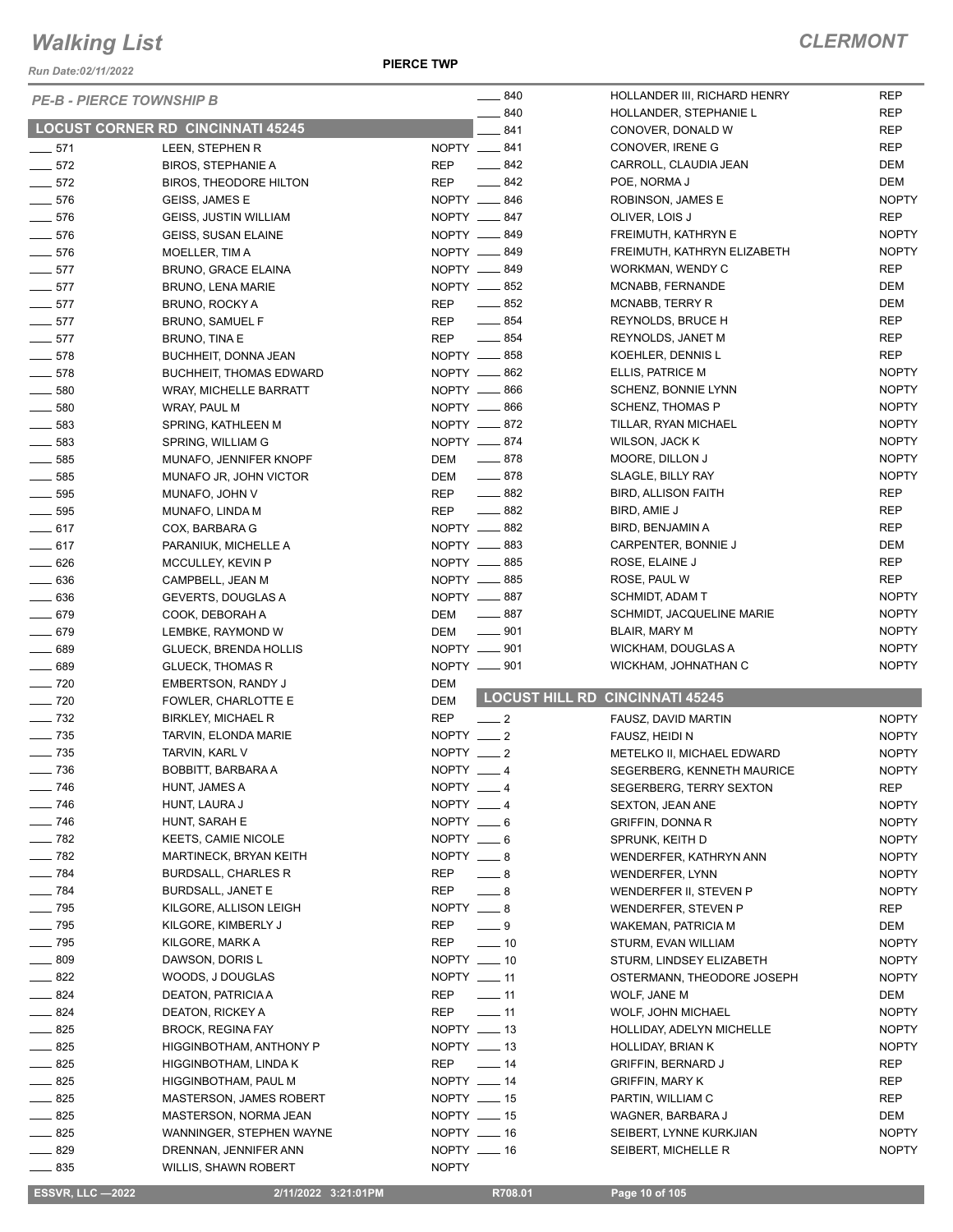*Run Date:02/11/2022*

**PIERCE TWP**

|                  |                                        | $\frac{1}{2}$ 66                | EASLEY, REX B                         | <b>NOPTY</b> |
|------------------|----------------------------------------|---------------------------------|---------------------------------------|--------------|
|                  | <b>PE-B - PIERCE TOWNSHIP B</b>        |                                 |                                       |              |
|                  |                                        | $\sim$ 66                       | EASLEY II, SAMUEL BURTON              | <b>NOPTY</b> |
|                  | <b>LOCUST HILL RD CINCINNATI 45245</b> | $-67$                           | GIESEL, SUSAN                         | DEM          |
| $-16$            | SEIBERT, STEVEN EARL                   | NOPTY $-68$                     | KELSCH, JOSEPH S                      | <b>REP</b>   |
| $\frac{1}{2}$ 17 | RANSON, KYLE JOSEPH                    | NOPTY -69                       | MANTEUFFEL, SANDRA L                  | DEM          |
| $\frac{1}{2}$ 17 | RANSON, SARA L                         | NOPTY __ 69                     | MANTEUFFEL, WOLFGANG R                | DEM          |
| $-18$            | REYNOLDS, JONATHAN T                   | DEM - 70                        | FENNO, ROBERT ANTHONY                 | <b>NOPTY</b> |
| $-18$            | UTI, NGOZI VICTORIA                    | NOPTY $- 70$                    | FENNO, SARAH GRACE                    | <b>NOPTY</b> |
| $-19$            | WARD, SCOTT R                          | $REP$ $\_\_$ 70                 | FENNO, TERRI J                        | DEM          |
| $\sim$ 20        | MCFARLAND, ANN KAREN                   | <b>REP</b><br>$- 71$            | BIBLER, LINDSAY W                     | DEM          |
| $-21$            | LIMBERT, JENNIFER ELLEN                | NOPTY __ 71                     | BIBLER, MARK R                        | DEM          |
| $\frac{1}{21}$   | LIMBERT, MICHAEL VICTOR                | NOPTY - 72                      | SMITH, DONNAL                         | <b>NOPTY</b> |
| $\frac{1}{22}$   | <b>GOODCHILD, MARIE B</b>              | NOPTY -72                       | SMITH, NICHOLAS E                     | <b>NOPTY</b> |
| $-22$            | LOWER, DEBRA M                         | NOPTY -72                       | SMITH, SALLY KATHERINE                | <b>NOPTY</b> |
| $\frac{1}{2}$ 23 | WOMACKS, WILLIAM W                     | REP - 74                        | SIEGFRIED, GREGG R                    | <b>NOPTY</b> |
| $-24$            | TURNER, BRUCE A                        | $\frac{1}{2}$ 74<br>REP         | SIEGFRIED, LINDSEY GREEAR             | <b>NOPTY</b> |
| $-24$            | TURNER, CHERYL L                       | $\frac{1}{2}$ 74<br><b>REP</b>  | SIEGFRIED, LYNN C                     | <b>NOPTY</b> |
| $\frac{1}{25}$   | FREIMUTH, VICKI SUE                    | DEM - 74                        | SIEGFRIED, PARKER HARRIS              | <b>NOPTY</b> |
| $\frac{1}{26}$   | BENNINGTON, YOLANDA CELINE             | NOPTY __ 79                     | STERLING JR, CORNELIUS F              | <b>REP</b>   |
| $\frac{1}{26}$   |                                        | $\frac{1}{2}$ 79<br><b>REP</b>  | STERLING, PAULA ANDREA                | <b>NOPTY</b> |
|                  | BYRNE, DAVID C                         |                                 |                                       | <b>REP</b>   |
| $\frac{1}{26}$   | BYRNE, LISA R                          | $\frac{1}{2}$ 79<br><b>REP</b>  | STERLING, SUSAN SPANGLE               |              |
| $\frac{1}{26}$   | WILLIS, OLIVIA                         | NOPTY $-$ 79                    | STERLING, WILLIAM G                   | <b>NOPTY</b> |
| $\frac{1}{27}$   | PEARCE, DEBRAK                         | DEM                             | <b>LOCUST RUN RD CINCINNATI 45245</b> |              |
| $-27$            | PEARCE, STEPHEN D                      | <b>DEM</b>                      |                                       |              |
| $\frac{1}{28}$   | PETERSEN, BRODY JAMES                  | NOPTY __ 531                    | CONNER, LINDA DENISE                  | <b>NOPTY</b> |
| $\frac{1}{28}$   | PETERSEN, LAURA MARIE                  | NOPTY __ 531                    | CONNER JR, RICHARD L                  | <b>NOPTY</b> |
| $\sim$ 28        | PETERSEN, SCOTT ALAN                   | NOPTY __ 531                    | PALMER, ROBERT THEODORE               | <b>NOPTY</b> |
| $\frac{1}{29}$   | HALL, JONATHAN D                       | NOPTY __ 531                    | PALMER, WENDY JEAN                    | <b>NOPTY</b> |
| $\frac{33}{2}$   | BRUMFIELD, TYLER E                     | NOPTY _____ 532                 | MONROE, JENNIFER COLLINS              | DEM          |
| $\frac{1}{2}$ 33 | DRAKE, TORY ALAN                       | NOPTY __ 532                    | MONROE IV, JOHN CARLTON               | <b>NOPTY</b> |
| $\frac{1}{2}$ 33 | DRAKE, WILLOW KERSTIN                  | NOPTY __ 535                    | FELIX, BRADFORD D                     | <b>NOPTY</b> |
| $\frac{1}{2}$ 33 | LADD, TANYA K                          | NOPTY __ 535                    | FELIX, MICHELLE ANN                   | <b>NOPTY</b> |
| $\frac{1}{2}$ 35 | STANFORTH, CORINNE MARIE               | NOPTY __ 535                    | STEPHENS, MATTHEW JACOB               | DEM          |
| $\frac{1}{2}$ 35 | STANFORTH, DAVID M                     | NOPTY __ 535                    | STEPHENS, NANCY ELIZABETH             | DEM          |
| $\frac{1}{2}$ 35 | STANFORTH, OLIVIA MARIE                | NOPTY __ 536                    | <b>FAIRBANKS, GEOFFREY T</b>          | REP          |
| $\frac{1}{2}$ 35 | STANFORTH, SHERRY COOK                 | NOPTY __ 536                    | FAIRBANKS, TERRI L                    | <b>REP</b>   |
| $\frac{1}{2}$ 37 | RACHOVITSKY, DANIEL ELISHA             | NOPTY __ 537                    | CHAMBERLAIN, JAY R                    | <b>NOPTY</b> |
| $\frac{1}{2}$ 37 | RACHOVITSKY, HAREL NATAN               | NOPTY __ 537                    | CHAMBERLAIN, JENNIFER MARIE           | <b>NOPTY</b> |
| $\frac{1}{2}$ 39 | CUTFORTH, ABRA S                       | REP<br>$\frac{1}{2}$ 538        | WAYMAN, KATHLEEN A                    | <b>NOPTY</b> |
| $\frac{1}{2}$ 39 | CUTFORTH, BENJAMIN R                   | <b>REP</b><br>$\frac{1}{2}$ 538 | WAYMAN, RICHARD S                     | <b>NOPTY</b> |
|                  |                                        |                                 |                                       |              |
| $\frac{1}{2}$ 39 | CUTFORTH, STEVEN R                     | REP<br>$\frac{1}{2}$ 539        | SIMS, KELLY D                         | <b>NOPTY</b> |
| $-40$            | DIRKS, RICHARD A                       | NOPTY __ 539                    | SIMS, MICHAEL BRYAN                   | <b>NOPTY</b> |
| $-40$            | LANE, IAN MALCOM                       | DEM<br>$\frac{1}{2}$ 540        | ELSON, CLAIRE V                       | <b>NOPTY</b> |
| $-40$            | LANE, JUDY LEE                         | DEM<br>$\frac{1}{2}$ 540        | ELSON, DAVID R                        | REP          |
| $-40$            | SMITH, MICHELLE KAYE                   | NOPTY __ 540                    | ELSON, KATHRYN CHRISTINE              | <b>NOPTY</b> |
| $-41$            | VOGELSONG, HEATHER L                   | NOPTY __ 540                    | ELSON, MARGARET A                     | <b>NOPTY</b> |
| $\frac{1}{2}$ 43 | <b>HAMPTON, ELIZABETH L</b>            | $\frac{1}{2}$ 540<br>DEM        | ELSON, NORA CLAIRE                    | <b>NOPTY</b> |
| $\frac{1}{2}$ 43 | <b>HAMPTON, THOMAS A</b>               | $\frac{1}{2}$ 546<br>DEM        | ANDREWS, CARLING BROOKE               | <b>NOPTY</b> |
| $-44$            | THOMPSON, DOROTHY E                    | DEM<br>$\frac{1}{2}$ 546        | ANDREWS, THOMAS WOOD                  | <b>NOPTY</b> |
| $-44$            | THOMPSON, MICHAEL D                    | DEM<br>$\frac{1}{2}$ 546        | HAIZMAN-ANDREWS, SHARI L              | DEM          |
| $\frac{1}{2}$ 45 | DAVIS, SHERRY LOUISE                   | NOPTY __ 546 #APT 1             | ANDREWS, MADISON E                    | <b>NOPTY</b> |
| $\frac{1}{2}$ 45 | SCHULMAN, ROBERT W                     | NOPTY __ 547                    | HUNKLER, BRADLEY J                    | REP          |
| $-47$            | MAGEE, JOANN A                         | $-547$<br>REP                   | HUNKLER, KELLIE ALLISON               | <b>NOPTY</b> |
| $-47$            | MAGEE, MARK E                          | $\frac{1}{2}$ 547<br>REP        | HUNKLER, MAXWELL HENRY                | <b>NOPTY</b> |
| $\frac{1}{2}$ 55 | JUILFS, GEORGE C                       | $- 547$<br>REP                  | HUNKLER, SAMUEL J                     | <b>NOPTY</b> |
| $\frac{1}{2}$ 57 | HELD, JOHN S                           | REP<br>$\frac{1}{2}$ 548        | DETZEL, ANNA ELIZABETH                | <b>NOPTY</b> |
| $-57$            | HELD, SANDRA P                         | REP<br>$- 548$                  | DETZEL, DIANE L                       | <b>NOPTY</b> |
| $\frac{1}{2}$ 63 | BOCKENSTETTE, MARY K                   | $\frac{1}{2}$ 548<br>REP        | DETZEL JR, JOSEPH A                   | <b>NOPTY</b> |
| $\frac{1}{2}$ 63 | BOCKENSTETTE, WILLIAM E                | REP<br>$- 548$                  | DETZEL, KATHERINE MAE                 | <b>NOPTY</b> |
| $\frac{1}{2}$ 65 | DORTIN, DAVID J                        | NOPTY __ 551                    | TAYLOR, NANCY B                       | <b>NOPTY</b> |
| $\frac{1}{2}$ 65 | DORTIN, DOROTHY L                      | DEM<br>$\frac{1}{2}$ 551        | TAYLOR, OTIS WAYNE                    | <b>NOPTY</b> |
| $\frac{1}{2}$ 66 | EASLEY, AARON JOSEPH                   | NOPTY __ 551                    | TAYLOR, RYAN L                        | <b>NOPTY</b> |
|                  |                                        |                                 |                                       |              |

 **ESSVR, LLC —2022 2/11/2022 3:21:01PM R708.01 Page 11 of 105**

\_\_ 66 EASLEY, DEBRA J NOPTY \_\_\_\_ 552

SOUGSTAD, STEPHEN ALEXANDER NOPTY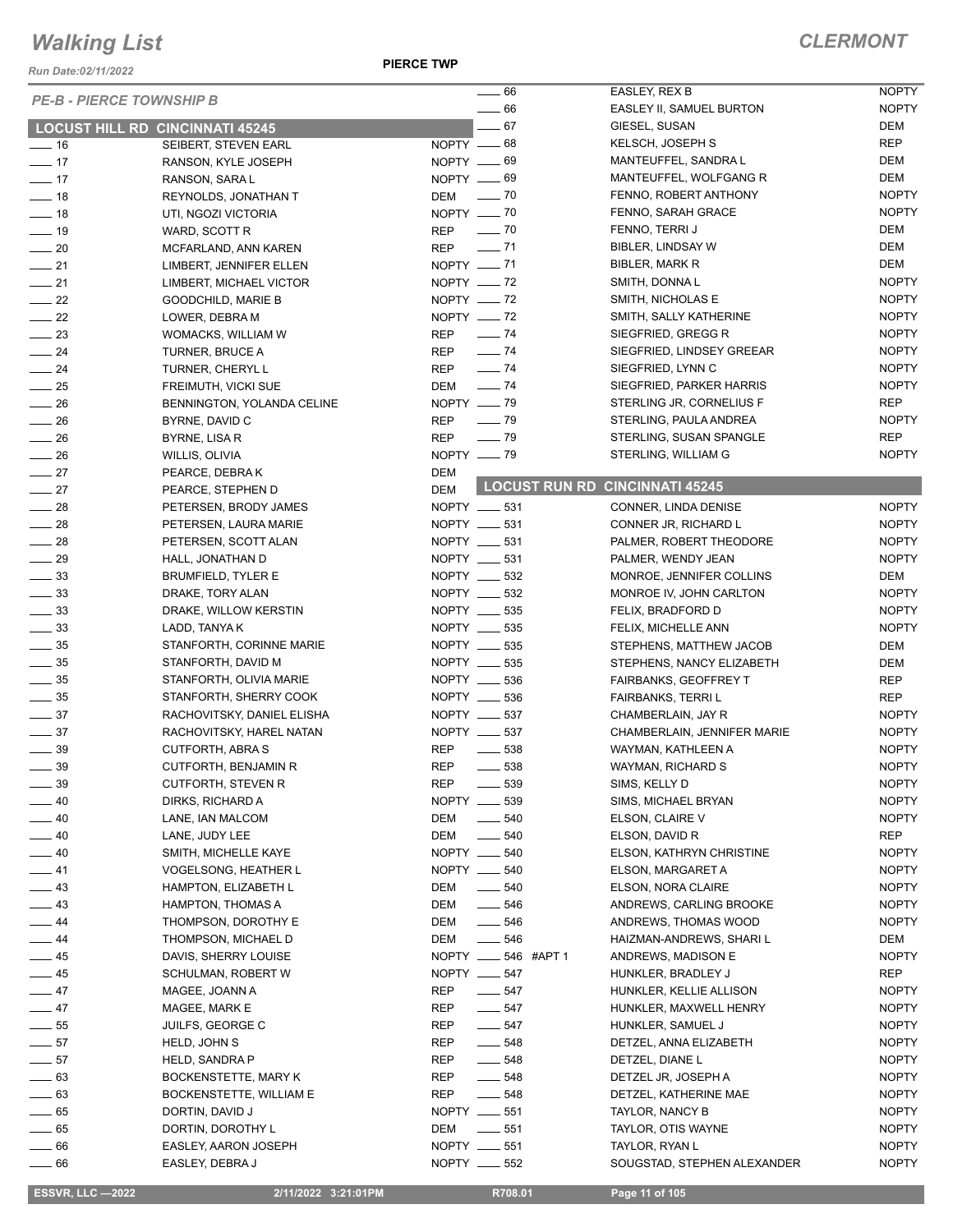*Run Date:02/11/2022*

**PIERCE TWP**

| <b>PE-B - PIERCE TOWNSHIP B</b>       |                                       |              | 3535               | FORD, ALEXIS KELLY                    | <b>NOPTY</b> |
|---------------------------------------|---------------------------------------|--------------|--------------------|---------------------------------------|--------------|
|                                       |                                       |              | 3535               | MOSS, WILLIAM EDWARD                  | <b>NOPTY</b> |
| <b>LOCUST RUN RD CINCINNATI 45245</b> |                                       |              | 3545               | CARMOSINO, DAWN M                     | <b>NOPTY</b> |
| $\frac{1}{2}$ 552                     | SOUGSTAD, STEVEN M                    | NOPTY ___    | 3545               | CARMOSINO, ROBERT COLE                | <b>NOPTY</b> |
| 552                                   | <b>TAYLOR, BROOKS OSSIE</b>           | NOPTY __     | 3545               | CARMOSINO, ROBERT N                   | <b>NOPTY</b> |
| $-552$                                | TAYLOR, LORI RAYLENE                  |              | NOPTY __ 3545      | CARMOSINO, SAVANNAH NICOLE            | <b>NOPTY</b> |
| 553                                   | FLYNN, TAMMY K                        |              | NOPTY __ 3552      | KLOSTERMAN, KIMBERLY A                | DEM          |
| $\frac{1}{2}$ 557                     | SCHWENKMEYER, PETER H                 | DEM          | $\frac{1}{2}$ 3558 | FRIEDMAN, LOUIS A                     | DEM          |
| $-557$                                | ZALLA, JANICE ANN                     | DEM          | $\frac{1}{2}$ 3562 |                                       | DEM          |
|                                       |                                       |              |                    | MATULIONIS, BETTY M                   |              |
| 559                                   | <b>GLASS, PATRICIA A</b>              |              | NOPTY __ 3565      | KRAUSE-MCDONELL, DEBRA K              | <b>NOPTY</b> |
| 559                                   | MOEGGENBERG, JOSEPH J                 |              | NOPTY __ 3570      | DAVIS, PAULETTE C                     | <b>REP</b>   |
| 560                                   | SCHAFER, DEBORAH E                    | DEM          | $- 3570$           | YERKES, KIRK LEE                      | <b>NOPTY</b> |
| $\frac{1}{2}$ 560                     | SCHAFER, LANE G                       | DEM          | $\frac{1}{2}$ 3571 | FANKHAUSER, DAVID B                   | DEM          |
| $- 561$                               | RAYBURN, LARRY M                      | <b>REP</b>   | $- 3571$           | FANKHAUSER, JILL M                    | DEM          |
| 561<br>$\frac{1}{2}$                  | RAYBURN, LINDA MARY                   | <b>REP</b>   | $\frac{1}{2}$ 3582 | KNOOP, JODY                           | DEM          |
| $\frac{1}{2}$ 563                     | PATER, CINDY MARIE                    |              | NOPTY __ 3582      | WENSTRUP, CHRISTOPHER W               | DEM          |
| 563                                   | PATER, FRANK C                        | NOPTY __     | 3582               |                                       | <b>NOPTY</b> |
|                                       |                                       |              |                    | WENSTRUP, TESS KNOOP                  |              |
| 564                                   | MALSH, JERRY CHARLES                  | DEM          | 3610               | <b>GARDINER, NANCY J</b>              | <b>NOPTY</b> |
| 564                                   | SEGAL, ANN                            | <b>DEM</b>   | 3610               | <b>GARDINER III, WILLIAM E</b>        | <b>NOPTY</b> |
| 565                                   | LOVE, MARY LISA                       | NOPTY        | 3611               | LYTTLE, CARL BRITTON                  | <b>NOPTY</b> |
| 565                                   | MINOR, JEREMY AUGUST                  |              | NOPTY __ 3611      | LYTTLE, JACQUELYN                     | <b>REP</b>   |
| 576                                   | MOOK, JENNIFER LEA                    | <b>NOPTY</b> |                    |                                       |              |
| $\frac{1}{2}$ 576                     | MOOK, JOSHUA TYLER                    | <b>NOPTY</b> |                    | NINE MILE RD CINICNNATI 45255         |              |
|                                       |                                       |              | 3504               | MCINTOSH, SANDRA M                    | <b>REP</b>   |
|                                       | MICHELLES WHISPER DR CINCINNATI 45245 |              | 3504               | MCINTOSH, WILLIAM D                   | <b>REP</b>   |
| $\frac{1}{2}$ 3332                    | CAUDILL. CHRISTIAN MARSHALL           | DEM          |                    |                                       |              |
| $\frac{3332}{2}$                      | CAUDILL, SAMANTHA ANN                 | <b>DEM</b>   |                    | NINE MILE TOBASCO RD CINCINNATI 45255 |              |
|                                       |                                       |              |                    |                                       |              |
| $\frac{1}{2}$ 3335                    | KAVANAGH, JOSHUA KEEGAN               | <b>NOPTY</b> | 3542               | <b>KYRLACH, RICHARD F</b>             | <b>REP</b>   |
| $\frac{1}{2}$ 3335                    | KAVANAGH, LUKE DECLAN                 | <b>NOPTY</b> | 3552               | KLOSTERMAN, OLIVIA RIVERS             | <b>NOPTY</b> |
| 3342                                  | AUSTIN, JOE N                         | <b>NOPTY</b> | 3552               | SLOAN, REBECCA M                      | <b>NOPTY</b> |
| 3342                                  | AUSTIN, SUSAN LYNN                    | <b>REP</b>   | 3568               | MATULIONIS, BARBARA L                 | DEM          |
| $-3346$                               | HUFF, CAROL                           | <b>NOPTY</b> | 3570               | DAVIS, MARK S                         | <b>REP</b>   |
| 3346                                  | HUFF, RONALD L                        | <b>NOPTY</b> | 3599               |                                       | <b>REP</b>   |
| $\frac{1}{2}$ 3347                    | BORCHELT, JAMES C                     | <b>NOPTY</b> |                    | MUELLER, ANDREW J                     |              |
|                                       |                                       |              | 3599               | MUELLER, LESLIE RENEE                 | <b>REP</b>   |
| $\frac{1}{2}$ 3347                    | <b>BORCHELT, SHERYL L</b>             | <b>DEM</b>   |                    |                                       |              |
| $\frac{1}{2}$ 3348                    | GAFFNEY, MARY JO                      | <b>NOPTY</b> |                    | <b>NORDYKE RD CINCINNATI 45255</b>    |              |
| 3348                                  | NEPPES, PAUL IRA                      | <b>NOPTY</b> | 3503               | ANSTEATT, JEFFREY DALE                | <b>NOPTY</b> |
| $\frac{1}{2}$ 3348                    | NEPPES, TERESA L                      | <b>NOPTY</b> | 3503               | HARRISON JR, THOMAS E                 | <b>REP</b>   |
| $-3350$                               | FOX, KEITH R                          | DEM          | 3510               | <b>GRUEN, MICHAEL F</b>               | <b>NOPTY</b> |
| 3350                                  | FOX, RICHARD                          | <b>DEM</b>   |                    |                                       |              |
| 3350                                  | FOX, VICTORIA L                       | DEM          | 3510               | ZETTEL, MELISSA                       | <b>NOPTY</b> |
|                                       |                                       |              | 3514               | NOLL, BARBARA ELEANOR                 | <b>NOPTY</b> |
| 3351                                  | ROMER, DEBRA S                        | <b>NOPTY</b> | 3517               | SMITH, ETHAN HENRY                    | <b>NOPTY</b> |
| 3351                                  | ROMER, RICHARD W                      | <b>NOPTY</b> | 3517               | SMITH, FORD RUTGER                    | <b>NOPTY</b> |
| 3352                                  | KIDD, FRANCINE A                      | DEM          | 3517               | STUBBE, KIMBERLY RAYE                 | <b>NOPTY</b> |
| 3352                                  | KIDD, RICHARD S                       | DEM          |                    |                                       |              |
| - 3358                                | CLARK, CORY DOUGLAS                   | <b>NOPTY</b> |                    | OLD KELLOGG RD CINCINNATI 45255       |              |
| 3358                                  | CLARK, JENNIFER LYNN                  | <b>NOPTY</b> | 400                | <b>INKROT, STEPHEN J</b>              | <b>REP</b>   |
| 3358                                  | LINDSAY, EARL C                       | <b>REP</b>   |                    |                                       |              |
| 3358                                  | LINDSAY, LINDA S                      | <b>REP</b>   | 412                | CORICH, WILLIAM W                     | <b>NOPTY</b> |
|                                       |                                       |              | 414                | SHARP, R KYLE                         | <b>NOPTY</b> |
| 3358                                  | PHILPOT, CHRIS PATRICK                | <b>NOPTY</b> | 414                | SMITH, LORI MICHELE                   | <b>NOPTY</b> |
| 3358                                  | PHILPOT, LAURA L                      | <b>NOPTY</b> | 418                | LESLIE, JAN                           | <b>NOPTY</b> |
|                                       |                                       |              | 418                | LESLIE, ROBERT LEE                    | <b>NOPTY</b> |
| NINE MILE RD CINCINNATI 45255         |                                       |              | 430                | JERMER, JAMES H                       | <b>NOPTY</b> |
| 3352                                  | ADAMSON, SCOTT LEE                    | <b>NOPTY</b> | 430                | JERMER, LORA J                        | <b>NOPTY</b> |
| 3353                                  | SHATTO, ANN FRANCES                   | <b>REP</b>   | 444                | KEITH, STEVEN BAKER                   | <b>NOPTY</b> |
| 3468                                  | <b>GLUECK, GRETCHEN L</b>             | DEM          |                    |                                       |              |
| 3468                                  | SITTASON, SEAN H                      | <b>REP</b>   | 448                | LAWRENCE, DANIEL W                    | <b>NOPTY</b> |
| 3495                                  | TUCKER, KELLY J                       | DEM          | 458                | KUHLENBERG, JAMES E                   | <b>NOPTY</b> |
|                                       |                                       |              |                    |                                       |              |
| 3495                                  | TUCKER, TROY D                        | DEM          |                    | OLD LOCUST HILL RD CINCINNATI 45245   |              |
| 3523                                  | CRAWFORD, ELIZABETH A                 | <b>REP</b>   | $-713$             | OWINGS, CONNIE LEE                    | <b>REP</b>   |
| 3523                                  | ODONNELL, RONALD W                    | <b>REP</b>   | $-713$             | OWINGS, DANIEL H                      | <b>REP</b>   |
| 3535                                  | ARMSTRONG, ANDREW TYLER               | <b>NOPTY</b> | . 721              | TACKETT, ROBIN LYNNE                  | <b>NOPTY</b> |
| 3535                                  | ARMSTRONG, MARY E                     | <b>NOPTY</b> |                    |                                       |              |
|                                       |                                       |              |                    |                                       |              |
| <b>ESSVR, LLC -2022</b>               | 2/11/2022 3:21:01PM                   |              | R708.01            | Page 12 of 105                        |              |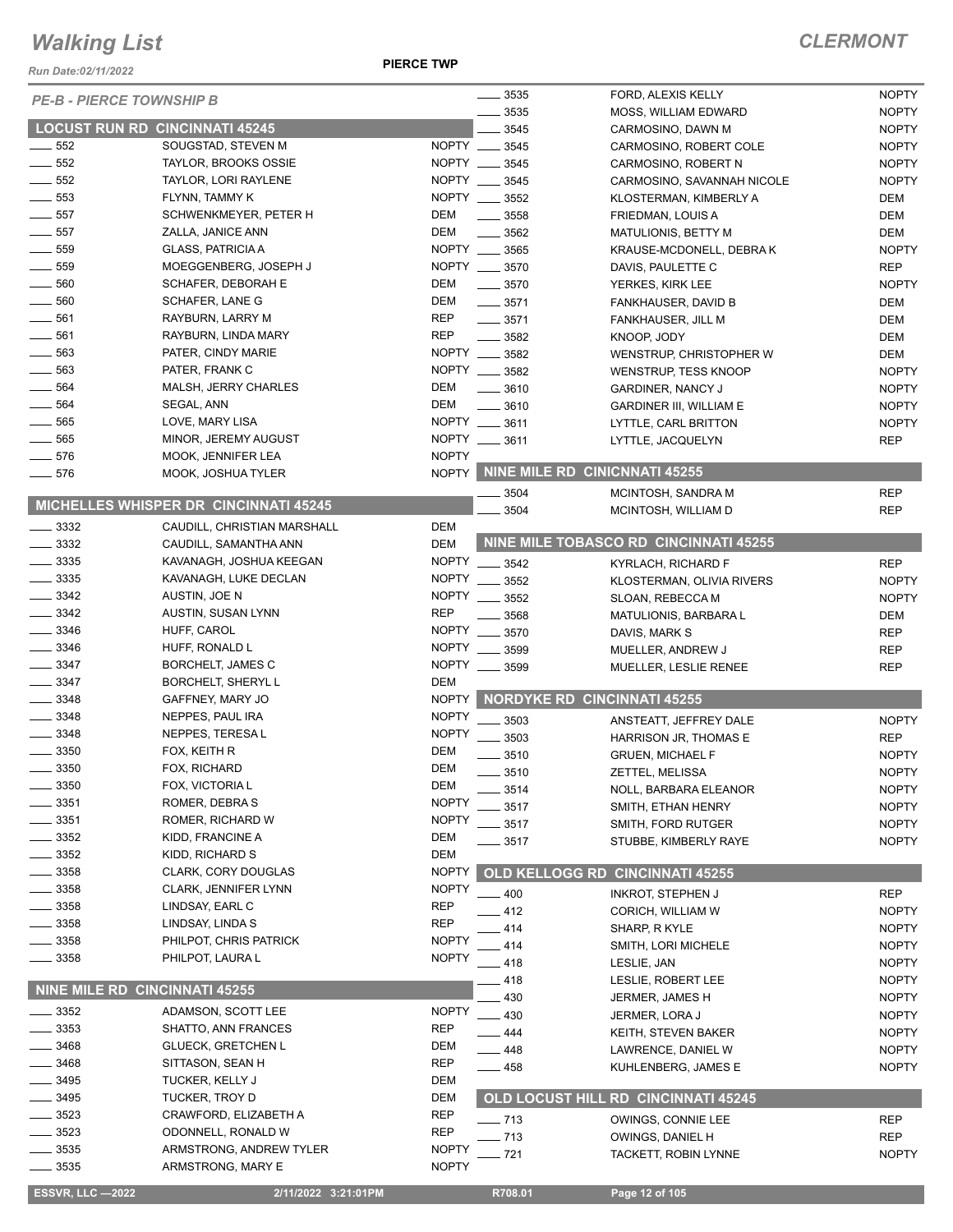#### **PIERCE TWP**

| Run Date:02/11/2022             |                                        | <b>PIERCE TWP</b> |                   |                                      |              |
|---------------------------------|----------------------------------------|-------------------|-------------------|--------------------------------------|--------------|
| <b>PE-B - PIERCE TOWNSHIP B</b> |                                        |                   | $-3358$           | FAGAN, ADDISON L                     | DEM          |
|                                 |                                        |                   | 3358              | FAGAN, KAELEY ANN                    | <b>NOPTY</b> |
|                                 | OLD LOCUST HILL RD CINCINNATI 45245    |                   | 3358              | FAGAN JR, PATRICK E                  | DEM          |
| $\frac{1}{2}$ 725               | <b>CUMMINS, BRUCE M</b>                | <b>NOPTY</b>      | 3358              | FAGAN, TABATHA ANN                   | DEM          |
| $\frac{1}{2}$ 725               | <b>CUMMINS, KATHERINE MAK</b>          | <b>NOPTY</b>      |                   |                                      |              |
| $\frac{1}{2}$ 725               | <b>CUMMINS, THOMAS ANDREW</b>          | <b>NOPTY</b>      |                   | STATE ROUTE 749 NEW RICHMOND 45157   |              |
| $\frac{1}{2}$ 725               | FRENCH, NICHOLAS WALTER                | <b>NOPTY</b>      | $-774$            | MCKENZIE III, CHARLES B              | <b>REP</b>   |
| $\frac{1}{2}$ 731               | KIRKER, CARLA MIDDLETON                | <b>NOPTY</b>      | . 774             | MCKENZIE, LISA R                     | <b>REP</b>   |
| $- 731$                         | KIRKER, CATHERINE                      | <b>NOPTY</b>      | 826               | RILLO, DEREK D                       | <b>NOPTY</b> |
| $\frac{1}{2}$ 731               | KIRKER, JEFFREY R                      | <b>NOPTY</b>      | 826               | RILLO, TERRI L                       | <b>NOPTY</b> |
| $- 751$                         | KARP, JONAS MEYER                      | <b>NOPTY</b>      | 914               | <b>CURLESS, SHARON M</b>             | DEM          |
| $-763$                          | LUGGEN, ANN SCHMIDT                    | <b>NOPTY</b>      |                   |                                      |              |
| $\frac{1}{2}$ 763               | LUGGEN, MICHAEL E                      | DEM               |                   | TEN MILE RD NEW RICHMOND 45157       |              |
| $\frac{1}{2}$ 775               | GEORGE, DEBORAH JEAN                   | <b>DEM</b>        | .686              | <b>GAMMOH, MWAFAG BAKHIT</b>         | <b>NOPTY</b> |
| $\frac{1}{2}$ 775               | <b>GEORGE JR, RICHARD S</b>            | <b>DEM</b>        | 698               | RHOADS, SHEILA MARCENIA              | DEM          |
| $-777$                          | RONDA, JERRAD ANDREW                   | <b>NOPTY</b>      | $-702$            | <b>WILSON, KATHERINE A</b>           | <b>REP</b>   |
| $-777$                          | SAIN, MALLORY E                        | <b>REP</b>        | $\sim$ 706        | GILDEA, GREG J                       | <b>NOPTY</b> |
| $-777$                          | <b>TYLER, KATHERINE S</b>              | <b>REP</b>        | $\frac{1}{2}$ 706 | GILDEA, RUTH A                       | <b>NOPTY</b> |
| $-777$                          | TYLER, TIMOTHY LEE                     | <b>REP</b>        | $- 710$           | SHAFFER, BARBARA A                   | <b>NOPTY</b> |
|                                 |                                        |                   | $- 710$           | SHAFFER, GARY A                      | REP          |
|                                 | OLD U S 52 NEW RICHMOND 45157          |                   | $-718$            | <b>CORNWELL, KRISTINE</b>            | <b>REP</b>   |
| $-468$                          | LUCERO, ANGELA ELIZABETH               | <b>NOPTY</b>      | $-718$            | EVANS JR, DONALD D                   | <b>NOPTY</b> |
| 504                             | KEYSER, BRENDA JO                      | <b>NOPTY</b>      | $-718$            | SVENSSON, SCOTT A                    | <b>NOPTY</b> |
| 504                             | <b>KEYSER, GREGORY ALLEN</b>           | <b>NOPTY</b>      | $-726$            | MENDENHALL, LISA FAYE                | <b>NOPTY</b> |
| 504                             | KEYSER, RUSLAN A                       | <b>NOPTY</b>      | $-726$            | MENDENHALL, MICHAEL LEE              | <b>NOPTY</b> |
| 504                             | KEYSER, ZHENYA ALLEN                   | <b>NOPTY</b>      | - 738             | HUCKER, ANGELA R                     | <b>NOPTY</b> |
| 506                             | TVRDY, FRANK W                         | <b>NOPTY</b>      | $-738$            | HUCKER, JEFFERY TAYLOR               | <b>NOPTY</b> |
| 506                             | TVRDY, JOHN T                          | <b>NOPTY</b>      | $-762$            | HUCKER, DEBORA A                     | <b>NOPTY</b> |
| 528                             | MOTCH, DAVID W                         | <b>DEM</b>        | $-762$            | HUCKER, ROBERT A                     | <b>NOPTY</b> |
| 528                             | MOTCH, VIRGINIA A                      | DEM               | $-782$            | HAYNES JR, JOHN P                    | <b>REP</b>   |
| 558                             | <b>WOLFER, ANTHONY A</b>               | <b>REP</b>        | $-782$            | HAYNES III, JOHN P                   | <b>NOPTY</b> |
| 558                             | WOLFER, HANNAH M                       | <b>NOPTY</b>      | $-$ 782           | HAYNES, NANCY L                      | <b>REP</b>   |
| 558                             | <b>WOLFER, JULIE A</b>                 | <b>REP</b>        | $-826$            | RILLO, CAMERON BLAKE                 | <b>NOPTY</b> |
| 558                             | WOLFER, LEAH JANE                      | <b>REP</b>        | $-842$            | BOWEN, SAVANNAH RUTH                 | <b>NOPTY</b> |
| 558                             | WOLFER, TIMOTHY J                      | <b>REP</b>        | $-842$            | RIDGEWAY, JAYNE CAROL                | <b>NOPTY</b> |
| 574                             | KUHN, JEFFREY P                        | <b>DEM</b>        | $-842$            | RIDGEWAY, JOEL LEE                   | <b>NOPTY</b> |
| 574                             | KUHN, ROBERTA H                        | <b>DEM</b>        | 842               | RIDGEWAY, LEE R                      | <b>NOPTY</b> |
| 590                             | <b>MEYER, ERIN MAE</b>                 | <b>NOPTY</b>      | 850               | DEPRIEST, LENORE A                   | <b>NOPTY</b> |
| 590                             | MEYER, JUSTIN LEE                      | <b>NOPTY</b>      | 850               | DEPRIEST. PHILLIP H                  | <b>NOPTY</b> |
| 600                             | ANDERSON, JOHN W                       | <b>NOPTY</b>      | 914               | <b>CURLESS, RACHEL G</b>             | <b>NOPTY</b> |
| 600                             | ANDERSON, ROBIN G                      | <b>NOPTY</b>      | 914               | <b>CURLESS, STEVEN MAXWELL</b>       | <b>NOPTY</b> |
| 610                             | ANDERSON, ELIZABETH N                  | <b>NOPTY</b>      | 918               | <b>CURLESS, ANDREW M</b>             | <b>NOPTY</b> |
| 610                             | <b>GRIMM, NICHOLAS JAMES</b>           | <b>NOPTY</b>      | 918               | <b>CURLESS, GREGG A</b>              | DEM          |
| 610                             | <b>GRIMM, STACY LYNN</b>               | <b>NOPTY</b>      | 918               | CURLESS, LINDA D                     | DEM          |
| $-610$                          | SCHAAF, JARED WILLIAM                  | <b>NOPTY</b>      | 958               | GILLESPIE, JOSEPH E                  | DEM          |
| $-610$                          | <b>SCHAAF, TAYLOR L</b>                | <b>NOPTY</b>      | 958               | GILLESPIE, KATHLEEN A                | DEM          |
| $-620$                          | MIKULA, MICHAEL F                      | <b>NOPTY</b>      | 964               | LYONS, ELIZABETH W                   | <b>NOPTY</b> |
| _ 620                           | MIKULA, MICHELLE M                     | <b>NOPTY</b>      | 964               | LYONS, SCOTT BARNET                  | <b>NOPTY</b> |
| _ 648                           | SOWERS, CHARLOTTE                      | <b>NOPTY</b>      |                   |                                      |              |
| —— 653                          | WOOD, CHRISTOPHER M                    | <b>NOPTY</b>      |                   | <b>WAGNER RD CINCINNATI 45245</b>    |              |
|                                 |                                        |                   | 3301              | CUMBERLAND, DINA CANONIZADO          | <b>NOPTY</b> |
|                                 | PALESTINE ST NEW RICHMOND 45157        |                   | 3301              | <b>CUMBERLAND, JAMES LLOYD</b>       | <b>NOPTY</b> |
| $-603$                          | RITTER, BARBARA R                      | <b>NOPTY</b>      | 3301              | CUMBERLAND, LANCE DANIEL             | <b>NOPTY</b> |
| 603                             | RITTER, MICHAEL DAVID                  | <b>NOPTY</b>      |                   |                                      |              |
| $-611$                          | BAUMGARTNER, ROBERT J                  | <b>NOPTY</b>      |                   | <b>WOODLAND TRL CINCINNATI 45255</b> |              |
| —— 611                          | PARKER, DENNIS RAY                     | <b>NOPTY</b>      | . 3501            | HUDSON, KATHY MARIE                  | <b>NOPTY</b> |
|                                 |                                        |                   | 3501              | VOGT, CHRISTOPHER J                  | <b>NOPTY</b> |
|                                 | <b>PREAKNESS PIKE CINCINNATI 45245</b> |                   | 3504              | BREEDEN, CHARLES CLAYTON             | <b>NOPTY</b> |
| 3330                            | DAVIS, KALA L                          | REP               | .3510             | <b>BLANTON, CASIE MILLER</b>         | <b>NOPTY</b> |
| 3330                            | DAVIS, TRENT A                         | <b>REP</b>        | 3510              | BLANTON, NATHAN ALEXANDER            | <b>NOPTY</b> |
| - 3330                          | WILMERS, JOSEPH K                      | <b>NOPTY</b>      | 3516              | ALBERS, HOLLY RUTH HUNT              | <b>NOPTY</b> |
| 3356                            | KRITES, ANDREW FREDERICK               | <b>REP</b>        | - 3516            | MEAKIN, DANIEL H                     | REP          |
| _ 3356                          | KRITES, ANGELA M                       | <b>NOPTY</b>      |                   |                                      |              |
| <b>ESSVR, LLC -2022</b>         | 2/11/2022 3:21:01PM                    |                   | R708.01           | Page 13 of 105                       |              |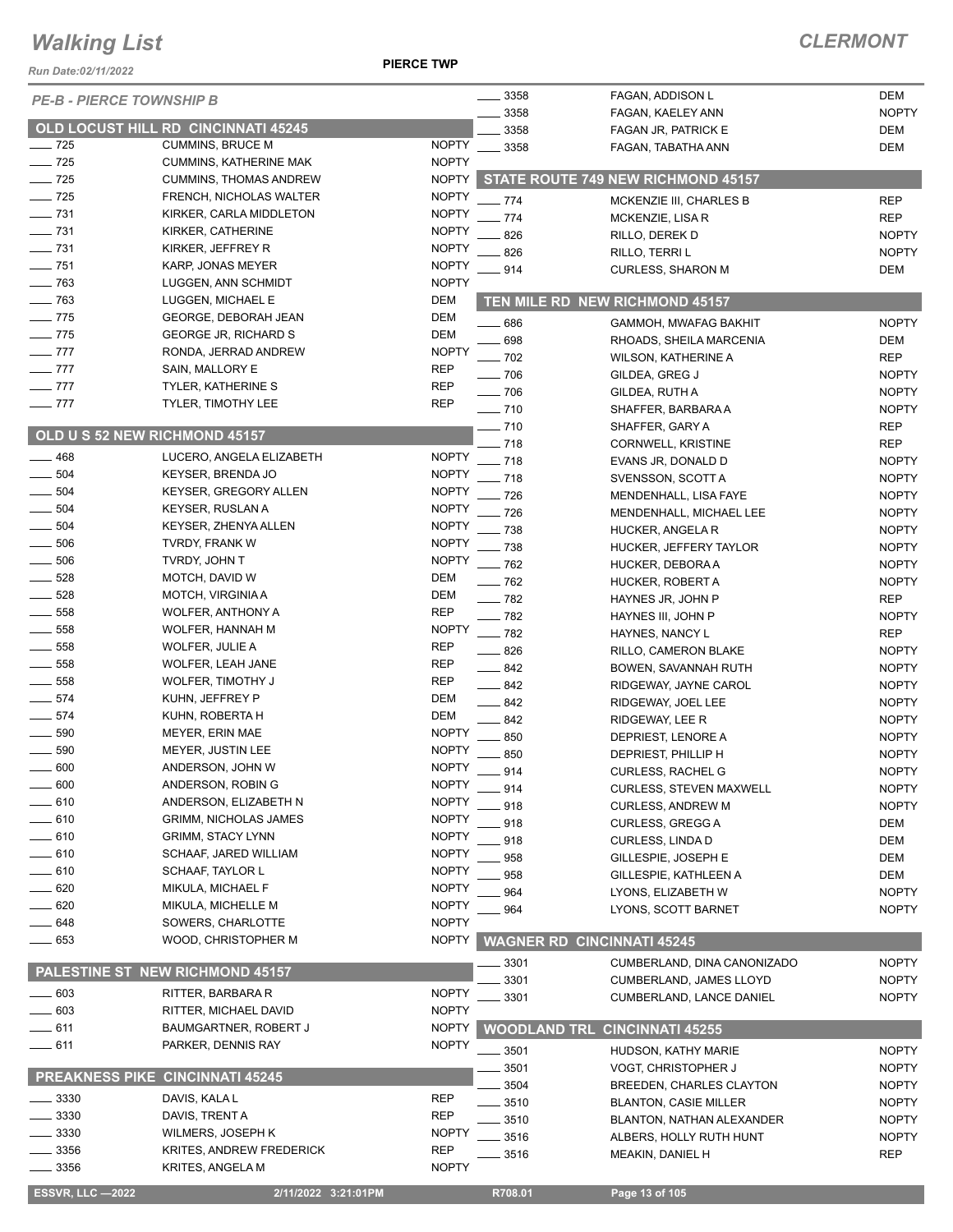*Run Date:02/11/2022*

**PIERCE TWP**

*PE-B - PIERCE TOWNSHIP B*

|                  | <b>WOODLAND TRL CINCINNATI 45255</b> |              |
|------------------|--------------------------------------|--------------|
| 3521             | <b>GLUECK, CAROL K</b>               | <b>NOPTY</b> |
| $-3521$          | <b>GLUECK. JAMES J</b>               | <b>NOPTY</b> |
| ___ 3521         | <b>GLUECK, JAY EVAN</b>              | <b>NOPTY</b> |
| $-3527$          | <b>MOORE, KATHRYN S</b>              | <b>REP</b>   |
| $-3533$          | LEE. HYUN HO                         | <b>NOPTY</b> |
| $\frac{1}{3533}$ | LEE, JIN SOL                         | <b>NOPTY</b> |
| ____ 3533        | LEE. JOONG GWANG                     | <b>NOPTY</b> |
| 3533             | YOUNG SOOK, KIM YSK                  | <b>NOPTY</b> |
| __ 3539          | LANTHIER. KATHRYN H                  | <b>DEM</b>   |
| $-3539$          | POHL, MARTIN N                       | <b>DEM</b>   |

*TOTAL :* **577**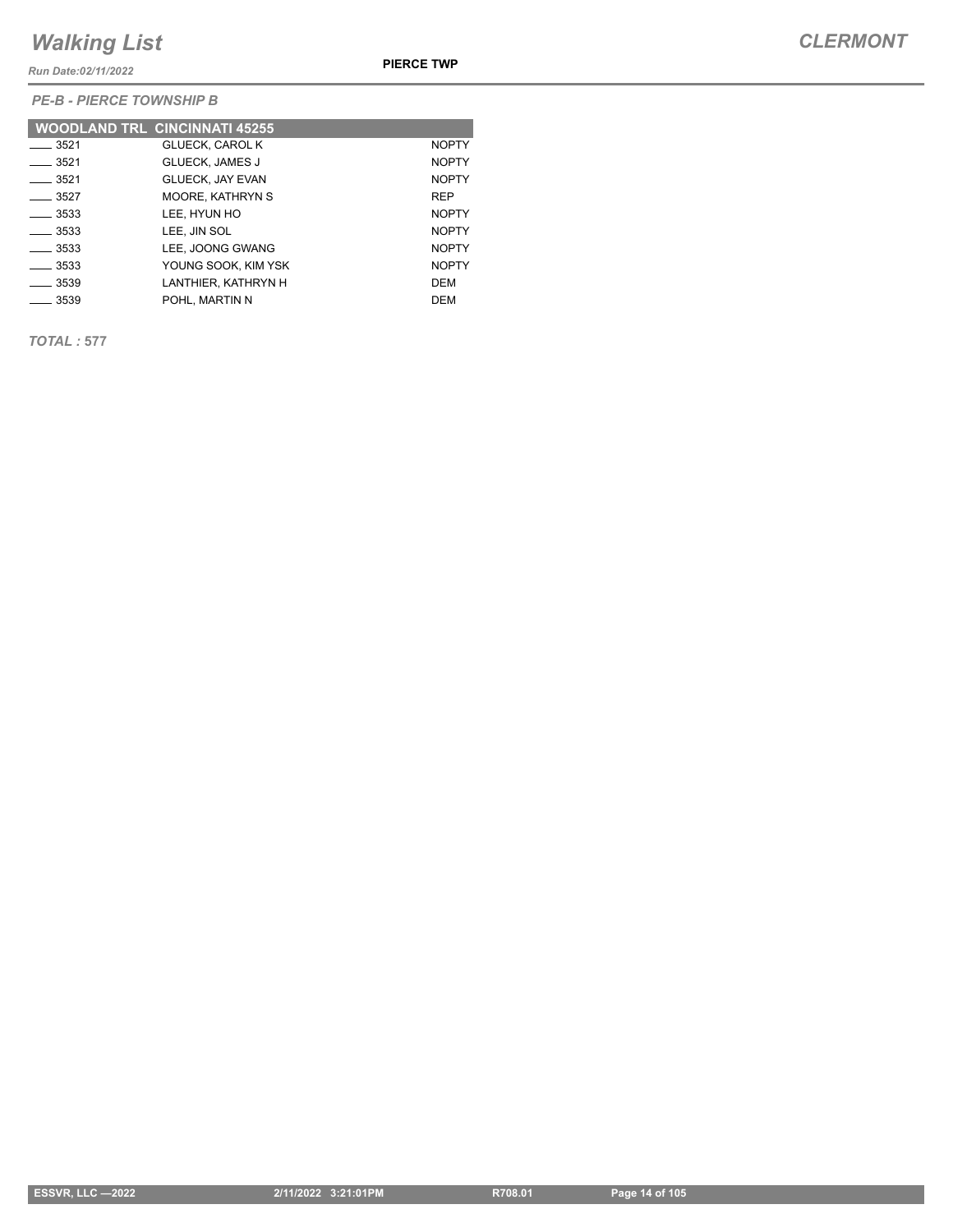#### *Run Date:02/11/2022*

**PIERCE TWP**

| <b>Run Date:02/11/2022</b>        |                              |              |                      |                                   |              |
|-----------------------------------|------------------------------|--------------|----------------------|-----------------------------------|--------------|
| <b>PE-C - PIERCE TOWNSHIP C</b>   |                              |              | 3405                 | PETRE, JESSICA SUE                | <b>REP</b>   |
|                                   |                              |              | 3407                 | ARLINGHAUS, GRETCHEN LEIGH        | <b>NOPTY</b> |
| <b>ANTIBEN PL AMELIA 45102</b>    |                              |              | 3409                 | GAST, STEVEN D                    | <b>NOPTY</b> |
| $-1401$                           | <b>CUSTER, JAMES R</b>       | <b>REP</b>   | $- 3409$             | <b>GELTER, ANTHONY P</b>          | <b>NOPTY</b> |
| $-1402$                           | SCHEHL, PAMELA K             | <b>REP</b>   | $- 3409$             | <b>GELTER, MELISSA M</b>          | <b>NOPTY</b> |
| $-1402$                           | SCHEHL, STEVEN A             | <b>REP</b>   | $\frac{1}{2}$ 3415   | HANCOCK, CHRISTINE M              | <b>NOPTY</b> |
| 1403                              | <b>MAINS, LUCY GERARDI</b>   | <b>REP</b>   | 3417                 | HANCOCK, JOHN G                   | <b>REP</b>   |
| $-1403$                           | <b>MAINS, MARK HOWARD</b>    | <b>NOPTY</b> | 3425                 | VALENTINER, ADAM N                | <b>NOPTY</b> |
| $-1403$                           | MILLER, MICHELLE A           | <b>NOPTY</b> | DALE LN AMELIA 45102 |                                   |              |
| $-1403$                           | MILLER, TIMOTHY A            | <b>NOPTY</b> |                      |                                   |              |
| $-1404$                           | THOMAS, DAVID SCOTT          | <b>NOPTY</b> | _ 3414               | FORG, DOUGLAS R                   | <b>NOPTY</b> |
| $-1404$                           | THOMAS, PATRICIA D           | <b>NOPTY</b> | 3414                 | FORG, LINDA A                     | <b>NOPTY</b> |
| $-1404$                           | THOMAS, SARAH ANNE           | <b>NOPTY</b> | 3415                 | BROWN, BARBARA ANN                | <b>REP</b>   |
| $-1405$                           | EVERETT, LAURYN ASHLEY       | <b>NOPTY</b> | 3416                 | <b>CUNNINGHAM, DALE P</b>         | <b>NOPTY</b> |
| 1405                              | FENDER, WILLIAM DEREK        | <b>NOPTY</b> | 3416                 | WARREN, MICHELLE LYNN             | <b>NOPTY</b> |
| 1406                              | WALDMANN, CHRISTIAN C        | NOPTY -      | 3417                 | KOENIG, LESLIE A                  | <b>NOPTY</b> |
| 1406                              | WALDMANN, SHARON L           | <b>REP</b>   | 3418                 | <b>BACHMAN, KEVIN MICHAEL</b>     | <b>NOPTY</b> |
| $-1406$                           | WALDMANN, STEVEN F           | <b>REP</b>   | $-3418$              | BACHMAN, REBECCA LYNN             | <b>NOPTY</b> |
|                                   |                              |              | $- 3421$             | SANSFACON, DAVID ALLEN            | <b>NOPTY</b> |
| <b>AUDUBON RD AMELIA 45102</b>    |                              |              | 3421                 | SANSFACON, KATHLEEN MARIE         | <b>NOPTY</b> |
| 3482                              | WHITED JR, BILLY H           | <b>NOPTY</b> | 3422                 | SMITH, TERRA SHANE                | <b>NOPTY</b> |
| $-3484$                           | LINK, ROBERTA JEAN           | <b>NOPTY</b> | 3423                 | KIRK, ARNOLD ALAN                 | <b>NOPTY</b> |
| 3484                              | LINK, STEPHEN H              | <b>NOPTY</b> | 3424                 | LAWSON, PAULA ANN                 | <b>REP</b>   |
| $-3486$                           | AYERS, SARA CATHLEEN         | <b>DEM</b>   | 3424                 | LAWSON, THEODORE JOHN             | <b>REP</b>   |
| 3486                              | AYERS, SHANE B               | <b>DEM</b>   | 3425                 | SULLIVAN, KELLEY MARIE            | <b>NOPTY</b> |
| 3490                              | WALTON, BARBARA ANN          | <b>NOPTY</b> | 3425                 | SULLIVAN II, WILLIAM D            | <b>NOPTY</b> |
| 3490                              | <b>WALTON, CHRISTOPHER L</b> | <b>NOPTY</b> | 3426                 | HARRIS, JASON MICHAEL             | <b>NOPTY</b> |
| 3495                              | KOOP, MICHAEL T              | <b>REP</b>   | 3426                 | HARRIS, TRACY L                   | <b>NOPTY</b> |
| 3495                              | KOOP, THERESA E              | <b>REP</b>   | $-3426$              | LENHARDT, STEVIE M                | <b>NOPTY</b> |
| 3495                              | KRAMER, MICHAEL A            | <b>REP</b>   | $-3427$              | LEE, ANTHONY D                    | <b>REP</b>   |
| 3495                              | WILE, CAROLYN LUCILLE        | <b>DEM</b>   | 3427                 | LEE, CYNTHIA E                    | <b>DEM</b>   |
| 3501                              | PATRUSKEY, MICHAEL JOSEPH    | <b>NOPTY</b> | 3429                 | STOUT, BRENDA ANN                 | <b>NOPTY</b> |
| 3502                              | FLOWERS, JENNIFER MARIE      | <b>DEM</b>   | 3429                 | STOUT, MICHAEL ALLEN              | <b>NOPTY</b> |
| 3502                              | SIBLEY, ISAIAH               | <b>DEM</b>   | $-3429$              | STOUT, REBECCA LAKE               | <b>NOPTY</b> |
|                                   |                              |              | $- 3430$             | HENDERSON, DONALD L               | <b>NOPTY</b> |
| <b>BEECH LN AMELIA 45102</b>      |                              |              | 3430                 | MCGRAW, LARRY W                   | <b>NOPTY</b> |
| 1404                              | MOLINA, ADRIAN MICHAEL       | <b>NOPTY</b> | 3431                 | WAGNER, CAROL LEE                 | <b>NOPTY</b> |
| $-1404$                           | <b>MOLINA, TONI MARIE</b>    | <b>NOPTY</b> | 3432                 | DEBOARD, BRENT WADE               | <b>NOPTY</b> |
| $-1410$                           | MCCART, JERROD R             | <b>NOPTY</b> | 3432                 | DEBOARD, HEATHER M                | <b>NOPTY</b> |
| __ 1410                           | MCCART, MELISSA RENEE        | <b>NOPTY</b> | 3433                 | GLASER, JOHN M                    | <b>NOPTY</b> |
|                                   |                              |              | $-3435$              | <b>COLEMAN, JAMES P</b>           | <b>DEM</b>   |
| <b>CHERRY LN AMELIA 45102</b>     |                              |              | 3435                 | LOOMIS, MARGARET L                | <b>REP</b>   |
| 3381                              | WIBBELS, JACK L              | <b>REP</b>   | 3436                 | REYNOLDS, BRIAN D                 | <b>REP</b>   |
| 3393                              | MEADORS, CANDACE ANTOINETTE  | <b>NOPTY</b> | 3436                 | REYNOLDS, DANIELLE NICOLE         | <b>REP</b>   |
| 3393                              | MEADORS, SHANNON DAVID       | <b>NOPTY</b> | 3437                 | JAEHNEN, CATHERINE M              | <b>REP</b>   |
| 3393                              | WARMAN, DAVID PERRY          | <b>NOPTY</b> | 3437                 | JAEHNEN, DAVID E                  | <b>NOPTY</b> |
| 3409                              | HOLT, JASON D                | <b>NOPTY</b> | 3437                 | JAEHNEN, LUKE ROBERT              | <b>DEM</b>   |
|                                   |                              |              | 3437                 | JAEHNEN, PAUL D                   | <b>DEM</b>   |
| <b>CLUB HOUSE DR AMELIA 45102</b> |                              |              |                      |                                   |              |
| $- 1345$                          | BYRD, JUSTIN PHILLIP         | <b>NOPTY</b> | DALE RD AMELIA 45102 |                                   |              |
| $- 1345$                          | COX, POLLY MARIE             | <b>NOPTY</b> | - 1404               | BRANDENBURG, FRANKLIN D           | <b>NOPTY</b> |
|                                   |                              |              | - 1408               | FRONK, JEROME L                   | <b>REP</b>   |
| <b>COLE RD AMELIA 45102</b>       |                              |              | _ 1408               | FRONK, SHIRLEY L                  | <b>NOPTY</b> |
| 3359                              | ELLIS, DONALD L              | <b>REP</b>   | _ 1408 #B            | YUST, MICHAEL F                   | <b>REP</b>   |
|                                   |                              | <b>NOPTY</b> | - 1408 #B            | YUST, SHERI LEE                   | <b>REP</b>   |
| 3359                              | ELLIS, JENNIFER D            |              | 1418                 | COX, DANA K                       | <b>NOPTY</b> |
| 3365                              | <b>WORDEN, MELANIE ANN</b>   | <b>NOPTY</b> | 1428                 | PINO, PHILIP KENNETH KLEIN MANTUH | <b>NOPTY</b> |
| 3367                              | RALEIGH, SUSAN C             | <b>DEM</b>   | 1428                 | POPP, STEVEN MICHAEL              | <b>NOPTY</b> |
| 3387                              | LINDSEY, SARAH MICHELE       | <b>NOPTY</b> |                      |                                   |              |
| 3387                              | LINDSEY, TIM C               | <b>NOPTY</b> |                      | <b>EDGEWOOD DR AMELIA 45102</b>   |              |
| 3403                              | DICK, AMANDA M               | <b>NOPTY</b> | 1400                 | MITCHELL, TIMOTHY L               | <b>NOPTY</b> |
| 3403                              | DICK, SEAN T                 | <b>NOPTY</b> | 1400                 | MULLEN, EMILY RENE                | <b>NOPTY</b> |
| 3403                              | MUSCARELLA, ASHLEY NICHOLE   | <b>NOPTY</b> | $-1400$              | <b>VER II, JOSPEH MICHAEL</b>     | <b>NOPTY</b> |
|                                   |                              |              |                      |                                   |              |
| <b>ESSVR, LLC -2022</b>           | 2/11/2022 3:21:01PM          |              | R708.01              | Page 15 of 105                    |              |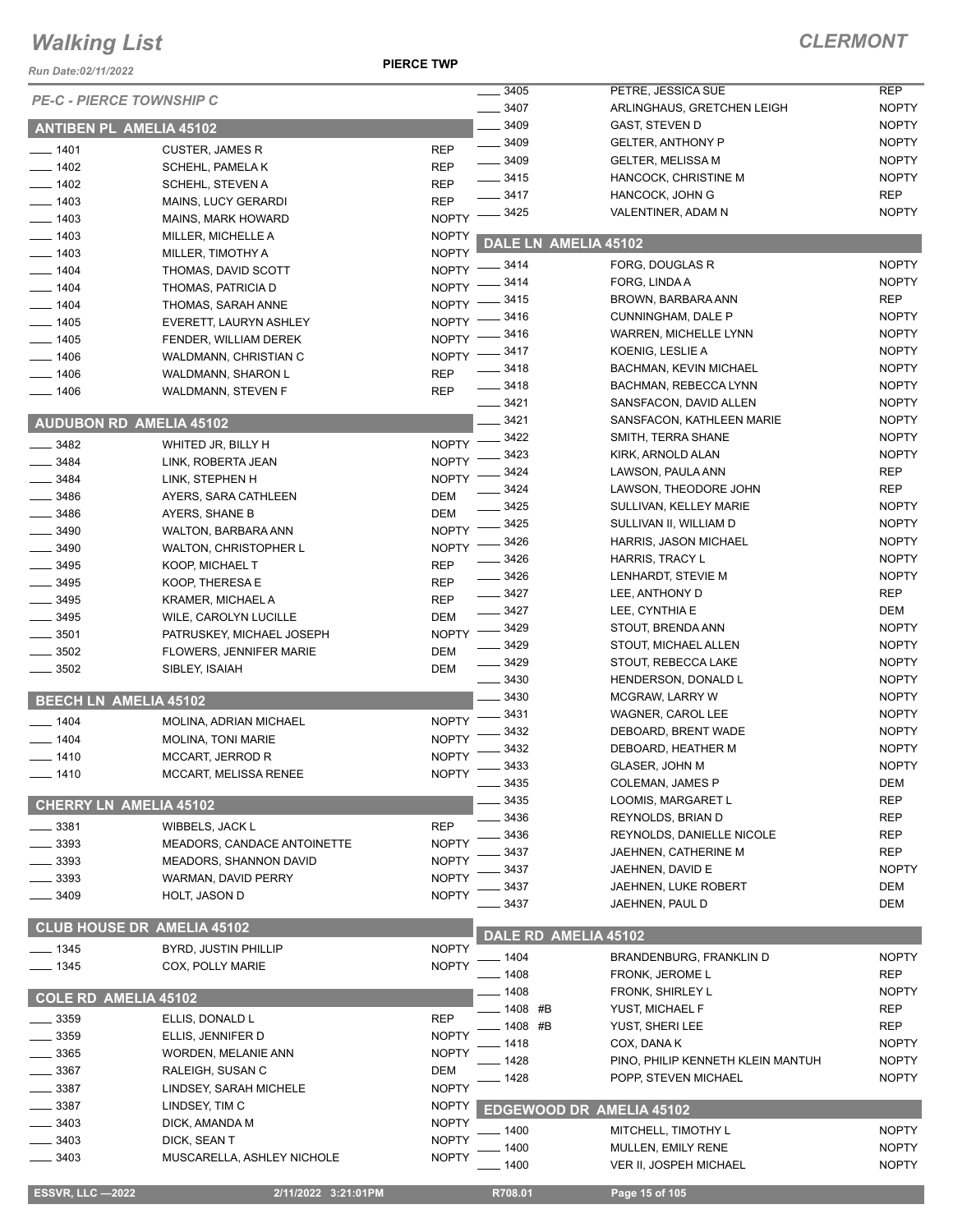#### **PIERCE TWP**

| Run Date:02/11/2022             |                                                 |                          |                                          |                                                  |                              |
|---------------------------------|-------------------------------------------------|--------------------------|------------------------------------------|--------------------------------------------------|------------------------------|
| <b>PE-C - PIERCE TOWNSHIP C</b> |                                                 |                          | 3430<br>$- 3431$                         | <b>BAXTER, WILLIAM T</b><br>SHARP, MATTHEW P     | <b>REP</b><br><b>REP</b>     |
| <b>EDGEWOOD DR AMELIA 45102</b> |                                                 |                          | $-3431$                                  | SHARP, SARA JO ELIZABETH                         | <b>REP</b>                   |
| $- 1400$                        | WENSTRUP, ADAM PATRICK                          | <b>NOPTY</b>             |                                          |                                                  |                              |
| $-1400$                         | <b>WENSTRUP, LISA HOUSTON</b>                   | <b>NOPTY</b>             |                                          | <b>HIATT AVE AMELIA 45102</b>                    |                              |
| $- 1409$                        | SVINTSITSKY, CHRISTINA IRINAMARIE               |                          | NOPTY -8563                              | LEONHARTSBERGER, BETSI JAYNE                     | <b>NOPTY</b>                 |
| $-1409$                         | SVINTSITSKY, JOHN                               |                          | NOPTY -8563                              | LEONHARTSBERGER, FRANK DAVID                     | <b>NOPTY</b>                 |
| $-1410$                         | PARTIN, WANDA SUE                               |                          | NOPTY -8575                              | PFEIFFER, BONNIE M                               | <b>REP</b>                   |
| $- 1413$                        | HENIZE, SUSAN L                                 | <b>REP</b>               | $\frac{1}{2}$ 3575                       | PFEIFFER, STEVEN R                               | <b>REP</b>                   |
| $- 1417$                        | ICKES, DAWN M                                   |                          | NOPTY -8581                              | COLLINS, EVELYN F                                | <b>NOPTY</b>                 |
| $- 1426$                        | HOOVER, TIFFANY A                               | $NOPTY -$                | . 3581<br>3581                           | NAUSE JR, BRYAN C<br>NAUSE, MERANDA LYNN         | <b>NOPTY</b><br><b>NOPTY</b> |
| <b>ELROND DR AMELIA 45102</b>   |                                                 |                          | 3581                                     | <b>SCRANTON, SHELLEY ANN</b>                     | <b>NOPTY</b>                 |
|                                 |                                                 |                          | NOPTY -8582                              | HICKS, DEONNA M                                  | <b>DEM</b>                   |
| $-1397$<br>$-1397$              | COOPER, DANIEL W<br>COOPER, SALLY J             | NOPTY -                  | _ 3582                                   | HICKS, JANICE C                                  | <b>REP</b>                   |
| $-1403$                         | DAVIS, CHARLOTTE A                              | $NOPTY -$                | 3583                                     | TOFT, BRETT M                                    | <b>REP</b>                   |
| $-1403$                         | DAVIS, DARREN SCOTT                             | $N$ OPTY $-$             | 3583                                     | <b>TOFT, LISA MARIE</b>                          | <b>REP</b>                   |
| $-1404$                         | DALTON, CYNTHIA L                               | <b>REP</b>               | 3584                                     | RICHARDS, DIANE M                                | <b>NOPTY</b>                 |
| $-1405$                         | SHEPARD, FRANK W                                | <b>REP</b>               | $\frac{1}{2}$ 3584                       | RICHARDS, EMMALINE NICHOLE                       | <b>NOPTY</b>                 |
| $- 1405$                        | SHEPARD, JUDITH F                               | <b>REP</b>               | $\frac{1}{2}$ 3584                       | RICHARDS, KIRBY L                                | <b>NOPTY</b>                 |
| $- 1405$                        | SHEPARD, WILLIAM G                              |                          | NOPTY -8586                              | WHEELER, AMANDA LYNN                             | <b>NOPTY</b>                 |
| $- 1407$                        | PORTER, AMANDA MARIE                            | <b>REP</b>               | $\frac{1}{2}$ 3586                       | WHEELER, CLARK JAMES                             | <b>NOPTY</b>                 |
| $- 1407$                        | PORTER, WILLIAM G                               | <b>REP</b>               | $\frac{1}{2}$ 3587                       | THACKER, FELICIA FINAL                           | <b>NOPTY</b>                 |
| $- 1411$                        | DAVIS, DARRELL K                                |                          | NOPTY -8588                              | BOND, CINDY KAY                                  | <b>NOPTY</b>                 |
| $- 1413$                        | CARTER, ANTHONY L                               | <b>REP</b>               | ____ 3588                                | KOOLS, TELLY JAY                                 | <b>NOPTY</b>                 |
| $- 1413$                        | CARTER, JANET L                                 | <b>REP</b>               | $\frac{1}{2}$ 3590                       | STIVERSON, CHRISTA N                             | <b>NOPTY</b>                 |
| $- 1417$                        | HUGHES, MARY LOU                                | <b>REP</b>               | $\frac{1}{2}$ 3590                       | STIVERSON, MATTHEW                               | <b>NOPTY</b>                 |
| $- 1421$                        | SCHLAAK, CHRISTOPHER GREGORY                    | <b>DEM</b>               | $\frac{1}{2}$ 3592<br>$\frac{1}{2}$ 3592 | MOYER, NICOLE K<br>MOYER, ROBERT FREDRICK        | <b>NOPTY</b><br>DEM          |
| $-1421$                         | SCHLAAK, JANET LEA                              | <b>DEM</b>               |                                          | <b>GEARHART, DANIEL E</b>                        | <b>NOPTY</b>                 |
| $-1422$                         | BEHYMER, BRANDON SCOTT                          |                          | NOPTY -8593<br>3594                      | LAY, RODGER D                                    | <b>NOPTY</b>                 |
| $- 1422$                        | <b>COLLINS, KRAIG M</b>                         | <b>REP</b>               | $\frac{1}{2}$ 3594                       | SMYTH, BRITTANY MICHELLE                         | <b>NOPTY</b>                 |
| $- 1422$<br>$- 1423$            | COLLINS, SHANNON COLLEEN<br>DEMETRO, JERRY A    | <b>REP</b><br><b>DEM</b> |                                          |                                                  |                              |
| $- 1423$                        | DEMETRO, MELISSA R                              | <b>DEM</b>               |                                          | <b>HICKORY LN AMELIA 45102</b>                   |                              |
| $- 1425$                        | <b>KRAMER, AMY K</b>                            | <b>REP</b>               | $\frac{1}{2}$ 3462                       | CUREE, EMILY A                                   | <b>NOPTY</b>                 |
| $- 1426$                        | CRAWFORD, DEAN H                                |                          | NOPTY -8462                              | <b>CUREE, MICHAEL J</b>                          | <b>NOPTY</b>                 |
| $- 1426$                        | CRAWFORD, MARY A                                | $N$ OPTY $-$             | 3464                                     | BROWN, JEFFERSON PAUL RAY                        | <b>NOPTY</b>                 |
| $- 1426$                        | EPPENS, CHARLES R                               | NOPTY -                  | 3464                                     | STODDARD, CHARLES MARSHALL                       | <b>NOPTY</b>                 |
| $- 1426$                        | EPPENS, ELIZABETH ELLEN                         |                          | NOPTY -8465                              | LATHAM, BENJAMIN A                               | <b>NOPTY</b>                 |
| $- 1427$                        | MILES, HAYLEY NICOLE                            |                          | NOPTY -8466                              | WILLMAN, CHRISTINA MARIE                         | <b>NOPTY</b>                 |
| $- 1427$                        | <b>WILKINS, NATHAN SCOT</b>                     |                          | NOPTY -8466                              | <b>WILLMAN, KYLE T</b>                           | <b>NOPTY</b>                 |
| $- 1429$                        | WISSMAN, ANGELA R                               | DEM                      | $\frac{1}{2}$ 3467                       | MCCLEARY, TARA ELISE                             | <b>NOPTY</b>                 |
| $- 1429$                        | WISSMAN, MARK A                                 |                          | NOPTY -8467                              | <b>WRIGHT, ERIN NICOLE</b>                       | <b>NOPTY</b>                 |
| __ 1429                         | WISSMAN, RONALD H                               | DEM                      | $\frac{1}{2}$ 3467                       | <b>WRIGHT, JACOB LEE</b>                         | <b>NOPTY</b>                 |
| $- 1430$                        | <b>GRUBE, KATELYN MCCORMACK</b>                 |                          | NOPTY -8468                              | <b>HARRIS, CAROL</b>                             | <b>NOPTY</b>                 |
| $- 1430$                        | <b>GRUBE, PAUL G</b>                            |                          | NOPTY -8469                              | SMITH, GARY R                                    | <b>NOPTY</b>                 |
| $- 1431$                        | PIERCE, JULIE LYNN                              |                          | NOPTY -8469                              | SMITH, JESSICA RENEE<br><b>WITTE, SARAH ROSE</b> | <b>NOPTY</b><br><b>NOPTY</b> |
| $- 1431$                        | PIERCE, SCOTT A                                 |                          | NOPTY -8470<br>3471                      | BOLDMAN, HANNAH M                                | <b>NOPTY</b>                 |
| GIMLI DR AMELIA 45102           |                                                 |                          | 3472                                     | FRAZEE, JOSHUA B                                 | <b>NOPTY</b>                 |
|                                 |                                                 |                          | NOPTY -8472                              | <b>FRAZEE, SHANNON MICHELE</b>                   | <b>NOPTY</b>                 |
| $-3424$<br>$-3424$              | AOUN, AIDA JUDEH                                | NOPTY -                  | 3473                                     | <b>GRILLOT, KAREN S</b>                          | <b>REP</b>                   |
| __ 3424                         | HANNA, ABDALLAH JUDEH<br>HANNA, STEPHANIE MARIE | $NOPTY =$                | _ 3473                                   | <b>GRILLOT, ROGER G</b>                          | REP                          |
| $- 3425$                        | TRABISH, KAREN ANN                              |                          | NOPTY -8474                              | DUVALL, HEATHER M                                | DEM                          |
| _ 3425                          | WILLIAMS, CHRISTOPHER LEE                       |                          | NOPTY -8474                              | DUVALL JR, JON M                                 | DEM                          |
| $-3426$                         | AUSMAN, CAMRYN GRACE                            |                          | NOPTY -8475                              | WILKINSON, BRADFORD WELLS                        | <b>NOPTY</b>                 |
| $-3426$                         | AUSMAN, NICOLA RUTH                             |                          | NOPTY -8476                              | HARDIN, MARIAH ELIZABETH                         | <b>NOPTY</b>                 |
| __ 3426                         | DAVIS JR, ROBERT L                              |                          | NOPTY -8476                              | HERING, LYNNIE NICHOLE                           | <b>NOPTY</b>                 |
| $-3426$                         | DAVIS, ROBYN N                                  |                          | NOPTY -8476                              | SWEGMAN, ANGELA KATHERINE                        | <b>NOPTY</b>                 |
| $=$ 3430                        | <b>BAXTER, ASHLEY MARIE</b>                     | <b>REP</b>               | _ 3477                                   | COOPER, KAITLYNN MARIE                           | <b>NOPTY</b>                 |
| _ 3430                          | BAXTER, KIMBERLY J                              | <b>REP</b>               | $\frac{1}{2}$ 3477                       | COOPER, PATRICIA LYNN                            | <b>NOPTY</b>                 |
| _ 3430                          | <b>BAXTER, LAURAN CHRISTINE</b>                 |                          | NOPTY -8478                              | HELMS, JOHN RUNDELL                              | <b>NOPTY</b>                 |
|                                 |                                                 |                          | $- 3478$                                 | SWEET HELMS, RACHEL L                            | <b>NOPTY</b>                 |
|                                 | 2/11/2022 3:21:01PM                             |                          | R708.01                                  | Page 16 of 105                                   |                              |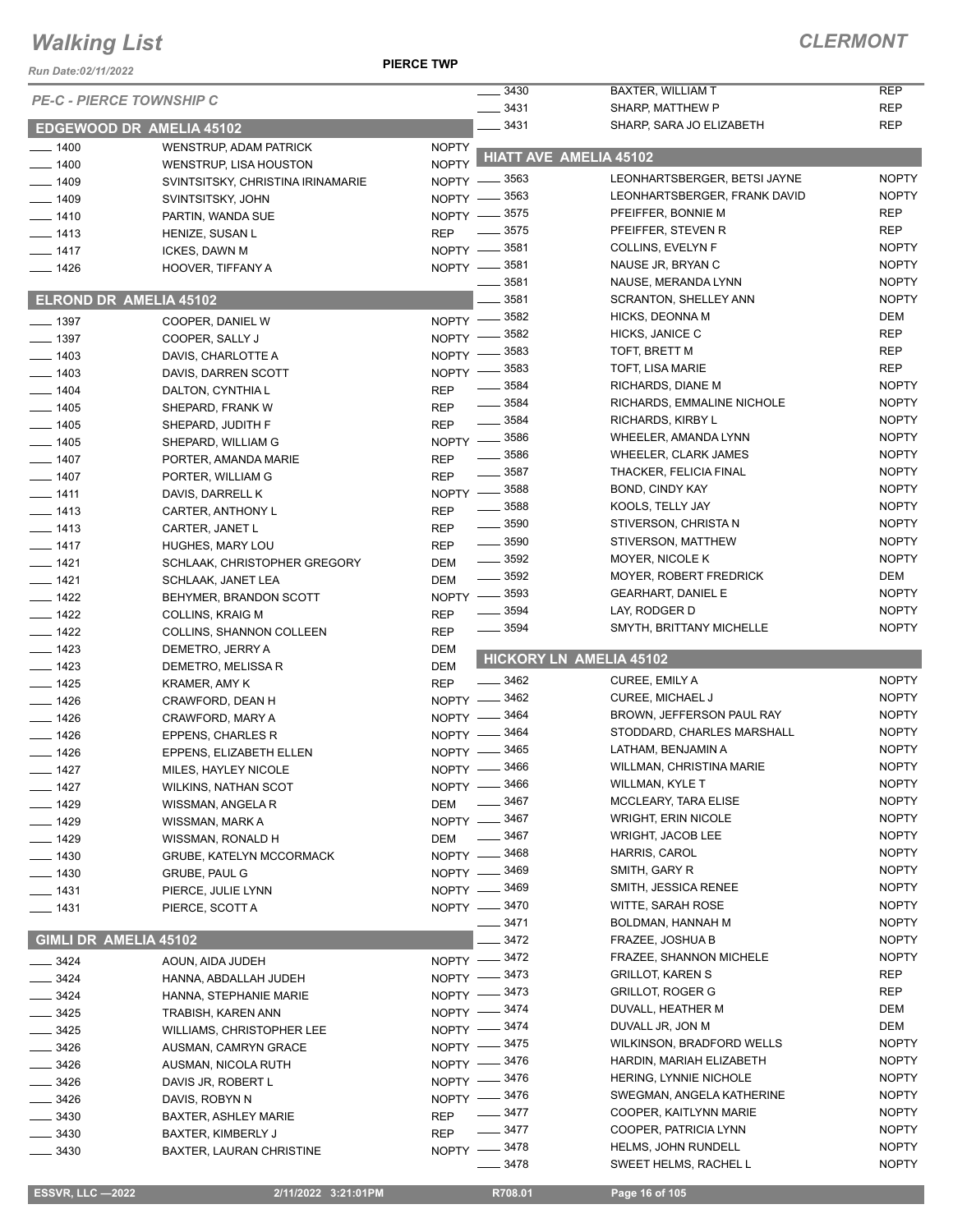#### **PIERCE TWP**

| Run Date:02/11/2022        |                                                    | <b>PIERCE TWP</b>            |               |                                                          |                              |
|----------------------------|----------------------------------------------------|------------------------------|---------------|----------------------------------------------------------|------------------------------|
|                            | <b>PE-C - PIERCE TOWNSHIP C</b>                    |                              |               | <b>W LAKEVIEW DR AMELIA 45102</b>                        |                              |
|                            |                                                    |                              | 3469          | <b>MAHON, BONNIE L</b>                                   | <b>REP</b>                   |
|                            | HICKORY LN AMELIA 45102                            |                              | 3481          | MAHON JR, TIMOTHY A                                      | <b>REP</b>                   |
| $-3481$<br>3485            | REINERT, KATHLEEN MARIE<br><b>GADOMSKI, PAUL E</b> | <b>NOPTY</b><br><b>NOPTY</b> | 3485          | LORTIE, JOHN A                                           | <b>DEM</b>                   |
| 3488                       | <b>GREGER, STEPHANIE</b>                           | <b>NOPTY</b>                 | 3485          | STAUB, MICHELLE J                                        | <b>NOPTY</b>                 |
| 3488                       | SUFFRIDGE, CHRISTOPHER L                           | <b>NOPTY</b>                 |               | LAKEWOOD DR AMELIA 45102                                 |                              |
|                            |                                                    |                              | _ 1399        | <b>BARNETTE, KYLE JAMES</b>                              | <b>NOPTY</b>                 |
|                            | JENNY LIND RD AMELIA 45102                         |                              | 1400          | HAGGARD, TABITHA MARIE                                   | <b>NOPTY</b>                 |
| $\frac{3417}{2}$           | SHAFER, ANDREW JOSEPH                              | <b>NOPTY</b>                 | $-1400$       | HAGGARD, TERRI L                                         | <b>NOPTY</b>                 |
| $- 3417$                   | SHAFER, LUCAS EDWARD                               | <b>NOPTY</b>                 | $-1407$       | <b>MAHON, BRIAN K</b>                                    | <b>REP</b>                   |
| $-3417$                    | SHAFER, SARAH KELLY                                | <b>NOPTY</b>                 | $-1411$       | COREY, JAMES M                                           | <b>REP</b>                   |
| $- 3419$                   | LOCK, SANDRA J                                     | <b>NOPTY</b>                 | $-1415$       | ROWAN, JACOB ROBERT                                      | <b>NOPTY</b>                 |
| $-3419$                    | RICHMOND, RICHARD WAYNE                            | <b>NOPTY</b>                 |               |                                                          |                              |
| $- 3419$                   | RICHMOND, WILLIAM L                                | <b>NOPTY</b>                 |               | <b>LEWIS RD AMELIA 45102</b>                             |                              |
| $\frac{1}{2}$ 3433<br>3433 | DEBOARD, HENRIETTA T                               | <b>REP</b><br><b>NOPTY</b>   | 3480          | <b>BEARD, ERIC A</b>                                     | <b>NOPTY</b>                 |
| 3437                       | DEBOARD, JOHN E<br>LINDSEY, TYLER RAY              | <b>NOPTY</b>                 | 3520          | FAIRCHILD, JUDY ANN                                      | <b>REP</b>                   |
| 3441                       | MASCIOVECCHIO, FRANCES                             | <b>NOPTY</b>                 | 3526          | MIKLE, CHARLEY D                                         | <b>NOPTY</b>                 |
| 3449                       | CARICO, APRIL DAWN                                 | <b>NOPTY</b>                 | 3544          | ROLLER, CLARENCE W                                       | <b>REP</b>                   |
| $-3455$                    | ZURLINDEN, ALEC FRANCIS                            | <b>NOPTY</b>                 | 3544          | ROLLER, SHIRLEY A                                        | <b>REP</b>                   |
| 3455                       | ZURLINDEN, AMY SUE                                 | <b>NOPTY</b>                 | 3550          | MCDONALD, KEVIN CHARLES                                  | <b>NOPTY</b>                 |
| 3455                       | ZURLINDEN, MARK F                                  | <b>REP</b>                   | 3576          | <b>SCHLAKE, DON L</b>                                    | <b>NOPTY</b>                 |
| 3464                       | <b>BAUER, DENNIS DEAN</b>                          | <b>NOPTY</b>                 | 3576          | SCHLAKE, PETRA ANNE                                      | <b>NOPTY</b><br><b>DEM</b>   |
| 3464                       | <b>BAUER, DENNIS R</b>                             | <b>NOPTY</b>                 | 3586          | ARIAS, CHRISTOPHER                                       |                              |
| $-3472$                    | MAGER, LEEANNE ELIZABETH                           | <b>NOPTY</b>                 | 3586<br>3594  | ARIAS ZAVALETA, SAUL<br><b>BUENING, ALEX CHRISTOPHER</b> | <b>NOPTY</b><br><b>NOPTY</b> |
| $- 3472$                   | MAGER, LESLIE A                                    | <b>NOPTY</b>                 | 3598          | DAVIS, BRYAN WAYNE                                       | <b>NOPTY</b>                 |
| $\frac{3472}{2}$           | MAGER, WILLIAM G                                   | <b>NOPTY</b>                 | 3598          | DAVIS, CYNTHIA LYNNE                                     | <b>NOPTY</b>                 |
|                            |                                                    |                              | 3602          | <b>COLSTON, HENRY TRAE</b>                               | <b>NOPTY</b>                 |
| JUNE DR AMELIA 45102       |                                                    |                              | 3602          | DOWLER, CALIE A                                          | <b>NOPTY</b>                 |
| $\frac{1}{2}$ 3387         | NEWTON, JAYKOBE DANIEL BULL                        | <b>NOPTY</b>                 | 3602          | DOWLER, MATHEW CADE                                      | <b>NOPTY</b>                 |
| $- 3387$                   | SCOTT, KRISTI                                      | <b>NOPTY</b>                 | 3608          | <b>KEENE, GINGER K</b>                                   | <b>REP</b>                   |
|                            |                                                    |                              | 3608          | <b>KEENE, HAROLD</b>                                     | <b>REP</b>                   |
|                            | <b>KERDAN CT AMELIA 45102</b>                      |                              | 3608          | <b>KEENE, KAITLYN VIRGINIA</b>                           | <b>REP</b>                   |
| $- 1379$                   | STUMP, ANDREW JASON                                | <b>REP</b>                   | 3608          | KEENE, NICHOLAS RAYMOND JESS                             | <b>REP</b>                   |
| $-1379$                    | STUMP, JENNIFER L                                  | <b>DEM</b>                   | 3620          | CHERASO, DANIEL J                                        | <b>NOPTY</b>                 |
| $- 1380$                   | <b>GERMAIN, ALEXANDER H</b>                        | <b>NOPTY</b>                 | 3620          | CHERASO, LINDSEY M                                       | <b>REP</b>                   |
| $\frac{1}{2}$ 1380         | <b>GERMAIN, ALEXIS LYNN</b>                        | <b>NOPTY</b>                 | 3628          | BLANCH, DONALD A                                         | <b>NOPTY</b>                 |
| $\frac{1}{2}$ 1380         | <b>GERMAIN, SUSANNE C</b>                          | DEM                          | 3638          | OTOOLE, KATHERINE H                                      | <b>NOPTY</b>                 |
| _ 1387                     | CARWILE, CHERYL A                                  |                              | NOPTY __ 3642 | PALMER, LEILANI ROSE                                     | <b>REP</b>                   |
| 1387                       | CARWILE, MICHAEL LEE                               | NOPTY ___                    | 3642          | PALMER, WILLIAM M                                        | <b>REP</b>                   |
| $-1387$                    | FOGT, DONALD EUGENE                                |                              | NOPTY __ 3650 | CHIONG TAYLOR, DORRIE W                                  | <b>REP</b>                   |
| $-1387$                    | <b>TUCKER, BETTY L</b>                             | NOPTY                        | 3658          | <b>CHAMBERS, RITA SUE</b>                                | DEM                          |
| $-1388$                    | KATTELMAN JR, DAVID L                              | NOPTY ___                    | 3658          | CHAMBERS, WILLIAM A                                      | <b>REP</b>                   |
| $- 1388$                   | KATTELMAN, STACY R                                 | <b>NOPTY</b>                 | $- 3670$      | CRAWFORD, KAREN L                                        | DEM                          |
| $- 1391$                   | REINEMUTH, ERIK K                                  | <b>NOPTY</b>                 |               | <b>LOCUST DR AMELIA 45102</b>                            |                              |
|                            | S KLINE AVE AMELIA 45102                           |                              |               |                                                          |                              |
| $\frac{1}{2}$ 46           | DOTY, HERBERT T                                    | <b>REP</b>                   | 3461<br>3469  | MORELAND, JAMES I<br>DONLEY, NEAL DOUGLAS                | <b>NOPTY</b><br><b>NOPTY</b> |
|                            |                                                    |                              | 3469          | ENGEL II, RONALD J                                       | <b>NOPTY</b>                 |
|                            | E LAKEVIEW DR AMELIA 45102                         |                              | 3469          | EVERSOLE, ANGELIA RENEE                                  | <b>NOPTY</b>                 |
| $=$ 3467                   | ZIEGER, FREEMAN L                                  | <b>REP</b>                   | _____ 3483    | FAUL JR, DONALD JOE                                      | <b>NOPTY</b>                 |
| 3467                       | ZIEGER, MARY J                                     | <b>REP</b>                   | $- 3483$      | STAMM, TIFFANY NICOLE                                    | <b>NOPTY</b>                 |
| 3481                       | SCHENZ, JUSTIN DAVID                               |                              | NOPTY __ 3484 | COLE, JAMES EDWARD                                       | <b>NOPTY</b>                 |
| 3487                       | STEPHENS, CHARLES                                  | <b>REP</b>                   | _ 3484        | COLE, STEVEN R                                           | <b>REP</b>                   |
| 3487                       | STEPHENS, JEAN M                                   | REP                          | 3490          | EUDALY, GAIL A                                           | REP                          |
| 3487                       | STEPHENS, SARAH J                                  |                              | NOPTY __ 3491 | HATTER, CHARLES D                                        | <b>NOPTY</b>                 |
| 3491                       | WOLF, EDWARD H                                     |                              | NOPTY __ 3491 | MCCLEARY, DAVID KEVIN                                    | <b>NOPTY</b>                 |
| 3491                       | WOLF, VIRGINIA S                                   |                              | NOPTY __ 3491 | MCCLEARY, JESSICA GABUTAN                                | <b>NOPTY</b>                 |
| 3497                       | RUST JR, MYRON G                                   |                              | NOPTY __ 3491 | MCCLEARY, TYLER D                                        | <b>NOPTY</b>                 |
| 3497                       | RUST, SHARI G                                      |                              | NOPTY __ 3491 | MCCLEARY, TYLER D                                        | <b>NOPTY</b>                 |
|                            |                                                    |                              |               |                                                          |                              |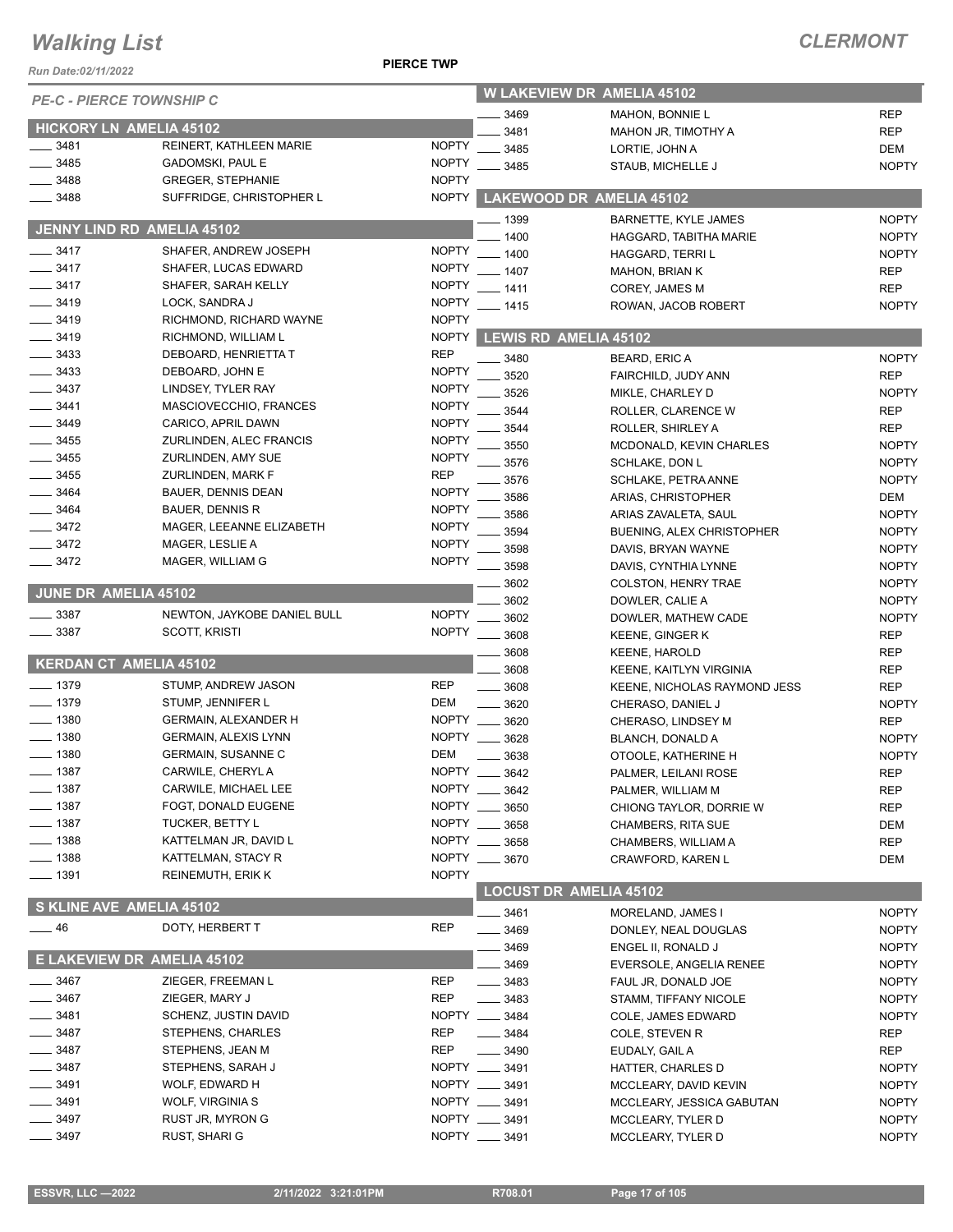*Run Date:02/11/2022*

**PIERCE TWP**

|                                        |                                        |              | $- 1421$                       | HAMM, MARY H                                   | <b>REP</b>                   |
|----------------------------------------|----------------------------------------|--------------|--------------------------------|------------------------------------------------|------------------------------|
| <b>PE-C - PIERCE TOWNSHIP C</b>        |                                        |              | $- 1421$                       | HAMM, TIMOTHY WAYNE                            | <b>REP</b>                   |
| <b>LOCUST LAKE RD AMELIA 45102</b>     |                                        |              | $-1425$                        | <b>SENG, CHARLES C</b>                         | DEM                          |
|                                        |                                        | NOPTY $-$    | $-1425$                        | SENG, JANE ANN                                 | DEM                          |
| $- 1323$                               | <b>BURKHART, DOCK</b>                  | NOPTY -      | _ 1426                         | EDWARDS, DAVID L                               | <b>NOPTY</b>                 |
| $\frac{1}{2}$ 1323                     | BURKHART, RUTH NADINE                  |              | 1426                           | EDWARDS, KATHLEEN A                            | <b>NOPTY</b>                 |
| $\frac{1}{2}$ 1323                     | PORTER, MATTHEW R                      | <b>NOPTY</b> | NOPTY - 1430                   | DECKER, BRIAN K                                | <b>REP</b>                   |
| $\frac{1}{2}$ 1323                     | PORTER, MELODY ANN                     |              | NOPTY - 1430                   | DECKER, CHRISTINA ANN                          | <b>REP</b>                   |
| $- 1329$                               | SNOW, ANGELA                           |              | NOPTY - 1430                   | SCHNEIDER, BRITTANIE KATHLEEN                  | <b>NOPTY</b>                 |
| $\frac{1}{2}$ 1329                     | SNOW JR, JAMES W                       |              | $- 1430$                       | <b>SCHNEIDER, MARK KENNETH</b>                 | <b>NOPTY</b>                 |
| $\frac{1}{2}$ 1338                     | ADDISON, CARLON H                      | <b>REP</b>   | $-1434$                        | WARD, TIMOTHY MICHAEL                          | <b>NOPTY</b>                 |
| -1346 #APT 2                           | BEZOLD, KATRINA MARIE                  | $NOPTY$ -    | NOPTY - 1434                   | <b>WOOSLEY, KODI RICKELL</b>                   | <b>NOPTY</b>                 |
| ___ 1346 #APT 2                        | BONFIELD, JEFFREY L                    |              |                                | RAPP, FRANCIS A                                | <b>REP</b>                   |
| -01346 #APT 5                          | RUSCHMAN, CORY MATHEW                  |              | NOPTY - 1438                   | CONRAD, GREGORY L                              | DEM                          |
| $\frac{1}{2}$ 1346 #LOT B              | JONES, NATHAN ALAN                     |              | NOPTY - 1446                   | CONRAD, JANIS F                                | DEM                          |
| $- 1347$                               | <b>BAIRD, FLORA E</b>                  |              | NOPTY - 1446                   | GASKINS, JEFF A                                | <b>REP</b>                   |
| $- 1350$                               | CHANDLER, PHILLIP ALLEN                |              | NOPTY - 1452<br>$- 1452$       | <b>GASKINS, MELODY</b>                         | <b>NOPTY</b>                 |
| $\frac{1}{2}$ 1350                     | CLARKSON, WILMA JEAN                   | <b>REP</b>   | $- 1452$                       |                                                | <b>NOPTY</b>                 |
| $\frac{1}{2}$ 1356                     | <b>GLENN, JUSTIN A</b>                 | DEM          |                                | GASKINS, ZACHARY ALAN<br>MENTZEL, PATRICIA ANN | <b>NOPTY</b>                 |
| $\frac{1}{2}$ 1356                     | SLAVEN, BRANDI M                       |              | NOPTY - 1470                   |                                                |                              |
| $- 1358$                               | <b>BURROUGHS, CARYN A</b>              |              | NOPTY - 1470                   | <b>VETTER, MELISSA M</b>                       | <b>REP</b>                   |
| $- 1360$                               | HUTSON, CAMERON L                      |              | NOPTY - 1470                   | <b>VETTER, STEPHEN J</b>                       | <b>NOPTY</b><br><b>NOPTY</b> |
| $- 1360$                               | HUTSON, KRISTA L                       |              | NOPTY - 1474                   | <b>GREVER, NATALIE MICHELLE</b>                | <b>NOPTY</b>                 |
| $- 1364$                               | BOWLING, SERENA ROXANNE                |              | NOPTY - 1474                   | TRAVIS, ROBERT HARRISON                        |                              |
| $- 1364$                               | <b>WILSON, LORETTA G</b>               | <b>REP</b>   | $- 1480$                       | LOVE, MASON ANTHONY                            | <b>NOPTY</b>                 |
| $- 1364$                               | <b>WILSON, RONALD S</b>                | <b>REP</b>   | $- 1480$                       | LOVE, TRACEY M                                 | <b>NOPTY</b>                 |
| $\frac{1}{2}$ 1365                     | DEATON, RANDALL KEITH                  |              | NOPTY -8510                    | CONLEY, ANGELA MARIE                           | DEM                          |
| $\frac{1}{2}$ 1366                     | <b>GERDING, SPENCER STANTON</b>        |              | NOPTY -8510                    | SKALLEY, MELISSA C                             | DEM                          |
| $\frac{1}{2}$ 1366                     | <b>GERDING, THOMAS S</b>               | <b>NOPTY</b> | 3510 #APT 1                    | SKALLEY, ANDREA LINDSEY                        | <b>NOPTY</b>                 |
| $- 1380$                               | JOHNSON, MELISSA RENEE                 | <b>NOPTY</b> | - 3510 #APT 2                  | HOGUE, IRENE KATHERINE                         | <b>NOPTY</b>                 |
| $\frac{1}{2}$ 1380                     | <b>WHITE, PATRICIA ANNE</b>            | <b>NOPTY</b> | 3514                           | FLORENCE, JERRY W                              | <b>REP</b>                   |
|                                        |                                        | <b>REP</b>   |                                |                                                |                              |
|                                        | HARRIS, GLORIA D                       |              |                                |                                                |                              |
| $\frac{1}{2}$ 1382                     | ROONEY, KATHLEEN A                     | <b>NOPTY</b> | <b>MORIA DR AMELIA 45102</b>   |                                                |                              |
| $\frac{1}{2}$ 1382                     | DAVIS, PATRICIA L                      | DEM          | $- 3417$                       | CORNWELL, BRIAN SCOTT                          | <b>NOPTY</b>                 |
| $- 1384$                               |                                        |              |                                | BOEHM, AARON M                                 | <b>NOPTY</b>                 |
| $\frac{1}{2}$ 1386<br>$\frac{1386}{2}$ | WARNER, BONNIE M<br>WARNER, CLIFFORD C |              | NOPTY -8418                    | JASONTEK, JANELLE N                            | <b>REP</b>                   |
|                                        |                                        |              | NOPTY -8418                    | KRABACHER, CAROL J                             | DEM                          |
| $- 1386$                               | WARNER, DONALD A                       |              | NOPTY -8424                    | <b>KRABACHER, DENNIS J</b>                     | DEM                          |
| $\frac{1}{2}$ 1388                     | WILSON, BILL JOSEPH                    |              | NOPTY -8424                    | HARRY, LINDA L                                 | <b>NOPTY</b>                 |
| $\frac{1}{2}$ 1388                     | WILSON, JENNIFER DAWN                  |              | NOPTY -8425<br>3426            | BINGGELI, DAVID B                              | <b>REP</b>                   |
| <b>_____ 1388 #APT A</b>               | <b>BARKER, JUSTIN ROBERT</b>           | $NOPTY$ -    |                                | <b>BOSS, CHRISTINA F</b>                       | <b>NOPTY</b>                 |
| -488 #APTA                             | <b>BARKER, ROBERT ALLEN</b>            |              | NOPTY -8427                    | <b>BOSS, CHRISTOPHER T</b>                     | <b>NOPTY</b>                 |
| <b>_____ 1388 #APT A</b>               | SULLIVAN, KATHERINE L                  |              | NOPTY -8427<br>3428            | PATTERSON, MELISSA N                           | <b>NOPTY</b>                 |
| $\frac{1}{2}$ 1390                     | BURWINKEL, JENNIFER LYNN               | <b>REP</b>   | _ 3428                         | PATTERSON, MICHAEL D                           | <b>NOPTY</b>                 |
| $- 1390$                               | BURWINKEL, MARK D                      | <b>REP</b>   | 3429                           | JAEHNEN, ANN A                                 | <b>NOPTY</b>                 |
| $\frac{1}{2}$ 1390                     | <b>BURWINKEL, TERESA A</b>             | <b>REP</b>   | .3429                          | JAEHNEN, EDWIN C                               | <b>NOPTY</b>                 |
| $- 1394$                               | DAVIS, MORGAN OBRIEN                   | NOPTY =      | .3430                          | BECKETT, BETTY M                               | <b>REP</b>                   |
| $- 1394$                               | DAVIS, VICKY L                         | NOPTY -      |                                |                                                |                              |
| $\frac{1}{2}$ 1398                     | SMITH, DONNAL                          | DEM          | <b>NAEGELE LN AMELIA 45102</b> |                                                |                              |
| $\frac{1}{2}$ 1398                     | SMITH, GARY L                          | DEM          |                                |                                                |                              |
| $- 1401$                               | FLICK, CHERYL L                        |              | NOPTY - 1359                   | <b>BRUNE, MICHELLE CHRISTINA</b>               | <b>NOPTY</b>                 |
| $- 1401$                               | FLICK, MARK THOMAS                     |              | NOPTY - 1359                   | BRUNE, STANLEY D                               | <b>NOPTY</b>                 |
| $\frac{1}{2}$ 1402                     | COMBS, ELIZABETH MAE                   | DEM          | $\frac{1}{2}$ 1360             | STURM, HERBERT G                               | REP                          |
| $\frac{1}{2}$ 1402                     | COOK, DEBORAH L                        | DEM          | $- 1361$                       | <b>BEACH, BRANDON M</b>                        | <b>NOPTY</b>                 |
| $- 1402$                               | COOK, KRISTEEN LYNN                    | DEM          | $\frac{1}{2}$ 1361             | BEACH, JILLIAN DEE                             | <b>NOPTY</b>                 |
| $- 1405$                               | DANIEL, RONALD JAMES                   |              | NOPTY - 1362                   | ENNIS, DANNY L                                 | REP                          |
| $- 1408$                               | SCHOOLEY, ERIN JO ANN                  |              | NOPTY - 1362                   | ENNIS, TINA ANN                                | <b>REP</b>                   |
| $- 1408$                               | SCHOOLEY, MADISON PAIGE                |              | NOPTY - 1363                   | DORAN, DAVID G                                 | <b>NOPTY</b>                 |
| $- 1409$                               | <b>BALLER, ALICIA MARIE</b>            |              | NOPTY - 1363                   | DORAN, POLLYANN                                | <b>REP</b>                   |
| $- 1410$                               | STONER, GABRIELLE NICOLE               |              | NOPTY - 1363                   | <b>TERRY, PAUL MICHAEL</b>                     | <b>NOPTY</b>                 |
| $- 1411$                               | DICK, DONNIE WILLIAM                   |              | NOPTY - 1367                   | WINTER, JESSICA LEIGH                          | <b>NOPTY</b>                 |
| $- 1411$                               | DICK, TRACEY KATHRYN                   |              | NOPTY - 1367                   | WINTER, SAM H                                  | <b>NOPTY</b>                 |
| $- 1417$                               | FREDE, JAMES ALAN                      |              | NOPTY - 1368                   | MCDANIEL, IDA M                                | <b>REP</b>                   |
| $- 1417$                               | FREDE, M KATHERINE                     |              | NOPTY - 1368<br>$- 1372$       | MCDANIEL, ROBERT D<br>COLE, ERICA L            | <b>REP</b><br><b>NOPTY</b>   |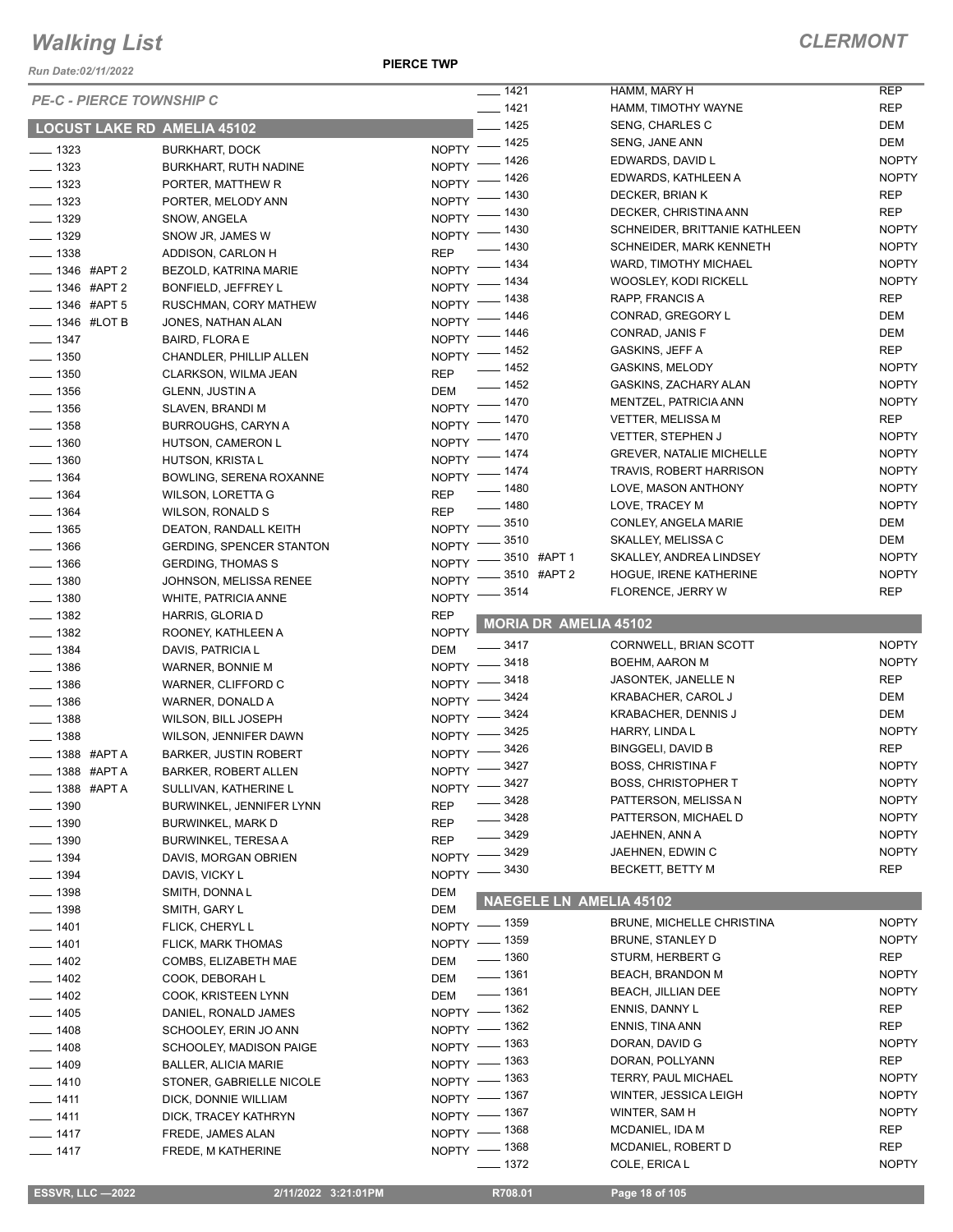*Run Date:02/11/2022*

**PIERCE TWP**

|                            | <b>PE-C - PIERCE TOWNSHIP C</b> |                                  |              | <b>LEGGIO 1381 #APT 4G</b>  |                              | LILLY, TAYLOR MARIE                      | <b>NOPTY</b> |
|----------------------------|---------------------------------|----------------------------------|--------------|-----------------------------|------------------------------|------------------------------------------|--------------|
|                            |                                 |                                  |              | ____ 1381 #APT 5B           |                              | HIJAZEN, HESHAM WAZZD DEYI               | <b>NOPTY</b> |
|                            | <b>NAEGELE LN AMELIA 45102</b>  |                                  |              | ___ 1381 #APT 5E            |                              | <b>WILLIAMS, STACEY M</b>                | <b>NOPTY</b> |
| $\frac{1}{2}$ 1375         |                                 | MUELLER, WILLIAM E               |              | NOPTY __ 1381 #APT 6F       |                              | JOHNSON, MARCIA MARIE                    | <b>NOPTY</b> |
| $\frac{1}{2}$ 1375         |                                 | PROFFITT, JESSICA ANNE           |              | NOPTY __ 1381 #APT 7A       |                              | FUNK, RONALD                             | <b>NOPTY</b> |
| $- 1376$                   |                                 | CARMAN, KIRA DIANE               |              | NOPTY __ 1381 #APT 7E       |                              | SWAIN, MELVIN L                          | DEM          |
| $\frac{1}{2}$ 1376         |                                 | CARMAN, RYAN D                   |              | NOPTY __ 1381 #APT 7F       |                              | SMITH, SHARON ANN                        | <b>REP</b>   |
| $- 1379$                   |                                 | FRAZIER, CHERYL A                |              | NOPTY _____ 1381 #APT 7H    |                              | JAMES, GARY W                            | <b>NOPTY</b> |
| $- 1379$                   |                                 | FRAZIER, JOHN A                  |              | NOPTY __ 1381 #APT 8B       |                              | <b>HARGIS, CARLOS</b>                    | <b>NOPTY</b> |
| $\frac{1}{2}$ 1383         |                                 | KELLY, SYLVIA A                  |              | NOPTY __ 1381 #APT 8F       |                              | BOGENSCHUTZ, THOMAS WAYNE                | <b>NOPTY</b> |
| $- 1384$                   |                                 | MCDONOUGH, CATHY DOLORES         | REP          | <b>EXAMPLE 1381 #APT 8G</b> |                              | JONES, BRIAN KEITH                       | <b>NOPTY</b> |
| $- 1384$                   |                                 | MCDONOUGH, MICHAEL D             | REP          | ____ 1381 #APT 8G           |                              | SIMS, GREGORY COLE                       | <b>NOPTY</b> |
| $- 1387$                   |                                 | <b>BELL, CHRISTINA MARIE</b>     |              | NOPTY __ 1381 #APT 9A       |                              | MILLER, DONALD JOSEPH                    | <b>NOPTY</b> |
| $\frac{1}{2}$ 1387         |                                 | MOLTER, GINA ROSE                |              | NOPTY _____ 1381 #APT 9A    |                              | MILLER, KAREN                            | <b>NOPTY</b> |
| $\frac{1}{2}$ 1387         |                                 | MOLTER, JANE W                   | DEM          | ____ 1381 #APT 10E          |                              | HAMMERSLEY, RICHARD A                    | GRE          |
| $- 1388$                   |                                 | <b>BORIN, SETH M</b>             |              | NOPTY __ 1381 #APT 12A      |                              | SHIELDS, MICHELE ROBIN                   | <b>REP</b>   |
| $- 1391$                   |                                 | BROWN, CAROL ANN                 | <b>REP</b>   | ____ 1381 #APT 12B          |                              | GARRISON, WANDA ANN                      | <b>NOPTY</b> |
| $\frac{1}{2}$ 1391         |                                 | BROWN, THOMAS E                  | REP          | -81381 #APT 12F             |                              | SWANSON, ADAM LEE                        | <b>NOPTY</b> |
| $\frac{1}{2}$ 1395         |                                 | FRYE, BONNIE L                   |              | NOPTY __ 1381 #APT 13A      |                              | <b>BURTON, JAMES A</b>                   | <b>NOPTY</b> |
| $\frac{1}{2}$ 1395         |                                 | FRYE, JEFFREY W                  |              | NOPTY __ 1381 #APT 13A      |                              | RAGLAND, BRITTANY NICOLE                 | <b>NOPTY</b> |
| $\frac{1}{2}$ 1395         |                                 | FRYE, RACQUEL S                  |              | NOPTY ____ 1381 #APT 13E    |                              | <b>BUSTLE, GARY WAYNE</b>                | <b>REP</b>   |
| $\frac{1}{2}$ 1395         |                                 | FRYE, THOMAS W                   |              | NOPTY __ 1381 #APT 13H      |                              | HATFIELD, SHANNA M                       | <b>NOPTY</b> |
| $- 1396$                   |                                 | JOHNSON, CECIL EUGENE            | <b>REP</b>   | _____ 1381   #APT 14A       |                              | HUGHES, FRANCES H                        | <b>NOPTY</b> |
| $- 1396$                   |                                 | JOHNSON, MARK EDWARD             |              | NOPTY __ 1381 #APT 14A      |                              | MCDONALD, SAVANNAH R                     | <b>NOPTY</b> |
| $- 1396$                   |                                 | JOHNSON, RANDY LEE               |              | NOPTY __ 1381 #APT 14B      |                              | STRIPLING, KIMBERLY K                    | <b>NOPTY</b> |
| $- 1396$                   |                                 | NICKLE, MARK M                   |              | NOPTY __ 1381 #APT 14C      |                              | SINGLETON, JENNIFER MARIE                | <b>NOPTY</b> |
| $\frac{1}{2}$ 1399         |                                 | EDMONDSON, DOROTHY MAE           |              | NOPTY __ 1381 #APT 14D      |                              | HARRIS, ROBERT A                         | <b>NOPTY</b> |
| $- 1399$                   |                                 | PARLIER, DONALD MICHAEL          |              | NOPTY __ 1381 #APT 14E      |                              | THOM, RYAN K                             | <b>NOPTY</b> |
| $\frac{1}{2}$ 1400         |                                 | <b>SEARS, ASHLEY IRENE</b>       |              | NOPTY ____ 1381 #APT 7-C    |                              | HUPRICH, ROGER C                         | DEM          |
| $- 1400$                   |                                 | WALLACE, SCOTT L                 |              | NOPTY __ 1381 #APT 9-C      |                              | RISCH JR, RAYMOND W                      | <b>REP</b>   |
| $- 1403$                   |                                 | HARRIS, BRENDA JANE              | DEM          |                             | <b>______ 1381 #LOT 12G</b>  | DOTY, TIMOTHY P                          | DEM          |
| $- 1404$                   |                                 | KOSZO JR, ALEXANDER L            | <b>REP</b>   |                             | $\frac{1}{2}$ 1381 #APT 11-D | ANTER, ANTHONY C                         | DEM          |
| $- 1404$                   |                                 | KOSZO, PAMELA M                  | <b>REP</b>   |                             | $\frac{1}{2}$ 1381 #APT 12 C | SILZ, JAYLA BREANN                       | <b>NOPTY</b> |
| $- 1408$                   |                                 | TONKIN, ALICIA ANN               | <b>REP</b>   |                             | <b>LEGGE 1381 #APT 12 G</b>  | DOTY, LORI LYNN                          | DEM          |
| $- 1408$                   |                                 | TONKIN, MATTHEW J                | <b>REP</b>   |                             | ____ 1381 #APT 13-B          | WILLIAMSON, BRIAN SCOTT                  | <b>NOPTY</b> |
|                            |                                 |                                  |              |                             |                              | ___ 1381 #BLDG 8 APT HAAG, JOSEPH ROBERT | <b>NOPTY</b> |
|                            | <b>W OHIO PIKE AMELIA 45102</b> |                                  |              | ____ 1381 #APT C            |                              | THOMPSON, SHAWN ANDREW                   | <b>NOPTY</b> |
|                            |                                 | 1347 #BLDG 1347 NUSBAUM, PENNY A | <b>NOPTY</b> |                             |                              |                                          |              |
| $\frac{1}{2}$ 1351         |                                 | LEE, JASON MICHAEL               |              |                             |                              | NOPTY ORCHARD DR AMELIA 45102            |              |
| ____ 1351 #APT F12         |                                 | <b>CRONISER, KRISTINA E</b>      |              | NOPTY __ 3457               |                              | SMITH III, BILLY W                       | <b>NOPTY</b> |
| $- 1355$                   |                                 | JOHNSON, KEVIN JAMES             |              | NOPTY __ 3457               |                              | SMITH, JESSICA CORINNE                   | <b>NOPTY</b> |
| $\frac{1}{2}$ 1355         |                                 | SWIGERT, HOLLY ANN               |              | NOPTY __ 3463               |                              | HAMILTON, KEVIN LEE                      | <b>NOPTY</b> |
| $- 1361$                   |                                 | MONGENAS, ANDREW JAMES           |              | NOPTY __ 3463               |                              | HAMILTON, RACHEL MARIE                   | <b>NOPTY</b> |
| $-1381$                    |                                 | PIKE, LINDA SUE                  |              | NOPTY __ 3467               |                              | CIONE, LOUIS T                           | <b>NOPTY</b> |
| $- 1381$                   |                                 | RICHEY, RUDY V                   |              | NOPTY __ 3467               |                              | CIONE, MATTHEW K                         | <b>NOPTY</b> |
| $- 1381$                   |                                 | <b>SETTY, ROBERT L</b>           |              | NOPTY __ 3467               |                              | CIONE, TAMMY ANN                         | <b>NOPTY</b> |
| $\frac{1}{2}$ 1381 #10D    |                                 | SHAY, TIMMY L                    |              | NOPTY __ 3470               |                              | <b>GOLLAWAY, BROOKE MARIE</b>            | <b>NOPTY</b> |
| ____ 1381 #APT C           |                                 | MADDOX, ROBERT GINO              |              | NOPTY __ 3470               |                              | GOLLAWAY, ROBERT W                       | <b>NOPTY</b> |
|                            | $-1381$ #APT F                  | HAUNERT, BENJAMIN MATTHEW        |              | NOPTY __ 3470               |                              | GOLLAWAY, SHELIA M                       | <b>NOPTY</b> |
|                            | _ 1381 #APT 12                  | CABLE, DONNA F                   | <b>NOPTY</b> |                             |                              |                                          |              |
|                            | _ 1381 #APT 1B                  | HANCOCK, VIRGINIA A              |              |                             | NOPTY RIDGE RD AMELIA 45102  |                                          |              |
|                            | _ 1381 #APT 1D                  | MEECE, ELIZABETH A               |              | NOPTY __ 3481               |                              | SCHWIERMANN, HOLLY R                     | <b>NOPTY</b> |
|                            | __ 1381 #APT 1D                 | POLLARD, JOHN P                  |              | NOPTY __ 3485               |                              | <b>HERALD, REBECCAL</b>                  | DEM          |
|                            | __ 1381 #APT 1F                 | DAVIDSON, DONNA LUCILLE          | REP          | $- 3485$                    |                              | WADDLE, PERRY W                          | DEM          |
| $\frac{1}{2}$ 1381 #APT 1G |                                 | ZIMMERMAN, MARCIA E              | DEM          |                             |                              |                                          |              |
| ____ 1381 #APT 2B          |                                 | ALLEN, DANIEL                    | <b>NOPTY</b> |                             |                              | <b>RIVENDELL DR AMELIA 45102</b>         |              |
|                            | __ 1381 #APT 2E                 | RUST, ELIZABETH ANN              | <b>NOPTY</b> | $- 3415$                    |                              | <b>CRUSIE, MEREDITH MARIE</b>            | <b>NOPTY</b> |
| ____ 1381 #APT 2F          |                                 | CROSBY, TAMARA KAY ROSALEE       | <b>NOPTY</b> | 3415                        |                              | CRUSIE, MICHAEL S                        | <b>NOPTY</b> |
|                            | — 1381 #APT 3F                  | HARRIS, ADELHIA LYNN             | <b>NOPTY</b> | 3416                        |                              | COFFEY, JERAMIE C                        | <b>NOPTY</b> |
| $\frac{1}{2}$ 1381 #APT 4A |                                 | MARION, CHARLENE ANN             | <b>NOPTY</b> | 3416                        |                              | LEARY, AMY JO                            | <b>NOPTY</b> |
| ____ 1381 #APT 4C          |                                 | COOK, PHYLLIS JEAN               | <b>NOPTY</b> | 3416                        |                              | LEARY, EMMA JOYCE                        | <b>NOPTY</b> |
| $\frac{1}{2}$ 1381 #APT 4D |                                 | KELCH, SANDRA E                  | <b>NOPTY</b> | $- 3416$                    |                              | LEARY, FAITH GABRIELLE                   | <b>NOPTY</b> |
| ____ 1381 #APT 4F          |                                 | HAUNERT, MATTHEW JOSEPH          | <b>NOPTY</b> |                             |                              |                                          |              |
|                            |                                 | 2/11/2022 3:21:01PM              |              | R708.01                     |                              |                                          |              |
| <b>ESSVR, LLC -2022</b>    |                                 |                                  |              |                             |                              | Page 19 of 105                           |              |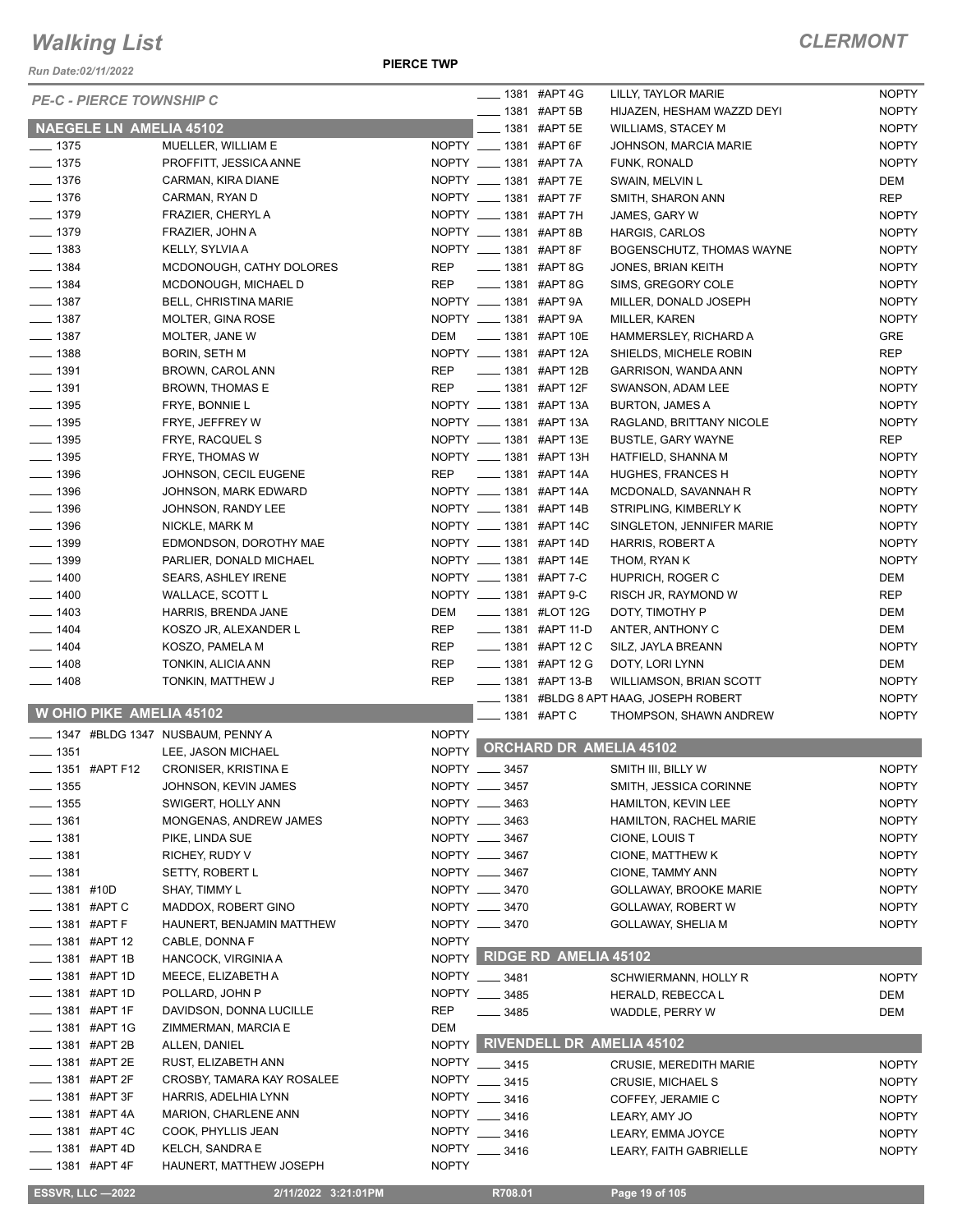*Run Date:02/11/2022*

*PE-C - PIERCE TOWNSHIP C*

|                    | RIVENDELL DR AMELIA 45102     |              |
|--------------------|-------------------------------|--------------|
| $- 3417$           | MCDONALD, MATTHEW ROBERT      | <b>NOPTY</b> |
| $\frac{1}{2}$ 3417 | MCDONALD, ROBERT S            | <b>REP</b>   |
| $\frac{1}{2}$ 3417 | SNELL, MANDDI LIN             | <b>NOPTY</b> |
| $- 3418$           | <b>HAMILTON, ELMER L</b>      | REP          |
| $- 3418$           | <b>HAMILTON, SUSAN A</b>      | <b>REP</b>   |
| $\frac{1}{2}$ 3419 | DANESE, CLAUDIO               | <b>NOPTY</b> |
| $\frac{1}{2}$ 3420 | DAVIS, CHAD ALLEN             | <b>REP</b>   |
| $\frac{1}{2}$ 3420 | DAVIS, ROBYN ELIZABETH        | <b>REP</b>   |
| $- 3421$           | APRILE, LOUIS E               | <b>REP</b>   |
| $- 3421$           | APRILE, MARLENE               | <b>NOPTY</b> |
| $\frac{3423}{2}$   | <b>BANKS, CHRISTIN H</b>      | <b>NOPTY</b> |
| $- 3423$           | <b>GARRETSON, NAOMI</b>       | <b>NOPTY</b> |
| $\frac{1}{2}$ 3423 | <b>GARRETSON, STEPHEN A</b>   | <b>NOPTY</b> |
| $- 3423$           | JEROLAMON, CHRISTOPHER K      | <b>NOPTY</b> |
| $- 3424$           | <b>BLAKLEY, MARIAN E</b>      | <b>DEM</b>   |
| $\frac{3426}{5}$   | COMBS, IMOGENE                | <b>DEM</b>   |
| $-3427$            | MILES, JESSE RAY              | <b>NOPTY</b> |
| $\frac{3427}{2}$   | SENTMAN, LYLE KEITH           | <b>NOPTY</b> |
| $- 3427$           | SENTMAN, TIFFANY ANN          | <b>NOPTY</b> |
| $\frac{1}{2}$ 3427 | SUNDERHAUS, CAROLYN S         | <b>NOPTY</b> |
| $- 3428$           | <b>GARCIA, DUSTIN L</b>       | <b>REP</b>   |
| $\frac{1}{2}$ 3428 | <b>GARCIA, ERIN ASHLEY</b>    | <b>REP</b>   |
| $\frac{3429}{2}$   | LANEY, ROMAH M                | <b>NOPTY</b> |
| $- 3429$           | <b>SCHWARTZ, RONALD TODD</b>  | <b>NOPTY</b> |
| $\frac{1}{2}$ 3430 | MCELWAIN, SARA ANASTASIA      | <b>NOPTY</b> |
| $\frac{1}{2}$ 3431 | ALABANZA, MANDY MELISSA       | <b>NOPTY</b> |
| $\frac{1}{2}$ 3431 | HANEMAN, NICHOLAS MATTHEW     | <b>NOPTY</b> |
| $\frac{1}{2}$ 3433 | HERGERT, LISA M               | <b>REP</b>   |
| $\frac{1}{2}$ 3433 | <b>HERGERT, STEVE H</b>       | <b>REP</b>   |
| $- 3434$           | DOERSAM, KEITH M              | <b>NOPTY</b> |
| $\frac{1}{2}$ 3434 | HILL, DANIEL E                | <b>NOPTY</b> |
| $\frac{1}{2}$ 3435 | LABRECQUE, DANIELLE RENEE     | <b>NOPTY</b> |
| $\frac{1}{2}$ 3435 | MARTINEZ, CESAR PABLO         | <b>NOPTY</b> |
| $\frac{1}{2}$ 3436 | HENDERSON, CAROL ANNE         | <b>NOPTY</b> |
| $\frac{1}{2}$ 3436 | <b>HENDERSON, FREDERICK M</b> | <b>NOPTY</b> |
| $- 3437$           | MACALUSO, ADAM CHRISTOPHER    | <b>NOPTY</b> |
| $\frac{1}{2}$ 3437 | MACALUSO, CHRISTOPHER JOSPEH  | <b>NOPTY</b> |
| $\frac{1}{2}$ 3437 | MACALUSO, DANIELLE J          | <b>NOPTY</b> |
| $\frac{1}{2}$ 3437 | PETERS, DOREEN JEAN           | <b>NOPTY</b> |
|                    |                               |              |

*TOTAL :* **593**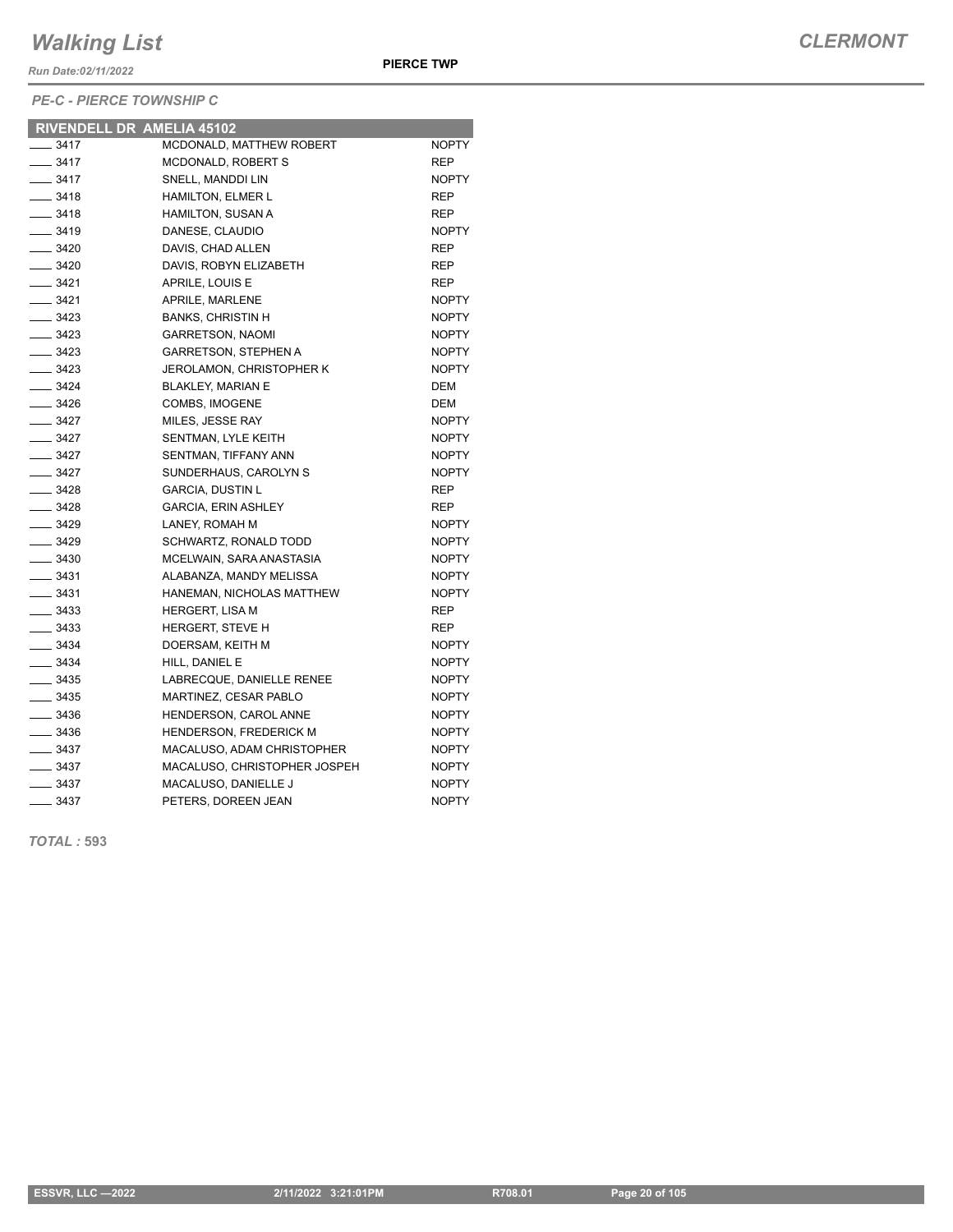*Run Date:02/11/2022*

**PIERCE TWP**

| <b>PE-D - PIERCE TOWNSHIP D</b> |                                  |              | $\frac{1}{2}$ 3388        | CULLUM, LISA A                             | <b>NOPTY</b> |
|---------------------------------|----------------------------------|--------------|---------------------------|--------------------------------------------|--------------|
|                                 |                                  |              | 3388                      | <b>CULLUM, THOMAS R</b>                    | <b>NOPTY</b> |
|                                 | <b>BACHELIER RD AMELIA 45102</b> |              | 3388 #LOT 31              | CULLUM, DAWNYA OPAL                        | <b>NOPTY</b> |
| $- 3042$                        | STEELMAN, MICHAEL A              | $NOPTY$ -    | .3390                     | HAGER, WALLACE C                           | <b>NOPTY</b> |
| 3042                            | SVENSSON, BRANDY L               | <b>NOPTY</b> | 3394                      | STEINBUCH, SAMUEL CARTER                   | <b>NOPTY</b> |
| $-3042$                         | SVENSSON, BRANDYON TROY          | <b>NOPTY</b> | 3394                      | ZAMUDIO, JESSICA ROSE                      | <b>NOPTY</b> |
| $\frac{1}{2}$ 3042              | SVENSSON, TRAVIS                 | <b>NOPTY</b> | 3396                      | CHILDRESS, ERNEST T                        | <b>REP</b>   |
| $\frac{1}{2}$ 3046              | PIENING, CARMEN ELIZABETH ANNE   | <b>DEM</b>   | 3396                      | CHILDRESS, SHARLENE S                      | <b>REP</b>   |
| $- 3046$                        | PIENING, JOSEPH CHARLES          | <b>DEM</b>   | 3398                      | LESLIE, STEPHEN T                          | <b>REP</b>   |
| 3048                            | CALLIHAN, AMY JO                 | <b>NOPTY</b> | 3400                      | LUDLOW, ANGELA Y                           | <b>REP</b>   |
| $\frac{1}{2}$ 3048              | CALLIHAN, JAMIE L                | <b>NOPTY</b> | 3400                      | LUDLOW, BRADLEY S                          | <b>REP</b>   |
| $\frac{1}{2}$ 3050              | HEGGOOD, MARK A                  | <b>NOPTY</b> | 3402                      | MCCORMICK-MERSMAN, VIRGINIA K              | <b>NOPTY</b> |
| $\frac{1}{2}$ 3051              | BATCHLER, JAMIE LEE              | <b>NOPTY</b> | 3404                      | MCCORMICK, NAOMI F                         | <b>NOPTY</b> |
| $\frac{1}{2}$ 3051              | PEYTON, AMANDA L                 | <b>NOPTY</b> | 3406                      | FERRAIUOLO, ASHLEY C                       | <b>NOPTY</b> |
| 3051                            | PEYTON, DUSTIN                   | <b>NOPTY</b> | 3406                      | <b>GATES, JACK FAWKES</b>                  | <b>NOPTY</b> |
| $\frac{1}{2}$ 3051              | WARD, BENJAMIN MICHAEL           | <b>NOPTY</b> | 3418                      | MCDONALD, JONATHAN M                       | <b>NOPTY</b> |
| 3052                            | GAMMOH, AMJAD M                  | <b>NOPTY</b> | 3418                      | MCDONALD, WILLIAM ETHRIDGE                 | <b>NOPTY</b> |
| 3054                            | CRUMBACHER, LINDA R              | <b>NOPTY</b> | 3418                      | MCDONALD, WILLIAM TIMOTHY DAVID            | <b>NOPTY</b> |
|                                 |                                  |              | 3424                      | LINK, ASHLEY NICHOLE                       | <b>NOPTY</b> |
| $\frac{1}{2}$ 3054              | <b>CRUMBACHER, PATRICIA F</b>    | <b>NOPTY</b> | 3424                      | LINK, CAROLYN A                            | <b>REP</b>   |
| 3061                            | DEATHERAGE, JEFFREY LEE          | <b>REP</b>   | 3424                      | LINK, DANIEL L                             | <b>REP</b>   |
| 3061                            | DEATHERAGE, RHONDA RENA          | <b>REP</b>   | 3428                      | BENHASE, KELLEY ANN                        | <b>NOPTY</b> |
| 3062                            | CRUMBACHER, GERALD F             | <b>REP</b>   | 3434                      | MULLENIX, PAUL E                           | <b>NOPTY</b> |
| 3062                            | CRUMBACHER, LORETTA              | <b>REP</b>   | 3434                      | MULLENIX, TRACY LYNN                       | <b>NOPTY</b> |
| 3069                            | DEATHERAGE, ALEXIS GABRIELLA     | <b>NOPTY</b> |                           |                                            |              |
| 3069                            | DEATHERAGE, DEREK LEE            | <b>NOPTY</b> | E CONCORD RD AMELIA 45102 |                                            |              |
|                                 | BETTY JANE LN AMELIA 45102       |              | $- 1734$                  | VOLZ, PATRICIA A                           | <b>REP</b>   |
|                                 |                                  |              | NOPTY - 1734              | <b>VOLZ, THOMAS M</b>                      | <b>REP</b>   |
| $- 1298$                        | PATTRIDGE, DANIEL A              |              | $-1756$                   | OLSON, BRENDA J                            | <b>NOPTY</b> |
| $- 1298$                        | PATTRIDGE, TAMMY L               | <b>NOPTY</b> | 1782                      | RATLIFF, DANIEL L                          | <b>REP</b>   |
| $\frac{1}{2}$ 1301              | SHARI, JEFFREY SCOTT             | <b>NOPTY</b> | 1782                      | RATLIFF, LISA R                            | <b>REP</b>   |
| $- 1301$                        | SHARI, MARGARITA                 | <b>NOPTY</b> | . 1794                    | SAMSON, LLOYD H                            | <b>NOPTY</b> |
| $- 1302$                        | HAHN, TONIA S                    | <b>NOPTY</b> | - 1794                    | SAMSON, LLOYD JASON                        | <b>NOPTY</b> |
| $\frac{1}{2}$ 1303              | FECK, EMILY ELDORA               | <b>NOPTY</b> | - 1796                    | ADAMS, SAMANTHA J                          | <b>NOPTY</b> |
| $-1303$                         | FECK, MICHELE R                  | <b>NOPTY</b> | - 1802                    | BACK, NANCY N                              | <b>NOPTY</b> |
| $-1303$                         | FECK, STEPHEN M                  | <b>NOPTY</b> | $-1806$                   | UBEL, FLUORINE M                           | <b>REP</b>   |
| $- 1304$                        | <b>VOLKERDING, NORM A</b>        | <b>REP</b>   | $- 1806$                  | UBEL, WILLIAM T                            | <b>REP</b>   |
|                                 |                                  |              | $- 1808$                  | THUMA II, DAVID M                          | <b>NOPTY</b> |
|                                 | <b>CLEVELAND LN AMELIA 45102</b> |              | $- 1808$                  | THUMA III, DAVID MARHALL                   | <b>NOPTY</b> |
| 3376                            | FISSE, KAREN                     | <b>DEM</b>   | $\frac{1}{2}$ 1830        | <b>GULLETT, SHERRY V</b>                   | <b>NOPTY</b> |
| 3426                            | HUTCHERSON, SARA J               | <b>NOPTY</b> | _ 1830                    | MCDONALD, CLAYTON LYNN                     | <b>NOPTY</b> |
| 3440                            | NEWELL, SAMANTHA D               | <b>NOPTY</b> | . 1834                    | BREEHNE, MELISSA AUDREY                    | <b>NOPTY</b> |
| 3440                            | SONS, SAMANTHA DEE               | <b>NOPTY</b> | _ 1834                    | <b>BREEHNE, RYAN L</b>                     | <b>NOPTY</b> |
|                                 |                                  |              | $-1834$                   | MERZ, DAVID R                              | <b>NOPTY</b> |
| COLE RD AMELIA 45102            |                                  |              | $-1834$                   |                                            | <b>NOPTY</b> |
| 3338                            | BEHREND, SCOTT DUANE             | <b>NOPTY</b> | $-1836$                   | MERZ, DEBRA L                              |              |
| 3344                            | YUREK, CAROL C                   | <b>REP</b>   |                           | TRUMAN, DAVID LEE<br>THROCKMORTON, LINDA C | DEM          |
| 3344                            | YUREK, GERALD                    | <b>REP</b>   | $- 1840$                  |                                            | <b>REP</b>   |
| 3358                            | KUTZKO, DIANE F                  | <b>DEM</b>   | $- 1840$                  | THROCKMORTON, MICHAEL W                    | <b>REP</b>   |
| $=$ 3358                        | KUTZKO, JENNIFER LEIGH           | DEM          | ___ 1844                  | FLANNERY, CHAD G                           | <b>NOPTY</b> |
| $=$ 3358                        | KUTZKO, MARK C                   | <b>REP</b>   | $- 1844$                  | FLANNERY, JAMIE L                          | <b>NOPTY</b> |
| $-3372$                         | LAFFERTY, KELLY T                | <b>REP</b>   | $-1844$                   | <b>FLANNERY, SHELBY ELLEEN</b>             | <b>NOPTY</b> |
| $-3372$                         | LAFFERTY, MICHAEL                | <b>REP</b>   | $- 1856$                  | ROM, CODY MICHAEL                          | <b>NOPTY</b> |
| 3374                            | BROWNING, LLOYD W                | <b>NOPTY</b> | $-1856$                   | ROM, LINDSAY ALEXANDRA                     | <b>NOPTY</b> |
| 3376                            | HUFFORD JR, JAMES R              | DEM          | $-1866$                   | BENTLEY, JULIE P                           | <b>REP</b>   |
| 3376                            | HUFFORD, MARY K                  | <b>DEM</b>   | . 1872                    | <b>BAURICHTER, CRAIG M</b>                 | <b>NOPTY</b> |
| 3376                            | HUFFORD, ZACHARY JACKSON         | <b>NOPTY</b> | 1872                      | BAURICHTER, DAWN RENEE                     | <b>NOPTY</b> |
| $-3378$                         | DOUGHMAN, BRYAN ALEXANDER        | <b>NOPTY</b> | 1876                      | GOECKE, ERIN J                             | <b>NOPTY</b> |
| 3378                            | DOUGHMAN, HAROLD L               | <b>NOPTY</b> | 1876                      | GOECKE, KYLE J                             | <b>NOPTY</b> |
| 3382                            | WAGNER, ASHLEY ROSE              | <b>REP</b>   | 1876                      | RUMPKE, ABIGAIL MARIE                      | DEM          |
| 3382                            | <b>WAGNER, COREY BRICE</b>       | <b>NOPTY</b> | 1876                      | RUMPKE, TYLER BERNARD                      | DEM          |
| 3382                            | WAGNER, GREGORY TAB              | <b>NOPTY</b> | 1878                      | KINCER, TIMOTHY C                          | <b>NOPTY</b> |
| 3384                            | REDDICK, SAMUEL E                | <b>NOPTY</b> | 1878                      | RANKIN, C R                                | <b>REP</b>   |
|                                 |                                  |              | . 1880                    | DEWALT, LISA H                             | DEM          |

 **ESSVR, LLC —2022 2/11/2022 3:21:01PM R708.01 Page 21 of 105**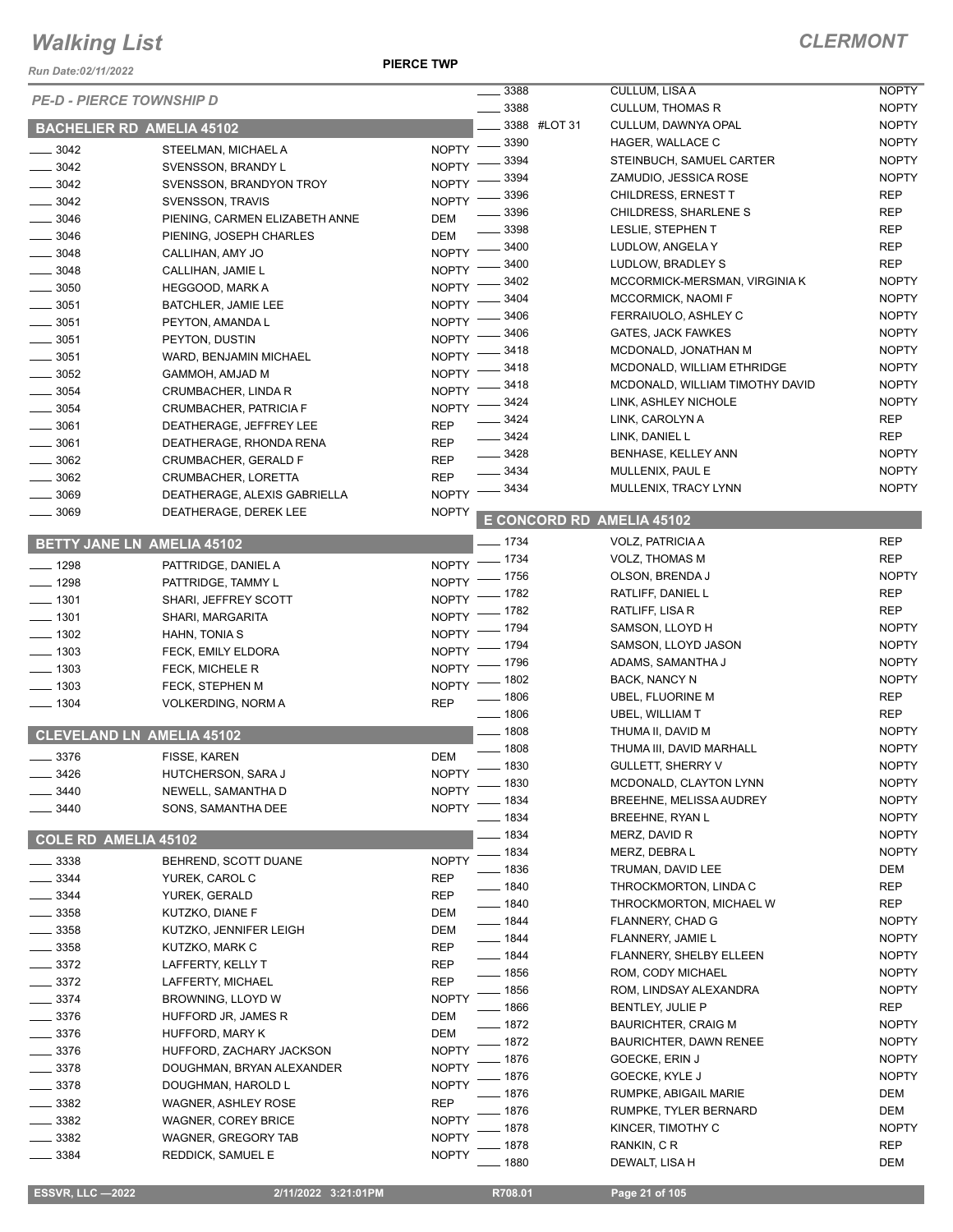*Run Date:02/11/2022*

**PIERCE TWP**

|                                  |                               |              | $- 1648$                   |                              | HULTZ, RICKY M                        | <b>NOPTY</b> |
|----------------------------------|-------------------------------|--------------|----------------------------|------------------------------|---------------------------------------|--------------|
| <b>PE-D - PIERCE TOWNSHIP D</b>  |                               |              | $- 1657$                   |                              | STALDER JR, ROBERT W                  | <b>NOPTY</b> |
| E CONCORD RD AMELIA 45102        |                               |              | $-1661$                    |                              | FONTAINE, SANDRA A                    | DEM          |
| $- 1880$                         | JACKSON SR, JACKIE ARLAND     | DEM          | $- 1670$                   |                              | MOSLEY, DONNA R                       | <b>NOPTY</b> |
| $- 1880$                         | JACKSON, JOSEPH ETHAN         |              | NOPTY __ 1670              |                              |                                       |              |
|                                  |                               |              |                            |                              | MOSLEY, RANDY                         | <b>NOPTY</b> |
| <b>W CONCORD RD AMELIA 45102</b> |                               |              | $- 1678$                   |                              | ROACH, AARON DEAN                     | <b>NOPTY</b> |
|                                  |                               |              | 1678                       |                              | ROACH, FRANCESCA                      | <b>NOPTY</b> |
| $\frac{1}{2}$ 1509               | PLUMMER, BONNIE L             |              | NOPTY __ 1684              |                              | PLUMMER, KATIE A                      | <b>NOPTY</b> |
| $- 1509$                         | PLUMMER, BRUCE E              |              | NOPTY __ 1694              |                              | FULLEN, CHELSEA R                     | <b>REP</b>   |
| $- 1509$                         | PLUMMER, SARA N               |              | NOPTY - 1694               |                              | SCHANZ, CATHY E                       | <b>REP</b>   |
| $- 1515$                         | WEBBER, DAVID A               | <b>REP</b>   | $- 1696$                   |                              | KALDMO, JAMES                         | <b>REP</b>   |
| $- 1515$                         | WEBBER, KATHLEEN J            | <b>REP</b>   | $- 1696$                   |                              | KALDMO, JOHN                          | <b>REP</b>   |
| $- 1525$                         | <b>BREITFELD, ALMA L</b>      |              | NOPTY __ 1696              |                              | KALDMO, VIRGINIA K                    | <b>REP</b>   |
| $- 1525$                         | BREITFELD, WALTER E           |              | NOPTY __ 1704              |                              | COULTER, BREANA RENEIGH               | <b>NOPTY</b> |
| $\frac{1}{2}$ 1535               | BRANHAN, KATHY A              | DEM          | $\frac{1}{2}$ 1704         |                              | COULTER, BRIDGETT DAWN                | <b>NOPTY</b> |
| $\frac{1}{2}$ 1535               |                               |              | $\frac{1}{2}$ 1704         |                              | COULTER, JASON L                      | <b>NOPTY</b> |
|                                  | BRANHAN, RANDALL A            | DEM          |                            |                              |                                       |              |
| $- 1550$                         | <b>GALLAGHER, PATRICIA A</b>  | <b>REP</b>   | $- 1704$                   |                              | COULTER, JENNIFER ROSE                | <b>NOPTY</b> |
| $- 1557$                         | CANN, ALEXIS MACKENZIE        |              | NOPTY - 1704               |                              | COULTER, LEANA QUIN                   | <b>NOPTY</b> |
| $-1557$                          | CANN, RYAN TYLER              |              | NOPTY __ 1707              |                              | ROWAN, CHRISTINA LYNN                 | <b>NOPTY</b> |
| $\frac{1}{2}$ 1557               | CANN, STEPHANIE S             |              | NOPTY __ 1710              |                              | BAURICHTER, ABBY HARTLAUB             | <b>REP</b>   |
| $\frac{1}{2}$ 1559               | CANN, LARRY F                 |              | NOPTY - 1710               |                              | <b>BAURICHTER, BRIAN P</b>            | <b>REP</b>   |
| $- 1559$                         | CANN, NANCY K                 | <b>REP</b>   | $- 1710$                   |                              | <b>BAURICHTER, DANA H</b>             | <b>REP</b>   |
| $- 1561$                         | CANN, MARY A                  | <b>REP</b>   | $- 1710$                   |                              | <b>BAURICHTER, MARILYN E</b>          | <b>REP</b>   |
| $- 1561$                         | KAISER, MICHAEL G             | <b>NOPTY</b> |                            |                              |                                       |              |
| $- 1563$                         | CANN, JEFFREY D               |              |                            |                              | NOPTY COOPER RD NEW RICHMOND 45157    |              |
| $- 1563$                         | CANN, MICHELE L               |              | NOPTY __ 1337              |                              | RICE, JO A                            | <b>NOPTY</b> |
|                                  |                               |              | NOPTY __ 1347              |                              |                                       |              |
| $- 1565$                         | STRICKLAND, CHRISTY M         |              |                            |                              | CHAPMAN, SONDRA J                     | <b>NOPTY</b> |
| $- 1565$                         | STRICKLAND, MADISEN NICOLE    |              | NOPTY __ 1347              |                              | CHAPMAN, THOMAS M                     | <b>NOPTY</b> |
| $\frac{1}{2}$ 1565               | WELLMAN JR, CHRISTOPHER JAMES |              | NOPTY __ 1347              |                              | PENOT, BETSY W                        | <b>NOPTY</b> |
| $- 1565$                         | WELLMAN, SHELBY RAE           |              | NOPTY __ 1347              |                              | PENOT, JEANNE VICTORIA                | <b>NOPTY</b> |
| $\frac{1}{2}$ 1566               | MATHIEU, ROBERT MARSHALL      | <b>REP</b>   | $- 1400$                   |                              | <b>BURGHARDT KING, CHRISTINE MARY</b> | <b>NOPTY</b> |
| $- 1566$                         | MATHIEU, TONYA MARIE          | <b>REP</b>   |                            |                              |                                       |              |
| $- 1566$                         | MOORE, DOROTHY DEANA          |              |                            | NOPTY CULVER CT AMELIA 45102 |                                       |              |
| $- 1566$                         | PRESLEY, DADRIAN LUHE         |              | NOPTY __ 1748 #APT 1       |                              | HAWTHORNE, DAVID CHARLES              | <b>NOPTY</b> |
| $- 1572$                         | HAUN, CHRISTOPHER LEE         | <b>REP</b>   | ___ 1748 #APT 2            |                              | <b>COLLINS, KENNETH G</b>             | <b>NOPTY</b> |
| $\frac{1}{2}$ 1572               | HAUN, MEGAN BETH              | <b>REP</b>   | $\frac{1}{2}$ 1748 #APT 3  |                              | SIEKBERT, TUESDAY BALYNN              | <b>NOPTY</b> |
| $- 1575$                         | CANN, KAREN L                 | DEM          | $- 1748$ #APT 4            |                              | KELLY III, PETER JOSEPH               | <b>NOPTY</b> |
| $\frac{1}{2}$ 1575               | CANN, KENNETH A               | DEM          |                            |                              |                                       |              |
| $- 1579$                         |                               |              | $- 1748$ #APT 6            |                              | BHATTARAI, BIKASH                     | <b>NOPTY</b> |
|                                  | CANN, CARLA K                 |              | NOPTY __ 1748 #APT 6       |                              | UBEL, VICTORIA RHEA                   | <b>REP</b>   |
| $- 1579$                         | CANN, RICKY K                 |              | NOPTY __ 1748 #APT 7       |                              | <b>BRANSCUM, MICHAEL R</b>            | <b>NOPTY</b> |
| __ 1586                          | MICKLER, DIANNE M             |              | NOPTY __ 1748 #APT 7       |                              | <b>BRANSCUM, ROBERT WAYNE</b>         | <b>NOPTY</b> |
| $- 1586$                         | MICKLER, JACK B               |              | NOPTY __ 1748 #APT12       |                              | HANNA, RITA A                         | <b>NOPTY</b> |
| $- 1586$                         | MICKLER, TODD D               |              | NOPTY __ 1748 #APT 10      |                              | <b>BUSH, TIMOTHY D</b>                | <b>NOPTY</b> |
| $- 1601$                         | VANDERGRIFF, CATHY S          | REP          | ____ 1748 #APT 11          |                              | SWARTZ II, DANIEL RAY                 | <b>NOPTY</b> |
| $- 1601$                         | VANDERGRIFF II, GEORGE E      | REP          | ____ 1750   #APT 1         |                              | SPARKS III, HOWARD EDWIN              | <b>NOPTY</b> |
| $- 1605$                         | NORTON, HEATHER KRISTINE      |              | NOPTY __ 1750 #APT 2       |                              | KIPPENBERG, JORDAN TYLER              | <b>NOPTY</b> |
| $- 1605$                         | NORTON, MATTHEW M             |              | NOPTY __ 1750 #APT 2       |                              | MARRERO GUZMAN, JUAN CARLOS           | <b>NOPTY</b> |
| $- 1606$                         | BENZING, BEVERLY ANN          | DEM          | - 1750 #APT 2              |                              | WITHAM II, STEVEN J                   | <b>NOPTY</b> |
| $- 1611$                         | BRINKMAN, KATHLEEN S          | DEM          | $\frac{1}{2}$ 1750 #APT 3  |                              | STOVER, MECHELLE D                    | <b>NOPTY</b> |
| $- 1611$                         | BRINKMAN, RONALD R            | DEM          |                            |                              |                                       |              |
|                                  |                               |              | ___ 1750 #APT 4            |                              | CISCO, RACHEAL ELIZABETH              | <b>NOPTY</b> |
| $- 1613$                         | FONTAINE, KIRBY J             |              | NOPTY __ 1750 #APT 4       |                              | CISCO, TIMOTHY ALAN                   | DEM          |
| $- 1616$                         | KNIGHT, ROBERT D              | REP          | ____ 1750 #APT 5           |                              | SAMAD, NICHOLAS T                     | <b>NOPTY</b> |
| _____ 1618 #APT B                | RAINWATER, SHERRY LYNN        | REP          | ____ 1750 #APT 7           |                              | WAMPLER, INGA L                       | <b>NOPTY</b> |
| $-1619$                          | KAISER, GREGORY J             | DEM          | <b>______ 1750 #APT 12</b> |                              | CONLEY, JESSICA A                     | <b>NOPTY</b> |
| $- 1619$                         | KAISER, VICKY L               | DEM          | ___ 1750 #APT 12           |                              | THACKER, PAULA JOY                    | <b>NOPTY</b> |
| $- 1620$                         | ANDERSON, LARRY L             | REP          | $- 1751$ #APT 3            |                              | RACE, PHILLIP D                       | <b>NOPTY</b> |
| $- 1620$                         | PENDELL, STEPHEN W            | REP          | <b>_____ 1752 #APT 9</b>   |                              | <b>GREGORY, RAQUEL M</b>              | <b>NOPTY</b> |
| $- 1630$                         | FONTAINE, BRYAN KEITH         | DEM          | ____ 1752 #APT 10          |                              | METZGER, JEFFREY R                    | <b>NOPTY</b> |
| $-1630$                          | FONTAINE, EILEEN M            | <b>REP</b>   | $- 1754$                   |                              | <b>HEID, ANGELA KAY</b>               | <b>NOPTY</b> |
| $- 1644$                         | COLLINS, DAVID ARMUR          |              | NOPTY __ 1754 #APT 1       |                              | SPURLOCK, HILDA M                     | <b>NOPTY</b> |
| $- 1644$                         | COLLINS, LARRY EUGENE         |              | NOPTY __ 1754 #APT 1       |                              |                                       |              |
|                                  |                               |              |                            |                              | SPURLOCK, JAMES H                     | <b>NOPTY</b> |
| $- 1644$                         | <b>CREAGER, BEVERLY ANN</b>   |              | NOPTY __ 1754 #APT 2       |                              | BERING, DOUGLAS MICHAEL               | <b>NOPTY</b> |
| $- 1648$                         | HULTZ, PAMELA ANN             |              | NOPTY __ 1754 #APT 3       |                              | FOX, TERESA LYNN                      | <b>NOPTY</b> |
| <b>ESSVR, LLC -2022</b>          | 2/11/2022 3:21:01PM           |              | R708.01                    |                              | Page 22 of 105                        |              |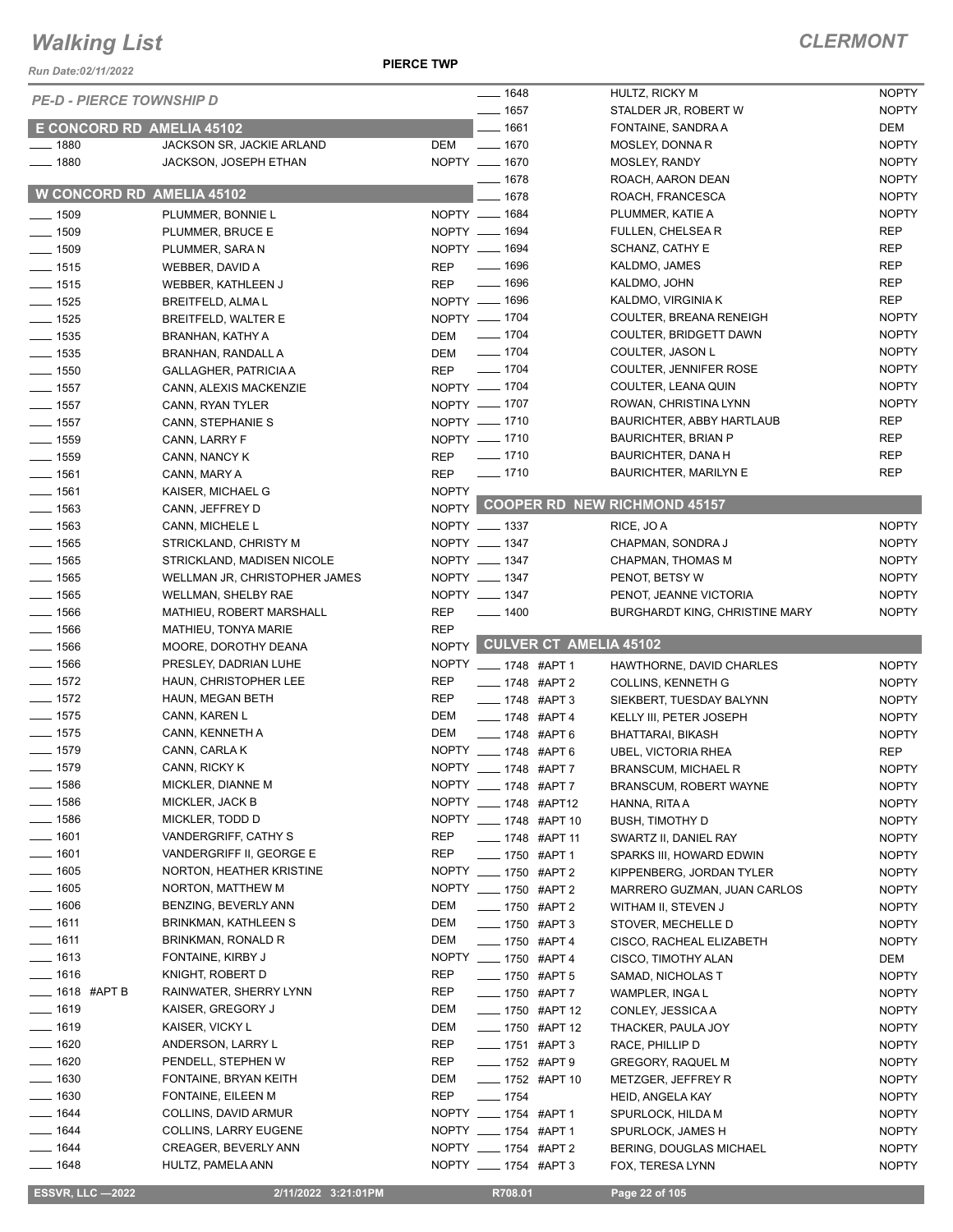*Run Date:02/11/2022*

|                                  | <b>PE-D - PIERCE TOWNSHIP D</b> |                                                      |              |                                | ___ 1761 #APT 10                             | FLEISCHMAN, BRYAN A                      | <b>NOPTY</b>                 |
|----------------------------------|---------------------------------|------------------------------------------------------|--------------|--------------------------------|----------------------------------------------|------------------------------------------|------------------------------|
|                                  |                                 |                                                      |              |                                | ____ 1761 #APT 12                            | DIEHL, KELLY MARIE                       | <b>NOPTY</b>                 |
|                                  | <b>CULVER CT AMELIA 45102</b>   |                                                      |              |                                | $- 1761$ #APT 12                             | WOOD, MEGAN SUZANNE                      | <b>NOPTY</b>                 |
| ____ 1754 #APT 4                 |                                 | ALVES, ANTHONY JOSEPH                                |              | NOPTY - 1762                   |                                              | ELLIOTT, DAVID A                         | <b>NOPTY</b>                 |
| ___ 1754 #APT 7                  |                                 | <b>GLENN, STEVEN JAMES</b>                           |              | DEM - 1762                     |                                              | TAULBEE, ASHLEY DIANA ROSE               | <b>NOPTY</b>                 |
| ____ 1754 #APT 7                 |                                 | STEINBUCH, GRACE LAINE                               |              | DEM __ 1762 #APT 1             |                                              | TAYLOR, COURTNEY R                       | <b>NOPTY</b>                 |
| ____ 1754 #APT 8                 |                                 | NICKOL, CIARA M J                                    |              |                                | NOPTY __ 1762 #APT 1                         | THOMAS, ANGELA T                         | <b>NOPTY</b>                 |
| ___ 1754 #APT 9                  |                                 | <b>MATOT, GARRETT AUSTIN</b>                         |              |                                | NOPTY __ 1762 #APT 2                         | TUCKER, STEVEN PAUL                      | <b>NOPTY</b>                 |
| -1754 #APT 11                    |                                 | WALDMAN, AMANDA KATHERINE                            |              |                                | NOPTY __ 1762 #APT 2                         | WHITE, DUSTIN MICHAEL                    | <b>NOPTY</b>                 |
| $- 1756$                         |                                 | LYTTLE, PAUL MICHAEL                                 |              |                                | NOPTY __ 1762 #APT 3                         | BAYLOR, GREGORY DEAN                     | <b>REP</b>                   |
| ___ 1756 #APT 6                  |                                 | LYTTLE, LANA J                                       |              |                                | NOPTY __ 1762 #APT 3                         | <b>BAYLOR, KAREN C</b>                   | <b>REP</b>                   |
| -1756 #APT 8                     |                                 | DALTON, LOGAN MATTHEW                                |              |                                | NOPTY __ 1762 #APT 6                         | WEEKS, DEBORAH L                         | <b>NOPTY</b>                 |
| ____ 1756 #APT 8                 |                                 | DALTON, MELISSA A                                    |              |                                | NOPTY __ 1762 #APT 7                         | FADER, CHERYL A                          | <b>NOPTY</b>                 |
| -1756 #APT 9                     |                                 | SHUTTS, MICHAEL JAMES                                |              |                                | REP __ 1762 #APT 7                           | FADER, DAVID C J                         | <b>NOPTY</b>                 |
| -8 1756 #APT 10                  |                                 | SHINKLE, CHRISTOPHER A                               |              |                                | NOPTY __ 1762 #APT 9                         | MEANS, MICHAEL A                         | <b>NOPTY</b>                 |
| -1756 #APT 11                    |                                 | LATOOF, CASSIDY BREANNE                              |              |                                | NOPTY __ 1762 #APT 9                         | RUMSEY, CALEB JOSHUA                     | <b>NOPTY</b>                 |
| -1756 #APT 12                    |                                 | MUSIC, CHRISTOPHER JACOB                             |              |                                | NOPTY __ 1762 #APT 9<br>NOPTY __ 1763 #APT 2 | RUMSEY, SAMANTHA RENEE                   | <b>NOPTY</b>                 |
| ___ 1757 #APT 1                  |                                 | SKILLMAN, JASON GAGE                                 |              |                                |                                              | HESSEL, DOUGLAS WAYNE                    | <b>NOPTY</b><br><b>NOPTY</b> |
| ____ 1757 #APT 2                 |                                 | <b>BRUTON, ALYSSA N</b>                              |              |                                | NOPTY __ 1763 #APT 2<br>NOPTY __ 1763 #APT 5 | LUCKETT, JENETTE LEE                     | <b>NOPTY</b>                 |
| ____ 1757 #APT 3                 |                                 | LUTTRALL, CAROLYN                                    |              |                                | NOPTY __ 1763 #APT 7                         | LITTLE, DANIELLE L<br>PARVIN, JOHN ALLEN | <b>NOPTY</b>                 |
| $\frac{1}{2}$ 1757 #APT 4        |                                 | MILLS, CASSIDY JERLENE                               |              |                                |                                              | SPILLERS, FOREST NICOLAS                 | <b>NOPTY</b>                 |
| - 1757 #APT 7<br>___ 1757 #APT 8 |                                 | SANCHEZ, NOAH ROGER THOMAS                           |              |                                | NOPTY __ 1763 #APT 8<br>NOPTY __ 1763 #APT 9 | GAYHEART, AMY CAROL                      | DEM                          |
| - 1757 #APT 10                   |                                 | IIAMES, ANGELIQUE G                                  |              |                                | NOPTY __ 1763 #APT 9                         | VANAUKEN, MICHAEL C                      | DEM                          |
| ___ 1757 #APT 11                 |                                 | WILLIAMS, SHERRELL JEAN                              |              |                                | NOPTY __ 1763 #APT 10                        | REGENSBURGER III, JAMES RAYMOND          | <b>NOPTY</b>                 |
| ____ 1757 #APT 12                |                                 | KELLER, JEFFREY JACOB<br><b>BREWER, JENNIFER ANN</b> |              |                                | NOPTY __ 1763 #APT 11                        | FIKE, ANNE BENNETT                       | <b>REP</b>                   |
| ____ 1757 #APT 12                |                                 | <b>COLEMAN, TIMOTHY J</b>                            |              |                                | NOPTY __ 1763 #APT 11                        | FIKE, DOUGLAS BENNETT                    | <b>REP</b>                   |
| ___ 1758 #APT                    |                                 | <b>BOGGESS, TRUDA DEE</b>                            |              |                                | NOPTY __ 1763 #APT. 3                        | MCCARTHY, MARY JO                        | <b>NOPTY</b>                 |
| -1758 #APT 1                     |                                 | CONNELLY, FELISHA MARIE                              |              | NOPTY - 1764                   |                                              | RUE, MASON LEE                           | <b>NOPTY</b>                 |
| -8 #APT 3                        |                                 | BRAY, WILLIAM JARED                                  |              |                                | NOPTY __ 1764 #APT 3                         | PHARO, COURTNEY ELIZABETH                | <b>NOPTY</b>                 |
| ___ 1758 #APT 4                  |                                 | CLIFFORD, PHOEBE R                                   |              |                                | NOPTY __ 1764 #APT 4                         | MCGOWAN, SAMUEL J                        | <b>NOPTY</b>                 |
| -1758 #APT 6                     |                                 | MEYERS, JANET LEA                                    |              |                                | NOPTY __ 1764 #APT 5                         | JONES, KIMBERLY DAWN                     | <b>NOPTY</b>                 |
| ___ 1758 #APT 7                  |                                 | WRIGHT, JOSHUA EDWARD                                |              |                                | REP __ 1764 #APT 8                           | FOSTER, ELIZABETH MAE                    | DEM                          |
| - 1758 #APT 8                    |                                 | <b>VOLKER, AUSTIN JAMES</b>                          |              |                                | NOPTY __ 1764 #APT 8                         | LAUS, LORA ANN                           | <b>NOPTY</b>                 |
| -8 #APT 9                        |                                 | HUDSON, AMBER A                                      |              |                                | NOPTY __ 1764 #APT 9                         | HERRINGTON, DAVID GABRIEL                | <b>NOPTY</b>                 |
| -1759 #APT 1                     |                                 | YOUNG, ADAM J                                        |              |                                | NOPTY __ 1764 #APT 11                        | KIRCHNER, EVAN ASHTON                    | <b>NOPTY</b>                 |
| - 1759 #APT 4                    |                                 | SMITH, BRITTANY RAE                                  | DEM          |                                | _____ 1764 #APT 11                           | VANCE, TIMOTHY ALLEN                     | <b>NOPTY</b>                 |
| ___ 1759 #APT 6                  |                                 | EVERSOLE, STEVEN JOSEPH                              |              |                                | NOPTY __ 1764 #APT 12                        | HOPPER, DANIEL KENNETH                   | <b>NOPTY</b>                 |
| $\frac{1}{2}$ 1759 #APT 6        |                                 | HAMBRICK, AMBER RYAN                                 |              |                                | NOPTY __ 1764 #APT 12                        | NEWBERRY, MICA RENEE                     | <b>NOPTY</b>                 |
| - 1759 #APT 6                    |                                 | STOWELL, MEGAN HOPE                                  | <b>NOPTY</b> |                                |                                              |                                          |                              |
| ____ 1759 #APT 6                 |                                 | TOPOLEWSKI, JOHN JOSEPH                              |              |                                |                                              | NOPTY JENNY LIND RD AMELIA 45102         |                              |
| $- 1759$ #APT 8                  |                                 | HUGHES, LORIA                                        |              | NOPTY __ 3029                  |                                              | KOEHNKE, BROOKE ASHLEY                   | <b>NOPTY</b>                 |
| <b>LETTER 1759 #APT 11</b>       |                                 | PHILLIPS, JESSICA MARIE                              |              | NOPTY __ 3029                  |                                              | KOEHNKE, MADISON ALEXIS                  | <b>NOPTY</b>                 |
| -1759 #APT 11                    |                                 | SIMMONS, JAN MICHAEL                                 |              | NOPTY __ 3029                  |                                              | KOEHNKE, REBECCA L                       | <b>NOPTY</b>                 |
| ____ 1760 #APT 1                 |                                 | TULLY, HANNAH CHRISTINA                              |              | NOPTY __ 3029                  |                                              | KOEHNKE, SCOTT G                         | <b>NOPTY</b>                 |
| $\frac{1}{2}$ 1760 #APT 3        |                                 | GOODRICH, KATHERINE ELIZABETH                        |              | NOPTY __ 3039                  |                                              | <b>BULLOCK, GAGE GENTRY</b>              | <b>NOPTY</b>                 |
| -1760 #APT 4                     |                                 | TAYLOR, JARROD WAYNE                                 |              | NOPTY __ 3039                  |                                              | SEEBOHM, RACHEL RENEE                    | <b>NOPTY</b>                 |
| <b>LEGGE 1760 #APT 4</b>         |                                 | TAYLOR, JAYNIE LYNN                                  |              | NOPTY __ 3039                  |                                              | SEEBOHM, REBECCA KATHRYN                 | <b>NOPTY</b>                 |
| - 1760 #APT 6                    |                                 | MALIN, LINDA L                                       | DEM          | $\frac{1}{2}$ 3039             |                                              | SEEBOHM, SEAN PATRICK                    | <b>NOPTY</b>                 |
| -8760 #APT 7                     |                                 | <b>BREITENBACH, CHRISTINA MARIE</b>                  |              | NOPTY __ 3049                  |                                              | <b>BARBERCHECK, RICHARD STANLEY</b>      | REP                          |
| ____ 1760 #APT 8                 |                                 | KNISLEY, KYLEE PAIGE                                 |              | NOPTY __ 3049                  |                                              | <b>BARBERCHECK, TERESA ALICE</b>         | REP                          |
| ____ 1760 #APT 11                |                                 | HAYNES, SAMUEL ALLEN                                 |              | NOPTY __ 3050                  |                                              | REINHART, DEBRA L                        | REP                          |
| ___ 1761 #APT 1                  |                                 | SAUDERS, KYLE W                                      |              | NOPTY __ 3050                  |                                              | REINHART JR, PAUL L                      | REP                          |
| -1761 #APT 2                     |                                 | SIEBEL, DIANE E                                      | REP          | $\frac{1}{2}$ 3055             |                                              | <b>BARDEN, DEBRA R</b>                   | <b>NOPTY</b>                 |
| -81761 #APT 3                    |                                 | CLABO, JOHN CLYDE                                    | REP          | $\frac{1}{2}$ 3055             |                                              | <b>BARDEN, MATTHEW P</b>                 | <b>NOPTY</b>                 |
| -81761 #APT 3                    |                                 | CLABO, ROSE E                                        | DEM          | $\frac{1}{2}$ 3055             |                                              | BARDEN, MAXWELL J                        | <b>NOPTY</b>                 |
| -81761 #APT 5                    |                                 | MOORE II, RANDALL ALLAN                              |              | NOPTY __ 3060                  |                                              | NEUKAM, ANDREAS MARTIN                   | <b>NOPTY</b>                 |
| ____ 1761 #APT 5                 |                                 | MURPHY, ROBERT DANIEL LEO                            |              | NOPTY __ 3060                  |                                              | NEUKAM, DANIELA C                        | REP                          |
| $\frac{1}{2}$ 1761 #APT 5        |                                 | WALLACE, TINA M                                      |              | NOPTY __ 3060                  |                                              | NEUKAM, JOHANNA FRANZISKA                | REP                          |
| ____ 1761 #APT 5                 |                                 | WELDLE, QUENTIN OLIVER                               |              | NOPTY __ 3060                  |                                              | NEUKAM, STEPHAN G                        | <b>REP</b>                   |
| $- 1761$ #APT 7<br>-1761 #APT 7  |                                 | FIGGINS, ANGELA KAY                                  |              | NOPTY __ 3069<br>NOPTY __ 3069 |                                              | WALDMANN, DANIEL E                       | REP<br><b>NOPTY</b>          |
| ___ 1761 #APT 8                  |                                 | WALKER, SHAE DAWN<br>MAYO, MATTHEW C                 |              | NOPTY __ 3069                  |                                              | WALDMANN, DAWN M<br>WALDMANN, ERIC J     | <b>REP</b>                   |
|                                  |                                 |                                                      |              |                                |                                              |                                          |                              |

 **ESSVR, LLC —2022 2/11/2022 3:21:01PM R708.01 Page 23 of 105**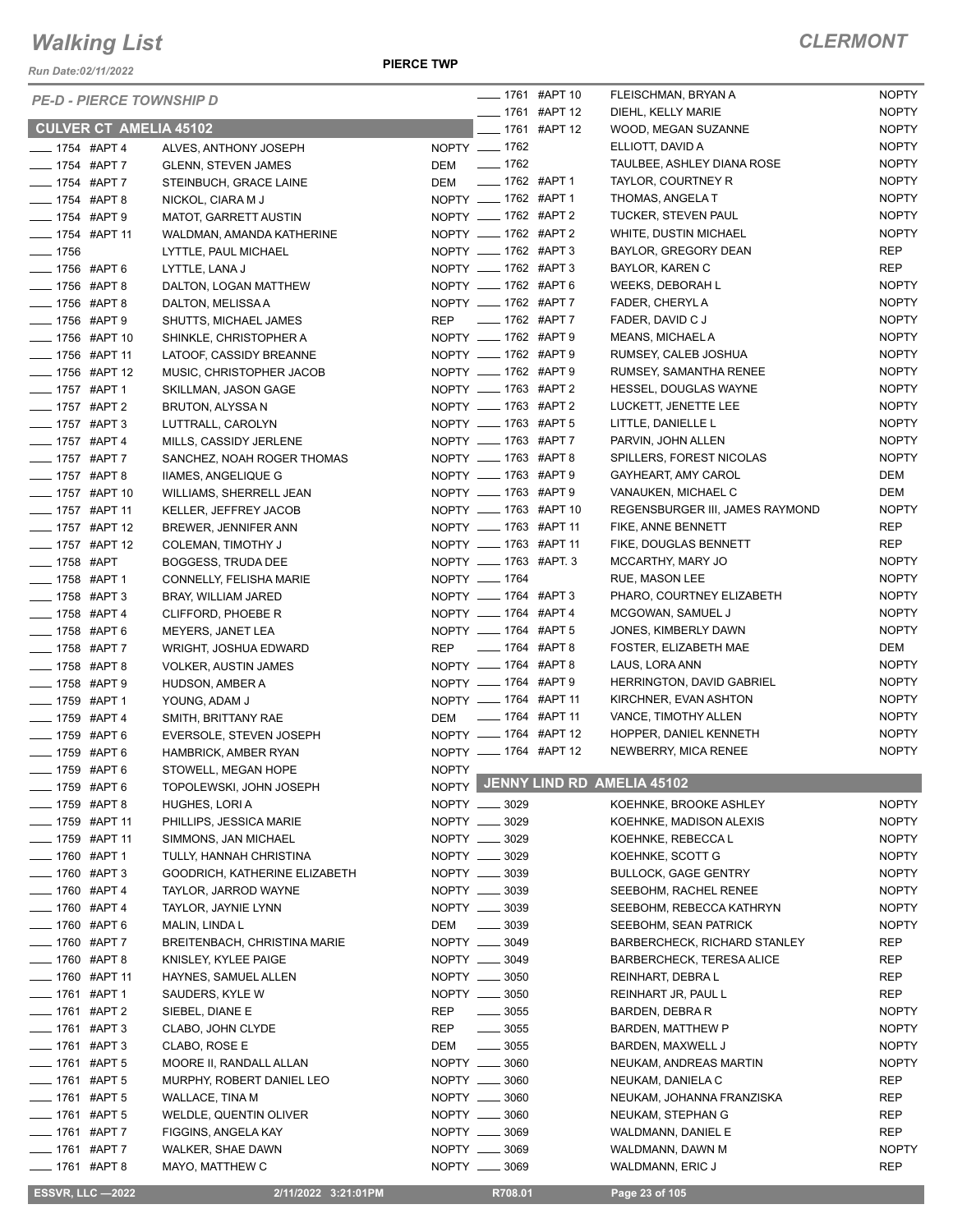*Run Date:02/11/2022*

#### **PIERCE TWP**

| <b>JENNY LIND RD AMELIA 45102</b><br>3383<br>DEM<br><b>WEST, LAYNA MARIE</b><br>NOPTY __ 3387<br><b>NOPTY</b><br>CLARKSTON, CHERYL LYNN<br>$\frac{1}{2}$ 3069<br>WALDMANN, JONATHAN LOUIS<br>NOPTY __ 3387<br><b>REP</b><br>$- 3079$<br><b>CLARKSTON, HAROLD G</b><br>EADS, MARY E<br>$\frac{1}{2}$ 3387<br><b>NOPTY</b><br>$\frac{1}{2}$ 3079<br><b>REP</b><br>SCOTT, EUGENE BRIAN<br>EADS, MICHAEL L<br>$\frac{1}{2}$ 3391<br><b>NOPTY</b><br>$\frac{1}{2}$ 3089<br><b>REP</b><br>MCCORMICK, LYNN MARIE<br>HODGES, BARBARA A<br>NOPTY __ 3397<br><b>REP</b><br>FITE, LINDA S<br>$\frac{1}{2}$ 3100<br><b>BAIRD, OLIVIA RENEE</b><br><b>REP</b><br>NOPTY __ 3397<br>FITE JR, ROBERT L<br>$\frac{1}{2}$ 3100<br><b>BAIRD, PATRICK LOUIS</b><br><b>NOPTY</b><br>NOPTY __ 3405<br>MCCALL, CHRISTOPHER MICHAEL<br>$\frac{1}{2}$ 3100<br>DUAN, LISA PEARSON<br>NOPTY __ 3416<br><b>NOPTY</b><br>$\frac{1}{2}$ 3101<br>CRAWFORD, CHALEL<br>MENTZEL, BRIDGET A<br>NOPTY __ 3416<br><b>NOPTY</b><br>CRAWFORD, CHRISTIAN<br>$- 3101$<br>MENTZEL, LUCAS NORBERT<br><b>NOPTY</b><br>NOPTY -8416<br>CRAWFORD, JAITHYN LEE<br>$\frac{1}{2}$ 3101<br>MENTZEL, MITCHEL HARRIS<br><b>NOPTY</b><br>$\frac{1}{2}$ 3101<br>MENTZEL, NORBERT F<br>NOPTY KELLERMAN DR AMELIA 45102<br>$\frac{1}{2}$ 3101<br>MENTZEL JR, NORBERT F<br>$\frac{1}{2}$ 3103<br>NOPTY __ 15<br><b>NOPTY</b><br>MENTZEL, JAMIE L<br>SMITH, CHRISTINE L<br>NOPTY __ 15<br><b>NOPTY</b><br>$\frac{1}{2}$ 3103<br>WILKINSON, LINDSEY KAY<br>SMITH, STEVE PHILLIP<br>$\frac{1}{2}$ 3105<br>NOPTY $-22$<br><b>NOPTY</b><br>OSTERBRINK, JOHN CHRIS<br>RIOS, DEBORAH B<br>$\frac{1}{2}$ 3105<br><b>NOPTY</b><br>OSTERBRINK, LISA M<br>NOPTY LUDLOW CIR AMELIA 45102<br>$\frac{1}{2}$ 3130<br>LUTTENEGGER, TODD PATRICK<br>$\frac{1}{2}$ 3130<br>NOPTY __ 1691<br>RYAN, HONORA JANE<br><b>NOPTY</b><br>HACKER, DELLA M<br>$\frac{1}{2}$ 3130<br><b>REP</b><br>RYAN, MARK MCGINNIS<br>$- 1694$<br><b>NOPTY</b><br>BYRD, JAMES V<br>$\frac{1}{2}$ 3130<br><b>REP</b><br>RYAN, SARA MARI<br>$- 1694$<br><b>NOPTY</b><br>SMITH, CASSANDRA M<br>$\frac{1}{2}$ 3155<br>NOPTY __ 1694<br>MAPLE, LAWRENCE LEE<br><b>NOPTY</b><br>SMITH III, WILLIAM JOSEPH<br>$\frac{1}{2}$ 3155<br>NOPTY __ 1695<br>MAPLE, SUSAN ELIZABETH<br><b>NOPTY</b><br>SUSSHINE, JASON R<br>$\frac{1}{2}$ 3155<br>NOPTY __ 1695<br>MAPLE, TIFFANY KATE<br><b>NOPTY</b><br>SUSSHINE, STEPHANIE LYNN<br>$- 3170$<br>NOPTY __ 1696<br>GILLESPIE, MARIDEL ELIZABETH<br><b>NOPTY</b><br>COX, SPENCER GREGORY<br>$- 3170$<br><b>REP</b><br>GILLESPIE, TOMMY L<br>$- 1697$<br><b>NOPTY</b><br>JAMES, BARBARA E<br>$\frac{1}{2}$ 3175<br>NIESE, CHRISTOPHER JOSEPH<br>NOPTY __ 1697<br><b>NOPTY</b><br>JAMES, RAYMOND NATHANIEL<br>$\frac{1}{2}$ 3175<br><b>REP</b><br><b>WILLERS, BRENDA</b><br>$- 1699$<br><b>NOPTY</b><br>TARTER, LINDA S<br>$\frac{1}{2}$ 3175<br><b>REP</b><br>WILLERS, JOHN W<br>$- 1699$<br><b>NOPTY</b><br>TARTER, ROBERT CHRISTOPHER<br>$- 3176$<br><b>DEM</b><br>WATKINS, ELIZABETH ANN<br>$- 1703$<br><b>NOPTY</b><br>DAMERON, DEEANNA ASHLEY<br>$- 3176$<br>DEM<br>$- 1704$<br>WATKINS, ZACHARY J<br><b>NOPTY</b><br>HENNING, NELSON H<br>$\frac{1}{2}$ 3200<br><b>REP</b><br>BEHYMER, CAROLYN R<br>$- 1705$<br><b>REP</b><br>STEELMAN, WILLIAM P<br>$\frac{1}{2}$ 3203<br>NOPTY __ 1708<br><b>TETRAULT, CHRISTOPHER</b><br><b>REP</b><br>HENDERSON JR, RONALD H<br>$\frac{1}{2}$ 3203<br>TETRAULT, KATHLEEN A<br>DEM<br>$- 1708$<br><b>REP</b><br><b>HENDERSON, TASHA M</b><br>$- 3217$<br>NOPTY __ 1709<br>LOPER, JOHN ELTON<br><b>NOPTY</b><br>GIFFORD, SCOTT M<br>$- 3217$<br>NOPTY __ 1709<br>LOPER, JOHN RICHARD<br><b>NOPTY</b><br>PRICE, JUDY F<br>NOPTY __ 1712<br>$\frac{3217}{2}$<br>LOPER, PAMELA D<br><b>NOPTY</b><br>BROWN, NORMAN C<br>NOPTY __ 1712<br>$-3225$<br>DZIAK JR, DAVID J<br><b>NOPTY</b><br>BROWN, RAQUEL C<br>3225<br>ROTH, MICHELLE R<br>NOPTY __ 3387<br>HUSEMAN, CHANDRA MARLENE<br><b>NOPTY</b><br>3225<br>ROTH, RYAN A<br>NOPTY __ 3387<br><b>REP</b><br>WEBB, JAMES D<br>3229<br>TAMBASH, JAMES DOMINICK<br>NOPTY __ 3393<br><b>NOPTY</b><br>BANDY, NATHAN JOEL AVERY<br>3229<br>NOPTY __ 3393<br>TAMBASH, MONIQUE RACHELLE<br><b>NOPTY</b><br>KNIERIM, DANIELLE TAYLOR<br>$= 3237$<br>CARLTON, WESLEY<br>NOPTY __<br>3397<br><b>NOPTY</b><br>WINKLEMAN, MICHAEL J<br>$-3237$<br>NOPTY __ 3398<br>HUNDLEY, GINA LYNN<br>NICKUM, CRYSTAL FAYE<br>REP<br>3249<br><b>REP</b><br><b>BAUER, CHRISTOPHER A</b><br>3398<br><b>REP</b><br>NICKUM III, DONALD<br>$-3249$<br><b>REP</b><br>BAUER, NANCI J<br>3398<br><b>REP</b><br>NICKUM, TERESA FAYE<br>3257<br>NOPTY __<br>RITZMANN, ERIC JAMES<br>3399<br><b>NOPTY</b><br>TROXELL, ASHLI N<br>3257<br>RITZMANN, MICHAEL F<br>NOPTY __ 3399<br><b>NOPTY</b><br>TROXELL, AUBREY ANN<br>3257<br>WEBER, ETHEL L<br><b>REP</b><br>3399<br>TROXELL, EDDIE RAY<br><b>NOPTY</b><br>3257<br><b>REP</b><br>WEBER, JOHN E<br>3399<br><b>NOPTY</b><br>TROXELL, WYATT RAY<br>3269<br><b>REP</b><br>SENIOR, GREGORY J<br>LYONS RD AMELIA 45102<br>3269<br><b>REP</b><br>SENIOR, KATHLEEN A<br>3287<br>FITZWATER, TINA M<br>NOPTY __ 1360<br><b>NOPTY</b><br><b>GRISTOCK, JACQUELINE M</b><br>3287<br>HIGGINS, JEFFREY G<br><b>NOPTY</b><br>$- 1379$<br><b>NOPTY</b><br>RINCKEL, CONNIE B<br>3353<br>ABNEY, KRISTIN J<br><b>NOPTY</b><br>$- 1390$<br><b>NOPTY</b><br>SHEARER, JEWELL M<br>_ 3357<br>MEYER, MELISSA G<br>DEM<br>$- 1402$<br><b>REP</b><br>MATHIAS, SUSAN E<br>3357<br><b>DEM</b><br>WARDWELL, AMY A<br>$-1402$<br><b>REP</b><br>MIRICK, CHARLES C<br>_ 3363<br>ADAMS, DANIEL ALLEN<br><b>NOPTY</b><br>$-1412$<br>EVANS, RICHARD LEE<br><b>NOPTY</b><br>$-3365$<br><b>NOPTY</b><br>FISCHER, ANDREW H<br>$-1412$<br><b>NOPTY</b><br><b>GARRETT, KATHERINE ASHLEY</b><br>$\frac{1}{2}$ 3377<br>THORPE, DAVID J<br><b>NOPTY</b><br>$-1429$<br>KISER, JOSEPHINE A<br>REP<br>$- 3377$<br>THORPE, JODI L<br><b>NOPTY</b><br><b>ESSVR, LLC -2022</b><br>R708.01<br>2/11/2022 3:21:01PM<br>Page 24 of 105 | <b>PE-D - PIERCE TOWNSHIP D</b> |  | $\frac{1}{2}$ 3383 | DAIL, ALBERT RILEY  | <b>NOPTY</b> |
|----------------------------------------------------------------------------------------------------------------------------------------------------------------------------------------------------------------------------------------------------------------------------------------------------------------------------------------------------------------------------------------------------------------------------------------------------------------------------------------------------------------------------------------------------------------------------------------------------------------------------------------------------------------------------------------------------------------------------------------------------------------------------------------------------------------------------------------------------------------------------------------------------------------------------------------------------------------------------------------------------------------------------------------------------------------------------------------------------------------------------------------------------------------------------------------------------------------------------------------------------------------------------------------------------------------------------------------------------------------------------------------------------------------------------------------------------------------------------------------------------------------------------------------------------------------------------------------------------------------------------------------------------------------------------------------------------------------------------------------------------------------------------------------------------------------------------------------------------------------------------------------------------------------------------------------------------------------------------------------------------------------------------------------------------------------------------------------------------------------------------------------------------------------------------------------------------------------------------------------------------------------------------------------------------------------------------------------------------------------------------------------------------------------------------------------------------------------------------------------------------------------------------------------------------------------------------------------------------------------------------------------------------------------------------------------------------------------------------------------------------------------------------------------------------------------------------------------------------------------------------------------------------------------------------------------------------------------------------------------------------------------------------------------------------------------------------------------------------------------------------------------------------------------------------------------------------------------------------------------------------------------------------------------------------------------------------------------------------------------------------------------------------------------------------------------------------------------------------------------------------------------------------------------------------------------------------------------------------------------------------------------------------------------------------------------------------------------------------------------------------------------------------------------------------------------------------------------------------------------------------------------------------------------------------------------------------------------------------------------------------------------------------------------------------------------------------------------------------------------------------------------------------------------------------------------------------------------------------------------------------------------------------------------------------------------------------------------------------------------------------------------------------------------------------------------------------------------------------------------------------------------------------------------------------------------------------------------------------------------------------------------------------------------------------------------------------------------------------------------------------------------------------------------------------------------------------------------------------------------------------------------------------------------------------------------------------------------------------------------------------------------------------------------------------------------------------------------------------------------------------------------------------------------------------------------------------------------------------------------------------------------------------------------------------------------------------------------------------------------------------------------------------------------------------------------------------------------------------------------------------------------------------------------------------------------------------------------------------------------------------------------------------------------------------------------------------------------------------------------------------------------------------------------------------------------------------------------------------------------------------------------------------------------------------------------------------------------------------------------------------------------|---------------------------------|--|--------------------|---------------------|--------------|
|                                                                                                                                                                                                                                                                                                                                                                                                                                                                                                                                                                                                                                                                                                                                                                                                                                                                                                                                                                                                                                                                                                                                                                                                                                                                                                                                                                                                                                                                                                                                                                                                                                                                                                                                                                                                                                                                                                                                                                                                                                                                                                                                                                                                                                                                                                                                                                                                                                                                                                                                                                                                                                                                                                                                                                                                                                                                                                                                                                                                                                                                                                                                                                                                                                                                                                                                                                                                                                                                                                                                                                                                                                                                                                                                                                                                                                                                                                                                                                                                                                                                                                                                                                                                                                                                                                                                                                                                                                                                                                                                                                                                                                                                                                                                                                                                                                                                                                                                                                                                                                                                                                                                                                                                                                                                                                                                                                                                                                                                                                                                                                                                                                                                                                                                                                                                                                                                                                                                                                                                                |                                 |  | 3383               | PROUD, NOLAN THOMAS | <b>NOPTY</b> |
|                                                                                                                                                                                                                                                                                                                                                                                                                                                                                                                                                                                                                                                                                                                                                                                                                                                                                                                                                                                                                                                                                                                                                                                                                                                                                                                                                                                                                                                                                                                                                                                                                                                                                                                                                                                                                                                                                                                                                                                                                                                                                                                                                                                                                                                                                                                                                                                                                                                                                                                                                                                                                                                                                                                                                                                                                                                                                                                                                                                                                                                                                                                                                                                                                                                                                                                                                                                                                                                                                                                                                                                                                                                                                                                                                                                                                                                                                                                                                                                                                                                                                                                                                                                                                                                                                                                                                                                                                                                                                                                                                                                                                                                                                                                                                                                                                                                                                                                                                                                                                                                                                                                                                                                                                                                                                                                                                                                                                                                                                                                                                                                                                                                                                                                                                                                                                                                                                                                                                                                                                |                                 |  |                    |                     |              |
|                                                                                                                                                                                                                                                                                                                                                                                                                                                                                                                                                                                                                                                                                                                                                                                                                                                                                                                                                                                                                                                                                                                                                                                                                                                                                                                                                                                                                                                                                                                                                                                                                                                                                                                                                                                                                                                                                                                                                                                                                                                                                                                                                                                                                                                                                                                                                                                                                                                                                                                                                                                                                                                                                                                                                                                                                                                                                                                                                                                                                                                                                                                                                                                                                                                                                                                                                                                                                                                                                                                                                                                                                                                                                                                                                                                                                                                                                                                                                                                                                                                                                                                                                                                                                                                                                                                                                                                                                                                                                                                                                                                                                                                                                                                                                                                                                                                                                                                                                                                                                                                                                                                                                                                                                                                                                                                                                                                                                                                                                                                                                                                                                                                                                                                                                                                                                                                                                                                                                                                                                |                                 |  |                    |                     |              |
|                                                                                                                                                                                                                                                                                                                                                                                                                                                                                                                                                                                                                                                                                                                                                                                                                                                                                                                                                                                                                                                                                                                                                                                                                                                                                                                                                                                                                                                                                                                                                                                                                                                                                                                                                                                                                                                                                                                                                                                                                                                                                                                                                                                                                                                                                                                                                                                                                                                                                                                                                                                                                                                                                                                                                                                                                                                                                                                                                                                                                                                                                                                                                                                                                                                                                                                                                                                                                                                                                                                                                                                                                                                                                                                                                                                                                                                                                                                                                                                                                                                                                                                                                                                                                                                                                                                                                                                                                                                                                                                                                                                                                                                                                                                                                                                                                                                                                                                                                                                                                                                                                                                                                                                                                                                                                                                                                                                                                                                                                                                                                                                                                                                                                                                                                                                                                                                                                                                                                                                                                |                                 |  |                    |                     |              |
|                                                                                                                                                                                                                                                                                                                                                                                                                                                                                                                                                                                                                                                                                                                                                                                                                                                                                                                                                                                                                                                                                                                                                                                                                                                                                                                                                                                                                                                                                                                                                                                                                                                                                                                                                                                                                                                                                                                                                                                                                                                                                                                                                                                                                                                                                                                                                                                                                                                                                                                                                                                                                                                                                                                                                                                                                                                                                                                                                                                                                                                                                                                                                                                                                                                                                                                                                                                                                                                                                                                                                                                                                                                                                                                                                                                                                                                                                                                                                                                                                                                                                                                                                                                                                                                                                                                                                                                                                                                                                                                                                                                                                                                                                                                                                                                                                                                                                                                                                                                                                                                                                                                                                                                                                                                                                                                                                                                                                                                                                                                                                                                                                                                                                                                                                                                                                                                                                                                                                                                                                |                                 |  |                    |                     |              |
|                                                                                                                                                                                                                                                                                                                                                                                                                                                                                                                                                                                                                                                                                                                                                                                                                                                                                                                                                                                                                                                                                                                                                                                                                                                                                                                                                                                                                                                                                                                                                                                                                                                                                                                                                                                                                                                                                                                                                                                                                                                                                                                                                                                                                                                                                                                                                                                                                                                                                                                                                                                                                                                                                                                                                                                                                                                                                                                                                                                                                                                                                                                                                                                                                                                                                                                                                                                                                                                                                                                                                                                                                                                                                                                                                                                                                                                                                                                                                                                                                                                                                                                                                                                                                                                                                                                                                                                                                                                                                                                                                                                                                                                                                                                                                                                                                                                                                                                                                                                                                                                                                                                                                                                                                                                                                                                                                                                                                                                                                                                                                                                                                                                                                                                                                                                                                                                                                                                                                                                                                |                                 |  |                    |                     |              |
|                                                                                                                                                                                                                                                                                                                                                                                                                                                                                                                                                                                                                                                                                                                                                                                                                                                                                                                                                                                                                                                                                                                                                                                                                                                                                                                                                                                                                                                                                                                                                                                                                                                                                                                                                                                                                                                                                                                                                                                                                                                                                                                                                                                                                                                                                                                                                                                                                                                                                                                                                                                                                                                                                                                                                                                                                                                                                                                                                                                                                                                                                                                                                                                                                                                                                                                                                                                                                                                                                                                                                                                                                                                                                                                                                                                                                                                                                                                                                                                                                                                                                                                                                                                                                                                                                                                                                                                                                                                                                                                                                                                                                                                                                                                                                                                                                                                                                                                                                                                                                                                                                                                                                                                                                                                                                                                                                                                                                                                                                                                                                                                                                                                                                                                                                                                                                                                                                                                                                                                                                |                                 |  |                    |                     |              |
|                                                                                                                                                                                                                                                                                                                                                                                                                                                                                                                                                                                                                                                                                                                                                                                                                                                                                                                                                                                                                                                                                                                                                                                                                                                                                                                                                                                                                                                                                                                                                                                                                                                                                                                                                                                                                                                                                                                                                                                                                                                                                                                                                                                                                                                                                                                                                                                                                                                                                                                                                                                                                                                                                                                                                                                                                                                                                                                                                                                                                                                                                                                                                                                                                                                                                                                                                                                                                                                                                                                                                                                                                                                                                                                                                                                                                                                                                                                                                                                                                                                                                                                                                                                                                                                                                                                                                                                                                                                                                                                                                                                                                                                                                                                                                                                                                                                                                                                                                                                                                                                                                                                                                                                                                                                                                                                                                                                                                                                                                                                                                                                                                                                                                                                                                                                                                                                                                                                                                                                                                |                                 |  |                    |                     |              |
|                                                                                                                                                                                                                                                                                                                                                                                                                                                                                                                                                                                                                                                                                                                                                                                                                                                                                                                                                                                                                                                                                                                                                                                                                                                                                                                                                                                                                                                                                                                                                                                                                                                                                                                                                                                                                                                                                                                                                                                                                                                                                                                                                                                                                                                                                                                                                                                                                                                                                                                                                                                                                                                                                                                                                                                                                                                                                                                                                                                                                                                                                                                                                                                                                                                                                                                                                                                                                                                                                                                                                                                                                                                                                                                                                                                                                                                                                                                                                                                                                                                                                                                                                                                                                                                                                                                                                                                                                                                                                                                                                                                                                                                                                                                                                                                                                                                                                                                                                                                                                                                                                                                                                                                                                                                                                                                                                                                                                                                                                                                                                                                                                                                                                                                                                                                                                                                                                                                                                                                                                |                                 |  |                    |                     |              |
|                                                                                                                                                                                                                                                                                                                                                                                                                                                                                                                                                                                                                                                                                                                                                                                                                                                                                                                                                                                                                                                                                                                                                                                                                                                                                                                                                                                                                                                                                                                                                                                                                                                                                                                                                                                                                                                                                                                                                                                                                                                                                                                                                                                                                                                                                                                                                                                                                                                                                                                                                                                                                                                                                                                                                                                                                                                                                                                                                                                                                                                                                                                                                                                                                                                                                                                                                                                                                                                                                                                                                                                                                                                                                                                                                                                                                                                                                                                                                                                                                                                                                                                                                                                                                                                                                                                                                                                                                                                                                                                                                                                                                                                                                                                                                                                                                                                                                                                                                                                                                                                                                                                                                                                                                                                                                                                                                                                                                                                                                                                                                                                                                                                                                                                                                                                                                                                                                                                                                                                                                |                                 |  |                    |                     |              |
|                                                                                                                                                                                                                                                                                                                                                                                                                                                                                                                                                                                                                                                                                                                                                                                                                                                                                                                                                                                                                                                                                                                                                                                                                                                                                                                                                                                                                                                                                                                                                                                                                                                                                                                                                                                                                                                                                                                                                                                                                                                                                                                                                                                                                                                                                                                                                                                                                                                                                                                                                                                                                                                                                                                                                                                                                                                                                                                                                                                                                                                                                                                                                                                                                                                                                                                                                                                                                                                                                                                                                                                                                                                                                                                                                                                                                                                                                                                                                                                                                                                                                                                                                                                                                                                                                                                                                                                                                                                                                                                                                                                                                                                                                                                                                                                                                                                                                                                                                                                                                                                                                                                                                                                                                                                                                                                                                                                                                                                                                                                                                                                                                                                                                                                                                                                                                                                                                                                                                                                                                |                                 |  |                    |                     |              |
|                                                                                                                                                                                                                                                                                                                                                                                                                                                                                                                                                                                                                                                                                                                                                                                                                                                                                                                                                                                                                                                                                                                                                                                                                                                                                                                                                                                                                                                                                                                                                                                                                                                                                                                                                                                                                                                                                                                                                                                                                                                                                                                                                                                                                                                                                                                                                                                                                                                                                                                                                                                                                                                                                                                                                                                                                                                                                                                                                                                                                                                                                                                                                                                                                                                                                                                                                                                                                                                                                                                                                                                                                                                                                                                                                                                                                                                                                                                                                                                                                                                                                                                                                                                                                                                                                                                                                                                                                                                                                                                                                                                                                                                                                                                                                                                                                                                                                                                                                                                                                                                                                                                                                                                                                                                                                                                                                                                                                                                                                                                                                                                                                                                                                                                                                                                                                                                                                                                                                                                                                |                                 |  |                    |                     |              |
|                                                                                                                                                                                                                                                                                                                                                                                                                                                                                                                                                                                                                                                                                                                                                                                                                                                                                                                                                                                                                                                                                                                                                                                                                                                                                                                                                                                                                                                                                                                                                                                                                                                                                                                                                                                                                                                                                                                                                                                                                                                                                                                                                                                                                                                                                                                                                                                                                                                                                                                                                                                                                                                                                                                                                                                                                                                                                                                                                                                                                                                                                                                                                                                                                                                                                                                                                                                                                                                                                                                                                                                                                                                                                                                                                                                                                                                                                                                                                                                                                                                                                                                                                                                                                                                                                                                                                                                                                                                                                                                                                                                                                                                                                                                                                                                                                                                                                                                                                                                                                                                                                                                                                                                                                                                                                                                                                                                                                                                                                                                                                                                                                                                                                                                                                                                                                                                                                                                                                                                                                |                                 |  |                    |                     |              |
|                                                                                                                                                                                                                                                                                                                                                                                                                                                                                                                                                                                                                                                                                                                                                                                                                                                                                                                                                                                                                                                                                                                                                                                                                                                                                                                                                                                                                                                                                                                                                                                                                                                                                                                                                                                                                                                                                                                                                                                                                                                                                                                                                                                                                                                                                                                                                                                                                                                                                                                                                                                                                                                                                                                                                                                                                                                                                                                                                                                                                                                                                                                                                                                                                                                                                                                                                                                                                                                                                                                                                                                                                                                                                                                                                                                                                                                                                                                                                                                                                                                                                                                                                                                                                                                                                                                                                                                                                                                                                                                                                                                                                                                                                                                                                                                                                                                                                                                                                                                                                                                                                                                                                                                                                                                                                                                                                                                                                                                                                                                                                                                                                                                                                                                                                                                                                                                                                                                                                                                                                |                                 |  |                    |                     |              |
|                                                                                                                                                                                                                                                                                                                                                                                                                                                                                                                                                                                                                                                                                                                                                                                                                                                                                                                                                                                                                                                                                                                                                                                                                                                                                                                                                                                                                                                                                                                                                                                                                                                                                                                                                                                                                                                                                                                                                                                                                                                                                                                                                                                                                                                                                                                                                                                                                                                                                                                                                                                                                                                                                                                                                                                                                                                                                                                                                                                                                                                                                                                                                                                                                                                                                                                                                                                                                                                                                                                                                                                                                                                                                                                                                                                                                                                                                                                                                                                                                                                                                                                                                                                                                                                                                                                                                                                                                                                                                                                                                                                                                                                                                                                                                                                                                                                                                                                                                                                                                                                                                                                                                                                                                                                                                                                                                                                                                                                                                                                                                                                                                                                                                                                                                                                                                                                                                                                                                                                                                |                                 |  |                    |                     |              |
|                                                                                                                                                                                                                                                                                                                                                                                                                                                                                                                                                                                                                                                                                                                                                                                                                                                                                                                                                                                                                                                                                                                                                                                                                                                                                                                                                                                                                                                                                                                                                                                                                                                                                                                                                                                                                                                                                                                                                                                                                                                                                                                                                                                                                                                                                                                                                                                                                                                                                                                                                                                                                                                                                                                                                                                                                                                                                                                                                                                                                                                                                                                                                                                                                                                                                                                                                                                                                                                                                                                                                                                                                                                                                                                                                                                                                                                                                                                                                                                                                                                                                                                                                                                                                                                                                                                                                                                                                                                                                                                                                                                                                                                                                                                                                                                                                                                                                                                                                                                                                                                                                                                                                                                                                                                                                                                                                                                                                                                                                                                                                                                                                                                                                                                                                                                                                                                                                                                                                                                                                |                                 |  |                    |                     |              |
|                                                                                                                                                                                                                                                                                                                                                                                                                                                                                                                                                                                                                                                                                                                                                                                                                                                                                                                                                                                                                                                                                                                                                                                                                                                                                                                                                                                                                                                                                                                                                                                                                                                                                                                                                                                                                                                                                                                                                                                                                                                                                                                                                                                                                                                                                                                                                                                                                                                                                                                                                                                                                                                                                                                                                                                                                                                                                                                                                                                                                                                                                                                                                                                                                                                                                                                                                                                                                                                                                                                                                                                                                                                                                                                                                                                                                                                                                                                                                                                                                                                                                                                                                                                                                                                                                                                                                                                                                                                                                                                                                                                                                                                                                                                                                                                                                                                                                                                                                                                                                                                                                                                                                                                                                                                                                                                                                                                                                                                                                                                                                                                                                                                                                                                                                                                                                                                                                                                                                                                                                |                                 |  |                    |                     |              |
|                                                                                                                                                                                                                                                                                                                                                                                                                                                                                                                                                                                                                                                                                                                                                                                                                                                                                                                                                                                                                                                                                                                                                                                                                                                                                                                                                                                                                                                                                                                                                                                                                                                                                                                                                                                                                                                                                                                                                                                                                                                                                                                                                                                                                                                                                                                                                                                                                                                                                                                                                                                                                                                                                                                                                                                                                                                                                                                                                                                                                                                                                                                                                                                                                                                                                                                                                                                                                                                                                                                                                                                                                                                                                                                                                                                                                                                                                                                                                                                                                                                                                                                                                                                                                                                                                                                                                                                                                                                                                                                                                                                                                                                                                                                                                                                                                                                                                                                                                                                                                                                                                                                                                                                                                                                                                                                                                                                                                                                                                                                                                                                                                                                                                                                                                                                                                                                                                                                                                                                                                |                                 |  |                    |                     |              |
|                                                                                                                                                                                                                                                                                                                                                                                                                                                                                                                                                                                                                                                                                                                                                                                                                                                                                                                                                                                                                                                                                                                                                                                                                                                                                                                                                                                                                                                                                                                                                                                                                                                                                                                                                                                                                                                                                                                                                                                                                                                                                                                                                                                                                                                                                                                                                                                                                                                                                                                                                                                                                                                                                                                                                                                                                                                                                                                                                                                                                                                                                                                                                                                                                                                                                                                                                                                                                                                                                                                                                                                                                                                                                                                                                                                                                                                                                                                                                                                                                                                                                                                                                                                                                                                                                                                                                                                                                                                                                                                                                                                                                                                                                                                                                                                                                                                                                                                                                                                                                                                                                                                                                                                                                                                                                                                                                                                                                                                                                                                                                                                                                                                                                                                                                                                                                                                                                                                                                                                                                |                                 |  |                    |                     |              |
|                                                                                                                                                                                                                                                                                                                                                                                                                                                                                                                                                                                                                                                                                                                                                                                                                                                                                                                                                                                                                                                                                                                                                                                                                                                                                                                                                                                                                                                                                                                                                                                                                                                                                                                                                                                                                                                                                                                                                                                                                                                                                                                                                                                                                                                                                                                                                                                                                                                                                                                                                                                                                                                                                                                                                                                                                                                                                                                                                                                                                                                                                                                                                                                                                                                                                                                                                                                                                                                                                                                                                                                                                                                                                                                                                                                                                                                                                                                                                                                                                                                                                                                                                                                                                                                                                                                                                                                                                                                                                                                                                                                                                                                                                                                                                                                                                                                                                                                                                                                                                                                                                                                                                                                                                                                                                                                                                                                                                                                                                                                                                                                                                                                                                                                                                                                                                                                                                                                                                                                                                |                                 |  |                    |                     |              |
|                                                                                                                                                                                                                                                                                                                                                                                                                                                                                                                                                                                                                                                                                                                                                                                                                                                                                                                                                                                                                                                                                                                                                                                                                                                                                                                                                                                                                                                                                                                                                                                                                                                                                                                                                                                                                                                                                                                                                                                                                                                                                                                                                                                                                                                                                                                                                                                                                                                                                                                                                                                                                                                                                                                                                                                                                                                                                                                                                                                                                                                                                                                                                                                                                                                                                                                                                                                                                                                                                                                                                                                                                                                                                                                                                                                                                                                                                                                                                                                                                                                                                                                                                                                                                                                                                                                                                                                                                                                                                                                                                                                                                                                                                                                                                                                                                                                                                                                                                                                                                                                                                                                                                                                                                                                                                                                                                                                                                                                                                                                                                                                                                                                                                                                                                                                                                                                                                                                                                                                                                |                                 |  |                    |                     |              |
|                                                                                                                                                                                                                                                                                                                                                                                                                                                                                                                                                                                                                                                                                                                                                                                                                                                                                                                                                                                                                                                                                                                                                                                                                                                                                                                                                                                                                                                                                                                                                                                                                                                                                                                                                                                                                                                                                                                                                                                                                                                                                                                                                                                                                                                                                                                                                                                                                                                                                                                                                                                                                                                                                                                                                                                                                                                                                                                                                                                                                                                                                                                                                                                                                                                                                                                                                                                                                                                                                                                                                                                                                                                                                                                                                                                                                                                                                                                                                                                                                                                                                                                                                                                                                                                                                                                                                                                                                                                                                                                                                                                                                                                                                                                                                                                                                                                                                                                                                                                                                                                                                                                                                                                                                                                                                                                                                                                                                                                                                                                                                                                                                                                                                                                                                                                                                                                                                                                                                                                                                |                                 |  |                    |                     |              |
|                                                                                                                                                                                                                                                                                                                                                                                                                                                                                                                                                                                                                                                                                                                                                                                                                                                                                                                                                                                                                                                                                                                                                                                                                                                                                                                                                                                                                                                                                                                                                                                                                                                                                                                                                                                                                                                                                                                                                                                                                                                                                                                                                                                                                                                                                                                                                                                                                                                                                                                                                                                                                                                                                                                                                                                                                                                                                                                                                                                                                                                                                                                                                                                                                                                                                                                                                                                                                                                                                                                                                                                                                                                                                                                                                                                                                                                                                                                                                                                                                                                                                                                                                                                                                                                                                                                                                                                                                                                                                                                                                                                                                                                                                                                                                                                                                                                                                                                                                                                                                                                                                                                                                                                                                                                                                                                                                                                                                                                                                                                                                                                                                                                                                                                                                                                                                                                                                                                                                                                                                |                                 |  |                    |                     |              |
|                                                                                                                                                                                                                                                                                                                                                                                                                                                                                                                                                                                                                                                                                                                                                                                                                                                                                                                                                                                                                                                                                                                                                                                                                                                                                                                                                                                                                                                                                                                                                                                                                                                                                                                                                                                                                                                                                                                                                                                                                                                                                                                                                                                                                                                                                                                                                                                                                                                                                                                                                                                                                                                                                                                                                                                                                                                                                                                                                                                                                                                                                                                                                                                                                                                                                                                                                                                                                                                                                                                                                                                                                                                                                                                                                                                                                                                                                                                                                                                                                                                                                                                                                                                                                                                                                                                                                                                                                                                                                                                                                                                                                                                                                                                                                                                                                                                                                                                                                                                                                                                                                                                                                                                                                                                                                                                                                                                                                                                                                                                                                                                                                                                                                                                                                                                                                                                                                                                                                                                                                |                                 |  |                    |                     |              |
|                                                                                                                                                                                                                                                                                                                                                                                                                                                                                                                                                                                                                                                                                                                                                                                                                                                                                                                                                                                                                                                                                                                                                                                                                                                                                                                                                                                                                                                                                                                                                                                                                                                                                                                                                                                                                                                                                                                                                                                                                                                                                                                                                                                                                                                                                                                                                                                                                                                                                                                                                                                                                                                                                                                                                                                                                                                                                                                                                                                                                                                                                                                                                                                                                                                                                                                                                                                                                                                                                                                                                                                                                                                                                                                                                                                                                                                                                                                                                                                                                                                                                                                                                                                                                                                                                                                                                                                                                                                                                                                                                                                                                                                                                                                                                                                                                                                                                                                                                                                                                                                                                                                                                                                                                                                                                                                                                                                                                                                                                                                                                                                                                                                                                                                                                                                                                                                                                                                                                                                                                |                                 |  |                    |                     |              |
|                                                                                                                                                                                                                                                                                                                                                                                                                                                                                                                                                                                                                                                                                                                                                                                                                                                                                                                                                                                                                                                                                                                                                                                                                                                                                                                                                                                                                                                                                                                                                                                                                                                                                                                                                                                                                                                                                                                                                                                                                                                                                                                                                                                                                                                                                                                                                                                                                                                                                                                                                                                                                                                                                                                                                                                                                                                                                                                                                                                                                                                                                                                                                                                                                                                                                                                                                                                                                                                                                                                                                                                                                                                                                                                                                                                                                                                                                                                                                                                                                                                                                                                                                                                                                                                                                                                                                                                                                                                                                                                                                                                                                                                                                                                                                                                                                                                                                                                                                                                                                                                                                                                                                                                                                                                                                                                                                                                                                                                                                                                                                                                                                                                                                                                                                                                                                                                                                                                                                                                                                |                                 |  |                    |                     |              |
|                                                                                                                                                                                                                                                                                                                                                                                                                                                                                                                                                                                                                                                                                                                                                                                                                                                                                                                                                                                                                                                                                                                                                                                                                                                                                                                                                                                                                                                                                                                                                                                                                                                                                                                                                                                                                                                                                                                                                                                                                                                                                                                                                                                                                                                                                                                                                                                                                                                                                                                                                                                                                                                                                                                                                                                                                                                                                                                                                                                                                                                                                                                                                                                                                                                                                                                                                                                                                                                                                                                                                                                                                                                                                                                                                                                                                                                                                                                                                                                                                                                                                                                                                                                                                                                                                                                                                                                                                                                                                                                                                                                                                                                                                                                                                                                                                                                                                                                                                                                                                                                                                                                                                                                                                                                                                                                                                                                                                                                                                                                                                                                                                                                                                                                                                                                                                                                                                                                                                                                                                |                                 |  |                    |                     |              |
|                                                                                                                                                                                                                                                                                                                                                                                                                                                                                                                                                                                                                                                                                                                                                                                                                                                                                                                                                                                                                                                                                                                                                                                                                                                                                                                                                                                                                                                                                                                                                                                                                                                                                                                                                                                                                                                                                                                                                                                                                                                                                                                                                                                                                                                                                                                                                                                                                                                                                                                                                                                                                                                                                                                                                                                                                                                                                                                                                                                                                                                                                                                                                                                                                                                                                                                                                                                                                                                                                                                                                                                                                                                                                                                                                                                                                                                                                                                                                                                                                                                                                                                                                                                                                                                                                                                                                                                                                                                                                                                                                                                                                                                                                                                                                                                                                                                                                                                                                                                                                                                                                                                                                                                                                                                                                                                                                                                                                                                                                                                                                                                                                                                                                                                                                                                                                                                                                                                                                                                                                |                                 |  |                    |                     |              |
|                                                                                                                                                                                                                                                                                                                                                                                                                                                                                                                                                                                                                                                                                                                                                                                                                                                                                                                                                                                                                                                                                                                                                                                                                                                                                                                                                                                                                                                                                                                                                                                                                                                                                                                                                                                                                                                                                                                                                                                                                                                                                                                                                                                                                                                                                                                                                                                                                                                                                                                                                                                                                                                                                                                                                                                                                                                                                                                                                                                                                                                                                                                                                                                                                                                                                                                                                                                                                                                                                                                                                                                                                                                                                                                                                                                                                                                                                                                                                                                                                                                                                                                                                                                                                                                                                                                                                                                                                                                                                                                                                                                                                                                                                                                                                                                                                                                                                                                                                                                                                                                                                                                                                                                                                                                                                                                                                                                                                                                                                                                                                                                                                                                                                                                                                                                                                                                                                                                                                                                                                |                                 |  |                    |                     |              |
|                                                                                                                                                                                                                                                                                                                                                                                                                                                                                                                                                                                                                                                                                                                                                                                                                                                                                                                                                                                                                                                                                                                                                                                                                                                                                                                                                                                                                                                                                                                                                                                                                                                                                                                                                                                                                                                                                                                                                                                                                                                                                                                                                                                                                                                                                                                                                                                                                                                                                                                                                                                                                                                                                                                                                                                                                                                                                                                                                                                                                                                                                                                                                                                                                                                                                                                                                                                                                                                                                                                                                                                                                                                                                                                                                                                                                                                                                                                                                                                                                                                                                                                                                                                                                                                                                                                                                                                                                                                                                                                                                                                                                                                                                                                                                                                                                                                                                                                                                                                                                                                                                                                                                                                                                                                                                                                                                                                                                                                                                                                                                                                                                                                                                                                                                                                                                                                                                                                                                                                                                |                                 |  |                    |                     |              |
|                                                                                                                                                                                                                                                                                                                                                                                                                                                                                                                                                                                                                                                                                                                                                                                                                                                                                                                                                                                                                                                                                                                                                                                                                                                                                                                                                                                                                                                                                                                                                                                                                                                                                                                                                                                                                                                                                                                                                                                                                                                                                                                                                                                                                                                                                                                                                                                                                                                                                                                                                                                                                                                                                                                                                                                                                                                                                                                                                                                                                                                                                                                                                                                                                                                                                                                                                                                                                                                                                                                                                                                                                                                                                                                                                                                                                                                                                                                                                                                                                                                                                                                                                                                                                                                                                                                                                                                                                                                                                                                                                                                                                                                                                                                                                                                                                                                                                                                                                                                                                                                                                                                                                                                                                                                                                                                                                                                                                                                                                                                                                                                                                                                                                                                                                                                                                                                                                                                                                                                                                |                                 |  |                    |                     |              |
|                                                                                                                                                                                                                                                                                                                                                                                                                                                                                                                                                                                                                                                                                                                                                                                                                                                                                                                                                                                                                                                                                                                                                                                                                                                                                                                                                                                                                                                                                                                                                                                                                                                                                                                                                                                                                                                                                                                                                                                                                                                                                                                                                                                                                                                                                                                                                                                                                                                                                                                                                                                                                                                                                                                                                                                                                                                                                                                                                                                                                                                                                                                                                                                                                                                                                                                                                                                                                                                                                                                                                                                                                                                                                                                                                                                                                                                                                                                                                                                                                                                                                                                                                                                                                                                                                                                                                                                                                                                                                                                                                                                                                                                                                                                                                                                                                                                                                                                                                                                                                                                                                                                                                                                                                                                                                                                                                                                                                                                                                                                                                                                                                                                                                                                                                                                                                                                                                                                                                                                                                |                                 |  |                    |                     |              |
|                                                                                                                                                                                                                                                                                                                                                                                                                                                                                                                                                                                                                                                                                                                                                                                                                                                                                                                                                                                                                                                                                                                                                                                                                                                                                                                                                                                                                                                                                                                                                                                                                                                                                                                                                                                                                                                                                                                                                                                                                                                                                                                                                                                                                                                                                                                                                                                                                                                                                                                                                                                                                                                                                                                                                                                                                                                                                                                                                                                                                                                                                                                                                                                                                                                                                                                                                                                                                                                                                                                                                                                                                                                                                                                                                                                                                                                                                                                                                                                                                                                                                                                                                                                                                                                                                                                                                                                                                                                                                                                                                                                                                                                                                                                                                                                                                                                                                                                                                                                                                                                                                                                                                                                                                                                                                                                                                                                                                                                                                                                                                                                                                                                                                                                                                                                                                                                                                                                                                                                                                |                                 |  |                    |                     |              |
|                                                                                                                                                                                                                                                                                                                                                                                                                                                                                                                                                                                                                                                                                                                                                                                                                                                                                                                                                                                                                                                                                                                                                                                                                                                                                                                                                                                                                                                                                                                                                                                                                                                                                                                                                                                                                                                                                                                                                                                                                                                                                                                                                                                                                                                                                                                                                                                                                                                                                                                                                                                                                                                                                                                                                                                                                                                                                                                                                                                                                                                                                                                                                                                                                                                                                                                                                                                                                                                                                                                                                                                                                                                                                                                                                                                                                                                                                                                                                                                                                                                                                                                                                                                                                                                                                                                                                                                                                                                                                                                                                                                                                                                                                                                                                                                                                                                                                                                                                                                                                                                                                                                                                                                                                                                                                                                                                                                                                                                                                                                                                                                                                                                                                                                                                                                                                                                                                                                                                                                                                |                                 |  |                    |                     |              |
|                                                                                                                                                                                                                                                                                                                                                                                                                                                                                                                                                                                                                                                                                                                                                                                                                                                                                                                                                                                                                                                                                                                                                                                                                                                                                                                                                                                                                                                                                                                                                                                                                                                                                                                                                                                                                                                                                                                                                                                                                                                                                                                                                                                                                                                                                                                                                                                                                                                                                                                                                                                                                                                                                                                                                                                                                                                                                                                                                                                                                                                                                                                                                                                                                                                                                                                                                                                                                                                                                                                                                                                                                                                                                                                                                                                                                                                                                                                                                                                                                                                                                                                                                                                                                                                                                                                                                                                                                                                                                                                                                                                                                                                                                                                                                                                                                                                                                                                                                                                                                                                                                                                                                                                                                                                                                                                                                                                                                                                                                                                                                                                                                                                                                                                                                                                                                                                                                                                                                                                                                |                                 |  |                    |                     |              |
|                                                                                                                                                                                                                                                                                                                                                                                                                                                                                                                                                                                                                                                                                                                                                                                                                                                                                                                                                                                                                                                                                                                                                                                                                                                                                                                                                                                                                                                                                                                                                                                                                                                                                                                                                                                                                                                                                                                                                                                                                                                                                                                                                                                                                                                                                                                                                                                                                                                                                                                                                                                                                                                                                                                                                                                                                                                                                                                                                                                                                                                                                                                                                                                                                                                                                                                                                                                                                                                                                                                                                                                                                                                                                                                                                                                                                                                                                                                                                                                                                                                                                                                                                                                                                                                                                                                                                                                                                                                                                                                                                                                                                                                                                                                                                                                                                                                                                                                                                                                                                                                                                                                                                                                                                                                                                                                                                                                                                                                                                                                                                                                                                                                                                                                                                                                                                                                                                                                                                                                                                |                                 |  |                    |                     |              |
|                                                                                                                                                                                                                                                                                                                                                                                                                                                                                                                                                                                                                                                                                                                                                                                                                                                                                                                                                                                                                                                                                                                                                                                                                                                                                                                                                                                                                                                                                                                                                                                                                                                                                                                                                                                                                                                                                                                                                                                                                                                                                                                                                                                                                                                                                                                                                                                                                                                                                                                                                                                                                                                                                                                                                                                                                                                                                                                                                                                                                                                                                                                                                                                                                                                                                                                                                                                                                                                                                                                                                                                                                                                                                                                                                                                                                                                                                                                                                                                                                                                                                                                                                                                                                                                                                                                                                                                                                                                                                                                                                                                                                                                                                                                                                                                                                                                                                                                                                                                                                                                                                                                                                                                                                                                                                                                                                                                                                                                                                                                                                                                                                                                                                                                                                                                                                                                                                                                                                                                                                |                                 |  |                    |                     |              |
|                                                                                                                                                                                                                                                                                                                                                                                                                                                                                                                                                                                                                                                                                                                                                                                                                                                                                                                                                                                                                                                                                                                                                                                                                                                                                                                                                                                                                                                                                                                                                                                                                                                                                                                                                                                                                                                                                                                                                                                                                                                                                                                                                                                                                                                                                                                                                                                                                                                                                                                                                                                                                                                                                                                                                                                                                                                                                                                                                                                                                                                                                                                                                                                                                                                                                                                                                                                                                                                                                                                                                                                                                                                                                                                                                                                                                                                                                                                                                                                                                                                                                                                                                                                                                                                                                                                                                                                                                                                                                                                                                                                                                                                                                                                                                                                                                                                                                                                                                                                                                                                                                                                                                                                                                                                                                                                                                                                                                                                                                                                                                                                                                                                                                                                                                                                                                                                                                                                                                                                                                |                                 |  |                    |                     |              |
|                                                                                                                                                                                                                                                                                                                                                                                                                                                                                                                                                                                                                                                                                                                                                                                                                                                                                                                                                                                                                                                                                                                                                                                                                                                                                                                                                                                                                                                                                                                                                                                                                                                                                                                                                                                                                                                                                                                                                                                                                                                                                                                                                                                                                                                                                                                                                                                                                                                                                                                                                                                                                                                                                                                                                                                                                                                                                                                                                                                                                                                                                                                                                                                                                                                                                                                                                                                                                                                                                                                                                                                                                                                                                                                                                                                                                                                                                                                                                                                                                                                                                                                                                                                                                                                                                                                                                                                                                                                                                                                                                                                                                                                                                                                                                                                                                                                                                                                                                                                                                                                                                                                                                                                                                                                                                                                                                                                                                                                                                                                                                                                                                                                                                                                                                                                                                                                                                                                                                                                                                |                                 |  |                    |                     |              |
|                                                                                                                                                                                                                                                                                                                                                                                                                                                                                                                                                                                                                                                                                                                                                                                                                                                                                                                                                                                                                                                                                                                                                                                                                                                                                                                                                                                                                                                                                                                                                                                                                                                                                                                                                                                                                                                                                                                                                                                                                                                                                                                                                                                                                                                                                                                                                                                                                                                                                                                                                                                                                                                                                                                                                                                                                                                                                                                                                                                                                                                                                                                                                                                                                                                                                                                                                                                                                                                                                                                                                                                                                                                                                                                                                                                                                                                                                                                                                                                                                                                                                                                                                                                                                                                                                                                                                                                                                                                                                                                                                                                                                                                                                                                                                                                                                                                                                                                                                                                                                                                                                                                                                                                                                                                                                                                                                                                                                                                                                                                                                                                                                                                                                                                                                                                                                                                                                                                                                                                                                |                                 |  |                    |                     |              |
|                                                                                                                                                                                                                                                                                                                                                                                                                                                                                                                                                                                                                                                                                                                                                                                                                                                                                                                                                                                                                                                                                                                                                                                                                                                                                                                                                                                                                                                                                                                                                                                                                                                                                                                                                                                                                                                                                                                                                                                                                                                                                                                                                                                                                                                                                                                                                                                                                                                                                                                                                                                                                                                                                                                                                                                                                                                                                                                                                                                                                                                                                                                                                                                                                                                                                                                                                                                                                                                                                                                                                                                                                                                                                                                                                                                                                                                                                                                                                                                                                                                                                                                                                                                                                                                                                                                                                                                                                                                                                                                                                                                                                                                                                                                                                                                                                                                                                                                                                                                                                                                                                                                                                                                                                                                                                                                                                                                                                                                                                                                                                                                                                                                                                                                                                                                                                                                                                                                                                                                                                |                                 |  |                    |                     |              |
|                                                                                                                                                                                                                                                                                                                                                                                                                                                                                                                                                                                                                                                                                                                                                                                                                                                                                                                                                                                                                                                                                                                                                                                                                                                                                                                                                                                                                                                                                                                                                                                                                                                                                                                                                                                                                                                                                                                                                                                                                                                                                                                                                                                                                                                                                                                                                                                                                                                                                                                                                                                                                                                                                                                                                                                                                                                                                                                                                                                                                                                                                                                                                                                                                                                                                                                                                                                                                                                                                                                                                                                                                                                                                                                                                                                                                                                                                                                                                                                                                                                                                                                                                                                                                                                                                                                                                                                                                                                                                                                                                                                                                                                                                                                                                                                                                                                                                                                                                                                                                                                                                                                                                                                                                                                                                                                                                                                                                                                                                                                                                                                                                                                                                                                                                                                                                                                                                                                                                                                                                |                                 |  |                    |                     |              |
|                                                                                                                                                                                                                                                                                                                                                                                                                                                                                                                                                                                                                                                                                                                                                                                                                                                                                                                                                                                                                                                                                                                                                                                                                                                                                                                                                                                                                                                                                                                                                                                                                                                                                                                                                                                                                                                                                                                                                                                                                                                                                                                                                                                                                                                                                                                                                                                                                                                                                                                                                                                                                                                                                                                                                                                                                                                                                                                                                                                                                                                                                                                                                                                                                                                                                                                                                                                                                                                                                                                                                                                                                                                                                                                                                                                                                                                                                                                                                                                                                                                                                                                                                                                                                                                                                                                                                                                                                                                                                                                                                                                                                                                                                                                                                                                                                                                                                                                                                                                                                                                                                                                                                                                                                                                                                                                                                                                                                                                                                                                                                                                                                                                                                                                                                                                                                                                                                                                                                                                                                |                                 |  |                    |                     |              |
|                                                                                                                                                                                                                                                                                                                                                                                                                                                                                                                                                                                                                                                                                                                                                                                                                                                                                                                                                                                                                                                                                                                                                                                                                                                                                                                                                                                                                                                                                                                                                                                                                                                                                                                                                                                                                                                                                                                                                                                                                                                                                                                                                                                                                                                                                                                                                                                                                                                                                                                                                                                                                                                                                                                                                                                                                                                                                                                                                                                                                                                                                                                                                                                                                                                                                                                                                                                                                                                                                                                                                                                                                                                                                                                                                                                                                                                                                                                                                                                                                                                                                                                                                                                                                                                                                                                                                                                                                                                                                                                                                                                                                                                                                                                                                                                                                                                                                                                                                                                                                                                                                                                                                                                                                                                                                                                                                                                                                                                                                                                                                                                                                                                                                                                                                                                                                                                                                                                                                                                                                |                                 |  |                    |                     |              |
|                                                                                                                                                                                                                                                                                                                                                                                                                                                                                                                                                                                                                                                                                                                                                                                                                                                                                                                                                                                                                                                                                                                                                                                                                                                                                                                                                                                                                                                                                                                                                                                                                                                                                                                                                                                                                                                                                                                                                                                                                                                                                                                                                                                                                                                                                                                                                                                                                                                                                                                                                                                                                                                                                                                                                                                                                                                                                                                                                                                                                                                                                                                                                                                                                                                                                                                                                                                                                                                                                                                                                                                                                                                                                                                                                                                                                                                                                                                                                                                                                                                                                                                                                                                                                                                                                                                                                                                                                                                                                                                                                                                                                                                                                                                                                                                                                                                                                                                                                                                                                                                                                                                                                                                                                                                                                                                                                                                                                                                                                                                                                                                                                                                                                                                                                                                                                                                                                                                                                                                                                |                                 |  |                    |                     |              |
|                                                                                                                                                                                                                                                                                                                                                                                                                                                                                                                                                                                                                                                                                                                                                                                                                                                                                                                                                                                                                                                                                                                                                                                                                                                                                                                                                                                                                                                                                                                                                                                                                                                                                                                                                                                                                                                                                                                                                                                                                                                                                                                                                                                                                                                                                                                                                                                                                                                                                                                                                                                                                                                                                                                                                                                                                                                                                                                                                                                                                                                                                                                                                                                                                                                                                                                                                                                                                                                                                                                                                                                                                                                                                                                                                                                                                                                                                                                                                                                                                                                                                                                                                                                                                                                                                                                                                                                                                                                                                                                                                                                                                                                                                                                                                                                                                                                                                                                                                                                                                                                                                                                                                                                                                                                                                                                                                                                                                                                                                                                                                                                                                                                                                                                                                                                                                                                                                                                                                                                                                |                                 |  |                    |                     |              |
|                                                                                                                                                                                                                                                                                                                                                                                                                                                                                                                                                                                                                                                                                                                                                                                                                                                                                                                                                                                                                                                                                                                                                                                                                                                                                                                                                                                                                                                                                                                                                                                                                                                                                                                                                                                                                                                                                                                                                                                                                                                                                                                                                                                                                                                                                                                                                                                                                                                                                                                                                                                                                                                                                                                                                                                                                                                                                                                                                                                                                                                                                                                                                                                                                                                                                                                                                                                                                                                                                                                                                                                                                                                                                                                                                                                                                                                                                                                                                                                                                                                                                                                                                                                                                                                                                                                                                                                                                                                                                                                                                                                                                                                                                                                                                                                                                                                                                                                                                                                                                                                                                                                                                                                                                                                                                                                                                                                                                                                                                                                                                                                                                                                                                                                                                                                                                                                                                                                                                                                                                |                                 |  |                    |                     |              |
|                                                                                                                                                                                                                                                                                                                                                                                                                                                                                                                                                                                                                                                                                                                                                                                                                                                                                                                                                                                                                                                                                                                                                                                                                                                                                                                                                                                                                                                                                                                                                                                                                                                                                                                                                                                                                                                                                                                                                                                                                                                                                                                                                                                                                                                                                                                                                                                                                                                                                                                                                                                                                                                                                                                                                                                                                                                                                                                                                                                                                                                                                                                                                                                                                                                                                                                                                                                                                                                                                                                                                                                                                                                                                                                                                                                                                                                                                                                                                                                                                                                                                                                                                                                                                                                                                                                                                                                                                                                                                                                                                                                                                                                                                                                                                                                                                                                                                                                                                                                                                                                                                                                                                                                                                                                                                                                                                                                                                                                                                                                                                                                                                                                                                                                                                                                                                                                                                                                                                                                                                |                                 |  |                    |                     |              |
|                                                                                                                                                                                                                                                                                                                                                                                                                                                                                                                                                                                                                                                                                                                                                                                                                                                                                                                                                                                                                                                                                                                                                                                                                                                                                                                                                                                                                                                                                                                                                                                                                                                                                                                                                                                                                                                                                                                                                                                                                                                                                                                                                                                                                                                                                                                                                                                                                                                                                                                                                                                                                                                                                                                                                                                                                                                                                                                                                                                                                                                                                                                                                                                                                                                                                                                                                                                                                                                                                                                                                                                                                                                                                                                                                                                                                                                                                                                                                                                                                                                                                                                                                                                                                                                                                                                                                                                                                                                                                                                                                                                                                                                                                                                                                                                                                                                                                                                                                                                                                                                                                                                                                                                                                                                                                                                                                                                                                                                                                                                                                                                                                                                                                                                                                                                                                                                                                                                                                                                                                |                                 |  |                    |                     |              |
|                                                                                                                                                                                                                                                                                                                                                                                                                                                                                                                                                                                                                                                                                                                                                                                                                                                                                                                                                                                                                                                                                                                                                                                                                                                                                                                                                                                                                                                                                                                                                                                                                                                                                                                                                                                                                                                                                                                                                                                                                                                                                                                                                                                                                                                                                                                                                                                                                                                                                                                                                                                                                                                                                                                                                                                                                                                                                                                                                                                                                                                                                                                                                                                                                                                                                                                                                                                                                                                                                                                                                                                                                                                                                                                                                                                                                                                                                                                                                                                                                                                                                                                                                                                                                                                                                                                                                                                                                                                                                                                                                                                                                                                                                                                                                                                                                                                                                                                                                                                                                                                                                                                                                                                                                                                                                                                                                                                                                                                                                                                                                                                                                                                                                                                                                                                                                                                                                                                                                                                                                |                                 |  |                    |                     |              |
|                                                                                                                                                                                                                                                                                                                                                                                                                                                                                                                                                                                                                                                                                                                                                                                                                                                                                                                                                                                                                                                                                                                                                                                                                                                                                                                                                                                                                                                                                                                                                                                                                                                                                                                                                                                                                                                                                                                                                                                                                                                                                                                                                                                                                                                                                                                                                                                                                                                                                                                                                                                                                                                                                                                                                                                                                                                                                                                                                                                                                                                                                                                                                                                                                                                                                                                                                                                                                                                                                                                                                                                                                                                                                                                                                                                                                                                                                                                                                                                                                                                                                                                                                                                                                                                                                                                                                                                                                                                                                                                                                                                                                                                                                                                                                                                                                                                                                                                                                                                                                                                                                                                                                                                                                                                                                                                                                                                                                                                                                                                                                                                                                                                                                                                                                                                                                                                                                                                                                                                                                |                                 |  |                    |                     |              |
|                                                                                                                                                                                                                                                                                                                                                                                                                                                                                                                                                                                                                                                                                                                                                                                                                                                                                                                                                                                                                                                                                                                                                                                                                                                                                                                                                                                                                                                                                                                                                                                                                                                                                                                                                                                                                                                                                                                                                                                                                                                                                                                                                                                                                                                                                                                                                                                                                                                                                                                                                                                                                                                                                                                                                                                                                                                                                                                                                                                                                                                                                                                                                                                                                                                                                                                                                                                                                                                                                                                                                                                                                                                                                                                                                                                                                                                                                                                                                                                                                                                                                                                                                                                                                                                                                                                                                                                                                                                                                                                                                                                                                                                                                                                                                                                                                                                                                                                                                                                                                                                                                                                                                                                                                                                                                                                                                                                                                                                                                                                                                                                                                                                                                                                                                                                                                                                                                                                                                                                                                |                                 |  |                    |                     |              |
|                                                                                                                                                                                                                                                                                                                                                                                                                                                                                                                                                                                                                                                                                                                                                                                                                                                                                                                                                                                                                                                                                                                                                                                                                                                                                                                                                                                                                                                                                                                                                                                                                                                                                                                                                                                                                                                                                                                                                                                                                                                                                                                                                                                                                                                                                                                                                                                                                                                                                                                                                                                                                                                                                                                                                                                                                                                                                                                                                                                                                                                                                                                                                                                                                                                                                                                                                                                                                                                                                                                                                                                                                                                                                                                                                                                                                                                                                                                                                                                                                                                                                                                                                                                                                                                                                                                                                                                                                                                                                                                                                                                                                                                                                                                                                                                                                                                                                                                                                                                                                                                                                                                                                                                                                                                                                                                                                                                                                                                                                                                                                                                                                                                                                                                                                                                                                                                                                                                                                                                                                |                                 |  |                    |                     |              |
|                                                                                                                                                                                                                                                                                                                                                                                                                                                                                                                                                                                                                                                                                                                                                                                                                                                                                                                                                                                                                                                                                                                                                                                                                                                                                                                                                                                                                                                                                                                                                                                                                                                                                                                                                                                                                                                                                                                                                                                                                                                                                                                                                                                                                                                                                                                                                                                                                                                                                                                                                                                                                                                                                                                                                                                                                                                                                                                                                                                                                                                                                                                                                                                                                                                                                                                                                                                                                                                                                                                                                                                                                                                                                                                                                                                                                                                                                                                                                                                                                                                                                                                                                                                                                                                                                                                                                                                                                                                                                                                                                                                                                                                                                                                                                                                                                                                                                                                                                                                                                                                                                                                                                                                                                                                                                                                                                                                                                                                                                                                                                                                                                                                                                                                                                                                                                                                                                                                                                                                                                |                                 |  |                    |                     |              |
|                                                                                                                                                                                                                                                                                                                                                                                                                                                                                                                                                                                                                                                                                                                                                                                                                                                                                                                                                                                                                                                                                                                                                                                                                                                                                                                                                                                                                                                                                                                                                                                                                                                                                                                                                                                                                                                                                                                                                                                                                                                                                                                                                                                                                                                                                                                                                                                                                                                                                                                                                                                                                                                                                                                                                                                                                                                                                                                                                                                                                                                                                                                                                                                                                                                                                                                                                                                                                                                                                                                                                                                                                                                                                                                                                                                                                                                                                                                                                                                                                                                                                                                                                                                                                                                                                                                                                                                                                                                                                                                                                                                                                                                                                                                                                                                                                                                                                                                                                                                                                                                                                                                                                                                                                                                                                                                                                                                                                                                                                                                                                                                                                                                                                                                                                                                                                                                                                                                                                                                                                |                                 |  |                    |                     |              |
|                                                                                                                                                                                                                                                                                                                                                                                                                                                                                                                                                                                                                                                                                                                                                                                                                                                                                                                                                                                                                                                                                                                                                                                                                                                                                                                                                                                                                                                                                                                                                                                                                                                                                                                                                                                                                                                                                                                                                                                                                                                                                                                                                                                                                                                                                                                                                                                                                                                                                                                                                                                                                                                                                                                                                                                                                                                                                                                                                                                                                                                                                                                                                                                                                                                                                                                                                                                                                                                                                                                                                                                                                                                                                                                                                                                                                                                                                                                                                                                                                                                                                                                                                                                                                                                                                                                                                                                                                                                                                                                                                                                                                                                                                                                                                                                                                                                                                                                                                                                                                                                                                                                                                                                                                                                                                                                                                                                                                                                                                                                                                                                                                                                                                                                                                                                                                                                                                                                                                                                                                |                                 |  |                    |                     |              |
|                                                                                                                                                                                                                                                                                                                                                                                                                                                                                                                                                                                                                                                                                                                                                                                                                                                                                                                                                                                                                                                                                                                                                                                                                                                                                                                                                                                                                                                                                                                                                                                                                                                                                                                                                                                                                                                                                                                                                                                                                                                                                                                                                                                                                                                                                                                                                                                                                                                                                                                                                                                                                                                                                                                                                                                                                                                                                                                                                                                                                                                                                                                                                                                                                                                                                                                                                                                                                                                                                                                                                                                                                                                                                                                                                                                                                                                                                                                                                                                                                                                                                                                                                                                                                                                                                                                                                                                                                                                                                                                                                                                                                                                                                                                                                                                                                                                                                                                                                                                                                                                                                                                                                                                                                                                                                                                                                                                                                                                                                                                                                                                                                                                                                                                                                                                                                                                                                                                                                                                                                |                                 |  |                    |                     |              |
|                                                                                                                                                                                                                                                                                                                                                                                                                                                                                                                                                                                                                                                                                                                                                                                                                                                                                                                                                                                                                                                                                                                                                                                                                                                                                                                                                                                                                                                                                                                                                                                                                                                                                                                                                                                                                                                                                                                                                                                                                                                                                                                                                                                                                                                                                                                                                                                                                                                                                                                                                                                                                                                                                                                                                                                                                                                                                                                                                                                                                                                                                                                                                                                                                                                                                                                                                                                                                                                                                                                                                                                                                                                                                                                                                                                                                                                                                                                                                                                                                                                                                                                                                                                                                                                                                                                                                                                                                                                                                                                                                                                                                                                                                                                                                                                                                                                                                                                                                                                                                                                                                                                                                                                                                                                                                                                                                                                                                                                                                                                                                                                                                                                                                                                                                                                                                                                                                                                                                                                                                |                                 |  |                    |                     |              |
|                                                                                                                                                                                                                                                                                                                                                                                                                                                                                                                                                                                                                                                                                                                                                                                                                                                                                                                                                                                                                                                                                                                                                                                                                                                                                                                                                                                                                                                                                                                                                                                                                                                                                                                                                                                                                                                                                                                                                                                                                                                                                                                                                                                                                                                                                                                                                                                                                                                                                                                                                                                                                                                                                                                                                                                                                                                                                                                                                                                                                                                                                                                                                                                                                                                                                                                                                                                                                                                                                                                                                                                                                                                                                                                                                                                                                                                                                                                                                                                                                                                                                                                                                                                                                                                                                                                                                                                                                                                                                                                                                                                                                                                                                                                                                                                                                                                                                                                                                                                                                                                                                                                                                                                                                                                                                                                                                                                                                                                                                                                                                                                                                                                                                                                                                                                                                                                                                                                                                                                                                |                                 |  |                    |                     |              |
|                                                                                                                                                                                                                                                                                                                                                                                                                                                                                                                                                                                                                                                                                                                                                                                                                                                                                                                                                                                                                                                                                                                                                                                                                                                                                                                                                                                                                                                                                                                                                                                                                                                                                                                                                                                                                                                                                                                                                                                                                                                                                                                                                                                                                                                                                                                                                                                                                                                                                                                                                                                                                                                                                                                                                                                                                                                                                                                                                                                                                                                                                                                                                                                                                                                                                                                                                                                                                                                                                                                                                                                                                                                                                                                                                                                                                                                                                                                                                                                                                                                                                                                                                                                                                                                                                                                                                                                                                                                                                                                                                                                                                                                                                                                                                                                                                                                                                                                                                                                                                                                                                                                                                                                                                                                                                                                                                                                                                                                                                                                                                                                                                                                                                                                                                                                                                                                                                                                                                                                                                |                                 |  |                    |                     |              |
|                                                                                                                                                                                                                                                                                                                                                                                                                                                                                                                                                                                                                                                                                                                                                                                                                                                                                                                                                                                                                                                                                                                                                                                                                                                                                                                                                                                                                                                                                                                                                                                                                                                                                                                                                                                                                                                                                                                                                                                                                                                                                                                                                                                                                                                                                                                                                                                                                                                                                                                                                                                                                                                                                                                                                                                                                                                                                                                                                                                                                                                                                                                                                                                                                                                                                                                                                                                                                                                                                                                                                                                                                                                                                                                                                                                                                                                                                                                                                                                                                                                                                                                                                                                                                                                                                                                                                                                                                                                                                                                                                                                                                                                                                                                                                                                                                                                                                                                                                                                                                                                                                                                                                                                                                                                                                                                                                                                                                                                                                                                                                                                                                                                                                                                                                                                                                                                                                                                                                                                                                |                                 |  |                    |                     |              |
|                                                                                                                                                                                                                                                                                                                                                                                                                                                                                                                                                                                                                                                                                                                                                                                                                                                                                                                                                                                                                                                                                                                                                                                                                                                                                                                                                                                                                                                                                                                                                                                                                                                                                                                                                                                                                                                                                                                                                                                                                                                                                                                                                                                                                                                                                                                                                                                                                                                                                                                                                                                                                                                                                                                                                                                                                                                                                                                                                                                                                                                                                                                                                                                                                                                                                                                                                                                                                                                                                                                                                                                                                                                                                                                                                                                                                                                                                                                                                                                                                                                                                                                                                                                                                                                                                                                                                                                                                                                                                                                                                                                                                                                                                                                                                                                                                                                                                                                                                                                                                                                                                                                                                                                                                                                                                                                                                                                                                                                                                                                                                                                                                                                                                                                                                                                                                                                                                                                                                                                                                |                                 |  |                    |                     |              |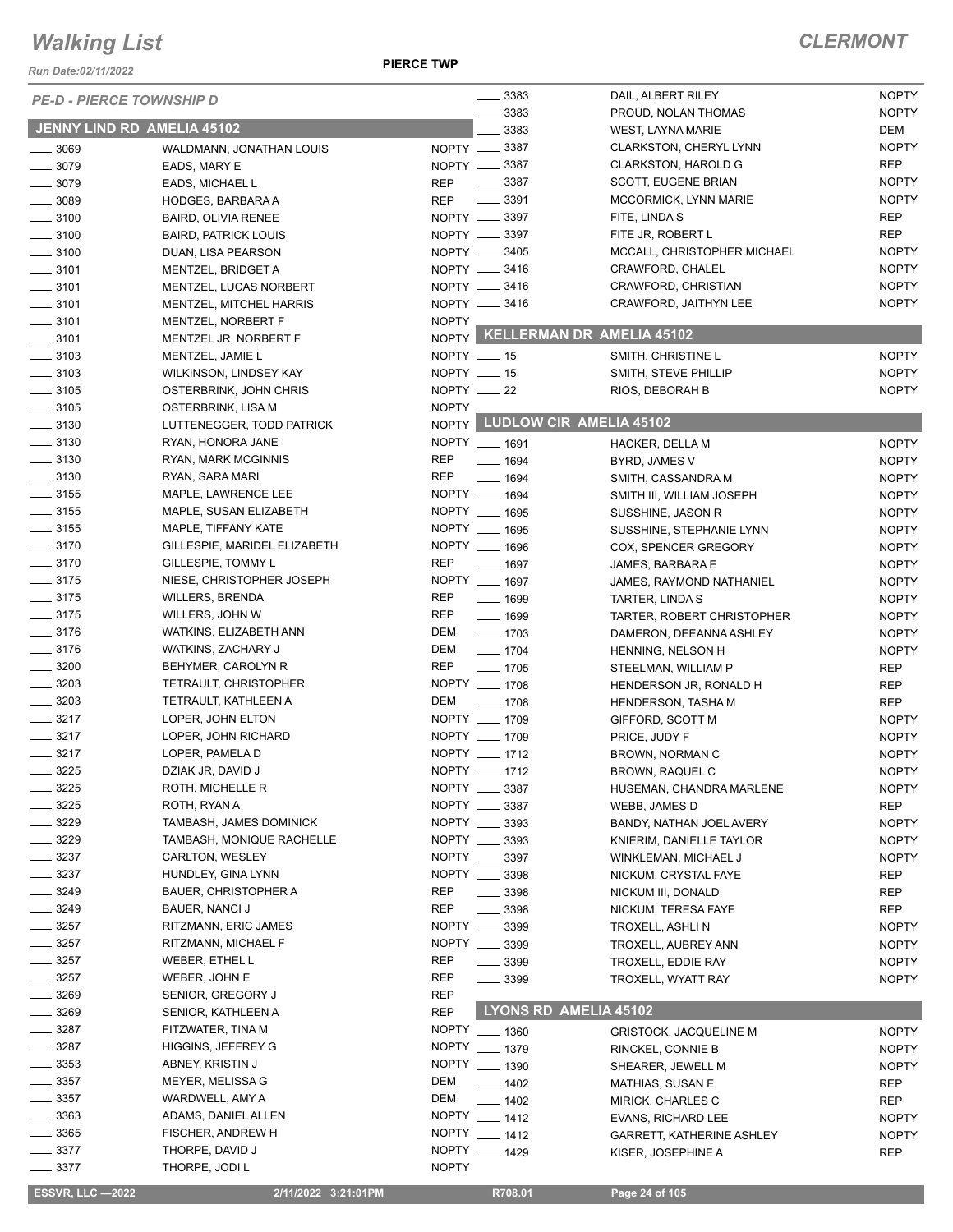*Run Date:02/11/2022*

 **E OHIO PIKE AMELIA 45102**

| <b>PE-D - PIERCE TOWNSHIP D</b> |                                   |              | E UHIU PINE AMELIA 4510Z    |                                |              |  |
|---------------------------------|-----------------------------------|--------------|-----------------------------|--------------------------------|--------------|--|
|                                 |                                   |              | —— 1675                     | SMITH JR, JOHNNY RAYMOND       | <b>NOPTY</b> |  |
| <b>LYONS RD AMELIA 45102</b>    |                                   |              | $- 1675$                    | SMITH, TESSA DANIELLE          | <b>NOPTY</b> |  |
| $- 1429$                        | KISER, ROBERT P                   | <b>REP</b>   | $- 1675$                    | SMITH, WILLIAM WALTER          | <b>NOPTY</b> |  |
| $- 1430$                        | CHASE, RANDALL                    | <b>REP</b>   | $- 1685$                    | PENNY, DEVON MARIE             | <b>NOPTY</b> |  |
| $- 1430$                        | CHASE, RAYMOND M                  | <b>REP</b>   | $- 1689$                    | THOMAS, CHRISTOPHER JASON      | <b>NOPTY</b> |  |
| $- 1430$                        | CHASE, RAYMOND TYLER              | <b>REP</b>   | ____ 1689 #APT 2E           | THOMAS, JANA I                 | REP          |  |
| $-1430$                         | CHASE, RUTH A                     | <b>REP</b>   | $- 1751$                    | CARROLL, DAVID J               | <b>REP</b>   |  |
| $-1430$                         | WEBER, CASSIDY MORGAN LEE         | <b>REP</b>   | $- 1751$                    | CHRIST, SHERRY M               | <b>NOPTY</b> |  |
| $-1434$                         | BUSKIRK JR, ARNOLD VAN            | <b>NOPTY</b> | $-1751$                     | SEDGWICK III, JAMES WESLEY     | <b>NOPTY</b> |  |
| $- 1434$                        | GILBERT, CARRIE R                 | <b>NOPTY</b> | $-1751$                     | SMITH, NOAH DANE               | <b>NOPTY</b> |  |
| $- 1438$                        | <b>BURKE, PATRICIA LEE</b>        | <b>NOPTY</b> | $-1751$                     | STACY, SARAH D                 | <b>NOPTY</b> |  |
| $-1439$                         | GOODMAN, ASHLEY A                 | <b>NOPTY</b> | $- 1751$ #159               | CHANEY, KALI NICHOLE           | <b>NOPTY</b> |  |
| $- 1439$                        | GOODMAN, MICHAEL A                | <b>NOPTY</b> | -1751 #LOT 11               | RACKLEY, ANTHONY W             | <b>NOPTY</b> |  |
|                                 |                                   |              | LAPT 103                    | MOORE, JUSTIN DAVID            | <b>NOPTY</b> |  |
| <b>MAUCH RD AMELIA 45102</b>    |                                   |              | ____ 1751 #APT 126          | LACEFIELD, MARK ANTHONY        | <b>NOPTY</b> |  |
| $\frac{1}{2}$ 3336              | CHASE, RALPH E                    | <b>REP</b>   | ___ 1751 #APT 126           | SIPPLE, MELISSA D              | <b>NOPTY</b> |  |
| $\frac{1}{2}$ 3337              | JONES, KIMBERLY                   | DEM          | -1751 #APT 145              | MAJOR, TAD A                   | <b>NOPTY</b> |  |
| $\frac{1}{2}$ 3337              | JONES, MARK L                     | <b>REP</b>   | ____ 1751 #APT 147          | KILGORE, BRANDON KYLE          | <b>NOPTY</b> |  |
| $\frac{1}{2}$ 3340              | BLANTON, KATLYNN ELYZABETH        | <b>NOPTY</b> | LAPT 154                    | <b>COMBS, KEITH RICHARD</b>    | <b>NOPTY</b> |  |
| 3340                            | MAUCH, CODY                       | <b>NOPTY</b> | <b>LEGGE 1751 #APT 155</b>  | MCNUTT, ROBERT W               | <b>NOPTY</b> |  |
| $-3348$                         | MAUCH, PAUL E                     | <b>REP</b>   | ___ 1751 #APT 202           | SEIGER, LORRI                  | <b>NOPTY</b> |  |
| $-3348$                         | MAUCH, TERESA HOLT                | <b>REP</b>   | ____ 1751 #APT 206          | SUTTON, AMANDA D               | <b>NOPTY</b> |  |
| $-3371$                         | BOOTH, RYAN P                     | DEM          | ____ 1751 #APT 211          | REESE, SARA NICOLE             | <b>NOPTY</b> |  |
| $\frac{1}{2}$ 3371              | <b>BOOTH, STEPHAN W</b>           | DEM          | ____ 1751 #APT 221          | FRIEND, GUY L                  | <b>NOPTY</b> |  |
| $- 3371$                        | SERGENT, JEFF L                   | DEM          |                             |                                |              |  |
| $\frac{3372}{2}$                | <b>REED, ANNE M</b>               | <b>NOPTY</b> | -1751 #APT 223              | <b>ENGRAM, JOSEPH</b>          | <b>NOPTY</b> |  |
| $\frac{1}{2}$ 3372              | REED, JAMES LEE                   | <b>NOPTY</b> | -8751 #APT 227              | DINWOODIE, LAURA M             | <b>NOPTY</b> |  |
| $\frac{1}{2}$ 3374              | SMITH, JOYCE                      | <b>NOPTY</b> | <b>LEGGE 1751 #APT 233</b>  | PARKER, ALEXYSS RAYNE          | <b>NOPTY</b> |  |
| $\frac{1}{2}$ 3375              | <b>BISHOP, MELISSA I</b>          | <b>NOPTY</b> | <b>____</b> 1751 #LOT 101   | CROCKETT, SUSAN VIVIAN         | <b>NOPTY</b> |  |
| $- 3376$                        | SMITH, CHRISTOPHER T              | <b>NOPTY</b> | ____ 1751 #LOT 102          | <b>BALLARD, JEFFERY WARREN</b> | <b>NOPTY</b> |  |
| $\frac{1}{2}$ 3376              |                                   | <b>NOPTY</b> | -1751 #LOT 102              | BREMMEYER, ALLEN S             | <b>NOPTY</b> |  |
| $\frac{1}{2}$ 3377              | SMITH, MELISSA SUE                |              | - 1751 #LOT 103             | FEUGATE, ELIZABETH JUNE        | <b>NOPTY</b> |  |
|                                 | STASSI, LAWRENCE W                | <b>REP</b>   | <b>LEGGE 1751 #LOT 105</b>  | FOSTER, MEAGAN A               | <b>NOPTY</b> |  |
| $-3377$                         | STASSI, TAYLOR MARIE              | <b>REP</b>   | <b>_____</b> 1751 #LOT 105  | STENDER, MARIE NICOLE          | <b>NOPTY</b> |  |
| $\frac{1}{2}$ 3377              | STASSI, TINA L                    | <b>REP</b>   | <b>LEGGE 1751 #LOT 106</b>  | HOFER, SYDNEY MARIE            | <b>NOPTY</b> |  |
| $- 3378$                        | HAFNER, MICHAEL A                 | <b>NOPTY</b> | - 1751 #LOT 109             | FIELDS, BRYAN WAYNE            | <b>NOPTY</b> |  |
| $\frac{1}{2}$ 3378              | HAFNER JR, MICHAEL ANTHONY        | <b>NOPTY</b> | <b>______ 1751 #LOT 109</b> | FIELDS, JACKIE MARIE           | <b>NOPTY</b> |  |
| $- 3379$                        | MILLS, HENRY MATTHEW              | <b>NOPTY</b> | -1751 #LOT 110              | PEYTON, SIERRA C               | <b>NOPTY</b> |  |
| 3379                            | MILLS, SAMUEL DAVID               | <b>NOPTY</b> | -1751 #LOT 111              | MCNEW, REBECCA NICHOLE         | <b>NOPTY</b> |  |
| 3385                            | CROWDER, FREEMAN                  | <b>REP</b>   | <b>LEGGE 1751 #LOT 111</b>  | SEDGWICK JR, JAMES W           | <b>NOPTY</b> |  |
| 3385                            | <b>CROWDER, SHIRLEY</b>           | <b>REP</b>   | 1751 #LOT 112               | <b>BODLEY, TAMMY L</b>         | <b>NOPTY</b> |  |
| - 3387                          | CANADA, LEVONN                    | <b>REP</b>   | <b>____</b> 1751 #LOT 112   | JESUS, MEGAN LEE               | <b>NOPTY</b> |  |
| 3387                            | <b>WELLS, BOBBY CHRIS</b>         | <b>REP</b>   | $-1751$ #LOT 113            | ALLEN, MATTHEW DALE            | <b>NOPTY</b> |  |
| 3389                            | KAISER, JUDY D                    | <b>NOPTY</b> | _ 1751 #LOT 113             | CARDER, HAYLEY LENORE          | <b>NOPTY</b> |  |
| $-3389$                         | KAISER, JUDY DEANN                | <b>NOPTY</b> | ___ 1751 #LOT 114           | LEE, SHANI L                   | <b>NOPTY</b> |  |
| 3391                            | FULLER, ABIGAYLE MARIE            | <b>NOPTY</b> | -1751 #LOT 114              | <b>MOORE, TYLER AARON</b>      | <b>NOPTY</b> |  |
| 3391                            | FULLER, BOBBY BERNARD             | <b>NOPTY</b> | <b>____</b> 1751 #LOT 115   | SANDERS, DAKOTA JAMES          | <b>NOPTY</b> |  |
| $-3391$                         | <b>FULLER, MEREDITH G</b>         | <b>NOPTY</b> | - 1751 #LOT 115             | ZULEGER, JACK R                | <b>NOPTY</b> |  |
| $-3393$                         | RAHE, DANIEL J                    | <b>NOPTY</b> | <b>____</b> 1751 #LOT 116   | RACKLEY, CONNIE A              | <b>NOPTY</b> |  |
| $-3393$                         | RAHE, PEARLIE S                   | <b>NOPTY</b> | <b>___</b> 1751 #LOT 116    | RACKLEY, KYLIE ANN             | <b>NOPTY</b> |  |
| 3395                            | RUSH, CAROLE A                    |              | NOPTY __ 1751 #LOT 119      | CAMPBELL SR, CHARLES E         | <b>NOPTY</b> |  |
|                                 |                                   |              | <b>LETT</b> 1751 #LOT 121   | MARCUM, RONNIE MICHAEL         | <b>NOPTY</b> |  |
|                                 | <b>MC CORMICK LN AMELIA 45102</b> |              | _ 1751 #LOT 122             | STALEY, JACQUELINE E           | <b>NOPTY</b> |  |
| 3405                            | MCCORMICK, ALEX P                 |              | NOPTY __ 1751 #LOT 123      | NEWTON, GARY E                 | <b>NOPTY</b> |  |
| 3405                            | MCCORMICK, BRIAN PAUL             |              | NOPTY __ 1751 #LOT 126      | LACEFIELD, CAROLYN RENEE       | <b>NOPTY</b> |  |
| 3405                            | MCCORMICK, LINDA ANN              |              | NOPTY __ 1751 #LOT 126      | <b>WELCH, ANTHONY TERELL</b>   | DEM          |  |
|                                 |                                   |              | ____ 1751 #LOT 127          | <b>BALL, CORY S</b>            | <b>NOPTY</b> |  |
|                                 | MT PISGAH RD NEW RICHMOND 45157   |              | _ 1751 #LOT 127             | <b>BALL, KATHERINE A</b>       | <b>NOPTY</b> |  |
| 2960                            | KELLERMAN, WILLIAM HENRY          |              | NOPTY __ 1751 #LOT 127      | <b>BALL, THERESA ANN</b>       | REP          |  |
| 2975                            | MIKLES, DAVID                     | <b>REP</b>   | <b>IMPLE 1751 #LOT 129</b>  | DRUSELL, ANDREW L              | <b>NOPTY</b> |  |
| 2975                            | MIKLES, LISA A                    | REP          | - 1751 #LOT 129             | DRUSELL, EMILY G               | <b>REP</b>   |  |
|                                 |                                   |              | <b>_____</b> 1751 #LOT 130  | STURGILL, ERNEST T             | <b>NOPTY</b> |  |
|                                 |                                   |              |                             |                                |              |  |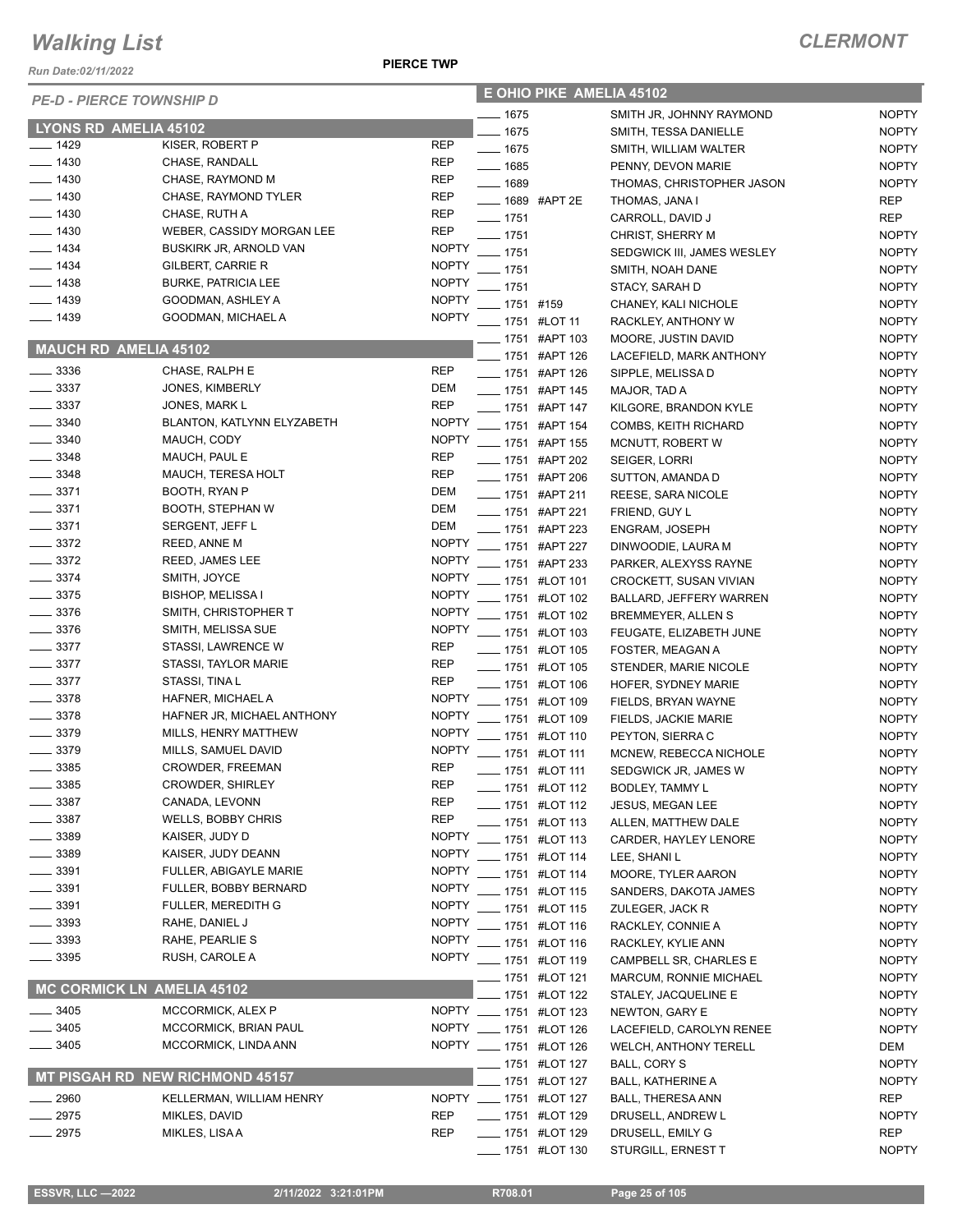*Run Date:02/11/2022*

|                            | <b>PE-D - PIERCE TOWNSHIP D</b> |                                    |                        |                  | <b>______ 1751 #LOT 195</b> | BEAM, KAITLYN M                               | <b>NOPTY</b> |
|----------------------------|---------------------------------|------------------------------------|------------------------|------------------|-----------------------------|-----------------------------------------------|--------------|
|                            |                                 |                                    |                        |                  | <b>IMPLE 1751 #LOT 195</b>  | BREWER, DEVIN A                               | <b>NOPTY</b> |
|                            | E OHIO PIKE AMELIA 45102        |                                    |                        |                  | - 1751 #LOT 195             | FRANCE, ROSIE L                               | <b>REP</b>   |
| <b>_____</b> 1751 #LOT 130 |                                 | STURGILL, SHRON R                  | NOPTY __ 1751 #LOT 197 |                  |                             | MUSGROVE, JOHN WILLIAM                        | <b>DEM</b>   |
| <b>____</b> 1751 #LOT 131  |                                 | WADE, AARON JAMES                  | NOPTY __ 1751 #LOT 197 |                  |                             | SHERIDAN, SARAH LEANN                         | <b>DEM</b>   |
| <b>LET 1751 #LOT 131</b>   |                                 | WADE, TIFFANY ANN                  | NOPTY __ 1751 #LOT 197 |                  |                             | VENTOLO, JOELLE A                             | DEM          |
| - 1751 #LOT 134            |                                 | STACY, MERANDA LEE                 | NOPTY __ 1751 #LOT 198 |                  |                             | DURHAM, JUSTIN MICHAEL                        | <b>NOPTY</b> |
| <b>_____</b> 1751 #LOT 135 |                                 | LANDIS, MONICA ANNELYNN            | NOPTY __ 1751 #LOT 201 |                  |                             | DEVITA, JOHNATHAN JACOB                       | <b>NOPTY</b> |
| <b>_____</b> 1751 #LOT 135 |                                 | PHILLIPS, ETHAN                    | NOPTY __ 1751 #LOT 201 |                  |                             | DEVITA, MONIQUE M                             | <b>NOPTY</b> |
| <b>LEGGE 1751 #LOT 135</b> |                                 | PHILLIPS, TRACIE LYNN              | NOPTY __ 1751 #LOT 206 |                  |                             | ROSE, DAVID ALLAN                             | <b>NOPTY</b> |
| <b>LEGGE 1751 #LOT 139</b> |                                 | BOOSO, COREY MATTHEW               | NOPTY __ 1751 #LOT 208 |                  |                             | YOUNG, MARK EDWARD                            | <b>REP</b>   |
| - 1751 #LOT 139            |                                 | <b>FOSTER, CHRISTINA R</b>         | NOPTY __ 1751 #LOT 213 |                  |                             | ROBINSON, JOSHUA RAY                          | <b>NOPTY</b> |
| - 1751 #LOT 140            |                                 | <b>GATRELL, CAROL A</b>            | NOPTY __ 1751 #LOT 213 |                  |                             | SANDY, LISA A                                 | <b>NOPTY</b> |
| <b>____</b> 1751 #LOT 140  |                                 | <b>GATRELL, CORY MICHAEL</b>       | NOPTY __ 1751 #LOT 215 |                  |                             | ADAMS, BOBBY DYLAN                            | <b>NOPTY</b> |
| -1751 #LOT 140             |                                 | MCNUTT, BOBBIE JO                  | NOPTY __ 1751 #LOT 218 |                  |                             | <b>BORING, JERRY WILLIAM</b>                  | <b>NOPTY</b> |
| ___ 1751 #LOT 143          |                                 | BAKER JR, TONY                     | NOPTY __ 1751 #LOT 218 |                  |                             | CAMPBELL, BRANDON ADAM                        | <b>NOPTY</b> |
| <b>LEGGE 1751 #LOT 143</b> |                                 | <b>BAKER, TYLER LEE</b>            | NOPTY __ 1751 #LOT 218 |                  |                             | SMITH, BRENDA KAYE                            | <b>NOPTY</b> |
| -1751 #LOT 144             |                                 | HONCHELL, PETE                     | NOPTY __ 1751 #LOT 220 |                  |                             | TUTTLE, TIFFANY MAE                           | DEM          |
| - 1751 #LOT 146            |                                 | ALLGEYER, SYDNEY JANETTE           | NOPTY __ 1751 #LOT 222 |                  |                             | VICARS, TERRY LEE                             | <b>NOPTY</b> |
| - 1751 #LOT 146            |                                 | HAMMOCK, PHYLLIS JEAN              | NOPTY __ 1751 #LOT 223 |                  |                             | PARE, DARROLD W                               | <b>NOPTY</b> |
| <b>____</b> 1751 #LOT 148  |                                 | EARLS, AMANDA A                    | NOPTY __ 1751 #LOT 224 |                  |                             | <b>MERTENS, MONICAL</b>                       | <b>NOPTY</b> |
| <b>LEGGE 1751 #LOT 150</b> |                                 | BOWMAN, RHONDA R                   | NOPTY __ 1751 #LOT 226 |                  |                             | WEEKS, JUSTIN E                               | <b>NOPTY</b> |
| <b>LEGGE 1751 #LOT 154</b> |                                 | HAMMOCK, AMBER LYNN                | NOPTY __ 1751 #LOT 227 |                  |                             | FAY, CHRISTOPHER JAMES                        | <b>NOPTY</b> |
| <b>LEGGE 1751 #LOT 157</b> |                                 | HARVICK, DEBRA SUZETTE             | NOPTY __ 1751 #LOT 228 |                  |                             | <b>BRANNOCK, ETTA ELIZABETH</b>               | <b>NOPTY</b> |
| -6751 #LOT 158             |                                 | <b>HENDRICKS, JESSICA MICHELE</b>  | NOPTY __ 1751 #LOT 228 |                  |                             | PERDUE, BILLY JOE                             | <b>NOPTY</b> |
| <b>____</b> 1751 #LOT 158  |                                 | OWENS, REBECCA ANN                 | NOPTY __ 1751 #LOT 229 |                  |                             | BRUMETT, SANDRA MICHELLE                      | <b>NOPTY</b> |
| - 1751 #LOT 159            |                                 | CHANEY, DYLAN ALEXANDER            | NOPTY __ 1751 #LOT 233 |                  |                             | GISEWITE, JERRY L                             | <b>NOPTY</b> |
| <b>____</b> 1751 #LOT 159  |                                 | LACEY, DUSTIN M                    | NOPTY __ 1751 #LOT 241 |                  |                             | HURST, TRISHA MARIE                           | <b>NOPTY</b> |
| ____ 1751 #LOT 160         |                                 | <b>ISON JR, JAMES</b>              | NOPTY __ 1751 #LOT 241 |                  |                             | NEW, JOHN DOUGLAS                             | <b>NOPTY</b> |
| -60 1751 #LOT 160          |                                 | ISON III, JAMES EDWARD             | NOPTY __ 1751 #LOT 244 |                  |                             | WRIGHT, CLAUDE EDWARD                         | <b>NOPTY</b> |
| <b>____</b> 1751 #LOT 162  |                                 | HAGAN, HANNAH M                    | NOPTY __ 1751 #LOT 252 |                  |                             | <b>BLANTON, KATHY LOUISE</b>                  | REP          |
| - 1751 #LOT 162            |                                 | NESTER, CATHERINE C                | DEM                    |                  | ____ 1751 #LOT 252          | HICKMANN, BONNIE J                            | DEM          |
| - 1751 #LOT 162            |                                 | NESTER, GWENDOLYN CAROLE           | REP                    |                  | <b>______ 1751 #LOT 254</b> | MCCORD, KRISTIE MAE                           | <b>NOPTY</b> |
| <b>____</b> 1751 #LOT 163  |                                 | BURDELL, RACHEL DIANE              | NOPTY __ 1751 #LOT 254 |                  |                             | NEWTON, PATRICIA                              | <b>NOPTY</b> |
| <b>_____</b> 1751 #LOT 164 |                                 | DUFFEY, TODD ALLEN                 |                        |                  | NOPTY __ 1751 #APT 124B     | RITCHY, PETER E                               | <b>NOPTY</b> |
| <b>LEGGE 1751 #LOT 165</b> |                                 | CHEEK, RASHAWN DONTA               |                        |                  | NOPTY __ 1751 #LOT 124A     | TURNER, ROSA LEE                              | <b>NOPTY</b> |
| <b>LEGGE 1751 #LOT 166</b> |                                 | DREW, CLAYTON DANIEL               |                        |                  | NOPTY __ 1751 #LOT 128A     | REYNOLDS, DEBORAH JEANNE                      | <b>NOPTY</b> |
| - 1751 #LOT 166            |                                 | DREW, MARK RYAN                    |                        |                  | NOPTY __ 1751 #LOT 128B     | MARCUM, AMANDA                                | <b>NOPTY</b> |
| - 1751 #LOT 166            |                                 | DREW, PAMELA J                     |                        |                  | NOPTY __ 1751 #LOT 128C     | JOHNSON, ALISHA R                             | <b>NOPTY</b> |
| <b>____ 1751 #LOT 170</b>  |                                 | ROY, CHRISTINE L                   |                        |                  |                             | NOPTY __ 1751 #APT LOT 128JONES, DANIEL ALLEN | <b>NOPTY</b> |
| ___ 1751 #LOT 170          |                                 | ROY, JACKIE N                      | REP __ 1751            |                  |                             | BLANKENSHIP, MARY LOU                         | <b>NOPTY</b> |
| <b>_____</b> 1751 #LOT 170 |                                 | ROY, JESSICA DENISE                | NOPTY __ 1751 #174     |                  |                             | PARTIN, ROGER D                               | <b>NOPTY</b> |
| <b>____</b> 1751 #LOT 171  |                                 | <b>GREEN, LAWRENCE JAMES</b>       | NOPTY __ 1751 #195     |                  |                             | WRIGHT, GABRIELLE JEWEL                       | <b>NOPTY</b> |
| -1751 #LOT 171             |                                 | MORGAN, MIKAYLA C                  | NOPTY __ 1751 #APT 112 |                  |                             | SMITH, DEBBIE K                               | <b>NOPTY</b> |
| <b>____</b> 1751 #LOT 172  |                                 | <b>BORDERS, CHRISTOPHER STEVEN</b> | NOPTY __ 1751 #APT 118 |                  |                             | ZIMMERMAN, JUDY M                             | <b>NOPTY</b> |
| - 1751 #LOT 173            |                                 | <b>BAKER, DONALD L</b>             | NOPTY __ 1751 #APT 128 |                  |                             | LANG, RAE J                                   | <b>NOPTY</b> |
| -41751 #LOT 173            |                                 | BAKER, ELIZABETH HOPE              | NOPTY __ 1751 #APT 130 |                  |                             | CRAMER, TIFFANY M                             | <b>NOPTY</b> |
| - 1751 #LOT 176            |                                 | BOYER, LILLIAN CLARE               | NOPTY __ 1751 #APT 228 |                  |                             | BECKMAN, FREDA C                              | <b>NOPTY</b> |
| <b>____</b> 1751 #LOT 178  |                                 | SPURLOCK, EMMA KRISTINE            | NOPTY - 1753           |                  |                             | MCKENZIE, JUSTIN CALVIN                       | <b>NOPTY</b> |
| -6751 #LOT 179             |                                 | KLINKINBERG, CAITLYN ANN           | NOPTY __ 1757 #APT 2   |                  |                             | GODDARD, SHANNON R                            | <b>NOPTY</b> |
| <b>LEGGE 1751 #LOT 181</b> |                                 | RUSSELL, ANGELA S                  | NOPTY __ 1757 #APT 2   |                  |                             | KNAUFF, CHASITY DAWN                          | <b>NOPTY</b> |
| - 1751 #LOT 182            |                                 | PARRISH, AARON M                   | REP                    | ____ 1757 #APT 3 |                             | CLARK, MARILYN LANE                           | DEM          |
| -83 #LOT 183               |                                 | <b>GLENN, EMILY BETH</b>           | NOPTY __ 1757 #APT 4   |                  |                             | STURGILL, HOLLY JOYCE                         | DEM          |
| - 1751 #LOT 183            |                                 | WALKER, JULIA FAY                  | NOPTY __ 1757 #APT 5   |                  |                             | DETILLION, DANIEL R                           | <b>NOPTY</b> |
| <b>_____</b> 1751 #LOT 185 |                                 | MCCOON, MICHELLE L                 | NOPTY __ 1757 #APT 5   |                  |                             | JACKSON, JACQUELINE RENE                      | <b>NOPTY</b> |
| LOT 186                    |                                 | LANG, COLT ALEXANDER               | NOPTY __ 1757 #APT 7   |                  |                             | KINCAID, JAMES H                              | <b>NOPTY</b> |
| - 1751 #LOT 188            |                                 | MARSHALL, TEDRICK MALIK            | NOPTY __ 1757 #APT 8   |                  |                             | SWARTZ, DONNETTA G                            | <b>NOPTY</b> |
| <b>____ 1751 #LOT 190</b>  |                                 | FONTAINE, TASHA MARIE              | NOPTY __ 1757 #APT 9   |                  |                             | REHARD, MARC ELLIS                            | <b>NOPTY</b> |
| -4LOT 191                  |                                 | BENJAMIN, TAMARA RAY               | NOPTY __ 1757 #APTA    |                  |                             | DEATON, STEVEN W                              | <b>NOPTY</b> |
| -41751 #LOT 191            |                                 | HILL, PAUL                         | NOPTY __ 1757 #APT 10  |                  |                             | PRYOR, SHANNON SUE                            | <b>NOPTY</b> |
| <b>LEGGE 1751 #LOT 192</b> |                                 | CARTWRIGHT, SUSAN DAWN             | NOPTY __ 1757 #APT 10  |                  |                             | RAYBURN, MICHELLE L                           | <b>NOPTY</b> |
| <b>_____</b> 1751 #LOT 192 |                                 | REDMON, JEFFERIE O                 | NOPTY __ 1757 #APT 11  |                  |                             | JONES, TIMOTHY JOHN                           | <b>NOPTY</b> |
| <b>____ 1751 #LOT 192</b>  |                                 |                                    | NOPTY __ 1757 #APT 11  |                  |                             | SMITH, LISA ANN                               | <b>REP</b>   |
|                            |                                 | REDMON, TYLER BLAKE                |                        |                  |                             |                                               |              |

 **ESSVR, LLC —2022 2/11/2022 3:21:01PM R708.01 Page 26 of 105**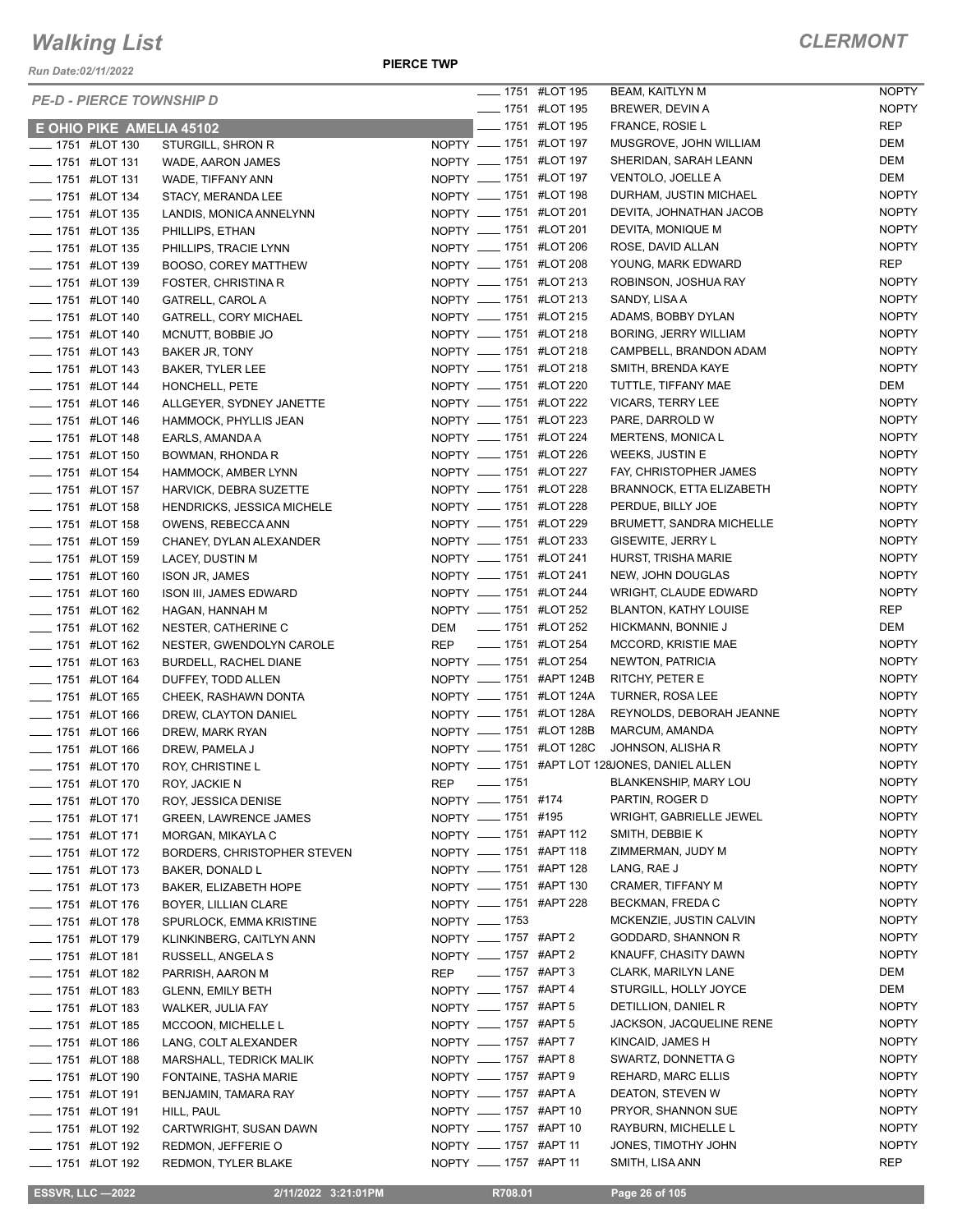*Run Date:02/11/2022*

**PIERCE TWP**

| <b>PE-D - PIERCE TOWNSHIP D</b> |                                 |              | $\frac{1}{2}$ 3335 |                        | GIEL, JOY RUTH                     | <b>NOPTY</b> |
|---------------------------------|---------------------------------|--------------|--------------------|------------------------|------------------------------------|--------------|
|                                 |                                 |              | 3335               |                        | <b>GIEL, KAITLYN MARIE</b>         | <b>NOPTY</b> |
| E OHIO PIKE AMELIA 45102        |                                 |              | 3357               |                        | LOVITT, JERRY CHARLES              | <b>NOPTY</b> |
| _ 1757 #APT 11                  | SMITH, STEPHEN W                | <b>NOPTY</b> |                    | 3357 #APT 2            | DOHERTY, COLIN M                   | <b>NOPTY</b> |
| $-1757$ #APT 12                 | HENNESSEY, TIMOTHY D            | <b>NOPTY</b> |                    | 3357 #APT 3            | MARCUM, KASEY MARINA               | <b>NOPTY</b> |
| $-1793$                         | <b>JESSEE, GERALD R</b>         | <b>REP</b>   |                    | 3357 #APT 4            | WALKER, CHRISTOPHER K              | <b>NOPTY</b> |
| $-1793$                         | JESSEE, PEGGY A                 | <b>REP</b>   |                    | 3357 #APT 7            | EIDSON, CYNTHIA V                  | <b>NOPTY</b> |
| $-1889$                         | AUEL, ARIEL NICOLE              | <b>NOPTY</b> |                    | 3357 #APT 9            | FRIEDRICH, TAMMY LYNN              | <b>NOPTY</b> |
| $-1889$                         | DOMINGUEZ, CARRIE TODD          | <b>NOPTY</b> |                    | 3357 #APT 12           | DAVIS, ANGELA N                    | <b>NOPTY</b> |
| $-1889$                         | FIELDS, ANDREW JACOB            | <b>NOPTY</b> |                    | 3357 #APT. 3           | MORGAN, JUSTIN THOMAS              | <b>NOPTY</b> |
| _ 1893                          | LONG, DAVID L                   | <b>NOPTY</b> | 3362               |                        |                                    |              |
| $-1897$                         | BYRD, DEANA R                   | <b>NOPTY</b> |                    |                        | <b>GRIFFIN, AMY T</b>              | <b>REP</b>   |
|                                 |                                 |              | 3362               |                        | HAMM, PAULA G                      | <b>NOPTY</b> |
| $-1913$                         | FLORES, HOLLY LYNN              | <b>NOPTY</b> | 3362               |                        | WALKER, KYLE RYAN                  | <b>NOPTY</b> |
| __ 1913                         | SHIVENER, NICHOLAS RICHARD      | <b>NOPTY</b> | 3362               |                        | <b>WALKER, SETH JAMES</b>          | <b>NOPTY</b> |
| $-1969$                         | MOORE, DARRELL HOUSTON          | <b>NOPTY</b> | 3378               |                        | EADS, STEVEN J                     | <b>REP</b>   |
| 1969                            | ROEHM, MARTHA E                 | <b>NOPTY</b> | 3381               |                        | ADAMS, RICKEY L                    | <b>NOPTY</b> |
| 1969                            | SIMON, CATHERINE JEAN           | <b>NOPTY</b> | 3381               |                        | CAMPBELL, KAREN SUE                | <b>REP</b>   |
|                                 |                                 |              | 3382               |                        | REECE, RITA S                      | <b>NOPTY</b> |
| SMITH LN AMELIA 45102           |                                 |              | 3385               |                        | HALE, SCOTT K                      | <b>NOPTY</b> |
| 3354                            | JONES, CYNTHIA L                | <b>NOPTY</b> | 3385               |                        | HALE, SIERA K                      | <b>NOPTY</b> |
| 3354                            | QUINLAN, THOMAS STEVEN          | <b>NOPTY</b> | 3386               |                        | BEDWELL, JOSEPH ALLEN              | <b>NOPTY</b> |
| $-3356$                         | <b>WINTERS, DANIEL B</b>        | <b>NOPTY</b> | 3390               |                        | STANFORTH, REBECCA S               | <b>NOPTY</b> |
| 3360                            | <b>CLARKSTON, JAMES R</b>       |              | NOPTY __ 3391      |                        | JOHNSON, JACOB ALAN                | <b>NOPTY</b> |
| 3360                            | <b>CLARKSTON, NATALIE S</b>     |              | NOPTY __ 3391      |                        |                                    |              |
|                                 |                                 |              |                    |                        | JOHNSON, SEAN IAN                  | <b>NOPTY</b> |
| 3375                            | FILLE SR, KENNETH H             |              | NOPTY __ 3391      |                        | JOHNSON, THOMAS P                  | <b>NOPTY</b> |
| STATE ROUTE 125 AMELIA 45102    |                                 |              | 3394               |                        | <b>HENDRICKS, BRIAN E</b>          | <b>NOPTY</b> |
|                                 |                                 |              | 3399               |                        | MONDE, BRENDA KAY                  | <b>NOPTY</b> |
| ____ 1751 #102                  | <b>GLASER, MORGAN LEE ANNE</b>  |              | NOPTY __ 3399      |                        | MONDE, JEFFERY A                   | <b>NOPTY</b> |
|                                 |                                 |              | 3413               |                        | AWAD II, THOMAS FREDERICK          | <b>NOPTY</b> |
| STATE ROUTE 132 AMELIA 45102    |                                 |              | 3415               |                        | ALEXANDER, ALFORD DARYL            | <b>NOPTY</b> |
| 3221                            | DANIEL, SANDRA M                | <b>REP</b>   | _____ 3415 #APT A  |                        | <b>GLAZER, ROBERT C</b>            | <b>NOPTY</b> |
| 3221                            | WILCOX, CODY B                  |              |                    | NOPTY __ 3415 #BLDG B  | METZ, SHERRI RENE                  | <b>NOPTY</b> |
|                                 |                                 |              |                    |                        |                                    |              |
|                                 |                                 |              |                    |                        |                                    |              |
| 3245                            | <b>BETSCHER, ANGELIA A</b>      | <b>REP</b>   |                    |                        | STATE ROUTE 749 AMELIA 45102       |              |
| $-3245$                         | BETSCHER, DAVID A               | <b>REP</b>   |                    |                        |                                    |              |
| $-3245$                         | BETSCHER, EVAN ALFRED           | <b>REP</b>   | $- 1485$           |                        | LOTZ, CODY D                       | <b>NOPTY</b> |
| $-3245$                         | BETSCHER, JOELLE CLAIRE         |              | NOPTY __ 1485      |                        | LOTZ, DOUGLAS A                    | <b>NOPTY</b> |
| $\frac{1}{2}$ 3245              | BETSCHER, JORDAN ELIZABETH      |              | NOPTY __ 1485      |                        | LOTZ, ELIZABETH A                  | <b>NOPTY</b> |
| 3250                            | HORTON, VELMA                   |              | NOPTY __ 1501      |                        | CLARK, NATHANIEL PAUL              | <b>NOPTY</b> |
| 3258                            | <b>GRIFFIN, MICHAEL OWEN</b>    |              | NOPTY __ 1501      |                        | HOWES, ANTHONY D                   | <b>NOPTY</b> |
| 3258                            | SLONE, DOMINIQUE CLARISSA       |              | NOPTY __ 1504      |                        | SPROUL, WARREN CASSITY             | <b>NOPTY</b> |
| 3281                            | <b>BESS, NORMA J</b>            |              | NOPTY __ 1520      |                        | RICHENDOLLAR, ANTHONY MICHAEL      | <b>NOPTY</b> |
| 3281                            | OVERLEY, DEBORAH                |              | NOPTY __ 1520      |                        | ROCKEY, KATE MARIE                 | <b>NOPTY</b> |
| 3281                            | OVERLEY, GEOFFREY ALAN          | <b>REP</b>   | $- 1524$           |                        | WILLIAMS, PAMELA R                 | <b>REP</b>   |
| 3291                            | STOCKELMAN, WILLIAM R           | DEM          | $\frac{1}{2}$ 1532 |                        | MCDONALD, ERIC JOHN                | <b>NOPTY</b> |
| 3296                            | <b>COLE, STEPHANIE MICHELLE</b> |              | NOPTY __ 1532      |                        | PARTIN, MELISSA A                  | <b>NOPTY</b> |
|                                 |                                 |              |                    |                        |                                    |              |
| 3308                            | <b>KREBS, DONNA SUE</b>         | DEM          |                    |                        |                                    |              |
| $-3317$                         | PETERS, MARJORIE A              | <b>REP</b>   |                    |                        | STATE ROUTE 749 NEW RICHMOND 45157 |              |
| $\frac{1}{2}$ 3317              | PETERS, SHAWN LYNNETTE          | <b>REP</b>   | ___ 1326           |                        | NICHOLS, LINDA L                   | <b>REP</b>   |
| _ 3317                          | PETERS, SHAYLA NACOLE           |              | NOPTY __ 1326      |                        | NICHOLS, THEODORE J                | <b>REP</b>   |
| $-3320$                         | PAIAN, IRENE                    |              | NOPTY __ 1387      |                        | BEIER, CHAD EDWARD                 | REP          |
| 3320                            | PAIAN, PHILLIP                  |              | NOPTY __ 1387      |                        | <b>BEIER, KRYSTAL MARIE</b>        | <b>REP</b>   |
| 3326                            | SPAULDING, AARON L              |              | NOPTY __ 1395      |                        | SIMPSON, BRADLEY D                 | DEM          |
| 3326                            | SPAULDING, COLLEEN L            |              | NOPTY __ 1425      |                        | DAVIS, KIMBERLY G                  | <b>NOPTY</b> |
| 3326                            | SPAULDING, ROY L                | <b>REP</b>   | ____ 1435          |                        | <b>GREGORY, CHRISTOPHER P</b>      | <b>NOPTY</b> |
| 3328                            | MARX, MARGARET J                | <b>REP</b>   | $- 1435$           |                        | <b>GREGORY, JENNIFER LYNN</b>      | <b>NOPTY</b> |
| 3328                            | <b>MORRIS, JENNIFER A</b>       |              | NOPTY __ 1436      |                        | <b>BAMONTE, ANTHONY S</b>          | <b>NOPTY</b> |
| 3328                            | MORRIS, NOAH DEMICHAEL          |              |                    |                        |                                    | <b>NOPTY</b> |
| 3328                            | NIXON, MARK C                   | <b>REP</b>   | NOPTY __ 1436      |                        | BAMONTE, NATALIE KRISTINA          |              |
| 3328                            | NIXON, RUSSELL M                |              | $- 1436$           |                        | <b>BAMONTE, STEPHANIE M</b>        | <b>NOPTY</b> |
|                                 |                                 |              | NOPTY __ 1455      |                        | DIECKMAN, JACKLYN D                | DEM          |
| $-3329$                         | AKIN, EDGAR B                   | <b>REP</b>   | ___ 1465           |                        | BELL, MARK A                       | <b>NOPTY</b> |
| $= 3329$                        | AKIN, VERNA M                   | <b>REP</b>   |                    |                        |                                    |              |
| 3335                            | GIEL, CALEB JOHN                | <b>NOPTY</b> |                    | STELLA DR AMELIA 45102 |                                    |              |
| 3335                            | GIEL, CLARENCE JOSEPH           | <b>NOPTY</b> |                    |                        |                                    |              |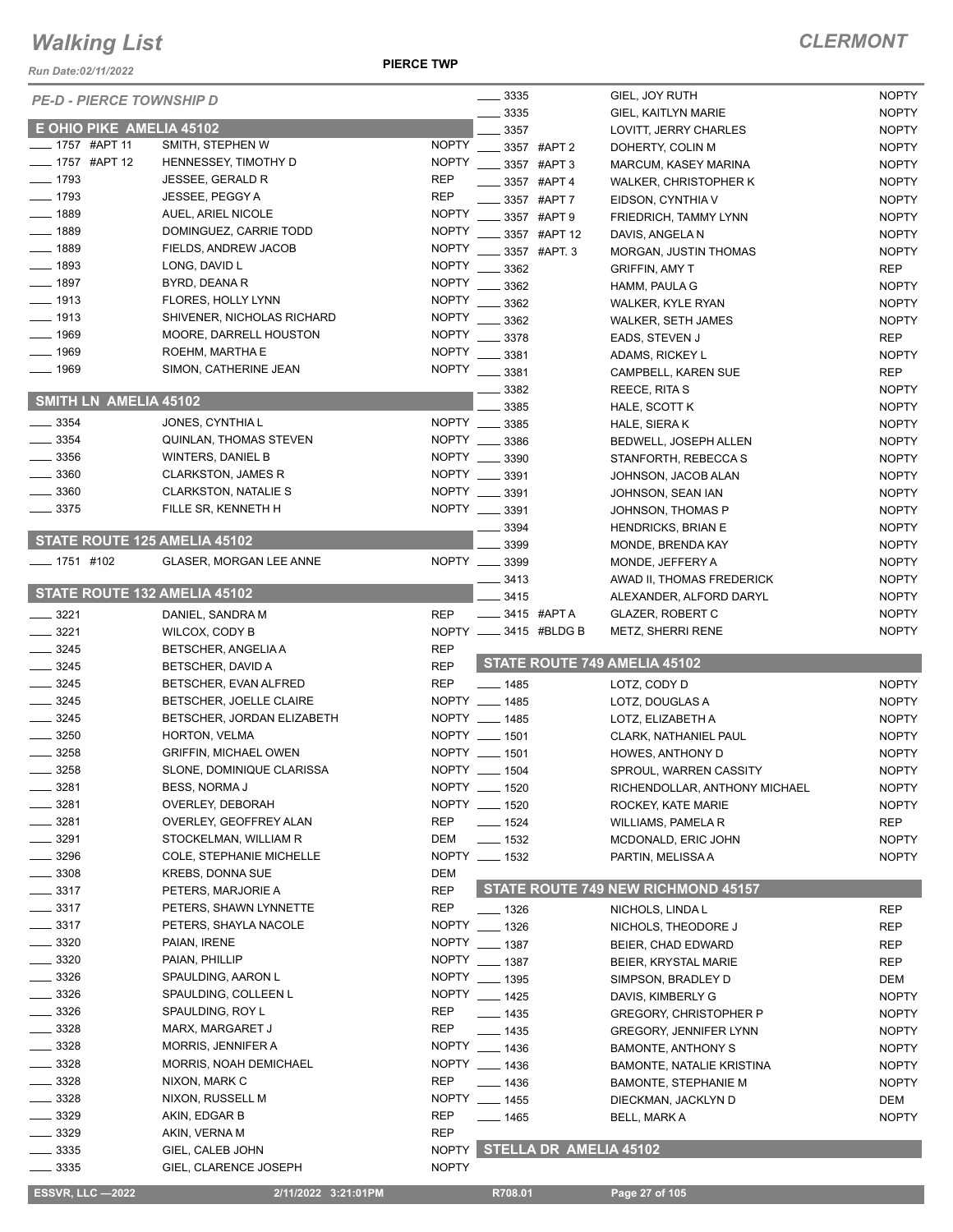*Run Date:02/11/2022*

**PIERCE TWP**

|                         | <b>PE-D - PIERCE TOWNSHIP D</b>  |                              | $- 1742$      | LACK, MEGAN C                     | <b>NOPTY</b> |
|-------------------------|----------------------------------|------------------------------|---------------|-----------------------------------|--------------|
|                         |                                  |                              | $- 1742$      | MORFORD, KATHERINE LYNN           | <b>NOPTY</b> |
|                         | <b>STELLA DR AMELIA 45102</b>    |                              | $-1742$       | MORFORD, MICHAEL CRAIG            | <b>NOPTY</b> |
| $- 1683$                | SULLIVAN, LAURA J                | <b>NOPTY</b>                 | $- 1754$      | FISHER, DAVID CHARLES             | DEM          |
| $- 1687$                | <b>BURTON, MATTHEW K</b>         | <b>NOPTY</b>                 | $- 1754$      | FISHER, GLORIA A                  | DEM          |
|                         | TEN MILE RD AMELIA 45102         |                              |               | <b>VINEYARD TRCE AMELIA 45102</b> |              |
| $- 1498$                | <b>HOGUE, RICHARD P</b>          | <b>REP</b>                   | $-6210$       | HARP, BRITTANEY A                 | <b>NOPTY</b> |
| $-1498$                 | RITTER, JEFF D                   | <b>NOPTY</b>                 | .6210         | HARP, CURTIS J                    | <b>NOPTY</b> |
| $- 1498$                | RITTER, TERESA ANN               | <b>NOPTY</b>                 | 6211          | FINLEY, MEDA                      | <b>NOPTY</b> |
| $- 1508$                | WOLF, MICHAEL A                  | <b>NOPTY</b>                 | 6211          | FINLEY, REGAN R                   | <b>NOPTY</b> |
| $- 1508$                | WOLF, MICHELE A                  | <b>NOPTY</b>                 | $-6212$       | STEINMETZ, JAMES R                | <b>REP</b>   |
| $- 1512$                | STRAHM, NANCY A                  | <b>NOPTY</b>                 | $-6212$       | STEINMETZ, JARROD CONLEY          | <b>NOPTY</b> |
| $- 1512$                | STRAHM, ROBERT J                 | <b>REP</b>                   | $-6212$       | STEINMETZ, KAYLIN ANN             | <b>NOPTY</b> |
| $- 1516$                | MIRACLE, JEFFREY P               | <b>REP</b>                   | $-6212$       | STEINMETZ, LISA K                 | <b>REP</b>   |
| $- 1516$                | MIRACLE, THERESA E               | <b>REP</b>                   | $-6213$       | EALY, DONNA LISA                  | <b>NOPTY</b> |
|                         | TEN MILE RD NEW RICHMOND 45157   |                              | 6213          | EALY, JEFFREY W                   | <b>NOPTY</b> |
|                         |                                  |                              | 6214          | MARTIN JR, PAUL H                 | <b>NOPTY</b> |
| $\frac{1}{2}$ 1385      | BOHMER, BRADLEY J                |                              | NOPTY __ 6215 | ROHNK, KAREN A                    | <b>REP</b>   |
| $\frac{1}{2}$ 1385      | <b>BOHMER, LAURA LOUISE</b>      |                              | NOPTY __ 6216 | GIBSON, BRENDA J                  | <b>REP</b>   |
| $\frac{1}{2}$ 1386      | ELEKES, ELIZABETH A              | REP                          | $-6216$       | GIBSON, HERBERT LEE               | <b>REP</b>   |
| $\frac{1}{2}$ 1386      | ELEKES, KEVIN S                  | <b>REP</b>                   | $-6217$       | ALSEPT, BRANDI L                  | <b>NOPTY</b> |
| $- 1387$                | BEIER, ALEXUS S                  | <b>REP</b>                   | $-6217$       | ALSEPT, JEREMY LEE                | <b>NOPTY</b> |
| $\frac{1}{2}$ 1387      | PACK, DYLAN JESSIE WADE          | <b>REP</b>                   | $-6217$       | GILLMAN, BRAD ALLEN               | <b>NOPTY</b> |
| $- 1389$                | FITE, NATHAN D                   | <b>REP</b>                   | $-6217$       | HESKAMP, JACOB WILLIAM            | <b>NOPTY</b> |
| $- 1389$                | FITE, SHERRY ANN                 | <b>REP</b>                   | $-6218$       | ABRAMS, CHRISTOPHER JAMES         | <b>NOPTY</b> |
| $\frac{1}{2}$ 1392      | MAREK, LORNA C                   |                              | NOPTY __ 6218 | ABRAMS, JAMES EDWARD              | <b>NOPTY</b> |
| $\frac{1}{2}$ 1392      | WALKER, DONALD GREGORY           |                              | NOPTY __ 6218 | DEATON, BRYANNA RENE              | <b>NOPTY</b> |
| $\frac{1}{2}$ 1392      | WALKER, RYAN ADAM                |                              | NOPTY __ 6218 | DEATON, CHRISTINE R               | <b>NOPTY</b> |
| $- 1393$                | <b>CUMMINS, LYNETTE</b>          |                              | NOPTY __ 6219 | RUMPLE, ANDREA BERNADETTE         | <b>REP</b>   |
| $- 1393$                | <b>MEEKS, RICHARD SUTHERLAND</b> |                              | NOPTY __ 6219 | RUMPLE, DONALD P                  | <b>REP</b>   |
| $\frac{1}{2}$ 1395      | SIMPSON, LORAINE SUE             | DEM                          | $- 6219$      | RUMPLE, ELIZABETH ANNE            | <b>NOPTY</b> |
| $- 1396$                | LEAGUE, JONATHAN M               | <b>REP</b>                   | $-6219$       | RUMPLE, HOPE IVY GERRARD          | <b>NOPTY</b> |
| $\frac{1}{2}$ 1396      | LEAGUE, STEPHANIE A              | <b>REP</b>                   | $-6219$       | RUMPLE, MADELEINE L               | REP          |
| $- 1398$                | MULLINS, ELESTER                 |                              | NOPTY __ 6220 | MAHANEY, CRAIG ROBERT             | <b>NOPTY</b> |
| $- 1398$                | MULLINS, SANDRA L                |                              | NOPTY __ 6220 | WILTSHIRE, TIFFANY BROOKE         | <b>NOPTY</b> |
| $-1399$                 | JOHNSON, CYNTHIA A               | <b>REP</b>                   | 6221          | BOLES, MYRA JOAN                  | <b>NOPTY</b> |
| $- 1399$                | JOHNSON, DANIEL L                | <b>REP</b>                   | 6221          | STEINMETZ, CHRISTINE M            | <b>REP</b>   |
| $- 1399$                | JOHNSON JR, DANIEL L             | <b>NOPTY</b>                 | $-6221$       | STEINMETZ, JOEL A                 | <b>NOPTY</b> |
| 1399                    | WARD, RUTH A                     | <b>NOPTY</b>                 | $-6222$       | WOOLWINE, ABBIE JEAN              | <b>NOPTY</b> |
| $- 1400$                | BROWN, JOHN E                    |                              | NOPTY __ 6222 | WOOLWINE, MELISSA DAWN            | <b>NOPTY</b> |
| 1401                    | BINDER TAYLOR, SARAH G           | <b>REP</b>                   | 6222          | WOOLWINE, RONALD S                | <b>NOPTY</b> |
| $-1402$                 | PELCHA, IRENE                    | <b>NOPTY</b>                 | 6223          | FOSTER, JAMIE                     | <b>NOPTY</b> |
| $-1402$                 | PELCHA SR, JOHN P                | <b>REP</b>                   | 6223          | PERRY, ANSUN L                    | <b>NOPTY</b> |
| _ 1405                  | PRICHARD JR, JAMES J             | <b>NOPTY</b>                 | 6224          | WOOLWINE, LINDA L                 | <b>REP</b>   |
| $-1405$                 | <b>VETTER, THOMAS MICHAEL</b>    |                              | NOPTY __ 6224 | WOOLWINE, RONALD P                | <b>REP</b>   |
| $- 1408$                | <b>GENTILE, STEPHEN J</b>        | REP                          | $-6225$       | REESE, KATHLEEN K                 | <b>REP</b>   |
| $- 1408$                | <b>GENTILE, SUZANNE</b>          | REP                          | $- 6225$      | REESE II, WILLIAM AUSTIN          | REP          |
| $- 1415$                | STEHLE, KATJA                    |                              | NOPTY __ 6226 | WOOLWINE, CHARITY DAWN            | <b>NOPTY</b> |
| $- 1415$                | STEHLE, MARK EDWARD              |                              | NOPTY __ 6226 | WOOLWINE, CONNOR MICHAEL          | NOPTY        |
| $- 1425$                | DAVIS, KEITH SCOTT               |                              | NOPTY __ 6226 | WOOLWINE, MICHAEL R               | <b>NOPTY</b> |
| $- 1426$                | ARMSTRONG, JULIE ANN             | <b>REP</b>                   | $-6228$       | BRYANT, BRETT NICHOLAS            | <b>NOPTY</b> |
| $- 1426$                | ARMSTRONG, MICHAEL D             | <b>REP</b>                   | — 6228        | <b>BRYANT, NICHOLAS E</b>         | <b>NOPTY</b> |
| $- 1445$                | ZAWACKI, BRIAN KENT              |                              | NOPTY __ 6230 | NOBLE, LARRY R                    | <b>NOPTY</b> |
| $- 1445$                | ZAWACKI, JENNIFER LYNN           | <b>NOPTY</b><br><b>NOPTY</b> | $-6230$       | NOBLE, LOIS A                     | <b>NOPTY</b> |
| —— 1445                 | ZAWACKI, RYAN M                  |                              |               | NOPTY WHITE BIRCH LN AMELIA 45102 |              |
| __ 1455                 | DIECKMAN, JEFFREY MITCHELL       |                              | _ 1685        | ROETENBERGER, JARROD PAUL         | <b>NOPTY</b> |
| TIB DAY LN AMELIA 45102 |                                  |                              | 1685          | ROETENBERGER, SETH ADAM           | REP          |
| $- 1734$                | HONAKER, WILLIAM M               |                              | NOPTY __ 1685 | <b>SCHILLING, MARY ANN</b>        | <b>REP</b>   |
| $- 1738$                | DERAN, EMILY NICOLE              |                              | NOPTY __ 1692 | HAZELBAKER, CAROL ANN             | DEM          |
| $- 1738$                | DERAN, MICHAEL A                 | DEM                          | ____ 1693     | BOWMAN, JAMES S                   | REP          |
| $- 1742$                | LACK, BRAD T                     | <b>NOPTY</b>                 |               |                                   |              |
| <b>ESSVR, LLC -2022</b> | 2/11/2022 3:21:01PM              |                              | R708.01       | Page 28 of 105                    |              |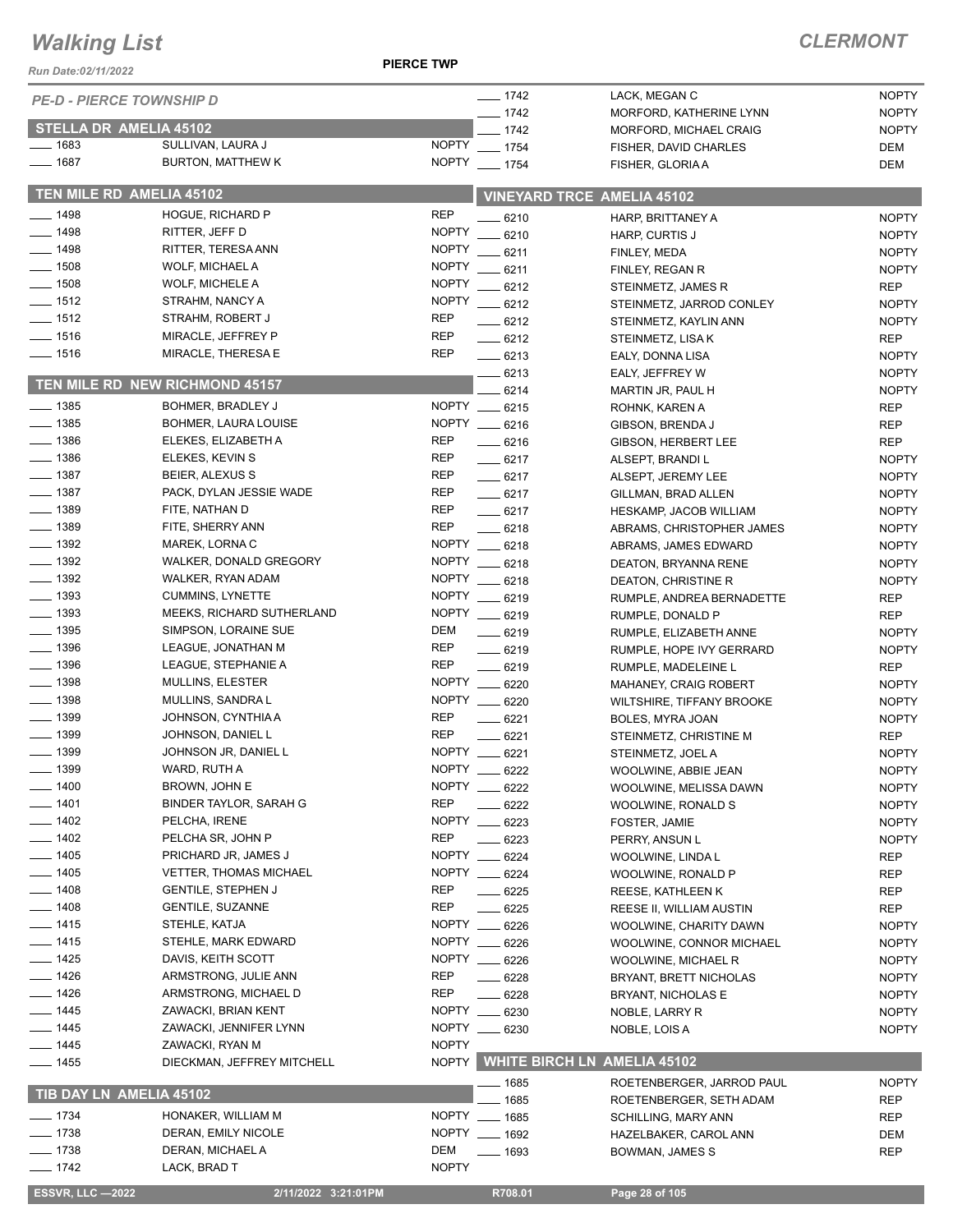*Run Date:02/11/2022*

**PIERCE TWP**

| <b>PE-D - PIERCE TOWNSHIP D</b>                |                                                |                              | $- 1428$            | SCHATZMAN, CI                                   |
|------------------------------------------------|------------------------------------------------|------------------------------|---------------------|-------------------------------------------------|
|                                                |                                                |                              | $- 1428$            | SEVEREID, BETI                                  |
| <b>WHITE BIRCH LN AMELIA 45102</b><br>___ 1693 | BOWMAN, WANDA L                                | <b>REP</b>                   | $- 1430$            | CHILDS, CRAIG                                   |
| $- 1700$                                       | <b>MORRIS, SEAN S</b>                          | <b>NOPTY</b>                 | $- 1430$            | <b>GRAY, BRUCE AI</b>                           |
| $- 1700$                                       | ROBISON, CHRISTOPHER ALAN                      | <b>NOPTY</b>                 | $- 1430$<br>$-1430$ | <b>GRAY, CLAIRE L</b>                           |
| $- 1701$                                       | KELLY, JOHN J                                  | <b>DEM</b>                   | $- 1430$            | <b>GRAY, JAMES AL</b><br><b>GRAY, JULIE PO.</b> |
| $-1708$                                        | CARR, DAVID P                                  | <b>REP</b>                   | $- 1430$            | <b>GRAY, KANDICE</b>                            |
| $- 1708$                                       | CARR, DIANA L                                  | <b>REP</b>                   | __ 1432             | WEHBY, LINDA L                                  |
| $-1708$                                        | CARR, KEVIN ANDREW                             | <b>NOPTY</b>                 | $-1434$             | MITCHELL SR, E                                  |
| $-1709$                                        | KOEHLER, CHERYL B                              | <b>NOPTY</b>                 | $-1436$             | DOELLMAN, NAT                                   |
| $- 1709$                                       | KOEHLER, KENNETH R                             | <b>NOPTY</b>                 | $- 1436$ 1/2        | WINKELMAN, KA                                   |
| $- 1709$                                       | KOEHLER, STEPHEN ROBERT                        | <b>NOPTY</b>                 | $- 1438$            | <b>GRIGGS, BRITTA</b>                           |
| $-1715$                                        | LEE, DORIS E                                   | REP                          | $\frac{1}{2}$ 1438  | <b>GRIGGS, PAUL M</b>                           |
| $=$ 1715                                       | LEE, ROBERT T                                  | REP                          | —— 1446             | SHEARER, CIND                                   |
| ___ 1716                                       | MOORE, IMOJEAN                                 | REP                          | $- 1446$            | SHEARER, STE\                                   |
|                                                |                                                |                              | $-1450$             | HURD, TIFFANY                                   |
| <b>WIBBELS RD AMELIA 45102</b>                 |                                                |                              | $=$ 1450            | SHARP, AMAND/                                   |
| $\equiv$ 1500                                  | ADAMS, ALEXIS KAITLYN                          | NOPTY __ 1450                |                     | SHARP, ELLIE EI                                 |
| $- 1500$                                       | ADAMS JR, LESLIE THOMAS                        | DEM                          | $- 1450$            | SHARP, KAITLYN                                  |
| $- 1500$                                       | ARIAS, CAROLA ARAYA                            | DEM                          | $- 1450$            | SHARP, PHILLIP                                  |
|                                                |                                                |                              | __ 1454             | <b>BUHLER, CHARI</b>                            |
|                                                | <b>WOODLAND MEADOW DR AMELIA 45102</b>         |                              | $=$ 1454            | <b>BUHLER, CHARI</b>                            |
| $-2001$                                        | ROYSE, ROBERT MIJO                             | NOPTY __ 1454                |                     | <b>BUHLER, HEATH</b>                            |
| $-2001$                                        | ROYSE, SHAWN N                                 | NOPTY __ 1456                |                     | <b>VETTER, LISAA</b>                            |
| $-2002$                                        | CRAMER, JEFFERY A                              | DEM                          | $- 1456$            | <b>VETTER, VINCEI</b>                           |
| 2002                                           | CRAMER, PHYLLIS M                              | REP                          | $- 1460$            | <b>FOUST, MICHEL</b>                            |
| $-2004$                                        | MORGAN, CONSTANCE S                            | NOPTY __ 1460                |                     | FOUST, ROGER                                    |
| $-2008$                                        | SINGER, GARY RICHARD                           | NOPTY __ 1460                |                     | STORCH, JACOE                                   |
| $-2008$                                        | SINGER, MARY K                                 | <b>NOPTY</b>                 |                     |                                                 |
| $-2010$<br>$-2010$                             | SCHULTZ, COLLEEN ANN                           | <b>NOPTY</b><br><b>NOPTY</b> | <b>TOTAL: 1,009</b> |                                                 |
| $-2013$                                        | SCHULTZ, DAVID WAYNE<br>WERNEKE, BEN M         | <b>NOPTY</b>                 |                     |                                                 |
| $-2014$                                        | MCCARTHY, ANNA M                               | <b>NOPTY</b>                 |                     |                                                 |
| $-2014$                                        | MCCARTHY, DAVID J                              | <b>NOPTY</b>                 |                     |                                                 |
| $-2019$                                        | ARCHIABLE, DAVID                               | <b>NOPTY</b>                 |                     |                                                 |
| $-2019$                                        | SIMPSON ARCHIABLE, HEATHER SUE                 | <b>NOPTY</b>                 |                     |                                                 |
| $-2020$                                        | MEEKER, DEBORAH JANE                           | REP                          |                     |                                                 |
| 2020                                           | <b>MEEKER, MARTIN</b>                          | REP                          |                     |                                                 |
| 2026                                           | SLICKER, DONALD L                              | <b>NOPTY</b>                 |                     |                                                 |
| 2026                                           | SLICKER, MARILYN J                             | <b>NOPTY</b>                 |                     |                                                 |
| 2030                                           | HAMMOND, BARBARA LINDA                         | REP                          |                     |                                                 |
| 2030                                           | HAMMOND, MURRAY                                | REP                          |                     |                                                 |
| 2031                                           | KOEBBE, KRISTINA RENE                          | <b>NOPTY</b>                 |                     |                                                 |
| 2031                                           | SIMPSON, JENNIFER MICHELE                      | <b>NOPTY</b>                 |                     |                                                 |
| 2031                                           | SIMPSON, MATTHEW RYAN                          | <b>NOPTY</b>                 |                     |                                                 |
| 2032                                           | <b>FAHRER, DENISE ANN</b>                      | DEM                          |                     |                                                 |
| 2032                                           | FAHRER, KENT MARTIN                            | DEM                          |                     |                                                 |
| YOUNG RD AMELIA 45102                          |                                                |                              |                     |                                                 |
|                                                |                                                |                              |                     |                                                 |
| - 1360<br>___ 1360                             | KAUTZMAN, DEBORAH A                            | <b>NOPTY</b>                 |                     |                                                 |
| __ 1373                                        | KAUTZMAN, DENNIS E<br>CRAYCRAFT, LISA MICHELLE | <b>NOPTY</b><br><b>NOPTY</b> |                     |                                                 |
| $-1373$                                        | FRIES, ANTHONY J                               | <b>NOPTY</b>                 |                     |                                                 |
| ___ 1414                                       | NICHOLS, DEBRA L                               | REP                          |                     |                                                 |
| __ 1414                                        | NICHOLS, GREGORY A                             | REP                          |                     |                                                 |
| $-$ 1418                                       | MILLS, AUDRY R                                 | REP                          |                     |                                                 |
| _ 1418                                         | MILLS, DANIEL L                                | REP                          |                     |                                                 |
| _ 1418                                         | MILLS, SCOTT D                                 | REP                          |                     |                                                 |
| $-1425$                                        | MCALISTER, BETHANY ANN                         | <b>NOPTY</b>                 |                     |                                                 |
| - 1425                                         | MCALISTER, BRENT ALAN                          | <b>NOPTY</b>                 |                     |                                                 |
| __ 1426                                        | SHARP, JENNIFER K                              | <b>NOPTY</b>                 |                     |                                                 |
| 1426                                           | SHARP, MICHAEL JOSEPH                          | <b>NOPTY</b>                 |                     |                                                 |
| <b>ESSVR, LLC -2022</b>                        | 2/11/2022 3:21:01PM                            |                              | R708.01             | Page 29 of 105                                  |
|                                                |                                                |                              |                     |                                                 |

| 1428     | SCHATZMAN, CHRISTOPHER M      | <b>REP</b>   |
|----------|-------------------------------|--------------|
| 1428     | SEVEREID, BETH R              | <b>NOPTY</b> |
| 1430     | CHILDS, CRAIG PATRICK         | <b>NOPTY</b> |
| 1430     | <b>GRAY, BRUCE ALAN</b>       | <b>NOPTY</b> |
| 1430     | <b>GRAY, CLAIRE L</b>         | <b>NOPTY</b> |
| 1430     | <b>GRAY. JAMES ALAN</b>       | <b>NOPTY</b> |
| 1430     | <b>GRAY, JULIE POZZ</b>       | <b>NOPTY</b> |
| 1430     | <b>GRAY, KANDICE MARIE</b>    | <b>NOPTY</b> |
| 1432     | WEHBY, LINDA L                | <b>NOPTY</b> |
| 1434     | <b>MITCHELL SR. ERIC M</b>    | <b>NOPTY</b> |
| 1436     | DOELLMAN. NATALIE MICHELLE    | <b>NOPTY</b> |
| 1436 1/2 | WINKELMAN, KATHERINE A        | <b>NOPTY</b> |
| 1438     | <b>GRIGGS, BRITTANY L</b>     | <b>DEM</b>   |
| 1438     | <b>GRIGGS, PAUL M</b>         | <b>DEM</b>   |
| 1446     | SHEARER, CINDY                | <b>NOPTY</b> |
| 1446     | SHEARER, STEVEN DENNIS        | <b>NOPTY</b> |
| 1450     | HURD, TIFFANY ANN             | <b>NOPTY</b> |
| 1450     | SHARP, AMANDA R               | <b>REP</b>   |
| 1450     | SHARP, ELLIE ELIZABETH        | <b>NOPTY</b> |
| 1450     | SHARP, KAITLYN G              | <b>NOPTY</b> |
| 1450     | SHARP, PHILLIP JAMES          | <b>REP</b>   |
| 1454     | <b>BUHLER, CHARLES C</b>      | REP          |
| 1454     | <b>BUHLER, CHARLES ERNEST</b> | <b>REP</b>   |
| 1454     | <b>BUHLER, HEATHER M</b>      | <b>NOPTY</b> |
| 1456     | <b>VETTER, LISAA</b>          | <b>REP</b>   |
| 1456     | <b>VETTER, VINCENT M</b>      | <b>REP</b>   |
| 1460     | FOUST, MICHELE LYNN           | <b>NOPTY</b> |
| 1460     | <b>FOUST, ROGER J</b>         | <b>NOPTY</b> |
| 1460     | STORCH, JACOB MATTHEW         | <b>NOPTY</b> |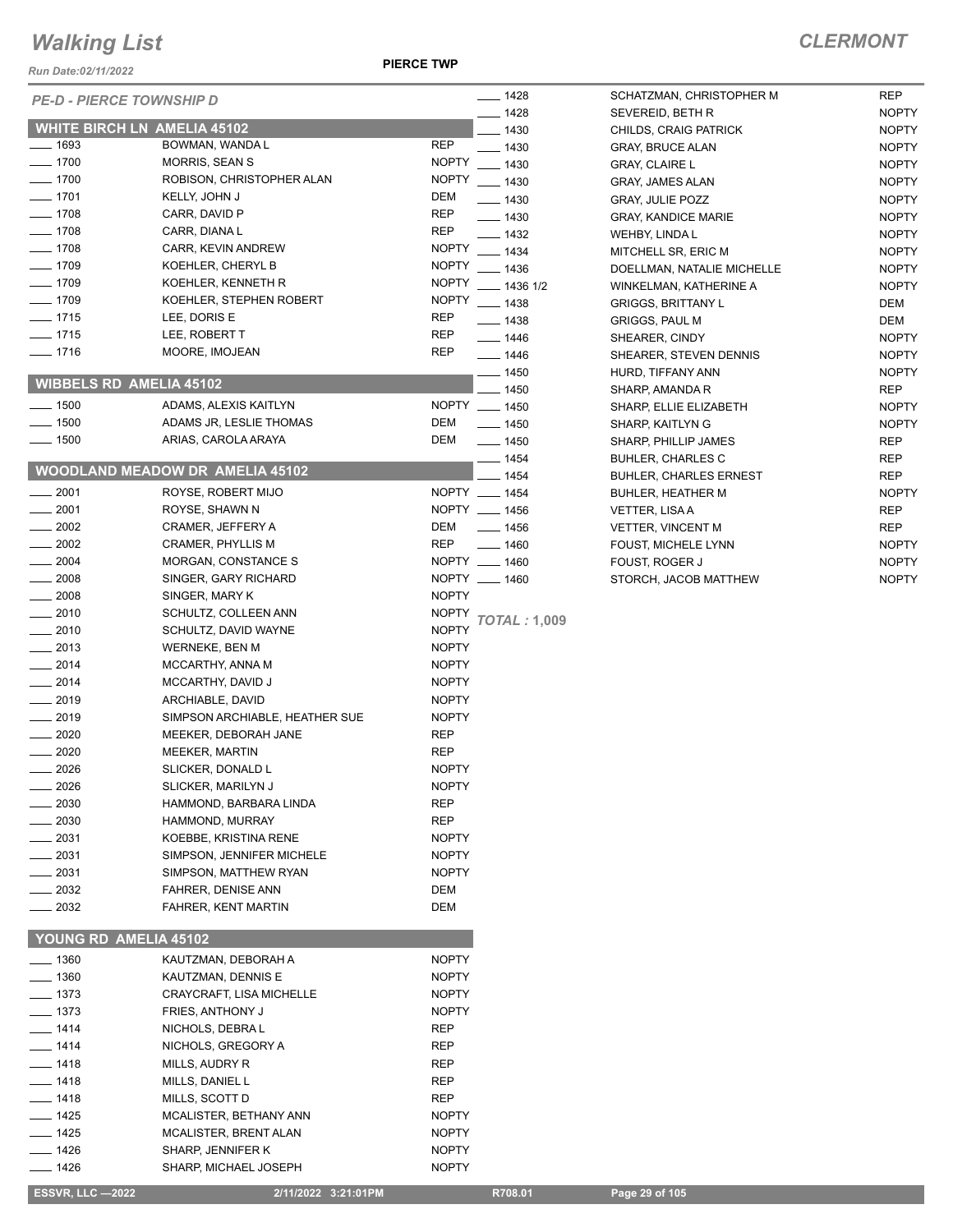*Run Date:02/11/2022*

*PE-E - PIERCE TOWNSHIP E*

| PE-E - PIERUE TOWNSHIP E                 |                                        |              | <b>BRAEWING CT CINCINNATI 45245</b> |                                                   |                              |  |
|------------------------------------------|----------------------------------------|--------------|-------------------------------------|---------------------------------------------------|------------------------------|--|
|                                          | <b>ABERDEEN RIDGE CINCINNATI 45245</b> |              | $-6447$                             | <b>BRUNS, CAREY ELLEN</b>                         | <b>REP</b>                   |  |
| $\frac{1}{2}$ 3322                       | <b>ESTERLE, HARPER KELLY</b>           | <b>REP</b>   | $- 6447$                            | CHERRY III, JOHN B                                | <b>REP</b>                   |  |
| $\frac{3322}{2}$                         | ESTERLE, KENNETH J                     | <b>REP</b>   | $-6448$                             | JUMP, GEORGE S                                    | <b>NOPTY</b>                 |  |
| $\frac{1}{2}$ 3322                       | ESTERLE, LIBBY A                       | <b>REP</b>   | $- 6448$                            | JUMP, JULIE                                       | <b>NOPTY</b>                 |  |
| $\frac{3324}{2}$                         | GOODNOW, COLE A                        |              | NOPTY __ 6449                       | SCHMIDT, BOBBI LEE                                | REP                          |  |
| $\frac{3324}{ }$                         | GOODNOW, KEESHA VIE                    | <b>REP</b>   | $- 6449$                            | <b>SCHMIDT, STEPHEN F</b>                         | <b>REP</b>                   |  |
| $- 3324$                                 | GOODNOW, RUSSELL EDWARD                | <b>REP</b>   | $- 6450$                            | BELLISSEMO, MARY JOSEPHINE                        | <b>NOPTY</b>                 |  |
| $\frac{1}{2}$ 3324                       | ZIMMEMAN, JAY GEORGE                   |              | NOPTY __ 6450                       | BELLISSEMO, NICHOLAS C                            | <b>NOPTY</b>                 |  |
| $\frac{3324}{2}$                         | ZIMMERMAN, RYLEE CLAIRE                |              | NOPTY __ 6451                       | <b>BARRY, KELLY KING</b>                          | <b>NOPTY</b>                 |  |
| $\frac{1}{2}$ 3324                       | ZIMMERMAN, TRISHA BARBARA              |              | NOPTY __ 6451                       | <b>BARRY, MATTHEW ROBERT</b>                      | <b>NOPTY</b>                 |  |
| $\frac{1}{2}$ 3325                       | WESSEL, ADAM L                         | DEM          | $\frac{1}{2}$ 6452                  | <b>MARTIN, KAREN MARIE</b>                        | DEM                          |  |
| $- 3325$                                 | WESSEL, HANNAH L                       | <b>REP</b>   | $-6452$                             | <b>MARTIN, KYLE M</b>                             | <b>REP</b>                   |  |
| $\frac{3326}{2}$                         | <b>JOSSART, KATHERINE CLAIRE</b>       |              | NOPTY __ 6453                       | BELL, BRIEN WHITSON                               | <b>NOPTY</b>                 |  |
| $- 3326$                                 | <b>JOSSART, KRISTYN MARY</b>           |              | NOPTY __ 6453                       | BELL, CAROLYN C                                   | <b>NOPTY</b>                 |  |
| $\frac{1}{2}$ 3326                       | <b>JOSSART, TIMOTHY J</b>              |              | NOPTY __ 6453                       | BELL, MADELYN CHRISTINE                           | <b>NOPTY</b>                 |  |
| $- 3326$                                 | JOSSART, WILLIAM JOHN                  |              | NOPTY __ 6453                       | MCGRAW, MICHAEL PATRICK                           | <b>NOPTY</b>                 |  |
| $\frac{1}{2}$ 3327                       | PATEL, RINA NITINKUMAR                 |              | NOPTY __ 6454                       | HEINY, CHRISTOPHER DAVID                          | REP                          |  |
|                                          |                                        |              | __ 6454                             | HEINY, KATIE A                                    | <b>REP</b>                   |  |
|                                          | <b>BEHYMER RD CINCINNATI 45245</b>     |              |                                     | NOPTY BRISTOL RD NEW RICHMOND 45157               |                              |  |
| $\frac{1}{2}$ 3442                       | PERRY, NICOLE L                        |              |                                     |                                                   |                              |  |
| $- 3450$                                 | FELICIANO GONZALEZ, JOSE MANUEL        |              | NOPTY __ 1017                       | PARKER, NANCY JANE                                | DEM                          |  |
| $\frac{1}{2}$ 3450                       | RIVERA RAMIEREZ, VERONICA              |              | NOPTY __ 1033                       | PARKER, GERALD MICHAEL                            | <b>NOPTY</b>                 |  |
| $\frac{1}{2}$ 3462                       | <b>SCALES, DIANA S</b>                 | REP          | $\frac{1}{2}$ 1033                  | PARKER, SUSAN K                                   | <b>NOPTY</b>                 |  |
| $\frac{1}{2}$ 3462                       | <b>SCALES, MICHAEL R</b>               | REP          | $- 1075$                            | PALMER, MELISSA ANNE                              | <b>NOPTY</b>                 |  |
| $- 3472$                                 | PIERCE, DEBBIE                         | <b>DEM</b>   | $- 1075$<br>$- 1075$                | ROSTETTER, ANDREW JAMES                           | <b>NOPTY</b>                 |  |
| $\frac{3472}{2}$                         | PIERCE, GREGORY A                      | DEM          | NOPTY __ 1075                       | ROSTETTER, NATHAN LEE                             | <b>NOPTY</b><br><b>NOPTY</b> |  |
| $- 3472$                                 | PIERCE, JESSICA LYNN                   | <b>NOPTY</b> |                                     | ROSTETTER, PAUL ALLEN                             |                              |  |
| $\frac{1}{2}$ 3502<br>$\frac{1}{2}$ 3502 | ALHIJAZEEN, MAJD NAZZAL                |              |                                     | NOPTY COLE RD NEW RICHMOND 45157                  |                              |  |
| $\frac{1}{2}$ 3506                       | HIJAZEEN, YOUSEF NAZZAL                |              | NOPTY __ 3215                       |                                                   |                              |  |
| $\frac{1}{2}$ 3510                       | SMITH, SARAH EILEEN                    |              | NOPTY __ 3215                       | HEIDEN, ANNA CHRISTINE                            | <b>REP</b>                   |  |
| $\frac{1}{2}$ 3510                       | WOODS, JOHN M<br>WOODS, TERI L         |              | NOPTY __ 3215                       | HEIDEN, CHAD R                                    | <b>REP</b><br><b>REP</b>     |  |
| $\frac{1}{2}$ 3514                       | SMITH, LAURA                           |              | NOPTY __ 3215                       | <b>HEIDEN, JOSHUA B</b><br>HEIDEN, LEAH JOSEPHINE | <b>REP</b>                   |  |
| $- 3524$                                 | PIERCE, ANITA D                        | <b>REP</b>   | $\frac{1}{2}$ 3215                  | HEIDEN, STACI C                                   | <b>REP</b>                   |  |
| $- 3524$                                 | PIERCE, JOHN PAUL                      | <b>REP</b>   | $\frac{1}{2}$ 3215                  | JOHNSON, SETH E                                   | <b>NOPTY</b>                 |  |
| $\frac{1}{2}$ 3530                       | <b>GREENE, PAMELA ANN</b>              | <b>REP</b>   | $\frac{1}{2}$ 3233                  | STANFIELD, CHAR T                                 | <b>REP</b>                   |  |
| $\frac{1}{2}$ 3530                       | <b>GREENE, TIMOTHY R</b>               | <b>REP</b>   | $\frac{1}{2}$ 3233                  | STANFIELD, DAVID D                                | <b>NOPTY</b>                 |  |
| 3534                                     | CROCKETT, BRIAN D                      |              | NOPTY __ 3233                       | STANFIELD, LAUREN A                               | <b>NOPTY</b>                 |  |
| $-3534$                                  | CROCKETT, SALLY ANN                    |              | NOPTY __ 3233                       | STANFIELD, ZACHARY DAVID BLAKE                    | <b>REP</b>                   |  |
| _ 3544                                   | WHITE, GLORIA J                        | REP          | $- 3235$                            | STABLUM, ERICA RAE                                | <b>NOPTY</b>                 |  |
| $-3544$                                  | WHITE JR, MYRON A                      | <b>REP</b>   | 3235                                | STABLUM, JASON ROBERT                             | <b>NOPTY</b>                 |  |
| $\frac{1}{2}$ 3550                       | BLACKABY, JERAD S                      |              | NOPTY __ 3241                       | BERNING, DALE P                                   | <b>NOPTY</b>                 |  |
| $\frac{1}{2}$ 3550                       | FREDE, RHONDA BLACKABY                 | REP          | $- 3243$                            | UETZ, GEORGE W                                    | DEM                          |  |
| $=$ 3550                                 | FREDE, STEVE P                         | REP          | $- 3243$                            | UETZ, MARY K                                      | DEM                          |  |
| $\frac{1}{2}$ 3556                       | LAIR, JULIA ANNE                       |              | NOPTY __ 3245                       | <b>CLARK, CHARLES RICHARD</b>                     | DEM                          |  |
| $=$ 3556                                 | LAIR, STEVEN W                         |              | NOPTY __ 3245                       | ROTHSTEIN CLARK, DEBRA D                          | DEM                          |  |
| $\frac{1}{2}$ 3562                       | BIRD, ADAM C                           | REP          | $- 3246$                            | FALLER, MARY K                                    | REP                          |  |
| $\frac{1}{2}$ 3562                       | BIRD, JOEL I                           | REP          | $\frac{3246}{5}$                    | FALLER, ROBERT J                                  | REP                          |  |
| $- 3562$                                 | BIRD, JONATHAN COLE                    | REP          | $- 3247$                            | SHIFFLET, RAYMOND A                               | <b>NOPTY</b>                 |  |
| $- 3562$                                 | <b>BIRD, TAMERAL</b>                   | REP          | $- 3247$                            | SHIFFLET, TIMOTHY RAY                             | <b>NOPTY</b>                 |  |
| $= 3568$                                 | FERGUSON, STEVEN D                     |              | NOPTY __ 3249                       | <b>GRADY II, CHUCK J</b>                          | REP                          |  |
| _ 3568                                   | LONG, JONATHAN ISAAC                   |              | NOPTY __ 3249                       | <b>GRADY, PEYTON R</b>                            | <b>NOPTY</b>                 |  |
| $-3568$                                  | LONG, SETH MICHAEL                     |              | NOPTY __ 3249                       | GRADY, SKYLAR MORGAN                              | <b>NOPTY</b>                 |  |
| _ 3568                                   | STEWART, JULIE                         |              | NOPTY __ 3261                       | DIECKMANN, KAREN S                                | <b>NOPTY</b>                 |  |
| $-3580$                                  | ROCKEL, DAVID M                        |              | NOPTY __ 3261                       | DIECKMANN, MICHAEL W                              | <b>NOPTY</b>                 |  |
| $\frac{1}{2}$ 3580                       | ROCKEL, HEATHER R                      | DEM          | $\frac{3272}{ }$                    | HELLEBUSH, CHRISTINA A                            | DEM                          |  |
| ____ 3586                                | METCALFE, PATRICIA A                   | REP          | $- 3272$                            | <b>HELLEBUSH, ROSE ANNE</b>                       | DEM                          |  |
| $-3586$                                  | METCALFE, THEO C                       | REP          | $\frac{1}{2}$ 3290                  | HANSELMAN, THOMAS M                               | <b>NOPTY</b>                 |  |
| $-3592$                                  | ADAMS, CAROL J                         | REP          | $\frac{1}{2}$ 3290                  | MCILVAIN, STEPHANIE A                             | <b>NOPTY</b>                 |  |
| 3592                                     | ADAMS, RICHARD C                       | REP          | 3310                                | BOCK, LEANNE D                                    | <b>NOPTY</b>                 |  |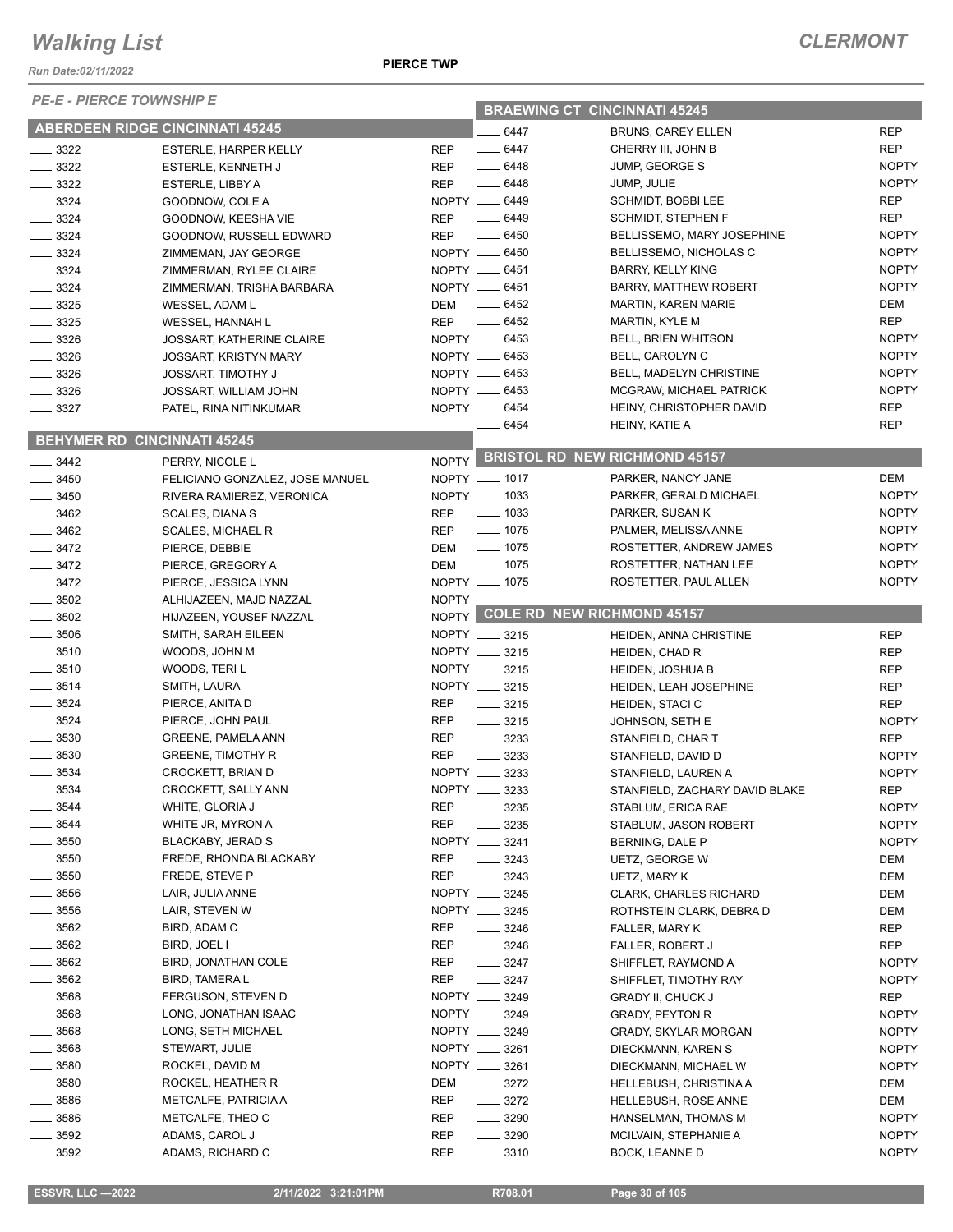*Run Date:02/11/2022*

#### **PIERCE TWP**

| <b>PE-E - PIERCE TOWNSHIP E</b>    |                                                   |            | $\frac{1}{2}$ 1044                      | BAUMAN, JAMES EDWARD                             | <b>NOPTY</b>                 |  |
|------------------------------------|---------------------------------------------------|------------|-----------------------------------------|--------------------------------------------------|------------------------------|--|
| <b>COLE RD NEW RICHMOND 45157</b>  |                                                   |            | <b>FAGINS RUN RD NEW RICHMOND 45157</b> |                                                  |                              |  |
| $\frac{1}{2}$ 3310                 | BOCK, RODNEY S                                    |            | NOPTY __ 1103                           | ROEDER, GARY A                                   | <b>REP</b>                   |  |
| $\frac{1}{2}$ 3310                 | OETZEL, CAROL SUE                                 |            | NOPTY __ 1103                           | ROEDER, JANICE M                                 | <b>REP</b>                   |  |
| $\frac{3318}{2}$                   | DETELLEM, ANNA MARIE                              |            | NOPTY __ 1104                           | ENGLAND, DAVID D                                 | <b>NOPTY</b>                 |  |
| $\frac{1}{2}$ 3319                 | <b>ENNIS, MICHAEL JOSEPH</b>                      |            | NOPTY __ 1104                           | ENGLAND, PAMELA JANE                             | <b>NOPTY</b>                 |  |
| $\frac{3322}{2}$                   | HEIDEN, RICHARD CARL                              |            | NOPTY __ 1105                           | BOHRER, DEBRA ANNE                               | DEM                          |  |
|                                    |                                                   |            | $- 1105$                                | BOHRER, MICHAEL PHILIP                           | DEM                          |  |
|                                    | <b>COOPER RD NEW RICHMOND 45157</b>               |            | $\frac{1}{110}$                         | HARRIS, JANET ELIZABETH                          | <b>NOPTY</b>                 |  |
| $- 1354$                           | JONES, CASEY ANN                                  | <b>REP</b> | $\frac{1}{2}$ 1110                      | HARRIS, JOHN W                                   | <b>NOPTY</b>                 |  |
| $- 1354$                           | JONES, KIMBERLY C                                 |            | REP - 1111                              | DIECKMAN, JACK L                                 | <b>NOPTY</b>                 |  |
| $-1364$                            | JONES, BRENDA J                                   |            | NOPTY - 1120                            | ALLEN, BRANDON TURNER                            | <b>NOPTY</b>                 |  |
| $- 1366$                           | COUCH, KYLIE JON                                  |            | NOPTY - 1120                            | ALLEN, BRITTANY L                                | <b>NOPTY</b>                 |  |
| $- 1366$                           | DICKHAUS, JOHN F                                  |            | NOPTY -1125                             | HUGHES, ANDREW MICHAEL                           | <b>NOPTY</b>                 |  |
| $\frac{1}{2}$ 1366                 | DICKHAUS, RHONDA L                                |            | NOPTY - 1125                            | HUGHES JR, CALVIN C                              | <b>NOPTY</b>                 |  |
| $- 1370$                           | DOLL JR, JAMES E                                  |            | NOPTY - 1125                            | HUGHES, DEBORAH GWYN                             | <b>NOPTY</b>                 |  |
| $- 1370$                           | DOLL, PAULA ANN                                   |            | NOPTY - 1132                            | EDWARDS, ELLEN MARIE                             | <b>NOPTY</b>                 |  |
| $- 1408$                           | VONDERHAAR, COURTNEY M                            |            | NOPTY - 1132                            | EDWARDS, MARTIN JOSEPH                           | <b>NOPTY</b>                 |  |
| $- 1408$                           | VONDERHAAR, TIMOTHY J                             |            | NOPTY - 1132                            | EDWARDS, SARA MARIE                              | <b>NOPTY</b>                 |  |
| $- 1414$                           | RUSSO, JENNIFER ANN                               |            | NOPTY - 1135                            | HILL, JOHN SCOTT                                 | <b>NOPTY</b>                 |  |
| $- 1414$                           | RUSSO III, NICHOLAS J                             |            | NOPTY - 1135                            | HILL, JOYCE L                                    | <b>NOPTY</b>                 |  |
| $- 1414$                           | RUSSO IV, NICHOLAS JOSEPH                         |            | NOPTY - 1145                            | <b>KELLERMAN, CHARLES P</b>                      | <b>REP</b>                   |  |
|                                    |                                                   |            | $- 1145$                                | KELLERMAN, MARJORIE ANN                          | <b>REP</b>                   |  |
|                                    | <b>CROOKED CREEK LN NEW RICHMOND 45157</b>        |            | $- 1145$                                | KELLERMAN, RACHEL LEIGH                          | <b>NOPTY</b>                 |  |
| $\frac{1}{2}$ 1106                 | FETTERS, JAMES M                                  |            | NOPTY - 1145                            | KELLERMAN, STEPHEN MICHAEL                       | <b>NOPTY</b>                 |  |
| $- 1108$                           | MICHEL, CHRISTINA MARIE                           |            | NOPTY - 1157                            | HAYWARD, DYLAN ULYSSES                           | <b>NOPTY</b>                 |  |
| $- 1108$                           | MICHEL, DANIEL LEONARD                            |            | NOPTY -1157                             | HAYWARD, JEFFREY B                               | REP                          |  |
| $\frac{1}{2}$ 1112                 | HAESELEY, ANTHONY RYAN                            |            | NOPTY - 1157                            | HAYWARD, MELISSA FAITH                           | <b>REP</b>                   |  |
| $- 1112$                           | WILLIAMS, MICHAEL EDWARD                          |            | NOPTY - 1157                            | HAYWARD, WILLIAM BARRETT                         | <b>NOPTY</b>                 |  |
| $\frac{1}{2}$ 1113                 | PARKER, KAITLYNN RENAE                            |            | NOPTY - 1158                            | GLENN, DANIEL C                                  | <b>REP</b>                   |  |
| $- 1113$                           | PARKER, MARLEEN MARIE                             |            | NOPTY - 1158                            | <b>GLENN, LUKE THOMAS</b>                        | <b>NOPTY</b><br><b>NOPTY</b> |  |
| $\frac{1}{2}$ 1113                 | PARKER JR, ROBERT ALLEN                           |            | NOPTY - 1158<br>NOPTY - 1158            | <b>GLENN, SARAH E</b><br><b>GLENN, SHELLEY L</b> | REP                          |  |
| $- 1113$                           | PARKER III, ROBERT ALLEN                          |            | REP - 1181                              | COLLET, CHRISTINA E                              | <b>NOPTY</b>                 |  |
| $- 1120$                           | BARRETT, LAURA CARROLL                            |            | $\frac{1}{2}$ 1181                      | COLLET, CHRISTINE                                | <b>NOPTY</b>                 |  |
| $\frac{1}{2}$ 1120                 | JOHNSON, WILLIAM M                                | <b>DEM</b> | NOPTY - 1181                            | <b>COLLET, ERIC PIERRE</b>                       | <b>NOPTY</b>                 |  |
| $- 1121$                           | HIPP, CHARITY A                                   |            | $- 1181$                                | <b>COLLET, PIERRE ERIC</b>                       | <b>NOPTY</b>                 |  |
| <b>DOGWOOD LN CINCINNATI 45245</b> |                                                   |            | $\frac{1}{2}$ 1191                      | TWEHUES, KELLY LYNN                              | <b>NOPTY</b>                 |  |
|                                    |                                                   | <b>REP</b> | $\frac{1}{2}$ 1191                      | TWEHUES, WILLIAM D                               | <b>NOPTY</b>                 |  |
| $\frac{1}{2}$ 3371                 | CASH, WILLARD C                                   |            | NOPTY - 1196                            | BELLETIRE, JOHN LEWIS                            | <b>NOPTY</b>                 |  |
| $\frac{1}{2}$ 3375                 | DALLAS, NOEL J<br><b>GREINER, BRANDON CHARLES</b> |            | NOPTY - 1196                            | MAHAN, JAMES M                                   | <b>REP</b>                   |  |
| $\frac{1}{2}$ 3375                 | GIBSON, JULIE ANN                                 |            | NOPTY - 1196                            | MAHAN, PAMELA J                                  | <b>REP</b>                   |  |
| __ 3433<br>__ 3433                 | GIBSON, ROBERT JAY                                |            | NOPTY - 1196                            | MAHAN, RICHARD J                                 | <b>REP</b>                   |  |
| _ 3459                             | BRUM, LAURA                                       |            | NOPTY - 1225                            | SINGLETON-TAYLOR, LINDA F                        | <b>NOPTY</b>                 |  |
| __ 3459                            | <b>GHERE, JAMES RICHARD</b>                       |            | NOPTY - 1225                            | <b>TAYLOR, SADIE IRENE</b>                       | <b>NOPTY</b>                 |  |
| 3459                               | GHERE, KATHLEEN ANN                               | <b>DEM</b> | $- 1235$                                | EDWARDS, DEBORAH MARIE                           | <b>NOPTY</b>                 |  |
| 3459                               | <b>HEATON, LAURAK</b>                             |            | NOPTY - 1235                            | MARSH, ANGELA MARIE                              | <b>NOPTY</b>                 |  |
|                                    |                                                   |            | $- 1235$                                | TALLARIGO, ARLENE A                              | REP                          |  |
|                                    | <b>EAGLES LANDING CINCINNATI 45245</b>            |            | —— 1237                                 | BARNHART, KATHY M                                | <b>NOPTY</b>                 |  |
| $-994$                             | DRESIE, ANGELA M                                  | DEM        | $- 1237$                                | BARNHART, TIMOTHY JAY                            | <b>NOPTY</b>                 |  |
| $\frac{1}{2}$ 994                  | DRESIE, DOUGLAS S                                 | <b>DEM</b> | $- 1239$                                | SHIDLER, ANDREA DAWN                             | DEM                          |  |
| $\_\_$ 999                         | <b>GENTRY, CHARLES E</b>                          | DEM        | $\frac{1}{2}$ 1239                      | SHIDLER, ANDREW EDMUND                           | <b>REP</b>                   |  |
| __ 999                             | MOORE, LINDA B                                    | DEM        | $- 1246$                                | DYE, ELLENA H                                    | REP                          |  |
| $- 1014$                           | HARMAN, BARBARA B                                 | REP        | <b>______ 1246 #APT A</b>               | LUCK, JACQUELINE R                               | REP                          |  |
| $- 1014$                           | HARMAN, JOSEPH W                                  | REP        | <b>_____ 1246 #APT A</b>                | LUCK, PATRICK V                                  | REP                          |  |
| $- 1024$                           | DUNIGAN, JOHN G                                   | REP        | $- 1247$                                | HORN, STEPHANIE NIKOLE                           | DEM                          |  |
| $- 1024$                           | DUNIGAN, SANDRA J                                 | <b>REP</b> | $- 1247$                                | HORN, WILLIAM C                                  | DEM                          |  |
| $- 1029$                           | MITCHELL, CHRISTOPHER JOHN                        |            | NOPTY - 1248                            | BECKWITH, JAMES M                                | <b>REP</b>                   |  |
| $\frac{1}{2}$ 1029                 | MITCHELL, KASI RYAN                               | $NOPTY =$  | _ 1254                                  | <b>GRAHAM, LARRY A</b>                           | DEM                          |  |
| $-1029$                            | PATSFALL, STEPHEN J                               |            | NOPTY - 1254                            | GRAHAM, LISA JONES                               | DEM                          |  |
| $- 1044$                           | BAUMAN, DARLA ANNE MARIE                          |            | NOPTY - 1254                            | GRAHAM, MATTHEW ALEXANDER                        | <b>NOPTY</b>                 |  |
|                                    |                                                   |            | - 1254                                  | <b>GRAHAM, NATALIE ELYSE</b>                     | DEM                          |  |

 **ESSVR, LLC —2022 2/11/2022 3:21:01PM R708.01 Page 31 of 105**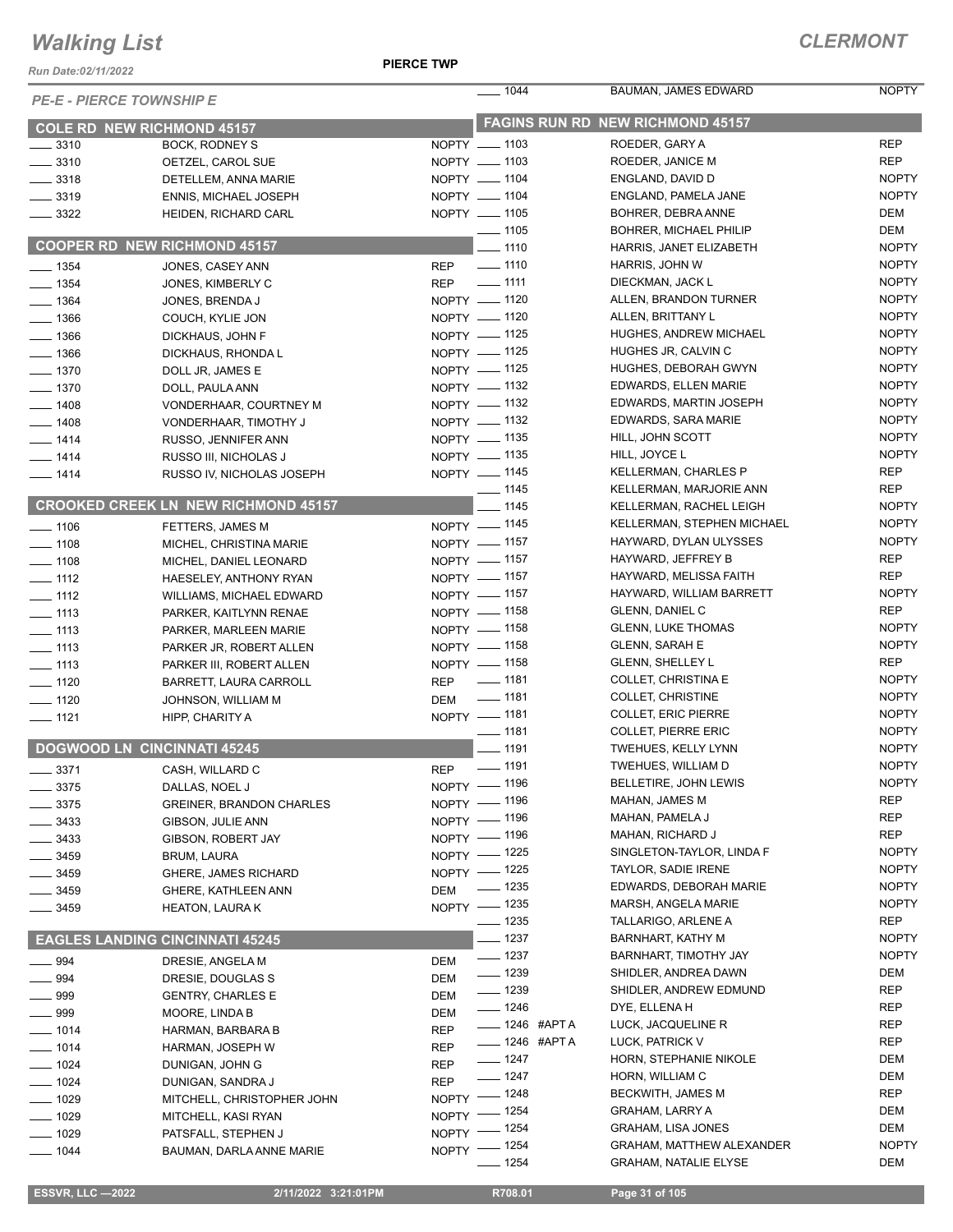**PIERCE TWP**

| Run Date:02/11/2022       |                                            | <b>PIERCE TWP</b>            |                     |                                    |
|---------------------------|--------------------------------------------|------------------------------|---------------------|------------------------------------|
|                           | <b>PE-E - PIERCE TOWNSHIP E</b>            |                              | _ 923               | RUPP, EL                           |
|                           |                                            |                              | $-923$              | RUPP, LE                           |
|                           | <b>FAGINS RUN RD NEW RICHMOND 45157</b>    |                              | 923                 | RUPP, M/                           |
| $-1257$                   | EGNER, ANGELA MARIE                        | <b>NOPTY</b><br><b>NOPTY</b> | 927                 | <b>CONVER</b>                      |
| $- 1257$<br>$- 1276$      | EGNER, CODY L                              | <b>REP</b>                   | 929                 | <b>DANNEN</b>                      |
| $- 1282$                  | WALTERS, LINDA K<br>FOWLER, JOSHUA DAVID   | <b>NOPTY</b>                 | 929                 | <b>DANNEN</b>                      |
| $- 1282$                  | FOWLER, RICHARD F                          | <b>NOPTY</b>                 | 929                 | <b>DANNEN</b>                      |
| ___ 1288                  | DALL, DEBORAH S                            | <b>REP</b>                   | 930                 | <b>HAVELKA</b>                     |
| $- 1288$                  | DALL, GREG A                               | <b>REP</b>                   | 930                 | NEAL, CA                           |
|                           |                                            |                              | $\equiv$ 931<br>931 | <b>HATFIELD</b><br><b>HATFIELI</b> |
|                           | <b>GLENEAGLES CIR CINCINNATI 45245</b>     |                              | 932                 | ALHIJAZE                           |
| $- 3435$                  | <b>GABOR, ADRIENNE E</b>                   | <b>NOPTY</b>                 | 932                 | AST, CAF                           |
| $- 3435$                  | GABOR, JOAN TERESA                         | <b>NOPTY</b>                 | $=932$              | AST, DOL                           |
| $- 3435$                  | GABOR, RANDY ALLAN                         | <b>NOPTY</b>                 | 932                 | AST, SYD                           |
| $- 3436$                  | DOCKENDORFF, JAMES ERNEST                  | <b>REP</b>                   | 934                 | <b>STEPHEN</b>                     |
| ____ 3436                 | DOCKENDORFF, JUDITH J                      | <b>NOPTY</b>                 | $\frac{1}{2}$ 934   | <b>STEPHEN</b>                     |
| _ 3439                    | CONRAD, JENNIFER W                         | DEM                          | $-934$              | <b>STEPHEN</b>                     |
| $-$ 3439                  | CONRAD, SCOTT E                            | DEM                          | _ 942               | <b>KRUEGE</b>                      |
| $-3440$                   | <b>BRUSH, TONY LEE</b>                     | REP                          | $-942$              | <b>KRUEGE</b>                      |
| $-3440$                   | <b>BRUSH, TRISHA WILDEY</b>                | REP                          | $-946$              | FEIN, ME                           |
| ____ 3441                 | RETTIG, ABBIGAIL MARIE                     | REP                          | $\frac{1}{2}$ 946   | FEIN, MIC                          |
| ___ 3441                  | RETTIG JR, JEROME MICHAEL                  | REP                          | 946                 | FEIN, SU                           |
|                           |                                            |                              | 946                 | <b>FIUMEFR</b>                     |
|                           | <b>GREENVIEW WAY CINCINNATI 45245</b>      |                              | 946                 | STOKES,                            |
| $-3532$                   | TIMMERDING, JOHN C                         | NOPTY __ 946                 |                     | STOKES,                            |
| $\frac{1}{2}$ 3532        | TIMMERDING, LISA A                         | NOPTY __ 947                 |                     | DIXON, V                           |
| $\frac{1}{2}$ 3533        | DAVIS, LYNNE A                             | NOPTY __ 947                 |                     | MYERS, I                           |
| $- 3533$                  | DAVIS III, WILLIAM A                       | NOPTY __ 948                 |                     | ANGELAI                            |
| $\equiv$ 3534             | NICKLES, EMILY ANNE                        | NOPTY __ 948                 |                     | ANGELAI                            |
| $- 3534$                  | NICKLES, JASON M                           | NOPTY _                      | ___ 948             | ANGELAI                            |
| $=$ 3535                  | WOLF, KATHLEEN M                           | <b>REP</b>                   | $-948$              | <b>BERNSTI</b>                     |
| $\frac{1}{2}$ 3535        | WOLF, RYAN M                               | <b>NOPTY</b>                 | 949                 | <b>JOHNSO</b>                      |
| $-3536$                   | MAJICK, ELIJAH WILLIAM                     | NOPTY __ 949                 |                     | <b>JOHNSO</b>                      |
| $\frac{1}{2}$ 3536        | MAJICK, KIMBERLY M                         | NOPTY __ 949                 |                     | <b>JOHNSO</b>                      |
| $- 3536$                  | MAJICK, MARK D                             | NOPTY __ 951                 |                     | TAN, RON                           |
| $\equiv$ 3537<br>$- 3538$ | DISHION, ASHLEY N<br>EISER, JOSEPH WILLIAM | NOPTY __ 953<br><b>NOPTY</b> |                     | KINKER,                            |
| - 3538                    | EISER, MARCIE ANN                          | <b>REP</b>                   | $-954$<br>$-954$    | <b>HENDER</b><br><b>HENDER</b>     |
| _ 3539                    | GILPIN, GWENDLYN ROSE                      | REP                          | $\equiv$ 954        | <b>HOFFMA</b>                      |
| 3539                      | GILPIN, JOSEPH GARY                        | REP                          | 954                 | <b>HOFFMA</b>                      |
| . 3540                    | HENIZE, ADRIENNE                           | NOPTY __ 955                 |                     | <b>KUENNEI</b>                     |
| $-3540$                   | HENIZE, KEITH OGER                         | <b>NOPTY</b>                 | 955                 | LANKISC                            |
|                           |                                            |                              | 955                 | LANKISC                            |
|                           | E LEGENDARY RUN CINCINNATI 45245           |                              | 955                 | LANKISC                            |
| ___ 901                   | PALMISANO III, FRANK                       | NOPTY __ 956                 |                     | <b>MORGAN</b>                      |
| $- 901$                   | PALMISANO, HEATHER M                       | NOPTY __ 956                 |                     | <b>MORGAN</b>                      |
| ____ 903                  | SININGER, DAVID F                          | REP                          | $- 957$             | <b>DUNSEA</b>                      |
| $-903$                    | SININGER, KELLY A                          | <b>REP</b>                   | $-957$              | <b>DUNSEA</b>                      |
| $\equiv$ 905              | YORK, CARSON LEE                           | NOPTY __ 957                 |                     | <b>DUNSEA</b>                      |
| $\equiv$ 905              | YORK, LORI FORTE                           | NOPTY _                      | $-957$              | <b>DUNSEA</b>                      |
| $-907$                    | HAWKINS, VALERIE LYNN                      | <b>REP</b>                   | $\_\_$ 958          | <b>IMPELLIZ</b>                    |
| $=907$                    | HAWKINS, VERNON EDWARD                     | REP                          | $= 958$             | <b>IMPELLIZ</b>                    |
| $-909$                    | ZIDRON, JEFF MARTIN                        | NOPTY __ 959                 |                     | SCHOTT,                            |
| $-909$                    | ZIDRON, MARY C                             | NOPTY __ 959                 |                     | SCHOTT,                            |
| $- 911$                   | ELLIOTT JR, MARCUS W                       | REP                          | $- 960$             | BARKER,                            |
| $- 911$                   | ELLIOTT, PATRICIA E                        | REP                          | $- 960$             | YEAGER,                            |
| ____ 919                  | PAUTKE, LINDA                              | REP                          | ____ 961            | <b>MEINSCH</b>                     |
| ___ 919                   | PAUTKE, ROBERT W                           | REP                          | $-961$              | <b>MEINSCH</b>                     |
| ___ 921                   | SANDER, AMY MARIE                          | NOPTY __ 962                 |                     | <b>JOHNSO</b>                      |
| ____ 921                  | SANDER, CAROL A                            | REP                          | $-962$              | <b>JOHNSO</b>                      |
| __ 921                    | SANDER, ROBERT E                           | REP                          | ____ 962            | <b>JOHNSO</b>                      |
| __ 923                    | RUPP, DANIEL J                             | NOPTY .                      | 962                 | <b>JOHNSO</b>                      |
|                           |                                            |                              |                     |                                    |

| 923        | RUPP, ELIZABETH M                      | <b>NOPTY</b>          |
|------------|----------------------------------------|-----------------------|
| 923        | RUPP, LEAH MARIE                       | <b>NOPTY</b>          |
| 923        | RUPP, MAXWELL MENDOZA                  | NOPTY                 |
| 927        | CONVERY, JOHN JOSEPH                   | REP                   |
| 929        | DANNENBERG, DYLAN CARL                 | <b>NOPTY</b>          |
| 929        | DANNENBERG. JEFFREY C                  | <b>NOPTY</b>          |
| 929        | DANNENBERG, MARY KAYE                  | <b>NOPTY</b>          |
| 930        | HAVELKA, DOUGLAS                       | <b>NOPTY</b>          |
| 930        | NEAL, CATHERINE S                      | <b>NOPTY</b>          |
| 931        | HATFIELD, BEVERLY M                    | REP                   |
| 931        | <b>HATFIELD, JACK W</b>                | REP                   |
| 932        | ALHIJAZEEN, SHIVEEN NAZZAL             | <b>NOPTY</b>          |
| 932        | <b>AST, CARRIE MARIE</b>               | REP                   |
| 932        | AST, DOUGLAS KEITH                     | <b>REP</b>            |
| 932        | AST, SYDNEY GRACE                      | <b>REP</b>            |
| 934        | STEPHEN, ALEX DILLON                   | REP                   |
| 934        | STEPHEN, JASON LEE                     | REP                   |
| 934        | STEPHEN. JENNIFER LYNN                 | REP                   |
| 942        | KRUEGER, JUDSON JOSEPH                 | <b>NOPTY</b>          |
| 942        | <b>KRUEGER, KATHERINE LEIGH</b>        | <b>NOPTY</b>          |
| 946        | FEIN, MEGAN ELIZABETH                  | <b>NOPTY</b>          |
| 946        | <b>FEIN. MICHAEL R</b>                 | REP                   |
| 946        | FEIN, SUSAN L                          | REP                   |
| 946        | FIUMEFREDDO, MARISA LAUREN             | <b>NOPTY</b>          |
| 946        | STOKES, BRADLEY JAY                    | <b>NOPTY</b>          |
| 946        | STOKES, ELLEN MARIE                    | <b>NOPTY</b>          |
| 947        | DIXON, WILLIAM RONALD                  | <b>NOPTY</b>          |
| 947        | <b>MYERS, PATRICIA ANNE</b>            | <b>REP</b>            |
| 948        | ANGELAKIS, BRIANNA MARIE               | <b>NOPTY</b>          |
| 948        | ANGELAKIS, FRANK THEODORE              | <b>NOPTY</b>          |
| 948        | ANGELAKIS, LINDA MARIE                 | <b>NOPTY</b>          |
| 948        | BERNSTEIN, LISA M                      | <b>NOPTY</b>          |
| 949        | JOHNSON, ABIGAIL M                     | <b>NOPTY</b>          |
| 949        | JOHNSON, JEFFREY G                     | <b>NOPTY</b>          |
| 949        | JOHNSON, WENDY J                       | <b>NOPTY</b>          |
| 951        | <b>TAN. RONNIE G</b>                   | <b>NOPTY</b>          |
| 953        | KINKER, JOANNE WOJTKUN                 | <b>NOPTY</b>          |
| 954        | HENDERSON, CYNTHIA I                   | <b>REP</b>            |
| 954        | <b>HENDERSON, MARK H</b>               | REP                   |
| 954        | HOFFMAN, DONNA LEE                     | <b>NOPTY</b>          |
| 954        | HOFFMAN II, RICHARD BRUCE              | NOPTY                 |
| 955        | KUENNEMEIER, REBECCA A                 | NOPTY                 |
| 955        | LANKISCH, KAREN M                      | NOPTY                 |
| 955        | LANKISCH, MOLLY IRENE                  | NOPTY                 |
| 955        | LANKISCH JR, PAUL LOUIS                | <b>NOPTY</b>          |
| 956        | MORGAN, J RYAN                         | <b>NOPTY</b>          |
| 956        | MORGAN, JILL M                         | <b>NOPTY</b>          |
| 957        | DUNSEATH, CARLY C<br>DUNSEATH, CHLOE C | <b>NOPTY</b>          |
| 957        | DUNSEATH, CURTIS ROBERT                | NOPTY<br><b>NOPTY</b> |
| 957<br>957 | DUNSEATH, LINDA ANN                    | <b>NOPTY</b>          |
| 958        | IMPELLIZZERI, JILL S                   | REP                   |
| 958        | IMPELLIZZERI, KENNETH BRIAN            | REP                   |
| 959        | SCHOTT, BARBARA                        | <b>REP</b>            |
| 959        | SCHOTT, HAROLD PHILIP                  | REP                   |
| 960        | <b>BARKER, ALAN C</b>                  | REP                   |
| 960        | YEAGER, SHERYL D                       | REP                   |
| 961        | MEINSCHEIN, CAROL S                    | <b>NOPTY</b>          |
| 961        | MEINSCHEIN JR, WARREN G                | <b>NOPTY</b>          |
| 962        | JOHNSON, BETHANY AILEEN                | NOPTY                 |
| 962        | JOHNSON, BRENT H                       | <b>NOPTY</b>          |
| 962        | JOHNSON, LLANA REBECCA                 | <b>NOPTY</b>          |
| 962        | JOHNSON, REBECCA RUTH                  | NOPTY                 |
|            |                                        |                       |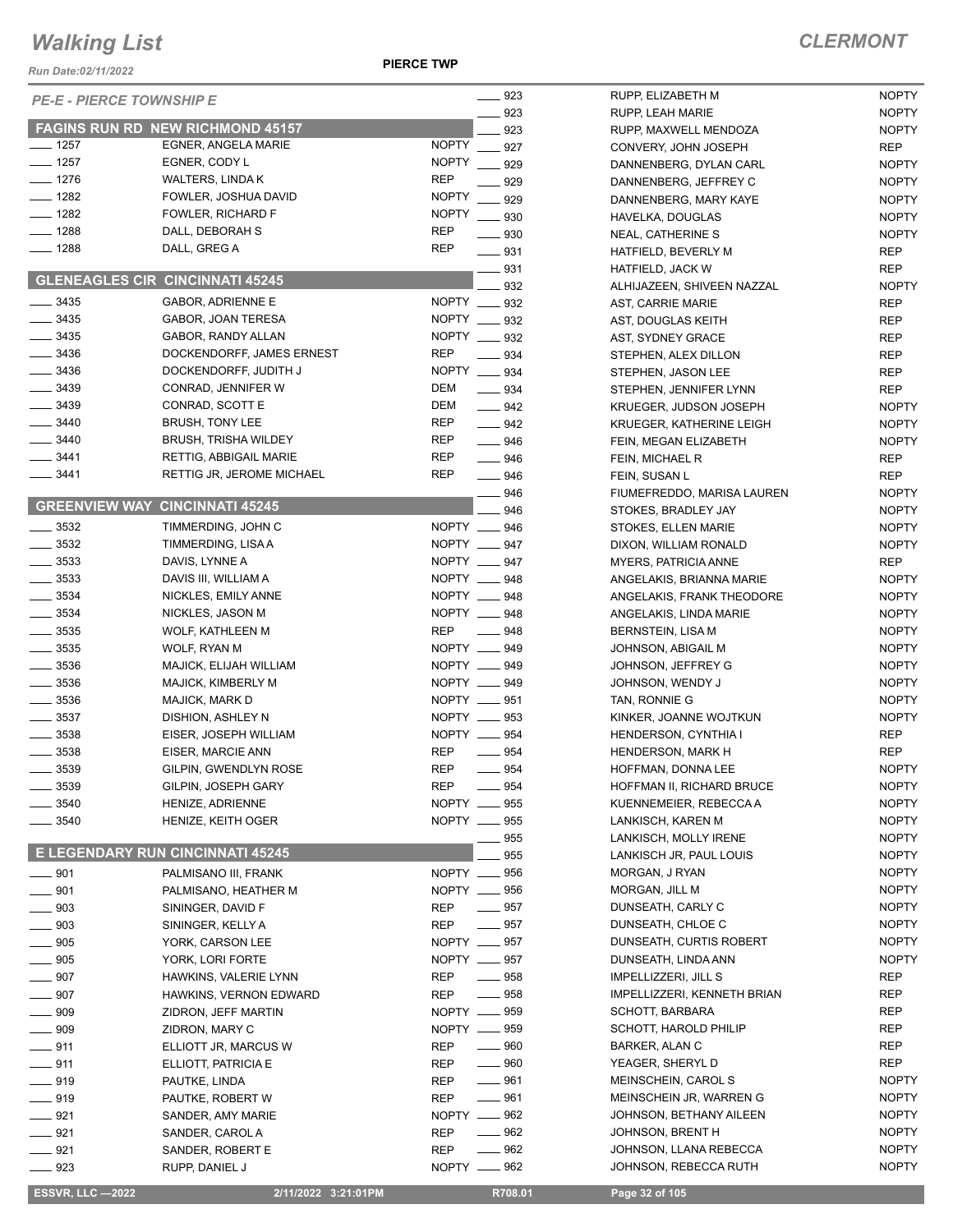*Run Date:02/11/2022*

**PIERCE TWP**

|                                 |                                         |              | $- 3435$                                 | HOLSING, JEANNIE M                       | <b>NOPTY</b>                 |
|---------------------------------|-----------------------------------------|--------------|------------------------------------------|------------------------------------------|------------------------------|
| <b>PE-E - PIERCE TOWNSHIP E</b> |                                         |              | $-3435$                                  | HOLSING, NEIL F                          | <b>NOPTY</b>                 |
|                                 | <b>E LEGENDARY RUN CINCINNATI 45245</b> |              | 3440                                     | NICOLOFF, TAMARA B                       | DEM                          |
| $\frac{1}{2}$ 963               | PRZYBYLSKI, FREDERICK                   | <b>REP</b>   | $\frac{1}{2}$ 3440                       | NICOLOFF, THOMAS GEORGE                  | <b>REP</b>                   |
| $\equiv$ 963                    | PRZYBYLSKI, LAWRENCE                    | <b>NOPTY</b> |                                          |                                          |                              |
| $\equiv$ 963                    | PRZYBYLSKI, MARYANN                     | <b>NOPTY</b> |                                          | LEGENDWOOD LN CINCINNATI 45245           |                              |
| $- 964$                         | <b>FRENCH, MARCUS LEE</b>               | <b>REP</b>   | —— 1002                                  | WENK, ANDREW JAMES                       | <b>NOPTY</b>                 |
| $- 965$                         | HICKS, OLIVIA GRACE                     |              | NOPTY - 1002                             | WENK, DOUGLAS A                          | DEM                          |
| $- 965$                         | HUEY, DANIEL MICHAEL                    |              | NOPTY - 1002                             | WENK, JOHN DOUGLAS ALAN                  | <b>NOPTY</b>                 |
| $\frac{1}{2}$ 966               | HANSBAUER, DAVID F                      | <b>REP</b>   | $\frac{1}{2}$ 1002                       | WENK, RYAN C                             | <b>NOPTY</b>                 |
| $\equiv$ 966                    | HANSBAUER, LINDA                        | REP          | $\frac{1}{2}$ 1002                       | WENK, SUSAN C                            | <b>REP</b>                   |
| $- 967$                         | LEHMKUHL, KIMBERLY                      | <b>REP</b>   | $\frac{1}{2}$ 1002                       | <b>WENK, THOMAS EVAN</b>                 | <b>NOPTY</b>                 |
| $- 967$                         | LEHMKUHL, ROBERT ALLEN                  | <b>REP</b>   | $\frac{1}{2}$ 1007                       | BROCKMAN, MORGAN ISABELLA                | <b>NOPTY</b>                 |
| $- 968$                         | PUND JR, FRANK X                        | <b>REP</b>   | $\frac{1}{2}$ 1007                       | WARNER, RONALD RAY                       | <b>NOPTY</b>                 |
| $- 968$                         | PUND, JENNIFER B                        | <b>REP</b>   | $\frac{1}{2}$ 1007                       | WARNER, VIRGINIA ANNE                    | <b>NOPTY</b>                 |
| $- 969$                         | FITE, KATHLEEN                          |              | NOPTY - 1012                             | NELSON, JEFFREY REUSS                    | <b>NOPTY</b>                 |
| $- 970$                         | SCHENZ, ALYSON MARIE                    |              | NOPTY - 1012                             | RYAN, JAMES MATTHEW                      | <b>NOPTY</b>                 |
| $- 970$                         | SCHENZ, JOHN D                          |              | NOPTY - 1017                             | FECK, CARMEN MARIE                       | <b>NOPTY</b>                 |
| $- 970$                         | SCHENZ, LAUREN ELIZABETH                |              | NOPTY - 1017                             | FECK, DANIEL MICHAEL                     | <b>NOPTY</b>                 |
| $- 970$                         | SCHENZ, SUSAN L                         |              | NOPTY - 1017                             | FECK, DAVID M                            | <b>REP</b>                   |
| $-971$                          | MELDRUM, DENNIS E                       |              | NOPTY - 1017                             | FECK, KIMBERLY M                         | <b>NOPTY</b>                 |
| $-972$                          | SAMUELSON, MELISSA A                    |              | NOPTY - 1022                             | <b>GREGORY, KATHLEEN ANN</b>             | <b>NOPTY</b>                 |
| $-972$                          | SAMUELSON, STEVE EVERETT                |              | NOPTY - 1022                             | <b>GREGORY, PATRICK L</b>                | <b>NOPTY</b>                 |
| $- 973$                         | KUHLMAN, GLENN ALAN                     | <b>REP</b>   | $\frac{1}{2}$ 1027                       | MACCUTCHEON, JENNY MARIE                 | DEM                          |
| $\equiv$ 973                    | KUHLMAN, MARY CATHERINE                 |              | NOPTY - 1027                             | MACCUTCHEON, PATRICK KELLY               | DEM                          |
| $-974$                          | RAMSEY, DANIEL J                        | <b>REP</b>   | $\frac{1}{2}$ 1032                       | BECKETT, GREGORY T                       | <b>REP</b>                   |
| $-974$                          | RUSSELL, MARGARET R                     | <b>DEM</b>   | $\frac{1}{2}$ 1032                       | BECKETT, PEGGY A                         | <b>REP</b>                   |
| $- 975$                         | MILLER, JOSHUA D                        | <b>REP</b>   | $- 1037$                                 | SHADWELL, GAIL                           | <b>REP</b>                   |
| $- 975$                         | MILLER, SARA JANE                       | <b>REP</b>   | $- 1037$                                 | SHADWELL, STANLEY O                      | <b>REP</b>                   |
| $- 975$                         | MILLER, TRACEY D                        | <b>REP</b>   |                                          | <b>LEWIS RD NEW RICHMOND 45157</b>       |                              |
|                                 |                                         |              |                                          |                                          |                              |
|                                 | LEGENDARY TRAILS DR CINCINNATI 45245    |              | 3329                                     | DOEPKE, ERIC P                           | <b>NOPTY</b>                 |
| $\frac{1}{2}$ 3340              | <b>GARDNER, BRIAN LEE</b>               | <b>REP</b>   | $- 3329$                                 | DORES, DANIELLE MCQUADE                  | <b>NOPTY</b>                 |
| $\frac{1}{2}$ 3340              | GARDNER, JENNIFER LYNN                  | <b>REP</b>   |                                          | <b>LOCUST CORNER RD CINCINNATI 45245</b> |                              |
| $\frac{1}{2}$ 3345              | SMITH, SHEILA M                         | <b>NOPTY</b> |                                          |                                          |                              |
| $\frac{1}{2}$ 3350              | TRAVIS, EMILY ELIZABETH                 | <b>REP</b>   | $\frac{1}{2}$ 934                        | RAVER, CLARA L                           | <b>NOPTY</b>                 |
| $\frac{1}{2}$ 3350              | TRAVIS, KAREN B                         | <b>REP</b>   | $\frac{1}{2}$ 952                        | ROYSE, BETTY SUE                         | <b>NOPTY</b>                 |
| 3350                            | TRAVIS, PAUL H                          | <b>REP</b>   | $\frac{1}{2}$ 952                        | ROYSE SR, ROBERT W                       | <b>REP</b><br><b>NOPTY</b>   |
| 3355                            | <b>SCOTT, THOMAS L</b>                  |              | NOPTY -856                               | ABBATIELLO, TIMOTHY THOMAS               | <b>NOPTY</b>                 |
| $-3360$                         | RAYNEY, CAROLYN S                       | <b>REP</b>   | - 1015                                   | COOPER, BETTY J MARTIN                   |                              |
| $\frac{1}{2}$ 3360              | RAYNEY, DALE D                          | REP          | $\frac{1}{2}$ 1017<br>$\frac{1}{2}$ 1017 | ASHLEY, GARY LEE                         | <b>NOPTY</b><br><b>NOPTY</b> |
| $\frac{1}{2}$ 3365              | DAVIDSON, JULIA J                       | REP          |                                          | ASHLEY, HEATHER M                        |                              |
| $\frac{1}{2}$ 3365              | DAVIDSON, THOMAS W                      | <b>REP</b>   | $\frac{1}{2}$ 1017                       | ASHLEY, TERESA A                         | <b>NOPTY</b><br><b>NOPTY</b> |
| $=$ 3370                        | <b>BRODERICK, KYLE BOWLING</b>          |              | NOPTY - 1029                             | LEOPOLD, JAMES HAROLD                    | <b>NOPTY</b>                 |
| $\frac{1}{2}$ 3370              | <b>BRODERICK, WILLIAM GERARD</b>        |              | NOPTY - 1029<br>NOPTY - 1029             | LEOPOLD, KATHY J<br>MUELLER, MARTIN J    | <b>NOPTY</b>                 |
| $-3375$                         | PETERMAN, COLIN M                       |              | NOPTY - 1031                             | SOWAR, FRED P                            | <b>NOPTY</b>                 |
| $\frac{1}{2}$ 3375              | PETERMAN, LINDA ANN                     |              |                                          | LANE, MANDY                              | <b>NOPTY</b>                 |
| $\frac{1}{2}$ 3375              | PETERMAN, MICHAEL LOUIS                 |              | NOPTY - 1062<br>$\frac{1}{2}$ 1081       | SOWAR, LYNN M                            | <b>NOPTY</b>                 |
| $-3380$                         | FEIGENBLATT, HARRIET R                  | DEM          | $- 1082$                                 | ADDINGTON, MATTHEW DAVID                 | <b>NOPTY</b>                 |
| $\frac{1}{2}$ 3380              | FEIGENBLATT, MARC ROY                   | DEM          |                                          |                                          | <b>NOPTY</b>                 |
| $\frac{1}{2}$ 3390              | <b>BRICKER, MICHAEL D</b>               |              | NOPTY - 1093                             | <b>OVERSTREET, PENNY S</b>               | <b>NOPTY</b>                 |
| $\frac{1}{2}$ 3390              | <b>BRICKER, MICHELLE L</b>              |              | NOPTY - 1093<br>NOPTY - 1097             | OVERSTREET JR, ROBERT CECIL              | <b>REP</b>                   |
| $\frac{1}{2}$ 3390              | <b>BRICKER, OLIVIA K</b>                |              |                                          | CANN, DONNA H                            | <b>REP</b>                   |
| $=$ 3390                        | KALTENBACH, EMILY ANN                   |              | NOPTY - 1097<br>$- 1101$                 | CANN, MARK F                             | REP                          |
| $\frac{1}{2}$ 3395              | DOERGER, KIRK M                         | <b>REP</b>   |                                          | CRUMP, CARRYL A<br>CRUMP, JAMES E        | <b>NOPTY</b>                 |
| $\frac{1}{2}$ 3395              | DOERGER, KYLE R                         |              | NOPTY - 1101<br>$\frac{1}{2}$ 1105       | WILTSHIRE, LETITIA LEE                   | REP                          |
| $\frac{1}{2}$ 3395              | DOERGER, MIKKI FRANCES                  | <b>REP</b>   | $\frac{1}{2}$ 1105                       | <b>WILTSHIRE, TYLER</b>                  | <b>REP</b>                   |
| $\frac{1}{2}$ 3400              | WHITE, CHRISTOPHER C                    | REP          | $\frac{1}{2}$ 3400                       | SCHWEY, JEREMY EDWARD                    | <b>REP</b>                   |
| $-3400$                         | WHITE, JULIE A                          | DEM          |                                          | <b>SCHWEY, JULIE MARIE</b>               | <b>NOPTY</b>                 |
| __ 3430                         | CAREY, HANNAH NICOLE                    |              | NOPTY -8400<br>$\frac{1}{2}$ 3404        | <b>SCHWEY, DEBORAH S</b>                 | <b>REP</b>                   |
| $-3430$                         | HENZMANN, DIANNE L                      | <b>REP</b>   | $\frac{3412}{2}$                         | SMITH, COLLEEN F                         | <b>NOPTY</b>                 |
| $- 3430$                        | HENZMANN JR, JOHN B                     | <b>REP</b>   | $- 3412$                                 | SMITH, JAMES D                           | <b>NOPTY</b>                 |
|                                 |                                         |              |                                          |                                          |                              |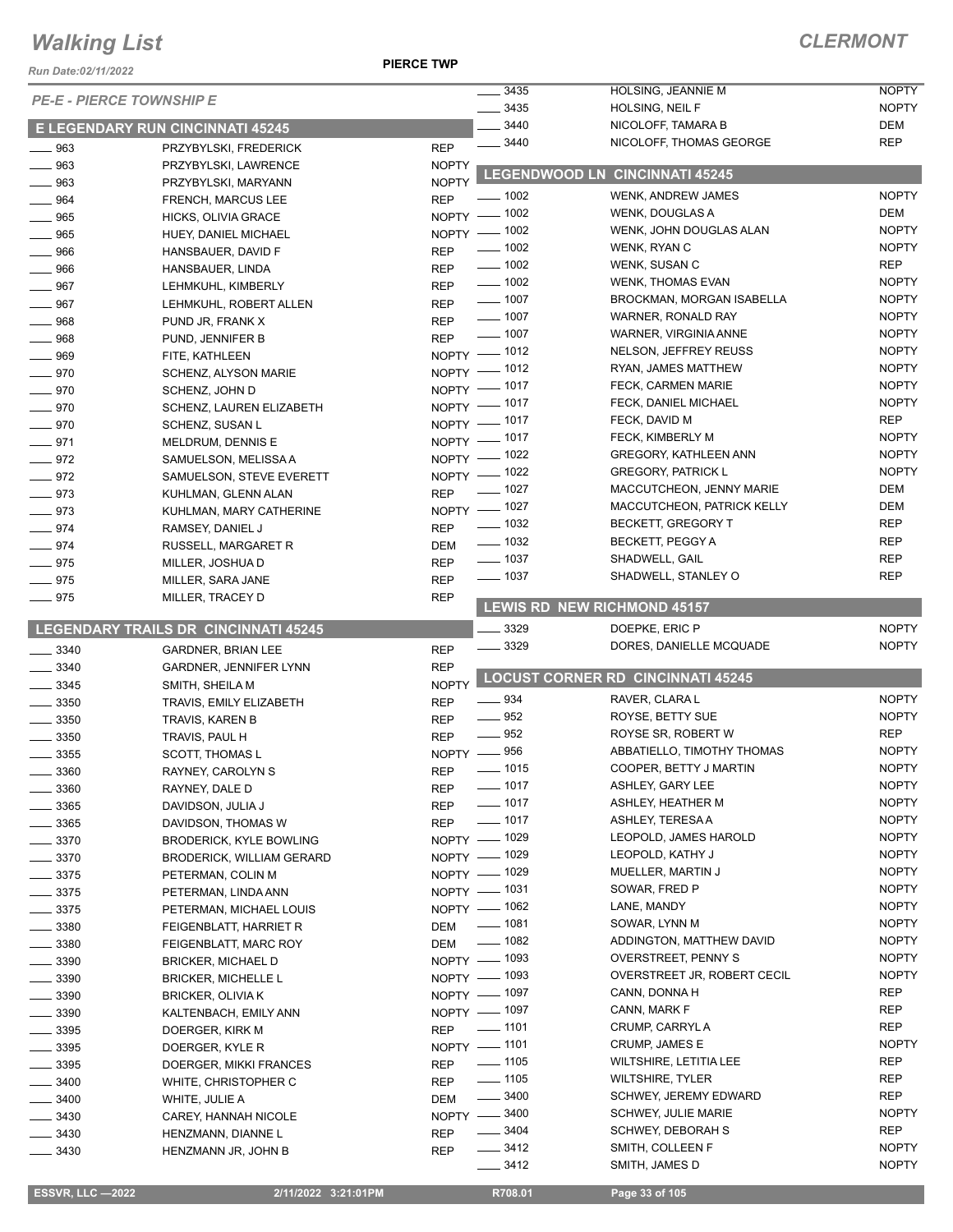**PIERCE TWP**

| Run Date:02/11/2022             |                                                |                                      |                                                |                              |
|---------------------------------|------------------------------------------------|--------------------------------------|------------------------------------------------|------------------------------|
| <b>PE-E - PIERCE TOWNSHIP E</b> |                                                | . 3310                               | LEMASTER, WINSTON L                            | <b>NOPTY</b>                 |
|                                 |                                                | $\frac{1}{2}$ 3311<br>$-3311$        | OVERTON, LAURA K<br>STEINBORN, CHARLES WILLIAM | <b>NOPTY</b><br><b>NOPTY</b> |
|                                 | <b>LOCUST CORNER RD CINCINNATI 45245</b>       | $\frac{1}{2}$ 3315                   | RYAN, DOUGLAS A                                | <b>NOPTY</b>                 |
| 3422                            | CERVANTES, DEBORAH                             | <b>REP</b><br>NOPTY -8315            | RYAN, STACY                                    | <b>NOPTY</b>                 |
| 3426                            | HAYES JR, JAMES MICHAEL                        | $-3319$                              | RINGHAND, HERBERT PAUL                         | <b>REP</b>                   |
|                                 | LYONS RD AMELIA 45102                          | 3319                                 | RINGHAND, SAUNDRA J                            | <b>REP</b>                   |
|                                 |                                                | _ 3320                               | INNIGER, KARISSA ANGELIQUE                     | <b>NOPTY</b>                 |
| $=$ 1338                        | <b>GEHRUM, KIRBY J</b>                         | $N$ OPTY $-$<br>3320                 | INNIGER, MAX DAVID                             | <b>NOPTY</b>                 |
| $-1348$<br>$-1348$              | DAVIDSON, GARLET H                             | NOPTY -<br>3320<br><b>NOPTY</b>      | ROBINSON, MARY ELLEN                           | DEM                          |
|                                 | DAVIDSON, GARY HOWARD AUSTIN                   | 3320                                 | ROBINSON, SOPHIE S                             | <b>NOPTY</b>                 |
|                                 | <b>MACKENZIE CROSSING CINCINNATI 45245</b>     | 3320                                 | SUBRIAR, CAROLE A                              | <b>NOPTY</b>                 |
| 3447                            | FERRANTE, LILLIAN MARY                         | 3323<br><b>NOPTY</b>                 | WOLFE, CASSIE GRACE                            | <b>NOPTY</b>                 |
| 3448                            | AUFFART, CASEY MARIE                           | 3323<br><b>NOPTY</b>                 | WOLFE, CHRISSIE R                              | <b>NOPTY</b>                 |
| 3448                            | AUFFART, GARY PETE                             | 3323<br><b>NOPTY</b>                 | WOLFE, KEVIN M                                 | <b>NOPTY</b>                 |
| $-3449$                         | ARAYA, JULIO A                                 | 3323<br><b>REP</b>                   | WOLFE, LOGAN                                   | <b>NOPTY</b>                 |
| 3449                            | ARAYA, PATRICIA S                              | 3323<br><b>NOPTY</b>                 | <b>WOLFE, TANNER LANCE</b>                     | <b>NOPTY</b>                 |
| $-3450$                         | <b>BURNHEIMER, CHRISTINA B</b>                 | 3323<br><b>DEM</b>                   | WOLFE, TYLAN JORGE                             | <b>NOPTY</b>                 |
| $-3450$                         | <b>BURNHEIMER, ERIC W</b>                      | 3328<br><b>NOPTY</b>                 | PENNINGTON, JOAN M                             | <b>REP</b>                   |
| $\frac{1}{2}$ 3451              | LOVELY, KAREN M                                | 3328<br><b>DEM</b>                   | PENNINGTON, NEVILLE                            | <b>REP</b>                   |
| $\frac{1}{2}$ 3451              | LOVELY, TAYLOR ASPEN                           | 3350<br><b>NOPTY</b>                 | AUBBARD, BRITTANY A                            | <b>NOPTY</b>                 |
| 3452                            | RUSSELL, ANDREW E                              | 3350<br><b>NOPTY</b><br>3350         | HUBBARD III, JOSEPH GEORGE                     | <b>NOPTY</b><br><b>NOPTY</b> |
| $-3452$                         | RUSSELL, ELISA SHARON                          | <b>NOPTY</b><br>3353                 | HUBBARD, KATHRYN M<br>DAVIS, BECKY S           | <b>REP</b>                   |
| $-3452$                         | RUSSELL, MARK DAVID                            | <b>NOPTY</b><br>3353                 | DAVIS, MICHAEL B                               | <b>REP</b>                   |
| $\frac{1}{2}$ 3452              | RUSSELL, NICHOLAS XAVIER                       | <b>NOPTY</b><br>3358                 | PUND, KELLEY L                                 | <b>REP</b>                   |
| $\frac{1}{2}$ 3452              | VALVERDE-RUSSELL, ILEANA MARIA                 | <b>NOPTY</b><br>3358                 | PUND, TARA BRYNN                               | <b>NOPTY</b>                 |
| 3453                            | <b>BLASING, KATIE M</b>                        | <b>NOPTY</b><br>3358                 | PUND, THOMAS B                                 | <b>REP</b>                   |
| 3453                            | BLASING, ZACHARY D                             | <b>NOPTY</b><br>3359                 | LATHAM, OLIVIA SKYE                            | <b>NOPTY</b>                 |
| $-3455$<br>$-3455$              | HUNT, JEFFERY F                                | <b>NOPTY</b><br>3361<br><b>NOPTY</b> | WEISKITTEL, AMY L                              | <b>REP</b>                   |
| $\frac{1}{2}$ 3455              | RICE, CAMERON CHASE<br>RICE, KELLY J           | 3361<br><b>NOPTY</b>                 | WEISKITTEL, DANIEL PHILP                       | <b>REP</b>                   |
| 3456                            | ASHLEY JR, GARY L                              | 3361<br><b>NOPTY</b>                 | <b>WEISKITTEL, LAUREN E</b>                    | <b>NOPTY</b>                 |
| $\frac{1}{2}$ 3456              | ASHLEY, KAITLYN NICOLE                         | 3361<br><b>NOPTY</b>                 | <b>WEISKITTEL, PHILIP DANIEL</b>               | <b>REP</b>                   |
| $\frac{1}{2}$ 3457              | FELD, ELLIE ISABELLE                           | 3367<br><b>NOPTY</b>                 | SILL, KAREN B                                  | <b>REP</b>                   |
| $\frac{1}{2}$ 3457              | FELD, EMMA MARIE                               | 3367<br><b>NOPTY</b>                 | SILL, THOMAS M                                 | <b>REP</b>                   |
| $\frac{1}{2}$ 3457              | FELD, LISA LORRAINE                            | 3368<br><b>NOPTY</b>                 | BRINKMAN, CHELSEA M                            | <b>NOPTY</b>                 |
| $-3457$                         | FELD, ROBERT J                                 | 3368<br><b>REP</b>                   | COMBS, MARTHA A                                | <b>NOPTY</b>                 |
| 3459                            | SPEARS, NATALIE C                              | $-3377$<br><b>REP</b>                | CROWL, ROBERT J                                | <b>NOPTY</b>                 |
| 3459                            | SPEARS, ZACHARY A                              | $-3377$<br><b>REP</b>                | <b>CROWL, SARAH MELISSA</b>                    | <b>NOPTY</b>                 |
| 3460                            | MORGAN, HAL B                                  | 3381<br><b>NOPTY</b><br>3381         | FICHTER, VICTORIA L                            | DEM<br>DEM                   |
| 3460                            | <b>TUCKER, KAREN MARIE</b>                     | <b>NOPTY</b><br>3382                 | HAVENS, BRENDA J<br><b>WHITE, FRANK P</b>      | <b>NOPTY</b>                 |
|                                 |                                                | 3394                                 | RUSSELL, BRADFORD STARETT                      | <b>NOPTY</b>                 |
|                                 | <b>MERWIN TEN MILE RD NEW RICHMOND 45157</b>   | 3394                                 | RUSSELL, KARA JANE                             | <b>NOPTY</b>                 |
| 3290                            | SOLLBERGER, CHRISTOPHER JAMES                  | <b>NOPTY</b><br>3396                 | SCHAEFER, ANDREA                               | <b>NOPTY</b>                 |
| 3290                            | SOLLBERGER, DAVID J                            | <b>REP</b><br>3396                   | SCHAEFER, MARK L                               | <b>NOPTY</b>                 |
| _ 3290                          | SOLLBERGER, ROY J                              | <b>REP</b><br>3396                   | SCHAEFER, VICTORIA LYNN                        | <b>NOPTY</b>                 |
| - 3300                          | AUTZEN, CHRISTOPHER M                          | <b>NOPTY</b><br>3398                 | BOSE, CRAIG A                                  | <b>NOPTY</b>                 |
| 3300<br>3300                    | AUTZEN, RACHAEL ERIN<br>AUTZEN, RICHARD ERNEST | <b>DEM</b><br>3402<br><b>DEM</b>     | DOEPKE, MALCOLM PAGE                           | <b>NOPTY</b>                 |
| 3300                            | <b>AUTZEN, TRACI E</b>                         | 3402<br><b>DEM</b>                   | MCKINNEY DOEPKE, M SLOAN                       | <b>NOPTY</b>                 |
| 3302                            | MURPHY, JACOB AUSTIN                           | 3413<br><b>NOPTY</b>                 | GEORGE, CAROL P                                | <b>NOPTY</b>                 |
| 3302                            | MURPHY, JON MATTHEW                            | 3413<br><b>NOPTY</b>                 | <b>GEORGE, JOSEPH WILLIAM</b>                  | <b>NOPTY</b>                 |
| 3302                            | MURPHY, MATTHEW DAVID                          | 3413<br><b>NOPTY</b>                 | <b>GEORGE, MARK F</b>                          | <b>NOPTY</b>                 |
| 3302                            | MURPHY, SHANDA LYNN                            | <b>NOPTY</b>                         |                                                |                              |
| 3306                            | MOLITOR, DORIS CLEMY EVA                       | <b>REP</b>                           | <b>MOTTS RD NEW RICHMOND 45157</b>             |                              |
| 3306                            | MOLITOR, JULIANE LEE                           | $-2986$<br><b>NOPTY</b>              | PALIOBAGIS, MITCHEL M                          | <b>NOPTY</b>                 |
| _ 3306                          | <b>MOLITOR, SARAH M</b>                        | 2986<br><b>NOPTY</b>                 | PALIOBAGIS, NELLA A                            | <b>NOPTY</b>                 |
| 3306                            | MOLITOR, WILLIAM L                             | 2998<br><b>REP</b>                   | HARRIS, JEFFREY J                              | <b>REP</b>                   |
| $= 3307$                        | STINCHCOMB, JULIE                              | 2998<br><b>REP</b>                   | HARRIS, SHEILA R                               | <b>REP</b>                   |
| 3307                            | STINCHCOMB, THOMAS E                           | 3003<br><b>REP</b><br>3003           | CAMPBELL, JOYCE A                              | <b>NOPTY</b>                 |
| 3310                            | FRY, AMY L                                     | <b>NOPTY</b><br>3003                 | PIERCE, D MARIE<br>PIERCE, JOHN A              | DEM<br>DEM                   |
| $-3310$                         | LEMASTER, ASHLEY ELLEREE                       | <b>NOPTY</b><br>3007                 | <b>SCHROTEL, KAREN R</b>                       | <b>REP</b>                   |
|                                 |                                                |                                      |                                                |                              |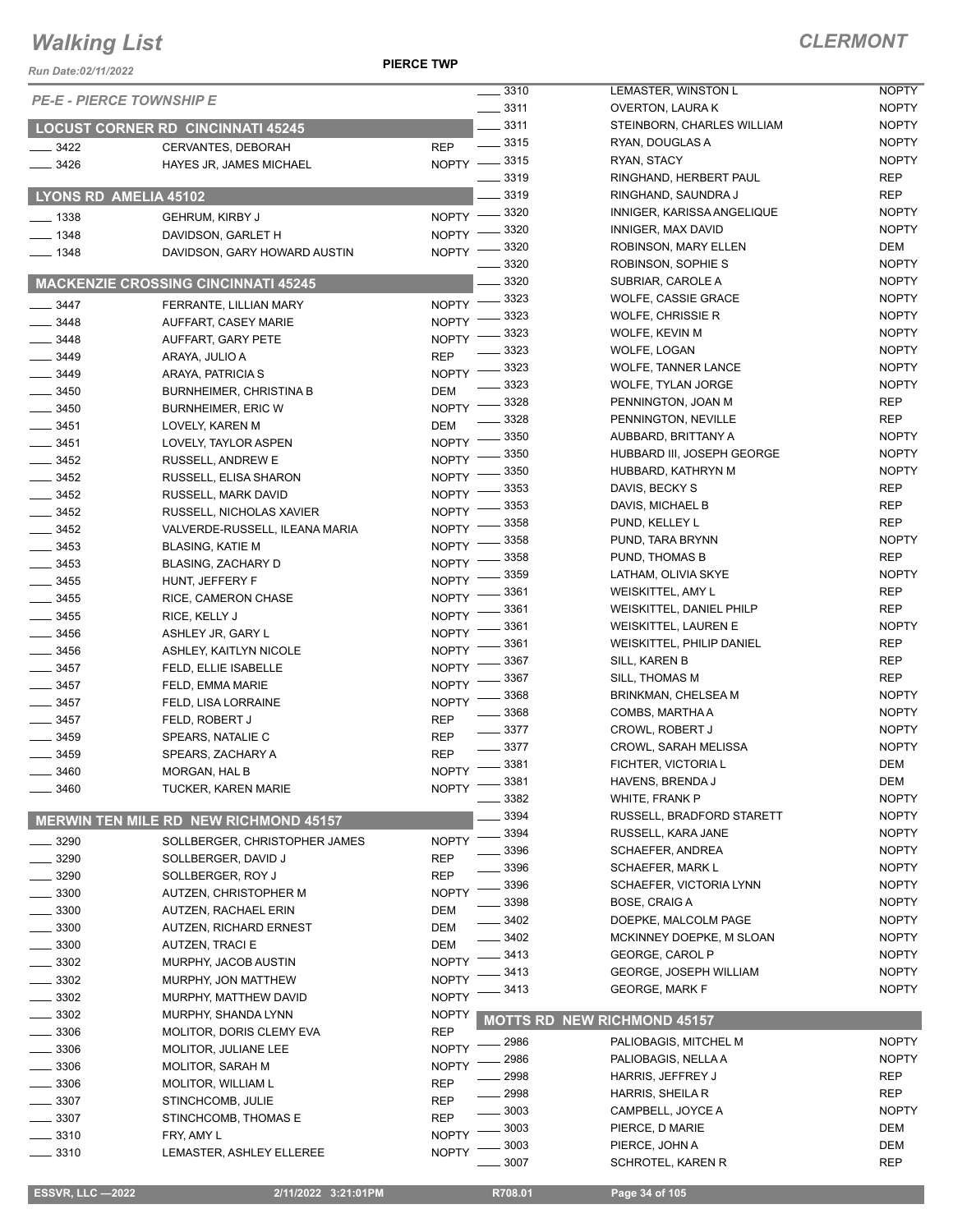#### **PIERCE TWP**

| Run Date:02/11/2022               |                                                      | <b>PIERCE TWP</b>         |                                  |                                           |                              |
|-----------------------------------|------------------------------------------------------|---------------------------|----------------------------------|-------------------------------------------|------------------------------|
|                                   |                                                      |                           | 3023                             | CARMOSINO, VALENTENA R                    | <b>NOPTY</b>                 |
| <b>PE-E - PIERCE TOWNSHIP E</b>   |                                                      |                           | 3024                             | <b>MASON, HUNTER SCOTT</b>                | <b>NOPTY</b>                 |
|                                   | <b>MOTTS RD NEW RICHMOND 45157</b>                   |                           | 3027                             | <b>FISKE, KELLIE MARIE</b>                | <b>REP</b>                   |
| 3024                              | DRYDEN JR, ANTHONY WAYNE                             |                           | NOPTY -8027                      | FISKE, ROBERT THOMAS                      | <b>REP</b>                   |
| 3024                              | DRYDEN, BRITTANY ANN                                 |                           | NOPTY -8027                      | RYAN, MIKAELA JOHANNA                     | <b>NOPTY</b>                 |
| 3040                              | KISER, ANTHONY KIRK                                  |                           | NOPTY -8027                      | TRACEY, LEE A                             | <b>NOPTY</b>                 |
| 3040                              | KISER, DEBORAH QUILLEN                               |                           | NOPTY -8028                      | WOLFINGER SR, FREDERICK WINTER            | <b>REP</b>                   |
| $-3048$                           | JONES, LAURA R                                       | <b>REP</b>                | 3028<br>$\overline{\phantom{a}}$ | WOLFINGER, JOANNE V                       | DEM                          |
| 3048                              | JONES, PATRICK LEE                                   |                           | NOPTY -8031                      | HART, EDEENA V                            | <b>NOPTY</b>                 |
| 3062                              | KRAFT, CHRISTINA LAVERNE                             |                           | NOPTY -8031                      | HART, NEIL F                              | <b>REP</b>                   |
| 3062                              | MACBETH JR, DONALD RAYMOND                           |                           | NOPTY -8032                      | <b>INDERHEES, MARK HARRY</b>              | <b>REP</b>                   |
|                                   |                                                      |                           | 3032                             | INDERHEES, SUZANNE E                      | <b>REP</b>                   |
|                                   | <b>MYSTIC WOODS DR NEW RICHMOND 45157</b>            |                           | 3035                             | SCHLACHTA, ERNIE LEE                      | <b>REP</b>                   |
| $\frac{1}{2}$ 1188                | <b>GROSSI, CHRISTIE JEAN</b>                         |                           | NOPTY -8035                      | SCHLACHTA, KAREN D                        | <b>REP</b>                   |
| $- 1196$                          | DONALDSON, JAMES EDWARD                              |                           | NOPTY -8036                      | WILLIAMS III, MARION MONROE               | <b>NOPTY</b>                 |
| $- 1203$                          | <b>GLENN, BRUCE BARNETT</b>                          | NOPTY -                   | 3039                             | SHILEY, DOUGLAS J                         | <b>REP</b>                   |
| $- 1203$                          | <b>GLENN, MARTHA E</b>                               |                           | NOPTY - 3040                     | MURRAY, KATHRYN ANN                       | <b>NOPTY</b>                 |
| $-1203$                           | <b>GLENN, SIERRA ELIZABETH</b>                       | NOPTY -                   | 3040                             | MURRAY, LANCE J                           | <b>NOPTY</b>                 |
| 1203                              | <b>GLENN, WILLIAM B</b>                              |                           | NOPTY -8042                      | YERKES, DEBORAH L                         | <b>NOPTY</b>                 |
| 1203                              | MISKOWIC, ZACHARY JON                                |                           | NOPTY -8042                      | YERKES, MATTHEW A                         | <b>NOPTY</b>                 |
|                                   |                                                      |                           | 3043                             | COUTANT, GWENDOLYN ELIZABETH              | DEM                          |
| <b>NELP RD NEW RICHMOND 45157</b> |                                                      |                           | 3043                             | COUTANT, JEFFREY JOHN                     | DEM                          |
| 3030                              | UTTER, MARGARET                                      | $N$ OPTY $-$              | 3043                             | GORDON, SANDRA F                          | DEM                          |
| 3050                              | CAUDILL, DARLENE SUE                                 | <b>NOPTY</b>              |                                  | POND RUN LN NEW RICHMOND 45157            |                              |
| 3058                              | HUESMAN, JOSEPH P                                    | <b>NOPTY</b>              |                                  |                                           |                              |
| 3058                              | RICHMOND, JOE K                                      | <b>REP</b>                | 2902<br>$-2902$                  | GOLDBACH, DAVID GEORGE                    | <b>NOPTY</b>                 |
| $-3058$                           | RICHMOND, MICHELLE ROSE                              | <b>REP</b>                |                                  | <b>GOLDBACH, KATHRYN F</b>                | <b>NOPTY</b><br><b>NOPTY</b> |
| 3058                              | UTTER, STEVEN CHARLES                                |                           | NOPTY -2904<br>2904              | MOORE, TERRI LYNN<br>RANZ, MICHAEL JOSEPH | <b>NOPTY</b>                 |
|                                   | <b>PALESTINE ST NEW RICHMOND 45157</b>               |                           | 2906                             | FRIEND JR, DONALD B                       | <b>REP</b>                   |
|                                   |                                                      |                           | NOPTY -2906                      | FRIEND, SANDRA S                          | <b>REP</b>                   |
| $-613$                            | GOLDBERG, MAXWELL ARTHUR                             |                           | 2907                             | CONTARIO, BRIAN P                         | <b>NOPTY</b>                 |
| $-615$                            | BAILEY, LAYLA BRIDGET JASMINE                        | $N$ OPTY $-$              | 2907                             | HIGGINS CONTARIO, KAREN J                 | <b>NOPTY</b>                 |
| $-615$                            | BURDINE, MOLLY ANNE MARIE                            | $N$ OPTY $-$              | 2907                             | JOHNSON, AARON HUNTER                     | <b>NOPTY</b>                 |
| $-615$<br>$-615$                  | HENRY, ROBERT SCOT                                   | $N$ OPTY $-$<br>$NOPTY =$ | 2908                             | DEMMY, DAVID A                            | <b>REP</b>                   |
| $-615$                            | NOVAK, DAVID WILLIAM LOUIS<br>NOVAK, HARRISON KEEGAN | $NOPTY$ –                 | 2908                             | FRANKLIN, LINDA J                         | DEM                          |
| $-615$                            | NOVAK, MICHAEL RAY                                   | <b>REP</b>                | 2910                             | ELDRIDGE, BRANDON S                       | <b>NOPTY</b>                 |
| $-615$                            | NOVAK, STEPHANIE SCHOEN                              | <b>REP</b>                | 2910                             | ELDRIDGE, KARI RENEE                      | <b>NOPTY</b>                 |
| _ 617                             | MCPHAIL, BETH M                                      |                           | NOPTY -2912                      | SHIVELY, KENNETH JOHN                     | <b>NOPTY</b>                 |
| _ 619                             | THUL, ANDREW J                                       |                           | NOPTY -2912                      | SHIVELY, TAWNYA M                         | <b>NOPTY</b>                 |
| 619                               | <b>WILLEFORD, ANGELICA</b>                           | $NOPTY$ -                 | 2914                             | BAILEY, MARK A                            | <b>REP</b>                   |
| $-619$                            | <b>WILLEFORD, SEAN HAMILTON</b>                      | $NOPTY$ –                 | 2915                             | <b>BACKHUS, DWAYNE A</b>                  | <b>REP</b>                   |
| $-622$                            | ROBERTS, KIMBERELY ANN                               | $N$ OPTY $-$              | 2915                             | OGIER, RENE M                             | <b>NOPTY</b>                 |
| $-624$                            | MCCALLA, TYLER C                                     | $N$ OPTY $-$              | 2918                             | CAHALL, DYLAN R                           | <b>NOPTY</b>                 |
| 625                               | FOX, WILLIAM D                                       | $N$ OPTY $-$              | _ 2918                           | SIMMONS, MICHAEL B                        | <b>NOPTY</b>                 |
| $- 626$                           | GRUEN-WHEELER, CATHERINE J                           |                           | NOPTY -2918                      | WEBER, JANELLE K                          | <b>NOPTY</b>                 |
| 627                               | FISK, HOLLIE ANN                                     | $NOPTY$ -                 | 2919                             | SCHWAB, JUDITH A                          | <b>NOPTY</b>                 |
| $\equiv$ 627                      | WHITE, SPENCER H                                     | $N$ OPTY $-$              | 2919                             | SCOTT, DANIEL M                           | <b>NOPTY</b>                 |
| $- 629$                           | THUL, ROBERT REES                                    |                           | NOPTY - 2920                     | FALK, ALEXIS ELAINE DESIREE               | <b>NOPTY</b>                 |
| $\frac{1}{2}$ 723                 | BAER, TRENTON JOSIAH                                 | <b>NOPTY</b>              |                                  |                                           |                              |
| $\frac{1}{2}$ 725                 | COMODECA, JAMES A                                    | <b>REP</b>                |                                  | POND RUN RD NEW RICHMOND 45157            |                              |
| $- 727$                           | MOYER, BENJAMIN M                                    |                           | NOPTY - 2825                     | <b>EDGINGTON, LISA MARIE</b>              | <b>NOPTY</b>                 |
| $\frac{1}{2}$ 727                 | WAGNER, LORENE E                                     |                           | NOPTY - 2835                     | HALL, RAYMOND A                           | <b>REP</b>                   |
| $\frac{1}{2}$ 729                 | <b>CUSHING, MICHAEL JAMES</b>                        | NOPTY -                   | 2835                             | HALL, VIRGINIA                            | <b>REP</b>                   |
| $-729$                            | <b>EZZELL, NICHOLAS ROBERT</b>                       |                           | NOPTY - 2845                     | HALL, GREGORY J                           | <b>NOPTY</b>                 |
|                                   |                                                      |                           | 2845                             | HALL, HANNAH E                            | DEM                          |
|                                   | PARKERS RUN NEW RICHMOND 45157                       |                           | 2849                             | <b>TAYLOR, ALYSSA MARIE</b>               | <b>REP</b>                   |
| 3020                              | EASLEY, KAREN D                                      | <b>REP</b>                | 2849                             | <b>TAYLOR, BRIANNA NICOLE</b>             | <b>NOPTY</b>                 |
| 3020                              | <b>EASLEY, KELLY FRANCES</b>                         | <b>REP</b>                | __ 2849                          | TAYLOR, GERALD S                          | REP                          |
| 3020                              | EASLEY, RICHARD A                                    | <b>REP</b>                | 2849                             | TAYLOR, JENNIFER H                        | REP                          |
| 3023                              | CARMOSINO, MARIA R                                   | NOPTY -                   | 2855                             | HEIN, DENNIS P                            | <b>REP</b>                   |
| 3023                              | CARMOSINO, NICHOLAS JASON                            | $NOPTY -$                 | 2855                             | KAMBELOS, ERATO JOHN                      | <b>REP</b>                   |
|                                   |                                                      |                           | 2855                             | KAMBELOS, JOHN PETER                      | <b>NOPTY</b>                 |
| <b>ESSVR, LLC-2022</b>            | 2/11/2022 3:21:01PM                                  |                           | R708.01                          | Page 35 of 105                            |                              |
|                                   |                                                      |                           |                                  |                                           |                              |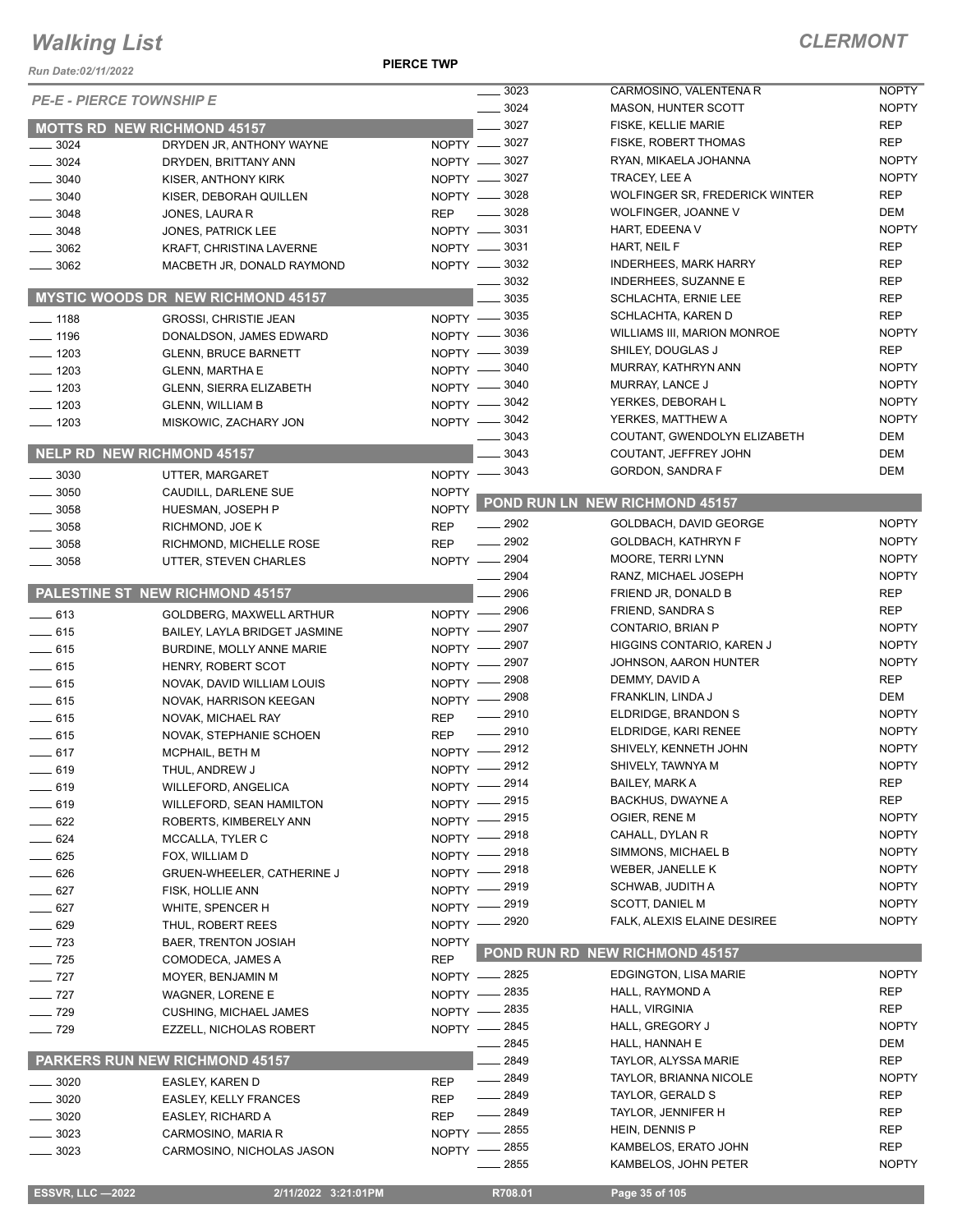#### *Run Date:02/11/2022*

**PIERCE TWP**

#### *CLERMONT*

| <b>PE-E - PIERCE TOWNSHIP E</b> |                                | $-3774$       | KIRSCHNER, CODY JOHN | <b>NOPTY</b>                            |              |
|---------------------------------|--------------------------------|---------------|----------------------|-----------------------------------------|--------------|
|                                 |                                |               | 3774                 | KIRSCHNER, MELISSA ANN                  | DEM          |
|                                 | POND RUN RD NEW RICHMOND 45157 |               | $-3774$              | KIRSCHNER, STEVE JOHN                   | DEM          |
| $\frac{1}{2855}$                | KAMBELOS, PETER J              | <b>REP</b>    | $-3774$              | KIRSCHNER, UKIAH ALEXANDER              | <b>NOPTY</b> |
| $-2872$                         | LIGHT, HARRISON C              | NOPTY __ 3778 |                      | LOHREY, GREG                            | <b>NOPTY</b> |
| $-2872$                         | LIGHT, NANCY H                 | <b>REP</b>    | $- 3778$             | LOHREY, JOAN S                          | <b>REP</b>   |
| $-2872$                         | LIGHT, WILLIAM L               | <b>REP</b>    | $- 3782$             | BOND, CECILIAA                          | <b>NOPTY</b> |
| $- 2880$                        | <b>BISHOP, KAREN A</b>         | <b>REP</b>    | $\frac{1}{2}$ 3782   | <b>BOND, DESTINY LOUISE</b>             | <b>NOPTY</b> |
| $\frac{1}{2880}$                | <b>BISHOP, MARK WILLIAM</b>    | <b>REP</b>    | $\frac{1}{2}$ 3782   | BOND, DONALD E                          | <b>NOPTY</b> |
| $-2880$                         | <b>BISHOP, SALLY ANN</b>       | <b>REP</b>    |                      |                                         |              |
| $-2882$                         | SANDERS, CHRISTOPHER R         |               |                      | NOPTY RIVERWALK DR NEW RICHMOND 45157   |              |
| $-2882$                         | SCOTT, JESSICA N               | NOPTY __ 1305 |                      | MAYNE, ADRIANNE M                       | <b>NOPTY</b> |
| $\frac{1}{2900}$                | LADD, JOSEPH L                 | <b>REP</b>    | $- 1310$             | SCHUETT, DONNA R                        | <b>NOPTY</b> |
| $\frac{1}{2904}$                | WILLIS, GREGORY LEE            | DEM           | $\frac{1}{2}$ 1310   | <b>SCHUETT, ROBERT JAMES</b>            | <b>NOPTY</b> |
| $\frac{1}{2904}$                | WILLIS, ROBIN                  | DEM           | $\frac{1}{2}$ 1315   | CORBIN, JULIE E                         | <b>NOPTY</b> |
| $\frac{1}{2908}$                | PROFFITT, ERICA R              | NOPTY __ 1315 |                      | CORBIN, MICHAEL PATRICK                 | <b>NOPTY</b> |
| $\frac{2908}{2000}$             | PROFFITT, GREGORY A            | NOPTY __ 1320 |                      | JOHNSON, BRYCE X                        | <b>NOPTY</b> |
| $-2910$                         | <b>BREWER, CARMELA ROSE</b>    | NOPTY __ 1320 |                      | JOHSON, CONNOR NATHANIEL                | <b>NOPTY</b> |
| $\frac{1}{2910}$                | BREWER, ERIC JOSEPH            | NOPTY __ 1360 |                      | POST, JONATHAN BRADEN                   | <b>NOPTY</b> |
| $-2910$                         | <b>BREWER, JAMES A</b>         | NOPTY __ 1360 |                      | POST, RACHEL PAIGE                      | <b>NOPTY</b> |
| $-2910$                         | SHELDON, MARIAH DAWN           | <b>NOPTY</b>  |                      |                                         |              |
| $-2912$                         | ARNOLD, FREDERIC HOWARD        |               |                      | NOPTY ROYAL STEWART CT CINCINNATI 45245 |              |
| $-2912$                         | ARNOLD, VICTORIA L             | NOPTY __ 3528 |                      | LANDERS, KIMBERLY DAWN                  | <b>NOPTY</b> |
| $-2916$                         | BITTMAN, DANIEL V              | NOPTY __ 3528 |                      | LANDERS, RODNEY R                       | <b>REP</b>   |
| $-2916$                         | BITTMAN, ERIN E                | NOPTY __ 3530 |                      | <b>FISHER, BRYCE STEWART</b>            | <b>NOPTY</b> |
| $-2916$                         | BITTMAN, JEANNE LEE            | NOPTY __ 3530 |                      | FISHER, DELSA M                         | <b>NOPTY</b> |
| $-2916$                         | BITTMAN, SHAUN TIMOTHY         | NOPTY __ 3532 |                      | STEINKUHL, LAUREN E                     | <b>NOPTY</b> |
| $-2918$                         | EICHBERG, CHARLES W            | NOPTY __ 3532 |                      | STEINKUHL, LISA D                       | <b>REP</b>   |
| $\frac{1}{2920}$                | KENDALL, ROSALYND J            | NOPTY __ 3532 |                      | STEINKUHL, MARIE KATHRYN                | <b>REP</b>   |
| $\frac{2924}{2}$                | ECKSTEIN, BETHANY ANNE         | DEM           | .3532                | STEINKUHL, STEVEN H                     | <b>REP</b>   |
| $-2924$                         | ECKSTEIN JR, JEFFREY NICHOLAS  | NOPTY __ 3534 |                      | <b>GILFILLEN, ANTOINETTE MARGARET</b>   | <b>NOPTY</b> |
| $-2924$                         | MOWERY, JACK FOSTER            | NOPTY __ 3534 |                      | GILFILLEN, JAMES JOSHUA                 | <b>NOPTY</b> |
| $\frac{1}{2}$ 3010              | <b>JUILLERAT, NANCY G</b>      | NOPTY __ 3537 |                      | POWERS, ANNAMARIE E                     | <b>NOPTY</b> |
| $\frac{1}{2}$ 3013              | RICHMOND, JENNIFER KRISTEN     | DEM           | $\frac{1}{2}$ 3537   | POWERS, KEITH J                         | <b>NOPTY</b> |
| $\frac{1}{2}$ 3013              | RICHMOND JR, LARRY D           | DEM           | $\frac{1}{2}$ 3537   | POWERS, REAGEN KAILEEN                  | <b>NOPTY</b> |
| $- 3018$                        | NELSON, PAMELA MARY            | NOPTY __ 3539 |                      | ROPP, CHRISTOPHER JOHN                  | <b>NOPTY</b> |
| $\frac{1}{2}$ 3018              | NIXSON III, WALTER H BUD       | <b>REP</b>    | 3539                 | ROPP, KRISTIN A                         | <b>NOPTY</b> |
| $\frac{1}{2}$ 3037              | <b>BARCHESKI, EMILY P</b>      | NOPTY __ 3541 |                      | <b>HIGGINS, GREGORY TODD</b>            | <b>REP</b>   |
| 3037                            | LOWRY, ALISON N                | NOPTY __ 3541 |                      | <b>HIGGINS, KRISTA CORRINE</b>          | <b>REP</b>   |
| 3041                            | <b>GRIFFITH, GARNET R</b>      | <b>REP</b>    | 3543                 | COOK, DOUGLAS P                         | <b>DEM</b>   |
| $-3047$                         | RIEBEL, RICHARD P              | REP           | $\frac{1}{2}$ 3543   | COOK, LOUISE M                          | DEM          |
| 3047                            | RIEBEL, TAMI G                 | <b>REP</b>    | $- 3545$             | MOORE, DEBORAH S                        | DEM          |
| $= 3048$                        | BENNETT, SUZANNE               | NOPTY __ 3549 |                      | SCHAEFER, DANIELLE KATHLEEN             | <b>NOPTY</b> |
| $-3052$                         | SMITH, BRYAN DONALD            | <b>REP</b>    | $- 3549$             | SCHAEFER, JOSHUA DAVID                  | <b>NOPTY</b> |
| 3052                            | SMITH, LOGAN ELIZABETH         | REP           | $\frac{1}{2}$ 3549   | SCHAEFER, KELLY K                       | <b>REP</b>   |
| $=$ 3052                        | SMITH, MAGGIE                  | <b>REP</b>    | $- 3549$             | SCHAEFER, ROBERT T                      | <b>REP</b>   |
| 3052                            | SMITH, MANDY LYNN              | NOPTY __ 3551 |                      | DOLAN, DANNY PATRICK                    | <b>NOPTY</b> |
| $\frac{1}{2}$ 3052              | SMITH, TAMMY L                 | REP           | $\frac{1}{2}$ 3551   | DOLAN, DANNY T                          | <b>NOPTY</b> |
| $\frac{1}{2}$ 3054              | MARTIN, DAVID MICHAEL          | NOPTY __ 3551 |                      | DOLAN, JENNIFER H                       | <b>NOPTY</b> |
| $\frac{1}{2}$ 3054              | <b>MARTIN, SHANNON R</b>       | NOPTY __ 3551 |                      | DOLAN, LIAM THOMAS                      | <b>NOPTY</b> |
| $\frac{1}{2}$ 3055              | <b>TREMPER, DENNIS EARL</b>    | <b>REP</b>    | $\frac{1}{2}$ 3553   | ZEIGLER, DARYL N                        | DEM          |
| $\frac{1}{2}$ 3056              | BOEHME II, WILLIAM JOSEPH      | NOPTY __ 3553 |                      | ZEIGLER, JANET BAILEY                   | DEM          |
| $\frac{1}{2}$ 3056              | <b>WALTON, GREGORY P</b>       | NOPTY __ 3555 |                      | STOOPS, MARILYN M                       | REP          |
| 3056                            | <b>WALTON, HOLLY RENEE</b>     | NOPTY __ 3555 |                      | STOOPS, STEPHANIE M                     | <b>NOPTY</b> |
| 3085                            | FALK, DANIEL S                 | <b>REP</b>    | $\frac{1}{2}$ 3555   | STOOPS, WILLIAM J                       | <b>NOPTY</b> |
| $-3085$                         | FALK, JOHN GORDON              | NOPTY __ 3557 |                      | COGSWELL, CHAD ALLEN                    | <b>NOPTY</b> |
| 3085                            | FALK, STANTON R                | NOPTY __ 3557 |                      | <b>GREGORY COGSWELL, LAURA LEE</b>      | <b>NOPTY</b> |
| $=3085$                         | SANCHEZ, ROBERT                | NOPTY __ 3559 |                      | <b>WELSH, PATRICK JOSEPH</b>            | <b>REP</b>   |
| $-3090$                         | CHAMBERLAIN, ANDREW JASON      | NOPTY __ 3559 |                      | WELSH, WENDY LYNN                       | <b>REP</b>   |
| $- 3151$                        | FREDERICK, JOHN K              | NOPTY __ 3560 |                      | BUTLER, CONNIE L                        | <b>NOPTY</b> |
| $\frac{1}{2}$ 3151              | <b>FREDERICK, PHYLLIS B</b>    | DEM           | $\frac{1}{2}$ 3560   | BUTLER, JENNIFER LYNN                   | <b>NOPTY</b> |
| $-3168$                         | KELLEY, DONALD W               | DEM           | $\frac{1}{2}$ 3560   | <b>BUTLER, MICHAEL D</b>                | <b>NOPTY</b> |
| $=$ 3168                        | <b>KELLEY, MARGARET E</b>      | DEM           | ____ 3561            | <b>BROOKS, JAMES GRANT</b>              | <b>REP</b>   |
|                                 |                                |               |                      |                                         |              |

 **ESSVR, LLC —2022 2/11/2022 3:21:01PM R708.01 Page 36 of 105**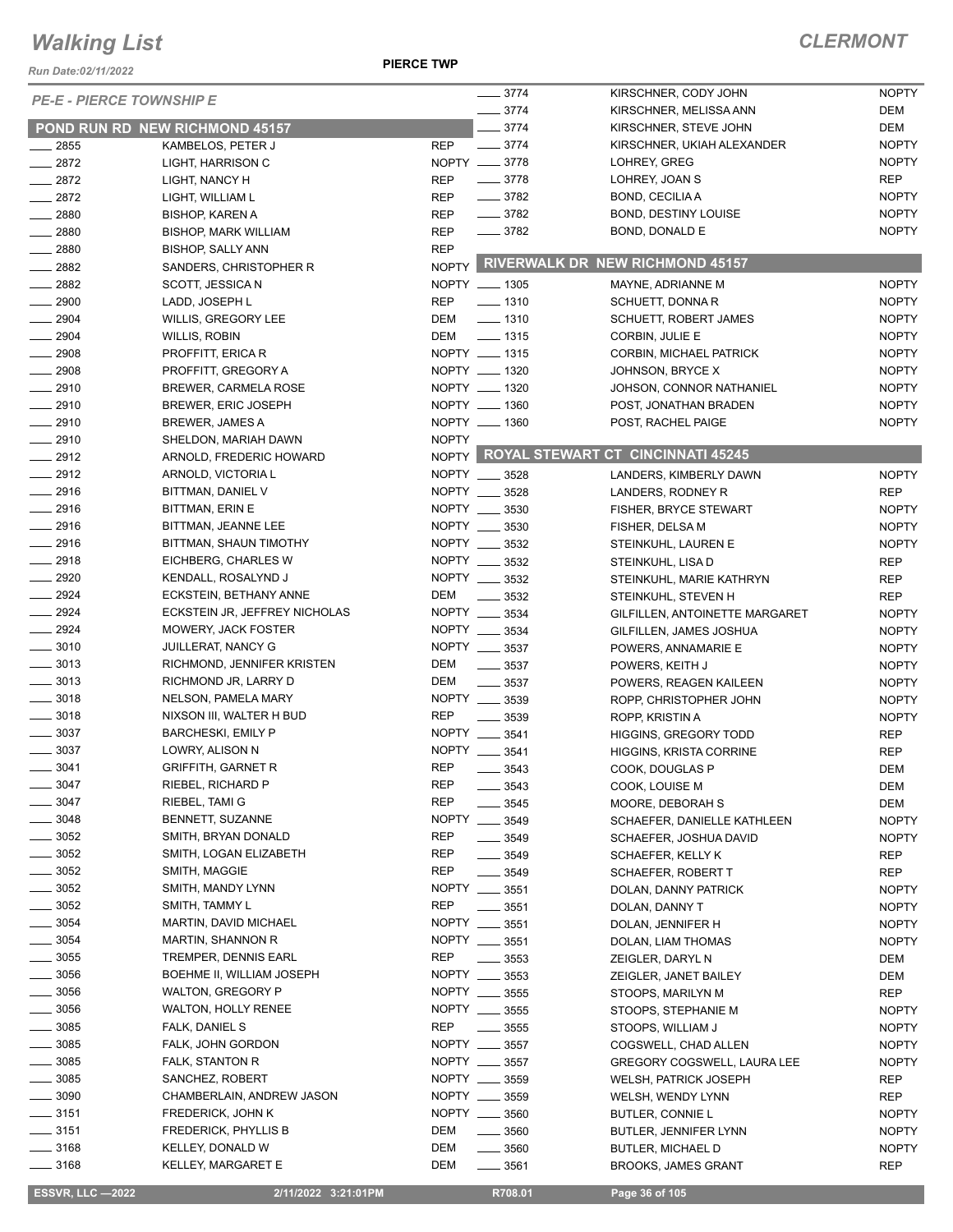*Run Date:02/11/2022*

#### **PIERCE TWP**

| <b>PE-E - PIERCE TOWNSHIP E</b>    |                                                    |                          | <b>TEN MILE RD NEW RICHMOND 45157</b> |                                              |                            |  |  |
|------------------------------------|----------------------------------------------------|--------------------------|---------------------------------------|----------------------------------------------|----------------------------|--|--|
|                                    |                                                    |                          | $-697$                                | <b>WORTHINGTON, JAWN FRANCES</b>             | DEM                        |  |  |
|                                    | <b>ROYAL STEWART CT CINCINNATI 45245</b>           |                          | 849                                   | HOLLISTER, ELIZABETH AMMON                   | <b>NOPTY</b>               |  |  |
| $- 3561$                           | <b>BROOKS, JULIE CARSON</b>                        | <b>REP</b>               | $-849$                                | <b>HOLLISTER, ROBERT D</b>                   | <b>NOPTY</b>               |  |  |
| $\frac{1}{2}$ 3563                 | EVERHART, JACK LUKA                                |                          | NOPTY __ 965                          | PAPPAS, TRACY W                              | <b>NOPTY</b>               |  |  |
| $\frac{1}{2}$ 3563                 | EVERHART, MICHAEL R                                | DEM                      | $- 1045$                              | <b>BRICKER, MICHAEL P</b>                    | <b>NOPTY</b>               |  |  |
| $-3563$                            | FRANIC EVERHART, KARMELLA M                        | DEM                      | $- 1054$                              | CALLIHAN, CHRISTINE M                        | DEM                        |  |  |
| $\frac{1}{2}$ 3565                 | KING, JEFFREY R                                    | DEM                      | $- 1054$                              | CALLIHAN, MICHAEL JAMES                      | DEM                        |  |  |
| $\frac{1}{2}$ 3565                 | KING, SHERI L                                      | DEM                      | $\frac{1}{2}$ 1056                    | <b>CROMER, TAYLOR RENEE</b>                  | <b>NOPTY</b>               |  |  |
| $\frac{1}{2}$ 3567<br>$- 3567$     | CULLEN JR, GEORGE F                                | <b>REP</b><br><b>REP</b> | $- 1056$                              | PENLAND, TRAVIS AARON                        | <b>NOPTY</b>               |  |  |
| $-3567$                            | <b>CULLEN, ROSEMARY</b><br><b>CULLEN, THERESAK</b> |                          | $- 1056$                              | PURDY, DIANE L                               | <b>NOPTY</b>               |  |  |
| $\frac{1}{2}$ 3567                 | SLUSHER, AARON M                                   |                          | NOPTY __ 1103<br>NOPTY __ 1103        | LIVINGSTON, BARBARA J                        | DEM<br>DEM                 |  |  |
| $\frac{1}{2}$ 3569                 | <b>KENT, BRIDGET ERIN</b>                          | <b>REP</b>               | $- 1134$                              | LIVINGSTON, JAMES T<br>JOHNSON, RONALD A     | <b>NOPTY</b>               |  |  |
| $- 3569$                           | KENT, GERALD L                                     | <b>REP</b>               | $- 1144$                              | RICHMAN, EMALEE FLETCHER                     | <b>NOPTY</b>               |  |  |
| $- 3571$                           | CRAIG, CANDY D                                     | REP                      | $- 1144$                              | RICHMAN, PETER STEWART                       | <b>NOPTY</b>               |  |  |
| $\frac{1}{2}$ 3571                 | CRAIG, GANNON M                                    | <b>REP</b>               | $- 1156$                              | YORK, PRISCILLA VICTORIA                     | REP                        |  |  |
| $\frac{1}{2}$ 3571                 | CRAIG, JACOB GANNON                                |                          | NOPTY __ 1156                         | YORK, ROCKY LANE                             | <b>REP</b>                 |  |  |
|                                    |                                                    |                          | $- 1164$                              | STUERMER, KARL H                             | <b>NOPTY</b>               |  |  |
|                                    | SHERWOOD LN NEW RICHMOND 45157                     |                          | $-1164$                               | STUERMER, SHERRIL                            | <b>NOPTY</b>               |  |  |
| $- 1175$                           | LEFLER, ANDREW AARON                               |                          | NOPTY __ 1190                         | HUCKABY, JASON R                             | <b>NOPTY</b>               |  |  |
| $- 1175$                           | LEFLER, ANNA MARIE                                 |                          | NOPTY __ 1192                         | STATON, CHANTELLE MARIE                      | DEM                        |  |  |
| $- 1175$                           | LEFLER, KEVIN D                                    |                          | NOPTY __ 1193                         | JOHNSON, JENNIE B                            | <b>NOPTY</b>               |  |  |
| $- 1175$                           | LEFLER, LEE ANN                                    |                          | NOPTY __ 1200                         | <b>MYERS, CHARLES WEBSTER</b>                | <b>NOPTY</b>               |  |  |
| $- 1176$                           | BLEND JR, JAMES FREDRICK                           |                          | NOPTY __ 1200                         | <b>MYERS, HELEN LOUISE</b>                   | <b>NOPTY</b>               |  |  |
| $- 1176$                           | <b>BLEND, KAREN SUE</b>                            |                          | NOPTY __ 1200                         | <b>MYERS, SYDNEY E</b>                       | <b>NOPTY</b>               |  |  |
| $- 1181$                           | EY, ANNIE M                                        |                          | NOPTY __ 1203                         | HOLT, CECILY N                               | <b>NOPTY</b>               |  |  |
| $-1181$                            | GODSEY, MATTHEW A                                  |                          | NOPTY __ 1203                         | HOLT, DEBORAH S                              | <b>NOPTY</b>               |  |  |
| $- 1182$                           | PELLEGRINI, ROSEMARY KAY                           |                          | NOPTY __ 1213                         | NYE, ASHLEA GLORIA                           | <b>NOPTY</b>               |  |  |
| $\frac{1}{2}$ 1190                 | NIEMEIER, CAROLE A                                 | DEM                      | $\frac{1}{2}$ 1213                    | VALENTINE, PATRICK EVAN                      | <b>NOPTY</b>               |  |  |
| $- 1190$                           | NIEMEIER, RICHARD W                                | DEM                      | $- 1214$                              | HEIDEN, MICHELLE R                           | DEM                        |  |  |
|                                    |                                                    |                          | $- 1214$                              | HEIDEN, RYAN M                               | DEM                        |  |  |
| <b>SPINDLETOP CINCINNATI 45245</b> |                                                    |                          | $- 1221$                              | ALEXANDER CRANE, DEBRA K                     | REP                        |  |  |
| $- 1010$                           | HARTMAN, JANET LEA                                 |                          | NOPTY __ 1221                         | CRANE JR, ORVILLE W                          | <b>REP</b>                 |  |  |
| $- 1010$                           | HARTMAN, ROBERT LEE                                |                          | NOPTY __ 1245                         | JONES, AUDREY L                              | <b>NOPTY</b>               |  |  |
| $- 1010$                           | <b>IMBUS, AMIE SUSEN</b>                           |                          | NOPTY - 1251                          | SCHWEICKART, AARON M                         | <b>NOPTY</b>               |  |  |
| $- 1010$                           | <b>IMBUS, MADISEN KRISTINE</b>                     |                          | NOPTY __ 1251                         | SCHWEICKART, AARON TUCKER                    | <b>NOPTY</b>               |  |  |
| $- 1010$                           | IMBUS, WILLIAM J                                   |                          | NOPTY - 1251                          | SCHWEICKART, DAVONNA M                       | <b>NOPTY</b>               |  |  |
| $- 1020$                           | MURRAY, CAROLINE E                                 |                          | NOPTY - 1251                          | SCHWEICKART, GRACIE BLOU                     | <b>NOPTY</b>               |  |  |
| $- 1020$                           | MURRAY, CATHERINE S                                |                          | NOPTY __ 1251                         | SCHWEICKART, MICHAEL HAROLD                  | <b>NOPTY</b>               |  |  |
| ___ 1020                           | MURRAY, DAVID M                                    |                          | NOPTY - 1251                          | SCHWEICKART, MICHAEL PEYTON                  | <b>NOPTY</b>               |  |  |
| —— 1030                            | CARPENTER, GEORGE DAVID                            | REP                      | $- 1262$                              | <b>BUGERT, ANNAK</b>                         | <b>NOPTY</b>               |  |  |
| $- 1040$                           | KAY, PETER S                                       | <b>REP</b>               | $- 1262$                              | <b>BUGERT, MARY ELIZABETH</b>                | <b>NOPTY</b>               |  |  |
| ____ 1040                          | KAY, SALLY E                                       | <b>REP</b>               | $- 1262$                              | FLORES, YOLANDA V                            | <b>NOPTY</b>               |  |  |
|                                    | <b>SPRESSER HILL RD NEW RICHMOND 45157</b>         |                          | $- 1262$                              | STEGEMEYER, DEANNA L                         | <b>REP</b>                 |  |  |
|                                    |                                                    |                          | $-1262$                               | STEGEMEYER, JAMES F                          | <b>NOPTY</b>               |  |  |
| $- 3030$                           | CLAY, MARJORY JEAN                                 |                          | NOPTY - 1262                          | STEGEMEYER, RICHARD L<br>DANTIC, DARLENE L   | <b>REP</b><br><b>NOPTY</b> |  |  |
| 3030                               | GISLASON, JULIE CLAY                               |                          | NOPTY - 1262 #APTA                    |                                              | <b>REP</b>                 |  |  |
| 3030                               | GISLASON, WILLIAM JAY                              |                          | NOPTY - 1276<br>$- 1276$              | FREEMAN, ALLEN M<br>FREEMAN, LAUREN LOCKWOOD | <b>REP</b>                 |  |  |
| 3060                               | JACOB, GARY A                                      | <b>REP</b>               | $- 1276$                              | FREEMAN, PAMELA JANE                         | <b>REP</b>                 |  |  |
| 3060                               | JACOB, MARJORIE A                                  | <b>REP</b>               | $- 1296$                              | <b>BONNER, SCOTT MICHAEL</b>                 | REP                        |  |  |
|                                    | STATE ROUTE 749 NEW RICHMOND 45157                 |                          | __ 1296 #APT 154                      | BONNER, MARK J                               | <b>REP</b>                 |  |  |
|                                    |                                                    |                          | ____ 1296 #APT 154                    | <b>BONNER, SUSAN ELAINE</b>                  | <b>REP</b>                 |  |  |
| __ 965                             | PAPPAS, TIM G                                      | <b>REP</b>               | $- 1315$                              | <b>BUCKLEY, NICOL R</b>                      | <b>NOPTY</b>               |  |  |
| $\frac{1}{2}$ 991                  | JENNER, SUSAN P                                    | <b>REP</b>               | $- 1315$                              | <b>BUCKLEY, TIMOTHY R</b>                    | <b>NOPTY</b>               |  |  |
| $- 1154$<br>$- 1182$               | <b>KELLY, JAMES S</b>                              | <b>REP</b><br><b>REP</b> | $- 1315$                              | KORMOS, BRIEAHNA ELIZABETH                   | <b>NOPTY</b>               |  |  |
| $- 1310$                           | DISNEY, LAURA E<br><b>GARDNER, KAITLYN PAULINE</b> |                          | NOPTY - 1315                          | KORMOS, NICHOLAS ALEXANDER                   | <b>NOPTY</b>               |  |  |
| $- 1310$                           | <b>GARDNER, WILLIS T</b>                           | <b>REP</b>               | $\frac{1}{2}$ 1320                    | COHEN, DEBORAH LYNN                          | <b>NOPTY</b>               |  |  |
| $- 1321$                           | <b>BURNS, NEIL ALLEN</b>                           |                          | NOPTY - 1325                          | APKE, TRICIA LYNN                            | <b>NOPTY</b>               |  |  |
| $- 1321$                           | BURNS, STEPHANIE R                                 |                          | NOPTY - 1325                          | <b>HEATH, BRIAN REID</b>                     | <b>REP</b>                 |  |  |
|                                    |                                                    |                          |                                       |                                              |                            |  |  |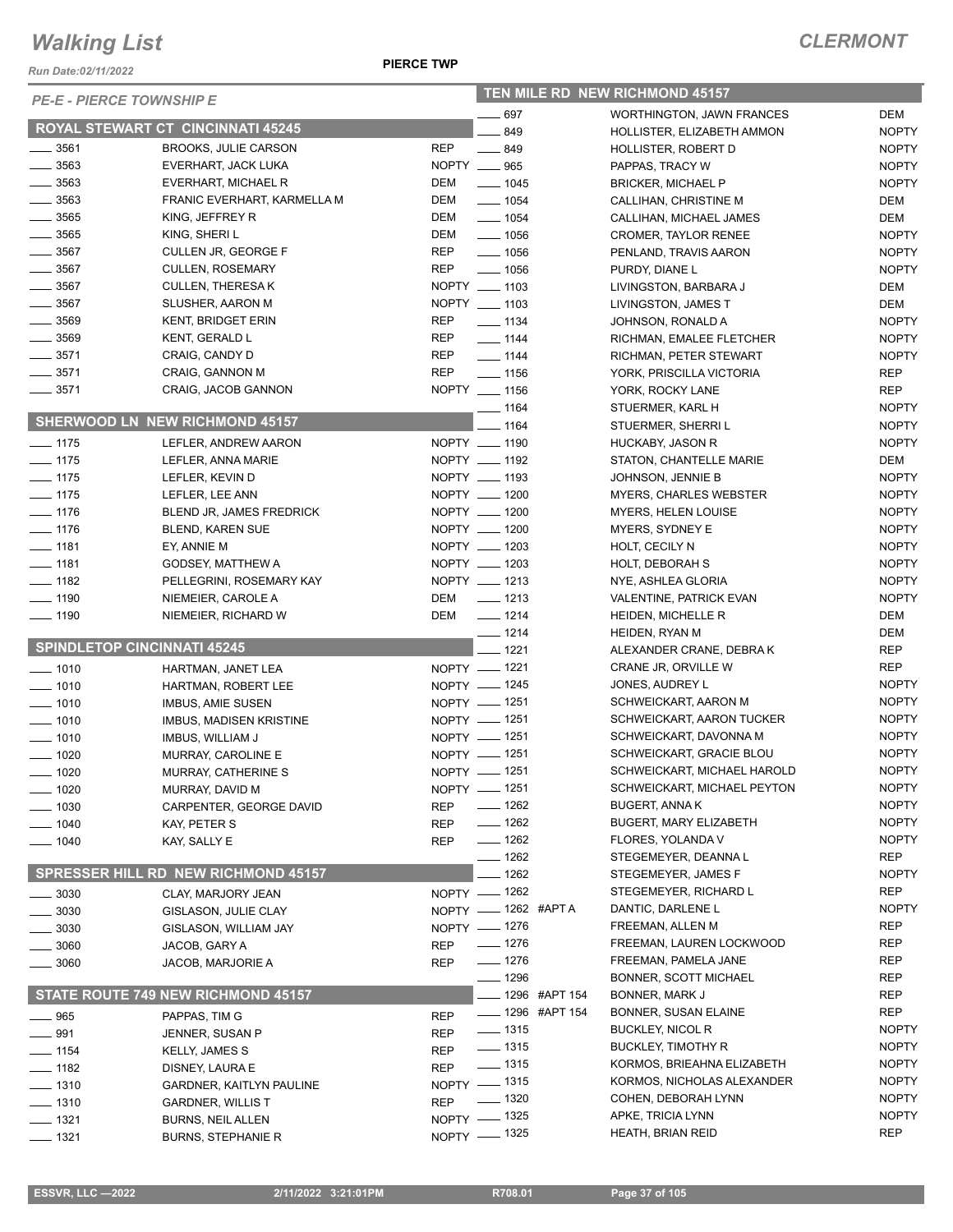*Run Date:02/11/2022*

| <b>PE-E - PIERCE TOWNSHIP E</b>   |                                                 |              | 3248                 | NAPIER, KELLY MARIE                      | <b>NOPTY</b> |
|-----------------------------------|-------------------------------------------------|--------------|----------------------|------------------------------------------|--------------|
|                                   | TWIN RIDGE DR NEW RICHMOND 45157                |              |                      | <b>WHITE OAK RD CINCINNATI 45245</b>     |              |
| $\frac{1}{2}$ 3017                | MANNE, RICHARD JOSEPH                           | NOPTY -831   |                      | HAUN, DEBORAH FRANCES                    | <b>REP</b>   |
| 3020                              | <b>WILSON, JACOB M</b>                          | NOPTY -      | 931                  | HAUN, RANDOLPH F                         | <b>REP</b>   |
| $- 3020$                          | WILSON, JEFFRY LEE                              | <b>NOPTY</b> | 939                  | <b>TETRAULT, GREGORY V</b>               | <b>NOPTY</b> |
| $\frac{1}{2}$ 3020                | <b>WILSON, TERESA ANN</b>                       | NOPTY -      | 939                  | TETRAULT, KEITH M                        | <b>NOPTY</b> |
| $\frac{1}{2}$ 3021                | JUMP, ALEXANDRA NICOLE                          | $NOPTY$ –    | 939                  | <b>TETRAULT, TERESA M</b>                | <b>NOPTY</b> |
| $- 3021$                          | JUMP, DONALD M                                  | <b>REP</b>   | 957                  | BOWLING, GRACE MADELEINE                 | <b>NOPTY</b> |
| $\frac{1}{2}$ 3021                | JUMP, JILL E                                    | $NOPTY =$    | $=957$               | BOWLING, JULIA P                         | <b>NOPTY</b> |
| $\frac{1}{2}$ 3021                | JUMP, PAVEL DIMITRY                             | NOPTY -      | 957                  | <b>BOWLING, STEPHEN D</b>                | <b>NOPTY</b> |
| $\frac{1}{2}$ 3030                | ESKRA, DIANE G                                  | NOPTY $-$    | 957                  | PASCHALL, GRACE ELIZABETH                | <b>NOPTY</b> |
| $\frac{1}{2}$ 3030                | <b>ESKRA, GEORGE LEWIS</b>                      | <b>DEM</b>   | 981                  | LEE, MINGYING                            | <b>NOPTY</b> |
| $\frac{1}{2}$ 3035                | HART, CYNTHIA A                                 | $N$ OPTY $-$ | 981                  | MORGAN, KEVIN ARCHER                     | <b>NOPTY</b> |
| $\frac{1}{2}$ 3035                | HART, GREGORY JAMES                             | <b>REP</b>   | 985                  | CANNON, KRISTIN ELIZABETH                | <b>NOPTY</b> |
| $\frac{1}{2}$ 3036                |                                                 | <b>NOPTY</b> | 997                  | SIKES, JOSHUA M                          | <b>NOPTY</b> |
| $\frac{1}{2}$ 3036                | WARE, CASEY TYLER                               | <b>REP</b>   | 997                  | SIKES, MICHELE J                         | <b>NOPTY</b> |
| $\frac{1}{2}$ 3036                | WARE JR, CHARLES F<br>WARE, CHRISTOPHER BALDWIN | <b>NOPTY</b> |                      |                                          |              |
| $\frac{1}{2}$ 3036                | WARE, MARCIE B                                  | <b>NOPTY</b> |                      | WILSON DUNHAM HILL RD NEW RICHMOND 45157 |              |
| $\frac{1}{2}$ 3041                | VAN EMAN, MARY LOU                              | <b>DEM</b>   | $\frac{1}{2}$ 1052   | SCHROEDER JR, EARLE PETE                 | <b>REP</b>   |
| $\frac{1}{2}$ 3041                |                                                 | <b>DEM</b>   | $\frac{1}{2}$ 1052   | SCHROEDER, LILLIAN JO                    | <b>REP</b>   |
|                                   | VAN EMAN, STEVEN L                              |              | NOPTY - 1090         | THEADERMAN, FRANK ALLEN                  | <b>NOPTY</b> |
| $\frac{1}{2}$ 3056                | BAYLISS, EDWARD P                               |              | NOPTY - 1090         | THEADERMAN, JANA M                       | <b>REP</b>   |
| $\frac{1}{2}$ 3056                | BAYLISS, KIMBERLY ANNE                          |              | NOPTY - 1136         | CARSMAN, CYNTHIA SHAFFER                 | <b>DEM</b>   |
| $\frac{1}{2}$ 3056                | <b>BAYLISS, VANESSA LINN</b>                    |              | NOPTY - 1136         | CARSMAN, JOHN E                          | <b>DEM</b>   |
| $\frac{1}{2}$ 3056                | COORS, MARIE ELIZABETH                          |              | NOPTY - 1150         | <b>GRIPPA, ALLEN NEAL</b>                | <b>NOPTY</b> |
| $\frac{1}{2}$ 3056                | COORS III, RAYMOND BERNARD                      | <b>REP</b>   | $\frac{1}{2}$ 1150   | <b>GRIPPA, SYLVIA D</b>                  | <b>NOPTY</b> |
| $\frac{1}{2}$ 3062                | MUMMERT, ANN ELIZABETH                          |              | $\frac{1}{2}$ 1180   | RICKABAUGH, JANET I                      | <b>REP</b>   |
| $\frac{1}{2}$ 3062                | MUMMERT II, JOSEPH ANTHONY                      | <b>REP</b>   | $\frac{1}{100}$ 1196 | NIETERS, KIMBERLY LOUISE                 | <b>NOPTY</b> |
| $\frac{1}{2}$ 3070                | MORGAN JR, FREDERICK M                          | DEM          | $\frac{1}{100}$ 1196 | NIETERS, TIMOTHY J                       | <b>REP</b>   |
| $\frac{1}{2}$ 3070                | MORGAN, NANCY SULLIVAN                          | <b>DEM</b>   | NOPTY - 1212         | HUMFLEET, CARL E                         | <b>REP</b>   |
| $\frac{1}{2}$ 3081                | ABRAMS, MARILYN MAE                             |              | NOPTY - 1212         | HUMFLEET, EDDIE J                        | <b>NOPTY</b> |
| 3081<br>$\overline{\phantom{0}}$  | ABRAMS, MICHAEL PAUL                            |              | NOPTY - 1224         | MCILVAIN, RONALD S                       | <b>REP</b>   |
| $\frac{1}{2}$ 3087                | DWYER, DAWN B                                   |              | $- 1230$             | CALVERT, DEANNA M                        | <b>NOPTY</b> |
| $\frac{1}{2}$ 3087                | DWYER, MATTHEW B                                | <b>REP</b>   | NOPTY - 1230         | CALVERT, JAMES W                         | <b>NOPTY</b> |
| 3087                              | DWYER, PATRICIA A                               |              | $- 1270$             | LIGHT, SHERRY LYNN                       | <b>REP</b>   |
| <b>WAGNER RD CINCINNATI 45245</b> |                                                 |              | $-1270$              | MAHER III, CHARLES VINCENT               | <b>REP</b>   |
|                                   |                                                 |              | NOPTY - 1272         | <b>SEXTON, NOAH MATTHEW</b>              | <b>NOPTY</b> |
| 3304                              | MARTIN, AVA DIANE                               |              | $-1272$              | WATERS, AMANDA M                         | <b>NOPTY</b> |
| 3304                              | MARTIN, CHAD F                                  | $N$ OPTY -   | $-1298$              | CULLISON, LARA C                         | <b>REP</b>   |
| 3304                              | MARTIN, LAUREN ELIZABETH                        | DEM          |                      | CULLISON, RICHARD D                      | REP          |
| 3304                              | SMITH, JULIE A                                  |              | NOPTY - 1298<br>1298 | DOANE, MICKIE RAY                        | <b>NOPTY</b> |
| 3320                              | KESSEN III, BERNARD L                           | <b>NOPTY</b> | 1300                 | <b>GEIGER, CATHERINE M</b>               | DEM          |
| 3320                              | MCCABE, MARY ANN                                | <b>NOPTY</b> | 1300                 | <b>GEIGER, LAWRENCE P</b>                | DEM          |
| 3340                              | WILKIN, AMY F                                   | <b>NOPTY</b> | - 1306               | FRANKS, KEVIN WAYNE                      | <b>NOPTY</b> |
| 3340                              | WILKIN, PHILLIP T                               | <b>NOPTY</b> | $-1306$              | TERRY, TIFNEY D                          | <b>NOPTY</b> |
| 3344                              | WOOD, JONATHAN JAMES                            | <b>REP</b>   | $- 1310$             | ERNST, GREGORY J                         | <b>NOPTY</b> |
| 3344                              | WOOD, MELANIE HART                              | <b>REP</b>   | $- 1310$             | ERNST, SARA L                            | <b>NOPTY</b> |
| 3346                              | MAURATH, ADAM ROBERT                            | <b>REP</b>   |                      |                                          |              |
| _ 3346                            | POLING, ANGELA MARIE                            | REP          |                      |                                          |              |
| $-3346$                           | POLING, RYAN CLAY                               | <b>REP</b>   | <b>TOTAL: 1,008</b>  |                                          |              |
| 3354                              | ROBINSON, GAYLYNN M                             | <b>NOPTY</b> |                      |                                          |              |
| 3354                              | ROBINSON, JAMES A                               | <b>NOPTY</b> |                      |                                          |              |
| 3366                              | SMITH, MELANIE C                                | REP          |                      |                                          |              |
| 3366                              | SMITH, WILLIAM R                                | REP          |                      |                                          |              |
| 3368                              | ALVEY, CYNTHIA L                                | <b>REP</b>   |                      |                                          |              |
| 3368                              | CECIL, TONY M                                   | <b>REP</b>   |                      |                                          |              |
| 3382                              | FLICK, JESSICA L                                | DEM          |                      |                                          |              |
| 3382                              | FLICK, MARK C                                   | <b>NOPTY</b> |                      |                                          |              |
| __ 3382                           | FLICK, ROSS C                                   | <b>NOPTY</b> |                      |                                          |              |
|                                   | <b>WAGNER RD NEW RICHMOND 45157</b>             |              |                      |                                          |              |
|                                   |                                                 |              |                      |                                          |              |
| _____ 3248                        | NAPIER, DENNY R                                 | <b>NOPTY</b> |                      |                                          |              |

 **ESSVR, LLC —2022 2/11/2022 3:21:01PM R708.01 Page 38 of 105**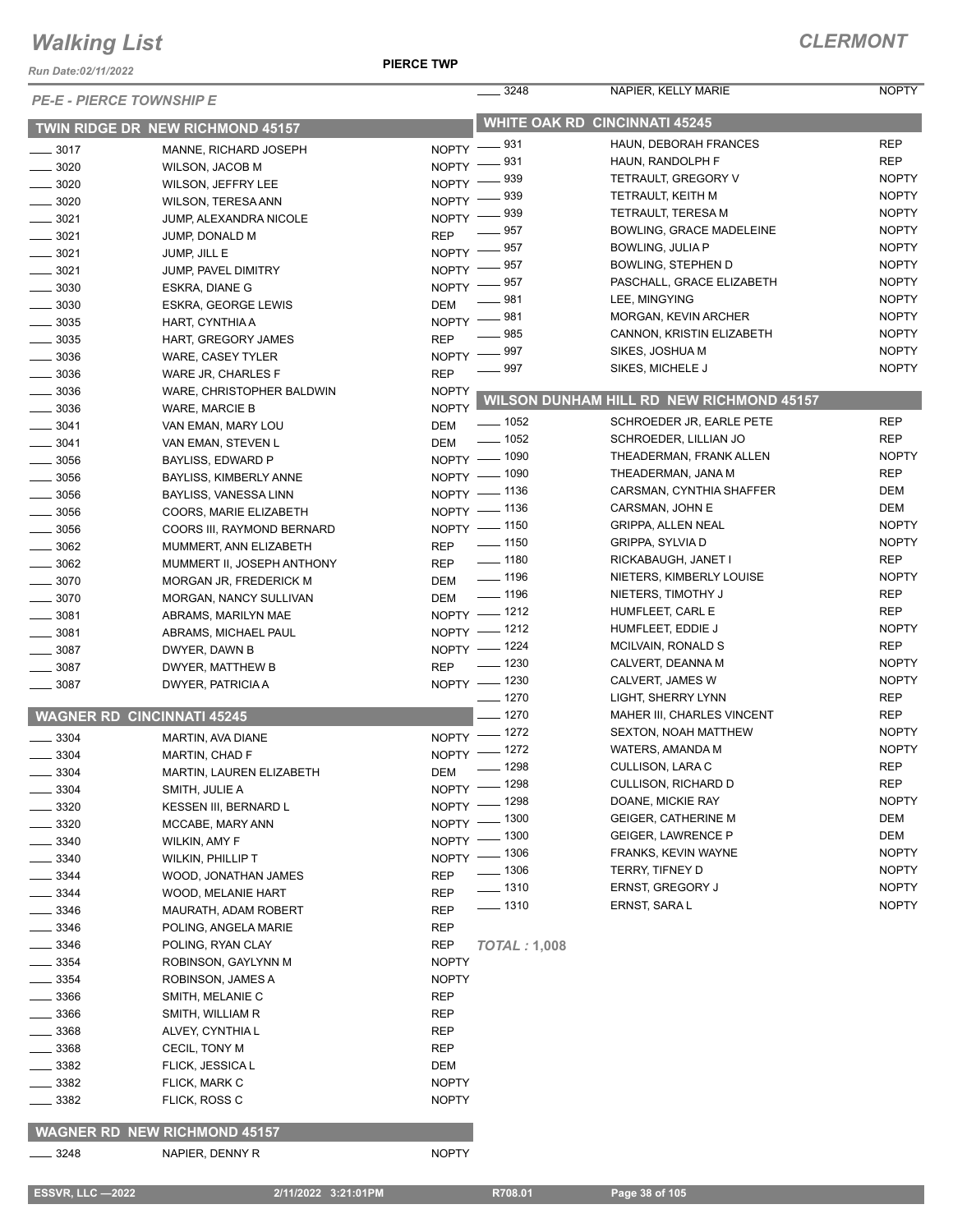#### **PIERCE TWP**

| Run Date:02/11/2022             |                                                              | FILNVL IWF                   |                       |                                          |                              |
|---------------------------------|--------------------------------------------------------------|------------------------------|-----------------------|------------------------------------------|------------------------------|
| <b>PE-G - PIERCE TOWNSHIP G</b> |                                                              |                              | $- 1107$              | DANIELS, CONNIE S                        | <b>DEM</b>                   |
|                                 |                                                              |                              | $- 1108$<br>$-1108$   | SIEG, CHRISTINE ANN<br>SIEG, DOUGLAS A   | <b>REP</b><br><b>REP</b>     |
| 3822                            | <b>BENNETT RD CINCINNATI 45245</b><br><b>BOYD. JEFFREY L</b> |                              |                       |                                          |                              |
| 3824                            | <b>BAILS, BRANDON JAMES</b>                                  | <b>NOPTY</b><br><b>NOPTY</b> |                       | <b>CASTLEBAY DR CINCINNATI 45245</b>     |                              |
| $\frac{1}{2}$ 3826              | MAINS, DANIELLE ELIZABETH                                    | <b>DEM</b>                   | 844                   | CHADWELL, CHRISTINE G                    | <b>NOPTY</b>                 |
| 3832                            | CHAFFIN, LISA MARIE                                          | <b>NOPTY</b>                 | . 844                 | <b>CHADWELL, CHRISTOPHER L</b>           | <b>NOPTY</b>                 |
| 3834                            | SCHAFFER, MATTHEW Q                                          | <b>NOPTY</b>                 | $-848$                | FENHOFF, AMY BETH                        | <b>NOPTY</b>                 |
| 3834                            | SCHAFFER, ZACHARY JOSEPH                                     | <b>NOPTY</b>                 | 848                   | FENHOFF, ANDREW                          | <b>NOPTY</b>                 |
| 3834                            | YARBOROUGH, CHRISTOPHER BRITT                                | NOPTY -                      | . 848                 | FENHOFF, HOLDEN                          | <b>NOPTY</b>                 |
| 3836                            | SPAULDING, SARAH ROSE                                        | <b>REP</b>                   | .852                  | DAVIS, REBECCA JAMIE                     | <b>NOPTY</b>                 |
| 3838                            | FELDKAMP, CAROL SUE                                          | <b>DEM</b>                   | - 862                 | DREFAHL, CYNTHIA L                       | <b>REP</b>                   |
| 3840                            | HUBBELL, BENJAMIN JOHN                                       | <b>NOPTY</b>                 | $-862$<br>866         | DREFAHL, STEVEN PAUL<br>MOSCHEL, GRACE C | <b>REP</b><br><b>NOPTY</b>   |
|                                 |                                                              |                              | - 866                 | MOSCHEL, KRISTI ANN                      | <b>NOPTY</b>                 |
|                                 | <b>CALEDONIA CINCINNATI 45245</b>                            |                              | 866                   | MOSCHEL, SCOTT D                         | <b>NOPTY</b>                 |
| 3593                            | PEMBAUR, ROBERT JOSEPH                                       | $NOPTY$ -                    | 870                   | <b>HOLTKE, JON M</b>                     | <b>NOPTY</b>                 |
| 3595                            | <b>BROWN, TYLER JACKSON</b>                                  | <b>NOPTY</b>                 | 870                   | <b>HOLTKE, MANDI B</b>                   | <b>NOPTY</b>                 |
| $\frac{1}{2}$ 3595              | <b>WILLIAMS, MARIBETH F</b>                                  | <b>REP</b>                   | 870                   | HOLTKE, NOAH REED                        | <b>NOPTY</b>                 |
| 3595                            | <b>WILLIAMS, RALPH E</b>                                     | <b>REP</b>                   | 870                   | JOHNS, MICHAEL JOSEPH                    | <b>NOPTY</b>                 |
| 3596                            | <b>MANNING, BRETT T</b>                                      | <b>NOPTY</b>                 | 874                   | SPERL, JENNIFER LOU                      | <b>NOPTY</b>                 |
| $\frac{1}{2}$ 3596              | MANNING, CHELSEA NICOLE                                      | <b>NOPTY</b>                 | - 874                 | SPERL, MARK DAVID                        | <b>NOPTY</b>                 |
| 3597<br>3597                    | MCLEOD, BEVERLY J                                            | <b>REP</b><br><b>REP</b>     | $-874$                | SPERL, MICHAEL JADEN                     | <b>NOPTY</b>                 |
| 3598                            | MCLEOD, ROBERT A<br><b>GALAS, GERALDINE FRANCES</b>          | <b>NOPTY</b>                 | $-874$                | WISSMAN, PATRICK C                       | <b>NOPTY</b>                 |
| $\frac{1}{2}$ 3598              | TAYLOR, GERIANN                                              | NOPTY -                      | - 878                 | EARL, HAYDEN JAMES                       | <b>NOPTY</b>                 |
| $\frac{1}{2}$ 3598              | TAYLOR JR, WAYNE F                                           | <b>NOPTY</b>                 | 878                   | EARL, JAMES A                            | <b>NOPTY</b>                 |
| 3599                            | <b>HEYSE, FREDERICK H</b>                                    | <b>REP</b>                   | _ 878                 | <b>EARL, KRISTIE AHRENS</b>              | <b>NOPTY</b>                 |
| 3599                            | HEYSE, SHERALYN MARIE                                        | <b>REP</b>                   | $\frac{1}{2}$ 886     | LANE, CHARLES W                          | <b>REP</b>                   |
|                                 |                                                              |                              | $\equiv$ 886          | LANE, KAREN L                            | <b>REP</b>                   |
|                                 | <b>CALUMET DR CINCINNATI 45245</b>                           |                              | $-888$                | DAVIES, EDWIN I                          | <b>NOPTY</b>                 |
| $\frac{1}{2}$ 3561              | KURELIS, DENNIS M                                            | <b>REP</b>                   | $-888$                | DAVIES, LOIS JEAN                        | <b>NOPTY</b>                 |
| $- 3561$                        | KURELIS, KAREN J                                             | <b>REP</b>                   | 992                   | TATE, JANET LUCILLE                      | <b>NOPTY</b>                 |
| 3562                            | RUTER, KELLI A                                               | <b>NOPTY</b>                 | 994                   | JOHNSTON, CARLETTA P                     | DEM                          |
| $\frac{1}{2}$ 3562              | <b>RUTER, MICHAEL J</b>                                      | <b>NOPTY</b>                 | 994                   | JOHNSTON, CHARLES A                      | DEM                          |
| 3568                            | ERNST, CRYSTAL ANN                                           | <b>NOPTY</b>                 | 1000                  | <b>JACKSON, JOHN M</b>                   | <b>REP</b>                   |
| 3568                            | SUHRIE, BRANT THOMAS                                         | <b>NOPTY</b>                 | 1000                  | MORONEY, NATALIE M                       | DEM                          |
| 3568                            | SUHRIE, KRISTEN RAYE                                         | <b>NOPTY</b>                 | . 1074                | CALLAHAN, FRANCES P                      | <b>REP</b>                   |
| 3572                            | BELL, EDWARD P                                               | <b>REP</b>                   | $-1074$               | <b>CALLAHAN, SHERRILL</b>                | DEM                          |
| 3572                            | HICKS, CALVIN C                                              | <b>NOPTY</b>                 | $= 1078$              | <b>MOSS, ELLEN KATHLEEN</b>              | <b>NOPTY</b><br><b>NOPTY</b> |
|                                 |                                                              |                              | $- 1078$<br>__ 1078   | MOSS, KATHLEEN G<br>MOSS, STEVEN E       | <b>NOPTY</b>                 |
|                                 | <b>CAMERON GLEN CINCINNATI 45245</b>                         |                              | $-1082$               | <b>SCHAEFFER, KIRK ALLEN</b>             | <b>REP</b>                   |
| $- 1091$                        | HARRMANN, PATRICIA A                                         | <b>REP</b>                   | $- 1082$              | <b>SCHAEFFER, PATTI RICHEY</b>           | <b>REP</b>                   |
| $- 1091$                        | HARRMANN, RICHARD J                                          | <b>REP</b>                   | $- 1084$              | KAMENAR, DANIEL J                        | <b>NOPTY</b>                 |
| $\frac{1}{2}$ 1092              | STEIMLE, ANTHONY R                                           | DEM                          | $-1084$               | KAMENAR, MICHAEL A                       | <b>NOPTY</b>                 |
| $\frac{1}{2}$ 1092              | STEIMLE, REGINA C                                            | <b>NOPTY</b>                 | 1088                  | RICE, DAVID W                            | <b>NOPTY</b>                 |
| $- 1093$                        | OLUKALNS, ANDRIS                                             | <b>NOPTY</b>                 | 1088                  | RICE, MARY E                             | <b>NOPTY</b>                 |
| $-1093$                         | OLUKALNS, SANDRA                                             | <b>NOPTY</b>                 | - 1092                | MUELLER, CARLOTTA T                      | <b>REP</b>                   |
| $- 1094$                        | KELLEY, DEBORAH LEE                                          | DEM                          | $-1092$               | MUELLER, GOTTFRIED G                     | <b>REP</b>                   |
| $- 1094$                        | ROSENBERGER, JAMES DAVID                                     | <b>DEM</b>                   | $-1096$               | TAMBASH, ANTHONY C                       | <b>NOPTY</b>                 |
| $\frac{1}{2}$ 1095              | FISCHER, GLORIA J                                            | <b>REP</b>                   | $- 1096$              | TAMBASH, RAYMOND COREY                   | <b>NOPTY</b>                 |
| $\frac{1}{2}$ 1095              | FISCHER, HAROLD L                                            | <b>REP</b>                   | — 1096                | TAMBASH, VIRGINIA L                      | <b>NOPTY</b>                 |
| $- 1097$<br>$-1099$             | RAJ, SUSAN MARY                                              | DEM<br><b>NOPTY</b>          | $- 1100$              | <b>KELLISON, PATRICIA R</b>              | <b>NOPTY</b>                 |
| $-1101$                         | GEORGE, JACQUELINE L                                         | <b>REP</b>                   |                       |                                          |                              |
| $- 1101$                        | <b>WALLIN, ALTON JACKSON</b><br>WALLIN, LINDA LEE            | <b>REP</b>                   | <b>CEDAR RIDGE DR</b> | <b>CINCINNATI 45245</b>                  |                              |
| $\frac{1}{2}$ 1103              | GAMMETER, JOHN STEVEN                                        | <b>REP</b>                   | $-971$                | <b>BARKER, HULYA</b>                     | <b>DEM</b>                   |
| $- 1103$                        | <b>GAMMETER, LINDA MARY</b>                                  | REP                          | ___971 #APT 1         | <b>HELTON, LISA R</b>                    | <b>NOPTY</b>                 |
| $\frac{1}{2}$ 1105              | <b>BRAMSEN, BRYCE L</b>                                      | <b>REP</b>                   | ___ 971 #APT 2        | LUCK, NANCY JO                           | DEM                          |
| $- 1105$                        | <b>BRAMSEN, RUTH A</b>                                       | <b>REP</b>                   | ____ 971 #APT 2       | LUCK, PAUL V                             | <b>NOPTY</b>                 |
| $- 1106$                        | <b>WALTERS, EUGENE SILAS</b>                                 | DEM                          | —— 971 #APT 3         | HUBER, JEAN G                            | <b>NOPTY</b>                 |
| $- 1106$                        | <b>WALTERS, JILL MARIE</b>                                   | <b>DEM</b>                   | . 971 #APT 4          | ANGEL, WILMA J                           | <b>NOPTY</b>                 |
| — 1107                          | DANIELS, ARTHUR J                                            | DEM                          | _971 #APT4            | FORE, TONYA JO                           | <b>NOPTY</b>                 |
|                                 |                                                              |                              | _ 971   #APT 6        | CODY, BETTY L                            | <b>NOPTY</b>                 |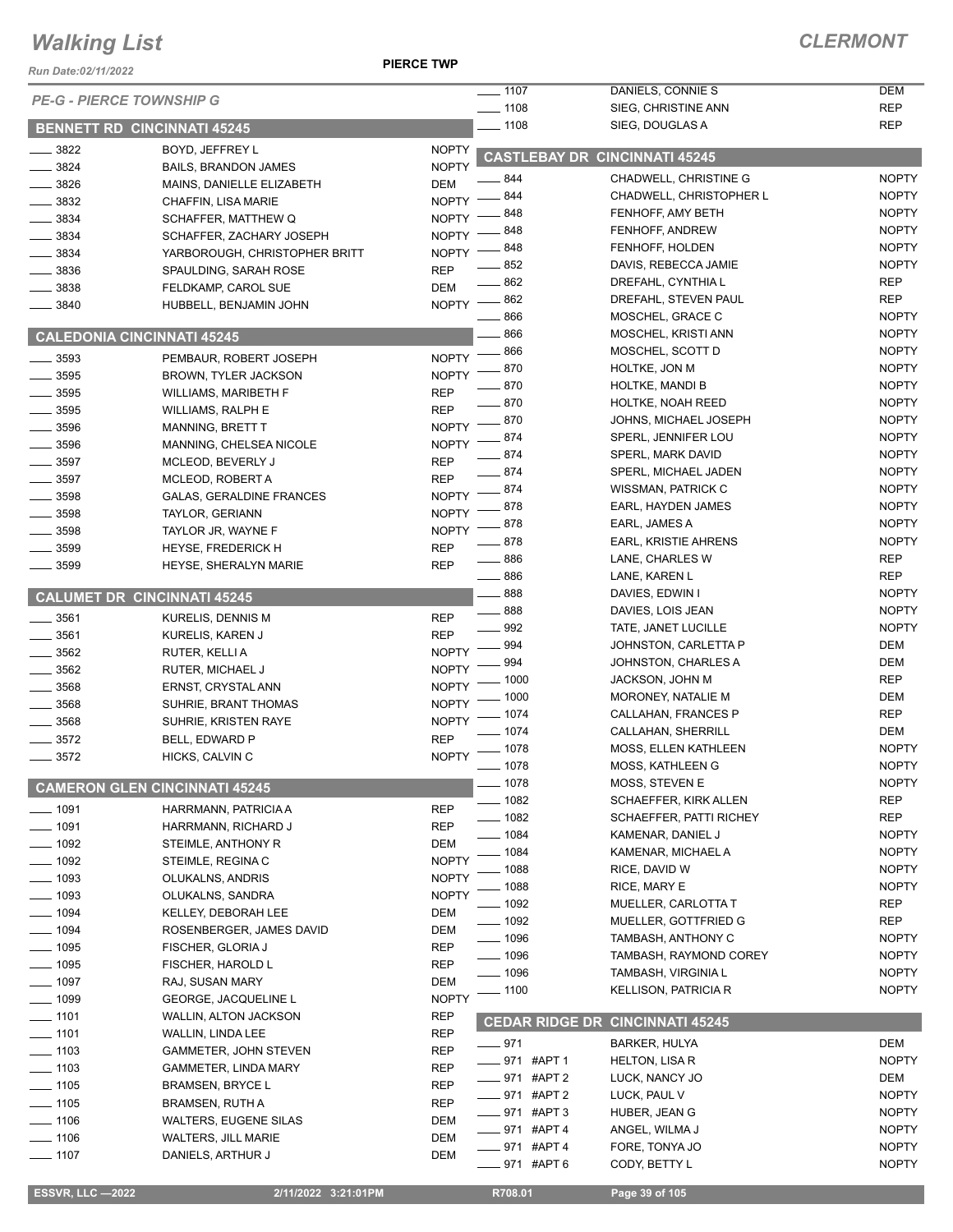*Run Date:02/11/2022*

**PIERCE TWP**

|                     | <b>PE-G - PIERCE TOWNSHIP G</b> |                                        |            |                                          | <sub>–</sub> 987 #APT 7 |
|---------------------|---------------------------------|----------------------------------------|------------|------------------------------------------|-------------------------|
|                     |                                 |                                        |            | _____ 987 #APT 8                         |                         |
|                     |                                 | <b>CEDAR RIDGE DR CINCINNATI 45245</b> |            | ____987 #APT9                            |                         |
| ____ 971 #APT 9     |                                 | GEIS, JASON SCOTT                      |            | NOPTY __ 987 #APT 10                     |                         |
| ____ 971 #APT 9     |                                 | <b>GEIS, TONYA LUCRETIA</b>            |            | NOPTY _____ 987 #APT 12                  |                         |
|                     | $971$ #APT 11                   | <b>BARKER, ALYCYA</b>                  |            | NOPTY __ 989                             |                         |
| $-9718$             |                                 | KILLION, FRANCINE B                    | <b>REP</b> | _____ 989 #APT 2                         |                         |
| $-973$              |                                 | HENNESSEY, TERESAL                     |            | NOPTY __ 989 #APT 4                      |                         |
| _____ 973 #APT 3    |                                 | TRICE, ROSEZETTA A                     |            | NOPTY __ 989 #APT 5                      |                         |
| _____ 973 #APT 4    |                                 | DAVIS, CAROL J                         | <b>REP</b> | <b>LE 989 #APT 6</b>                     |                         |
| ____ 973 #APT 4     |                                 | HEIS, EUGENE F                         | <b>REP</b> | <b>____</b> 989 #APT 6                   |                         |
| ____ 973 #APT 5     |                                 | VOGT, JEFFREY R                        |            | NOPTY _____ 989 #APT 6                   |                         |
|                     | __ 973 #APT 6                   | BATTLE, BIANCA P                       |            | NOPTY __ 989 #APT 6                      |                         |
| —— 973 #APT 6       |                                 | JOHNSON, KAREN E                       |            | NOPTY ____ 989 #APT 7                    |                         |
| ____ 973 #APT 7     |                                 | <b>JUSTIN, RACHEL JAYNE</b>            |            | NOPTY __ 989 #APT 8                      |                         |
| ____ 973 #APT 7     |                                 | WELLINGTON, JACOB WILLIAM              |            | NOPTY __ 989 #APT 8                      |                         |
| _____ 973 #APT 9    |                                 | HENNESSEY, DANIEL JOSEPH               |            | NOPTY __ 989 #APT 9                      |                         |
|                     |                                 |                                        | <b>REP</b> | $\frac{1}{2}$ 989 #APT 10                |                         |
| ___ 973 #APT 9      |                                 | MULLINS, ANTHONY M                     |            | NOPTY __ 989 #APT 10                     |                         |
|                     | ____ 973 #APT 10                | WALLEN, DEBORAH ANN                    |            | _____ 989 #APT 11                        |                         |
| ____ 973 #APT 11    |                                 | PERRY, BRADLEY M                       | REP        | NOPTY __ 989 #APT 12                     |                         |
|                     | ____ 973 #APT 11                | THOMAS, ALEXANDER JESSE                |            |                                          |                         |
| ____ 973 #UNIT 1    |                                 | HUMPHREY, MARILYN K                    |            | NOPTY __ 995                             |                         |
|                     | ____ 973 #UNIT 8                | CHITWOOD, DANIELLE SUZANNE             | <b>REP</b> | _______ 995 #4                           |                         |
|                     | ____ 973 #APT APT 12            | ECKERT, JESSICA A                      |            | NOPTY __ 995 #APT 2                      |                         |
| _____ 973 #APT 2    |                                 | COPENS, MINDY JEAN                     |            | NOPTY __ 995 #APT 5                      |                         |
| ____ 977 #APT 2     |                                 | <b>WALDREN, WILMA FAYE</b>             | <b>REP</b> | ______ 995 #APT 6<br>NOPTY __ 995 #APT 7 |                         |
| _____ 977 #APT 7    |                                 | CARTER, WILLIAM TYLER                  |            |                                          |                         |
| ___ 977 #APT 7      |                                 | WRIGHT, DONNA A                        | <b>DEM</b> | $- 995$ #APT 8                           |                         |
| ____ 977 #APT 8     |                                 | MENZ, BRADLEY MATTHEW                  |            | NOPTY __ 9955                            |                         |
| ____ 977 #APT 9     |                                 | TOWLER, MELISSA A                      |            | NOPTY -897                               |                         |
|                     | ____ 977 #APT 10                | HANSBAUER, JULIA M                     |            | NOPTY _____ 997 #APT 2                   |                         |
|                     | ____ 977 #APT 11                | JONES, KRISTIN M                       | DEM        | _____ 997   #APT 4                       |                         |
|                     | ___ 977 #APT 12                 | CHANGET, MONTINA HOLLY                 |            | NOPTY __ 997 #APT 4                      |                         |
| _____ 977   #UNIT 1 |                                 | KIEFER, JULIE ANN                      |            | NOPTY ____ 997 #APT 6                    |                         |
| ____ 977 #UNIT 9    |                                 | CORRELL, DORIS J                       |            | NOPTY __ 997 #APT 6                      |                         |
| ____ 977 #UNIT 9    |                                 | CORRELL JR, PAUL E                     |            | NOPTY __ 997 #APT 7                      |                         |
| _____ 977 #APT 2    |                                 | <b>WALDREN, CHARLES THADDEUS</b>       | REP        | _____ 997 #APT 8                         |                         |
| ____ 977 #APT 4     |                                 | <b>BLOM, CAROL E</b>                   | REP        | $\frac{1}{2}$ 997 #APT 11                |                         |
| ___ 979             |                                 | MCCARTY, MICHAEL D                     | <b>REP</b> | $-$ 997 #APT 12                          |                         |
| $\equiv$ 979        |                                 | MCCARTY, SHAWN MICHAEL                 |            | NOPTY __ 997 #APT 12                     |                         |
|                     | 979 #APT 1                      | MCCARTY, DONNA J                       | NOPTY -    |                                          | 997 #APT 12             |
| _____ 979 #APT 1    |                                 | MCCARTY, JACKIE KENNETH                |            | NOPTY __ 997 #UNIT 10                    |                         |
| ____ 979 #APT 2     |                                 | SAMS, DEBORA LEE                       |            | NOPTY <u>- 997</u> 5                     |                         |
| ____ 979 #APT 2     |                                 | SAMS, MICHAEL W                        |            | NOPTY __ 999 #APT 2                      |                         |
| _____ 979 #APT 3    |                                 | LOUIS, PATRICIA A                      |            | DEM ______ 999 #APT 4                    |                         |
| ____ 979 #APT 3     |                                 | LOUIS, TIMOTHY GERARD                  |            | NOPTY __ 999 #APT 5                      |                         |
| _____ 979 #APT 3    |                                 | LOUIS, TIMOTHY GERARD                  |            | NOPTY __ 999 #APT 7                      |                         |
| ____ 979 #APT 4     |                                 | DEAN, AMANDA M                         |            | NOPTY - 1009                             |                         |
| ____ 979 #APT 4     |                                 | DEAN, ERIC RICHARD                     |            | NOPTY __ 1009                            |                         |
| _____ 979 #APT 5    |                                 | SPARKS DALE, DIANA CAROL               |            | NOPTY - 1009                             |                         |
| 979 #APT 8          |                                 | WHITMER, KATHRYN MARIE                 |            | NOPTY __ 1009 #APT 1                     |                         |
| ____979 #APT8       |                                 | WHITMER, KENNETH DURELL                |            | NOPTY __ 1009 #APT 2                     |                         |
| ____ 979 #APT 9     |                                 | DUFRESNE, ANTHONY CHRISTOPHER          |            | NOPTY __ 1009 #APT 4                     |                         |
| _____ 979 #APT 10   |                                 | BONIN, MARILYN LAVONNE                 |            | NOPTY __ 1009 #APT 6                     |                         |
| _____ 979 #APT 11   |                                 | MIHALOVICH, NANCY L                    |            | NOPTY __ 1009 #APT 7                     |                         |
| ____ 979 #APT 11    |                                 | REINHART, RICHARD A                    |            | NOPTY __ 1009 #APT 7                     |                         |
| _____ 979 #APT 12   |                                 | ARENT, AMANDA J                        |            | NOPTY - 1011                             |                         |
| ____ 987 #APT 2     |                                 | STONE, DAVID ELMER                     |            | NOPTY __ 1011 #APT 1                     |                         |
| ____ 987 #APT 2     |                                 | STONE, JUDY ANN                        |            | NOPTY __ 1011 #APT 2                     |                         |
| _____ 987 #APT 3    |                                 | CATANZARO SR, GEORGE B                 |            | NOPTY __ 1011 #APT 2                     |                         |
| ___ 987 #APT 3      |                                 | CATANZARO, GLYNDORA                    |            | NOPTY __ 1011 #APT 3                     |                         |
| _____ 987 #APT 5    |                                 | HAFER, STEVEN MICHAEL                  |            | NOPTY __ 1011 #APT 5                     |                         |
| —— 987 #APT 6       |                                 | LUCAS, TOMMIE R                        |            | NOPTY __ 1011 #APT 6                     |                         |

|    | <sub>-</sub> 987 #APT 7   | WALTZ, NANCY A                | REP          |
|----|---------------------------|-------------------------------|--------------|
|    | $- 987$ #APT 8            | WALLACE, DEBRA L              | DEM          |
|    | ____ 987 #APT 9           | MCCOY, BONNIE L               | <b>NOPTY</b> |
|    | )PTY _____ 987 #APT 10    | <b>GESSENDORF, REBEKKAH R</b> | <b>NOPTY</b> |
|    | PTY ____ 987 #APT 12      | RALSTON, TIMOTHY WAYNE        | <b>NOPTY</b> |
|    | PTY __ 989                | MARSHALL, MATTHEW STEVEN      | <b>NOPTY</b> |
| P: | ____ 989 #APT 2           | WILEY, JEAN E                 | DEM          |
|    | PTY __ 989 #APT 4         | HERTEL, PAULA BETH            | REP          |
|    | PTY ___ 989 #APT 5        | <b>HELTON, SHIRLEY M</b>      | REP          |
| P: | $-$ 989 #APT 6            | MARSHALL, STEPHANIE M         | <b>NOPTY</b> |
| :P | ____ 989 #APT 6           | THIEMAN, KATHERINE E          | DEM          |
|    | PTY ____ 989 #APT 6       | THIEMAN, MEGAN MARIE          | <b>NOPTY</b> |
|    | PTY __ 989 #APT 6         | THIEMAN, TIMOTHY C            | REP          |
|    | PTY ____989 #APT 7        | GADZINSKI, DIANE C            | <b>NOPTY</b> |
|    | PTY __ 989 #APT 8         | ROSSMANN, AIDEN CHISTOPHER    | <b>NOPTY</b> |
|    | PTY ____ 989 #APT 8       | ROSSMANN, TIMOTHY JOHN        | <b>NOPTY</b> |
|    | PTY ____ 989 #APT 9       | HINSON, DONNA S               | REP          |
| P: | $-$ 989 #APT 10           | POWELL II, MICHAEL TROY       | <b>NOPTY</b> |
|    | PTY ____ 989 #APT 10      | POWELL, MICHAEL TROY          | <b>NOPTY</b> |
| P: | ____ 989 #APT 11          | SCHNEIDER, LISA A             | <b>NOPTY</b> |
|    | PTY ____ 989 #APT 12      | PURTELL, SUSAN A              | <b>NOPTY</b> |
|    | PTY <u>__</u> 995         | STEVERDING, WILLIAM J         | REP          |
| :P | $- 995$ #4                | LAWSON, JACQUELINE G          | <b>REP</b>   |
|    | PTY _____ 995 #APT 2      | <b>WRIGHT, PATRICIA L</b>     | DEM          |
|    | PTY ____ 995 #APT 5       | HOUSER, BARBARA LYNN          | <b>NOPTY</b> |
| :P | $-$ 995 #APT 6            | PETRY, BETTY J                | DEM          |
|    | PTY ____ 995 #APT 7       | WILLIAMS, CAROL L             | <b>NOPTY</b> |
| M  | -895 #APT 8               | DOWNS, CHRISTOPHER R          | <b>NOPTY</b> |
|    | PTY <u>_</u> 995 5        | NAPPER, SCOTT A               | DEM          |
|    | PTY <u>_</u> 997          | BROWNIEE, EMMA JOY            | <b>NOPTY</b> |
|    | PTY ____ 997 #APT 2       | HERZFELD, ROBYN R             | <b>NOPTY</b> |
| M  | $- 997$ #APT 4            | YINGLING, DAVID GRAY          | <b>NOPTY</b> |
|    | PTY __ 997 #APT 4         | YINGLING, VICKY ALLEEN        | <b>NOPTY</b> |
|    | PTY ____997 #APT 6        | BETTLE, LINDA L               | <b>NOPTY</b> |
|    | PTY __ 997 #APT 6         | BETTLE, ROBERT L              | <b>NOPTY</b> |
|    | PTY ____ 997 #APT 7       | KNABB, ANGELA DAWN            | <b>NOPTY</b> |
| P: | $\frac{1}{2}$ 997 #APT 8  | SCHRAND, NATHAN R             | <b>NOPTY</b> |
| :P | $\frac{1}{2}$ 997 #APT 11 | <b>BULLIS, ROBERT L</b>       | <b>DEM</b>   |
| :P | ____ 997 #APT 12          | BROWNLEE, EMMA JOY            | REP          |
|    | PTY __ 997 #APT 12        | BROWNLEE, ROBERT W            | <b>REP</b>   |
|    | PTY __ 997 #APT 12        | BROWNLEE, TONYA R             | REP          |
|    | PTY ____ 997 #UNIT 10     | THOMPSON, LINDA K             | <b>NOPTY</b> |
|    | PTY <u>__</u> 9975        | WISBY, WILMA J                | <b>NOPTY</b> |
|    | )PTY _____ 999 #APT 2     | HAGER, RACHAEL NICOLE         | <b>NOPTY</b> |
| :M | $-$ 999 #APT 4            | SHREWSBURY, KATHLEEN F        | <b>NOPTY</b> |
|    | PTY ____ 999 #APT 5       | <b>CULBERTSON, CHARLES M</b>  | REP          |
|    | PTY ____ 999 #APT 7       | PETERS, MELISSA GAYLE         | <b>NOPTY</b> |
|    | PTY - 1009                | BRYANT, TONIA J               | <b>NOPTY</b> |
|    | PTY __ 1009               | SCHROEDEL, CHONG C            | <b>NOPTY</b> |
|    | PTY — 1009                | TUDOR, CORNELIA JEAN          | <b>NOPTY</b> |
|    | PTY __ 1009 #APT 1        | BLOM, BETH A                  | <b>NOPTY</b> |
|    | PTY ____ 1009 #APT 2      | HIGHLEY, JOANNE M             | <b>NOPTY</b> |
|    | PTY __ 1009 #APT 4        | <b>BROWN, FAYE</b>            | DEM          |
|    | PTY ____ 1009 #APT 6      | BRYANT, PHILLICIA JANE        | <b>NOPTY</b> |
|    | PTY __ 1009 #APT 7        | CULLINEY, CORAL ANNE          | <b>NOPTY</b> |
|    | PTY __ 1009 #APT 7        |                               |              |
|    |                           | CULLINEY, JOHN M              | <b>NOPTY</b> |
|    | PTY — 1011                | VOGLER, SAM HAROLD            | <b>NOPTY</b> |
|    | PTY ____ 1011 #APT 1      | CROCKETT, ELINDA A            | <b>NOPTY</b> |
|    | PTY ____ 1011 #APT 2      | ANDERSON, GLENDA MARIE        | DEM          |
|    | PTY ____ 1011 #APT 2      | HAAS III, JAMES E             | DEM          |
|    | PTY __ 1011 #APT 3        | MACDOUGALL, JUDITH H          | <b>NOPTY</b> |
|    | PTY __ 1011 #APT 5        | <b>CURTIS, JEANETTE A</b>     | <b>NOPTY</b> |
|    | PTY ____ 1011 #APT 6      | ARNST, GREGORY G              | <b>NOPTY</b> |

 **ESSVR, LLC —2022 2/11/2022 3:21:01PM R708.01 Page 40 of 105**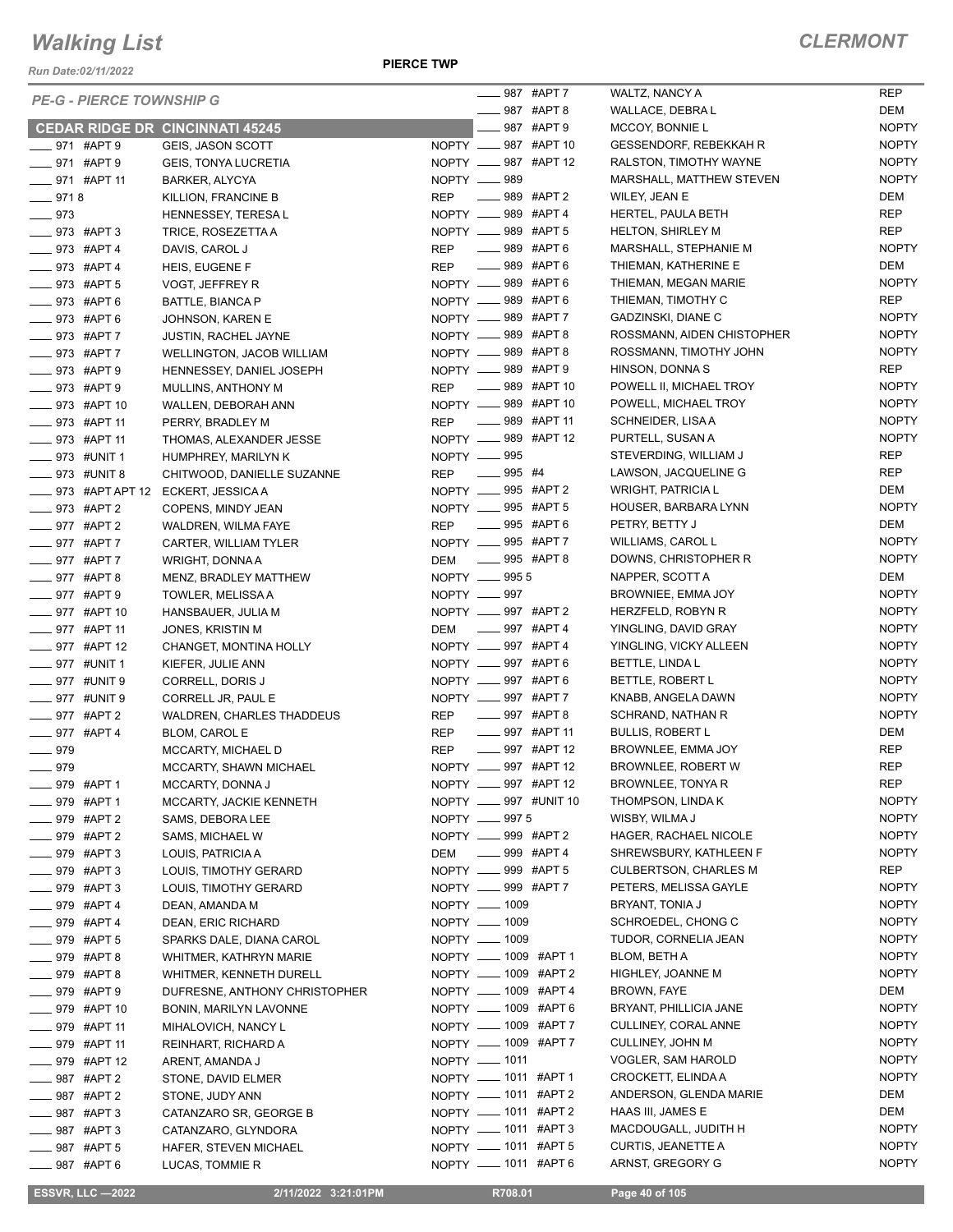*Run Date:02/11/2022*

#### **PIERCE TWP**

### *CLERMONT*

| <b>PE-G - PIERCE TOWNSHIP G</b>    |                                        |              | $- 1028$                           | CASTO, MARTHA L                       | <b>NOPTY</b> |
|------------------------------------|----------------------------------------|--------------|------------------------------------|---------------------------------------|--------------|
|                                    |                                        |              | $- 1029$                           | CONNER, J ALLEN                       | <b>NOPTY</b> |
|                                    | <b>CEDAR RIDGE DR CINCINNATI 45245</b> |              | $- 1029$                           | CONNER, MARY MCMANUS                  | <b>NOPTY</b> |
| _ 1011 #APT 7                      | ROBERTSON, JAMES M                     |              | NOPTY __ 1030                      | <b>JENKINS, STACI M</b>               | <b>NOPTY</b> |
| 1011 #APT 8                        | MILLER, TINA M                         | <b>NOPTY</b> | <b>CONLEY RD CINCINNATI 45245</b>  |                                       |              |
| $-1011$ #UNIT 4                    | SPEARS, CONNIE D                       | <b>REP</b>   |                                    |                                       |              |
| $-1017$ #APT 1                     | LUCKEY, JACQUELINE L                   | <b>REP</b>   | $- 3783$                           | JIMISON, KATHERINE J                  | <b>NOPTY</b> |
| ___ 1017 #APT 1                    | LUCKEY, WILSON SHANNON                 | <b>REP</b>   | $\frac{1}{2}$ 3783                 | <b>WELCH, PATRICK C</b>               | <b>NOPTY</b> |
| ____ 1017 #APT 2                   | POPYK, MARIA R                         |              | NOPTY __ 3789                      | CABRAL, BRENDA D                      | <b>REP</b>   |
| $\frac{1}{2}$ 1017 #APT 3          | LONGHAUSER, JOYCE A                    |              | NOPTY __ 3789                      | CABRAL, ROBERT C                      | <b>REP</b>   |
| $\frac{1}{2}$ 1017 #APT 5          | ABUYAGHI, SAMIR N                      | DEM          | $- 3789$                           | CABRAL, ROBERT C                      | <b>NOPTY</b> |
| $-1017$ #APT 7                     | WRIGHT, ANNA MARIE                     | <b>NOPTY</b> |                                    |                                       |              |
| $\frac{1}{2}$ 1017 #APT 8          | RUST, EDGAR ALLEN                      |              |                                    | NOPTY CRESCENT DR CINCINNATI 45245    |              |
| ____ 1017 #APT 8                   | <b>RUST, KAREN F</b>                   |              | NOPTY __ 1005                      | FERREIRA, MARK A                      | <b>NOPTY</b> |
| $\frac{1}{2}$ 1019 #APT 1          | SMITH, MARJORIE ELLEN                  |              | NOPTY __ 1005                      | HOWARD, JEANNE E                      | <b>NOPTY</b> |
| $\frac{1}{2}$ 1019 #APT 2          | <b>IVERS, KATHERINE MARIE</b>          | DEM          | $\frac{1}{2}$ 1009                 | WUERDEMAN, ANGELA K                   | <b>REP</b>   |
| _ 1019 #APT 3                      | FREBIS, JAMIE MARIE                    | <b>NOPTY</b> | $- 1009$                           | WUERDEMAN, ASHLEY ELIZABETH           | DEM          |
| _ 1019 #APT 4                      | BRUNNER, DIANE M                       | <b>REP</b>   | $\frac{1009}{1000}$                | <b>WUERDEMAN, THOMAS H</b>            | <b>REP</b>   |
| $-1019$ #APT 6                     | COOPER, BARBARA IRENE                  | <b>NOPTY</b> | $- 3819$                           | MURRAY, CAROLYN M                     | <b>NOPTY</b> |
| $-1019$ #APT 6                     | SPIVEY, MARCUS A                       | <b>NOPTY</b> | 3823                               | MITCHELL, JUNE C                      | <b>NOPTY</b> |
| $-1019$ #APT 7                     | COZZI, RICHARD F                       |              | NOPTY __ 3824                      | SUTTER, JAY S                         | <b>NOPTY</b> |
| __ 1019 #APT 8                     | BRYANT, JOYCE A                        | <b>REP</b>   | $- 3827$                           | MEISMAN, CAROL ANNE                   | <b>NOPTY</b> |
| $\frac{1}{2}$ 1019 #UNIT 2         | <b>IVERS, SAMUEL PRESTON</b>           | <b>REP</b>   | $\frac{1}{2}$ 3827                 | MEISMAN, JOHN A                       | <b>NOPTY</b> |
|                                    |                                        |              | $\frac{3827}{2}$                   | <b>MEISMAN, MARK A</b>                | <b>NOPTY</b> |
| <b>CHATHAM LN CINCINNATI 45245</b> |                                        |              |                                    |                                       |              |
| $- 1001$                           |                                        |              | $- 3827$                           | MEISMAN, SAMUEL JOSEPH                | <b>NOPTY</b> |
|                                    | BIGGS, DONALD W                        | <b>REP</b>   | $\frac{1}{2}$ 3831                 | BRADY, AARON B                        | <b>NOPTY</b> |
| $-1001$                            | BIGGS, JOAN L                          | <b>REP</b>   | $- 3831$                           | <b>BRADY, TERRY L</b>                 | DEM          |
| $-1001$                            | LACK, PATRICIA J                       |              | NOPTY __ 3832                      | LAWSON, ASHLEY LYNN                   | <b>NOPTY</b> |
| $\frac{1}{2}$ 1003                 | BALL, JANET ELIZABETH                  |              | NOPTY __ 3832                      | LAWSON, KENNETH W                     | <b>NOPTY</b> |
| $\frac{1}{2}$ 1004                 | KURTZ, WILLIAM J                       | <b>REP</b>   |                                    |                                       |              |
| $-1005$                            | <b>FRICKE, ALICE F</b>                 | <b>REP</b>   | <b>DOG LEG CT CINCINNATI 45245</b> |                                       |              |
| $-1005$                            | FRICKE, ANDREW MICHAEL                 | <b>REP</b>   | $\frac{3742}{2}$                   | JENNINGS, RAYMOND L                   | <b>NOPTY</b> |
| $-1006$                            | WINTER, EILEEN M                       | <b>NOPTY</b> | $-3742$                            | JENNINGS, RAYMOND THOMAS              | <b>NOPTY</b> |
| $-1007$                            | <b>GRASER JR, JOSEPH WILLIAM</b>       | <b>REP</b>   | $-3742$                            | JENNINGS, SOPHIA MARIE                | <b>NOPTY</b> |
| $-1007$                            | <b>GRASER, KAREN M</b>                 | <b>REP</b>   | $-3742$                            | JENNINGS, TRACY K                     | <b>NOPTY</b> |
| $- 1008$                           | CHAVIES, BETH L                        | <b>NOPTY</b> | $- 3743$                           | TAYLOR, SALLY J                       | <b>REP</b>   |
| $\frac{1}{2}$ 1009                 | <b>JUSTUS, DEBORAH A</b>               | <b>REP</b>   | $- 3743$                           | TAYLOR, WALTER MICHAEL                | <b>REP</b>   |
| $- 1010$                           | DISNEY, MELINDA LOU                    | DEM          | $- 3744$                           | MIDDLETON, JOHN A                     | <b>REP</b>   |
| $- 1011$                           | HERMANN, KAREN                         | <b>REP</b>   | $- 3744$                           | MIDDLETON, KAREN M                    | <b>DEM</b>   |
| $- 1011$                           | HERMANN, WAYNE W                       | <b>REP</b>   | $- 3745$                           | FREDE, CHRISTOPHER JAMES              | <b>NOPTY</b> |
| _ 1012                             | <b>JENKINS, TERRIE LOU</b>             | <b>NOPTY</b> | $-3745$                            | FREDE, STACEY M                       | <b>NOPTY</b> |
| 1012                               | WAMSLEY, MARLENE M                     | <b>NOPTY</b> |                                    |                                       |              |
| $-1013$                            | MCQUEARY, CAROL ANN                    |              | NOPTY DUNES CT CINCINNATI 45245    |                                       |              |
| $- 1013$                           | MCQUEARY, JERRY L                      | <b>NOPTY</b> | 3600                               | LUKEN, DENNIS M                       | <b>REP</b>   |
| $-1014$                            | MCCLAIN, DAVID L                       | <b>NOPTY</b> | 3600                               | LUKEN, MARIANNE C                     | <b>REP</b>   |
| $-1014$                            | <b>MCCLAIN, DIANE R</b>                | DEM          |                                    |                                       |              |
| $-1015$                            | DISHER, OWEN NOEL                      | <b>REP</b>   |                                    | <b>FAIRMOUNT CIR CINCINNATI 45245</b> |              |
| $-1015$                            | DISHER, VICTORIA L                     | <b>REP</b>   |                                    |                                       |              |
| $- 1016$                           | LIESKE, RITA MAE                       | <b>NOPTY</b> | 3780                               | PETERSON, LINDA MARIE                 | <b>NOPTY</b> |
| $- 1018$                           | FEE, GEMOLEEN L                        | <b>NOPTY</b> | 3783                               | SPARKS, JOHN PETER                    | <b>NOPTY</b> |
| — 1018                             | FEE, WILLIAM D                         | <b>NOPTY</b> | 3783                               | SPARKS, VIRGINIA A                    | <b>NOPTY</b> |
| _ 1018                             | TILTON, JOHN E                         | <b>NOPTY</b> | 3784                               | CAMPBELL, JOSEPH C                    | <b>NOPTY</b> |
| 1018                               | TILTON, LISA K                         | <b>NOPTY</b> | 3784                               | REIS, ROBERT H                        | <b>NOPTY</b> |
| 1019                               |                                        | <b>NOPTY</b> | 3786                               | WYLIE, AMY KATHLEEN                   | <b>NOPTY</b> |
| $-1021$                            | WINTER, KENNETH CHARLES                | <b>NOPTY</b> | 3786                               | WYLIE, MICHAEL DEAN                   | <b>REP</b>   |
|                                    | HEESTAND, KIMBERLY K                   | <b>NOPTY</b> | 3787                               | VARNEY, SHERRY J                      | <b>NOPTY</b> |
| _ 1022                             | HITT, KAREN C                          |              | 3788                               | OZANICH, KENNETH JOHN                 | <b>NOPTY</b> |
| $-1023$                            | KENNEDY, MARY KATHLEEN                 | <b>NOPTY</b> | 3790                               | NORRIS, CHARLES F                     | <b>REP</b>   |
| $-1024$                            | HOLLIDAY, GERALDINE ALICE              | <b>NOPTY</b> | 3790                               | NORRIS, SANDRA K                      | DEM          |
| $-1025$                            | <b>BOSKEN, MAUREEN ANN</b>             | REP          | $-3791$                            | ROSS, BRENDA L                        | REP          |
| 1026                               | BACH, CHARLENE A                       | <b>REP</b>   | $-3791$                            | ROSS, DANIEL A                        | <b>REP</b>   |
| $= 1026$                           | <b>BACH, DANIEL R</b>                  | REP          | _ 3793                             | WARDEN, DEBORAH L                     | <b>NOPTY</b> |
| _ 1027                             | LACY, KATHLEEN J                       | <b>REP</b>   | $-3794$                            | AGENTER, KATHLEEN M                   | <b>NOPTY</b> |
| 1028                               | CASTO, JAMES ERIN                      | <b>NOPTY</b> |                                    |                                       |              |

 **ESSVR, LLC —2022 2/11/2022 3:21:01PM R708.01 Page 41 of 105**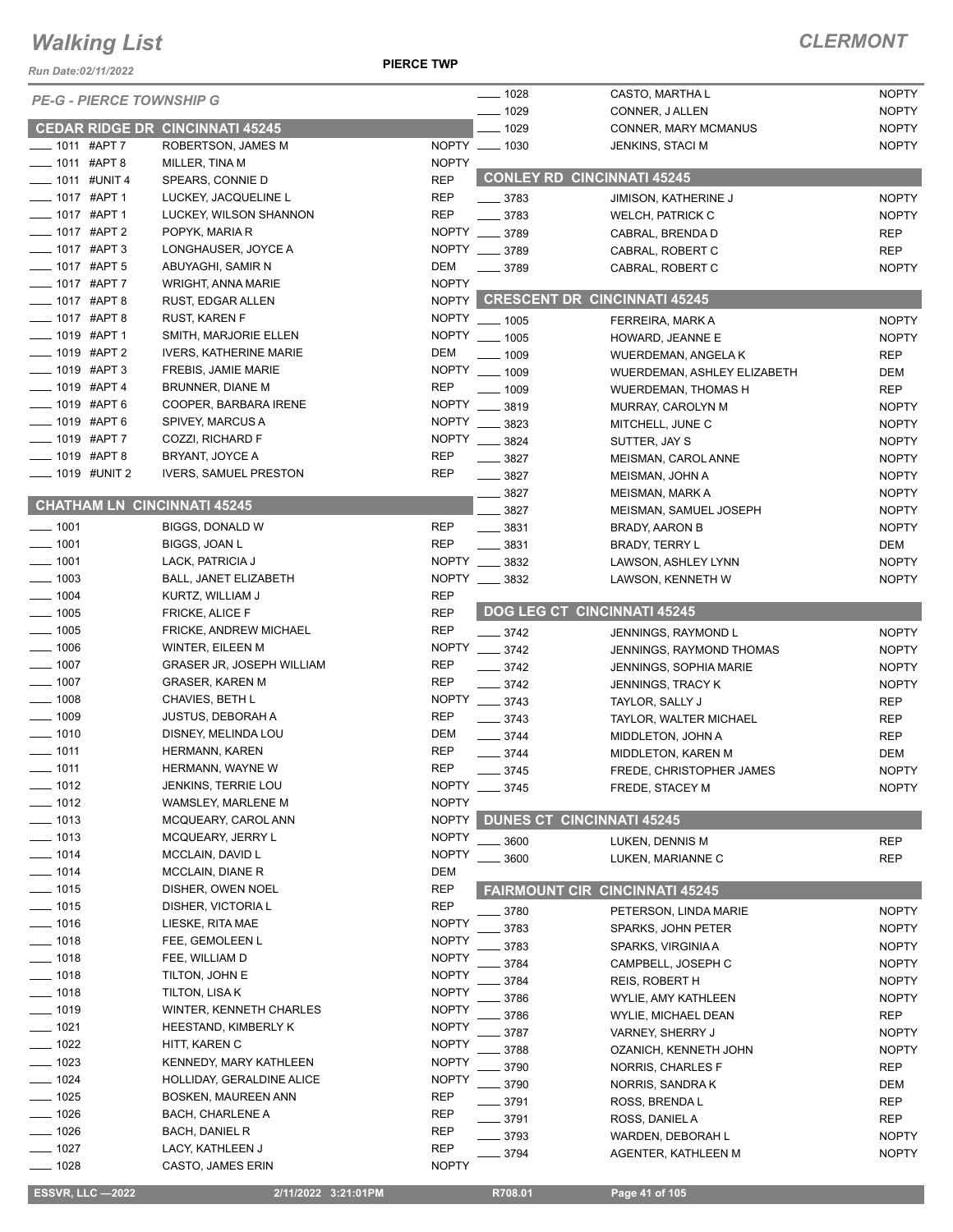**PIERCE TWP**

| Run Date:02/11/2022                      |                                              |                   |                                          |                                                  |                              |
|------------------------------------------|----------------------------------------------|-------------------|------------------------------------------|--------------------------------------------------|------------------------------|
| <b>PE-G - PIERCE TOWNSHIP G</b>          |                                              |                   | $- 1074$                                 | <b>BOWLIN, STEVEN R</b>                          | <b>NOPTY</b>                 |
|                                          |                                              |                   | $- 1074$                                 | RUNSKI, CHRISTOPHER DAVID                        | <b>NOPTY</b>                 |
| <b>FAIRMOUNT CIR CINCINNATI 45245</b>    |                                              |                   | $- 1074$                                 | RUNSKI II, CHRISTOPHER DAVID                     | <b>NOPTY</b>                 |
| $\frac{1}{2}$ 3795<br>$\frac{1}{2}$ 3795 | HILL, GEOFFREY MARK<br>HILL, LINDA MARIE     |                   | NOPTY __ 1074<br>NOPTY __ 1076           | RUNSKI, PRISCILLA G<br><b>BREWER, ROCHELLE L</b> | <b>NOPTY</b><br><b>NOPTY</b> |
| $\frac{1}{2}$ 3797                       | PURCELL, TONI                                |                   | NOPTY __ 1082                            | FARLEY, GARY J                                   | <b>REP</b>                   |
| $- 3798$                                 | WOOTEN, LAURA ANN                            |                   | NOPTY __ 1082                            | FARLEY, JUDITH L                                 | <b>REP</b>                   |
| $- 3799$                                 | <b>WIGINTON, DIANE ARLEEN</b>                | <b>DEM</b>        |                                          |                                                  |                              |
|                                          |                                              |                   |                                          | <b>GATEWOOD DR CINCINNATI 45245</b>              |                              |
| <b>GASKINS RD CINCINNATI 45245</b>       |                                              |                   | 3823                                     | JOHNSON, EUGENE W                                | <b>REP</b>                   |
| $\frac{1}{2}$ 980                        | SMITH, BENJAMIN B                            |                   | NOPTY __ 3823                            | JOHNSON, KATHRYN D                               | <b>REP</b>                   |
| $- 980$                                  | SMITH, BRADFORD K                            |                   | NOPTY __ 3824                            | <b>BLEDSOE, BRET HARRISON</b>                    | <b>NOPTY</b>                 |
| $\frac{1}{2}$ 980                        | SMITH, COURTNEY ANN MERGARD                  |                   | NOPTY __ 3824                            | PETERSON BLEDSOE, AMANDA LAURE                   | <b>NOPTY</b>                 |
| $\frac{1}{2}$ 989                        | HIMMELBAUER, HANNAH A                        |                   | NOPTY __ 3827                            | COTNER, JACKSON C                                | <b>NOPTY</b>                 |
| $- 989$                                  | HIMMELBAUER, MACKENZIE                       | DEM               | $\frac{1}{2}$ 3827                       | COTNER, JANET LW                                 | <b>NOPTY</b>                 |
| $- 989$                                  | HIMMELBAUER, MELISSA R                       |                   | NOPTY __ 3827                            | COTNER II, LAURENCE A                            | <b>NOPTY</b>                 |
| $- 996$                                  | <b>GRAY, JOSEPH J</b>                        |                   | NOPTY __ 3828                            | FISHER, KIMBERLY F                               | <b>NOPTY</b>                 |
| $\frac{1}{2}$ 997                        | DALTON, AMANDA KATELYNN                      |                   | NOPTY __ 3828                            | MOORE III, LAWRENCE E                            | <b>NOPTY</b>                 |
| $- 997$                                  | DALTON, BRANDON B                            |                   | NOPTY __ 3828                            | MOORE, PAMELA S                                  | <b>NOPTY</b>                 |
| $- 997$                                  | DALTON, CHRIS A                              |                   | NOPTY __ 3828                            | MOORE, THOMAS J                                  | <b>NOPTY</b>                 |
| $- 997$                                  | DALTON, JOSH                                 |                   | NOPTY __ 3828                            | OUEHL, ARTHUR A                                  | <b>NOPTY</b>                 |
| $- 997$                                  | DALTON, MICHELE V                            | REP               | $\frac{1}{2}$ 3831                       | SMITH, EDWARD L                                  | <b>REP</b>                   |
| $\frac{1}{2}$ 1001<br>$\frac{1}{2}$ 1002 | <b>BAILEY, FORREST L</b>                     | REP<br><b>REP</b> | $\frac{1}{2}$ 3831<br>$\frac{1}{2}$ 3832 | SMITH, TAMI L<br>BABEL, ANDREW DAMIEN            | <b>REP</b><br><b>NOPTY</b>   |
| $- 1002$                                 | PHILLIPS, BERT L<br>PHILLIPS, DARLENE ANN    | <b>REP</b>        | $\frac{1}{2}$ 3832                       | <b>BABEL, KANDIS NICOLE</b>                      | <b>NOPTY</b>                 |
| $\frac{1}{2}$ 1008                       | COX, DANIEL WAYNE                            |                   | NOPTY __ 3835                            | PETRY III, WALTER W                              | <b>REP</b>                   |
| $- 1008$                                 | COX, JORDAN E                                |                   | NOPTY __ 3836                            | NICKELL, HANNAH ELIZABETH                        | <b>NOPTY</b>                 |
| $- 1008$                                 | COX, MELISSA M                               |                   | NOPTY __ 3836                            | NICKELL, JUSTIN KEVIN                            | <b>NOPTY</b>                 |
| $- 1009$                                 | WEISS, ELIZABETH JANE                        |                   | NOPTY __ 3839                            | BAKER, BRYAN S                                   | <b>NOPTY</b>                 |
| $- 1009$                                 | <b>WEISS, NEIL PATRICK</b>                   |                   | NOPTY __ 3839                            | MCCORMICK, JORDAN NICOLE                         | <b>REP</b>                   |
| $- 1010$                                 | HAGEN, MARTIN GERARD                         |                   | NOPTY __ 3839                            | MCCORMICK, KELLY ANN                             | <b>NOPTY</b>                 |
| $- 1010$                                 | <b>HAGEN, SUSAN LOUISE</b>                   |                   | NOPTY __ 3839                            | MCCORMICK, MICHAEL J                             | <b>NOPTY</b>                 |
| $- 1013$                                 | DAUGHERTY, BRENDA SUE                        |                   | NOPTY __ 3839                            | POTTORF, JAIMIE M                                | <b>REP</b>                   |
| $- 1014$                                 | BAHLER, SHAINA ROSE                          |                   | NOPTY __ 3843                            | <b>BACKUS, AMY K</b>                             | <b>NOPTY</b>                 |
| $- 1014$                                 | STUNKEL, MAXWELL THOMAS                      |                   | NOPTY __ 3843                            | BACKUS SR, DAVID ROSS                            | <b>NOPTY</b>                 |
| $- 1017$                                 | ST PIERRE, CLAYTON PATRICK                   | DEM               | $\frac{1}{2}$ 3843                       | <b>BACKUS, ZACHARY ROBERT</b>                    | <b>NOPTY</b>                 |
| $- 1017$                                 | ST PIERRE, SARAH CHRISTINE                   | DEM               | $- 3844$                                 | CROPPER, STEVEN W                                | <b>REP</b>                   |
| $\frac{1}{2}$ 1018                       | CONIGLIO, DAKOTA CHEYNE                      |                   | NOPTY __ 3844                            | OHARA, MARY E                                    | <b>REP</b>                   |
| $- 1018$                                 | CONIGLIO, HANNAH ELIZABETH                   | <b>NOPTY</b>      |                                          |                                                  |                              |
| $- 1019$                                 | BREWER, JAMIE B                              | <b>REP</b>        |                                          | HEATHER HILL CT CINCINNATI 45245                 |                              |
| $- 1024$                                 | MCCORD, BRAD W                               |                   | NOPTY __ 3513                            | KAUFFELD, GREGORY K                              | <b>REP</b>                   |
| $- 1024$                                 | MCCORD, LEANNE M                             |                   | NOPTY __ 3513                            | KAUFFELD, LISA MARIE                             | <b>REP</b>                   |
| $- 1025$                                 | HARRIS, DEBBIE L                             |                   | NOPTY __ 3515                            | <b>MCGREW, THOMAS N</b>                          | REP                          |
| $\frac{1}{2}$ 1025                       | HARRIS, ROBERT ALAN                          |                   | NOPTY __ 3515                            | MCGREW, WYNNE J                                  | <b>REP</b>                   |
| $\frac{1}{2}$ 1033                       | SINGLETON, ROBERT J                          |                   | NOPTY __ 3517                            | RINDERLE, CANDACE                                | REP                          |
| $- 1033$                                 | SINGLETON, THERESA M                         |                   | NOPTY __ 3519                            | FULFORD, CHRISTINE                               | <b>NOPTY</b>                 |
| $-1039$                                  | JOHNSON, JEREMY ANDO                         |                   | NOPTY __ 3519                            | FULFORD, JOHN J                                  | <b>REP</b>                   |
| $-1039$                                  | POTTORF, ELIZABETH T                         |                   | NOPTY __ 3521                            | JOHNSON, JAMES D                                 | <b>NOPTY</b>                 |
| $-10391/2$                               | CONLEY, MICHAEL D                            |                   | NOPTY __ 3521                            | JOHNSON, WINSLOW W                               | <b>NOPTY</b>                 |
| $- 1041$                                 | <b>BACHMAN, ALEXIS J</b>                     |                   | NOPTY __ 3521                            | LANE, KRISTEN ALICIA                             | <b>NOPTY</b>                 |
| $- 1043$<br>$- 1043$                     | SMITH, MICHELLE WIRTH                        |                   | NOPTY __ 3521                            | LANE, WILLIAM MEREDITH                           | <b>NOPTY</b>                 |
| $- 1047$                                 | SMITH, TRAVIS MICHAEL<br>GATES JR, CHARLES W |                   | NOPTY __ 3523<br>NOPTY __ 3523           | PEBLER, JAMES C                                  | <b>REP</b>                   |
| $- 1057$                                 | DUNAWAY, STEPHANIE JOELLA                    |                   | NOPTY __ 3525                            | PEBLER, MARIE K                                  | <b>NOPTY</b>                 |
| $\frac{1}{2}$ 1057                       | LIPPS, DENISE M                              | <b>REP</b>        | $\frac{1}{2}$ 3525                       | BLEHA, JOHN CHRISTOPHER                          | DEM<br>DEM                   |
| $- 1057$                                 | LIPPS, JOHN L                                | <b>REP</b>        | $- 3527$                                 | BLEHA, PENNY SUE<br>HOWARD, MARIE C              | <b>NOPTY</b>                 |
| $- 1065$                                 | DEMETRIOU, BRENDA CAROL                      |                   | NOPTY __ 3529                            | TROTTER, CANDICE L                               | REP                          |
| $- 1065$                                 | DEMETRIOU, NICHOLAS JOHN                     | REP               | ____ 3529                                | TROTTER, JOHN R                                  | REP                          |
| $- 1071$                                 | ROBINSON, ALEXANDRIA                         | <b>NOPTY</b>      |                                          |                                                  |                              |
| $-1071$                                  | ROBINSON, JEROME A                           |                   |                                          | NOPTY KIPPLING CROSSING CINCINNATI 45245         |                              |
| $-1071$                                  | ROBINSON, OLIVIA D                           | <b>NOPTY</b>      | $- 3876$                                 | CORNELL, BRETT JOSEPH                            | <b>NOPTY</b>                 |
| $- 1072$                                 | WOLFFRAM, BRITTANY PAIGE                     | <b>NOPTY</b>      | 3876                                     | CORNELL, TAYLOR M                                | <b>NOPTY</b>                 |
| $- 1072$                                 | <b>WOLFFRAM, ERIC MICHAEL</b>                |                   | NOPTY __ 3877                            | AYER, KENNETH A                                  | <b>REP</b>                   |
|                                          |                                              |                   |                                          |                                                  |                              |
| <b>ESSVR, LLC-2022</b>                   | 2/11/2022 3:21:01PM                          |                   | R708.01                                  | Page 42 of 105                                   |                              |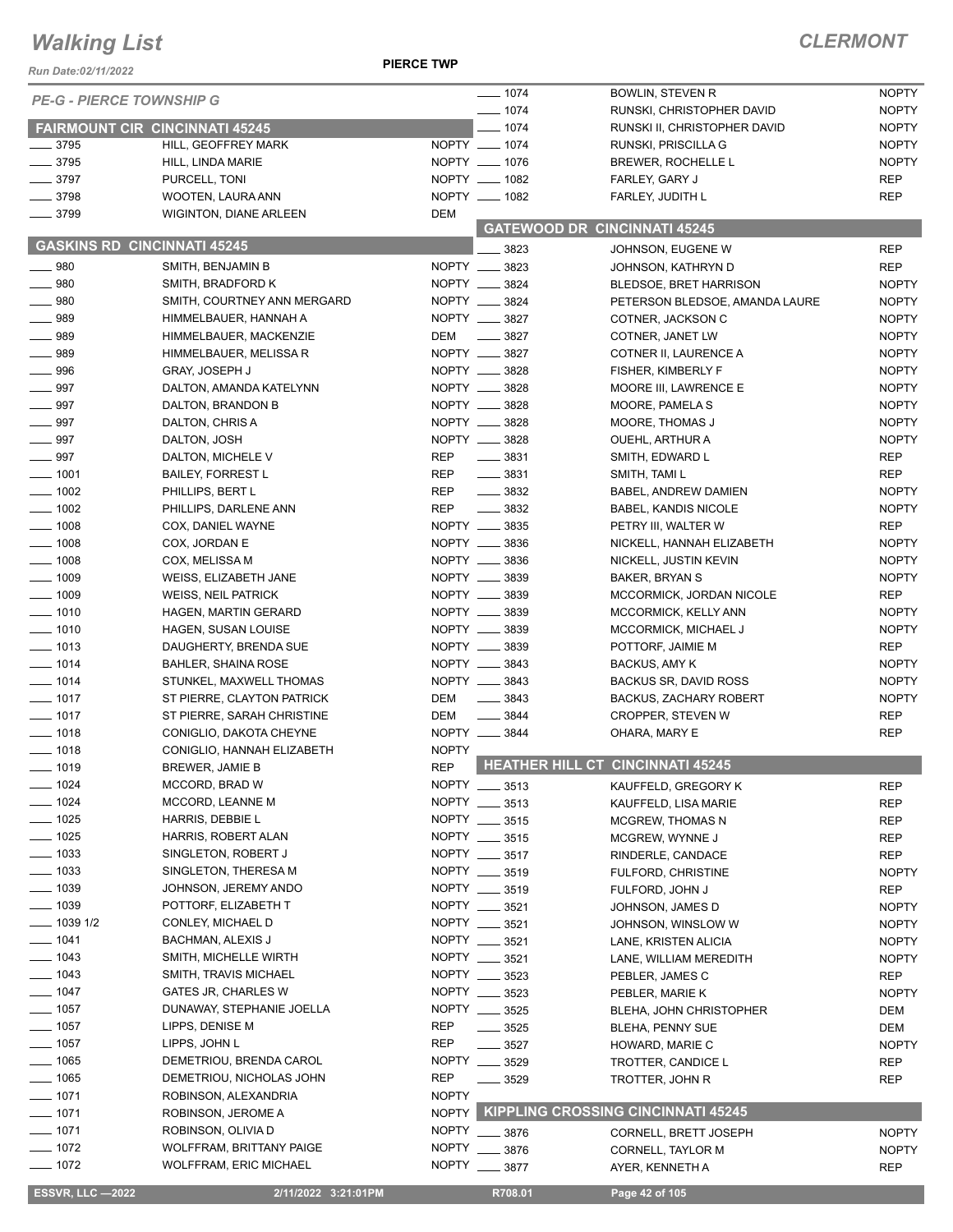#### *Run Date:02/11/2022*

**PIERCE TWP**

### *CLERMONT*

| <i>Run Date:02/11/2022</i> | <b>PE-G - PIERCE TOWNSHIP G</b>         |                             | 996        | LOPEZ, ABBEY ALICIA                        | <b>NOPTY</b>                 |
|----------------------------|-----------------------------------------|-----------------------------|------------|--------------------------------------------|------------------------------|
|                            |                                         |                             | 998<br>998 | PUGH, CORY E<br>SCHERDER, COREY BRANDON    | <b>NOPTY</b><br><b>NOPTY</b> |
|                            | KIPPLING CROSSING CINCINNATI 45245      |                             | 998        | SCHERDER, MICHAEL G                        | <b>NOPTY</b>                 |
| 3878                       | FISHER, JAMES E                         | <b>NOPTY</b>                |            |                                            |                              |
| $- 3879$                   | <b>BOCK, ALICIA MARIE</b>               | <b>NOPTY</b>                |            | <b>MERWIN TEN MILE RD CINCINNATI 45245</b> |                              |
| 3879                       | <b>BOCK, SHAUN STEVEN</b>               | <b>NOPTY</b><br>NOPTY -8587 |            | SIMPSON, KIMBERLY ANN                      | <b>NOPTY</b>                 |
| $-3880$                    | <b>BEACH, TRACY E</b>                   |                             | 3597       | <b>BRESSER, GREGORY THOMAS</b>             | <b>NOPTY</b>                 |
| $\frac{1}{2}$ 3881         | STEVENS, MICHAEL LAWRENCE               | NOPTY -                     | 3597       | <b>BRESSER, MARK T</b>                     | <b>NOPTY</b>                 |
| 3883                       | PORTERFIELD, DANA NICOLE                | <b>NOPTY</b>                | 3673       | <b>KERR, ERICA KATE</b>                    | <b>NOPTY</b>                 |
| $\frac{1}{2}$ 3883         | PORTERFIELD, MARSHALL J                 | <b>NOPTY</b>                | 3673       | <b>KERR, JAMES JOSEPH</b>                  | <b>NOPTY</b>                 |
| $- 3885$                   | <b>BURNS, NICHOLAS ADAM</b>             | NOPTY -                     | 3681       | CAMPBELL, ANNE                             | <b>REP</b>                   |
| 3885                       | <b>GLARDON BURNS, JENNIFER NICOLE</b>   | NOPTY -                     | 3681       | CAMPBELL, RYAN NEIL                        | <b>REP</b>                   |
| $-3886$                    | <b>GESTRING, LAWRENCE TALMADGE</b>      | NOPTY -                     | 3691       | SMITH, COLLEEN G                           | <b>DEM</b>                   |
| _3886                      | <b>GESTRING, TOMMY FAY</b>              | NOPTY -                     | 3691       | SMITH, STEVEN T                            | <b>DEM</b>                   |
| $\frac{1}{2}$ 3890         | REUSS, AMANDA A                         | <b>NOPTY</b>                | 3693       | CONRADY, CHRISTINE ANN                     | <b>REP</b>                   |
| 3890                       | <b>REUSS, JACOB ANDREW</b>              | NOPTY -                     | 3693       | CONRADY, DEBORAH G                         | <b>NOPTY</b>                 |
| $\frac{1}{2}$ 3890         | <b>REUSS, STEVEN J</b>                  | NOPTY -                     | 3693       | CONRADY, JAMES A                           | <b>REP</b>                   |
| $\frac{1}{2}$ 3892         | HONSCHOPP, KIM SUE                      | NOPTY -                     | 3693       | CONRADY, PAUL GERARD                       | <b>NOPTY</b>                 |
| 3892                       | HONSCHOPP, MARK ALAN                    | <b>REP</b>                  | 3693       | CONRADY, PETER T                           | <b>REP</b>                   |
| $-3896$                    | <b>BARNETT, ERIC CRAFTON</b>            | NOPTY =                     | 3697       | DAVIS, MARTINA                             | <b>REP</b>                   |
| $\frac{1}{2}$ 3896         | <b>BARNETT, MICHELLE ELAINE</b>         | NOPTY $-$                   | 3697       | GILGER, MARILYN J                          | <b>NOPTY</b>                 |
| $\frac{1}{2}$ 3897         | LYONS, MARVN DONALD                     | NOPTY -                     | 3697       | STEAR, JOAN P                              | <b>DEM</b>                   |
| $\frac{1}{2}$ 3897         | LYONS, PATRICIA ANN                     | NOPTY -                     | 3697       | STEAR, MARK L                              | <b>DEM</b>                   |
| 3898                       | SEMANEK, BRIAN PAUL                     | NOPTY -                     | 3701       | WADDLE, WILLIAM WAYNE                      | <b>NOPTY</b>                 |
| 3898                       | SEMANEK, MARY REBECCA                   | <b>NOPTY</b>                | 3709       | NEWBAUER JR, DONALD WAYNE                  | <b>REP</b>                   |
| 3899                       | LANDIS, STACEY ELIZABETH                | <b>NOPTY</b>                | 3709       | NEWBAUER, TERRI SHARON                     | <b>REP</b>                   |
| 3900                       | SVENSSON, CHRISTOPHER SOLDAN            | NOPTY -                     | 3731       | LEVINE, MELISSA RAE                        | <b>NOPTY</b>                 |
| $\frac{1}{2}$ 3900         | SVENSSON, LAURA ELIZABETH               | NOPTY -                     | 3731       | <b>WELDON, CHRISTOPHER M</b>               | <b>NOPTY</b>                 |
| 3901                       | HELD, PATRICIA DURNFORD                 | NOPTY -                     | 3737       | BRYANT, AMANDA M                           | <b>NOPTY</b>                 |
| $-3901$                    | WIECHMANN, RONALD JOHN                  | <b>NOPTY</b>                | 3737       | WICKHAM, JOEL B                            | <b>NOPTY</b>                 |
| $-3902$                    | KATTICK, CHAVEZ ROSTANT                 | NOPTY -                     | 3757       | <b>BRADFORD, ROBERT L</b>                  | <b>NOPTY</b>                 |
| 3903                       | HAUMESSER, PAUL M                       | <b>REP</b>                  | _ 3761     | WATSON, KATHY J                            | <b>REP</b>                   |
| $-3904$                    | WAGNER, EMILY ANN                       | $N$ OPTY $-$                | 3765       | CAHALL, JESSE MARTIN                       | <b>NOPTY</b>                 |
| $-3904$                    | WAGNER, RICKEY DWAYNE                   | $NOPTY$ –                   | _ 3765     | CAHALL, MARTIN C                           | <b>REP</b>                   |
| $\frac{1}{2}$ 3905         | ECKERT, TIMOTHY S                       | $N$ OPTY $-$                | _ 3765     | CAHALL, MELISSA A                          | <b>REP</b>                   |
| 3908                       | MUENZER, CHRISTINE LYNN                 | $N$ OPTY $-$                | $-3765$    | CAHALL, NICOLE ALISON                      | <b>NOPTY</b>                 |
| $-3908$                    | MUENZER JR, DANIEL ROCHE                | <b>REP</b>                  | $-3765$    | CAHALL, TONI KRISTINE                      | <b>DEM</b>                   |
|                            | <b>E LEGENDARY RUN CINCINNATI 45245</b> |                             | 3769       | <b>CARSON, WILLIAM BRENT</b>               | <b>NOPTY</b>                 |
|                            |                                         |                             | 3769       | CARSON, WILLIAM R                          | <b>REP</b>                   |
| _ 983                      | BROWN, KATHLEEN M                       | <b>NOPTY</b>                | 3779       | CELESTI, DAVID T                           | <b>NOPTY</b>                 |
| - 983                      | BROWN, ROBERT W                         | NOPTY -                     | 3779       | SCHUMACHER, STEPHEN JACOB                  | <b>NOPTY</b>                 |
| _ 984                      | <b>GURREN, BARBARA E</b>                | <b>REP</b>                  | 3783       | DICARLO, ADAM MATHIAS                      | <b>NOPTY</b>                 |
| _ 984                      | WILLEN, SCOTT LAWRENCE                  | <b>NOPTY</b>                | 3795       | WIRTHLIN, ROBERT G                         | REP                          |
| $-985$                     | <b>GABRIEL, LINDA S</b>                 | <b>NOPTY</b>                | 3795       | WIRTHLIN, SANDRA L                         | DEM                          |
| $-985$                     | <b>GABRIEL, ROLAND P</b>                | <b>NOPTY</b>                | 3799       | NIESE, MATT M                              | <b>NOPTY</b>                 |
| _ 986                      | DALTON, CHRISTOPHER M                   | <b>NOPTY</b>                | 3799       | PALMER, ASHLEY H                           | <b>NOPTY</b>                 |
| _ 986                      | DALTON, MARYANN                         | <b>NOPTY</b>                | 3803       | REA, DONNA                                 | REP                          |
| _ 987                      | KOLLAR, LESLIE S                        | <b>REP</b>                  | 3803       | REA, DOUGLAS A                             | REP                          |
| _ 987                      | KOLLAR, RONALD C                        | <b>REP</b>                  | 3807       | RANDALL, DOUGLAS R                         | <b>NOPTY</b>                 |
| 988                        | EISENLOHR, JOHN M                       | DEM                         | 3807       | RANDALL, HELEN DENISE                      | <b>NOPTY</b>                 |
| _ 988                      | EISENLOHR, TERESA DIANE                 | DEM                         | _ 3821     | BROWN, PAUL WILLIAM                        | <b>NOPTY</b>                 |
| _ 989                      | COOPER, KIMBERLY K                      | <b>REP</b>                  | __ 3821    | BROWN, WILLIAM N                           | <b>REP</b>                   |
| _ 989                      | COOPER, KRISTOPHER TODD                 | <b>REP</b>                  | 3825       | <b>BOWLING, ANTHONY MICHAEL</b>            | <b>NOPTY</b>                 |
| - 990                      | <b>GENTILE, BRIGITTE ANNE</b>           | REP                         | 3825       | BOWLING, SYLVIA ANN                        | <b>NOPTY</b>                 |
| _ 990                      | <b>GENTILE, GREGORY A</b>               | <b>REP</b>                  | 3829       | WILLIAMS, BRYANT E                         | DEM                          |
| ____ 991                   | EDGAR, BOSTON M                         | <b>NOPTY</b>                | 3833       | GALLAGHER, LILLIAN ELIZABETH               | <b>NOPTY</b>                 |
| $-991$                     | EDGAR JR, JAMES A                       | <b>REP</b>                  | 3833       | <b>HOWE, AUSTIN B</b>                      | <b>NOPTY</b>                 |
| _ 991                      | EDGAR, LISA S                           | <b>NOPTY</b>                | 3833       | HOWE, CHAD J                               | <b>NOPTY</b>                 |
| $-993$                     | SCHOECH, C MICHAEL                      | DEM                         | 3837       | COMBS, JAMES JORDAN                        | <b>NOPTY</b>                 |
| .993                       | SCHOECH, SHARON B                       | DEM                         | 3837       | <b>GRAY, NANCY P</b>                       | <b>NOPTY</b>                 |
| _ 995                      | MILLER, JERRY W                         | <b>DEM</b>                  | 3837       | PRICE, GRANT HOLTON                        | <b>NOPTY</b>                 |
| $- 995$                    | MILLER, SUSAN M                         | <b>DEM</b>                  |            |                                            | <b>REP</b>                   |
|                            |                                         |                             | 3839       | MAY, ANDREA K                              |                              |

 **ESSVR, LLC —2022 2/11/2022 3:21:01PM R708.01 Page 43 of 105**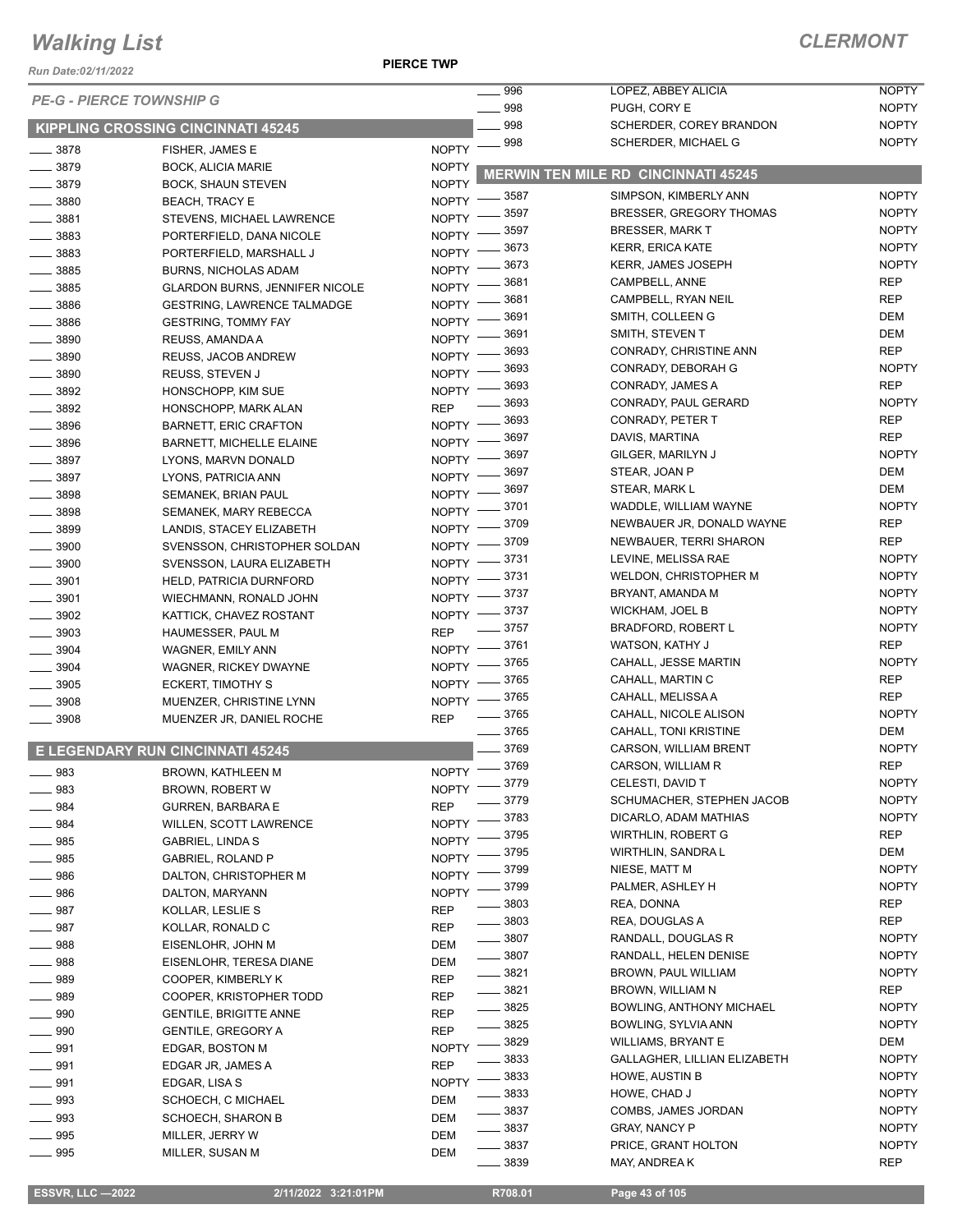**PIERCE TWP**

### *CLERMONT*

| Run Date:02/11/2022             |                                                     |                            |                            |                                                 |                   |
|---------------------------------|-----------------------------------------------------|----------------------------|----------------------------|-------------------------------------------------|-------------------|
| <b>PE-G - PIERCE TOWNSHIP G</b> |                                                     |                            | $- 1097$                   | MITCHELL, GLENN THOMAS                          | <b>NOPTY</b>      |
|                                 |                                                     |                            | $- 1097$                   | MITCHELL, PEGGY SUE                             | <b>NOPTY</b>      |
|                                 | <b>MERWIN TEN MILE RD CINCINNATI 45245</b>          |                            | $- 1098$                   | KILBURN, RICK H                                 | <b>NOPTY</b>      |
| $\frac{1}{2}$ 3839              | MAY JR, JOHN R                                      | <b>REP</b>                 | $\frac{1}{2}$ 1100         | GIRBERT, JAMES L                                | <b>NOPTY</b>      |
|                                 | MUIRFIELD DR CINCINNATI 45245                       |                            | $- 1100$                   | <b>GIRBERT, JOSEPH L</b>                        | <b>NOPTY</b>      |
|                                 |                                                     |                            | $- 1100$                   | GIRBERT, LINDA M                                | <b>NOPTY</b>      |
| $- 1024$                        | HICKMAN, KORIE DAWN                                 | <b>NOPTY</b><br><b>REP</b> |                            | <b>OLD MERWIN RD CINCINNATI 45245</b>           |                   |
| $- 1024$<br>$- 1025$            | <b>SCHENZ, THOMAS C</b><br>LEOPOLD ALLEN, MARILYN E | DEM                        | $\frac{1}{2}$ 3838         |                                                 | <b>REP</b>        |
| $- 1071$                        | HEIDEL, TONI R                                      | NOPTY __ 3838              |                            | SMITH, CHARLES CLAYTON<br>SMITH, LASHANDA L     | <b>REP</b>        |
| $\frac{1}{2}$ 1071              | MOORE, BRIAN PATRICK                                | NOPTY __ 3838              |                            | SMITH, LESLIE C                                 | <b>REP</b>        |
| $- 1071$                        | MOORE, JOHN D                                       | <b>NOPTY</b>               |                            |                                                 |                   |
| $- 1071$                        | MOORE, LINDA J                                      |                            |                            | NOPTY PAISLEY CT CINCINNATI 45245               |                   |
| 1071                            | PAPPAS, NICK CHRIS                                  | NOPTY __ 1001              |                            | HAMMOND, ANNA LEIGH                             | <b>NOPTY</b>      |
| $- 1072$                        | MAYNARD, TOMMI JEAN                                 | NOPTY __ 1001              |                            | HAMMOND, PAUL W                                 | <b>NOPTY</b>      |
| $- 1073$                        | HONEYCUTT, DAVID HAROLD                             | <b>REP</b>                 |                            |                                                 |                   |
| $\frac{1}{2}$ 1073              | HONEYCUTT, EMILY ANN                                | <b>REP</b>                 |                            | <b>PARFORE CT CINCINNATI 45245</b>              |                   |
| $- 1074$                        | MARVIN, JEREMY EDWARD                               | NOPTY __ 3563              |                            | BUCHANAN HEWITT, JUDY KAREN                     | <b>REP</b>        |
| $- 1074$                        | MARVIN, MINDY KATHLEEN                              | <b>NOPTY</b>               | $\frac{1}{2}$ 3563         | HEWITT, DAVID ALLEN                             | <b>NOPTY</b>      |
| $- 1075$                        | HAYDEN, CARRIE ELIZABETH                            | <b>NOPTY</b>               | 3563                       | SCHEU, SAWYER CARY                              | <b>NOPTY</b>      |
| $- 1076$                        | MILLER, DWAYNE ELLIS                                | <b>NOPTY</b>               | 3567                       | <b>GABBARD, MATTHEW ROBERT</b>                  | <b>NOPTY</b>      |
| $- 1077$                        | GALLOWAY, SHAN C                                    | <b>NOPTY</b>               | 3567                       | GABBARD, MIKL L                                 | DEM               |
| $\frac{1}{2}$ 1077              | <b>GALLOWAY, VICKIE L</b>                           | <b>REP</b>                 | 3567                       | GABBARD, ROBERT W                               | <b>NOPTY</b>      |
| $- 1078$                        | <b>BRUNNER, BETH A</b>                              | NOPTY                      | 3567                       | GABBARD, SAMANTHA ELAINE                        | <b>NOPTY</b>      |
| $- 1078$                        | <b>BRUNNER, GABRIELLE NICHOLE</b>                   | NOPTY __ 3568              |                            | COBB, CHARLES R                                 | <b>NOPTY</b>      |
| $- 1078$                        | BRUNNER, JASON PAUL                                 | <b>NOPTY</b>               | $- 3571$                   | HACKER, ELIZABETH ADALINE                       | <b>NOPTY</b>      |
| $-1079$                         | CANTER, JANET M                                     | <b>REP</b>                 | 3571                       | HOLLEN, EMILY REBECCA                           | <b>NOPTY</b>      |
| $-1079$                         | CANTER, MATTHEW R                                   | <b>NOPTY</b>               | 3571                       | HOLLEN JR, RONALD Z                             | <b>NOPTY</b>      |
| $- 1079$                        | CANTER, RICKEY L                                    | <b>NOPTY</b>               | 3571                       | SIRBACK, VICTORIA LYNANN                        | <b>NOPTY</b>      |
| $- 1080$                        | SCHMIDT, AMY M                                      | <b>NOPTY</b>               | 3572                       | <b>GRANT, MICHAEL A</b>                         | <b>NOPTY</b>      |
| $\frac{1}{2}$ 1080              | SCHMIDT, JOSEPH R                                   | NOPTY __ 3575              |                            | DEVERS, KELLY ELIZABETH                         | <b>NOPTY</b>      |
| $- 1081$                        | CARTON, CHRISTINE M                                 | REP                        | $- 3575$                   | DEVERS II, KENNETH G                            | <b>NOPTY</b>      |
| $- 1081$                        | FINNEY, SEAN MCGOWAN                                | NOPTY __                   | 3576                       | <b>GRAVES, ALEC T</b>                           | <b>NOPTY</b>      |
| $- 1081$                        | FINNEY, VICTOR CARTON                               | <b>NOPTY</b>               | 3576                       | <b>GRAVES, ALICIA M</b>                         | <b>NOPTY</b>      |
| $- 1082$<br>$\frac{1}{2}$ 1082  | ROSEMAN, DENISE                                     | NOPTY __ 3576              |                            | GRAVES, LOGAN KAY                               | <b>NOPTY</b>      |
| $- 1083$                        | ROSEMAN II, MICHAEL JOSEPH                          | NOPTY __ 3576<br>REP       |                            | <b>GRAVES, TODD A</b>                           | <b>NOPTY</b>      |
| $- 1083$                        | CLABBERS, RONALD F<br><b>CLABBERS, THELMA J</b>     | <b>REP</b>                 | $- 3579$                   | <b>WILLIAMSON, KAREN C</b>                      | <b>NOPTY</b>      |
| $\frac{1}{2}$ 1083              | SEARS, RANDALL A                                    | <b>REP</b>                 | $- 3579$                   | WILLIAMSON, MARK A                              | <b>NOPTY</b>      |
| $- 1084$                        | NIEHOFF, LINDA S                                    | <b>NOPTY</b>               | $\frac{1}{2}$ 3583         | DUNCAN II, CHARLES R<br>DUNCAN, GABRIELLE JULIA | <b>DEM</b>        |
| $- 1084$                        | NIEHOFF-MOELLER, ANDREW E                           | <b>NOPTY</b>               | $\frac{1}{2}$ 3583<br>3583 | DUNCAN, NICOLE D                                | DEM<br><b>DEM</b> |
| $- 1085$                        | LAND JR, MICHAEL W                                  | <b>NOPTY</b>               | 3583                       | FISER, JOSEPH B                                 | <b>NOPTY</b>      |
| $- 1085$                        | PHILLIPS, JESSICA DIERSING                          | <b>REP</b>                 | 3584                       | MARTIN, ANNA L                                  | <b>NOPTY</b>      |
| $\frac{1}{2}$ 1085              | PHILLIPS, MICHAEL ANTHONY                           | <b>REP</b>                 | 3584                       | MASSARI JR, DONALD J                            | <b>NOPTY</b>      |
| $- 1086$                        | COLLINS, BUDDY L                                    | <b>NOPTY</b>               | 3587                       | DUNCAN, COLIN MICHAEL                           | DEM               |
| $-1086$                         | COLLINS, DAVID L                                    | <b>NOPTY</b>               | 3587                       | DUNCAN, CONITA A                                | DEM               |
| $-1086$                         | COLLINS, DIANA GAIL                                 | <b>NOPTY</b>               | 3587                       | DUNCAN, DENNIS                                  | <b>NOPTY</b>      |
| $-1086$                         | COLLINS, WANDA L                                    | <b>NOPTY</b>               | 3588                       | <b>WATKINS JR, AUSTIN W</b>                     | <b>NOPTY</b>      |
| $-1086$                         | MOSCHINI, ANDREW RYAN                               | <b>NOPTY</b>               | 3588                       | WATKINS, MADONNA TOY                            | <b>NOPTY</b>      |
| $- 1086$                        | SCHIRA JR, NICHOLAS M                               | <b>NOPTY</b>               | 3591                       | ATKINS, JUDITH A                                | DEM               |
| $- 1087$                        | NEILL, ADAM WESLEY                                  | NOPTY __ 3592              |                            | MATTINGLY, AARON SETH                           | <b>NOPTY</b>      |
| $- 1089$                        | SCOTT, JAMES H                                      | REP                        | $- 3592$                   | MATTINGLY, DENISE ELIZABETH                     | <b>NOPTY</b>      |
| $- 1089$                        | SCOTT, LESLIE C                                     | <b>REP</b>                 | $\frac{1}{2}$ 3593         | DAVIS, MARGARET ANN                             | <b>NOPTY</b>      |
| $-1090$                         | IKER, JAMES C                                       | <b>REP</b>                 | $\frac{1}{2}$ 3593         | JARVIS, DEBRA ANN                               | <b>NOPTY</b>      |
| $- 1090$                        | <b>IKER, TERESA MARIE</b>                           | <b>REP</b>                 | $\frac{1}{2}$ 3595         | MARKINS, MARY A                                 | <b>NOPTY</b>      |
| $- 1091$                        | DUGAS, MAXINE R                                     | <b>REP</b>                 | $\frac{1}{2}$ 3596         | SNIDER, DARLA J                                 | <b>NOPTY</b>      |
| $- 1091$                        | DUGAS, PAUL E                                       | REP                        | $\frac{1}{2}$ 3596         | SNIDER, JAMIE A                                 | <b>NOPTY</b>      |
| $- 1092$                        | <b>GERSIC, CHRISTINE M</b>                          | REP                        | $\frac{1}{2}$ 3596         | SNIDER, JEFFREY A                               | REP               |
| $-1092$                         | HANDY, VIRGINIA M                                   | <b>REP</b>                 | $\frac{1}{2}$ 3596         | SNIDER, JEREMY A                                | REP               |
| $-1093$                         | LEIMGRUBER, DEBBIE A                                | DEM                        | $\frac{1}{2}$ 3596         | SNIDER, JULIE A                                 | <b>NOPTY</b>      |
| $-1093$                         | LEIMGRUBER, PAUL D                                  | <b>DEM</b>                 | $\frac{1}{2}$ 3596         | SNIDER, LISA A                                  | REP               |
| $- 1094$                        | STEINBRUNNER, AMANDA COLLEEN                        | DEM                        | $- 3601$                   | HILDEBRAND, KORTNEY ELIZABETH                   | <b>NOPTY</b>      |
| $- 1094$                        | STEINBRUNNER, JASON P                               | DEM                        | _____ 3601 #APT N          | BUHR, MICHAEL JAMES                             | <b>NOPTY</b>      |

 **ESSVR, LLC —2022 2/11/2022 3:21:01PM R708.01 Page 44 of 105**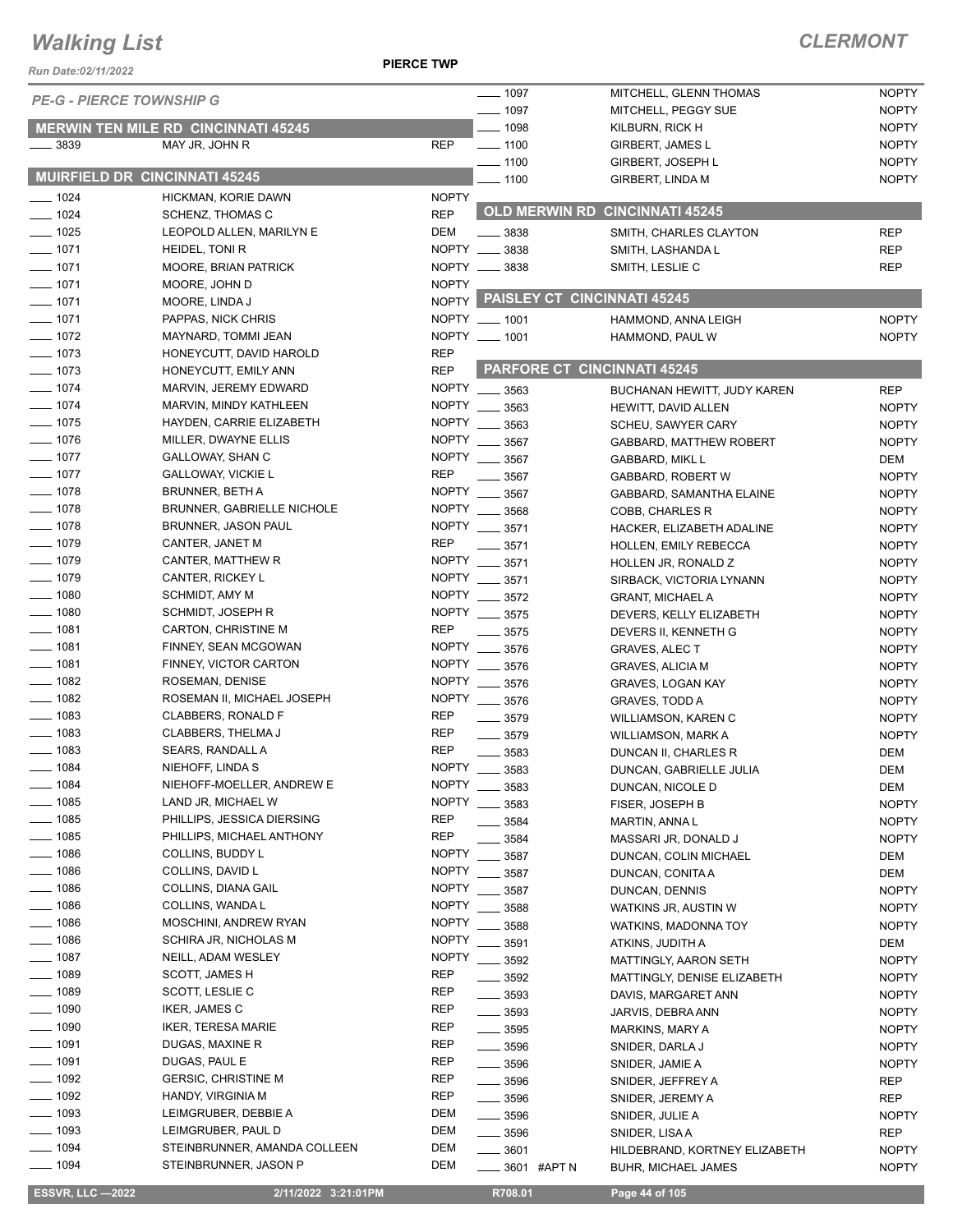*Run Date:02/11/2022*

|                                 |                             |                    | $\frac{1}{2}$ 3702      | POWERS, GARY                                       | <b>NOPTY</b>                 |
|---------------------------------|-----------------------------|--------------------|-------------------------|----------------------------------------------------|------------------------------|
| <b>PE-G - PIERCE TOWNSHIP G</b> |                             |                    | $- 3702$                | WHITE, CYNTHIA L                                   | <b>NOPTY</b>                 |
|                                 |                             |                    | . 3703                  | YOUNG, JAY P                                       | <b>NOPTY</b>                 |
| PARFORE CT CINCINNATI 45245     |                             |                    | $= 3703$                | YOUNG, ROY ALLEN                                   | <b>NOPTY</b>                 |
| $- 3603$                        | ROBINSON, JACOB AARON       | <b>NOPTY</b>       |                         |                                                    | DEM                          |
| $- 3605$                        | HAMRICK, SUSAN CAROLE       | <b>NOPTY</b>       | 3708                    | SINGLETON, REBECCA BROOKE<br>SANDERSON, MEGAN JOAN | <b>NOPTY</b>                 |
| $\frac{1}{2}$ 3605              | KING, LISA ANN              | <b>NOPTY</b>       | 3717                    |                                                    |                              |
| 3607                            | MOLITOR, CHARLOTTE M        | <b>NOPTY</b>       | 3718                    | JOHNSON, PAUL M                                    | <b>NOPTY</b>                 |
| $-3609$                         | HART, MELEANIE M            | <b>NOPTY</b>       | 3718                    | LATHAM, CONNIE A                                   | <b>NOPTY</b>                 |
| 3621                            | PAHLS, STEPHANIE P          | <b>NOPTY</b>       | 3719                    | SENTMAN, DANIELLE R                                | <b>NOPTY</b>                 |
| $\frac{1}{2}$ 3631              | MCNALLY, DIANE M            | <b>NOPTY</b>       | 3719                    | STIVERS, DAKOTA R                                  | <b>NOPTY</b>                 |
| $- 3632$                        | CARTER, MARY J              | <b>NOPTY</b>       | 3720                    | SCHADE, THERESA LYNN                               | DEM                          |
| 3633                            | HALL, MACKENZIE L           | <b>NOPTY</b>       | 3721                    | OGLETREE, RODNEY ALLEN                             | <b>NOPTY</b>                 |
| 3635                            | GOLDBACH, LISA MELINDA      | <b>NOPTY</b>       | 3721                    | OGLETREE, TRE ALLEN                                | <b>NOPTY</b>                 |
| 3636                            | MURRELL, PAMELA LYNN        | <b>NOPTY</b>       | 3722                    | BRAY, CAROL LYNN                                   | <b>NOPTY</b>                 |
| $- 3637$                        | OBRIEN, MICHAEL S           | <b>REP</b>         | 3722                    | <b>BRAY, TERENCE P</b>                             | <b>NOPTY</b>                 |
| $- 3638$                        |                             | <b>NOPTY</b>       | 3726                    | BORCHERS, JOHN C                                   | <b>REP</b>                   |
|                                 | FELTNER, MEGAN L            | <b>NOPTY</b>       | 3726                    | BORCHERS JR, JOHN CHRISTIAN                        | <b>NOPTY</b>                 |
| $\frac{1}{2}$ 3638              | WHITAKER, CAROL E           |                    | 3728                    | MCGUIRE, JACQUELINE L                              | <b>REP</b>                   |
| $- 3639$                        | STENTEN, TYLER J            | <b>NOPTY</b>       | 3730                    | JONES, CHARLES R                                   | <b>NOPTY</b>                 |
| 3640                            | GABBARD, KAREN S            | <b>NOPTY</b>       | 3730                    | SCHWORER, JAMIE D                                  | <b>NOPTY</b>                 |
| 3640                            | MILLER, LEROY H             | <b>NOPTY</b>       | 3730                    | WILLIS, KATELYN JEAN                               | <b>NOPTY</b>                 |
| 3644                            | NORGREN, JANET H            | <b>REP</b>         |                         |                                                    |                              |
| 3646                            | QUEHL, VERA M               | <b>REP</b>         | 3739                    | FEY, WILLIAM P                                     | <b>REP</b>                   |
| $- 3648$                        | SABATIER, STEPHANIE         | <b>NOPTY</b>       | 3743                    | PARKER, DEREK MARTIN                               | <b>REP</b>                   |
| 3650                            | <b>GOULD, LINDA E</b>       | <b>NOPTY</b>       | 3743                    | PARKER, ERIN NICOLE                                | <b>REP</b>                   |
| $- 3654$                        | <b>HOUSTON, FRANCES D</b>   | <b>REP</b>         |                         |                                                    |                              |
| 3655                            | <b>BURKE, MELISSA A</b>     | <b>NOPTY</b>       | <b>PRESTWICK CIR</b>    | <b>CINCINNATI 45245</b>                            |                              |
| 3655                            | MAREE JR, ALFRED E          |                    | NOPTY -8808             | KRAEUTLER, CHERYL LANGLEY                          | <b>NOPTY</b>                 |
| $- 3655$                        | MAREE, ROSEMARY J           | $NOPTY =$          | 3810                    | WESTERMANN, CYNTHIA D                              | <b>NOPTY</b>                 |
| $- 3656$                        | CORRELL, ANGELA LYNN        | $N$ OPTY $-$       | 3810                    | WESTERMANN, PAUL D                                 | <b>NOPTY</b>                 |
| $\frac{1}{2}$ 3657              | WHITT, TROY A               | $NOPTY =$          | 3814                    | ANGEL, CANDACE FAITH                               | <b>NOPTY</b>                 |
| $- 3659$                        |                             | NOPTY $-$          | _ 3814                  | BROWN, NORMA J                                     | <b>REP</b>                   |
|                                 | LAWSON JR, ALAN DAVID       |                    | $-3814$                 | HERRMANN, JEFFREY T                                | <b>REP</b>                   |
| 3659                            | LAWSON, MEGAN E             | DEM                | $-3814$                 | <b>HERRMANN, SHERRY LYN</b>                        | <b>REP</b>                   |
| 3660                            | SCHULTZ, BEVERLY A          | <b>REP</b>         |                         | PIETRZYK, STELLA                                   | <b>REP</b>                   |
| 3661                            | RICKMAN, LESLIE D           |                    | NOPTY -8816<br>$- 3816$ | PIETRZYK, WILLIAM ANTHONY                          | <b>REP</b>                   |
| 3662                            | WICKSTROM, KERRY L          | DEM                | 3818                    | COLYER, ASHLEY M                                   | <b>NOPTY</b>                 |
| $- 3662$                        | <b>WICKSTROM, PHYLLIS A</b> | DEM                |                         |                                                    |                              |
| 3663                            | CONRAD, LINDA M             | <b>REP</b>         | $\frac{1}{2}$ 3818      | COLYER JR, RONALD S                                | <b>NOPTY</b>                 |
| 3663                            | CONRAD, PATRICK JOSEPH      | <b>NOPTY</b>       | <b>PRESTWICK PL</b>     | <b>CINCINNATI 45245</b>                            |                              |
| 3665                            | OBERMEYER, ALEXANDER EDWARD | <b>NOPTY</b>       |                         |                                                    |                              |
| 3665                            | RECKERS, JONATHAN ROBERT    |                    | NOPTY - 1002            | LONGBOTTOM, CHRISTOPHER P                          | <b>DEM</b>                   |
| $- 3675$                        | MISSMAN, JAMES I            |                    | NOPTY - 1002            | LONGBOTTOM, STACI JESICA MARTIN                    | DEM                          |
| 3675                            | MISSMAN, LINDA F            |                    | NOPTY - 1004            | MARSHALL, DONNA MARIE                              | DEM                          |
| $\frac{1}{2}$ 3677              | DESCH, NOAH LANGFORD        | DEM                | $\frac{1}{2}$ 1004      | MARSHALL, MICHAEL A                                | <b>DEM</b>                   |
| $- 3677$                        | DESCH, REBECCA J            | <b>DEM</b>         | $\frac{1}{2}$ 1005      | <b>WOLFFRAM, LAVERNE K</b>                         | <b>NOPTY</b>                 |
| $- 3679$                        | BROWN, JUSTIN N             |                    | NOPTY - 1007            | DREGER, ROBERT NELSON                              | <b>NOPTY</b>                 |
| $- 3679$                        | CARPENTER, KATLIN JOANNE    |                    | NOPTY - 1007            | DREGER, SARAH KATHRYN                              | <b>NOPTY</b>                 |
|                                 |                             |                    | NOPTY - 1008            | LORENTZ, DONALD LOUIS                              | <b>NOPTY</b>                 |
| $-3681$                         | KRAUS, PAMELA S             |                    | $\frac{1}{2}$ 1008      | LORENTZ, STEFANIE ANN                              | <b>NOPTY</b>                 |
| $- 3683$                        | THOMAS, JUDITH LYNN         | DEM                | NOPTY - 1009            | DAVIS, ERIC M                                      | <b>NOPTY</b>                 |
| $- 3685$                        | WHITESELL, ANNAMARIE        |                    |                         |                                                    |                              |
| ____ 3686                       | WILSON, AMBER M             |                    | NOPTY - 1009            | DAVIS, JACOB P                                     | DEM                          |
| $\frac{1}{2}$ 3688              | HUTCHINS, ERIN C            |                    | NOPTY - 1009            | DAVIS, LISA A                                      | <b>NOPTY</b>                 |
| $\frac{1}{2}$ 3690              | JOHNSON, CHARLENA KAY       |                    | NOPTY - 1009            | DAVIS, LOGAN REBECCA KAY                           | <b>NOPTY</b>                 |
| $- 3692$                        | MIRANDA, JESSICA A          |                    | NOPTY - 1010            | <b>HEALION, SHANNELL A</b>                         | <b>NOPTY</b>                 |
| 3694                            | CORREA, MARIA C             | <b>REP</b>         | $\frac{1}{2}$ 1011      | MARAZZI, JASON MICHAEL                             | <b>NOPTY</b>                 |
| $- 3695$                        | SENTMAN, HAROLD C           |                    | NOPTY - 1011            | YELLEY, SAMANTHA JO                                | <b>NOPTY</b>                 |
| $- 3695$                        | SENTMAN, MARIAN RUTH        |                    | NOPTY - 1012            | COONS, CHRISTINE CATHERINE                         | <b>NOPTY</b>                 |
| $-3696$                         | BOWLING, SUSAN M            |                    | NOPTY - 1012            | SCHLENK, BRYAN GREGORY                             | <b>NOPTY</b>                 |
| $- 3697$                        | WESTENDORF, DOUGLAS L       |                    | NOPTY - 1014            | SNIDER, GAY                                        | REP                          |
| $- 3699$                        | <b>GUTH, RICHARD L</b>      |                    | NOPTY - 1014            | SNIDER JR, ROBERT M                                | REP                          |
| $\frac{1}{2}$ 3699              |                             | <b>NOPTY</b>       |                         |                                                    |                              |
|                                 | HUESMAN, MICHELLE M         |                    |                         | <b>RED FOX DR CINCINNATI 45245</b>                 |                              |
| $- 3700$                        | COURTNEY, JOSHUA A          | NOPTY <sup>1</sup> |                         |                                                    |                              |
|                                 |                             |                    |                         |                                                    |                              |
| $- 3701$                        | DIEDENHOFER, CIERRA I       |                    | NOPTY -8803<br>3803     | SCHUSTER, CATHERINE ROSE<br>SCHUSTER JR, JOHN P    | <b>NOPTY</b><br><b>NOPTY</b> |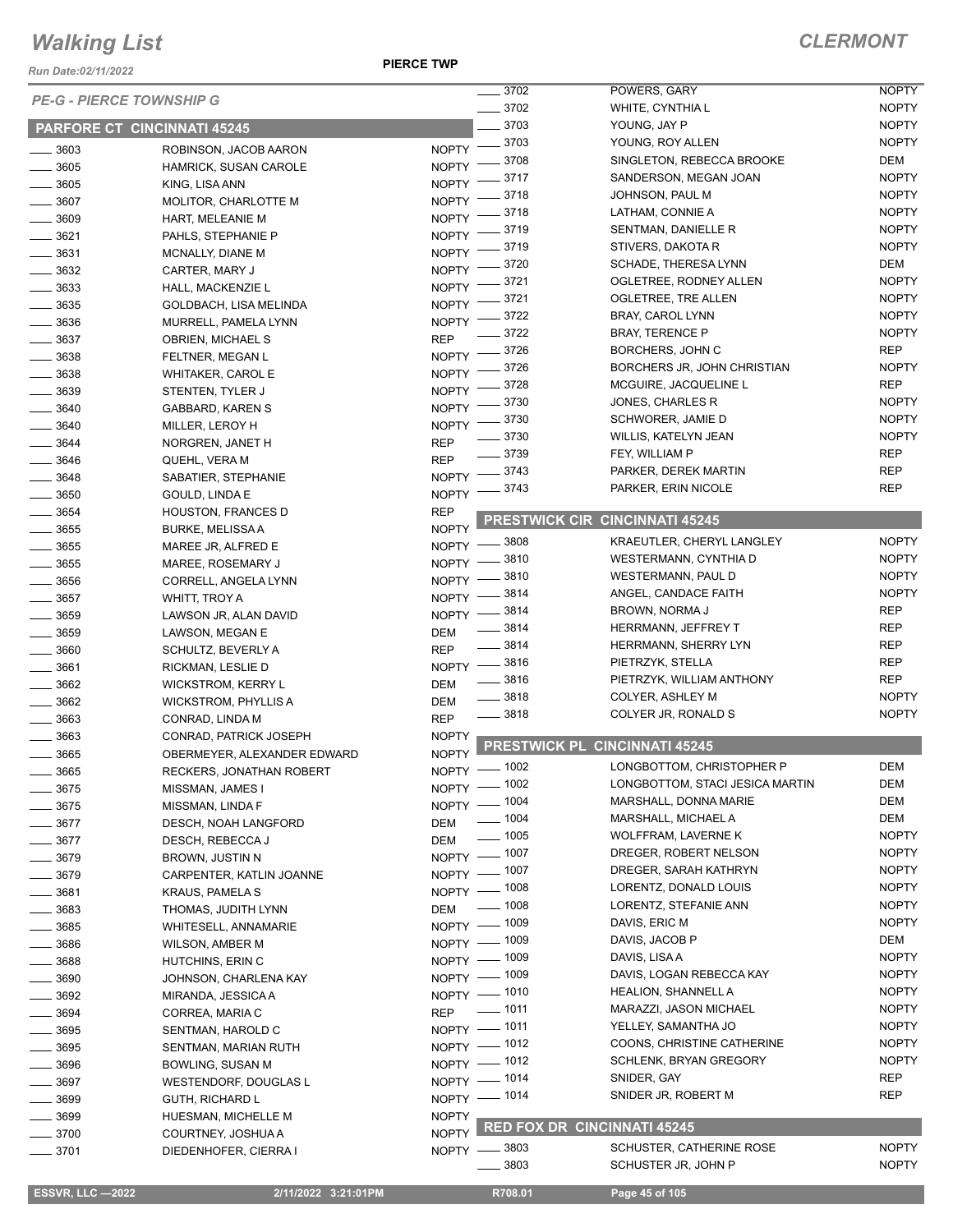*Run Date:02/11/2022*

**PIERCE TWP**

|                                       |                                       |              | 3481<br>$\frac{1}{2}$ | HIGGINS, SHELLY A                         | <b>NOPTY</b> |
|---------------------------------------|---------------------------------------|--------------|-----------------------|-------------------------------------------|--------------|
| <b>PE-G - PIERCE TOWNSHIP G</b>       |                                       | 3481         | LIPPERT, LEIGH ANN    | <b>NOPTY</b>                              |              |
| <b>RED FOX DR CINCINNATI 45245</b>    |                                       |              | 3483                  | LAWSON, CYNTHIA B                         | <b>REP</b>   |
| $- 3804$                              | BLEDSOE, AUBREY R                     |              | NOPTY -8483           | LAWSON, DAVID W                           | <b>REP</b>   |
| 3804                                  | BLEDSOE, CHARLENE R                   | $NOPTY -$    | 3484                  | JANDER, MARLENE K                         | <b>REP</b>   |
| $- 3804$                              | BLEDSOE, MICAH PAUL                   | $NOPTY -$    | 3484                  | JANDER, THOMAS R                          | <b>REP</b>   |
| 3804                                  | BLEDSOE, PAUL E                       |              | NOPTY -8485           | ARNETT, ANN E                             | <b>NOPTY</b> |
| $\frac{1}{2}$ 3805                    | GINANDT, BEVERLY J                    | <b>REP</b>   | 3485                  | FOLTZ, DARLINE A                          | <b>NOPTY</b> |
| $- 3805$                              | GINANDT, RICHARD C                    | <b>REP</b>   | 3485                  | FOLTZ, JENNIFER MARIE                     | <b>NOPTY</b> |
| $\frac{1}{2}$ 3806                    | THASE, AUSTIN EDWARD                  |              | NOPTY -8487           | COCHRAN, LAURA A                          | <b>NOPTY</b> |
| $\frac{1}{2}$ 3806                    | THASE, ERIN LINDSEY                   |              | NOPTY -8488           | ACREE HAMANN, CYNTHIA MARGARET            | <b>NOPTY</b> |
| 3807                                  | CALLAHAN, BRENTON I                   | <b>REP</b>   | 3488                  | HAMANN, GENE ARTHUR                       | <b>NOPTY</b> |
| $\frac{1}{2}$ 3807                    | CALLAHAN, TAMMIE LYNN                 |              | NOPTY -8489           | HOPPING, KENNETH HALSTED                  | <b>DEM</b>   |
| $\frac{1}{2}$ 3808                    | BUHR, JOHN E                          | <b>REP</b>   | 3489                  | <b>HOPPING, MARY ROBERTA</b>              | <b>DEM</b>   |
| $\frac{1}{2}$ 3808                    | <b>BUHR, LESLIE A</b>                 | <b>NOPTY</b> |                       |                                           |              |
| $\frac{1}{2}$ 3809                    | DONAGHEY, JAMIE L                     | <b>NOPTY</b> |                       | <b>STILLMEADOW DR CINCINNATI 45245</b>    |              |
| 3809                                  | DONAGHEY, MICHAEL F                   | <b>REP</b>   | $\frac{1}{2}$ 3767    | GAILEY, DAWN R                            | <b>REP</b>   |
| $- 3810$                              | APPEL, CURTIS BLAKE                   |              | NOPTY -8767           | <b>GAILEY, JAMES M</b>                    | <b>REP</b>   |
| $\frac{1}{2}$ 3810                    | DEPUCCIO, JULIE M                     |              | NOPTY -8767           | GAILEY, JOSEPH JOB                        | <b>NOPTY</b> |
| $- 3811$                              | MAY JR, DONALD PHINAS                 |              | NOPTY -8771           | WOODS, EDWARD A                           | <b>REP</b>   |
| $- 3811$                              | MAY, VICTORIA ROSE                    |              | NOPTY -8771           | WOODS, TERESA A                           | <b>REP</b>   |
| $- 3812$                              | BOULEY, CHRISTOPHER CARNS             |              | NOPTY -8775           | DANIELS, EARL GEOFFREY                    | <b>NOPTY</b> |
| $\frac{1}{2}$ 3812                    | <b>BOULEY, JENNIFER L</b>             |              | NOPTY -8775           | DANIELS-PURTEE, DINA LYNELLE              | <b>NOPTY</b> |
| $\frac{3812}{2}$                      | <b>BOULEY, MICHAEL R</b>              |              | NOPTY -8775           | PURTEE, JAMES AMON                        | <b>NOPTY</b> |
| $\frac{3812}{2}$                      | <b>BOULEY, PATRICK THOMAS</b>         | <b>REP</b>   | $- 3775$              | PURTEE, MAXWELL ANDREW                    | <b>NOPTY</b> |
| $- 3812$                              | <b>BOULEY, PETER R</b>                | <b>REP</b>   | $- 3779$              | RISLEY, GEORGE LOWRY                      | <b>REP</b>   |
| $- 3813$                              | DUCHENE, THUYHANG THI                 |              | NOPTY -8779           | RISLEY, MARY L                            | <b>REP</b>   |
| $\frac{1}{2}$ 3813                    | PLAVSIC, ALICIA MARIE                 | <b>REP</b>   | $\frac{1}{2}$ 3783    | HOGUE, SANDRA J                           | <b>NOPTY</b> |
| $\frac{1}{2}$ 3813                    |                                       |              | NOPTY -8788           | LANE-HURM, SHERRY LYNN                    | <b>NOPTY</b> |
|                                       | PLAVSIC III, DANIEL JOSEPH            |              | NOPTY -3791           | FAHEY, DARCY E                            | <b>NOPTY</b> |
| $- 3814$                              | FELDKAMP, JONATHAN L                  |              | NOPTY - 3791          | FAHEY, KEVIN L                            | DEM          |
| $- 3814$                              | FELDKAMP, KRISTINA LEE                |              | NOPTY -8791           | OVERTON, MELODY DAWN                      | <b>DEM</b>   |
| $\frac{1}{2}$ 3816                    | EAVES, BRIAN KEITH                    |              | NOPTY -8795           | <b>CRUSE, PATRICIA F</b>                  | <b>DEM</b>   |
| $\frac{1}{2}$ 3818                    | MULLONEY, JACK JOSEPH                 |              | NOPTY -8795           | HOFBAUER JR, WILLIAM G                    | <b>DEM</b>   |
| $- 3818$                              | MULLONEY, JEAN TERESE                 | <b>NOPTY</b> |                       |                                           |              |
| $\frac{1}{2}$ 3818                    | MULLONEY, KEVIN THOMAS                |              |                       | NOPTY <b>TERRYDEL LN CINCINNATI 45245</b> |              |
| $\frac{1}{2}$ 3818                    | MULLONEY, MARGARET FAYE               |              | NOPTY - 1019          | SMITH, DOROTHY J                          | DEM          |
| $- 3818$                              | MULLONEY, MIA NICOLE                  |              | NOPTY - 1024          | LYKINS, VIVIAN E                          | <b>REP</b>   |
| $\frac{1}{2}$ 3818                    | MULLONEY, MICHAEL THOMAS              |              | $- 1024$              | SCHMITT, SANDRA A                         | <b>NOPTY</b> |
| 3820                                  | BERGER, JOHN RICHARD                  | <b>REP</b>   | $- 1025$              | CASBAR, DARLENE J                         | <b>DEM</b>   |
| $-3820$                               | BERGER, SHERYL E                      | <b>REP</b>   |                       |                                           | REP          |
| 3822                                  | SAUNDERS, JEREMY D                    |              | NOPTY - 1025          | GALINGER JR, GARY M                       | <b>DEM</b>   |
| 3822                                  | SAUNDERS, SARAH E                     |              | NOPTY - 1028          | MORRIS, ELEANOR SUSAN                     |              |
|                                       | <b>ST ANDREWS DR CINCINNATI 45245</b> |              | 1028                  | <b>MORRIS, HARRY K</b>                    | <b>NOPTY</b> |
|                                       |                                       |              | 1028                  | MORRIS, RHONDA A                          | DEM          |
| $- 3782$                              | SUGGS, JESSICA MARIE                  |              | NOPTY - 1032          | LOWRY, KEVIN D                            | <b>REP</b>   |
| $- 3782$                              | SUGGS, PAYGE CHRISTINE                |              | NOPTY - 1033          | HINKLE, RHEA M                            | <b>NOPTY</b> |
| $- 3782$                              | SUGGS, QUINTIN TYRONE                 |              | NOPTY - 1036          | REINHART, NELSON                          | DEM          |
|                                       |                                       |              | $\frac{1}{2}$ 1036    | REINHART, PATRICIA A                      | <b>DEM</b>   |
| <b>ST ANNES TURN CINCINNATI 45245</b> |                                       |              | $-1037$               | <b>BAUMAN, RACHEL D</b>                   | <b>NOPTY</b> |
| $\frac{3477}{2}$                      | MESSERSCHMITT JR, CHARLES A           | <b>REP</b>   | $- 1040$              | GAUDET, DANA SCOTT                        | <b>NOPTY</b> |
| $- 3477$                              | MESSERSCHMITT, MARY JACQUELINE        | DEM          | ____ 1040             | GAUDET, HEATHER LYNN                      | <b>NOPTY</b> |
| _ 3478                                | MILLER, GRETCHEN MARIA                | $N$ OPTY $-$ | _ 1041                | <b>BEHREND, CARRIE F</b>                  | REP          |
| __ 3478                               | MILLER, WILLIAM C                     |              | NOPTY - 1041          | BEHREND, CHAD M                           | REP          |
| 3478                                  | SALTERS, SANDRA A                     | <b>REP</b>   | $- 1044$              | WARD, ROIANN M                            | REP          |
| $-3478$                               | SALTERS, THOMAS E                     | REP          | $- 1047$              | LONGANO, DANIELLE MARIA                   | <b>REP</b>   |
| _ 3479                                | HOFFMAN, DEBRA LYNN                   | DEM          | $- 1047$              | LYONS, KEITH V                            | <b>REP</b>   |
| _ 3479                                | HOFFMAN, JAMES J                      | DEM          | $- 1048$              | RENEER, MICHAEL J                         | <b>NOPTY</b> |
| $-3479$                               | TRAKAS, SUE A                         |              | NOPTY - 1052          | HALE, MICHAEL R                           | DEM          |
| 3479                                  | TRAKAS, WILLIAM W                     |              | NOPTY - 1052          | HALE, RACHEL ERIN                         | <b>DEM</b>   |
| 3480                                  | CAVANAUGH, CECELIA C                  | <b>REP</b>   | $- 1053$              | LEISTNER, CHERYL S                        | <b>NOPTY</b> |
| 3480                                  | CAVANAUGH, ROBERT J                   | <b>REP</b>   | $\frac{1}{2}$ 1053    | LEISTNER, TERRY E                         | <b>NOPTY</b> |
| 3481                                  | HIGGINS, JEFFREY R                    |              | NOPTY - 1056          | RETTIG, PATRICIA A                        | <b>NOPTY</b> |
|                                       |                                       |              | $\frac{1}{2}$ 1057    | <b>BROCK, KIMBERLY CORLEY</b>             | <b>NOPTY</b> |
| <b>ESSVR, LLC -2022</b>               |                                       |              | R708.01               |                                           |              |
|                                       | 2/11/2022 3:21:01PM                   |              |                       | Page 46 of 105                            |              |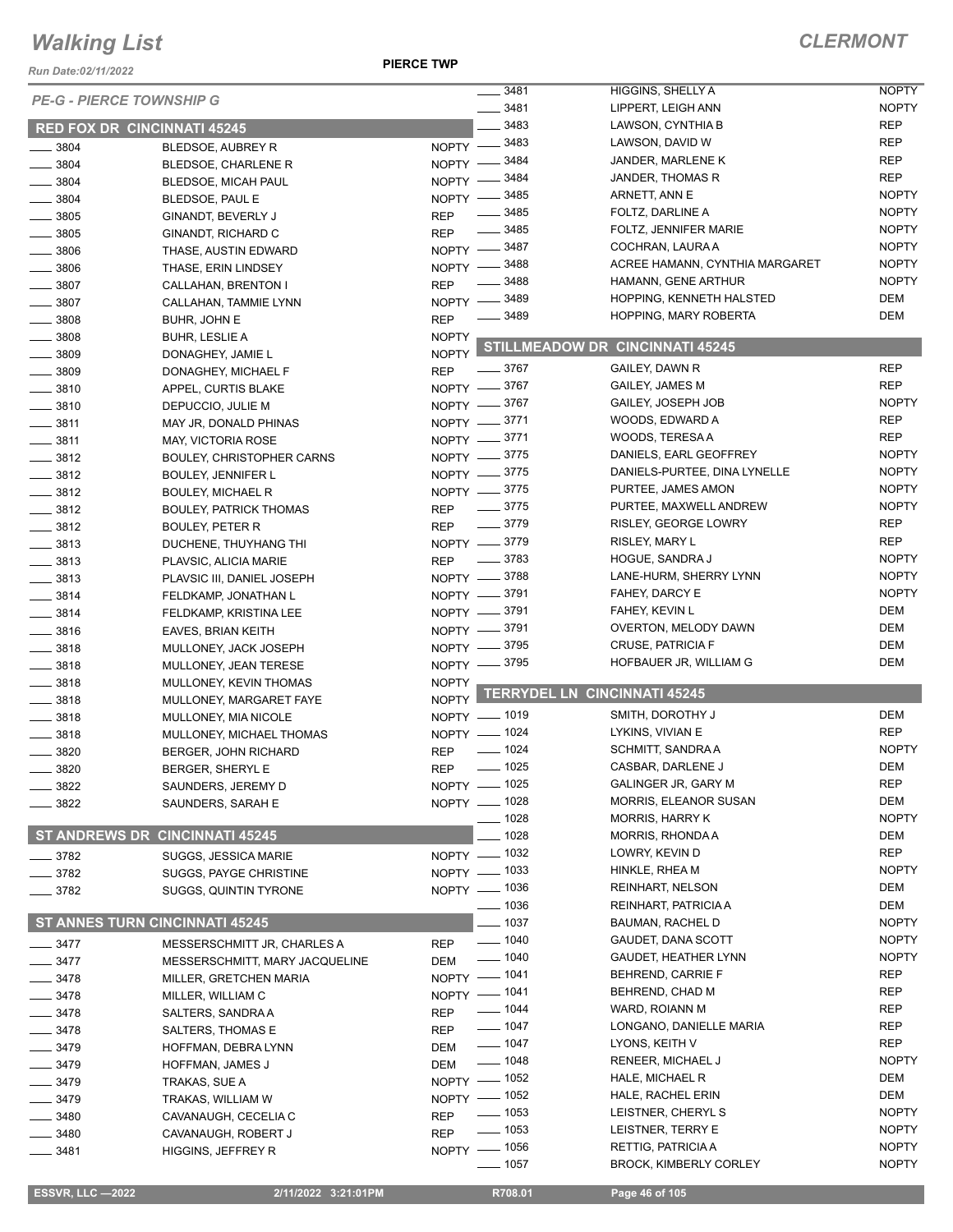*Run Date:02/11/2022*

| <b>PE-G - PIERCE TOWNSHIP G</b>      |                                 |              | $\frac{1}{2}$ 982   | TAYLOR, RODNE         |
|--------------------------------------|---------------------------------|--------------|---------------------|-----------------------|
|                                      |                                 |              | 986                 | TAYLOR, BETTY         |
| <b>TERRYDEL LN CINCINNATI 45245</b>  |                                 |              | 986                 | <b>TAYLOR, BRUCE</b>  |
| $-$ 1057                             | <b>JUSTICE, JENNIFER E</b>      | NOPTY __ 986 |                     | TAYLOR, DON K         |
| — 1057                               | SAER BOOHER, LEAVINIA L         | <b>NOPTY</b> | $\equiv$ 998        | <b>OBERMEYER JR</b>   |
| $-1063$                              | WELLS, JENNIE L                 |              | NOPTY __ 1000       | OCONNOR, AMA          |
| $- 1064$                             | WHITE, JEFFREY D                |              | NOPTY __ 1000       | TAYLOR, D BRU         |
| $- 1067$                             | SNYDER, BRADLEY JAMES           |              | NOPTY __ 1000       | TAYLOR, MARLE         |
| $- 1071$                             | JONES, EDWARD L                 | <b>REP</b>   | $\frac{1003}{2}$    | HOH, KATHERIN         |
| $- 1071$                             | JONES, NATALYA J                | REP          | $\frac{1}{2}$ 1003  | HOH, SAM G            |
| $- 1072$                             | ANDRES, CASSANDRA ANN           |              | NOPTY __ 1014       | <b>HOWARD, MARS</b>   |
| ___ 1075                             | LAWSON, LOIS A                  |              | NOPTY __ 1024       | <b>GRAHAM, BENJ</b>   |
| $- 1076$                             | FREDERICK, CATHERINE MARYA      |              | NOPTY __ 1024       | <b>GRAHAM, ELAIN</b>  |
| $- 1076$                             | FREDERICK, KENNETH C            |              | NOPTY __ 1053       | BIRMINGHAM, B         |
| $- 1076$                             | FREDERICK, NATALIE BROOKE       |              | NOPTY __ 1053       | BIRMINGHAM, TA        |
|                                      |                                 |              | $- 1053$            | <b>BIRMINGHAM, T</b>  |
| <b>TRACY CT CINCINNATI 45245</b>     |                                 |              | $- 1053$            | <b>COOMER, DANIE</b>  |
| $-1012$                              | <b>GESSNER, CLARE ELIZABETH</b> |              | NOPTY __ 1053       | COOMER, MICH.         |
| $- 1012$                             | <b>GESSNER, LAURIE A</b>        |              | NOPTY __ 1057       | HANNAH, DAVID         |
| $- 1012$                             | <b>GESSNER, MICHELLE M</b>      |              | NOPTY __ 1057       | HANNAH, THERI         |
| $- 1012$                             | GESSNER, TODD C                 |              | NOPTY __ 1057       | HICKS, JACOB N        |
| $- 1014$                             | MILLER, RHONDA M                |              | NOPTY __ 1058       | OGG, JESSE L          |
| $- 1016$                             | ADAMS, ANGELA K                 | <b>REP</b>   | $- 1058$            | OGG, STEPHEN          |
| $- 1016$                             | ADAMS, BEN                      | REP          | $- 1060$            | OGG, PEGGY L          |
| $- 1016$                             | ADAMS, CONNOR BENJAMIN          |              | NOPTY __ 1060       | OGG, STEPHEN          |
| $- 1018$                             | CHRISTMAN, GAROLD R             | DEM          | $- 1061$            | MILLER, LINDA S       |
| $- 1018$                             | CHRISTMAN, SHEILA D             | DEM          | $- 1065$            | HOLCER, JANE          |
| $- 1018$                             |                                 |              | $- 1065$            |                       |
| $- 1018$                             | MONSEY, JENNIFER ASHLEY         | DEM          | NOPTY __ 1076       | PURDUM, JACK          |
|                                      | MONSEY, JOHN ALAN               |              |                     | SCHNEIDER, JE         |
| $- 1019$                             | BRIDEWELL, ALICIA NICOLE        |              | NOPTY __ 1087       | FRALEY, JILLIAN       |
| $- 1019$                             | <b>BRIDEWELL, BRIANNA PAIGE</b> |              | NOPTY __ 1087       | <b>FRALEY, MARK I</b> |
| $- 1019$                             | ELLERBROCK, BERNARD R           |              | NOPTY __ 1087       | FRALEY, MARTH         |
| $- 1019$                             | ELLERBROCK, SHARON J            |              | NOPTY __ 1095       | KUSHNER, LORI         |
| $- 1019$                             | MCLAIN, GARY J                  |              | NOPTY __ 1095       | KUSHNER, STE\         |
| $- 1019$                             | MCLAIN, TINA A                  | <b>NOPTY</b> |                     |                       |
| $- 1020$                             | SMITH, CHARLOTTE A              | DEM          | <b>TOTAL: 1,013</b> |                       |
| $- 1020$                             | SMITH, RAYMOND D                | DEM          |                     |                       |
| $- 1021$                             | NIEMAN, GREGORY L               | DEM          |                     |                       |
| $- 1021$                             | NIEMAN, SHARON B                | DEM          |                     |                       |
| $-1022$                              | CONNELLY, JOHN R                | <b>REP</b>   |                     |                       |
| _ 1022                               | CONNELLY, MARY C                | REP          |                     |                       |
| 1023                                 | PIERCE, G ANTHONY               | <b>NOPTY</b> |                     |                       |
| 1023                                 | PIERCE, MELODY A                | <b>NOPTY</b> |                     |                       |
| $-1024$                              | COOLEY, DANIEL ANDREW           | <b>NOPTY</b> |                     |                       |
| $- 1024$                             | COOLEY, STACEY MARIE            | <b>NOPTY</b> |                     |                       |
| — 1025                               | JOHNSON, SHERRI A               | REP          |                     |                       |
| ___ 1025                             | JOHNSON, TERRY A                | REP          |                     |                       |
|                                      |                                 |              |                     |                       |
| <b>WHITE OAK RD CINCINNATI 45245</b> |                                 |              |                     |                       |
| _ 934                                | TARVIN, PAUL MICHAEL            | <b>NOPTY</b> |                     |                       |
| 954                                  | WIETLISBACH III, CHARLES W      | REP          |                     |                       |
| 954                                  | WIETLISBACH, MARY H             | REP          |                     |                       |
| _ 958                                | MOORMAN, JAMES M                | <b>NOPTY</b> |                     |                       |
| 958                                  | MOORMAN, JEFFERY P              | REP          |                     |                       |
| 958                                  | MOORMAN, LINDSEY C              | <b>NOPTY</b> |                     |                       |
| 958                                  |                                 |              |                     |                       |
|                                      | MOORMAN, PEGGY S                | REP          |                     |                       |
| _ 972                                | TARVIN, JENNIFER ALICIA         | <b>NOPTY</b> |                     |                       |
| 972                                  | TARVIN, MICHAEL GORDON          | <b>NOPTY</b> |                     |                       |
| 974                                  | KNAUSE, RONALD EUGENE           | <b>NOPTY</b> |                     |                       |
| 974                                  | KNAUSE, THERESA M               | <b>NOPTY</b> |                     |                       |
| 976                                  | OCONNOR, JOHN P                 | <b>NOPTY</b> |                     |                       |
| 982                                  | TAYLOR, CRAIG K                 | <b>NOPTY</b> |                     |                       |
| 982                                  | TAYLOR, KATHY JEAN              | <b>NOPTY</b> |                     |                       |
| <b>ESSVR, LLC —2022</b>              | 2/11/2022 3:21:01PM             |              | R708.01             | Page 47 of 105        |

| 982  | TAYLOR, RODNEY CRAIG          | <b>NOPTY</b> |
|------|-------------------------------|--------------|
| 986  | TAYLOR, BETTY L               | <b>NOPTY</b> |
| 986  | <b>TAYLOR, BRUCE LANTZ</b>    | <b>NOPTY</b> |
| 986  | TAYLOR, DON K                 | <b>NOPTY</b> |
| 998  | OBERMEYER JR, THOMAS WAYNE    | <b>NOPTY</b> |
| 1000 | OCONNOR, AMANDA ANN           | <b>NOPTY</b> |
| 1000 | TAYLOR, D BRUCE               | <b>NOPTY</b> |
| 1000 | TAYLOR, MARLEY RENEE          | <b>NOPTY</b> |
| 1003 | HOH, KATHERINE R              | <b>REP</b>   |
| 1003 | HOH, SAM G                    | <b>REP</b>   |
| 1014 | HOWARD, MARSHALL T            | <b>NOPTY</b> |
| 1024 | <b>GRAHAM, BENJAMIN E</b>     | <b>REP</b>   |
| 1024 | <b>GRAHAM, ELAINE</b>         | <b>REP</b>   |
| 1053 | BIRMINGHAM, BRIANA RENEE LYNN | <b>NOPTY</b> |
| 1053 | <b>BIRMINGHAM, TAMMY L</b>    | <b>NOPTY</b> |
| 1053 | BIRMINGHAM, TIMOTHY H         | <b>NOPTY</b> |
| 1053 | <b>COOMER, DANIELLE MARIE</b> | <b>NOPTY</b> |
| 1053 | COOMER, MICHAEL SHANE EDWARD  | <b>NOPTY</b> |
| 1057 | HANNAH, DAVID J               | <b>NOPTY</b> |
| 1057 | HANNAH, THERESA D             | <b>NOPTY</b> |
| 1057 | <b>HICKS, JACOB M</b>         | <b>NOPTY</b> |
| 1058 | OGG, JESSE L                  | <b>NOPTY</b> |
| 1058 | OGG, STEPHEN MARK             | <b>NOPTY</b> |
| 1060 | OGG, PEGGY L                  | <b>REP</b>   |
| 1060 | OGG, STEPHEN R                | <b>REP</b>   |
| 1061 | MILLER, LINDA SUSAN           | <b>DEM</b>   |
| 1065 | HOLCER, JANE ANN              | DEM          |
| 1065 | PURDUM, JACK JAY              | <b>REP</b>   |
| 1076 | SCHNEIDER, JERI L             | <b>NOPTY</b> |
| 1087 | FRALEY, JILLIAN M             | <b>NOPTY</b> |
| 1087 | FRALEY, MARK N                | <b>NOPTY</b> |
| 1087 | FRALEY, MARTHA ELIZABETH      | <b>NOPTY</b> |
| 1095 | KUSHNER, LORIE M              | REP          |
| 1095 | KUSHNER, STEVEN D             | <b>REP</b>   |
|      |                               |              |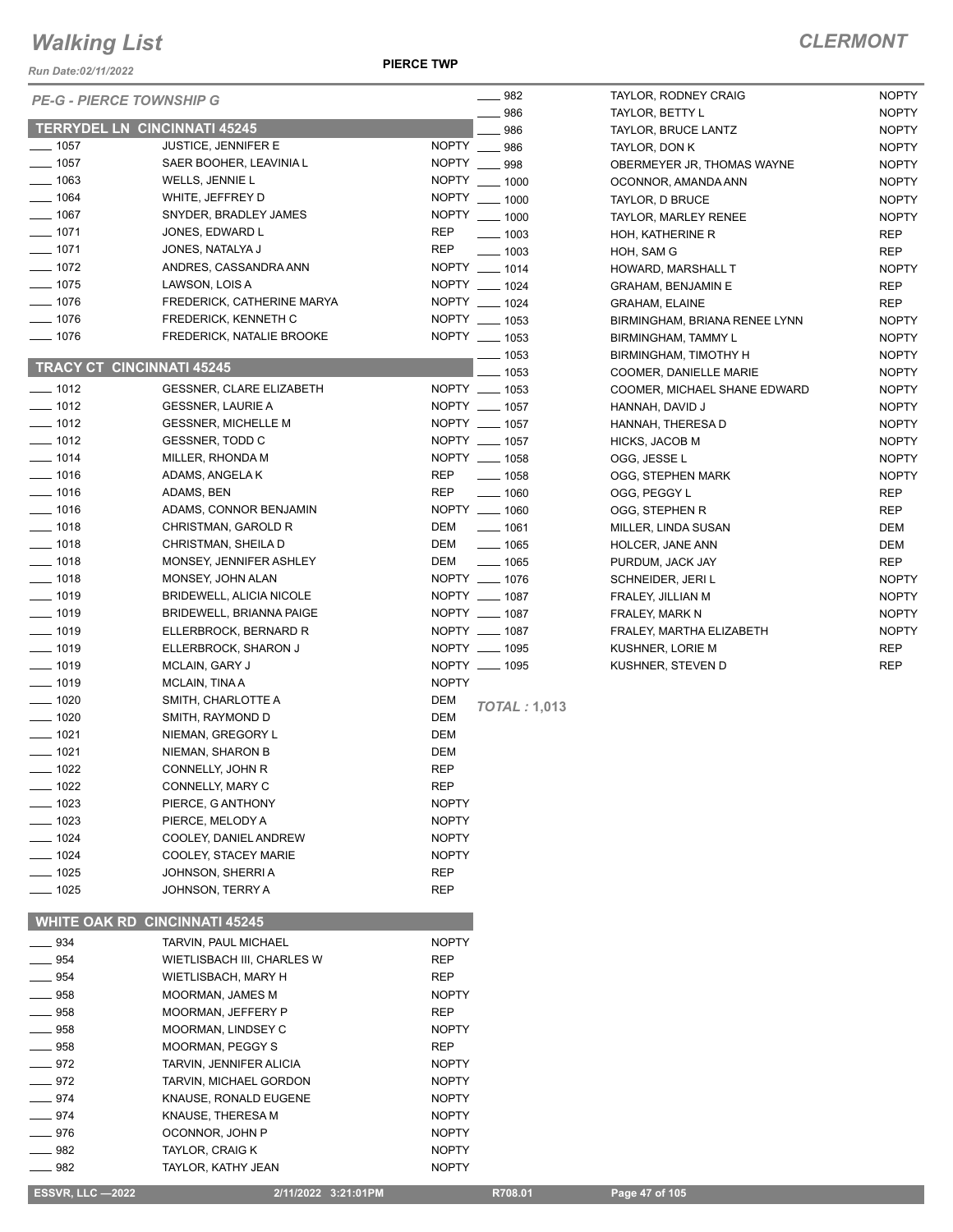*Run Date:02/11/2022*

|          | <b>PE-I - PIERCE TOWNSHIP I</b>      |              | 3472               | <b>BOBERG, KAREN S</b>             | <b>DEM</b>   |
|----------|--------------------------------------|--------------|--------------------|------------------------------------|--------------|
|          |                                      |              | $- 3473$           | KOESTERS, ROBERT L                 | <b>REP</b>   |
|          | <b>APPOMATOX DR AMELIA 45102</b>     |              | $-3473$            | MEYER, JANET MARY                  | <b>NOPTY</b> |
| $- 1501$ | HAMM, TODD                           | <b>REP</b>   | $- 3474$           | GOODCASE, DONALD F                 | DEM          |
| $- 1501$ | JACOBUS, JOSHUA COLLIN               | <b>NOPTY</b> | . 3474             | GOODCASE, SHARON LOUISE            | <b>DEM</b>   |
| $- 3624$ | CALLAHAN JR, JAMES J                 | <b>NOPTY</b> | 3475               | COOPER, CATHLEEN A                 | <b>NOPTY</b> |
| 3626     | GERDING, GENEVA R                    | DEM          | 3476               | PEARCE III, HARRY E                | <b>NOPTY</b> |
| 3626     | <b>GERDING, ROBERT P</b>             | DEM          | 3476               | PEARCE, NANCY A                    | <b>NOPTY</b> |
| 3628     | CORDER, RICHARD W                    | <b>REP</b>   | 3478               | MCDONALD JR, JOHN D                | <b>REP</b>   |
| 3630     | DOYLE, CATHERINE A                   | <b>NOPTY</b> | 3478               | MCDONALD, MIRIAM B                 | <b>REP</b>   |
| $- 3630$ | DOYLE, NICHOLAS                      | <b>NOPTY</b> | 3479               | LINK, MARGARET ANNE                | <b>NOPTY</b> |
| 3632     |                                      | <b>REP</b>   | 3479               | LINK JR, RICHARD K                 | <b>NOPTY</b> |
|          | SMITH, MICHAEL W                     | <b>REP</b>   | 3480               | <b>BURGER, CONSTANCE FLEET</b>     | REP          |
| $- 3632$ | SMITH, YVONNE                        |              | 3481               | THAVAMANI, NATARAJAN               | <b>NOPTY</b> |
| 3634     | HARTMAN, CAITLIN ELIZABETH           | <b>NOPTY</b> | 3481               | THAVAMANI, PREMA                   | <b>NOPTY</b> |
| 3634     | HARTMAN, JACOB CORY                  | <b>NOPTY</b> | 3482               | BYRNE, CHARLES LOUIS               | <b>NOPTY</b> |
| 3636     | SPARKS, KAREN L                      | DEM          | 3483               | SORENSEN, MARJORIE A               | <b>REP</b>   |
| 3638     | GODSEY, GLORIA M                     | DEM          | 3484               | HEHN, DOROTHY I                    | <b>NOPTY</b> |
| $-3640$  | HOUSE, DEBBIE L                      | <b>REP</b>   | 3485               | <b>GAMBILL, JUDI L</b>             | <b>REP</b>   |
| $- 3640$ | HOUSE, KEVIN WYANE                   | <b>NOPTY</b> | 3486               | CASE, RECKITA K                    | <b>NOPTY</b> |
| 3640     | HOUSE, RODNEY W                      | <b>NOPTY</b> | 3486               |                                    | <b>NOPTY</b> |
| 3642     | ROBINETTE, JAMES DAVID               | <b>NOPTY</b> |                    | CASE, WILLIAM R                    |              |
| 3642     | ROBINETTE, JOSIAH DANIEL             | <b>NOPTY</b> | 3487               | MAYNE, ROBERT J                    | <b>NOPTY</b> |
| 3642     | ROBINETTE, SHERRIANN E               | <b>NOPTY</b> | 3489               | REASONER, LINDA L                  | <b>REP</b>   |
| $-3644$  | KITTRELL, DAVID C                    | <b>NOPTY</b> | 3490               | CAUDILL, GEORGIA ANN               | <b>REP</b>   |
| 3644     | KITTRELL, LINDA M                    | <b>NOPTY</b> | 3490               | CAUDILL, KIMBERLY A                | <b>REP</b>   |
| $= 3645$ | DELLBRUGGE, ROBERT                   | <b>REP</b>   | 3490               | WHITE, BETTY JO                    | <b>NOPTY</b> |
| 3646     | RUF, THOMAS MICHAEL                  | <b>NOPTY</b> | 3490               | WHITE, WILLIAM G                   | <b>NOPTY</b> |
| 3646     | SHELDON, RHONDA ANN                  | <b>NOPTY</b> | 3492               | SINKOVICH, MARY A                  | <b>DEM</b>   |
| 3647     | SOK, ANDY                            | <b>NOPTY</b> | 3492               | SINKOVICH, PHILIP J                | <b>DEM</b>   |
| 3648     | CRAWFORD, IAN M                      | DEM          | 3494               | <b>GREENWALD, KATE M</b>           | <b>REP</b>   |
| 3648     | THORNTON, LORI L                     | <b>REP</b>   | 3494               | <b>GREENWALD, RICHARD L</b>        | <b>REP</b>   |
| 3648     | THORNTON, REBECCA LYNN               | <b>REP</b>   | 3496               | DANNENBERG, BONNIE JEAN            | <b>REP</b>   |
| 3649     | <b>MCMANUS, ELLEN</b>                | <b>NOPTY</b> | 3496               | DANNENBERG JR, GEORGE CARL         | <b>REP</b>   |
| 3649     |                                      | <b>NOPTY</b> | 3498               | HUNKLER, FRED J                    | <b>NOPTY</b> |
|          | MCMANUS-SPRAGUE, ROSA A              |              | 3498               | HUNKLER, SANDRA C                  | <b>NOPTY</b> |
| 3649     | RAMEY, CAININ DAVID                  | <b>NOPTY</b> | 3498               | RENNER, JACQUELINE P               | <b>NOPTY</b> |
|          | 3649 #UNIT 8<br>RAMEY, RAESCHELLE J  | <b>NOPTY</b> |                    |                                    |              |
| 3650     | MILLER, MICHAEL EUGENE               | <b>REP</b>   |                    | <b>BIRCHVIEW LN AMELIA 45102</b>   |              |
| $= 3650$ | WITT, TINA F                         | <b>REP</b>   | __ 1259            | ANDRES, CHERYLA                    | <b>REP</b>   |
|          | <b>BALLYMORE CT CINCINNATI 45245</b> |              | $-1259$            | ANDRES, KEITH G                    | <b>REP</b>   |
|          |                                      |              | $\frac{1}{2}$ 1259 | COOPER, VICTORIA MARIE             | <b>NOPTY</b> |
| 3450     | CARCUTT, LARRY W                     | <b>NOPTY</b> | _ 1260             | <b>BRUNNER, GAIL D</b>             | <b>REP</b>   |
| 3450     | TREES, WILLIAM JEFFREY               | DEM          |                    |                                    |              |
| _ 3452   | VARGO, ROBERT W                      | <b>REP</b>   | _ 1260             | CRAIG, KAYLA J                     | <b>NOPTY</b> |
| - 3452   | VARGO, SANDRA J                      | <b>NOPTY</b> | $=$ 1261           | MORRIS, ELAINE E                   | <b>NOPTY</b> |
| $-3454$  | SMITH, JAMES T                       | <b>REP</b>   | _ 1261             | <b>MORRIS, STEVEN A</b>            | <b>NOPTY</b> |
| 3454     | SMITH, LINDA E                       | <b>REP</b>   | 1262               | SILER, KENNETH D                   | <b>REP</b>   |
| $-3456$  | COLLINS, CRISSY D                    | <b>NOPTY</b> | - 1262             | SILER, MARTHA J                    | <b>REP</b>   |
| 3456     | COLLINS, TIMOTHY D                   | <b>NOPTY</b> | - 1263             | MORRIS, JACOB M                    | <b>NOPTY</b> |
| _ 3456   | MURPHY, MOLLY A                      | <b>NOPTY</b> | - 1263             | MORRIS, JOSHUA S                   | <b>NOPTY</b> |
| 3458     | PINNEY, SUSAN M                      | DEM          | $\frac{1}{2}$ 1263 | MORRIS, KATHERINE ANNE             | <b>REP</b>   |
| $- 3460$ | NURRE, DEBORAH LEA                   | <b>REP</b>   | $\frac{1}{2}$ 1263 | MORRIS, STEVEN J                   | REP          |
| $- 3460$ | NURRE JR, EDWARD C                   | <b>REP</b>   | $- 1264$           | LANG JR, JOHN E                    | <b>REP</b>   |
| $- 3462$ | <b>MATHIS, PATRICIA A</b>            | DEM          | $- 1264$           | LANG, JONATHAN T                   | REP          |
| $- 3462$ | MATHIS, RANDALL A                    | DEM          | $-1264$            | LANG, LORI M                       | <b>REP</b>   |
| 3466     |                                      | <b>NOPTY</b> | - 1265             | <b>BALLENTINE, CINDY K</b>         | <b>NOPTY</b> |
|          | RADEL, BECKY A                       |              | 1265               | <b>BALLENTINE, THOMAS L</b>        | <b>REP</b>   |
| 3466     | RADEL, JACK S                        | <b>REP</b>   |                    |                                    |              |
| 3466     | RADEL, MELISSA A                     | <b>NOPTY</b> |                    | <b>BLACK JACK TRL AMELIA 45102</b> |              |
| 3469     | NORDONE, DOROTHY A                   | <b>NOPTY</b> | 3623               | DEATON JR, FLOYD D                 | <b>NOPTY</b> |
| _ 3469   | NORDONE, EMANUELE E                  | <b>NOPTY</b> | . 3624             | <b>BEGLEY, KENNETH</b>             | <b>NOPTY</b> |
| $-3470$  | DUGAN, DAVID H                       | <b>DEM</b>   | 3624               | BEGLEY, SHARON A                   | <b>NOPTY</b> |
| $= 3470$ | DUGAN, LINDA R                       | DEM          |                    |                                    |              |
| $- 3471$ | KUFFEL, MARIE ALICE                  | DEM          | 3625               | COX, AUSTIN TYLER                  | <b>NOPTY</b> |
|          |                                      |              | $-3625$            | COX, KURTIS MICHAEL                | <b>NOPTY</b> |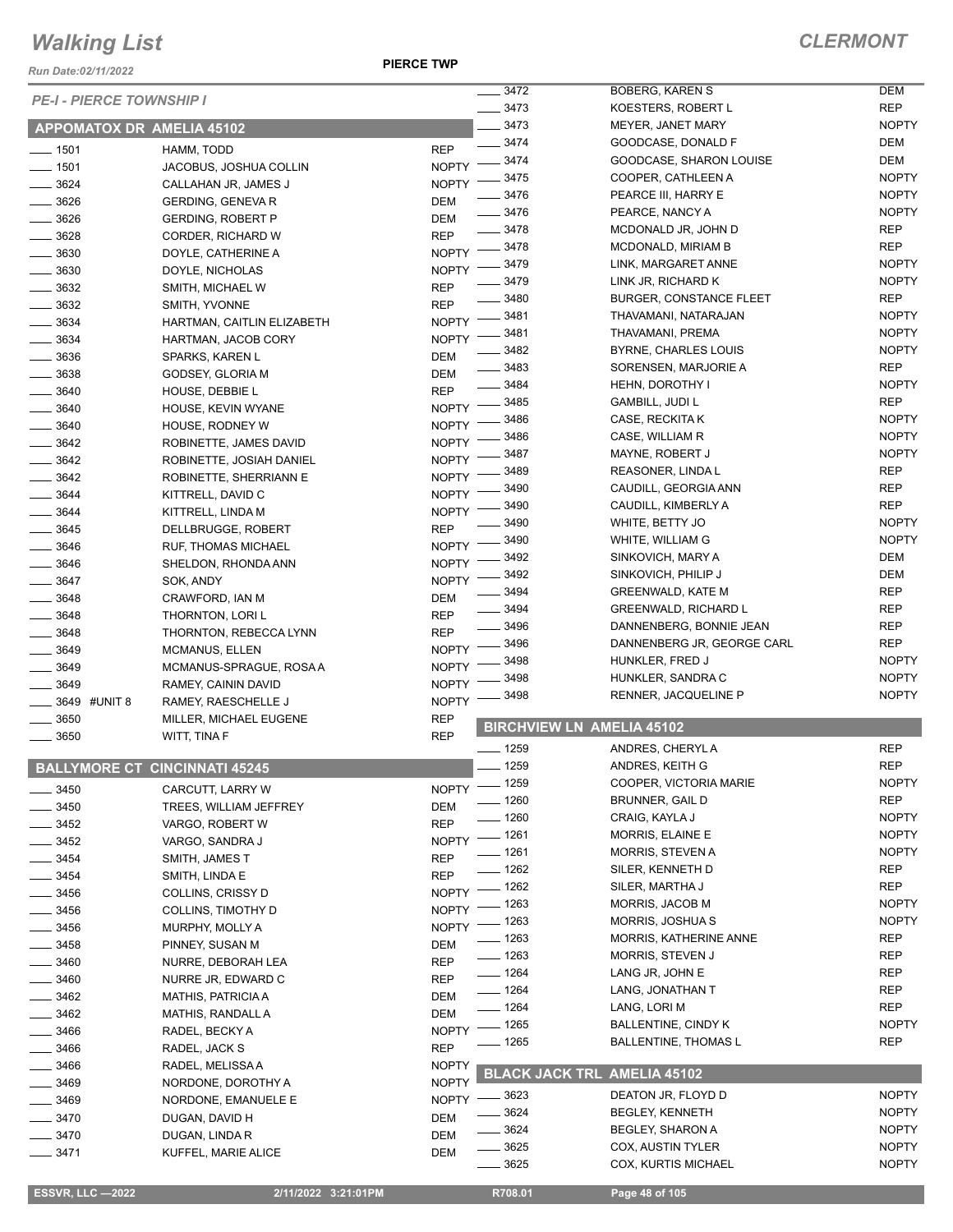*Run Date:02/11/2022*

| <b>PE-I - PIERCE TOWNSHIP I</b>    |                                    |              | $\frac{1}{2}$ 3570            | HANNIGAN, SHIRLEY A             | <b>NOPTY</b> |
|------------------------------------|------------------------------------|--------------|-------------------------------|---------------------------------|--------------|
|                                    |                                    |              | 3570                          | JOHNSON, EDDIE L                | <b>NOPTY</b> |
| <b>BLACK JACK TRL AMELIA 45102</b> |                                    |              | $-3570$                       | ZISTLER, MELISSA G              | <b>NOPTY</b> |
| $- 3625$                           | COX, WILLIAM A                     |              | NOPTY __ 3571                 | SCHROEDER IV, FREDERICK BERNARD | <b>NOPTY</b> |
| $\frac{1}{2}$ 3625                 | <b>JUSTICE, HEATHER ARLENE</b>     |              | NOPTY __ 3572                 | HARPER, EMMANUEL PAUL           | <b>NOPTY</b> |
| $\frac{1}{2}$ 3625                 | WORKMAN, NANCY CAROL               |              | NOPTY __ 3573                 | BROWN, TODD D                   | <b>NOPTY</b> |
| $\frac{1}{2}$ 3626                 | GROOMS, BONNIE LEE                 |              | NOPTY __ 3573                 | BYANT SR, RANDY SCOTT           | <b>NOPTY</b> |
| $\frac{1}{2}$ 3626                 | <b>GROOMS, JERRY M</b>             |              | NOPTY __ 3573                 | TAYLOR, TINA MARIE              | <b>NOPTY</b> |
| $- 3627$                           | REITENBACH, MARCIA ANN             |              | NOPTY __ 3574                 | LILLY, SCOTT LEE                | <b>NOPTY</b> |
| $- 3627$                           | REITENBACH, PAUL JOHN              |              | NOPTY __ 3574                 | STOCKMAN, DAVID                 | <b>NOPTY</b> |
| $- 3628$                           | ECHERIVEL, JAIME A                 | DEM          | $\frac{1}{2}$ 3575            | ESTES, TAYLOR W                 | <b>NOPTY</b> |
| $\frac{1}{2}$ 3628                 | ECHERIVEL, KAREN KAY               | DEM          | $\frac{1}{2}$ 3575            | ROZELLE, LUTHER KENNETH         | <b>NOPTY</b> |
| $- 3629$                           | TEETOR, DAVID J                    | REP          | $\frac{1}{2}$ 3575            | WATTON, EMILY ANNE              | <b>NOPTY</b> |
| $- 3629$                           | TEETOR, NELLIE M                   |              | NOPTY __ 3576                 | <b>BURCHELL, TONIA W</b>        | DEM          |
| $\frac{1}{2}$ 3630                 | SCHEHR, ALAN PAUL                  |              | NOPTY __ 3578                 | HEGER, JODI L                   | <b>NOPTY</b> |
| $\frac{1}{2}$ 3630                 | SCHEHR, CHRISTINE M                |              | NOPTY __ 3579                 | WARD, KIMBERLY DAWN             | <b>NOPTY</b> |
| $\frac{1}{2}$ 3631                 | BLANKENSHIP, DEBORAH A             |              | NOPTY __ 3579                 | WARD, PAMELA K                  | <b>NOPTY</b> |
| $- 3631$                           | <b>BLANKENSHIP, GLENN A</b>        |              | NOPTY __ 3579                 | <b>WILDES, PATRICIA SUE</b>     | <b>REP</b>   |
| $\frac{1}{2}$ 3631                 | BLANKENSHIP, JACK ALAN             |              | NOPTY __ 3580                 | <b>BEASON, ALYIA M</b>          | <b>NOPTY</b> |
| $\frac{1}{2}$ 3631                 | BLANKENSHIP, SARAH ELIZABETH       |              | NOPTY __ 3580                 | BEASON, SUZANNE L               | <b>NOPTY</b> |
| $- 3632$                           | MICHAUD, MICHEAN                   |              | NOPTY __ 3580                 | BEASON III, WALTER F            | <b>NOPTY</b> |
| $- 3632$                           | SCHNEIDER, BRADLEY MICHAEL         |              | NOPTY __ 3581                 | <b>BRADLEY, EVERETT L</b>       | <b>REP</b>   |
| $\frac{1}{2}$ 3633                 | CALAHAN, AMBER MARIE               |              | NOPTY __ 3582                 | WHITEHEAD, YOLANDA Y            | <b>NOPTY</b> |
| $\frac{1}{2}$ 3633                 | CALAHAN, JACOB MATTHEW             |              | NOPTY __ 3583                 | WATTS, CARL A                   | <b>NOPTY</b> |
| $\frac{1}{2}$ 3635                 | HARRIS JR, ROBERT J                |              | NOPTY __ 3583                 | WATTS, JODIE L                  | <b>NOPTY</b> |
| $\frac{1}{2}$ 3635                 | HARRIS III, ROBERT JUSTICE         | REP          | $\frac{1}{2}$ 3583            | WATTS, ZACHARY ALLEN            | <b>NOPTY</b> |
| $\frac{1}{2}$ 3635                 | HARRIS, SHANNA E                   | <b>REP</b>   | $\frac{1}{2}$ 3584            | LYTLE II, JAMES A               | DEM          |
| $\frac{1}{2}$ 3636                 | LEAHR, KIMBERLY ANN                |              | NOPTY __ 3584                 | LYTLE, JUDITH D                 | DEM          |
| $\frac{1}{2}$ 3636                 | LEAHR II, ROBERT LOUIS             |              | NOPTY __ 3585                 | NEUHAUS, JOHN J                 | <b>NOPTY</b> |
| $- 3637$                           | CONN, DIANE BENNETT                | DEM          | $\frac{1}{2}$ 3585            | NEUHAUS, MARY K                 | <b>NOPTY</b> |
| $\frac{1}{2}$ 3637                 | CONN, LARRY J                      | DEM          | $\frac{1}{2}$ 3585            | NEUHAUS, MEGAN JEAN             | <b>REP</b>   |
| $\frac{1}{2}$ 3638                 | MARSH, JERRY W                     | <b>REP</b>   | $\frac{1}{2}$ 3586            | ZEISLER, AMY M                  | <b>REP</b>   |
| $\frac{1}{2}$ 3638                 | <b>MARSH, LISLIE I</b>             | REP          | $\frac{1}{2}$ 3586            | ZEISLER, MARK C                 | <b>REP</b>   |
| $\frac{1}{2}$ 3639                 | BATCHELOR, SHARON K                | <b>REP</b>   | $\frac{1}{2}$ 3587            | EDWARDS, DEBRA C                | <b>NOPTY</b> |
| $\frac{1}{2}$ 3640                 | PAULSON, BRENDA M                  | DEM          | $\frac{1}{2}$ 3587            | EDWARDS, DOUGLAS LLOYD          | <b>REP</b>   |
| $\frac{1}{2}$ 3641                 | VACCARIELLO, LAUREN VICTORIA       |              | NOPTY __ 3588                 | <b>HOPPER, DERRICK LEWIS</b>    | <b>NOPTY</b> |
| $- 3642$                           | DEININGER, INEZ K                  | <b>REP</b>   | $\frac{1}{2}$ 3588            | YELEY, RITA K                   | <b>NOPTY</b> |
| $- 3642$                           | DEININGER, TIM                     | <b>REP</b>   | $\frac{1}{2}$ 3590            | HERZOG, CHRISTOPHER R           | <b>NOPTY</b> |
| $- 3643$                           | BAKER, RONALD JOSEPH               | DEM          | $\frac{1}{2}$ 3594            | MEYERS, PAIGE C                 | <b>NOPTY</b> |
| $- 3643$                           | <b>BAKER, RUTH ANN</b>             | DEM          | $\frac{1}{2}$ 3596            | STEINER, ELLEN J                | <b>REP</b>   |
| 3645                               | FONTAINE, KEYSHA ANN               | DEM          | 3598                          | ARNOLD, DANIEL CHRISTOPHER      | <b>NOPTY</b> |
| 3645                               | FRENCH, LANI SUE                   | NOPTY __     | 3598                          | SELLMAN, SAMANTHA JO            | <b>NOPTY</b> |
| - 3645                             | LOWE, ADAM DENTON                  |              | NOPTY __ 3598                 | SMITH, ALEXIS CELESTE           | <b>NOPTY</b> |
| $-3645$                            | SIGEL, DORIS A                     | DEM          | $\frac{1}{2}$ 3600            | JOHNSON, BRANDON SCOTT          | <b>NOPTY</b> |
| $\frac{1}{2}$ 3646                 | MEYER, CRYSTAL L                   |              | NOPTY __ 3600                 | JOHNSON, SARAH JOSEPHINE        | <b>NOPTY</b> |
| $- 3646$                           | MEYER, JAMES F                     |              | NOPTY __ 3602                 | SAPP, CORWIN C                  | <b>NOPTY</b> |
| $\frac{1}{2}$ 3647                 | <b>BIDDING, CYNTHIA L</b>          | REP          | $\frac{1}{2}$ 3602            | SAPP, KARI A                    | <b>NOPTY</b> |
| $- 3647$                           | BIDDING, EDWARD J                  | <b>REP</b>   | 3604                          | <b>BOOKS, DOUGLAS A</b>         | <b>NOPTY</b> |
| 3648                               | RILEY, ANDREA L                    | NOPTY ___    | 3604                          | WEST, JEREMY J                  | <b>NOPTY</b> |
| _ 3648                             | RILEY, DANA M                      | <b>NOPTY</b> |                               |                                 |              |
| $-3648$                            | SCHOETTLE, GRANVILLE C             | NOPTY        | <b>DORADO CT AMELIA 45102</b> |                                 |              |
| $- 3649$                           | DAY, CHRISTOPHER MICHAEL           | DEM          | $- 1307$                      | LOHRER, COLLEEN L               | <b>NOPTY</b> |
| $- 3649$                           | DAY, CORA BROOKLYN NILE            |              | NOPTY __ 1307                 | LOHRER, JOHN ERIC               | <b>NOPTY</b> |
| $-3649$                            | DAY, MEGAN K                       | DEM          | $\frac{1}{2}$ 1307            | LOHRER, JOHN M                  | REP          |
| $=$ 3650                           | BOWLING, IAN JUSTIN LANE           |              | NOPTY __ 1309                 | GILLESPIE, JERRY W              | REP          |
| $-3650$                            | <b>GUENTHER, STEPHANIE ANN</b>     |              | NOPTY __ 1309                 | GILLESPIE, VICKIE L             | REP          |
| _ 3651                             | MCADAMS, DAVID VERNON              |              | NOPTY __ 1313                 | ANDERSON, CHRISTOPHER D         | <b>NOPTY</b> |
| $- 3651$                           | PHELPS, TONIA RENEE                |              | NOPTY __ 1313                 | ANDERSON, JULIA SUSAN           | <b>NOPTY</b> |
| $-3652$                            | BURWINKEL, MATTHEW DAVID           |              | NOPTY __ 1314                 | NAGEL, JEFFREY A                | <b>REP</b>   |
| $\frac{1}{2}$ 3652                 | <b>BURWINKEL, STEPHANIE NICOLE</b> |              | NOPTY __ 1314                 | NAGEL, MARY S                   | <b>NOPTY</b> |
|                                    |                                    |              | ___ 1317                      | LANG, HELEN L                   | REP          |
| <b>BROOK HAVEN DR AMELIA 45102</b> |                                    |              | $- 1317$                      | WILLIAMS, KIMBERLY ANN          | <b>REP</b>   |
| $\equiv$ 3570                      | HANNIGAN, LAWRENCE J               |              | NOPTY __ 1317                 | WILLIAMS, MARK E                | REP          |
| <b>ESSVR, LLC -2022</b>            | 2/11/2022 3:21:01PM                |              | R708.01                       | Page 49 of 105                  |              |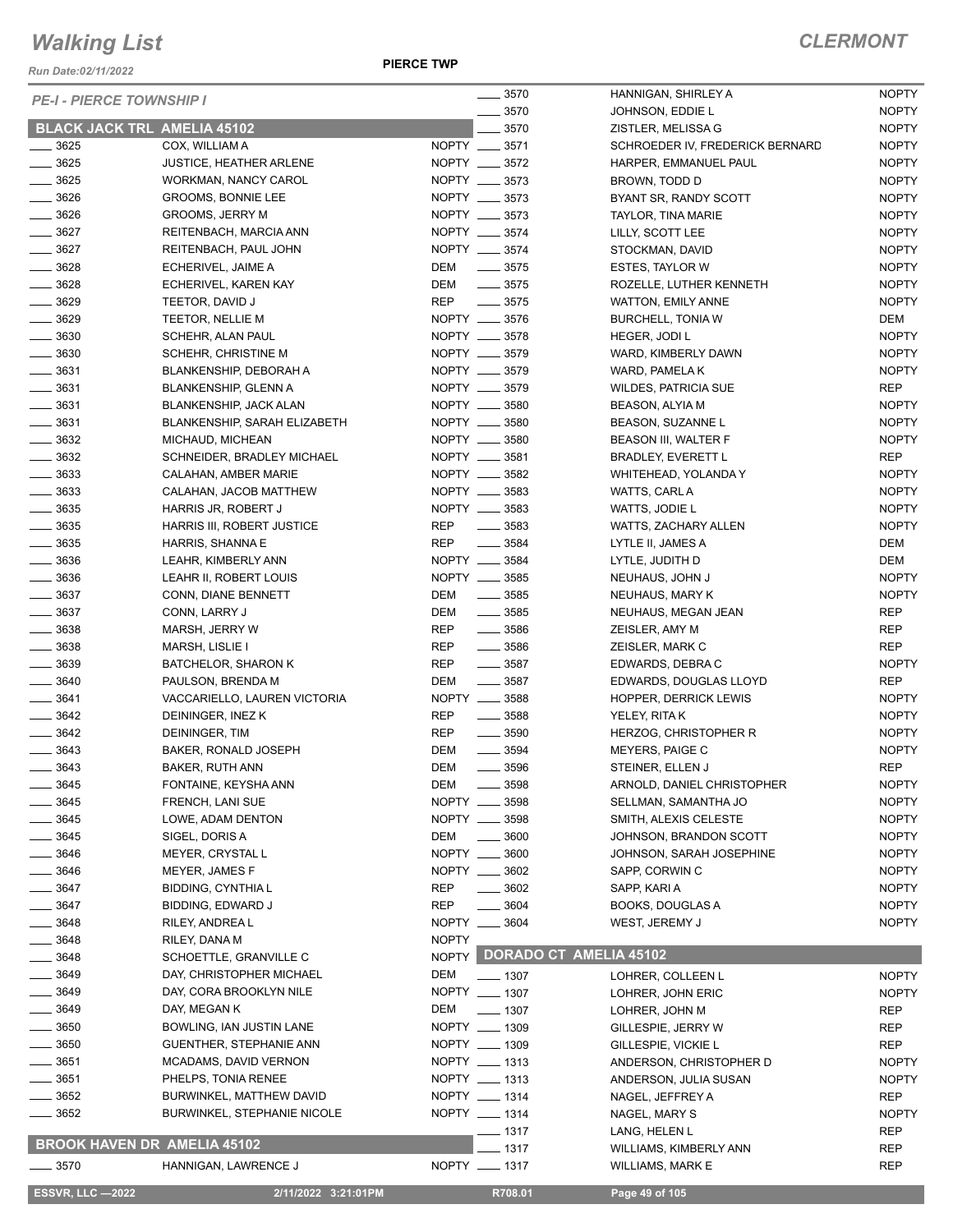*Run Date:02/11/2022*

**PIERCE TWP**

|                                 |                                  | $- 1263$                         | OCONNOR, MARY A                          | <b>REP</b>                   |
|---------------------------------|----------------------------------|----------------------------------|------------------------------------------|------------------------------|
| <b>PE-I - PIERCE TOWNSHIP I</b> |                                  | $- 1263$                         |                                          | <b>REP</b>                   |
|                                 |                                  |                                  | OCONNOR, WALTER C                        |                              |
| <b>DORADO CT AMELIA 45102</b>   |                                  | $- 1264$                         | <b>BARGER, BRENDA SUE</b>                | <b>NOPTY</b>                 |
| $- 1318$                        | VASKE, TYLER EVAN                | NOPTY - 1264                     | <b>BARGER, TIMOTHY T</b>                 | <b>NOPTY</b>                 |
| $- 1318$                        | VILARDO, RALPH ANGELO            | $- 1264$<br><b>REP</b>           | MOTZ, JAMES M                            | <b>NOPTY</b>                 |
| $- 1318$                        | VILARDO, TINA LOUISE             | $- 1265$<br><b>REP</b>           | PUCKETT, LINDSEY NICHOLE                 | <b>REP</b>                   |
| $\frac{1}{2}$ 1321              | BRUSMAN, THOMAS JOSEPH           | NOPTY - 1265                     | PUCKETT, VINCENT L                       | <b>REP</b>                   |
| $- 1321$                        |                                  | $- 1266$<br><b>REP</b>           | DAVIDSON II, JOHN M                      | <b>NOPTY</b>                 |
|                                 | NEDEAU, HEATHER L                | NOPTY - 1267                     | MINELLA, ERIN E                          | <b>NOPTY</b>                 |
| $- 1322$                        | MORROW, GARRY L                  | _ 1268                           | MILLER, ALICIA LYNN                      | <b>NOPTY</b>                 |
| $- 1325$                        | BATTOCLETTE, JAMES W             | $NOPTY =$                        | <b>WYATT, ZACHARY THOMAS</b>             | <b>NOPTY</b>                 |
| $- 1326$                        | WILLIAMS, LAUREN D               | NOPTY - 1268                     |                                          |                              |
| $\frac{1}{2}$ 1326              | <b>WILLIAMS, ZACHARY M</b>       | NOPTY - 1269                     | PHILLIPS, TERESA RENEE                   | <b>NOPTY</b>                 |
| $\frac{1}{2}$ 1333              | ZIMMERMANN, LINDA ANN            | NOPTY - 1280                     | PETRI, KRISTY M                          | <b>REP</b>                   |
| $- 1334$                        | RATLIFF, ANGELA G                | $- 1280$<br><b>REP</b>           | PETRI, TIMOTHY T                         | <b>REP</b>                   |
| $- 1334$                        | RATLIFF, EMILY NICOLE            | NOPTY - 1281                     | MURRAY, HANNELORE H                      | <b>REP</b>                   |
| $- 1334$                        | RATLIFF, THOMAS W                | $- 1284$<br><b>REP</b>           | KUEBEL, DAVID BRYAN                      | <b>NOPTY</b>                 |
|                                 |                                  | NOPTY - 1284                     | KUEBEL, JANE BROWN                       | <b>NOPTY</b>                 |
| $\frac{1}{2}$ 1337              | LINFERT, GREG W                  | NOPTY - 1288                     | <b>BROUGHTON, JERRY A</b>                | <b>REP</b>                   |
| $\frac{1}{2}$ 1337              | LINFERT, LISA                    |                                  | <b>BROUGHTON, JUDITH A</b>               | <b>REP</b>                   |
| $- 1341$                        | LANE, ZACH A                     | NOPTY - 1288                     |                                          |                              |
| $\frac{1}{2}$ 1341              | THOMAS, MARK LINDSEY             | $- 1289$<br><b>REP</b>           | LAGANA, ANTHONY D                        | <b>NOPTY</b>                 |
| $- 1341$                        | THOMAS II, MARK LINDSEY          | $- 1289$<br><b>DEM</b>           | LAGANA, EMILY KAY                        | <b>NOPTY</b>                 |
| $- 1341$                        | THOMAS, TERESA R                 | $\frac{1}{2}$ 1289<br><b>REP</b> | LAGANA, MELISSA D                        | <b>NOPTY</b>                 |
|                                 |                                  | $- 1292$                         | <b>WALKER, LISA ANN</b>                  | <b>NOPTY</b>                 |
|                                 | <b>ELM RIDGE DR AMELIA 45102</b> | $- 1292$                         | WALKER JR, RICHARD LEE                   | <b>REP</b>                   |
|                                 |                                  | $-1293$<br>$NOPTY =$             | SEIPELT, GERARD W                        | <b>REP</b>                   |
| $\frac{1}{161}$                 | DEMPSEY, DANIEL E                | NOPTY - 1296                     | ELLIS, MARY W                            | DEM                          |
| $- 1161$                        | DEMPSEY II, DANIEL EDWARD        | $-1297$                          | JORDAN, JIMMIE                           | <b>REP</b>                   |
| $- 1161$                        | DEMPSEY, JENNIFER MARIE          | NOPTY -                          |                                          | <b>REP</b>                   |
| $- 1161$                        | DEMPSEY, JOHN J                  | NOPTY - 1297                     | JORDAN, JUDITH                           |                              |
| $- 1170$                        | <b>BOSE, KELSEY GRAY</b>         | <b>DEM</b>                       | ELREGO DR AMELIA 45102                   |                              |
| $\frac{1}{2}$ 1170              | BOSE, SARAH G                    | <b>NOPTY</b>                     |                                          |                              |
| $- 1175$                        | WOODS, CHARLES F                 | $-3582$<br>NOPTY -               | VANHOOSE, JULIE H                        | <b>REP</b>                   |
| $\frac{1}{2}$ 1175              | WOODS, SHARON L                  | NOPTY -8582                      | VANHOOSE, PAUL RICHARD                   | <b>REP</b>                   |
| $- 1176$                        | HUFFER, MICHAEL W                | 3585<br><b>REP</b>               | <b>MARTIN, THOMAS J</b>                  | DEM                          |
|                                 |                                  | 3585<br>$N$ OPTY $-$             | MCENTUSH, CHELSEY R                      | <b>NOPTY</b>                 |
| $- 1194$                        | HALL, MICHAEL GENE               | 3586                             | <b>HELBLING, LAURA BETH</b>              | <b>NOPTY</b>                 |
| $\frac{1}{2}$ 1194              | HALL, SUSAN RENEE                | NOPTY -<br>3589                  | COLLIER, DARYL K                         | <b>REP</b>                   |
| $- 1212$                        | KOLLMANN, BENJAMIN WILLIAM       | NOPTY -                          |                                          |                              |
| $- 1212$                        | KOLLMANN, EMILY REBEKAH          | _ 3590<br>NOPTY $-$              | MCMULLEN, PATRICIA A                     | <b>NOPTY</b>                 |
| $- 1212$                        | KOLLMANN, JONATHAN               | 3590<br><b>REP</b>               | MCMULLEN, RAYMOND DALE                   | <b>NOPTY</b>                 |
| $- 1212$                        | KOLLMANN, KIMBERLY L             | 3593<br>NOPTY -                  | HUBBARD, KAREN M                         | <b>NOPTY</b>                 |
| $- 1213$                        | <b>BRILL, RODNEY L</b>           | $- 3593$<br><b>REP</b>           | WARREN, JOHNNY                           | <b>NOPTY</b>                 |
| $\frac{1}{2}$ 1230              | STURGEON, ANNE MARIE             | $-3598$<br>$N$ OPTY $-$          | BAYSINGER, BRENDA J                      | <b>REP</b>                   |
| $- 1230$                        | STURGEON, ERIN KATHLEEN          | 3598<br><b>NOPTY</b>             | BAYSINGER, COLE A                        | <b>NOPTY</b>                 |
|                                 |                                  | 3601<br><b>NOPTY</b>             | <b>GUMBERT, TYLER JAMES</b>              | <b>NOPTY</b>                 |
| $- 1230$                        | STURGEON, RICK L                 | 3601                             | HARRISON, AARON R                        | <b>NOPTY</b>                 |
| $- 1251$                        | BAKER, DANA L                    | <b>REP</b><br>3601               | <b>HARRISON, SUSAN M</b>                 | <b>NOPTY</b>                 |
| $- 1251$                        | <b>BAKER, HALEY PATRICIA</b>     | NOPTY -                          |                                          |                              |
| $- 1251$                        | <b>BAKER, SYDNEY MARIE</b>       | 3602<br>NOPTY -                  | <b>GEERS, ANDREW GERALD</b>              | DEM                          |
| $\frac{1}{2}$ 1251              | <b>BAKER, THOMAS A</b>           | 3602<br><b>REP</b>               | GIBSON, SCHEILAH L                       | <b>REP</b>                   |
| $- 1255$                        | BARNES, ADAM E                   | 3605<br>$NOPTY =$                | STROBL, MICHAEL S                        | <b>NOPTY</b>                 |
| $- 1255$                        | NEWSTED, ALEX R                  | 3606<br>NOPTY -                  | LOWER, RAYLEAH LOUISE                    | <b>NOPTY</b>                 |
| $- 1255$                        | NEWSTED, KAYLA LAUREN            | 3609<br><b>NOPTY</b>             | ROSE, JERRY WAYNE                        | <b>NOPTY</b>                 |
| $- 1258$                        | WYATT, DAVID RUSSELL             | 3610<br>NOPTY -                  | DANNER, LAURA L                          | REP                          |
|                                 |                                  | 3610                             | NAEGELE, JAYDEN SAGE                     | <b>NOPTY</b>                 |
| $- 1258$                        | WYATT, DAVID SCOTT               | NOPTY -<br>3613                  | TREMPER, DONNAL                          | <b>NOPTY</b>                 |
| $- 1258$                        | WYATT, LISA M                    | NOPTY -                          |                                          |                              |
| $- 1259$                        | HOLLAND, CYNTHIA L               | 3614<br>NOPTY -                  | HAWKINS, GREG A                          | REP                          |
| $- 1259$                        | KAYLOR, CODY D                   | 3614<br>$N$ OPTY $-$             | HAWKINS, HAYLEY P                        | <b>NOPTY</b>                 |
| $- 1260$                        | REYNOLDS, RACHEL R               | 3614<br><b>REP</b>               | HAWKINS, MALINDA ANN                     | <b>NOPTY</b>                 |
| $- 1260$                        | REYNOLDS, STEVEN D               | ____ 3614<br><b>REP</b>          | HAWKINS, TUCKER REZIN                    | <b>NOPTY</b>                 |
| $- 1261$                        | DAVENPORT, CHRISTOPHER JAMES     | NOPTY -8618                      | CAPPANNELLI, JANE W                      | REP                          |
| $- 1261$                        |                                  | NOPTY -8618                      | LUEBBERING, DAVID W                      | <b>REP</b>                   |
|                                 | DAVENPORT, JULIE ANN             | $- 3622$                         | LIVINGSTON, DAVID F                      | <b>NOPTY</b>                 |
| $- 1262$                        | HALABY, CHRISTINE E              | <b>REP</b><br>.3626              | PALMER, STEPHANIE R                      | <b>NOPTY</b>                 |
| $- 1262$                        |                                  |                                  |                                          |                              |
|                                 | HALABY, DENNIS K                 | <b>REP</b>                       |                                          |                              |
| $- 1263$                        | OCONNER, ELIZABETH JANE          | NOPTY -8627<br>3630              | MILNER, ROBERT SUTTON<br>GODSEY, LINDA J | <b>NOPTY</b><br><b>NOPTY</b> |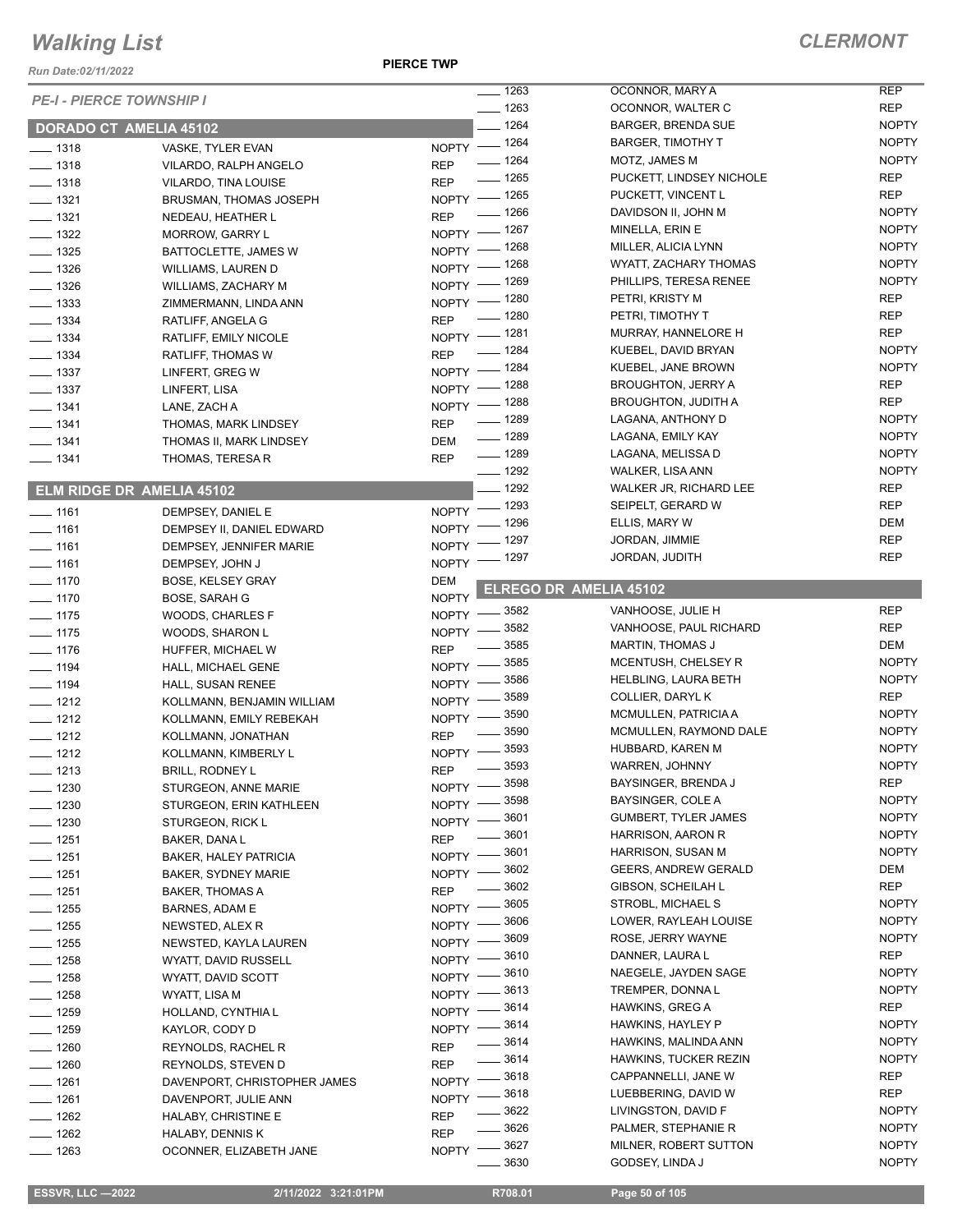*Run Date:02/11/2022*

**PIERCE TWP**

| <b>PE-I - PIERCE TOWNSHIP I</b> |                                    |              | 3488          | LANGENHEIM, DAVID WILLIAM              | <b>REP</b>   |
|---------------------------------|------------------------------------|--------------|---------------|----------------------------------------|--------------|
|                                 |                                    |              | 3488          | LANGENHEIM, JENNIFER ANN               | <b>REP</b>   |
| <b>ELREGO DR AMELIA 45102</b>   |                                    |              | 3490          | LAMPING, ANDREW R                      | <b>REP</b>   |
| 3630                            | HOWE, JEREMY R                     | <b>NOPTY</b> | 3490          | LAMPING, CARL W                        | <b>REP</b>   |
| 3630                            | HOWE, LINDSAY MICHELLE             | <b>NOPTY</b> | 3490          | LAMPING, LAUREN M                      | <b>REP</b>   |
| 3631                            | PERRY, ANDREA F                    | <b>REP</b>   | 3490          | LAMPING, MICHELE L                     | <b>REP</b>   |
| 3631                            | PERRY, RONALD C                    | <b>REP</b>   | 3496          | HUGENBERG, DONALD E                    | <b>REP</b>   |
| 3632                            | HENSLEY, DAVID CHARLES             | <b>DEM</b>   | $- 3496$      | KAHLE, MELISSA M                       | <b>REP</b>   |
| 3635                            | SMITH, LE                          | <b>REP</b>   |               |                                        |              |
| 3638                            | ROGERS, BEVERLY S                  | <b>REP</b>   |               | <b>HOLLY RIDGE DR CINCINNATI 45245</b> |              |
| 3638                            | ROGERS, ROBERT H                   | <b>NOPTY</b> |               |                                        |              |
| 3639                            | <b>BAILEY, JENNIFER ANNE</b>       | <b>NOPTY</b> | 3472          | AKERS, DAVID                           | <b>NOPTY</b> |
| 3639                            | BAILEY, NATHAN W                   | <b>NOPTY</b> | 3472          | MARSHALL, KENNETH                      | <b>NOPTY</b> |
| 3643                            | HAMMERLE, KATHLEEN M               | <b>REP</b>   | 3473          | <b>HODGE, HENRY K</b>                  | <b>REP</b>   |
|                                 |                                    |              | 3473          | HODGE, JEANINE                         | <b>REP</b>   |
| 3643                            | HAMMERLE, MICHAEL J                | <b>REP</b>   | 3475          | DELACRUZ, DINA MARIE                   | <b>NOPTY</b> |
| 3644                            | BERRY, JASON T                     | <b>NOPTY</b> | 3475          | TRAHAN, MATTHEW L                      | <b>NOPTY</b> |
| 3644                            | BERRY, LISA CHRISTIAN              | <b>REP</b>   | 3478          | DAVIDSON, CYNTHIA ANN                  | <b>NOPTY</b> |
| 3644                            | <b>BOWLING, JUSTIN TYLER</b>       | <b>NOPTY</b> | 3478          | HARTMAN, BARBARA L                     | <b>REP</b>   |
| 3649                            | <b>WALDON, ANNETTE M</b>           | <b>REP</b>   | 3478          | HARTMAN, CARL G                        | <b>REP</b>   |
| 3649                            | WALKER, DON E                      | <b>NOPTY</b> | 3478          | HARTMAN, STUART C                      | <b>NOPTY</b> |
| 3655                            | DAY, DOUGLAS E                     | <b>NOPTY</b> | 3479          | BARTHOLOMEW, DALE C                    | <b>REP</b>   |
| 3656                            | MARTSOLF, SAMANTHA MARIE           | <b>NOPTY</b> | 3479          | BARTHOLOMEW, LOUANN O                  | <b>REP</b>   |
| 3656                            | MARTSOLF, TYLER DAVID              | <b>NOPTY</b> | 3481          | HOCKETT, COURTNEY E                    | <b>NOPTY</b> |
| 3662                            | GEBAUER, BARBARA J                 | <b>NOPTY</b> |               |                                        |              |
| 3662                            | <b>GEBAUER, JOSEPH F</b>           | <b>NOPTY</b> | 3481          | SMITH, DANNY                           | <b>NOPTY</b> |
| 3663                            | ROADEN, SANDRA LARAE               | <b>NOPTY</b> | 3482          | MOZER, ELIZABETH MCELFRESH             | <b>NOPTY</b> |
| 3663                            |                                    | <b>NOPTY</b> | 3482          | MOZER, STEPHEN J                       | <b>NOPTY</b> |
|                                 | VANDIVER, DOUGLAS                  |              | 3485          | KOLLMANN, CRISTA EILEEN                | <b>NOPTY</b> |
| 3666                            | FREE, BRYSN CHARLES                | <b>NOPTY</b> | 3485          | KOLLMANN JR, JOSEPH EDWARD             | <b>NOPTY</b> |
|                                 |                                    |              | 3486          | <b>ACTON, BRENT L</b>                  | <b>NOPTY</b> |
|                                 | <b>GRANTS PASS LN AMELIA 45102</b> |              | 3486          | ACTON, SHERILYN ANN                    | <b>NOPTY</b> |
| $-1295$                         | HARTMAN, DAVID EDWARD              | <b>NOPTY</b> | 3487          | SANTEN, EDWARD E                       | <b>NOPTY</b> |
| 1297                            | CORMAN, RONALD R                   | <b>DEM</b>   | 3487          | SANTEN, KIMBERLE SUE                   | <b>NOPTY</b> |
| 1297                            | CORMAN, SETH JACOB                 | <b>NOPTY</b> | 3489          | QUATROMANI, PAMELA S                   | <b>REP</b>   |
| $-1298$                         | SETSER, EMILY M                    | <b>NOPTY</b> | 3489          | QUATROMANI, VINCENZO J                 | <b>REP</b>   |
| $-1299$                         | HILL JR, HARRY A                   | <b>REP</b>   | 3492          | MATTINGLY, FIDELIS M                   | <b>REP</b>   |
| $- 1299$                        | HILL, SUSAN DELLA                  | <b>REP</b>   | 3492          | MATTINGLY, JOSEPH B                    | <b>REP</b>   |
| $- 1300$                        | DALLAS, CHERYL A                   | <b>NOPTY</b> | 3493          | <b>FREDRICKS, CHRISTINA M</b>          | <b>NOPTY</b> |
| $\frac{1}{2}$ 1300              | DALLAS, JOSH                       | <b>NOPTY</b> |               |                                        |              |
| $-1300$                         | DALLAS, MCKENZIE KAITLYN           | <b>NOPTY</b> | 3493          | <b>HOGAN, PATRICK C</b>                | <b>REP</b>   |
|                                 |                                    |              | 3495          | BAK, ANN K                             | <b>NOPTY</b> |
| $-1301$                         | HEWETT, DONNA J                    | <b>NOPTY</b> | 3495          | <b>BAK, CHRISTOPHER W</b>              | <b>DEM</b>   |
| <b>HARTHILL ST AMELIA 45102</b> |                                    |              | 3495          | BAK, GEORGE W                          | DEM          |
|                                 |                                    |              | 3495          | BAK, GREGORY G                         | <b>NOPTY</b> |
| $- 1194$                        | HART, GENE A                       | <b>NOPTY</b> | 3501          | HOUSE, DEBORAH A                       | <b>REP</b>   |
| $- 1212$                        | MADDOX, KATHERINE ANNE             | NOPTY        | 3501          | <b>HOUSE, MICHAEL J</b>                | <b>REP</b>   |
| $- 1212$                        | MADDOX, MICHAEL J                  | NOPTY ___    | 3505          | VASKO, MARK G                          | <b>NOPTY</b> |
| $- 1213$                        | CONDREY, CAMERON LOGAN             | NOPTY        | 3505          | VASKO, MARY J                          | <b>NOPTY</b> |
| $- 1213$                        | CONDREY, PAMELA KAYE               |              | NOPTY __ 3506 | REED, HEATHER FORREST                  | <b>REP</b>   |
| $- 1213$                        | CONDREY, RICKY LOGAN               |              | NOPTY __ 3506 | REED, THEODORE DAVID                   | <b>REP</b>   |
| $- 1213$                        | <b>HIGHLEY, CHRISTEN G</b>         | <b>NOPTY</b> |               |                                        |              |
| $- 1216$                        | CRITES, APRIL L                    | DEM          |               | <b>HUNTING CREEK LN AMELIA 45102</b>   |              |
| $- 1216$                        | <b>CRITES, FORREST H</b>           | DEM          |               |                                        |              |
|                                 |                                    |              | $\equiv$ 3575 | <b>CRABTREE, CHRISTOPHER DONALD</b>    | <b>NOPTY</b> |
| $- 1216$                        | CRITES, TIMOTHY D                  | DEM          | 3575          | LYKINS, MICHAEL SHANE                  | <b>NOPTY</b> |
| $-1217$                         | BARTEL, ANTHONY J                  | <b>NOPTY</b> | 3575          | <b>WILSON, DONNIE WAYNE</b>            | <b>NOPTY</b> |
| $-1217$                         | <b>BARTEL, KRISTINE M</b>          | <b>NOPTY</b> | 3575          | WILSON, PAMELA WILLIAMS                | <b>NOPTY</b> |
| $-1217$                         | BARTEL, MAXWELL CAMERON            | <b>NOPTY</b> | 3577          | KINGSLEY, JEREMY C                     | REP          |
| $- 1217$                        | BARTEL, ZANE EDWARD                | <b>NOPTY</b> | 3577          | KINGSLEY, VICTORIA LYNN                | DEM          |
| $- 1220$                        | EVANS III, HUGH J                  | <b>REP</b>   | 3578          | PIRAS, SHAWN C                         | <b>NOPTY</b> |
| $- 1220$                        | EVANS, MARY H                      | <b>NOPTY</b> | 3578          | PIRAS, STEPHANIE L                     | <b>NOPTY</b> |
|                                 |                                    |              | 3579          | THINNES, CAROL L                       | <b>NOPTY</b> |
|                                 | E HICKORY LN CINCINNATI 45245      |              | 3579          | THINNES, GEORGE M                      | <b>NOPTY</b> |
| 3484                            | TRAUTMANN, ANNA CATHERINE          |              | NOPTY __ 3579 | TOFT, DANIELLE M                       | <b>NOPTY</b> |
| 3484                            | TRAUTMANN, JOHN A                  | <b>REP</b>   | 3580          | FRICKE, DAVID A                        | <b>NOPTY</b> |
| 3484                            | TRAUTMANN, KAREN B                 | <b>NOPTY</b> |               |                                        |              |
|                                 |                                    |              |               |                                        |              |
| <b>ESSVR, LLC -2022</b>         | 2/11/2022 3:21:01PM                |              | R708.01       | Page 51 of 105                         |              |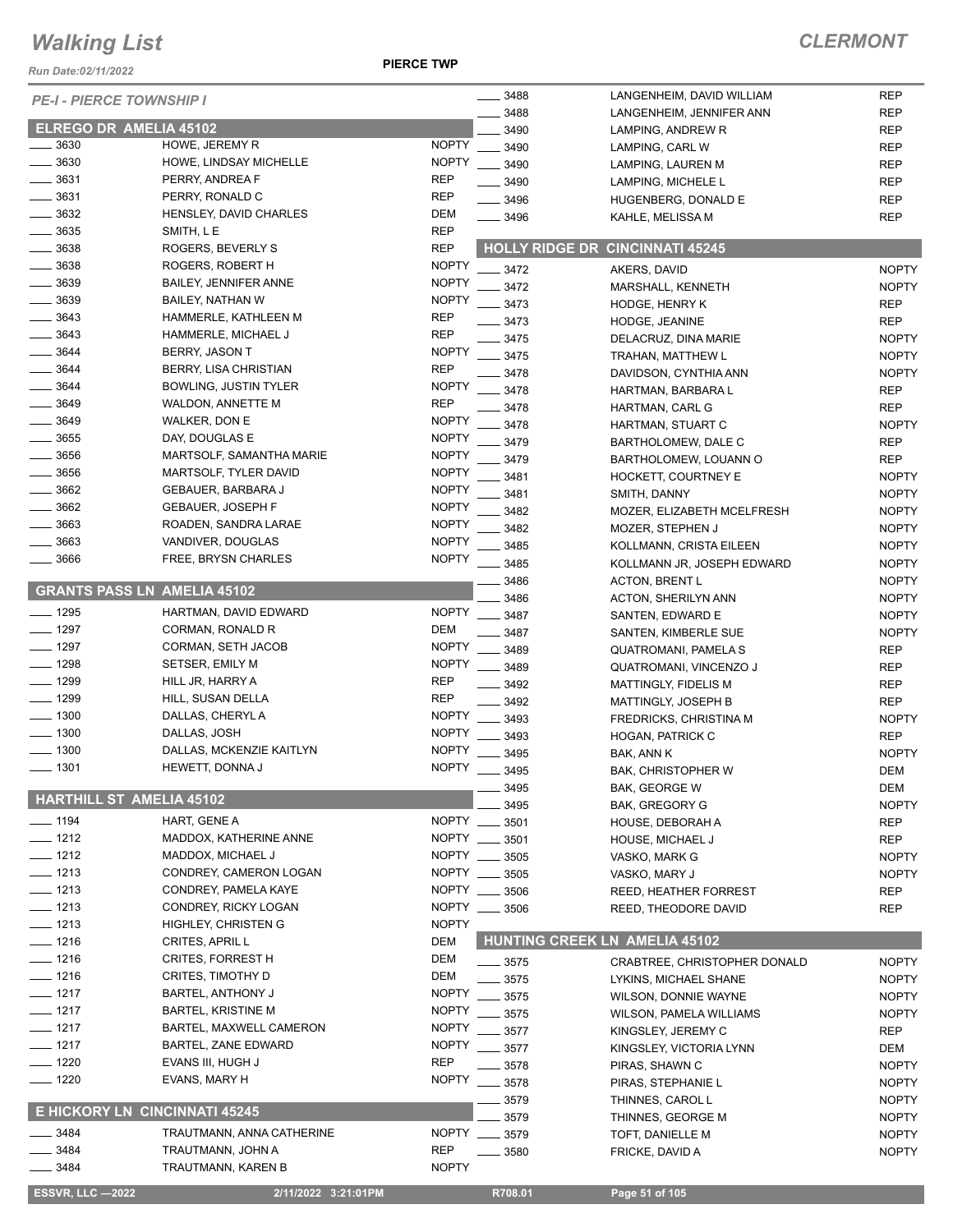#### **PIERCE TWP**

| $- 3643$<br><b>KEITH, CAITLYN</b><br>DEM<br><b>PE-I - PIERCE TOWNSHIP I</b><br><b>NOPTY</b><br>3643<br>KEITH, CONNOR SAMUEL<br><b>HUNTING CREEK LN AMELIA 45102</b><br>3643<br><b>NOPTY</b><br>KEITH, GARY V<br>3580<br>FRICKE, JENNIFER L<br>NOPTY __ 3645<br><b>NOPTY</b><br><b>VESTRING, DIANE M</b><br>3580<br>NOPTY __ 3647<br>RHEUDE, NOAH RILEY<br><b>NOPTY</b><br>WEAVER, ERIC W<br>3581<br>NOPTY __ 3647<br><b>CLINES, AMBER NICOLE</b><br><b>NOPTY</b><br>WEAVER, GABRIEL J<br>3647<br><b>NOPTY</b><br>WEAVER, SAMUEL ERIC<br>LAKE MEADOW DR AMELIA 45102<br>3649<br><b>NOPTY</b><br>GOINES, MARY A<br>NOPTY __ 3649<br>3591<br>AYRES, DESIREE LYNN<br><b>NOPTY</b><br>MALIN JR, ROBERT LEE<br><b>NOPTY</b><br>3591<br>NOPTY __ 3649<br>AYRES JR, PAUL R<br>MALIN, SHARLENE A<br>3596<br>NOPTY __ 3649<br><b>NOPTY</b><br>HARRIS, CLARENCE R<br>MALIN, SHAWN O<br>$\frac{1}{2}$ 3596<br>NOPTY __ 3649 #APT 0<br>DEM<br>HARRIS, DANIEL AARON<br>MALIN, KIMBERLY D<br>$-3596$<br>NOPTY __ 3651<br><b>NOPTY</b><br>HARRIS, MARGARET L<br>CALLAHAN, JACOB ALEXANDER<br>$\frac{1}{2}$ 3600<br>NOPTY __ 3651<br><b>NOPTY</b><br>GOLDSMITH, AMANDA J<br>CALLAHAN, JESSE LEE<br>NOPTY __ 3651<br>3600<br><b>REP</b><br><b>GOLDSMITH, ROBERT D</b><br>CHADWICK, SANDRA L<br>3604<br><b>REP</b><br>BRESLIN, BEVERLY ANNE<br><b>LOCUST CORNER RD CINCINNATI 45245</b><br>3604<br><b>REP</b><br>BRESLIN, GEORGE LOUIS<br>3608<br><b>REP</b><br><b>GROTHAUS, DAVID F</b><br>$- 1184$<br>THOMPSON, DONNA M<br><b>REP</b><br>3608<br><b>REP</b><br><b>GROTHAUS, PEGGY JANE</b><br>$- 1184$<br><b>REP</b><br>THOMPSON, JOSEPH L<br>3608<br><b>GROTHAUS, STEVEN PAUL</b><br><b>REP</b><br>$- 1184$<br><b>NOPTY</b><br>THOMPSON JR, JOSEPH L<br>$- 1184$<br>THOMPSON, TYLER M L<br><b>NOPTY</b><br>LEWIS RD AMELIA 45102<br>$- 1187$<br><b>NOPTY</b><br>NOVAK, DEBORAH A<br>$- 3443$<br>NOPTY __ 1187<br><b>NOPTY</b><br><b>BOSSE MOUNT, NICOLE R</b><br>NOVAK III, RICHARD A<br>3443<br>NOPTY __ 1187<br>MOUNT, JEREMY M<br><b>NOPTY</b><br>NOVAK JR, RICHARD ALLEN<br>$\frac{1}{2}$ 3465<br>REP<br>$\frac{1}{2}$ 1192<br><b>NOPTY</b><br>HALL, DAWN M<br>KASSNER, ROBERT L<br>3485<br>NOPTY __ 1192<br><b>NOPTY</b><br>VASKE, ANDREW J<br><b>WATSON, BLANCHE I</b><br>NOPTY __ 1192<br><b>REP</b><br>$\frac{1}{2}$ 3485<br>VASKE, DAREK GRAHAM<br>WATSON-KASSNER, DONNA G<br>NOPTY __ 1200<br>$- 3485$<br>TRIBBLE, GRACE RENEE<br><b>NOPTY</b><br>VASKE, ETHAN JAMES<br>NOPTY __ 1200<br>$-3485$<br>VASKE, MICHELE L<br><b>NOPTY</b><br>TRIBBLE, JAMES C<br>NOPTY __ 1200<br>$\frac{1}{2}$ 3485<br><b>NOPTY</b><br>VASKE, RURIK ANDREW<br>TRIBBLE, MADELYN<br>NOPTY __ 1200<br>$- 3493$<br><b>NOPTY</b><br>BRONNER, SHAUNDA LYNN<br>TRIBBLE, PEGGY M<br>3535<br>NOPTY __ 1210<br><b>NOPTY</b><br>DEPUCCIO, SAMANTHA JO<br>DOLL, KEVIN J<br>3535<br>NOPTY __ 1210<br><b>NOPTY</b><br><b>HETRICK JR, CLIFFORD A</b><br>DOLL, TAMI L<br>3567<br>NOPTY __ 1210<br>FUEHNER, LISA ANN<br><b>NOPTY</b><br>YOUNG, BROOKE LYNN<br>NOPTY __ 1210<br>3567<br><b>NOPTY</b><br>STEPP, GABRIEL ISAAIH<br>YOUNG, DRAKE MATTHEW<br>NOPTY __ 1220<br><b>REP</b><br>$-3573$<br>FRESE, CAROL B<br>BRADFORD SR, HARRY M<br>$\frac{1}{2}$ 3577<br>NOPTY __ 1220<br><b>REP</b><br>ROWLETT, TAMMY S<br>FRESE, GREGORY C<br>3587<br><b>NOPTY</b><br>MUELLER, JEANNETTE M<br>NOPTY LOGAN LANDING CINCINNATI 45245<br>3591<br>DAVIS, APRIL S<br>3591<br>HASELBOCK II, JASON A<br>NOPTY __ 1050<br><b>NOPTY</b><br>NIEDZWIECKI, CAROL A<br>3591<br>NOPTY __ 1052<br>HASSEBROCK, JASON A<br>MARTIN, CAROL R<br><b>REP</b><br>NOPTY __ 1052<br>3591 #UNIT 1<br>STORCH, PATRICIA A<br>MARTIN, DAVID M<br><b>REP</b><br>NOPTY __ 1054<br>3591 #UNIT 2<br>HUNT, ANTHONY M<br><b>REP</b><br><b>BRIDGES, ANGELA M</b><br>3591 #UNIT 3<br>NOPTY __ 1056<br>STORCH, JARALEE A<br><b>DEM</b><br><b>TAYLOR, ARTHUR LEE</b><br>3591 #UNIT 3<br>STORCH, MICHAEL K<br>NOPTY __ 1056<br>DEM<br>TAYLOR, JOANNE L<br>3591 #UNIT 4<br><b>REP</b><br>DAVIS, EARL R<br>$- 1060$<br>PLAATJE, CAROL JOAN<br>DEM<br>$-3593$<br>CAUDILL, SANDRA L<br>NOPTY __ 1062<br><b>REP</b><br>HUXTABLE, DIXIE L<br>$- 3623$<br>NOPTY __ 1062<br>ELAM, DONNA S<br>HUXTABLE, JAMES W<br>REP<br>3623<br>NOPTY __ 1063<br>ELAM, KATHRYN ANN<br>FRY, ANNE THOMPSON<br>REP<br>NOPTY __ 1063<br>_ 3623<br>ELAM, SCOTT J<br><b>REP</b><br>FRY JR, ARTHUR DUHME<br>3625<br>TOMLIN, JUDITH ANN<br>REP<br>$- 1064$<br><b>NOPTY</b><br>MCMILLAN, TERRY L<br>3625<br>TOMLIN, THURMAN M<br>REP<br>$- 1065$<br>DEM<br>FARIA, JEAN LOUISE<br>3627<br><b>REP</b><br>FAULKNER, GAREY W<br><b>NOPTY</b><br>$- 1065$<br>PIKE, JONATHAN GORDON<br>3627<br><b>REP</b><br>FAULKNER, LISA G<br>$- 1066$<br><b>NOPTY</b><br>NORRIS JR, HARRY THOMAS<br>3629<br><b>BRIDGEWATER, GRANT DOUGLAS</b><br>REP<br>$- 1066$<br><b>NOPTY</b><br>NORRIS, MAXINE K<br>3629<br>REP<br>BRIDGEWATER, SARAH FRANZEN<br>$- 1068$<br>DEM<br>DEWALD, THOMAS A<br>NOPTY __ 1070<br>3631<br>STATON, CAROLYN R<br><b>NOPTY</b><br>MAIER, BENITA CRAFT<br>3631<br>STATON, CHARLES ALLEN<br>NOPTY __ 1070<br><b>NOPTY</b><br>MAIER, WILLIAM ANTHONY<br>3633<br><b>GRUENBERG, MIKE E</b><br>NOPTY __ 1072<br><b>NOPTY</b><br>POPPLEWELL, JUANITA ANN<br>$-3639$<br><b>NOPTY</b><br>EDEN, KYLE D<br><b>CINCINNATI 45245</b><br><b>MACPHERSON PL</b><br>3639<br>DEM<br>EDEN, WHITNEY LEAH<br><b>NOPTY</b><br>3641<br>KEETS, JEAN S<br>$\frac{1}{2}$ 3501<br><b>NOPTY</b><br>LLOYD JONES, VICKI S<br>3643<br><b>NOPTY</b><br>KEITH, BARBARA CLAIRE<br><b>ESSVR, LLC-2022</b><br>R708.01<br>2/11/2022 3:21:01PM<br>Page 52 of 105 | Run Date:02/11/2022 | <b>PIERCE TWP</b> |  |  |
|-----------------------------------------------------------------------------------------------------------------------------------------------------------------------------------------------------------------------------------------------------------------------------------------------------------------------------------------------------------------------------------------------------------------------------------------------------------------------------------------------------------------------------------------------------------------------------------------------------------------------------------------------------------------------------------------------------------------------------------------------------------------------------------------------------------------------------------------------------------------------------------------------------------------------------------------------------------------------------------------------------------------------------------------------------------------------------------------------------------------------------------------------------------------------------------------------------------------------------------------------------------------------------------------------------------------------------------------------------------------------------------------------------------------------------------------------------------------------------------------------------------------------------------------------------------------------------------------------------------------------------------------------------------------------------------------------------------------------------------------------------------------------------------------------------------------------------------------------------------------------------------------------------------------------------------------------------------------------------------------------------------------------------------------------------------------------------------------------------------------------------------------------------------------------------------------------------------------------------------------------------------------------------------------------------------------------------------------------------------------------------------------------------------------------------------------------------------------------------------------------------------------------------------------------------------------------------------------------------------------------------------------------------------------------------------------------------------------------------------------------------------------------------------------------------------------------------------------------------------------------------------------------------------------------------------------------------------------------------------------------------------------------------------------------------------------------------------------------------------------------------------------------------------------------------------------------------------------------------------------------------------------------------------------------------------------------------------------------------------------------------------------------------------------------------------------------------------------------------------------------------------------------------------------------------------------------------------------------------------------------------------------------------------------------------------------------------------------------------------------------------------------------------------------------------------------------------------------------------------------------------------------------------------------------------------------------------------------------------------------------------------------------------------------------------------------------------------------------------------------------------------------------------------------------------------------------------------------------------------------------------------------------------------------------------------------------------------------------------------------------------------------------------------------------------------------------------------------------------------------------------------------------------------------------------------------------------------------------------------------------------------------------------------------------------------------------------------------------------------------------------------------------------------------------------------------------------------------------------------------------------------------------------------------------------------------------------------------------------------------------------------------------------------------------------------------------------------------------------------------------------------------------------------------------------------------------------------------------------------------------------------------------------------------------------------------------------------------------------------------------------------------------------------------------------------------------------------------------------------------------------------------------------------------------------------------------------------------------------------|---------------------|-------------------|--|--|
|                                                                                                                                                                                                                                                                                                                                                                                                                                                                                                                                                                                                                                                                                                                                                                                                                                                                                                                                                                                                                                                                                                                                                                                                                                                                                                                                                                                                                                                                                                                                                                                                                                                                                                                                                                                                                                                                                                                                                                                                                                                                                                                                                                                                                                                                                                                                                                                                                                                                                                                                                                                                                                                                                                                                                                                                                                                                                                                                                                                                                                                                                                                                                                                                                                                                                                                                                                                                                                                                                                                                                                                                                                                                                                                                                                                                                                                                                                                                                                                                                                                                                                                                                                                                                                                                                                                                                                                                                                                                                                                                                                                                                                                                                                                                                                                                                                                                                                                                                                                                                                                                                                                                                                                                                                                                                                                                                                                                                                                                                                                                                                                                           |                     |                   |  |  |
|                                                                                                                                                                                                                                                                                                                                                                                                                                                                                                                                                                                                                                                                                                                                                                                                                                                                                                                                                                                                                                                                                                                                                                                                                                                                                                                                                                                                                                                                                                                                                                                                                                                                                                                                                                                                                                                                                                                                                                                                                                                                                                                                                                                                                                                                                                                                                                                                                                                                                                                                                                                                                                                                                                                                                                                                                                                                                                                                                                                                                                                                                                                                                                                                                                                                                                                                                                                                                                                                                                                                                                                                                                                                                                                                                                                                                                                                                                                                                                                                                                                                                                                                                                                                                                                                                                                                                                                                                                                                                                                                                                                                                                                                                                                                                                                                                                                                                                                                                                                                                                                                                                                                                                                                                                                                                                                                                                                                                                                                                                                                                                                                           |                     |                   |  |  |
|                                                                                                                                                                                                                                                                                                                                                                                                                                                                                                                                                                                                                                                                                                                                                                                                                                                                                                                                                                                                                                                                                                                                                                                                                                                                                                                                                                                                                                                                                                                                                                                                                                                                                                                                                                                                                                                                                                                                                                                                                                                                                                                                                                                                                                                                                                                                                                                                                                                                                                                                                                                                                                                                                                                                                                                                                                                                                                                                                                                                                                                                                                                                                                                                                                                                                                                                                                                                                                                                                                                                                                                                                                                                                                                                                                                                                                                                                                                                                                                                                                                                                                                                                                                                                                                                                                                                                                                                                                                                                                                                                                                                                                                                                                                                                                                                                                                                                                                                                                                                                                                                                                                                                                                                                                                                                                                                                                                                                                                                                                                                                                                                           |                     |                   |  |  |
|                                                                                                                                                                                                                                                                                                                                                                                                                                                                                                                                                                                                                                                                                                                                                                                                                                                                                                                                                                                                                                                                                                                                                                                                                                                                                                                                                                                                                                                                                                                                                                                                                                                                                                                                                                                                                                                                                                                                                                                                                                                                                                                                                                                                                                                                                                                                                                                                                                                                                                                                                                                                                                                                                                                                                                                                                                                                                                                                                                                                                                                                                                                                                                                                                                                                                                                                                                                                                                                                                                                                                                                                                                                                                                                                                                                                                                                                                                                                                                                                                                                                                                                                                                                                                                                                                                                                                                                                                                                                                                                                                                                                                                                                                                                                                                                                                                                                                                                                                                                                                                                                                                                                                                                                                                                                                                                                                                                                                                                                                                                                                                                                           |                     |                   |  |  |
|                                                                                                                                                                                                                                                                                                                                                                                                                                                                                                                                                                                                                                                                                                                                                                                                                                                                                                                                                                                                                                                                                                                                                                                                                                                                                                                                                                                                                                                                                                                                                                                                                                                                                                                                                                                                                                                                                                                                                                                                                                                                                                                                                                                                                                                                                                                                                                                                                                                                                                                                                                                                                                                                                                                                                                                                                                                                                                                                                                                                                                                                                                                                                                                                                                                                                                                                                                                                                                                                                                                                                                                                                                                                                                                                                                                                                                                                                                                                                                                                                                                                                                                                                                                                                                                                                                                                                                                                                                                                                                                                                                                                                                                                                                                                                                                                                                                                                                                                                                                                                                                                                                                                                                                                                                                                                                                                                                                                                                                                                                                                                                                                           |                     |                   |  |  |
|                                                                                                                                                                                                                                                                                                                                                                                                                                                                                                                                                                                                                                                                                                                                                                                                                                                                                                                                                                                                                                                                                                                                                                                                                                                                                                                                                                                                                                                                                                                                                                                                                                                                                                                                                                                                                                                                                                                                                                                                                                                                                                                                                                                                                                                                                                                                                                                                                                                                                                                                                                                                                                                                                                                                                                                                                                                                                                                                                                                                                                                                                                                                                                                                                                                                                                                                                                                                                                                                                                                                                                                                                                                                                                                                                                                                                                                                                                                                                                                                                                                                                                                                                                                                                                                                                                                                                                                                                                                                                                                                                                                                                                                                                                                                                                                                                                                                                                                                                                                                                                                                                                                                                                                                                                                                                                                                                                                                                                                                                                                                                                                                           |                     |                   |  |  |
|                                                                                                                                                                                                                                                                                                                                                                                                                                                                                                                                                                                                                                                                                                                                                                                                                                                                                                                                                                                                                                                                                                                                                                                                                                                                                                                                                                                                                                                                                                                                                                                                                                                                                                                                                                                                                                                                                                                                                                                                                                                                                                                                                                                                                                                                                                                                                                                                                                                                                                                                                                                                                                                                                                                                                                                                                                                                                                                                                                                                                                                                                                                                                                                                                                                                                                                                                                                                                                                                                                                                                                                                                                                                                                                                                                                                                                                                                                                                                                                                                                                                                                                                                                                                                                                                                                                                                                                                                                                                                                                                                                                                                                                                                                                                                                                                                                                                                                                                                                                                                                                                                                                                                                                                                                                                                                                                                                                                                                                                                                                                                                                                           |                     |                   |  |  |
|                                                                                                                                                                                                                                                                                                                                                                                                                                                                                                                                                                                                                                                                                                                                                                                                                                                                                                                                                                                                                                                                                                                                                                                                                                                                                                                                                                                                                                                                                                                                                                                                                                                                                                                                                                                                                                                                                                                                                                                                                                                                                                                                                                                                                                                                                                                                                                                                                                                                                                                                                                                                                                                                                                                                                                                                                                                                                                                                                                                                                                                                                                                                                                                                                                                                                                                                                                                                                                                                                                                                                                                                                                                                                                                                                                                                                                                                                                                                                                                                                                                                                                                                                                                                                                                                                                                                                                                                                                                                                                                                                                                                                                                                                                                                                                                                                                                                                                                                                                                                                                                                                                                                                                                                                                                                                                                                                                                                                                                                                                                                                                                                           |                     |                   |  |  |
|                                                                                                                                                                                                                                                                                                                                                                                                                                                                                                                                                                                                                                                                                                                                                                                                                                                                                                                                                                                                                                                                                                                                                                                                                                                                                                                                                                                                                                                                                                                                                                                                                                                                                                                                                                                                                                                                                                                                                                                                                                                                                                                                                                                                                                                                                                                                                                                                                                                                                                                                                                                                                                                                                                                                                                                                                                                                                                                                                                                                                                                                                                                                                                                                                                                                                                                                                                                                                                                                                                                                                                                                                                                                                                                                                                                                                                                                                                                                                                                                                                                                                                                                                                                                                                                                                                                                                                                                                                                                                                                                                                                                                                                                                                                                                                                                                                                                                                                                                                                                                                                                                                                                                                                                                                                                                                                                                                                                                                                                                                                                                                                                           |                     |                   |  |  |
|                                                                                                                                                                                                                                                                                                                                                                                                                                                                                                                                                                                                                                                                                                                                                                                                                                                                                                                                                                                                                                                                                                                                                                                                                                                                                                                                                                                                                                                                                                                                                                                                                                                                                                                                                                                                                                                                                                                                                                                                                                                                                                                                                                                                                                                                                                                                                                                                                                                                                                                                                                                                                                                                                                                                                                                                                                                                                                                                                                                                                                                                                                                                                                                                                                                                                                                                                                                                                                                                                                                                                                                                                                                                                                                                                                                                                                                                                                                                                                                                                                                                                                                                                                                                                                                                                                                                                                                                                                                                                                                                                                                                                                                                                                                                                                                                                                                                                                                                                                                                                                                                                                                                                                                                                                                                                                                                                                                                                                                                                                                                                                                                           |                     |                   |  |  |
|                                                                                                                                                                                                                                                                                                                                                                                                                                                                                                                                                                                                                                                                                                                                                                                                                                                                                                                                                                                                                                                                                                                                                                                                                                                                                                                                                                                                                                                                                                                                                                                                                                                                                                                                                                                                                                                                                                                                                                                                                                                                                                                                                                                                                                                                                                                                                                                                                                                                                                                                                                                                                                                                                                                                                                                                                                                                                                                                                                                                                                                                                                                                                                                                                                                                                                                                                                                                                                                                                                                                                                                                                                                                                                                                                                                                                                                                                                                                                                                                                                                                                                                                                                                                                                                                                                                                                                                                                                                                                                                                                                                                                                                                                                                                                                                                                                                                                                                                                                                                                                                                                                                                                                                                                                                                                                                                                                                                                                                                                                                                                                                                           |                     |                   |  |  |
|                                                                                                                                                                                                                                                                                                                                                                                                                                                                                                                                                                                                                                                                                                                                                                                                                                                                                                                                                                                                                                                                                                                                                                                                                                                                                                                                                                                                                                                                                                                                                                                                                                                                                                                                                                                                                                                                                                                                                                                                                                                                                                                                                                                                                                                                                                                                                                                                                                                                                                                                                                                                                                                                                                                                                                                                                                                                                                                                                                                                                                                                                                                                                                                                                                                                                                                                                                                                                                                                                                                                                                                                                                                                                                                                                                                                                                                                                                                                                                                                                                                                                                                                                                                                                                                                                                                                                                                                                                                                                                                                                                                                                                                                                                                                                                                                                                                                                                                                                                                                                                                                                                                                                                                                                                                                                                                                                                                                                                                                                                                                                                                                           |                     |                   |  |  |
|                                                                                                                                                                                                                                                                                                                                                                                                                                                                                                                                                                                                                                                                                                                                                                                                                                                                                                                                                                                                                                                                                                                                                                                                                                                                                                                                                                                                                                                                                                                                                                                                                                                                                                                                                                                                                                                                                                                                                                                                                                                                                                                                                                                                                                                                                                                                                                                                                                                                                                                                                                                                                                                                                                                                                                                                                                                                                                                                                                                                                                                                                                                                                                                                                                                                                                                                                                                                                                                                                                                                                                                                                                                                                                                                                                                                                                                                                                                                                                                                                                                                                                                                                                                                                                                                                                                                                                                                                                                                                                                                                                                                                                                                                                                                                                                                                                                                                                                                                                                                                                                                                                                                                                                                                                                                                                                                                                                                                                                                                                                                                                                                           |                     |                   |  |  |
|                                                                                                                                                                                                                                                                                                                                                                                                                                                                                                                                                                                                                                                                                                                                                                                                                                                                                                                                                                                                                                                                                                                                                                                                                                                                                                                                                                                                                                                                                                                                                                                                                                                                                                                                                                                                                                                                                                                                                                                                                                                                                                                                                                                                                                                                                                                                                                                                                                                                                                                                                                                                                                                                                                                                                                                                                                                                                                                                                                                                                                                                                                                                                                                                                                                                                                                                                                                                                                                                                                                                                                                                                                                                                                                                                                                                                                                                                                                                                                                                                                                                                                                                                                                                                                                                                                                                                                                                                                                                                                                                                                                                                                                                                                                                                                                                                                                                                                                                                                                                                                                                                                                                                                                                                                                                                                                                                                                                                                                                                                                                                                                                           |                     |                   |  |  |
|                                                                                                                                                                                                                                                                                                                                                                                                                                                                                                                                                                                                                                                                                                                                                                                                                                                                                                                                                                                                                                                                                                                                                                                                                                                                                                                                                                                                                                                                                                                                                                                                                                                                                                                                                                                                                                                                                                                                                                                                                                                                                                                                                                                                                                                                                                                                                                                                                                                                                                                                                                                                                                                                                                                                                                                                                                                                                                                                                                                                                                                                                                                                                                                                                                                                                                                                                                                                                                                                                                                                                                                                                                                                                                                                                                                                                                                                                                                                                                                                                                                                                                                                                                                                                                                                                                                                                                                                                                                                                                                                                                                                                                                                                                                                                                                                                                                                                                                                                                                                                                                                                                                                                                                                                                                                                                                                                                                                                                                                                                                                                                                                           |                     |                   |  |  |
|                                                                                                                                                                                                                                                                                                                                                                                                                                                                                                                                                                                                                                                                                                                                                                                                                                                                                                                                                                                                                                                                                                                                                                                                                                                                                                                                                                                                                                                                                                                                                                                                                                                                                                                                                                                                                                                                                                                                                                                                                                                                                                                                                                                                                                                                                                                                                                                                                                                                                                                                                                                                                                                                                                                                                                                                                                                                                                                                                                                                                                                                                                                                                                                                                                                                                                                                                                                                                                                                                                                                                                                                                                                                                                                                                                                                                                                                                                                                                                                                                                                                                                                                                                                                                                                                                                                                                                                                                                                                                                                                                                                                                                                                                                                                                                                                                                                                                                                                                                                                                                                                                                                                                                                                                                                                                                                                                                                                                                                                                                                                                                                                           |                     |                   |  |  |
|                                                                                                                                                                                                                                                                                                                                                                                                                                                                                                                                                                                                                                                                                                                                                                                                                                                                                                                                                                                                                                                                                                                                                                                                                                                                                                                                                                                                                                                                                                                                                                                                                                                                                                                                                                                                                                                                                                                                                                                                                                                                                                                                                                                                                                                                                                                                                                                                                                                                                                                                                                                                                                                                                                                                                                                                                                                                                                                                                                                                                                                                                                                                                                                                                                                                                                                                                                                                                                                                                                                                                                                                                                                                                                                                                                                                                                                                                                                                                                                                                                                                                                                                                                                                                                                                                                                                                                                                                                                                                                                                                                                                                                                                                                                                                                                                                                                                                                                                                                                                                                                                                                                                                                                                                                                                                                                                                                                                                                                                                                                                                                                                           |                     |                   |  |  |
|                                                                                                                                                                                                                                                                                                                                                                                                                                                                                                                                                                                                                                                                                                                                                                                                                                                                                                                                                                                                                                                                                                                                                                                                                                                                                                                                                                                                                                                                                                                                                                                                                                                                                                                                                                                                                                                                                                                                                                                                                                                                                                                                                                                                                                                                                                                                                                                                                                                                                                                                                                                                                                                                                                                                                                                                                                                                                                                                                                                                                                                                                                                                                                                                                                                                                                                                                                                                                                                                                                                                                                                                                                                                                                                                                                                                                                                                                                                                                                                                                                                                                                                                                                                                                                                                                                                                                                                                                                                                                                                                                                                                                                                                                                                                                                                                                                                                                                                                                                                                                                                                                                                                                                                                                                                                                                                                                                                                                                                                                                                                                                                                           |                     |                   |  |  |
|                                                                                                                                                                                                                                                                                                                                                                                                                                                                                                                                                                                                                                                                                                                                                                                                                                                                                                                                                                                                                                                                                                                                                                                                                                                                                                                                                                                                                                                                                                                                                                                                                                                                                                                                                                                                                                                                                                                                                                                                                                                                                                                                                                                                                                                                                                                                                                                                                                                                                                                                                                                                                                                                                                                                                                                                                                                                                                                                                                                                                                                                                                                                                                                                                                                                                                                                                                                                                                                                                                                                                                                                                                                                                                                                                                                                                                                                                                                                                                                                                                                                                                                                                                                                                                                                                                                                                                                                                                                                                                                                                                                                                                                                                                                                                                                                                                                                                                                                                                                                                                                                                                                                                                                                                                                                                                                                                                                                                                                                                                                                                                                                           |                     |                   |  |  |
|                                                                                                                                                                                                                                                                                                                                                                                                                                                                                                                                                                                                                                                                                                                                                                                                                                                                                                                                                                                                                                                                                                                                                                                                                                                                                                                                                                                                                                                                                                                                                                                                                                                                                                                                                                                                                                                                                                                                                                                                                                                                                                                                                                                                                                                                                                                                                                                                                                                                                                                                                                                                                                                                                                                                                                                                                                                                                                                                                                                                                                                                                                                                                                                                                                                                                                                                                                                                                                                                                                                                                                                                                                                                                                                                                                                                                                                                                                                                                                                                                                                                                                                                                                                                                                                                                                                                                                                                                                                                                                                                                                                                                                                                                                                                                                                                                                                                                                                                                                                                                                                                                                                                                                                                                                                                                                                                                                                                                                                                                                                                                                                                           |                     |                   |  |  |
|                                                                                                                                                                                                                                                                                                                                                                                                                                                                                                                                                                                                                                                                                                                                                                                                                                                                                                                                                                                                                                                                                                                                                                                                                                                                                                                                                                                                                                                                                                                                                                                                                                                                                                                                                                                                                                                                                                                                                                                                                                                                                                                                                                                                                                                                                                                                                                                                                                                                                                                                                                                                                                                                                                                                                                                                                                                                                                                                                                                                                                                                                                                                                                                                                                                                                                                                                                                                                                                                                                                                                                                                                                                                                                                                                                                                                                                                                                                                                                                                                                                                                                                                                                                                                                                                                                                                                                                                                                                                                                                                                                                                                                                                                                                                                                                                                                                                                                                                                                                                                                                                                                                                                                                                                                                                                                                                                                                                                                                                                                                                                                                                           |                     |                   |  |  |
|                                                                                                                                                                                                                                                                                                                                                                                                                                                                                                                                                                                                                                                                                                                                                                                                                                                                                                                                                                                                                                                                                                                                                                                                                                                                                                                                                                                                                                                                                                                                                                                                                                                                                                                                                                                                                                                                                                                                                                                                                                                                                                                                                                                                                                                                                                                                                                                                                                                                                                                                                                                                                                                                                                                                                                                                                                                                                                                                                                                                                                                                                                                                                                                                                                                                                                                                                                                                                                                                                                                                                                                                                                                                                                                                                                                                                                                                                                                                                                                                                                                                                                                                                                                                                                                                                                                                                                                                                                                                                                                                                                                                                                                                                                                                                                                                                                                                                                                                                                                                                                                                                                                                                                                                                                                                                                                                                                                                                                                                                                                                                                                                           |                     |                   |  |  |
|                                                                                                                                                                                                                                                                                                                                                                                                                                                                                                                                                                                                                                                                                                                                                                                                                                                                                                                                                                                                                                                                                                                                                                                                                                                                                                                                                                                                                                                                                                                                                                                                                                                                                                                                                                                                                                                                                                                                                                                                                                                                                                                                                                                                                                                                                                                                                                                                                                                                                                                                                                                                                                                                                                                                                                                                                                                                                                                                                                                                                                                                                                                                                                                                                                                                                                                                                                                                                                                                                                                                                                                                                                                                                                                                                                                                                                                                                                                                                                                                                                                                                                                                                                                                                                                                                                                                                                                                                                                                                                                                                                                                                                                                                                                                                                                                                                                                                                                                                                                                                                                                                                                                                                                                                                                                                                                                                                                                                                                                                                                                                                                                           |                     |                   |  |  |
|                                                                                                                                                                                                                                                                                                                                                                                                                                                                                                                                                                                                                                                                                                                                                                                                                                                                                                                                                                                                                                                                                                                                                                                                                                                                                                                                                                                                                                                                                                                                                                                                                                                                                                                                                                                                                                                                                                                                                                                                                                                                                                                                                                                                                                                                                                                                                                                                                                                                                                                                                                                                                                                                                                                                                                                                                                                                                                                                                                                                                                                                                                                                                                                                                                                                                                                                                                                                                                                                                                                                                                                                                                                                                                                                                                                                                                                                                                                                                                                                                                                                                                                                                                                                                                                                                                                                                                                                                                                                                                                                                                                                                                                                                                                                                                                                                                                                                                                                                                                                                                                                                                                                                                                                                                                                                                                                                                                                                                                                                                                                                                                                           |                     |                   |  |  |
|                                                                                                                                                                                                                                                                                                                                                                                                                                                                                                                                                                                                                                                                                                                                                                                                                                                                                                                                                                                                                                                                                                                                                                                                                                                                                                                                                                                                                                                                                                                                                                                                                                                                                                                                                                                                                                                                                                                                                                                                                                                                                                                                                                                                                                                                                                                                                                                                                                                                                                                                                                                                                                                                                                                                                                                                                                                                                                                                                                                                                                                                                                                                                                                                                                                                                                                                                                                                                                                                                                                                                                                                                                                                                                                                                                                                                                                                                                                                                                                                                                                                                                                                                                                                                                                                                                                                                                                                                                                                                                                                                                                                                                                                                                                                                                                                                                                                                                                                                                                                                                                                                                                                                                                                                                                                                                                                                                                                                                                                                                                                                                                                           |                     |                   |  |  |
|                                                                                                                                                                                                                                                                                                                                                                                                                                                                                                                                                                                                                                                                                                                                                                                                                                                                                                                                                                                                                                                                                                                                                                                                                                                                                                                                                                                                                                                                                                                                                                                                                                                                                                                                                                                                                                                                                                                                                                                                                                                                                                                                                                                                                                                                                                                                                                                                                                                                                                                                                                                                                                                                                                                                                                                                                                                                                                                                                                                                                                                                                                                                                                                                                                                                                                                                                                                                                                                                                                                                                                                                                                                                                                                                                                                                                                                                                                                                                                                                                                                                                                                                                                                                                                                                                                                                                                                                                                                                                                                                                                                                                                                                                                                                                                                                                                                                                                                                                                                                                                                                                                                                                                                                                                                                                                                                                                                                                                                                                                                                                                                                           |                     |                   |  |  |
|                                                                                                                                                                                                                                                                                                                                                                                                                                                                                                                                                                                                                                                                                                                                                                                                                                                                                                                                                                                                                                                                                                                                                                                                                                                                                                                                                                                                                                                                                                                                                                                                                                                                                                                                                                                                                                                                                                                                                                                                                                                                                                                                                                                                                                                                                                                                                                                                                                                                                                                                                                                                                                                                                                                                                                                                                                                                                                                                                                                                                                                                                                                                                                                                                                                                                                                                                                                                                                                                                                                                                                                                                                                                                                                                                                                                                                                                                                                                                                                                                                                                                                                                                                                                                                                                                                                                                                                                                                                                                                                                                                                                                                                                                                                                                                                                                                                                                                                                                                                                                                                                                                                                                                                                                                                                                                                                                                                                                                                                                                                                                                                                           |                     |                   |  |  |
|                                                                                                                                                                                                                                                                                                                                                                                                                                                                                                                                                                                                                                                                                                                                                                                                                                                                                                                                                                                                                                                                                                                                                                                                                                                                                                                                                                                                                                                                                                                                                                                                                                                                                                                                                                                                                                                                                                                                                                                                                                                                                                                                                                                                                                                                                                                                                                                                                                                                                                                                                                                                                                                                                                                                                                                                                                                                                                                                                                                                                                                                                                                                                                                                                                                                                                                                                                                                                                                                                                                                                                                                                                                                                                                                                                                                                                                                                                                                                                                                                                                                                                                                                                                                                                                                                                                                                                                                                                                                                                                                                                                                                                                                                                                                                                                                                                                                                                                                                                                                                                                                                                                                                                                                                                                                                                                                                                                                                                                                                                                                                                                                           |                     |                   |  |  |
|                                                                                                                                                                                                                                                                                                                                                                                                                                                                                                                                                                                                                                                                                                                                                                                                                                                                                                                                                                                                                                                                                                                                                                                                                                                                                                                                                                                                                                                                                                                                                                                                                                                                                                                                                                                                                                                                                                                                                                                                                                                                                                                                                                                                                                                                                                                                                                                                                                                                                                                                                                                                                                                                                                                                                                                                                                                                                                                                                                                                                                                                                                                                                                                                                                                                                                                                                                                                                                                                                                                                                                                                                                                                                                                                                                                                                                                                                                                                                                                                                                                                                                                                                                                                                                                                                                                                                                                                                                                                                                                                                                                                                                                                                                                                                                                                                                                                                                                                                                                                                                                                                                                                                                                                                                                                                                                                                                                                                                                                                                                                                                                                           |                     |                   |  |  |
|                                                                                                                                                                                                                                                                                                                                                                                                                                                                                                                                                                                                                                                                                                                                                                                                                                                                                                                                                                                                                                                                                                                                                                                                                                                                                                                                                                                                                                                                                                                                                                                                                                                                                                                                                                                                                                                                                                                                                                                                                                                                                                                                                                                                                                                                                                                                                                                                                                                                                                                                                                                                                                                                                                                                                                                                                                                                                                                                                                                                                                                                                                                                                                                                                                                                                                                                                                                                                                                                                                                                                                                                                                                                                                                                                                                                                                                                                                                                                                                                                                                                                                                                                                                                                                                                                                                                                                                                                                                                                                                                                                                                                                                                                                                                                                                                                                                                                                                                                                                                                                                                                                                                                                                                                                                                                                                                                                                                                                                                                                                                                                                                           |                     |                   |  |  |
|                                                                                                                                                                                                                                                                                                                                                                                                                                                                                                                                                                                                                                                                                                                                                                                                                                                                                                                                                                                                                                                                                                                                                                                                                                                                                                                                                                                                                                                                                                                                                                                                                                                                                                                                                                                                                                                                                                                                                                                                                                                                                                                                                                                                                                                                                                                                                                                                                                                                                                                                                                                                                                                                                                                                                                                                                                                                                                                                                                                                                                                                                                                                                                                                                                                                                                                                                                                                                                                                                                                                                                                                                                                                                                                                                                                                                                                                                                                                                                                                                                                                                                                                                                                                                                                                                                                                                                                                                                                                                                                                                                                                                                                                                                                                                                                                                                                                                                                                                                                                                                                                                                                                                                                                                                                                                                                                                                                                                                                                                                                                                                                                           |                     |                   |  |  |
|                                                                                                                                                                                                                                                                                                                                                                                                                                                                                                                                                                                                                                                                                                                                                                                                                                                                                                                                                                                                                                                                                                                                                                                                                                                                                                                                                                                                                                                                                                                                                                                                                                                                                                                                                                                                                                                                                                                                                                                                                                                                                                                                                                                                                                                                                                                                                                                                                                                                                                                                                                                                                                                                                                                                                                                                                                                                                                                                                                                                                                                                                                                                                                                                                                                                                                                                                                                                                                                                                                                                                                                                                                                                                                                                                                                                                                                                                                                                                                                                                                                                                                                                                                                                                                                                                                                                                                                                                                                                                                                                                                                                                                                                                                                                                                                                                                                                                                                                                                                                                                                                                                                                                                                                                                                                                                                                                                                                                                                                                                                                                                                                           |                     |                   |  |  |
|                                                                                                                                                                                                                                                                                                                                                                                                                                                                                                                                                                                                                                                                                                                                                                                                                                                                                                                                                                                                                                                                                                                                                                                                                                                                                                                                                                                                                                                                                                                                                                                                                                                                                                                                                                                                                                                                                                                                                                                                                                                                                                                                                                                                                                                                                                                                                                                                                                                                                                                                                                                                                                                                                                                                                                                                                                                                                                                                                                                                                                                                                                                                                                                                                                                                                                                                                                                                                                                                                                                                                                                                                                                                                                                                                                                                                                                                                                                                                                                                                                                                                                                                                                                                                                                                                                                                                                                                                                                                                                                                                                                                                                                                                                                                                                                                                                                                                                                                                                                                                                                                                                                                                                                                                                                                                                                                                                                                                                                                                                                                                                                                           |                     |                   |  |  |
|                                                                                                                                                                                                                                                                                                                                                                                                                                                                                                                                                                                                                                                                                                                                                                                                                                                                                                                                                                                                                                                                                                                                                                                                                                                                                                                                                                                                                                                                                                                                                                                                                                                                                                                                                                                                                                                                                                                                                                                                                                                                                                                                                                                                                                                                                                                                                                                                                                                                                                                                                                                                                                                                                                                                                                                                                                                                                                                                                                                                                                                                                                                                                                                                                                                                                                                                                                                                                                                                                                                                                                                                                                                                                                                                                                                                                                                                                                                                                                                                                                                                                                                                                                                                                                                                                                                                                                                                                                                                                                                                                                                                                                                                                                                                                                                                                                                                                                                                                                                                                                                                                                                                                                                                                                                                                                                                                                                                                                                                                                                                                                                                           |                     |                   |  |  |
|                                                                                                                                                                                                                                                                                                                                                                                                                                                                                                                                                                                                                                                                                                                                                                                                                                                                                                                                                                                                                                                                                                                                                                                                                                                                                                                                                                                                                                                                                                                                                                                                                                                                                                                                                                                                                                                                                                                                                                                                                                                                                                                                                                                                                                                                                                                                                                                                                                                                                                                                                                                                                                                                                                                                                                                                                                                                                                                                                                                                                                                                                                                                                                                                                                                                                                                                                                                                                                                                                                                                                                                                                                                                                                                                                                                                                                                                                                                                                                                                                                                                                                                                                                                                                                                                                                                                                                                                                                                                                                                                                                                                                                                                                                                                                                                                                                                                                                                                                                                                                                                                                                                                                                                                                                                                                                                                                                                                                                                                                                                                                                                                           |                     |                   |  |  |
|                                                                                                                                                                                                                                                                                                                                                                                                                                                                                                                                                                                                                                                                                                                                                                                                                                                                                                                                                                                                                                                                                                                                                                                                                                                                                                                                                                                                                                                                                                                                                                                                                                                                                                                                                                                                                                                                                                                                                                                                                                                                                                                                                                                                                                                                                                                                                                                                                                                                                                                                                                                                                                                                                                                                                                                                                                                                                                                                                                                                                                                                                                                                                                                                                                                                                                                                                                                                                                                                                                                                                                                                                                                                                                                                                                                                                                                                                                                                                                                                                                                                                                                                                                                                                                                                                                                                                                                                                                                                                                                                                                                                                                                                                                                                                                                                                                                                                                                                                                                                                                                                                                                                                                                                                                                                                                                                                                                                                                                                                                                                                                                                           |                     |                   |  |  |
|                                                                                                                                                                                                                                                                                                                                                                                                                                                                                                                                                                                                                                                                                                                                                                                                                                                                                                                                                                                                                                                                                                                                                                                                                                                                                                                                                                                                                                                                                                                                                                                                                                                                                                                                                                                                                                                                                                                                                                                                                                                                                                                                                                                                                                                                                                                                                                                                                                                                                                                                                                                                                                                                                                                                                                                                                                                                                                                                                                                                                                                                                                                                                                                                                                                                                                                                                                                                                                                                                                                                                                                                                                                                                                                                                                                                                                                                                                                                                                                                                                                                                                                                                                                                                                                                                                                                                                                                                                                                                                                                                                                                                                                                                                                                                                                                                                                                                                                                                                                                                                                                                                                                                                                                                                                                                                                                                                                                                                                                                                                                                                                                           |                     |                   |  |  |
|                                                                                                                                                                                                                                                                                                                                                                                                                                                                                                                                                                                                                                                                                                                                                                                                                                                                                                                                                                                                                                                                                                                                                                                                                                                                                                                                                                                                                                                                                                                                                                                                                                                                                                                                                                                                                                                                                                                                                                                                                                                                                                                                                                                                                                                                                                                                                                                                                                                                                                                                                                                                                                                                                                                                                                                                                                                                                                                                                                                                                                                                                                                                                                                                                                                                                                                                                                                                                                                                                                                                                                                                                                                                                                                                                                                                                                                                                                                                                                                                                                                                                                                                                                                                                                                                                                                                                                                                                                                                                                                                                                                                                                                                                                                                                                                                                                                                                                                                                                                                                                                                                                                                                                                                                                                                                                                                                                                                                                                                                                                                                                                                           |                     |                   |  |  |
|                                                                                                                                                                                                                                                                                                                                                                                                                                                                                                                                                                                                                                                                                                                                                                                                                                                                                                                                                                                                                                                                                                                                                                                                                                                                                                                                                                                                                                                                                                                                                                                                                                                                                                                                                                                                                                                                                                                                                                                                                                                                                                                                                                                                                                                                                                                                                                                                                                                                                                                                                                                                                                                                                                                                                                                                                                                                                                                                                                                                                                                                                                                                                                                                                                                                                                                                                                                                                                                                                                                                                                                                                                                                                                                                                                                                                                                                                                                                                                                                                                                                                                                                                                                                                                                                                                                                                                                                                                                                                                                                                                                                                                                                                                                                                                                                                                                                                                                                                                                                                                                                                                                                                                                                                                                                                                                                                                                                                                                                                                                                                                                                           |                     |                   |  |  |
|                                                                                                                                                                                                                                                                                                                                                                                                                                                                                                                                                                                                                                                                                                                                                                                                                                                                                                                                                                                                                                                                                                                                                                                                                                                                                                                                                                                                                                                                                                                                                                                                                                                                                                                                                                                                                                                                                                                                                                                                                                                                                                                                                                                                                                                                                                                                                                                                                                                                                                                                                                                                                                                                                                                                                                                                                                                                                                                                                                                                                                                                                                                                                                                                                                                                                                                                                                                                                                                                                                                                                                                                                                                                                                                                                                                                                                                                                                                                                                                                                                                                                                                                                                                                                                                                                                                                                                                                                                                                                                                                                                                                                                                                                                                                                                                                                                                                                                                                                                                                                                                                                                                                                                                                                                                                                                                                                                                                                                                                                                                                                                                                           |                     |                   |  |  |
|                                                                                                                                                                                                                                                                                                                                                                                                                                                                                                                                                                                                                                                                                                                                                                                                                                                                                                                                                                                                                                                                                                                                                                                                                                                                                                                                                                                                                                                                                                                                                                                                                                                                                                                                                                                                                                                                                                                                                                                                                                                                                                                                                                                                                                                                                                                                                                                                                                                                                                                                                                                                                                                                                                                                                                                                                                                                                                                                                                                                                                                                                                                                                                                                                                                                                                                                                                                                                                                                                                                                                                                                                                                                                                                                                                                                                                                                                                                                                                                                                                                                                                                                                                                                                                                                                                                                                                                                                                                                                                                                                                                                                                                                                                                                                                                                                                                                                                                                                                                                                                                                                                                                                                                                                                                                                                                                                                                                                                                                                                                                                                                                           |                     |                   |  |  |
|                                                                                                                                                                                                                                                                                                                                                                                                                                                                                                                                                                                                                                                                                                                                                                                                                                                                                                                                                                                                                                                                                                                                                                                                                                                                                                                                                                                                                                                                                                                                                                                                                                                                                                                                                                                                                                                                                                                                                                                                                                                                                                                                                                                                                                                                                                                                                                                                                                                                                                                                                                                                                                                                                                                                                                                                                                                                                                                                                                                                                                                                                                                                                                                                                                                                                                                                                                                                                                                                                                                                                                                                                                                                                                                                                                                                                                                                                                                                                                                                                                                                                                                                                                                                                                                                                                                                                                                                                                                                                                                                                                                                                                                                                                                                                                                                                                                                                                                                                                                                                                                                                                                                                                                                                                                                                                                                                                                                                                                                                                                                                                                                           |                     |                   |  |  |
|                                                                                                                                                                                                                                                                                                                                                                                                                                                                                                                                                                                                                                                                                                                                                                                                                                                                                                                                                                                                                                                                                                                                                                                                                                                                                                                                                                                                                                                                                                                                                                                                                                                                                                                                                                                                                                                                                                                                                                                                                                                                                                                                                                                                                                                                                                                                                                                                                                                                                                                                                                                                                                                                                                                                                                                                                                                                                                                                                                                                                                                                                                                                                                                                                                                                                                                                                                                                                                                                                                                                                                                                                                                                                                                                                                                                                                                                                                                                                                                                                                                                                                                                                                                                                                                                                                                                                                                                                                                                                                                                                                                                                                                                                                                                                                                                                                                                                                                                                                                                                                                                                                                                                                                                                                                                                                                                                                                                                                                                                                                                                                                                           |                     |                   |  |  |
|                                                                                                                                                                                                                                                                                                                                                                                                                                                                                                                                                                                                                                                                                                                                                                                                                                                                                                                                                                                                                                                                                                                                                                                                                                                                                                                                                                                                                                                                                                                                                                                                                                                                                                                                                                                                                                                                                                                                                                                                                                                                                                                                                                                                                                                                                                                                                                                                                                                                                                                                                                                                                                                                                                                                                                                                                                                                                                                                                                                                                                                                                                                                                                                                                                                                                                                                                                                                                                                                                                                                                                                                                                                                                                                                                                                                                                                                                                                                                                                                                                                                                                                                                                                                                                                                                                                                                                                                                                                                                                                                                                                                                                                                                                                                                                                                                                                                                                                                                                                                                                                                                                                                                                                                                                                                                                                                                                                                                                                                                                                                                                                                           |                     |                   |  |  |
|                                                                                                                                                                                                                                                                                                                                                                                                                                                                                                                                                                                                                                                                                                                                                                                                                                                                                                                                                                                                                                                                                                                                                                                                                                                                                                                                                                                                                                                                                                                                                                                                                                                                                                                                                                                                                                                                                                                                                                                                                                                                                                                                                                                                                                                                                                                                                                                                                                                                                                                                                                                                                                                                                                                                                                                                                                                                                                                                                                                                                                                                                                                                                                                                                                                                                                                                                                                                                                                                                                                                                                                                                                                                                                                                                                                                                                                                                                                                                                                                                                                                                                                                                                                                                                                                                                                                                                                                                                                                                                                                                                                                                                                                                                                                                                                                                                                                                                                                                                                                                                                                                                                                                                                                                                                                                                                                                                                                                                                                                                                                                                                                           |                     |                   |  |  |
|                                                                                                                                                                                                                                                                                                                                                                                                                                                                                                                                                                                                                                                                                                                                                                                                                                                                                                                                                                                                                                                                                                                                                                                                                                                                                                                                                                                                                                                                                                                                                                                                                                                                                                                                                                                                                                                                                                                                                                                                                                                                                                                                                                                                                                                                                                                                                                                                                                                                                                                                                                                                                                                                                                                                                                                                                                                                                                                                                                                                                                                                                                                                                                                                                                                                                                                                                                                                                                                                                                                                                                                                                                                                                                                                                                                                                                                                                                                                                                                                                                                                                                                                                                                                                                                                                                                                                                                                                                                                                                                                                                                                                                                                                                                                                                                                                                                                                                                                                                                                                                                                                                                                                                                                                                                                                                                                                                                                                                                                                                                                                                                                           |                     |                   |  |  |
|                                                                                                                                                                                                                                                                                                                                                                                                                                                                                                                                                                                                                                                                                                                                                                                                                                                                                                                                                                                                                                                                                                                                                                                                                                                                                                                                                                                                                                                                                                                                                                                                                                                                                                                                                                                                                                                                                                                                                                                                                                                                                                                                                                                                                                                                                                                                                                                                                                                                                                                                                                                                                                                                                                                                                                                                                                                                                                                                                                                                                                                                                                                                                                                                                                                                                                                                                                                                                                                                                                                                                                                                                                                                                                                                                                                                                                                                                                                                                                                                                                                                                                                                                                                                                                                                                                                                                                                                                                                                                                                                                                                                                                                                                                                                                                                                                                                                                                                                                                                                                                                                                                                                                                                                                                                                                                                                                                                                                                                                                                                                                                                                           |                     |                   |  |  |
|                                                                                                                                                                                                                                                                                                                                                                                                                                                                                                                                                                                                                                                                                                                                                                                                                                                                                                                                                                                                                                                                                                                                                                                                                                                                                                                                                                                                                                                                                                                                                                                                                                                                                                                                                                                                                                                                                                                                                                                                                                                                                                                                                                                                                                                                                                                                                                                                                                                                                                                                                                                                                                                                                                                                                                                                                                                                                                                                                                                                                                                                                                                                                                                                                                                                                                                                                                                                                                                                                                                                                                                                                                                                                                                                                                                                                                                                                                                                                                                                                                                                                                                                                                                                                                                                                                                                                                                                                                                                                                                                                                                                                                                                                                                                                                                                                                                                                                                                                                                                                                                                                                                                                                                                                                                                                                                                                                                                                                                                                                                                                                                                           |                     |                   |  |  |
|                                                                                                                                                                                                                                                                                                                                                                                                                                                                                                                                                                                                                                                                                                                                                                                                                                                                                                                                                                                                                                                                                                                                                                                                                                                                                                                                                                                                                                                                                                                                                                                                                                                                                                                                                                                                                                                                                                                                                                                                                                                                                                                                                                                                                                                                                                                                                                                                                                                                                                                                                                                                                                                                                                                                                                                                                                                                                                                                                                                                                                                                                                                                                                                                                                                                                                                                                                                                                                                                                                                                                                                                                                                                                                                                                                                                                                                                                                                                                                                                                                                                                                                                                                                                                                                                                                                                                                                                                                                                                                                                                                                                                                                                                                                                                                                                                                                                                                                                                                                                                                                                                                                                                                                                                                                                                                                                                                                                                                                                                                                                                                                                           |                     |                   |  |  |
|                                                                                                                                                                                                                                                                                                                                                                                                                                                                                                                                                                                                                                                                                                                                                                                                                                                                                                                                                                                                                                                                                                                                                                                                                                                                                                                                                                                                                                                                                                                                                                                                                                                                                                                                                                                                                                                                                                                                                                                                                                                                                                                                                                                                                                                                                                                                                                                                                                                                                                                                                                                                                                                                                                                                                                                                                                                                                                                                                                                                                                                                                                                                                                                                                                                                                                                                                                                                                                                                                                                                                                                                                                                                                                                                                                                                                                                                                                                                                                                                                                                                                                                                                                                                                                                                                                                                                                                                                                                                                                                                                                                                                                                                                                                                                                                                                                                                                                                                                                                                                                                                                                                                                                                                                                                                                                                                                                                                                                                                                                                                                                                                           |                     |                   |  |  |
|                                                                                                                                                                                                                                                                                                                                                                                                                                                                                                                                                                                                                                                                                                                                                                                                                                                                                                                                                                                                                                                                                                                                                                                                                                                                                                                                                                                                                                                                                                                                                                                                                                                                                                                                                                                                                                                                                                                                                                                                                                                                                                                                                                                                                                                                                                                                                                                                                                                                                                                                                                                                                                                                                                                                                                                                                                                                                                                                                                                                                                                                                                                                                                                                                                                                                                                                                                                                                                                                                                                                                                                                                                                                                                                                                                                                                                                                                                                                                                                                                                                                                                                                                                                                                                                                                                                                                                                                                                                                                                                                                                                                                                                                                                                                                                                                                                                                                                                                                                                                                                                                                                                                                                                                                                                                                                                                                                                                                                                                                                                                                                                                           |                     |                   |  |  |
|                                                                                                                                                                                                                                                                                                                                                                                                                                                                                                                                                                                                                                                                                                                                                                                                                                                                                                                                                                                                                                                                                                                                                                                                                                                                                                                                                                                                                                                                                                                                                                                                                                                                                                                                                                                                                                                                                                                                                                                                                                                                                                                                                                                                                                                                                                                                                                                                                                                                                                                                                                                                                                                                                                                                                                                                                                                                                                                                                                                                                                                                                                                                                                                                                                                                                                                                                                                                                                                                                                                                                                                                                                                                                                                                                                                                                                                                                                                                                                                                                                                                                                                                                                                                                                                                                                                                                                                                                                                                                                                                                                                                                                                                                                                                                                                                                                                                                                                                                                                                                                                                                                                                                                                                                                                                                                                                                                                                                                                                                                                                                                                                           |                     |                   |  |  |
|                                                                                                                                                                                                                                                                                                                                                                                                                                                                                                                                                                                                                                                                                                                                                                                                                                                                                                                                                                                                                                                                                                                                                                                                                                                                                                                                                                                                                                                                                                                                                                                                                                                                                                                                                                                                                                                                                                                                                                                                                                                                                                                                                                                                                                                                                                                                                                                                                                                                                                                                                                                                                                                                                                                                                                                                                                                                                                                                                                                                                                                                                                                                                                                                                                                                                                                                                                                                                                                                                                                                                                                                                                                                                                                                                                                                                                                                                                                                                                                                                                                                                                                                                                                                                                                                                                                                                                                                                                                                                                                                                                                                                                                                                                                                                                                                                                                                                                                                                                                                                                                                                                                                                                                                                                                                                                                                                                                                                                                                                                                                                                                                           |                     |                   |  |  |
|                                                                                                                                                                                                                                                                                                                                                                                                                                                                                                                                                                                                                                                                                                                                                                                                                                                                                                                                                                                                                                                                                                                                                                                                                                                                                                                                                                                                                                                                                                                                                                                                                                                                                                                                                                                                                                                                                                                                                                                                                                                                                                                                                                                                                                                                                                                                                                                                                                                                                                                                                                                                                                                                                                                                                                                                                                                                                                                                                                                                                                                                                                                                                                                                                                                                                                                                                                                                                                                                                                                                                                                                                                                                                                                                                                                                                                                                                                                                                                                                                                                                                                                                                                                                                                                                                                                                                                                                                                                                                                                                                                                                                                                                                                                                                                                                                                                                                                                                                                                                                                                                                                                                                                                                                                                                                                                                                                                                                                                                                                                                                                                                           |                     |                   |  |  |
|                                                                                                                                                                                                                                                                                                                                                                                                                                                                                                                                                                                                                                                                                                                                                                                                                                                                                                                                                                                                                                                                                                                                                                                                                                                                                                                                                                                                                                                                                                                                                                                                                                                                                                                                                                                                                                                                                                                                                                                                                                                                                                                                                                                                                                                                                                                                                                                                                                                                                                                                                                                                                                                                                                                                                                                                                                                                                                                                                                                                                                                                                                                                                                                                                                                                                                                                                                                                                                                                                                                                                                                                                                                                                                                                                                                                                                                                                                                                                                                                                                                                                                                                                                                                                                                                                                                                                                                                                                                                                                                                                                                                                                                                                                                                                                                                                                                                                                                                                                                                                                                                                                                                                                                                                                                                                                                                                                                                                                                                                                                                                                                                           |                     |                   |  |  |
|                                                                                                                                                                                                                                                                                                                                                                                                                                                                                                                                                                                                                                                                                                                                                                                                                                                                                                                                                                                                                                                                                                                                                                                                                                                                                                                                                                                                                                                                                                                                                                                                                                                                                                                                                                                                                                                                                                                                                                                                                                                                                                                                                                                                                                                                                                                                                                                                                                                                                                                                                                                                                                                                                                                                                                                                                                                                                                                                                                                                                                                                                                                                                                                                                                                                                                                                                                                                                                                                                                                                                                                                                                                                                                                                                                                                                                                                                                                                                                                                                                                                                                                                                                                                                                                                                                                                                                                                                                                                                                                                                                                                                                                                                                                                                                                                                                                                                                                                                                                                                                                                                                                                                                                                                                                                                                                                                                                                                                                                                                                                                                                                           |                     |                   |  |  |
|                                                                                                                                                                                                                                                                                                                                                                                                                                                                                                                                                                                                                                                                                                                                                                                                                                                                                                                                                                                                                                                                                                                                                                                                                                                                                                                                                                                                                                                                                                                                                                                                                                                                                                                                                                                                                                                                                                                                                                                                                                                                                                                                                                                                                                                                                                                                                                                                                                                                                                                                                                                                                                                                                                                                                                                                                                                                                                                                                                                                                                                                                                                                                                                                                                                                                                                                                                                                                                                                                                                                                                                                                                                                                                                                                                                                                                                                                                                                                                                                                                                                                                                                                                                                                                                                                                                                                                                                                                                                                                                                                                                                                                                                                                                                                                                                                                                                                                                                                                                                                                                                                                                                                                                                                                                                                                                                                                                                                                                                                                                                                                                                           |                     |                   |  |  |
|                                                                                                                                                                                                                                                                                                                                                                                                                                                                                                                                                                                                                                                                                                                                                                                                                                                                                                                                                                                                                                                                                                                                                                                                                                                                                                                                                                                                                                                                                                                                                                                                                                                                                                                                                                                                                                                                                                                                                                                                                                                                                                                                                                                                                                                                                                                                                                                                                                                                                                                                                                                                                                                                                                                                                                                                                                                                                                                                                                                                                                                                                                                                                                                                                                                                                                                                                                                                                                                                                                                                                                                                                                                                                                                                                                                                                                                                                                                                                                                                                                                                                                                                                                                                                                                                                                                                                                                                                                                                                                                                                                                                                                                                                                                                                                                                                                                                                                                                                                                                                                                                                                                                                                                                                                                                                                                                                                                                                                                                                                                                                                                                           |                     |                   |  |  |
|                                                                                                                                                                                                                                                                                                                                                                                                                                                                                                                                                                                                                                                                                                                                                                                                                                                                                                                                                                                                                                                                                                                                                                                                                                                                                                                                                                                                                                                                                                                                                                                                                                                                                                                                                                                                                                                                                                                                                                                                                                                                                                                                                                                                                                                                                                                                                                                                                                                                                                                                                                                                                                                                                                                                                                                                                                                                                                                                                                                                                                                                                                                                                                                                                                                                                                                                                                                                                                                                                                                                                                                                                                                                                                                                                                                                                                                                                                                                                                                                                                                                                                                                                                                                                                                                                                                                                                                                                                                                                                                                                                                                                                                                                                                                                                                                                                                                                                                                                                                                                                                                                                                                                                                                                                                                                                                                                                                                                                                                                                                                                                                                           |                     |                   |  |  |
|                                                                                                                                                                                                                                                                                                                                                                                                                                                                                                                                                                                                                                                                                                                                                                                                                                                                                                                                                                                                                                                                                                                                                                                                                                                                                                                                                                                                                                                                                                                                                                                                                                                                                                                                                                                                                                                                                                                                                                                                                                                                                                                                                                                                                                                                                                                                                                                                                                                                                                                                                                                                                                                                                                                                                                                                                                                                                                                                                                                                                                                                                                                                                                                                                                                                                                                                                                                                                                                                                                                                                                                                                                                                                                                                                                                                                                                                                                                                                                                                                                                                                                                                                                                                                                                                                                                                                                                                                                                                                                                                                                                                                                                                                                                                                                                                                                                                                                                                                                                                                                                                                                                                                                                                                                                                                                                                                                                                                                                                                                                                                                                                           |                     |                   |  |  |
|                                                                                                                                                                                                                                                                                                                                                                                                                                                                                                                                                                                                                                                                                                                                                                                                                                                                                                                                                                                                                                                                                                                                                                                                                                                                                                                                                                                                                                                                                                                                                                                                                                                                                                                                                                                                                                                                                                                                                                                                                                                                                                                                                                                                                                                                                                                                                                                                                                                                                                                                                                                                                                                                                                                                                                                                                                                                                                                                                                                                                                                                                                                                                                                                                                                                                                                                                                                                                                                                                                                                                                                                                                                                                                                                                                                                                                                                                                                                                                                                                                                                                                                                                                                                                                                                                                                                                                                                                                                                                                                                                                                                                                                                                                                                                                                                                                                                                                                                                                                                                                                                                                                                                                                                                                                                                                                                                                                                                                                                                                                                                                                                           |                     |                   |  |  |
|                                                                                                                                                                                                                                                                                                                                                                                                                                                                                                                                                                                                                                                                                                                                                                                                                                                                                                                                                                                                                                                                                                                                                                                                                                                                                                                                                                                                                                                                                                                                                                                                                                                                                                                                                                                                                                                                                                                                                                                                                                                                                                                                                                                                                                                                                                                                                                                                                                                                                                                                                                                                                                                                                                                                                                                                                                                                                                                                                                                                                                                                                                                                                                                                                                                                                                                                                                                                                                                                                                                                                                                                                                                                                                                                                                                                                                                                                                                                                                                                                                                                                                                                                                                                                                                                                                                                                                                                                                                                                                                                                                                                                                                                                                                                                                                                                                                                                                                                                                                                                                                                                                                                                                                                                                                                                                                                                                                                                                                                                                                                                                                                           |                     |                   |  |  |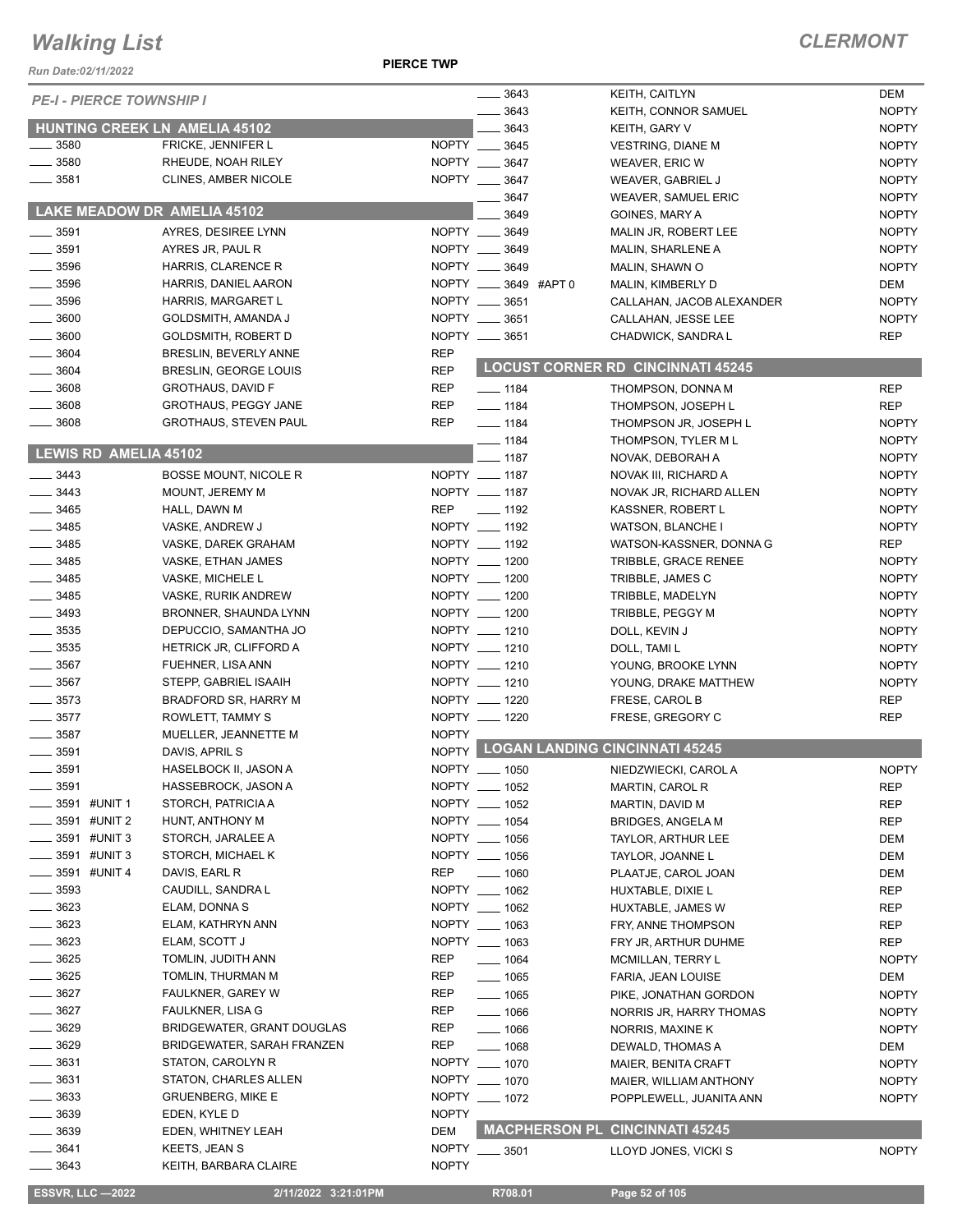*Run Date:02/11/2022*

**PIERCE TWP**

| <b>PE-I - PIERCE TOWNSHIP I</b> |                                       |              | $- 1265$           | STOWELL, AARON M                             | <b>NOPTY</b> |
|---------------------------------|---------------------------------------|--------------|--------------------|----------------------------------------------|--------------|
|                                 |                                       |              | $- 1265$           | STOWELL, JESSICA ANN                         | <b>NOPTY</b> |
|                                 | <b>MACPHERSON PL CINCINNATI 45245</b> |              | $-1266$            | TOLLE, JEFFREY CHARLES                       | <b>NOPTY</b> |
| $-3501$                         | SAPP, CHARLES CLINTON                 |              | NOPTY __ 1266      | TOLLE, JUDY A                                | REP          |
| $-3503$                         | FELDHAUS, CASSANDRA E                 | <b>REP</b>   | $- 1267$           | WARD, GARRY EARL                             | <b>NOPTY</b> |
| 3503                            | FELDHAUS, EDWARD THOMAS               | REP          | $- 1267$           | WARD, KRISTY J                               | <b>NOPTY</b> |
| $\frac{1}{2}$ 3505              | <b>VORNBERGER, CYNTHIA ANN</b>        | <b>REP</b>   | $- 1268$           | LOOMIS, BENJAMIN M                           | DEM          |
| $-3505$                         | <b>VORNBERGER, JAMES R</b>            | REP          | $- 1268$           | LOOMIS, JESSICA DAWN                         | DEM          |
| $-3507$                         | HOWARD, JAMES N                       | <b>REP</b>   | $- 1269$           | MARYO, AMY M                                 | <b>REP</b>   |
| $=$ 3507                        | ROSE, DEBORAH W                       | <b>REP</b>   | $- 1269$           | MARYO, MICHAEL J                             | <b>REP</b>   |
| $\frac{1}{2}$ 3509              | SCHANZ, REBA C                        | <b>REP</b>   | $- 1270$           | NICKOL, NECA NICOLE                          | <b>NOPTY</b> |
| $\frac{1}{2}$ 3511              | BERGER, GARY E                        | <b>DEM</b>   | $- 1271$           | PRIDE, REBECCA ANN                           | <b>NOPTY</b> |
| $\frac{1}{2}$ 3511              | <b>BERGER, PATRICIA E</b>             | <b>DEM</b>   | $- 1272$           | WHITE, ANNABEL LYNN                          | <b>NOPTY</b> |
| $\frac{1}{2}$ 3514              | <b>ISEMANN, FRANCES A</b>             |              | NOPTY __ 1272      | WHITE, DENNIS N                              | <b>NOPTY</b> |
| $=$ 3516                        | <b>FRASIER, SUSAN MARY</b>            | <b>DEM</b>   | $- 1273$           | <b>BOWLING, HOLLY T</b>                      | <b>NOPTY</b> |
| 3516                            | LAMPRINOS, PAUL GREGORY               | <b>DEM</b>   | $- 1273$           | MARCUM JR, BOBBY GLENN                       | <b>NOPTY</b> |
| $- 3517$                        | HINTON, MARYANN                       | DEM          | $- 1273$           | PUGH, BRITTANY MARIE                         | <b>NOPTY</b> |
| $-3518$                         | DUNHAM, DANIEL G                      |              | NOPTY __ 1273      | ZAMUDIO, JUAN CARLOS                         | <b>NOPTY</b> |
| $\frac{1}{2}$ 3518              | DUNHAM, JANETTE K                     |              | NOPTY __ 1274      | ALEXANDER, CHRISTIEN YONEL                   | <b>NOPTY</b> |
| $\frac{1}{2}$ 3519              | LIEGEL, ANNELL MARIE                  |              | NOPTY __ 1274      | EBERHARD, MORGAN A                           | <b>NOPTY</b> |
| $\frac{1}{2}$ 3520              |                                       | <b>REP</b>   | $- 1274$           | HOCHDANNER, JULIE ANN                        | <b>NOPTY</b> |
|                                 | WILLIGER, ARNOLD S                    |              |                    |                                              |              |
| $\frac{1}{2}$ 3520              | WILLIGER, MARIANNE C                  | <b>REP</b>   |                    | MAPLEWOOD DR AMELIA 45102                    |              |
| $-3522$                         | SKEEN, CATHERINE L                    | <b>NOPTY</b> |                    |                                              |              |
| $\frac{3522}{2}$                | <b>SKEEN, JAMES R</b>                 | <b>REP</b>   | $\frac{1}{2}$ 3610 | BAUER, BOB                                   | <b>REP</b>   |
| $\frac{1}{2}$ 3523              | TAYLOR, DEBORAH E                     | <b>REP</b>   |                    |                                              |              |
| 3523                            | TAYLOR, GARY L                        | <b>REP</b>   |                    | <b>MERWIN TEN MILE RD CINCINNATI 45245</b>   |              |
| 3524                            | DESJARDINS, CLAIRE YERKE              | <b>NOPTY</b> | $\frac{3472}{2}$   | RATTENBURY, REBECCA LYNN                     | <b>NOPTY</b> |
| 3524                            | DESJARDINS, MATTHEW M                 | <b>NOPTY</b> | $- 3476$           | <b>MAHON, KYLE M</b>                         | <b>REP</b>   |
| $-3524$                         | MARTIN, MARY A                        | <b>NOPTY</b> | 3480               | CRAWFORD, JACOB MARTIN                       | <b>NOPTY</b> |
| 3524                            | <b>MARTIN, THOMAS O</b>               | <b>NOPTY</b> | 3596               | DRAKE, LARRY EUGENE                          | DEM          |
| 3524                            | YERKE, GARY L                         | <b>DEM</b>   | $- 3596$           | DRAKE, SHIRLEY JEAN                          | DEM          |
| $- 3524$                        | YERKE, PAULA M                        | <b>DEM</b>   |                    |                                              |              |
| $\frac{1}{2}$ 3525              | THORNTON, GARY L                      | <b>REP</b>   |                    | <b>MERWIN TEN MILE RD NEW RICHMOND 45157</b> |              |
| $\frac{1}{2}$ 3525              | THORNTON, SHARON L                    | <b>REP</b>   | $-3440$            | <b>BEHYMER, FRANCES L</b>                    | <b>REP</b>   |
| $\frac{1}{2}$ 3526              | HOWMAN, DOROTHY MARIE                 | <b>REP</b>   | 3440               | <b>BEHYMER, THOMAS A</b>                     | <b>REP</b>   |
| $\frac{1}{2}$ 3527              | <b>BUSCHLE, DAVID E</b>               | <b>REP</b>   |                    |                                              |              |
| $\frac{1}{2}$ 3528              | HILGEFORT, KENT W                     | <b>NOPTY</b> |                    | <b>MULLENS WAY AMELIA 45102</b>              |              |
| $-3528$                         | HILGEFORT, NANCY L                    | <b>NOPTY</b> |                    |                                              |              |
| 3529                            | EVERHART, DAVID E                     | <b>NOPTY</b> | $-1301$            | KRAMER, DAVID A                              | <b>NOPTY</b> |
| $- 3529$                        | HINELINE, GINGER J                    | <b>NOPTY</b> | . 1301             | <b>KRAMER, EVAN MICHAEL</b>                  | <b>NOPTY</b> |
|                                 |                                       |              |                    |                                              |              |
| 3530                            | SCHWINN, EDWARD WILLIAM               | <b>NOPTY</b> |                    | MULLENS WAY CINCINNATI 45245                 |              |
| 3530                            | SCHWINN, PATRICIA L                   | <b>REP</b>   | 3500               | FIDDES, CYNTHIA M                            | <b>REP</b>   |
| 3531                            | RUHE, MARILYN J                       | <b>DEM</b>   | 3500               | FIDDES, RICHARD C                            | <b>REP</b>   |
| 3532                            | HEALEY, DONNA LEE                     | <b>REP</b>   | 3511               | PADGETT, CARMEN M                            | <b>NOPTY</b> |
| 3533                            | SANTORELLI, CONSTANCE A               | <b>NOPTY</b> | 3511               | PADGETT, KEVIN E                             | <b>NOPTY</b> |
| 3534                            | LYNN, JERRY B                         | <b>NOPTY</b> | 3511               | PADGETT, LYNDSEY EVELYN                      | <b>NOPTY</b> |
| 3536                            | POLUHA, JANICE                        | <b>NOPTY</b> | 3511               | PADGETT, SYDNEY M                            | <b>NOPTY</b> |
| 3537                            | TOWNSEND, THEA E                      | <b>NOPTY</b> | 3520               | PARANIUK, WALTER S                           | REP          |
|                                 |                                       |              | 3520               | SWART, DAVID L                               | <b>NOPTY</b> |
| <b>MAPLECREST CT</b>            | <b>AMELIA 45102</b>                   |              | 3520               | SWART, DIANE ELAINE                          | <b>NOPTY</b> |
| $-1258$                         | STOFFEL, RYAN F                       | <b>REP</b>   | 3525               | ZIERMAIER, KLAUS M                           | REP          |
| $-1258$                         | STOFFEL, SUSAN RENEE                  | DEM          |                    | ZIERMAIER, PAMELA S                          |              |
| $-1258$                         | TRUSTER, DEBORAH A                    | <b>DEM</b>   | 3525               |                                              | <b>REP</b>   |
| $-1259$                         | DINCLER, JENNIFER E                   | <b>NOPTY</b> |                    | PINE FOREST DR AMELIA 45102                  |              |
| $- 1259$                        | DINCLER, KYLE RICHARD                 | <b>NOPTY</b> |                    |                                              |              |
| $- 1262$                        | BECKNELL, EDWARD G                    | DEM          | - 1257             | BEGLEY, PEARL E                              | <b>NOPTY</b> |
| $-1262$                         |                                       | DEM          | $-1258$            | DINCLER, TERRI L                             | REP          |
|                                 | BECKNELL, PAULA A                     |              | $-1258$            | DINCLER, TIMOTHY A                           | <b>REP</b>   |
| $- 1263$                        | COULSON, KYLIE PATRICIA               | DEM          | - 1259             | <b>COLLINS, BRIELLE CHRISTINE</b>            | <b>NOPTY</b> |
| $-1263$                         | COULSON, LORI ALANNA                  | <b>NOPTY</b> | 1259               | COLLINS, DENZELL A                           | <b>NOPTY</b> |
| $- 1263$                        | <b>COULSON, TREVOR B</b>              | <b>NOPTY</b> | 1259               | DANCE, BRIDGET C                             | <b>NOPTY</b> |
| $- 1264$                        | SAYLOR, MARVIN L                      | <b>NOPTY</b> | 1259               | DANCE, CHERYL L                              | <b>NOPTY</b> |
| $- 1264$                        | STEPHAN, KEESHA T                     | <b>NOPTY</b> | 1259               | DANCE, RAYMOND G                             | <b>NOPTY</b> |
| $- 1264$                        | STEPHAN, TIFFANY LEE                  | <b>NOPTY</b> |                    |                                              |              |
|                                 |                                       |              |                    |                                              |              |
| <b>ESSVR, LLC-2022</b>          | 2/11/2022 3:21:01PM                   |              | R708.01            | Page 53 of 105                               |              |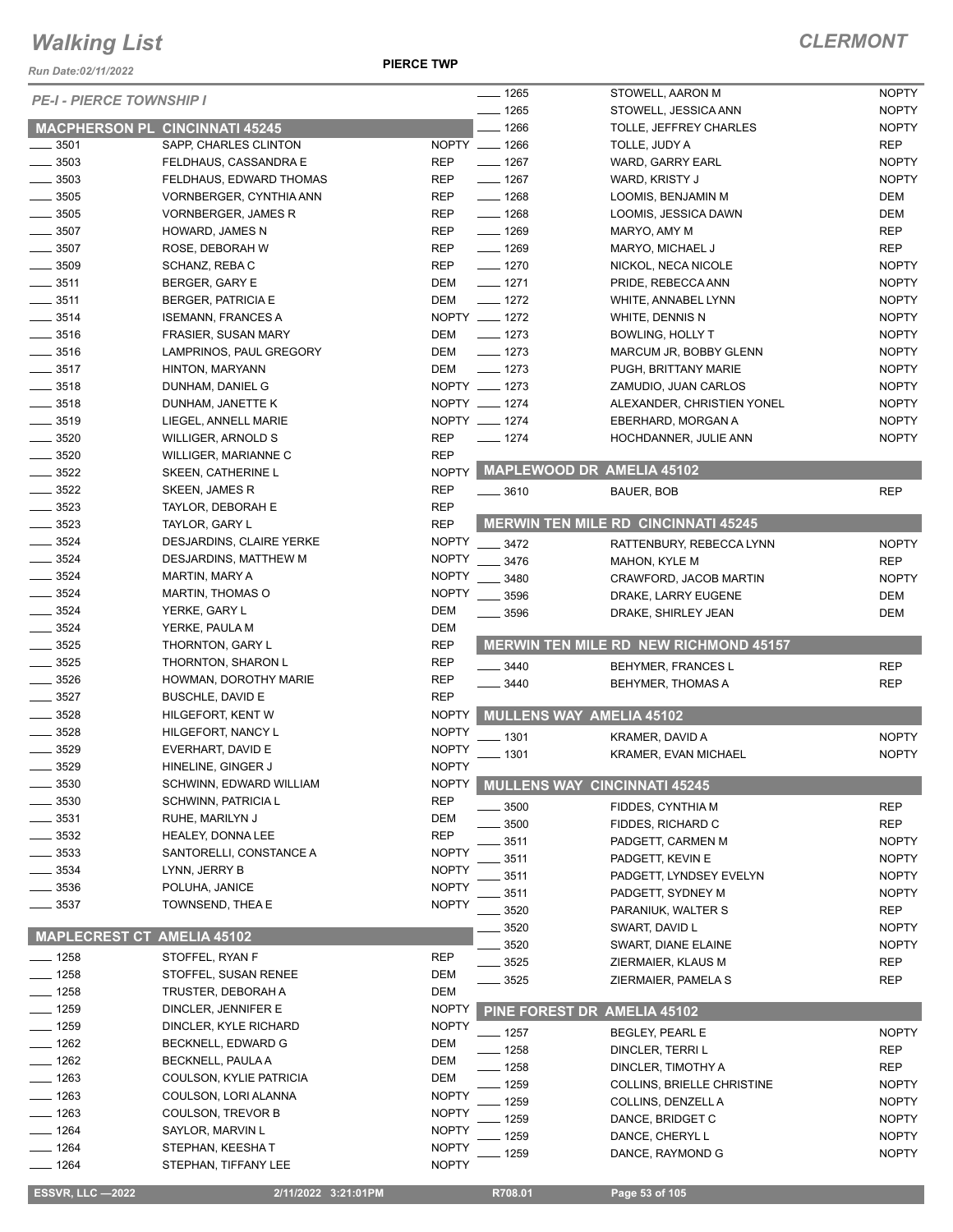*Run Date:02/11/2022*

**PIERCE TWP**

| <b>PE-I - PIERCE TOWNSHIP I</b> |                                              |              | $- 1136$           | HAMILTON, OTIS M                 | <b>REP</b>   |
|---------------------------------|----------------------------------------------|--------------|--------------------|----------------------------------|--------------|
|                                 |                                              |              | $-1136$            | <b>HAMILTON, ROSE A</b>          | <b>REP</b>   |
|                                 | PINE FOREST DR AMELIA 45102                  |              | $-1137$            | LIMING, LINDSAY TAYLOR           | <b>NOPTY</b> |
| ___ 1261                        | HELBLING, TYLER WAYNE                        | <b>NOPTY</b> | $\frac{1}{2}$ 1137 | SIZEMORE, CURTIS TAYLOR          | <b>REP</b>   |
| $-1262$                         | NIESE, MICHELLE L                            | <b>NOPTY</b> | $- 1137$           | SIZEMORE, TERRI RUTH             | <b>REP</b>   |
| $-1264$                         | RENIER, HOLLY J                              | <b>NOPTY</b> | $-1139$            | <b>SEARLES, AMBER M</b>          | <b>NOPTY</b> |
| $- 1264$                        | <b>RENIER, MICHAEL E</b>                     | <b>NOPTY</b> | $- 1139$           | SEARLES, STEVEN DAVID            | <b>NOPTY</b> |
| $- 1264$                        | RENIER, NICHOLAS ALAN                        | <b>NOPTY</b> | $- 1140$           | <b>MAHON, MACKENZIE MARIE</b>    | <b>REP</b>   |
| $- 1265$                        | <b>BRUECKNER, MARK J</b>                     |              | NOPTY __ 1140      | MAHON, MARK E                    | <b>REP</b>   |
| $- 1266$                        | <b>WUERDEMAN, JASON DAVID</b>                | <b>REP</b>   | $- 1140$           | MAHON, MEGAN DELANEY             | <b>NOPTY</b> |
| $- 1266$                        | WUERDEMAN, JULIE ELIZABETH                   | <b>NOPTY</b> | $- 1140$           | MAHON, THERESA LYNN              | <b>REP</b>   |
| $- 1267$                        | STOWELL, JOSEPH BROCK                        | <b>NOPTY</b> | $- 1143$           | <b>GALE, RICHARD S</b>           | <b>NOPTY</b> |
| $-1268$                         | <b>WILSON, CHRISTINE</b>                     | <b>NOPTY</b> | $- 1143$           | MCAFEE, KEVIN MICHAEL            | <b>NOPTY</b> |
| $- 1268$                        | <b>WILSON, STEPHEN RAY</b>                   | <b>REP</b>   | $- 1144$           | DAOUD, TAREQ BADRI               | <b>NOPTY</b> |
|                                 |                                              |              | $- 1147$           | COWENS, GARY T                   | <b>REP</b>   |
|                                 | <b>STEWARTON ST AMELIA 45102</b>             |              | $-1147$            |                                  |              |
| $- 1135$                        | HANNAH, KIRSTIN FAITH                        |              | NOPTY __ 1148      | COWENS, JOYCE A                  | <b>NOPTY</b> |
|                                 |                                              |              |                    | WAGNER, JILL S                   | <b>NOPTY</b> |
| $- 1135$                        | LISTO, VICTORIA ANN                          | REP          | $- 1151$           | MARSHALL, CASEY VICTORIA         | <b>NOPTY</b> |
| $- 1136$                        | AUFFART, CRAIG R                             | <b>REP</b>   | $- 1151$           | MARSHALL, HANNAH NICOLE          | <b>NOPTY</b> |
| $-1136$                         | AUFFART, SUSAN E                             | <b>REP</b>   | $- 1151$           | MARSHALL, KATHLEEN ELAINE        | <b>NOPTY</b> |
| $- 1138$                        | MORGAN, GARY KEITH                           |              | NOPTY __ 1151      | MARSHALL, RICHARD E              | <b>NOPTY</b> |
| $\frac{1}{2}$ 1138              | MORGAN, JESSIE D                             |              | NOPTY __ 1152      | FARWICK, BARBARA J               | <b>REP</b>   |
| $\equiv$ 1138                   | MORGAN, MELISSA ANN                          |              | NOPTY __ 1152      | FARWICK, JUSTIN CHARLES          | <b>REP</b>   |
| $- 1139$                        | HAWKINS, DEAN EDWARD                         | <b>REP</b>   | $\frac{1}{2}$ 1152 | <b>FARWICK II, ROBERT JOSEPH</b> | <b>NOPTY</b> |
| $- 1139$                        | HAWKINS, HELEN SORIANO                       |              | NOPTY __ 1152      | <b>FARWICK, ROBERT L</b>         | <b>NOPTY</b> |
| $- 1142$                        | <b>BRASHEAR, KEVIN EUGENE</b>                |              | NOPTY __ 1155      | RICH, ELIZABETH MAE              | <b>NOPTY</b> |
| $\frac{1}{2}$ 1142              | LUCAS, JACOB ALLEN                           |              | NOPTY __ 1155      | RICH, KYLE THOMAS                | <b>NOPTY</b> |
| $- 1142$                        | LUCAS, JOHN PATRICK                          | <b>NOPTY</b> |                    |                                  |              |
| $\frac{1}{2}$ 1142              | LUCAS, KATHY L                               |              |                    | NOPTY TURNBERRY DR AMELIA 45102  |              |
| $- 1143$                        | COYLE, AARON MATTHEW                         |              | NOPTY __ 3544      | MACFARLAND, JAMES R              | <b>REP</b>   |
| $- 1143$                        | COYLE, AIMEE ELISE                           | <b>REP</b>   | 3544               |                                  | <b>NOPTY</b> |
| $- 1143$                        | COYLE, MARK ALLEN                            | <b>NOPTY</b> | 3548               | MACFARLAND, PAMELA S             |              |
| $-1143$                         | COYLE, NATHANIEL ALLEN                       | <b>NOPTY</b> |                    | CAMACHO, GABRIELLA ELIZABETH     | <b>NOPTY</b> |
| $- 1146$                        | CONNERS, CAREY LYNN                          | <b>NOPTY</b> | 3548               | CAMACHO, NATASHA ALEXANDRA       | <b>REP</b>   |
| $- 1146$                        | CONNERS, TIMOTHY WILLIAM                     | <b>NOPTY</b> | 3548               | JOHNSON-CAMACHO, HOLLY R         | <b>NOPTY</b> |
|                                 |                                              |              | 3552               | JONES, AMY J                     | <b>REP</b>   |
| $- 1146$                        | LEWIS, NICOLE HUNTER                         | <b>NOPTY</b> | 3552               | JONES, NATHANIEL TYLER           | <b>NOPTY</b> |
| $- 1147$                        | MAGEE JR, MARK EDWARD                        | <b>NOPTY</b> | 3552               | JONES, STEVEN GEORGE             | <b>REP</b>   |
| $- 1147$                        | MAGEE, SAMANTHA MENDEZ                       | <b>NOPTY</b> | 3556               | STULTZ, GAIL R                   | <b>NOPTY</b> |
| $- 1151$                        | CELESTI, KAREN D                             | <b>NOPTY</b> | 3556               | STULTZ, HALEY M                  | <b>NOPTY</b> |
| $- 1152$                        | EVERSOLE, MEGAN RYAN                         | <b>NOPTY</b> | 3556               | STULTZ, LOGAN R                  | <b>NOPTY</b> |
| $-1152$                         | EVERSOLE, SETH DOUGLAS                       |              | NOPTY _____ 3556   | STULTZ, MICHELLE B               | <b>REP</b>   |
| $-1152$                         | PEAK, CHRISTOPHER S                          | <b>NOPTY</b> | 3559               | FISHER, ERICA ALICIA             | <b>NOPTY</b> |
| $- 1155$                        | HEFLIN, DAVID F                              | <b>REP</b>   | 3559               | FISHER, WILLIAM J                | <b>REP</b>   |
| $\frac{1}{155}$                 | HEFLIN, JENNIFER L                           | <b>REP</b>   | 3560               | LANE, JOEY JAY                   | <b>NOPTY</b> |
| $- 1155$                        | HEFLIN, WILLIAM FRANK                        | <b>NOPTY</b> | 3560               | LANE, LYNNE M                    | <b>NOPTY</b> |
|                                 |                                              |              | 3562               | PHELPS, SANDRA L                 | DEM          |
| <b>SURRENDER CT</b>             | <b>AMELIA 45102</b>                          |              | 3562               | PHELPS, WILLIAM M                | DEM          |
| $- 1295$                        | BRADSHAW III, EDWARD A                       | NOPTY __     | 3566               | DASCENZO, DARCIE E               | DEM          |
| $-1296$                         | DEATON, DAWN MARIE                           | NOPTY        | 3566               | DASCENZO, ROCCO O                |              |
| $- 1296$                        | LOHMAN, RALPH M                              |              | NOPTY __ 3569      | PROUD, REBECCA LEIGH             | DEM          |
| $- 1297$                        |                                              |              | NOPTY __ 3569      |                                  | REP          |
|                                 | FIELDS, NATASHA JANE<br>LIDDELL, TYE WILLIAM |              |                    | PROUD, ROBERT L                  | <b>REP</b>   |
| ___ 1297                        |                                              |              | NOPTY __ 3570      | WRIGHT, JOSHUA JEFFRY            | <b>NOPTY</b> |
| $-1297$                         | <b>WALTERS, ELMER L</b>                      |              | NOPTY __ 3570      | <b>WRIGHT, REGAN NICHOLE</b>     | <b>NOPTY</b> |
| 1298                            | CLAYTON, SHAWN MICHAEL                       | NOPTY        | 3570               | ZEPF, BRUCE A                    | <b>NOPTY</b> |
| $-1298$                         | KONING, PRESTON DANIEL                       |              | NOPTY __ 3575      | BRYER, BRIANNE                   | <b>NOPTY</b> |
| $-1298$                         | ROESSLEIN, EMILY ELLEN                       |              | NOPTY __ 3575      | BRYER, ROBERT J                  | <b>NOPTY</b> |
| $- 1299$                        | THOMPSON, ELISABETH BRUNHILDE                |              | NOPTY __ 3575      | BRYER, ROBERT JACOB              | <b>NOPTY</b> |
| $- 1300$                        | <b>KEARNEY, SHELLEY R</b>                    |              | NOPTY __ 3575      | <b>BRYER, SHARON L</b>           | <b>NOPTY</b> |
| $-1301$                         | CARROLL, BRIAN J                             |              | NOPTY __ 3580      | LOVGREN, SHIRLEY S               | DEM          |
| $-1301$                         | CARROLL, TANYA RENEE                         |              | NOPTY __ 3583      | MARTELLA JR, JAMES A             | <b>NOPTY</b> |
| $- 1301$                        | SPENCER, ERIC M                              |              | NOPTY __ 3583      | MARTELLA III, JAMES ANTHONY      | <b>NOPTY</b> |
|                                 |                                              |              | 3583               | MARTELLA, MEGHAN ASHLEY          | <b>NOPTY</b> |
|                                 | THORNHILL DR AMELIA 45102                    |              |                    |                                  |              |
| <b>ESSVR, LLC-2022</b>          |                                              |              |                    |                                  |              |
|                                 | 2/11/2022 3:21:01PM                          |              | R708.01            | Page 54 of 105                   |              |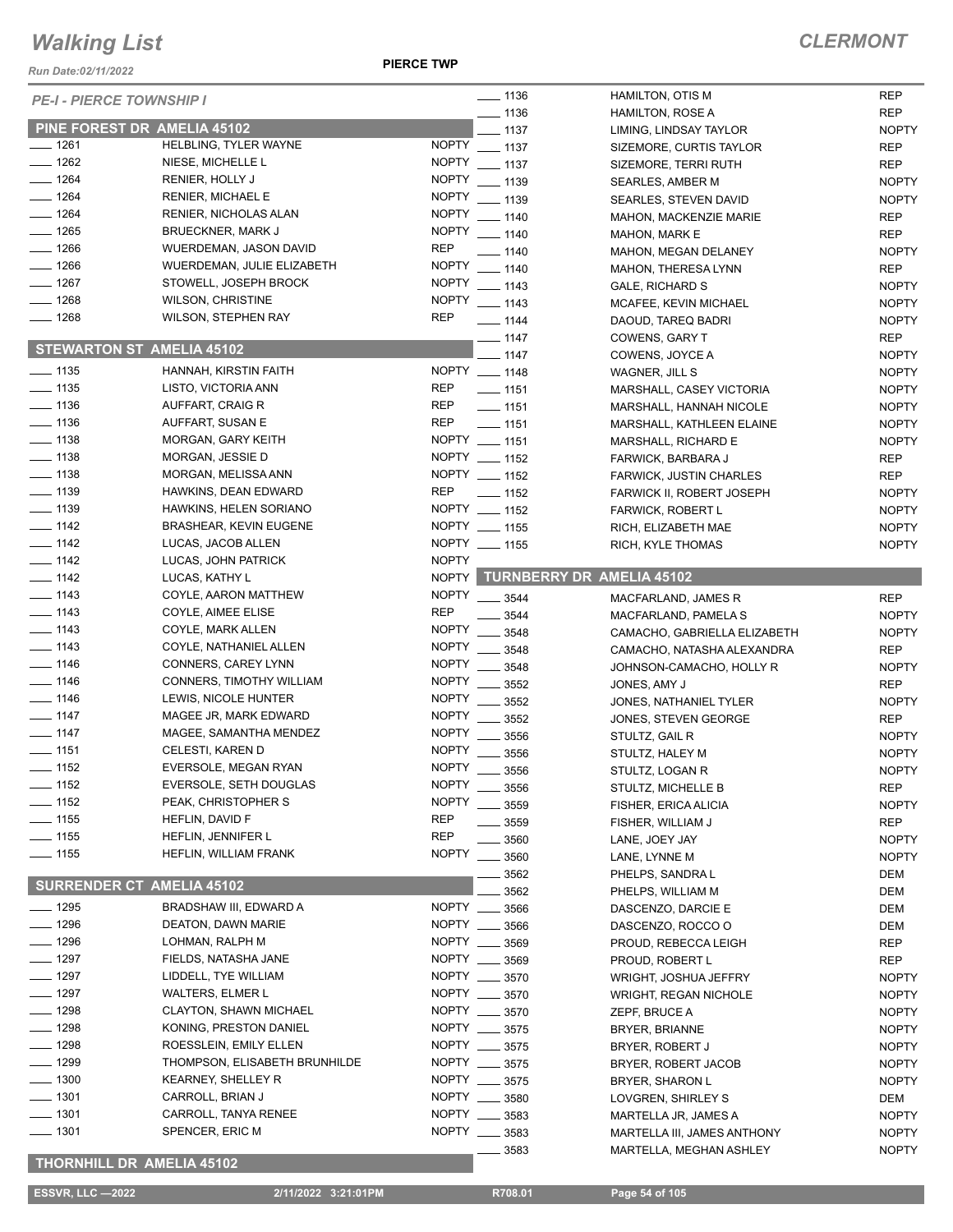*Run Date:02/11/2022*

**PIERCE TWP**

| <b>PE-I - PIERCE TOWNSHIP I</b>          |                                                          |              | $- 1219$                       | COUNCIL, BRIAN D                  | <b>NOPTY</b> |
|------------------------------------------|----------------------------------------------------------|--------------|--------------------------------|-----------------------------------|--------------|
|                                          |                                                          |              | $- 1239$                       | CHAMBERLAIN, CLINTON L            | <b>NOPTY</b> |
| <b>TURNBERRY DR AMELIA 45102</b>         |                                                          |              | $-1247$                        | PATRICK, KYLE M                   | <b>NOPTY</b> |
| $\frac{1}{2}$ 3583                       | <b>MARTELLA, TRACIE L</b>                                |              | NOPTY __ 1247                  | ROBBINS, SARAH ELIZABETH          | <b>NOPTY</b> |
| $\frac{1}{2}$ 3584                       | DICESARE, GRACE RUTH                                     |              | NOPTY __ 1253                  | NISH, JUDY K                      | <b>REP</b>   |
| $\frac{1}{2}$ 3584                       | DICESARE, MARIO LEONARD                                  |              | NOPTY __ 1253                  | NISH, KENT D                      | <b>REP</b>   |
| $\frac{1}{2}$ 3584                       | LEONARD TUCH, AMY J                                      | DEM          | $- 1259$                       | PATEL, KRISHMA NEIL               | <b>NOPTY</b> |
| $\frac{1}{2}$ 3584                       | TUCH, HAROLD R                                           | DEM          | $- 1259$                       | PATEL, NEIL SHAILESH              | <b>NOPTY</b> |
| $\frac{1}{2}$ 3587                       | MCCLAIN, BENJAMIN JACOB                                  |              | NOPTY __ 1263                  | ILES, DAVID ALAN                  | <b>REP</b>   |
| $\frac{1}{2}$ 3587                       | MCCLAIN, JESSICA MICHELLE                                |              | NOPTY __ 1263<br>NOPTY __ 1267 | ILES, JANICE MARIE                | <b>REP</b>   |
| $\frac{1}{2}$ 3588                       | DENISON, CHRISTINE E                                     |              |                                | NEWBERRY BORCHERS, AMBERLY MIC    | <b>NOPTY</b> |
| $\frac{1}{2}$ 3588                       | DENISON, STEPHEN P                                       |              | NOPTY __ 1271                  | DAMERON, ALAN W                   | <b>NOPTY</b> |
| $\frac{1}{2}$ 3591<br>$\frac{1}{2}$ 3591 | <b>HAYES, ASHLEY M</b>                                   |              | NOPTY __ 1271                  | DAMERON, CATHY S                  | <b>NOPTY</b> |
| $\frac{1}{2}$ 3591                       | HUDSON, BILLY G                                          |              | NOPTY __ 1271                  | DAMERON, MATTHEW A                | <b>NOPTY</b> |
| $\frac{1}{2}$ 3596                       | HUDSON, KAREN B<br><b>RESS, CORIE ELIZABETH</b>          |              | NOPTY __ 1295<br>NOPTY __ 1295 | MAINES, CHRISTINA MARY            | <b>NOPTY</b> |
| $\frac{1}{2}$ 3596                       |                                                          | DEM          |                                | WARREN, KRISTEN A                 | <b>NOPTY</b> |
| $\frac{1}{2}$ 3599                       | RESS, MICHAEL A                                          |              | $- 1297$                       | SKIDMORE JR, JOHN D               | <b>NOPTY</b> |
| $\frac{1}{2}$ 3599                       | FEINE, ROCHELLE L                                        | <b>REP</b>   | $- 1297$                       | SKIDMORE, MONICA E                | <b>NOPTY</b> |
|                                          | FEINE, STEVEN W                                          | <b>REP</b>   | $- 1297$                       | SOK, CHANRA R                     | <b>NOPTY</b> |
| $\frac{1}{2}$ 3600                       | NEWYEAR, DANIEL A                                        | DEM          | $- 1299$                       | NICHOLS, JLEE ARRON               | <b>NOPTY</b> |
| $\frac{1}{2}$ 3600                       | NEWYEAR, JANICE                                          |              | NOPTY __ 1299<br>NOPTY __ 1301 | NICHOLS, KAITLYN BAILEY           | <b>NOPTY</b> |
| $\frac{1}{2}$ 3604                       | PEAKER, CHARITY                                          |              | NOPTY __ 1301                  | VONTZ, MICHAEL W                  | <b>REP</b>   |
| $- 3604$<br>$\frac{1}{2}$ 3608           | PEAKER, TIMOTHY M                                        |              |                                | VONTZ, VIOLA MARIE                | <b>REP</b>   |
|                                          | BROWN, JENNIFER LYNN                                     | DEM          | $\frac{1}{2}$ 1303             | SMITH, DELZA LEE                  | <b>NOPTY</b> |
| $\frac{1}{2}$ 3608                       | BROWN, JIM R                                             |              | NOPTY __ 1303                  | SMITH, PEGGY MARIE                | <b>NOPTY</b> |
| $\frac{1}{2}$ 3608                       | BROWN, JUDY LYNN                                         | DEM          | $\frac{1}{2}$ 1305             | SAYLOR, DONNA I                   | <b>REP</b>   |
| <b>VICKSBURG CT AMELIA 45102</b>         |                                                          |              | $\frac{1}{2}$ 1305             | SAYLOR, RICHARD LEE               | <b>REP</b>   |
|                                          |                                                          |              | $- 1307$                       | FUNK, PEGGY K                     | <b>NOPTY</b> |
| $- 1295$                                 | MOEVES, CHEYENNE MEILANI SEREIN/                         |              | NOPTY __ 1309                  | DILLION, ANDREW T                 | <b>REP</b>   |
| $- 1295$                                 | MOEVES, JANET JENEA                                      |              | NOPTY __ 1309                  | DILLION, TRACY L                  | <b>REP</b>   |
| $- 1295$                                 | MOEVES, MARK L                                           |              | NOPTY __ 1311                  | DONALDSON, LYNN S                 | <b>REP</b>   |
| $- 1295$                                 | MOEVES, MARTINO JORDAN                                   | <b>NOPTY</b> |                                | NOPTY WHITEHILLS DR AMELIA 45102  |              |
| $\frac{1}{2}$ 1295                       | MOEVES, RICARDO ISAIAH                                   | <b>DEM</b>   |                                |                                   |              |
| $- 1296$                                 | MANCHISE, LOUIS J                                        |              | $\frac{1}{2}$ 3536             | BOYLE, SADIE NICOLE               | <b>NOPTY</b> |
| $- 1296$                                 | MANCHISE, TINA E                                         |              | NOPTY __ 3536                  | HENNING, ROBYN L                  | <b>NOPTY</b> |
| $- 1297$<br>$- 1297$                     | HUGHES, NATALIE KATHLEEN                                 | <b>REP</b>   | NOPTY __ 3538                  | CARKEEK, EDIE RACHELLE            | <b>REP</b>   |
| $- 1297$                                 | KROTCHEN, KATHLEEN E                                     | <b>REP</b>   | 3538                           | CARKEEK, LOGAN JAMES              | <b>REP</b>   |
| $- 1298$                                 | <b>KROTCHEN, MARK A</b>                                  | <b>NOPTY</b> | $\frac{1}{2}$ 3538             | CARKEEK, WILLIAM C                | <b>REP</b>   |
| $- 1298$                                 | ST CLAIR, JAMES G<br>STCLAIR, RUTH E                     |              | 3539<br>NOPTY __ 3539          | DEVORE, BETSY S                   | <b>NOPTY</b> |
|                                          |                                                          |              |                                | DEVORE, MICHAEL L                 | <b>REP</b>   |
| $\frac{1}{2}$ 1300<br>$\frac{1}{2}$ 1300 | <b>BURTON, JOHN EDWARD</b>                               |              | NOPTY __ 3540                  | O CONNELL, LACEY KATHRYN          | <b>NOPTY</b> |
|                                          | <b>BURTON, SHIRLEY BRADLEY</b>                           | NOPTY __     | 3540                           | OCONNELL, JACK E                  | <b>REP</b>   |
| $- 1301$                                 | ANDERS, DAVID LEE                                        | NOPTY __     | $-3540$<br>NOPTY __ 3540       | OCONNELL JR, JOHN S               | <b>REP</b>   |
| $- 1302$<br>$- 1302$                     | <b>BELL, CHARLES JOSEPH</b><br>COLWELL, COURTNEY MIRANDA |              |                                | OCONNELL, LORI R                  | <b>REP</b>   |
|                                          |                                                          |              | NOPTY __ 3541                  | RUHE, JENNIFER LEIGH              | <b>NOPTY</b> |
| <b>WHITE OAK RD AMELIA 45102</b>         |                                                          |              | 3541                           | RUHE, JILLIAN ROSE                | <b>NOPTY</b> |
|                                          |                                                          |              | 3541                           | RUHE, ROBYN L                     | REP          |
| $- 1133$                                 | HANNAN, RONALD E                                         | <b>REP</b>   | $\frac{1}{2}$ 3541             | RUHE, TIMOTHY R                   | REP          |
| $\frac{1}{2}$ 1137                       | MILLER, DONALD C                                         |              | NOPTY __ 3543                  | HOLMAN, MARK C                    | REP          |
| ___ 1143                                 | <b>BROOKS, GARY E</b>                                    | REP          | $\frac{1}{2}$ 3543             | HOLMAN, PATRICIA L                | REP          |
| $- 1143$                                 | <b>BROOKS, MARGARET E</b>                                | <b>REP</b>   | $\frac{1}{2}$ 3544             | BENDER, DAVID P                   | <b>REP</b>   |
| $\frac{1}{157}$                          | HORNING, SUSAN C                                         | DEM          | $\frac{1}{2}$ 3544             | BENDER, KATIE ANNETTE             | <b>NOPTY</b> |
| $- 1167$                                 | FRY, RUTH E                                              |              | NOPTY __ 3544                  | BENDER, RACHEL LYNN               | <b>NOPTY</b> |
| $\frac{1}{2}$ 1177                       | CAMPBELL, D EDWARD                                       |              | NOPTY __ 3544                  | BENDER, TRACY ANNETTE             | <b>NOPTY</b> |
| $- 1177$                                 | CAMPBELL, TRACY L                                        |              | NOPTY __ 3545                  | <b>BACK, MACKENZIE</b>            | <b>NOPTY</b> |
| $- 1177$                                 | REYNOLDS, ELAINE C                                       |              | NOPTY __ 3545                  | GHEARING, BENJAMIN ANDREW         | <b>NOPTY</b> |
| $- 1177$                                 | STADERMAN, NICHOLAS J                                    |              | NOPTY __ 3545                  | <b>GHEARING, STEPHANIE NICOLE</b> | <b>NOPTY</b> |
| $- 1187$                                 | BAUMAN, JANET C                                          |              | NOPTY __ 3547                  | <b>GROSS, JOEL DAILY</b>          | <b>REP</b>   |
| $\frac{1}{2}$ 1187                       | BAUMAN, KEVIN G                                          |              | NOPTY __ 3547                  | <b>GROSS, KRISTA MARIE</b>        | REP          |
| $- 1189$                                 | <b>CLOUSSON, CASSIE MARIE</b>                            |              | NOPTY __ 3549                  | QUITTER, KARIN L                  | <b>REP</b>   |
| $- 1189$                                 | <b>CLOUSSON, MATTHEW W</b>                               |              | NOPTY __ 3549                  | QUITTER, MARC A                   | <b>REP</b>   |
| $- 1217$                                 | COUNCIL, BETTY J                                         | DEM          | $\frac{1}{2}$ 3553             | MORGAN, DENISE E                  | <b>NOPTY</b> |
| $- 1219$                                 | COUNCIL, BECKY ANN                                       | <b>REP</b>   | $\frac{1}{2}$ 3553             | <b>MORGAN, KENNETH R</b>          | <b>NOPTY</b> |
| <b>ESSVR, LLC -2022</b>                  | 2/11/2022 3:21:01PM                                      |              | R708.01                        | Page 55 of 105                    |              |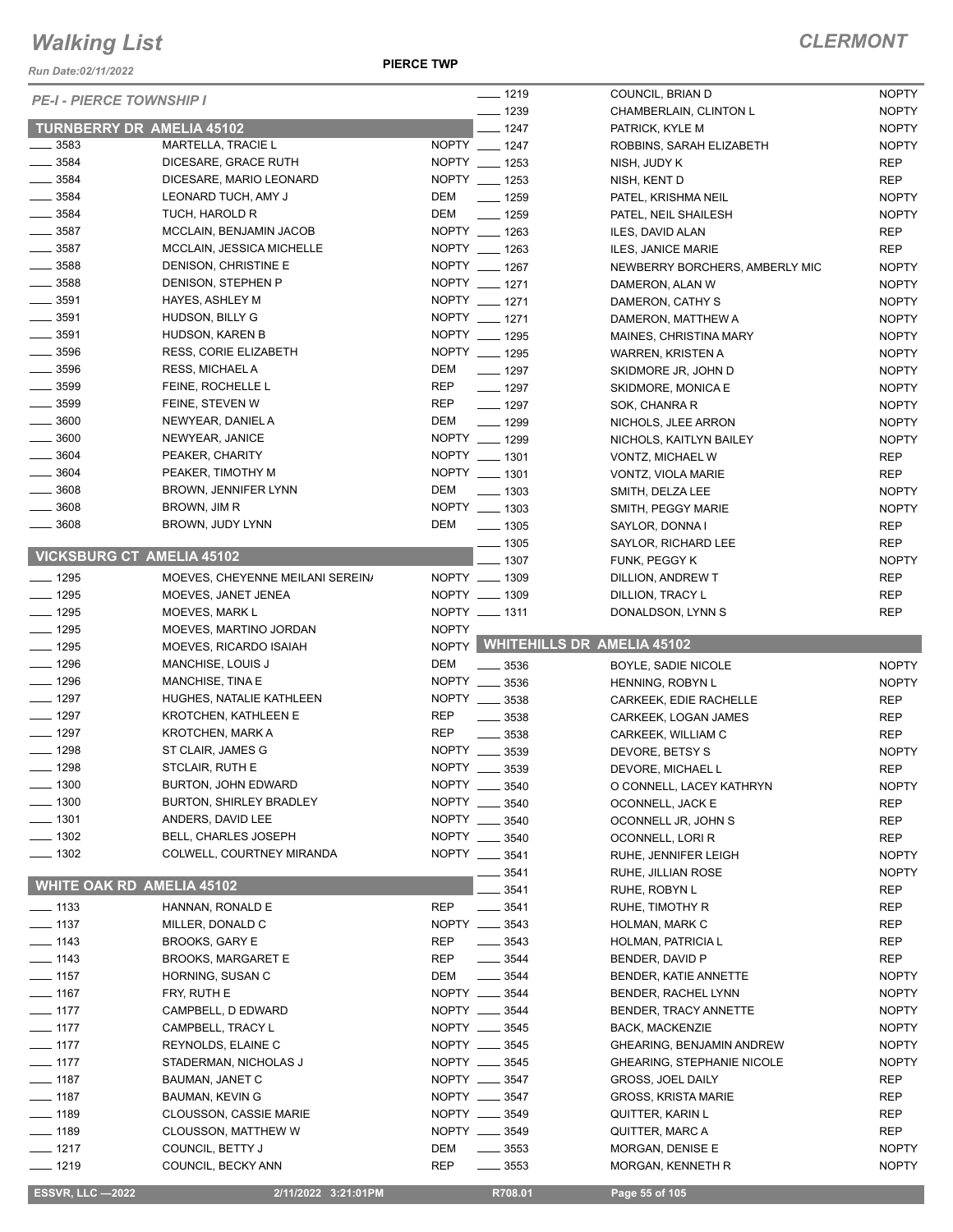*Run Date:02/11/2022*

*PE-I - PIERCE TOWNSHIP I*

*TOTAL :* **974**

|                    | <b>WHITEHILLS DR AMELIA 45102</b> |              |
|--------------------|-----------------------------------|--------------|
| $\frac{1}{2}$ 3554 | ELLERBROCK, ANNE ELIZABETH        | REP          |
| $\frac{1}{2}$ 3557 | LORENZEN, ASHLEY DAWN             | <b>NOPTY</b> |
| $\_\_\_\$ 3557     | SMITH, CURVAN TRUITT              | <b>NOPTY</b> |
| $\frac{1}{2}$ 3557 | SMITH, GREGORY L                  | <b>DEM</b>   |
| $=$ 3557           | SMITH, JOEL MITCHELL              | <b>DEM</b>   |
| $-3557$            | SMITH, JULIA A                    | DEM          |
| $-3557$            | SMITH, LUKE GREGORY               | DEM          |
| $\frac{1}{2}$ 3558 | <b>BUOP, JEFFREY V</b>            | <b>NOPTY</b> |
| $\frac{1}{2}$ 3558 | <b>BUOP, MAXWELL STEPHEN</b>      | <b>NOPTY</b> |
| ____ 3563          | FRAZEE, JAN K                     | <b>REP</b>   |
| — 3565             | DOHERTY, JODI L                   | <b>NOPTY</b> |
| $\frac{1}{2}$ 3565 | DOHERTY, JOSEPH CHARLES           | <b>NOPTY</b> |
| $-3568$            | MCCLANAHAN, DWAYNE S              | <b>NOPTY</b> |
| $-3568$            | MCCLANAHAN, IAN CONNOR            | <b>NOPTY</b> |
| $\frac{1}{2}$ 3568 | MCCLANAHAN, JO E                  | <b>NOPTY</b> |
| $\frac{1}{2}$ 3568 | MCCLANAHAN, TANNER ROY            | <b>NOPTY</b> |
| $\frac{1}{2}$ 3569 | KINNER, THOMAS E                  | <b>NOPTY</b> |
| $\frac{1}{2}$ 3569 | TAKEUCHI, ANNIE H                 | <b>REP</b>   |
| $\frac{1}{2}$ 3571 | <b>BENJAMINE, MICHELLE L</b>      | <b>NOPTY</b> |
| $-3571$            | PETZINGER, CHARLES CHASE          | <b>REP</b>   |
| $\frac{1}{2}$ 3571 | PETZINGER, LISA MARIE             | <b>REP</b>   |
| $\frac{1}{2}$ 3572 | CROUCH, NICHOLAS EDWARD           | <b>REP</b>   |
| $\frac{1}{2}$ 3572 | CROUCH, TAUSHA M                  | <b>NOPTY</b> |
| ____ 3581          | ACCORDINO, JOSEPH ALLEN           | <b>NOPTY</b> |
| __ 3581            | ACCORDINO, JOSEPH B               | <b>NOPTY</b> |
| $=$ 3581           | ACCORDINO, PATRICIA A             | <b>NOPTY</b> |
| $-3584$            |                                   |              |
|                    | FETTERS, CAROL J                  | DEM          |
| $\frac{1}{2}$ 3584 | FETTERS, STANLEY C                | <b>REP</b>   |
| $\frac{1}{2}$ 3585 | SPONSLER, ANDREA LYNN             | <b>NOPTY</b> |
| $\frac{1}{2}$ 3585 | SPONSLER, JAY M                   | <b>NOPTY</b> |
| _____ 3585         | SPONSLER, KATIE E                 | <b>NOPTY</b> |
| $\frac{1}{2}$ 3585 | SPONSLER, SOPHIA GRACE            | <b>NOPTY</b> |
| __ 3587            | NELTNER, PAMELA JEAN              | <b>NOPTY</b> |
| $- 3587$           | NELTNER, RAYMOND D                | <b>NOPTY</b> |
| $\frac{1}{2}$ 3588 | HANCOCK, ERIN N                   | <b>NOPTY</b> |
| $\frac{1}{2}$ 3588 | <b>HANCOCK, MASON PHILLIP</b>     | <b>NOPTY</b> |
| $- 3588$           | HANCOCK, MICHAEL PHILL            | REP          |
| $\equiv$ 3588      | HANCOCK, SHARON S                 | <b>REP</b>   |
| - 3592             | CLARK, MICHELLE P                 | <b>NOPTY</b> |
| $\frac{1}{2}$ 3592 | CLARK, MIKE K                     | NOPTY        |
| $\frac{1}{2}$ 3592 | <b>CLARK, STEPHAN MATTHEW</b>     | <b>NOPTY</b> |
| $\frac{1}{2}$ 3593 | SHIVELY, JODY COLLINS             | NOPTY        |
| $\frac{1}{2}$ 3596 | MAY, KATHERINE MARY               | REP          |
| $-3596$            | MAY, RONALD A                     | REP          |
| __ 3597            | MOREHOUSE, EMILY M                | <b>NOPTY</b> |
| $-3597$            | MOREHOUSE, SHERRY L               | <b>REP</b>   |
| $-3597$            | MOREHOUSE, TIMMY L                | REP          |
| $\frac{1}{2}$ 3600 | TYZINSKI, JOANN                   | NOPTY        |
| $\frac{1}{2}$ 3600 | TYZINSKI, MARK E                  | REP          |
| $\frac{1}{2}$ 3601 | <b>EXNER, GREGORY J</b>           | REP          |
| —— 3601            | EXNER, SUSAN L                    |              |
|                    |                                   | <b>REP</b>   |
| $\frac{1}{2}$ 3604 | MILLER, GERALD T                  | <b>NOPTY</b> |
| $\frac{1}{2}$ 3604 | MILLER, REGENAK                   | <b>NOPTY</b> |
| $- 3608$           | LINNEMAN, JACOB ANDREW            | <b>NOPTY</b> |
| $\frac{1}{2}$ 3608 | LINNEMAN, JOSEPH A                | NOPTY        |
| $\frac{1}{2}$ 3608 | LINNEMAN, LORI L                  | <b>NOPTY</b> |
| $\frac{1}{2}$ 3612 | SWANGO, BENJAMIN THOMAS           | <b>NOPTY</b> |
| ____ 3612          | SWANGO, SHAWNA MARIE LYNN         | <b>NOPTY</b> |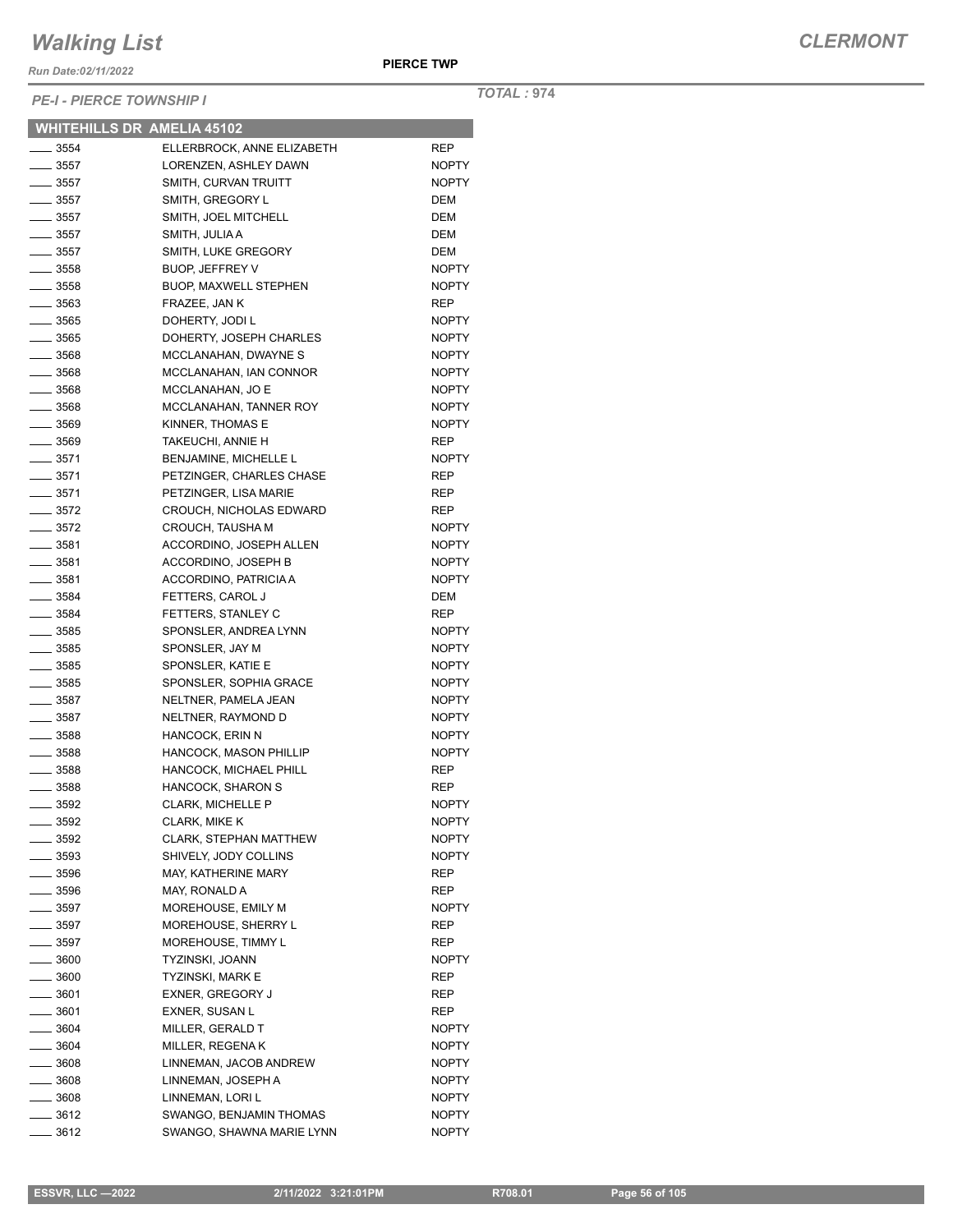#### **PIERCE TWP**

| Run Date:02/11/2022             |                                                             | <b>PIERCE TWP</b>            |              |                                                   |                              |
|---------------------------------|-------------------------------------------------------------|------------------------------|--------------|---------------------------------------------------|------------------------------|
| <b>PE-J - PIERCE TOWNSHIP J</b> |                                                             |                              | $- 1001$     | SKINNER, SANDRAK                                  | <b>NOPTY</b>                 |
|                                 |                                                             |                              | $- 1083$     | ROGERS, JUSTIN E                                  | <b>NOPTY</b>                 |
|                                 | <b>BANKS RD CINCINNATI 45245</b>                            |                              | $-1083$      | ROGERS, STACY N                                   | <b>NOPTY</b>                 |
| 3826                            | ANDERSON, SHIRLEY A                                         | <b>NOPTY</b>                 | $-1091$      | SMITH, SALLY P                                    | <b>REP</b>                   |
| 3826                            | LIGGETT, SUSAN J                                            | <b>NOPTY</b>                 | 1091         | SMITH, TERRY L                                    | <b>REP</b>                   |
| 3829                            | MCMILLION, CHARDONAE LEIGHANNE                              | <b>NOPTY</b>                 | 1099         | WEILER, ABIGAIL ELIZABETH                         | DEM                          |
| 3829                            | SHOCKLEY, WENDIE                                            | <b>NOPTY</b>                 | 1099         | WEILER, JOHN E                                    | <b>DEM</b>                   |
| 3829                            | THOMAS, BROOKS B                                            | <b>NOPTY</b>                 | 1099         | <b>WEILER, MARY B</b>                             | DEM                          |
| 3829                            | THOMAS, WILLIS D                                            | <b>REP</b>                   |              | COUNTRY CLUB DR CINCINNATI 45245                  |                              |
| 3830                            | KIMMERLY, DAVID R                                           | <b>NOPTY</b>                 |              |                                                   |                              |
| 3830                            | KIMMERLY, LORETTA ANN                                       | <b>NOPTY</b>                 | _ 899<br>899 | COOKE, NANCY J                                    | <b>NOPTY</b><br><b>NOPTY</b> |
|                                 |                                                             |                              | 902          | RALSTIN, DAVID JOSEPH<br><b>GOETZ, CHRISTINAL</b> | <b>REP</b>                   |
|                                 | <b>BENNETT RD CINCINNATI 45245</b>                          |                              | 902          | <b>GOETZ, WILLIAM F</b>                           | <b>REP</b>                   |
| 3817                            | FRANCESCHINA, AMANDA F                                      | NOPTY -                      | 903          | <b>BUCHMAN, JEAN S</b>                            | <b>REP</b>                   |
| 3817                            | KUHLMAN, TYLER COLE                                         | <b>NOPTY</b>                 | 903          | <b>BUCHMAN, PAUL A</b>                            | <b>REP</b>                   |
| $-3817$                         | WILKINSON, KYLE D                                           | <b>NOPTY</b>                 | 906          | YUNGER, CYNTHIA E                                 | <b>REP</b>                   |
| $-3819$                         | <b>KRANTZ, CHRISTOPHER M</b>                                | <b>REP</b>                   | 907          | <b>AUXIER, JANET R</b>                            | <b>REP</b>                   |
| $-3819$                         | <b>KRANTZ, HARMONY P</b>                                    | <b>NOPTY</b>                 | 907          | AUXIER, WILLIAM D                                 | <b>REP</b>                   |
| $- 3825$                        | DENISON, HARRY W                                            | <b>NOPTY</b><br><b>NOPTY</b> | 910          | HUELEFELD, JOHN PATRICK                           | <b>NOPTY</b>                 |
| 3827                            | <b>GROSS, ROBERT C</b>                                      | <b>NOPTY</b>                 | 911          | HARPER, RAEJEAN                                   | <b>NOPTY</b>                 |
| 3829                            | GADBERRY, SANDRA                                            |                              | $-911$       | KING, OCTAVIA RAE                                 | <b>NOPTY</b>                 |
|                                 | <b>CASTLEBAY DR CINCINNATI 45245</b>                        |                              | $-911$       | POWELL, ERICA RENEE                               | <b>NOPTY</b>                 |
|                                 |                                                             |                              | $-914$       | DEWITT, GLORIA J                                  | <b>REP</b>                   |
| 841<br>841                      | INGRAM, BRENDA KAY                                          | <b>REP</b><br><b>REP</b>     | 914          | ZADINSKY, PAULINE D                               | <b>NOPTY</b>                 |
| 841                             | INGRAM, SCOTT D                                             | <b>NOPTY</b>                 | 918          | FRIES, JEFFREY P                                  | <b>NOPTY</b>                 |
| 845                             | MEADOWS, ANGELA G                                           | <b>NOPTY</b>                 | 918          | <b>FRIES, MICHELLE A</b>                          | <b>NOPTY</b>                 |
| 845                             | <b>BRAMBLE, JONAH BOYD</b><br><b>BRAMBLE, MORGAN BAILEY</b> | <b>NOPTY</b>                 | 921          | HARPER, LOIS JEAN                                 | <b>REP</b>                   |
| 845                             | <b>BRAMBLE, SHERRY K</b>                                    | <b>REP</b>                   | 925          | CARTWRIGHT, ALAN S                                | <b>NOPTY</b>                 |
| $-845$                          | BRAMBLE, WILLIAM B                                          | <b>NOPTY</b>                 | 925          | CARTWRIGHT, KONSTANCE MAYE                        | <b>NOPTY</b>                 |
| $-849$                          | STICHTENOTH, JANET O                                        | <b>NOPTY</b>                 | 929          | SCHAEFFER JR, CHARLES M                           | <b>REP</b>                   |
| $\frac{1}{2}$ 849               | STICHTENOTH, KEITH B                                        | <b>NOPTY</b>                 | 929          | SCHAEFFER, KATHRYN J                              | <b>REP</b>                   |
| 853                             | RUBIO, CHARISSE D                                           | <b>REP</b>                   | 930          | CARSON III, DONALD M                              | <b>NOPTY</b>                 |
| $\equiv$ 853                    | RUBIO, OSCAR ANTONIO                                        | <b>NOPTY</b>                 | 930          | CARSON, KEEGAN ADAM                               | <b>NOPTY</b>                 |
| 857                             | GIVEN, NAN M                                                | <b>REP</b>                   | 930          | CARSON, LEAH CHARLENE                             | <b>NOPTY</b>                 |
| 861                             | DUNNE, CHRISTOPHER MATTHEW                                  | <b>NOPTY</b>                 | 932          | BINGLE, MARY JO                                   | DEM                          |
| 861                             | DUNNE II, MATTHEW MICHAEL                                   | <b>NOPTY</b>                 | 932          | <b>BINGLE, WILLIAM L</b>                          | DEM                          |
| 861                             | DUNNE, TRACY B                                              | <b>NOPTY</b>                 | 933          | DAHLER, ELIZABETH SUSANNE                         | <b>NOPTY</b>                 |
| 865                             | FURKAS, LOUIS K                                             | <b>DEM</b>                   | 933          | DAHLER, NATHANIEL ALLEN                           | <b>NOPTY</b>                 |
| 869                             | EVANS, YELONDA M                                            | <b>NOPTY</b>                 | 933          | LEHN, IAN MICHAEL                                 | <b>NOPTY</b>                 |
| 871                             | PHILLIPS, CHRISTINA MARIE                                   | <b>NOPTY</b>                 | 933          | LEHN, KIMBERLY E                                  | <b>NOPTY</b>                 |
| 873                             | HISCH, ADAM D                                               | <b>NOPTY</b>                 | 936          | CUDDEMI, CHANTEL                                  | <b>NOPTY</b>                 |
| 873                             | HISCH, SAVANNAH JEAN                                        | <b>NOPTY</b>                 | 936<br>936   | MISCH, CONNIE M<br>MISCH, KRISTEN HELEN           | <b>NOPTY</b><br><b>NOPTY</b> |
| 873                             | HISCH, SUSAN W                                              | <b>NOPTY</b>                 | 936          | MISCH, TIMOTHY BRANDON                            | <b>NOPTY</b>                 |
| 873                             | HISCH, TIMOTHY J                                            | <b>NOPTY</b>                 | 937          | LENAHAN, ANN M                                    | <b>REP</b>                   |
| 879                             | <b>BROWN, ALISSA HUSTED</b>                                 | <b>REP</b>                   | 937          | LENAHAN, EDMUND P                                 | <b>REP</b>                   |
| 879                             | BROWN, NATHAN HANS                                          | <b>REP</b>                   | 937          | OLSON, PAIGE M                                    | <b>REP</b>                   |
| 879                             | BROWN, TYLER NATHAN                                         | <b>NOPTY</b>                 | 938          | ALLEN, JACK D                                     | <b>NOPTY</b>                 |
| 883                             | COLLIER, KENNETH J                                          | <b>NOPTY</b>                 | 938          | ALLEN, PAMELA SUE                                 | <b>NOPTY</b>                 |
| 883                             | COLLIER, SHARON DOWERS                                      | <b>NOPTY</b>                 | 942          | DAVIS, BRYANT C                                   | <b>NOPTY</b>                 |
| 885                             | SCHRADER, PAMELA J                                          | <b>NOPTY</b>                 | 942          | DAVIS, TREVOR JAMES                               | <b>NOPTY</b>                 |
| 885                             | <b>SCHRADER, SCOTT MICHAEL</b>                              | <b>NOPTY</b>                 | 942          | <b>MARSHALL, MARK H</b>                           | <b>NOPTY</b>                 |
| 887                             | HULLER, JANE E                                              | <b>NOPTY</b>                 | 942          | MARSHALL, NANCY J                                 | <b>NOPTY</b>                 |
| 887                             | MANGAT, PRABHDEEP SINGH                                     | <b>NOPTY</b>                 | 945          | <b>WISEMAN, CAROLYN S</b>                         | <b>NOPTY</b>                 |
| 889                             | SANTORO, JULIA L                                            | <b>NOPTY</b>                 | 945          | WISEMAN, MAX L                                    | <b>NOPTY</b>                 |
| 889                             | SANTORO, KATHY B                                            | <b>REP</b>                   | 946          | CARTER, CONNIE E                                  | <b>REP</b>                   |
| 889                             | SANTORO, ROBERT                                             | <b>NOPTY</b>                 | 946          | CARTER JR, FRANK E                                | <b>NOPTY</b>                 |
| 991                             | STRICKER, ERIC MICHAEL                                      | <b>REP</b>                   | 950          | SHAW, BOBBIE JO                                   | <b>NOPTY</b>                 |
| 991<br>995                      | STRICKER, SANDRA EVERLEE                                    | <b>NOPTY</b><br><b>DEM</b>   | 950          | SHAW, TIMOTHY W                                   | <b>REP</b>                   |
| 995                             | MARTIN, BETH A                                              | DEM                          | 951          | LANDEN, JOHN N                                    | <b>NOPTY</b>                 |
| $- 1001$                        | MARTIN, PETER B<br>SKINNER, ROBERT A                        | <b>NOPTY</b>                 | 951          | LANDEN, REBECCA J                                 | <b>NOPTY</b>                 |
|                                 |                                                             |                              | 954          | DENTON, MARK J                                    | <b>REP</b>                   |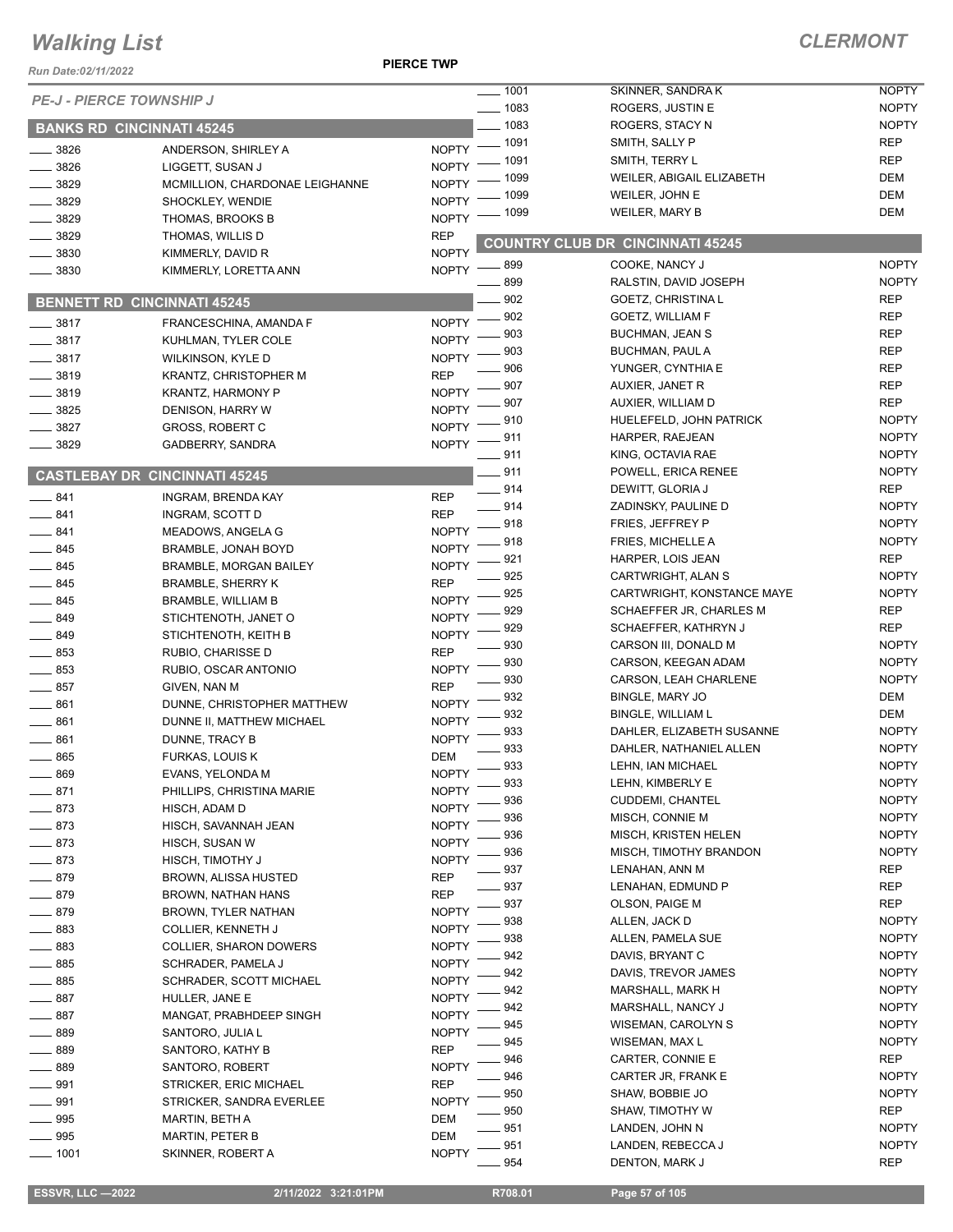*Run Date:02/11/2022*

#### **PIERCE TWP**

| <b>PE-J - PIERCE TOWNSHIP J</b>      |                                         |            | ___ 1700 #APT 3         | <b>KRAMER, RICHARD</b>           | <b>NOPTY</b> |
|--------------------------------------|-----------------------------------------|------------|-------------------------|----------------------------------|--------------|
|                                      |                                         |            | ____ 1700 #APT 4        | HOCK, JUANITA                    | <b>NOPTY</b> |
|                                      | <b>COUNTRY CLUB DR CINCINNATI 45245</b> |            | -1700 #APT 4            | HOCK, WARREN C                   | <b>NOPTY</b> |
| $-954$                               | DENTON, TERRILL L                       |            | NOPTY __ 1700 #APT 4    | KIRBY, KRISTI LYNN               | <b>NOPTY</b> |
| $-955$                               | PERRINE, BARRIE LEIGH                   |            | NOPTY __ 1700 #APT 5    | MUCHMORE, MOLLY ANN              | <b>NOPTY</b> |
| $-955$                               | PERRINE. TERRY RAY                      |            | NOPTY __ 1700 #APT 6    | OSBORN, CHARLES DOUGLAS          | DEM          |
| $-960$                               | HINES, ALEXIS ANN                       |            | NOPTY __ 1700 #APT 6    | OSBORN, VICKI LARAINE            | <b>DEM</b>   |
| .960                                 | HINES, JOSHUA DALE                      | <b>REP</b> | - 1700 #APT 7           | CHASE, AARON                     | <b>DEM</b>   |
| $- 968$                              | KELLY, LAURA R                          | <b>REP</b> | -1700 #APT 7            | MARKLEY, LAURA H                 | <b>NOPTY</b> |
| $- 968$                              | <b>KELLY, NICHOLAS J</b>                | <b>REP</b> | <b>____ 1700 #APT 7</b> | ZHENG, XIAOYAN                   | <b>DEM</b>   |
| $-969$                               | LEIBREICH, BRIAN ROBERT                 |            | NOPTY __ 1700 #APT 8    | DONALDSON, LYNDSEY C             | <b>NOPTY</b> |
| __ 969                               | LEIBREICH, PAMELA JEAN                  | <b>REP</b> | ____ 1700 #APT 8        | YANUSZ, JOHN FRANCIS             | <b>NOPTY</b> |
| $-969$                               | LEIBREICH, THOMAS ROBERT                | <b>REP</b> | -1700 #APT 07           | REUSS MORGAN, JACQUIE            | <b>DEM</b>   |
|                                      | <b>COUNTRY CLUB LN CINCINNATI 45245</b> |            |                         | FULTON GROVE RD CINCINNATI 45245 |              |
| $-895$                               | LUKEMIRE, CHRISTY LYNN                  | <b>REP</b> | $- 3737$                | REGENSBURGER, LINDA A            | <b>DEM</b>   |
| $\frac{1}{2}$ 895                    | LUKEMIRE, RONALD STEVEN                 | <b>REP</b> | $- 3737$                | REGENSBURGER, MARK P             | <b>DEM</b>   |
|                                      |                                         |            | $\frac{1}{2}$ 3738      | TURTON, STEVEN P                 | <b>NOPTY</b> |
| <b>FAIRWAY BLVD CINCINNATI 45245</b> |                                         |            | 3745                    | JOHNSON, JACOB DYLAN             | <b>NOPTY</b> |
| $-100$ #APT 2                        | DAMRON, JOHN LOGAN                      |            | NOPTY __ 3745           | REGENSBURGER, AMANDA LOUISE      | <b>DEM</b>   |
| $-100$ #APT 6                        | KAUFFMANN, JULIA E                      |            | NOPTY __ 3745           | REGENSBURGER, DONALD L           | <b>NOPTY</b> |
| $-100$ #APT 8                        | <b>BALL, TRACEY LYNN</b>                |            | NOPTY __ 3745           | <b>REGENSBURGER, MARY T</b>      | <b>DEM</b>   |
| $- 100$ #APT 8                       | LUTZ, ALLYSON WINLERS                   |            | NOPTY __ 3750           | TURTON, DEBRA ANN                | <b>REP</b>   |
| $- 100$ #APT 8                       | LUTZ, SUSAN L                           | <b>REP</b> | $\frac{1}{2}$ 3750      | TURTON, TIMOTHY L                | <b>REP</b>   |
| $-200$ #APT 1                        | RADIGAN, MARISSA M                      |            | NOPTY __ 3759           | REGENSBURGER, JAMES R            | <b>DEM</b>   |
| $-200$ #APT 1                        | <b>WELLBAUM, ERIC TAYLOR</b>            |            | NOPTY __ 3759           | REGENSBURGER, RUTH A             | <b>REP</b>   |
| $-200$ #APT 1                        | WELLBAUM, MARRISSA LYNN                 |            | NOPTY __ 3760           |                                  | <b>NOPTY</b> |
| $-200$ #APT 4                        |                                         |            | NOPTY __ 3763           | <b>BARROW, JEFFREY RUFFIN</b>    | <b>REP</b>   |
| $-200$ #APT 4                        | ESHMAN, JIMMI M                         |            | NOPTY __ 3793           | JACOBS, LINDA L                  |              |
| 200 #APT 5                           | RIGA, MICHAEL DAVID                     |            |                         | LEHMENKULER, ABIGAIL M           | <b>REP</b>   |
|                                      | WADE, DUSTIN ALLEN                      |            | NOPTY __ 3793           | LEHMENKULER, MATTHEW B           | <b>REP</b>   |
| 200 #APT 6                           | WILDER, MARK ALEXANDER                  |            | NOPTY __ 3795           | WEBB, DANIEL ALEXANDER           | <b>NOPTY</b> |
| 200 #APT 7                           | CAVAZOS, CASSIDEE KAY LEE               |            | NOPTY __ 3795           | WEBB II, GEORGE C                | DEM          |
| $-200$ #APT 7                        | SHOOK, MINNISA C                        |            | NOPTY __ 3795           | <b>WEBB, HILARY FIORITO</b>      | <b>NOPTY</b> |
| $-200$ #APT 8                        | RING, GINGER DEE                        |            | NOPTY __ 3795           | WEBB, JOY M                      | <b>NOPTY</b> |
| $-900$                               | GLANZ, CHRISTOPHER DAVID                |            | NOPTY __ 3802           | COLLINS, ALLEN LEONARD           | <b>REP</b>   |
| $\frac{1}{2}$ 900 #APT 1             | <b>GARRAD, TYLER SKYE</b>               |            | NOPTY __ 3802           | COLLINS, CYNTHIA B               | <b>REP</b>   |
| $\frac{1}{2}$ 900 #APT 2             | DIZON, MARICRIS TIONGSON                |            | NOPTY __ 3803           | JORDAN, LINDA KAY                | <b>NOPTY</b> |
| $\frac{1}{2}$ 900 #APT 3             | STEGALL, TERI LARRETTE                  |            | NOPTY __ 3803           | JORDAN, LLOYD                    | <b>NOPTY</b> |
| $-900$ #APT 4                        | DETELLEM-TOSUN, ANITA M                 |            | NOPTY __ 3805           | WAGNER, KEITH ALLEN              | <b>NOPTY</b> |
| .900 #APT 4                          | <b>TOSUN, ATAKAN</b>                    |            | NOPTY __ 3805           | WAGNER, SHANDA A                 | <b>NOPTY</b> |
| _900 #APT 5                          | JOHNSON, BROOKE ALEXIS                  |            | NOPTY __ 3806           | HAVERKAMP, CATHI L               | <b>NOPTY</b> |
| 900 #APT 6                           | JULIAN, DANIEL PAUL                     |            | NOPTY __ 3806           | HAVERKAMP, RICHARD WILLIAM       | <b>NOPTY</b> |
| _ 900 #APT 7                         | <b>BILLIAS, CHRISTINA L</b>             |            | NOPTY __ 3808           | CONNOR, SHIRLEY ANN              | <b>NOPTY</b> |
| $-900$ #APT 8                        | NOON, JOHN PAUL                         |            | NOPTY __ 3808           | CONNOR, WALTER LEE               | <b>NOPTY</b> |
| _ 900 #APT 8                         | OTTO, KAREN L                           |            | NOPTY __ 3808           | WRIGHT, BOBBIE GAYLE             | <b>NOPTY</b> |
| _900 #APT 9                          | HOWELL, JAMES ALLEN                     |            | NOPTY __ 3809           | CATON, TIFFANY ANN               | <b>NOPTY</b> |
| __900 #APT9                          | PALIOBAGIS, NICHOLAS MARK               |            | NOPTY __ 3810           | <b>BEARD, MICHAEL BENNET</b>     | <b>NOPTY</b> |
| __ 900 #APT 10                       | HAUSOUL, HUBERT JOHN                    |            | NOPTY __ 3810           | GONZALES, ANTHONY D              | <b>NOPTY</b> |
| _ 900 #APT 10                        | STONER, CHRISTINA RENIE                 |            | NOPTY __ 3810           | GONZALES CLARK, KARINA VANESSA   | <b>NOPTY</b> |
| $=$ 1000                             | NAYLOR, SHARON BROOKE                   |            | NOPTY __ 3810           | JULIAN, CHELSEA S                | <b>NOPTY</b> |
| — 1000 #APT 1                        | <b>RENICK, ABBIGALE E</b>               |            | NOPTY __ 3813           | GORMAN, JAMIE LEE                | REP          |
| $-1000$ #APT 2                       | HOLTSCLAW, BRADLEY JAMES                |            | NOPTY __ 3813           | GORMAN, STEPHEN WAYNE            | <b>NOPTY</b> |
| . 1000 #APT 3                        | SCHOELLKOPF, BETSY M                    |            | NOPTY __ 3816           | MACK, CHARLES WILLIAM            | REP          |
| _ 1000 #APT 4                        | BROERMAN, BEVERLY JEAN                  |            | NOPTY __ 3816           | MACK, WILLIAM R                  | <b>NOPTY</b> |
| _ 1000 #APT 4                        | SULLIVAN, HEATHER LYNNE                 |            | NOPTY __ 3817           | ANDERSON, DONA RAYE              | <b>NOPTY</b> |
| __ 1000 #APT 5                       | CAMPOAMOR, DEBRA S                      |            | NOPTY __ 3818           | SMITH, GERALD DARNELL            | REP          |
| __ 1000 #APT 6                       | <b>BUNCH, LISA ANN</b>                  |            | NOPTY __ 3818           | STONUM-SMITH, DIANE K            | REP          |
| ____ 1000 #APT 7                     | HAEHNLE, TRAVIS MICHAEL                 |            | NOPTY __ 3835           | HELTMAN, BRANDON MICHAEL         | <b>NOPTY</b> |
| ____ 1000 #APT 7                     | JONES, SAMANTHA KACEY                   |            | NOPTY __ 3835           | <b>SCHREIBER, ANDREW WAYNE</b>   | <b>NOPTY</b> |
| $-1631$                              | STAGGE, ASHLEY E                        |            | NOPTY __ 3835           | SCHREIBER, JANET MARIE           | <b>NOPTY</b> |
| $- 1700$                             | <b>MARTIN, JON MICHAEL</b>              |            | NOPTY __ 3836           | GARBUTT, DONALD LEE              | <b>NOPTY</b> |
| ____ 1700 #5                         | EZELL, DREW J                           |            | NOPTY __ 3836           | GARBUTT, MARY CATHERINE          | REP          |
| ____ 1700 #APT 2                     | WOLFINGER, DANIEL HARRY                 |            | NOPTY __ 3838           | MILLER, JOSEPH GLENN             | DEM          |
| <b>ESSVR, LLC -2022</b>              | 2/11/2022 3:21:01PM                     |            | R708.01                 | Page 58 of 105                   |              |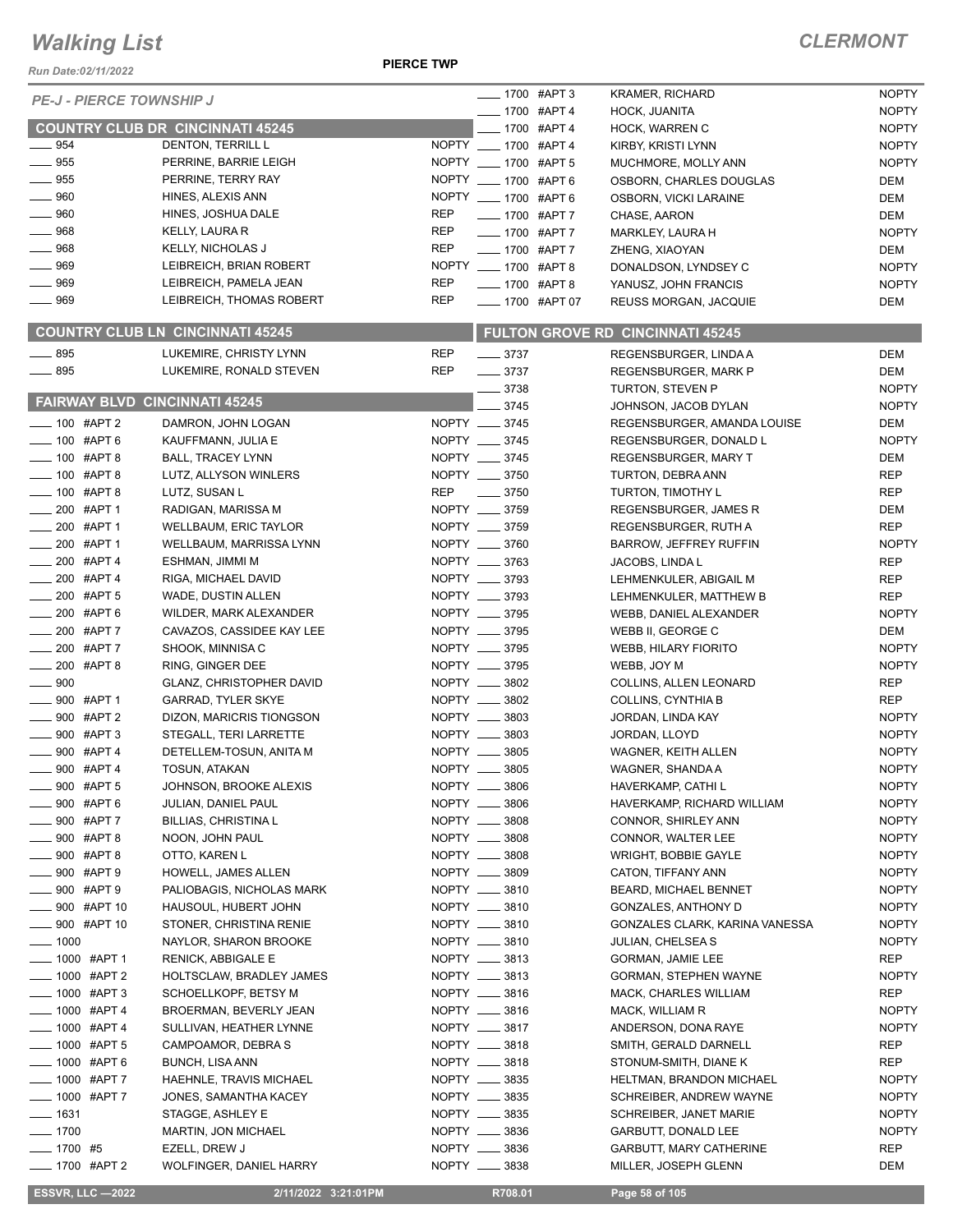*Run Date:02/11/2022*

**PIERCE TWP**

| <b>CLERMONT</b> |  |
|-----------------|--|
|-----------------|--|

|                                      |                                         |              | $\frac{1}{2}$ 1200 #APT 8 |                | SKELLEY JR, JOHN EGAN                | <b>NOPTY</b> |
|--------------------------------------|-----------------------------------------|--------------|---------------------------|----------------|--------------------------------------|--------------|
| <b>PE-J - PIERCE TOWNSHIP J</b>      |                                         |              | <b>____ 1200 #APT 10</b>  |                | BOCHNO, MYCHAYLO STEFAN              | <b>NOPTY</b> |
|                                      | <b>FULTON GROVE RD CINCINNATI 45245</b> |              | $\frac{1300}{2}$          |                | MELLOR, CHRISTOPHER LEE              | <b>NOPTY</b> |
| $\frac{1}{2}$ 3838                   | MONK III, CHARLES FREDERICK             |              | NOPTY - 1300 #APT 1       |                | HOLLOWELL, JO EL TONEY               | <b>NOPTY</b> |
| $\frac{1}{2}$ 3842                   | <b>MURCH, BRUCE P</b>                   |              | NOPTY - 1300 #APT 3       |                | DODSON, JANIECE AMATII               | <b>NOPTY</b> |
| $- 3842$                             | ROSENBAUM MURCH, NANCY                  |              | NOPTY - 1300 #APT 4       |                | <b>WOLFE, ELISA TRENT</b>            | DEM          |
|                                      |                                         |              | ____ 1300 #APT 9          |                | BURTON ROJAS, LEONA SEQUOIA          | <b>NOPTY</b> |
| <b>GASKINS RD CINCINNATI 45245</b>   |                                         |              |                           | _ 1300 #APT 10 | KOEHLER, ELIZABETH MARIE             | <b>NOPTY</b> |
| $\frac{1}{2}$ 938                    | MICHALSKI, CRAIG S                      |              | NOPTY - 1300 #APT 10      |                | <b>TYNER, JESSICA</b>                | <b>NOPTY</b> |
| $\frac{1}{2}$ 938                    | SCHARBER, LIETA F                       | $N$ OPTY $-$ | $- 1400$ #7               |                | DARNELL, JERRY L                     | <b>NOPTY</b> |
| $\frac{1}{2}$ 938                    | SCHARBER, MAKAYLA NICOLE                |              | NOPTY - 1400 #7           |                | DARNELL, TEKESHIA                    | <b>NOPTY</b> |
| $\frac{1}{2}$ 938                    | <b>SCHARBER, RICHARD W</b>              |              | NOPTY - 1400 #APT 1       |                | SELKIRK, ANYSSA M                    | <b>NOPTY</b> |
| $-942$                               | CAMPBELL, AMY M                         | $NOPTY =$    |                           | $-1400$ #APT 2 | DORHOUT, SPENCER C                   | <b>NOPTY</b> |
| $- 942$                              | CAMPBELL, BRYCE JAMES                   |              | NOPTY - 1400 #APT 5       |                | STOKLEY, KEVIN ANDREW                | <b>NOPTY</b> |
| $\frac{942}{2}$                      | CAMPBELL JR, JAMES P                    |              | NOPTY - 1400 #APT 6       |                | <b>BRASHEAR, CINDY LORRAINE</b>      | <b>NOPTY</b> |
| $\frac{942}{2}$                      | HILE, ARLISS E                          | <b>DEM</b>   | -1400 #APT 10             |                | ELIAS, AMY M                         | <b>NOPTY</b> |
| $\frac{1}{2}$ 942                    | HILE, ROLAND L                          | <b>DEM</b>   | -1400 #APT 10             |                | ELIAS, MARGARET JUNE                 | <b>NOPTY</b> |
| $-942$                               | VANCE, KYLE STEVEN                      | NOPTY $-$    |                           | _ 1400 #APT 10 | <b>RENN, STAR NICOLE</b>             | <b>NOPTY</b> |
| $\frac{1}{2}$ 949                    | KING, NANCY L                           |              | NOPTY - 1500              |                | HENNEMAN, CARL M                     | <b>NOPTY</b> |
| $\sim$ 950                           | HOLDEN, DALE D                          |              | NOPTY - 1500              |                | SPEGAL, LACEY DAWN                   | <b>NOPTY</b> |
| $\frac{1}{2}$ 950                    | HOLDEN, HUGH L                          | <b>REP</b>   | -600 #APT1                |                | NEAR, CORY FREDERICK                 | <b>NOPTY</b> |
| $\frac{1}{2}$ 953                    | KASTEN, JOAN LESLIE                     |              | NOPTY - 1500 #APT 1       |                | PELL, STEVEN J                       | <b>NOPTY</b> |
| $\frac{1}{2}$ 953                    | KASTEN, STEVEN A                        | <b>REP</b>   | ___ 1500 #APT 4           |                | <b>BAUMAN, CONNIE SUE</b>            | <b>NOPTY</b> |
| $\frac{1}{2}$ 956                    | MULLEN, KRISTIN JO                      |              | NOPTY - 1500 #APT 5       |                | KUNKLE, CAMERON J                    | <b>NOPTY</b> |
| $\frac{1}{2}$ 956                    | <b>MULLEN, MARK A</b>                   |              | NOPTY - 1500 #APT 6       |                | <b>KELLY, SUSAN DOYLE</b>            | REP          |
| $\frac{1}{2}$ 956                    | ROBERTS, QUENTIN K                      |              | NOPTY - 1500 #APT 7       |                | <b>BUNDY, AIMEE L</b>                | <b>REP</b>   |
| $\frac{1}{2}$ 957                    | BREWER, ROBBIN J                        |              | NOPTY - 1500 #APT 8       |                | HINES, DEBRA W                       | <b>NOPTY</b> |
| $- 957$                              | HORNSCHEMEIER, ERIC A                   |              | NOPTY - 1500 #APT 8       |                | HINES, NICHOLAS EDWARD               | <b>NOPTY</b> |
| $\_\_958$                            | STEPHAN, JENNIFER LYNN                  | <b>REP</b>   | -800 #APT 10              |                | PECK JR, FREDERICK                   | <b>NOPTY</b> |
| $\frac{1}{2}$ 966                    | LINDSLEY, JOHN E                        | <b>REP</b>   | -800 #APT 10              |                | PECK, JOY MILLENE                    | <b>NOPTY</b> |
| $\frac{1}{2}$ 966                    | LUTTRALL, ANTHONY W                     |              | NOPTY - 1600 #APT 1       |                | POSTLEWAIT, STACIE LYNN              | <b>NOPTY</b> |
| $\frac{1}{2}$ 966                    | MEYER, JAMES WILLIAM                    | <b>REP</b>   | -600 #APT 2               |                | WERNER, SHAYNA N                     | <b>NOPTY</b> |
| $\frac{1}{2}$ 966                    | MEYER, MEGAN JACLYN                     | <b>REP</b>   | -0600 #APT 3              |                | BROWNING RUSE, KENDRA I              | <b>NOPTY</b> |
| $\_\_\$ 966 #APT A                   | LUTTRALL, MEGHAN ROSE                   | <b>REP</b>   | -0600 #APT 3              |                | <b>JESSEMAN, ANDREW JAMES</b>        | <b>NOPTY</b> |
| $\equiv$ 966 #APT B                  | LINDSLEY, JASON ADAM                    |              | NOPTY - 1600 #APT 3       |                | <b>RUSE, KENNETH ROBERT</b>          | <b>NOPTY</b> |
| $\_\_\$ 966 #APT B                   | LINDSLEY, KRYSTAL L                     | <b>DEM</b>   | -0600 #APT 4              |                | GILMORE, BRENNAN WESLEY              | <b>NOPTY</b> |
| $- 967$                              | WILSON, CHERYL J                        |              | NOPTY - 1600 #APT 5       |                | HERRERA, DAVID                       | <b>NOPTY</b> |
| $- 967$                              | <b>WILSON JR, THOMAS E</b>              | <b>REP</b>   |                           | $-1600$ #APT 8 | MEENACH, MICHAEL JEFFREY             | <b>NOPTY</b> |
| $- 968$                              | <b>BLACKBURN, TERESA MARIE</b>          |              | NOPTY - 1600 #APT 9       |                | HOGAN, JANE MARIE                    | <b>NOPTY</b> |
| 968                                  | BLACKBURN, WILLIAM L                    |              |                           |                |                                      |              |
| $-968$                               | GOSS, WANDA L                           |              |                           |                | NOPTY HANK WOODS LN CINCINNATI 45255 |              |
|                                      |                                         |              | ____ 3781                 |                | OESTER, JACQUELIN E                  | <b>NOPTY</b> |
| <b>GOLF CLUB LN CINCINNATI 45245</b> |                                         |              | 3781                      |                | OESTER, RONALD J                     | <b>NOPTY</b> |
| ____ 1100 #APT 1                     | AQUILIO, GREGORY CARLSON                | NOPTY -      | 3820                      |                | OESTER, JILL MARIE                   | <b>NOPTY</b> |
| -1100 #APT 1                         | WINKELBACH, SAMANTHA M                  | <b>NOPTY</b> | 3823                      |                | GAST, JULIANNE                       | <b>NOPTY</b> |
| ____ 1100 #APT 2                     | SCOTT, LAUREN NICOLE                    | <b>NOPTY</b> | 3823                      |                | <b>GAST, MATTHEW H</b>               | <b>NOPTY</b> |
| -1100 #APT 3                         | MCFARLAND, YVONNE MARIE                 | <b>NOPTY</b> |                           |                |                                      |              |
| <b>___ 1100 #APT 4</b>               | <b>BAUMANN, JOHN FREDRIC</b>            | <b>NOPTY</b> |                           |                | <b>LINKSIDE DR CINCINNATI 45245</b>  |              |
| -01100 #APT 4                        | STARLIN, MELANIE BELLE                  |              | NOPTY - 1800              |                | FRIZZELL, OAKLEY KIZLEIGH MATTHEV    | <b>NOPTY</b> |
| <b>___ 1100 #APT 5</b>               | KRABACHER, ANDREW J                     |              | NOPTY - 1800 #APT 2       |                | ELLIS, NETTIE J                      | <b>NOPTY</b> |
| $-$ 1100 #APT 7                      | RAY, AARON D                            |              | NOPTY - 1800 #APT 2       |                | HELBLING, LAURA R                    | <b>NOPTY</b> |
| ____ 1100 #APT 8                     | ROSEMAN, JUSTIN M                       |              | NOPTY - 1800 #APT 3       |                | PALLADINO, ELAINE K                  | <b>NOPTY</b> |
| <b>___ 1100 #APT 9</b>               | UNDERWOOD, ERIN MARIE                   |              | NOPTY - 1800 #APT 4       |                | LEACH, MICHAEL TODD                  | <b>NOPTY</b> |
| <b>___ 1100 #APT 9</b>               | WILSON, PAISLEY MARIE                   |              | NOPTY - 1800 #APT 4       |                | LEACH, SHEILA MARIE                  | <b>NOPTY</b> |
| $\frac{1}{2}$ 1100 #APT 10           | COHANE, JARRET                          |              | NOPTY - 1800 #APT 6       |                | ZUBERI, MISBAH UDDIN AHMED           | <b>NOPTY</b> |
| ____ 1100 #APT 10                    | JEFFERS, JACOB T                        |              | NOPTY -800 #APT7          |                | <b>HOLMES, PHILLIP MIKAL</b>         | <b>NOPTY</b> |
| $-1200$ #APT 3                       | MCCARTHY, KAREN MICHELLE                |              | NOPTY - 1800 #APT 10      |                | ACKERMAN, KIMBERLEY RENEE            | <b>NOPTY</b> |
| ____ 1200 #APT 4                     | <b>BINDER, JENIFER</b>                  | <b>DEM</b>   | -800 #APT 10              |                | BENNER, MANDY JANE                   | <b>NOPTY</b> |
| $\frac{1}{2}$ 1200 #APT 4            | KENDLE, TIFFANY RACHEL                  |              | NOPTY - 1800 #APT 10      |                | COLE, BRYON LEE                      | <b>NOPTY</b> |
| ____ 1200 #APT 5                     | SONI, SHARDUL CHETAN                    |              | NOPTY - 1900 #1           |                | MCQUIRE, JEREMY GRANT                | <b>NOPTY</b> |
| ____ 1200 #APT 7                     | <b>BURNETT, KAITLYN MARIE</b>           |              | NOPTY - 1900 #APT 2       |                | SPICE, KATHRYN ELAINE                | <b>NOPTY</b> |
| ____ 1200 #APT 7                     | OVERDORF, CASSANDRA JEAN                |              | NOPTY - 1900 #APT 3       |                | <b>BAILEY, HAYDEN SCOTT</b>          | <b>NOPTY</b> |
|                                      |                                         |              | <b>____</b> 1900 #APT 3   |                | <b>BAILEY, MORGAN ELIZABETH</b>      | <b>NOPTY</b> |
|                                      |                                         |              |                           |                |                                      |              |
| <b>ESSVR, LLC-2022</b>               | 2/11/2022 3:21:01PM                     |              | R708.01                   |                | Page 59 of 105                       |              |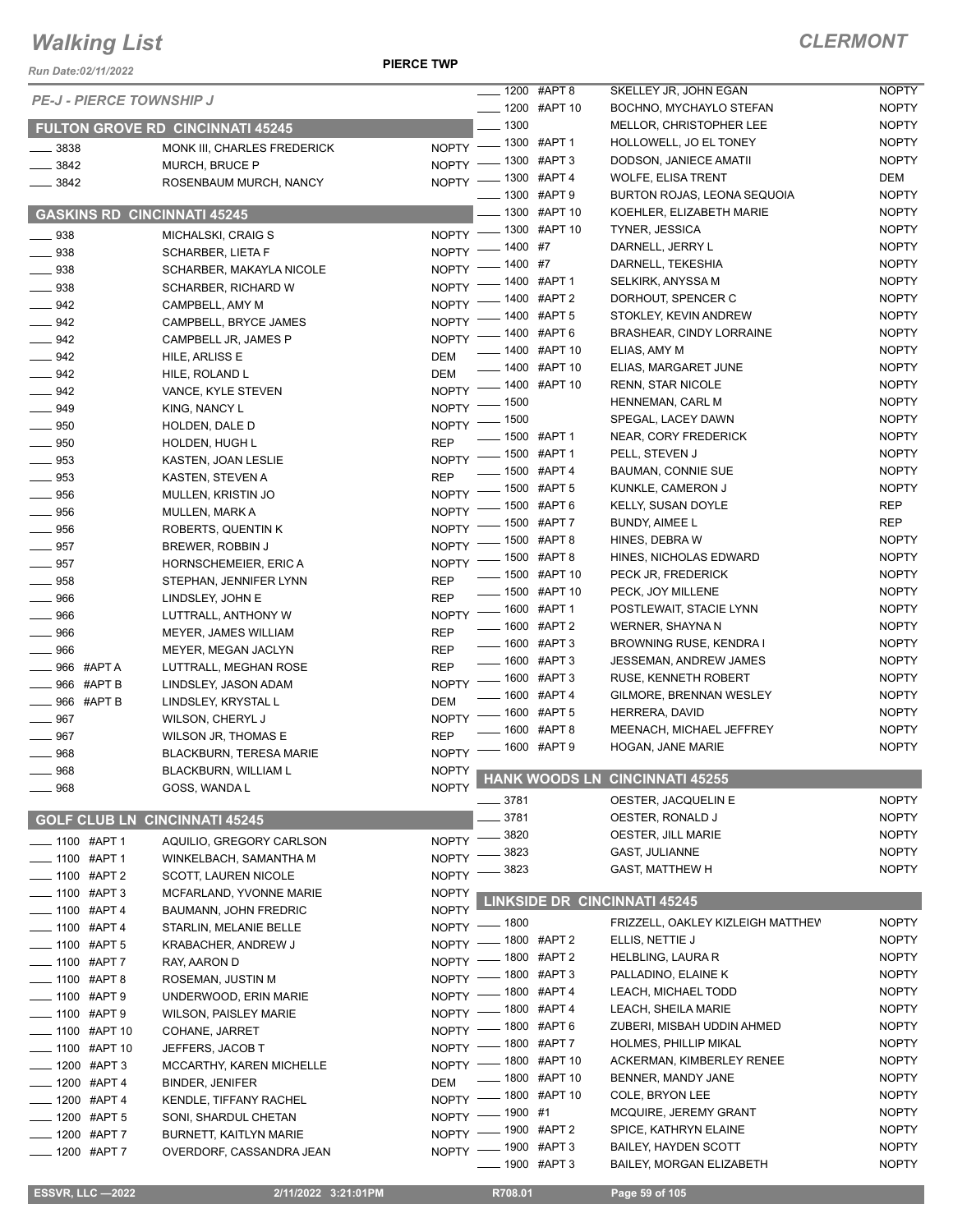*Run Date:02/11/2022*

#### **PIERCE TWP**

| <b>PE-J - PIERCE TOWNSHIP J</b>           |                                           |              |                                              | __ 2400 #APT 1 | OCONNOR, PETER JOSEPH                                    | <b>NOPTY</b>        |
|-------------------------------------------|-------------------------------------------|--------------|----------------------------------------------|----------------|----------------------------------------------------------|---------------------|
|                                           |                                           |              | $\frac{1}{2400}$ #APT 2                      |                | WALLS, DENISE A                                          | REP                 |
| <b>LINKSIDE DR CINCINNATI 45245</b>       |                                           |              |                                              | 2400 #APT 2    | WALLS, TONY D                                            | REP                 |
| $- 1900$ #APT 4                           | WINBUSH, AMBER A                          |              | NOPTY __ 2400 #APT 5                         |                | STEWART, CONNIE SHERI                                    | <b>NOPTY</b>        |
| <b>LEGGIO #APT 5</b>                      | MANDERFIELD, BRADFORD WILLIAM             |              | NOPTY __ 2400 #APT 7                         |                | HAWKINS, MICHAEL ROBERT                                  | <b>NOPTY</b>        |
| <b>______ 1900 #APT 5</b>                 | <b>WESTPHAL, CARLY FRANCES</b>            |              | NOPTY __ 2400 #APT 8                         |                | KOVAL, CHRISTINA L                                       | <b>NOPTY</b>        |
| $- 1900$ #APT 8                           | PORTELL, JESSICA LEE                      |              | NOPTY __ 2400 #APT 8                         |                | PRESTON SR, JASON A                                      | <b>NOPTY</b>        |
| $\frac{1}{2}$ 1900 #APT 8                 | RAIS, KAYLA LYNN                          |              | NOPTY __ 2400 #APT 8                         |                | PRESTON, MICHELLE MARIAN                                 | <b>NOPTY</b>        |
| ____ 1900 #APT 9                          | PETROVSKYY, VALADYSLAV GENNADIE           |              | NOPTY __ 2400 #APT 9                         |                | SMITH III, CURTIS ALLAN                                  | <b>NOPTY</b>        |
| <b>LEGGIO #APT 9</b>                      | SROFE, DARYL WILLIAM                      |              | NOPTY __ 2400 #APT 10                        |                | BLAKE, MELANIE DIANE                                     | <b>NOPTY</b>        |
| <b>____ 1900 #APT 10</b>                  | CASSADY, SAVANNAH CHEYANNE                |              | NOPTY - 2500                                 |                | DAVIS, ELIJAH CAMERON                                    | DEM                 |
| ____ 1900 #APT 10                         | MULLIS, RANDALL DAVID                     |              | NOPTY __ 2500                                |                | NEAL, JIMMY LEE                                          | <b>NOPTY</b>        |
| ____ 2000 #APT 2                          | LLOYD, HAROLD DEAN                        |              | NOPTY __ 2500 #APT 1                         |                | GILLIAM, DUSTIN MATTHEW                                  | <b>NOPTY</b>        |
| $-2000$ #APT 3                            | HISLE, DAMYON DAMICO                      |              | NOPTY __ 2500 #APT 1                         |                | VANN III, ROBERT E                                       | <b>NOPTY</b>        |
| ____ 2000 #APT 3                          | WISNER, MELISSA ANGELA                    |              | NOPTY __ 2500 #APT 2                         |                | SMITH, KORY KEITH                                        | <b>NOPTY</b>        |
| $\frac{1}{2000}$ #APT 4                   | JOHNSON, JACQUELINE LEE                   |              | NOPTY __ 2500 #APT 4                         |                | BUCHANAN, OLIVIA J<br><b>BUCHANAN RACK, ETHAN ROBERT</b> | DEM<br><b>NOPTY</b> |
| $\frac{1}{2000}$ #APT 4                   | <b>MORALES, RICHARD</b>                   |              | NOPTY __ 2500 #APT 4<br>NOPTY __ 2500 #APT 5 |                | <b>BODAK, RACHEL KATE</b>                                | <b>NOPTY</b>        |
| $\frac{1}{2000}$ #APT 4<br>$-2000$ #APT 5 | WOODS, RHONDA LYNN<br>AYERS, DANIEL WAYNE |              | NOPTY __ 2500 #APT 6                         |                | <b>BRADY, DREW E</b>                                     | DEM                 |
| $\frac{1}{2000}$ #APT 5                   |                                           |              | NOPTY __ 2500 #APT 9                         |                | BIEDERMAN, RACHEL ANN                                    | <b>NOPTY</b>        |
| $\frac{1}{2000}$ #APT 6                   | EDWARDS, CHEYENNE DAUN                    |              | NOPTY __ 2500 #APT 10                        |                | DREW, CHEYENNE M                                         | <b>NOPTY</b>        |
| $-2000$ #APT 8                            | YOCKEY, ANNA MARIE<br>LOWE, BRANDON J     |              | NOPTY __ 2500 #APT 10                        |                | PETERS, ALEXANDRA FRANCIS                                | <b>NOPTY</b>        |
| $\frac{1}{2000}$ #APT 8                   | MORRIS, JOHNDA S                          |              | NOPTY __ 2500 #APT 10                        |                | PETERS, TERESA A                                         | <b>NOPTY</b>        |
| $\frac{1}{2000}$ #APT 9                   | SWEIS, AYED SAMEIR                        |              | NOPTY __ 2600 #APT 2                         |                | DAVIS, JOHN L                                            | <b>NOPTY</b>        |
| $\frac{1}{2000}$ #APT 9                   | SWEIS, OSAMA SAMEIR                       |              | NOPTY __ 2600 #APT 3                         |                | <b>HERRON, LISA M</b>                                    | <b>NOPTY</b>        |
| ____ 2000 #APT 10                         | STURDY, EMILY J                           |              | NOPTY __ 2600 #APT 4                         |                | WHITLEY, ALEXANDRIA PAIGE                                | <b>NOPTY</b>        |
| _ 2000 #APT 10                            | ZOKY, BENJAMIN D                          |              | NOPTY __ 2600 #APT 5                         |                | RICHEY, WILLIAM J                                        | <b>NOPTY</b>        |
| ____ 2100 #APT 1                          | <b>GLEADLE, KRISTEN RENEE</b>             |              | REP __ 2600 #APT 6                           |                | <b>JACKSON, AUSTIN JAMES</b>                             | <b>NOPTY</b>        |
| 2100 #APT 2                               | PLACKE, ALBERTA A                         |              | REP __ 2600 #APT 6                           |                | SPENCER, DOMENIC LAMAR                                   | <b>NOPTY</b>        |
| $\frac{1}{2100}$ #APT 3                   | <b>GRAHAM, CHRISTINE J</b>                |              | NOPTY __ 2600 #APT 7                         |                | WITCHER, TELIFERRO PIERRE                                | <b>NOPTY</b>        |
| <b>2100 #APT 5</b>                        | KENNEDY BEV, JASMINE Z                    |              | NOPTY __ 2600 #APT 8                         |                | BROWNING, ASHLEY LEANN                                   | <b>NOPTY</b>        |
| $\frac{1}{2100}$ #APT 6                   | <b>BRIONES, CHRISTIAN HILARIO</b>         |              | NOPTY __ 2600 #APT 8                         |                | SCARBRO JR, ROCKFORD ALLEN                               | <b>NOPTY</b>        |
| $-2100$ #APT 6                            | YI, JOSHUA JOON                           |              | NOPTY __ 2600 #APT 9                         |                | <b>SHAKES, AKEEM KENREY</b>                              | <b>NOPTY</b>        |
| ____ 2100 #APT 7                          | OAKFORD, HEATHER A                        |              | NOPTY __ 2600 #APT 10                        |                | BRADEN, COREY J                                          | <b>NOPTY</b>        |
| $\frac{1}{2100}$ #APT 7                   | RICHENDOLLAR, JESSIE ALLYSON              |              | NOPTY __ 2600 #APT 10                        |                | HEATH, JEREMY D                                          | <b>NOPTY</b>        |
| $-2100$ #APT 8                            | DEMOSS, MELISSA L                         |              | NOPTY -2700                                  |                | WELLS, KRISTIN E                                         | <b>NOPTY</b>        |
| ____ 2100 #APT 8                          | TENAS-WILLIAMS, JOHNA L                   |              | NOPTY __ 2700 #APT 1                         |                | CAJA, KYLE ANTHONY                                       | <b>NOPTY</b>        |
| $-2100$ #APT 9                            | JONES, KYLE D                             |              | NOPTY __ 2700 #APT 2                         |                | SKIDMORE, HEATHER A                                      | <b>NOPTY</b>        |
| ____ 2100 #APT 10                         | JONES, BRENDAN                            |              | NOPTY __ 2700 #APT 4                         |                | <b>BRAUN, DENNIS ROBERT</b>                              | <b>NOPTY</b>        |
| $-2200$                                   | RADZINSKI, MOLLIE A                       |              | NOPTY __ 2700 #APT 4                         |                | BRAUN, JUDITH KAY                                        | <b>NOPTY</b>        |
| $-2200$                                   | STUMP, MICHAEL TODD                       |              | NOPTY __ 2700 #APT 4                         |                | SCHERMER, AARON MATTHEW                                  | <b>NOPTY</b>        |
| _ 2200 #8                                 | <b>BROWN, BRYCE ORSBON</b>                |              | NOPTY __ 2700 #APT 9                         |                | CONLEY, SUSAN RAE                                        | <b>NOPTY</b>        |
| _2200 #APT 2                              | WADE JR, DALE ALLEN                       |              | DEM __ 2700 #APT 10                          |                | DAVIDSON, MATTHEW SCOT                                   | <b>NOPTY</b>        |
| $-2200$ #APT 3                            | SCOTT, ILEA LACHELE                       |              | NOPTY __ 2700 #APT 10                        |                | MISIUTA, KATHRYN LEE                                     | <b>NOPTY</b>        |
| ___ 2200 #APT 4                           | APPLEGATE, NICHOLAS KEITH                 |              | NOPTY __ 2700 #APT 10                        |                | MISIUTA, MICHAEL JOHN                                    | <b>NOPTY</b>        |
| __ 2200 #APT 4                            | <b>IVORY, KATHRYN ANNE</b>                |              | NOPTY __ 2800 #8                             |                | CUMMINGS, MELISSA D                                      | <b>NOPTY</b>        |
| $-2200$ #APT 5                            | NWADE, CHIZARA OGECHI                     |              | NOPTY __ 2800 #APT 2                         |                | CONARD, SARAH JANE                                       | <b>NOPTY</b>        |
| __ 2200 #APT 7                            | HESLER, ALEXANDRA OLESSIA L               |              | NOPTY __ 2800 #APT 3                         |                | SEIPEL, JAMES C                                          | <b>NOPTY</b>        |
| _ 2200 #APT 8                             | BRANTLEY, REBEKAH ANN                     |              | NOPTY __ 2800 #APT 4                         |                | WETZELL, CONNIE LOUISE                                   | <b>NOPTY</b>        |
| — 2200 #APT 3                             | DUGGER, ILEA LACHELE                      |              | NOPTY __ 2800 #APT 6                         |                | SMITH, RONALD W                                          | <b>NOPTY</b>        |
| _____ 2300 #APT 1                         | SHEPARD, SHELBY N                         |              | NOPTY __ 2800 #APT 7                         |                | BERRY, LISA B                                            | REP                 |
| $-2300$ #APT 2                            | SIPPLE, AUSTIN MICHAEL                    |              | NOPTY __ 2800 #APT 8                         |                | KNUTSON, HALEY RANE                                      | DEM                 |
| 2300 #APT 3                               | KEGLEY, CYNTHIA L                         |              | NOPTY __ 2800 #APT 8                         |                | ROBERTS, DEAUNTAE TREVON                                 | <b>NOPTY</b>        |
| __ 2300 #APT 3                            | VINOVA, KIM                               |              | NOPTY __ 2800 #APT 8                         |                | SANDOVAL, RONALD EMILIO                                  | <b>NOPTY</b>        |
| _____ 2300 #APT 4                         | RAGLAND, MICKAYLA MARIE                   |              | NOPTY __ 2800 #APT 9                         |                | BREWER, EVA K                                            | REP                 |
| _____ 2300 #APT 4                         | RAGLAND, WILLIAM J TRENTON                | <b>NOPTY</b> |                                              |                |                                                          |                     |
| $-2300$ #APT 5                            | HOWE, JILL E                              |              |                                              |                | NOPTY NINE MILE TOBASCO RD CINCINNATI 45255              |                     |
| — 2300 #APT 6                             | SAMPSON, MATTHEW RYAN                     |              | NOPTY __ 3776                                |                | PRICHARD, ALEXANDRA LYNNE                                | <b>NOPTY</b>        |
| _ 2300 #APT 6                             | SAMPSON, RHONDA                           |              | NOPTY __ 3776                                |                | PRICHARD, WESLEY E                                       | <b>NOPTY</b>        |
| _2300 #APT8                               | GATTS, JULIA MAXINE                       |              | NOPTY __ 3800                                |                | HANK, HARRY CLAYTON                                      | <b>NOPTY</b>        |
| __ 2300 #APT 9                            | WAHL, JOSEPH DANIEL                       |              | NOPTY __ 3800                                |                | HANK, VICKI L                                            | <b>NOPTY</b>        |
| $-2300$ #APT 10                           | HOSLER, CECILIA MARIE                     | <b>NOPTY</b> |                                              |                |                                                          |                     |
| $-2400$ #6                                | <b>REED, MARISSAT</b>                     |              |                                              |                | NOPTY PALMER CT CINCINNATI 45245                         |                     |
|                                           |                                           |              |                                              |                |                                                          |                     |
| <b>ESSVR, LLC -2022</b>                   | 2/11/2022 3:21:01PM                       |              | R708.01                                      |                | Page 60 of 105                                           |                     |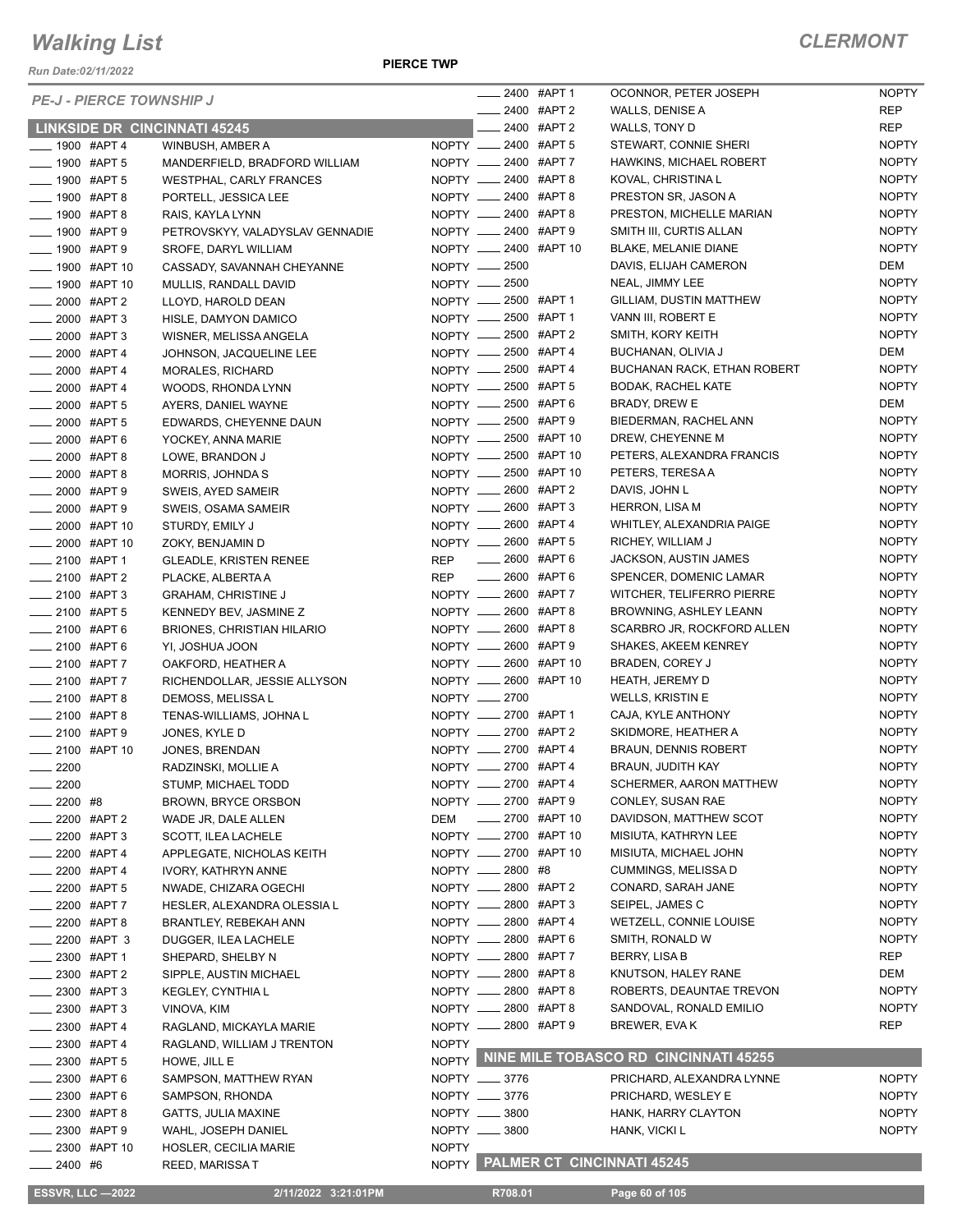*Run Date:02/11/2022*

**PIERCE TWP**

### *CLERMONT*

|                              |                                      |              | $- 116$                                | HENGEHOLD, JENNIFER L                        | <b>REP</b>                   |
|------------------------------|--------------------------------------|--------------|----------------------------------------|----------------------------------------------|------------------------------|
|                              | <b>PE-J - PIERCE TOWNSHIP J</b>      |              | $- 116$                                | HENGEHOLD, MICHAEL R                         | <b>REP</b>                   |
|                              | <b>PALMER CT CINCINNATI 45245</b>    |              | $-118$                                 | LAMB JR, AURBON D                            | DEM                          |
| 3833                         | DAVIDSON, ETHEL S                    | <b>REP</b>   | $\frac{1}{2}$ 118                      | MOSS, ANNA VICTORIA                          | <b>NOPTY</b>                 |
| $- 3833$                     | DAVIDSON, JOHN E                     | <b>REP</b>   | $\frac{1}{2}$ 120                      | GIGLIOTTI, BECKY JO                          | <b>NOPTY</b>                 |
| $\frac{1}{2}$ 3833           | DAVIDSON, ROY H                      | <b>REP</b>   | $\frac{1}{2}$ 122                      | KOELLING, CHERYL E                           | <b>NOPTY</b>                 |
| $\frac{1}{2}$ 3836           | BUTEN, JAY A                         | NOPTY - 122  |                                        | SANDLIN, DAVID SCOTT                         | <b>NOPTY</b>                 |
| $\frac{1}{2}$ 3836           | BUTEN, LINDSAY CAROLYN               | DEM          | $\frac{1}{2}$ 124                      | RIEGLE, KATHY                                | <b>REP</b>                   |
| $\frac{1}{2}$ 3836           | <b>BUTEN, MICHELLE JEAN</b>          | <b>DEM</b>   | $-300$ #APT B                          | KOGER, THERESA LEE                           | <b>NOPTY</b>                 |
| $\frac{1}{2}$ 3839           | LAWRENCE, ALICIA MARIE               | NOPTY -      | $= 300$ #APT C                         | TURNER, ALEX CHAD                            | <b>NOPTY</b>                 |
| $\frac{1}{2}$ 3839           | YUND, BRIAN RICHARD                  | NOPTY $-$    | $-300$ #APT APT A                      | <b>BATISTA, MANUEL</b>                       | <b>NOPTY</b>                 |
| $- 3839$                     | YUND, CYNTHIA                        | <b>REP</b>   | $-$ 302 #APTA                          | CERVANTES, ZOYLA HERNANDEZ                   | <b>NOPTY</b>                 |
| $- 3840$                     | CARDARELLI II, JOHN J                | <b>REP</b>   | ____ 302 #APT A                        | TAYLOR, ZACHARY KYLE                         | <b>NOPTY</b>                 |
| $\frac{1}{2}$ 3840           | CARDARELLI, MARIA CAPRICE            |              | NOPTY -802 #APT B                      | VALENTINE, ASHLEY AMANDA                     | <b>NOPTY</b>                 |
| $- 3840$                     | CARDARELLI, MELINDA W                | <b>REP</b>   | _302 #APTC                             | BOWLING, LAURA ANNE                          | <b>NOPTY</b>                 |
| $\frac{1}{2}$ 3844           | <b>FRIEBELE, STEVEN E</b>            | NOPTY -      | $-302$ #APT D                          | STOKES, VICTORIA ANN MARIE                   | <b>NOPTY</b>                 |
| $- 3844$                     | WRIGHT, BARBARA JEAN                 | <b>REP</b>   | $\frac{1}{2}$ 304 #APT A               | <b>BAKER, ALEXIS A</b>                       | <b>NOPTY</b>                 |
| $- 3844$                     | WRIGHT, JEFFREY ALLAN                | <b>REP</b>   | <b>LE 304 #APT A</b>                   | FRICKMAN JR, SCOTT B                         | <b>NOPTY</b>                 |
| $- 3844$                     | <b>WRIGHT, TIFFANY ELAINE</b>        | NOPTY $-$    | $-304$ #APT D                          | FRICKMAN, TRAVIS J                           | <b>NOPTY</b>                 |
| $- 3848$                     | <b>TEXTER, BRENDA JOYCE</b>          | <b>NOPTY</b> | 304 #APT D                             | MERMAN, AMANDA CHRISTINE                     | DEM                          |
| $- 3848$                     | TEXTER, RONALD J                     | <b>NOPTY</b> | 304 #APT D                             | MERMAN JR, JAMES M                           | DEM                          |
| $- 3851$                     | SCHOLL, ALEXANDRA L                  | <b>REP</b>   | $\frac{1}{2}$ 306                      | NANCE, DALE L                                | <b>NOPTY</b>                 |
| $\frac{1}{2}$ 3851           | <b>SCHOLL, KAREN E</b>               | <b>REP</b>   | 306 #APT A                             | DUFRESNE, ANDREA MARIE                       | <b>NOPTY</b>                 |
| $\frac{1}{2}$ 3851           | SCHOLL, VICTORIA MADISON             | <b>REP</b>   | $\frac{1}{2}$ 306 #APT B               | <b>KROUGH, KRISTI JENNIFER</b>               | <b>NOPTY</b>                 |
| $- 3851$                     | <b>SCHOLL, WARREN R</b>              | <b>REP</b>   | _____ 306 #APT C                       | GIBSON, DEBORAH E                            | <b>NOPTY</b>                 |
| $- 3852$                     | SEVERYN, EDWARD J                    | DEM          | 306 #APT C<br>$\overline{\phantom{0}}$ | GIBSON, JUSTIN TYLER                         | <b>NOPTY</b>                 |
| $\frac{1}{2}$ 3852           | SEVERYN, JENNIFER TERESE             | DEM          | ____ 306 #APT C                        | GIBSON, THOMAS D                             | <b>NOPTY</b>                 |
| $\frac{1}{2}$ 3852           | SEVERYN, TERESE A                    | DEM          | ____ 308 #APT A                        | HILLARD, AMANDA MARIE                        | <b>NOPTY</b>                 |
| $\frac{1}{2}$ 3856           | OVERSTREET JR, ERNEST H              | <b>REP</b>   | $\equiv$ 308 #APT B                    | ROWE, BRANDIE A                              | <b>NOPTY</b>                 |
| $\frac{1}{2}$ 3856           | OVERSTREET, KATHLEEN Y               | <b>REP</b>   | _____ 308 #APT C                       | <b>BROMER, HEATHER L</b>                     | <b>NOPTY</b>                 |
|                              |                                      |              | 308 #APT C                             | <b>BROMER, NATHANIEL ANDREW</b>              | <b>NOPTY</b>                 |
|                              | <b>POPLAR CREEK CINCINNATI 45245</b> |              | 308 #APT D                             | BRANAM, WENDY M                              | <b>NOPTY</b>                 |
| $\frac{1}{2}$ 3792           | KAMPHAUS, LUCAS S                    | $NOPTY$ ––   | 310                                    | PARIS, SHANE DOUGLAS                         | <b>NOPTY</b>                 |
| $- 3792$                     | KAMPHAUS, MICHELLE ANN               |              | NOPTY -810 #APT D                      | WILLIS JR, STEVEN P                          | <b>NOPTY</b>                 |
| $\frac{1}{2}$ 3792           | KAMPHAUS, PAUL C                     | <b>REP</b>   | ____ 312 #APT B<br>__ 312 #APT D       | MADDEN, NICOLE JEAN                          | <b>NOPTY</b><br><b>NOPTY</b> |
| $- 3792$                     | KAMPHAUS, SEAN MITCHELL              | $NOPTY =$    | 314                                    | DOWNEY, LILLIAN M<br>BLANKENSHIP, YVONNE RAE | <b>NOPTY</b>                 |
| $- 3796$                     | <b>MASON, KAREN K</b>                | <b>REP</b>   | $\frac{1}{2}$ 314 #APT A               | AUGST, THOMAS ANDRE                          | <b>NOPTY</b>                 |
| $- 3796$                     | MASON, MARK A                        | <b>REP</b>   | $\frac{1}{2}$ 314 #APT A               | LIGON, BROOKE MARIE                          | <b>NOPTY</b>                 |
|                              |                                      |              | ___ 314 #APT C                         | MARTINEZ, JAMES MICHAEL                      | <b>NOPTY</b>                 |
|                              | ST ANDREWS DR CINCINNATI 45245       |              |                                        | KURZ, KEVIN R                                | <b>NOPTY</b>                 |
| $\equiv$ 98                  | STRINGER, MARTIN J                   |              | NOPTY -814 #APT D<br>__ 316            | JONES, TREVON M                              | <b>NOPTY</b>                 |
| $\equiv$ 99                  | CALLAHAN, MICHAEL F                  | <b>NOPTY</b> | $-316$ #APTA                           | BEBOUT, ELIZABETH A                          | <b>NOPTY</b>                 |
| $\frac{1}{2}$ 100            | KURTZ, ROBIN D                       | <b>NOPTY</b> | $= 316$ #APTA                          | RIGG, DANIEL C                               | <b>NOPTY</b>                 |
| $\frac{1}{2}$ 103            | WIECHMAN, MARGARET M                 | <b>NOPTY</b> | $-316$ #APT B                          | BRYANT, CHRISTOPHER D                        | DEM                          |
| $\frac{1}{2}$ 103            | <b>WIECHMAN, THEODORE A</b>          | <b>NOPTY</b> | 316 #APT B                             | <b>BRYANT, NICOLE L</b>                      | DEM                          |
| $- 104$                      | WILKING, KENNETH N                   | <b>NOPTY</b> | 316 #APT C                             | ANDREWS, SARAH JANE                          | <b>NOPTY</b>                 |
| $- 105$                      | HEALEY, LINDA R                      | <b>NOPTY</b> | 316 #APT D                             | PRICHARD, ANDREW DEAN                        | <b>NOPTY</b>                 |
| $- 105$                      | <b>HEALEY, TERRENCE F</b>            | <b>NOPTY</b> | 318 #APT A                             | KELLEY, CATHY L                              | <b>NOPTY</b>                 |
| $\frac{1}{2}$ 106            | ANSTAETT, MYRTLE E                   | <b>REP</b>   | $= 318$ #APT B                         | ARNETT, JESSICA MICHELLE                     | <b>NOPTY</b>                 |
| $\frac{1}{2}$ 106            | ANSTAETT JR, ZENAS V                 | <b>REP</b>   | _318 #APTD                             | DILLON, HOLLY L                              | <b>NOPTY</b>                 |
| $\frac{1}{2}$ 107            | PRARAT, SARAH E                      | <b>NOPTY</b> | 320 #APT A                             | POMMERT, SHELBY LYNN                         | <b>NOPTY</b>                 |
| $\frac{1}{2}$ 108            | COMBS, CAROLYN F                     | <b>REP</b>   | 320 #APT A                             | SOUTHERLAND, KELLY A                         | <b>NOPTY</b>                 |
| $- 109$                      | SMITH, RICHARD T                     | <b>NOPTY</b> | 320 #APT D                             | GAMBRELL, CINDI KALYNN                       | <b>NOPTY</b>                 |
| $- 109$                      | SMITH, WENDY ANNE                    | <b>NOPTY</b> | 322 #APT C                             | <b>KRAGLER, EMMA FLORENCE</b>                | <b>NOPTY</b>                 |
| $\frac{1}{2}$ 110            | ALSEPT, RYAN CATHERINE               | <b>NOPTY</b> | 322 #APT C                             | MATAMALA, EMMA K                             | <b>NOPTY</b>                 |
| $- 110$                      | MARSHALL, LATASHA MARIE              | <b>NOPTY</b> | $-322$ #APTC                           | <b>MAUNTEL, KRISTEN A</b>                    | <b>NOPTY</b>                 |
| $- 110$                      | MCCANN, ANGELA RENAE                 | <b>NOPTY</b> | 322 #APT D                             | LAWSON III, JAMES GRAYDON                    | <b>NOPTY</b>                 |
| $\frac{1}{2}$ 110            | MCCANN, DEBORAH SUE                  | <b>REP</b>   | $-324$                                 | AUGST, CHRISTINA MARIA                       | <b>NOPTY</b>                 |
| $-111$                       | POINTER, DAVID L                     | <b>REP</b>   | <b>______ 324 #APT B</b>               | SHOUSE, AMANDA L                             | <b>NOPTY</b>                 |
| $-111$                       | POINTER, ELENA DIANE                 | <b>REP</b>   | $-324$ #APTC                           | BECK, SHELLY LOUISE                          | <b>NOPTY</b>                 |
| $\overline{\phantom{0}}$ 111 | POINTER, KAREN D                     | <b>REP</b>   | _324 #APTD                             | CASEY, JAIME L                               | <b>NOPTY</b>                 |
| $- 112$                      | SANDLIN, JEFFREY ALAN                | <b>NOPTY</b> | 324 #APT D                             | MILLER, ZACHARY KYLE                         | <b>NOPTY</b>                 |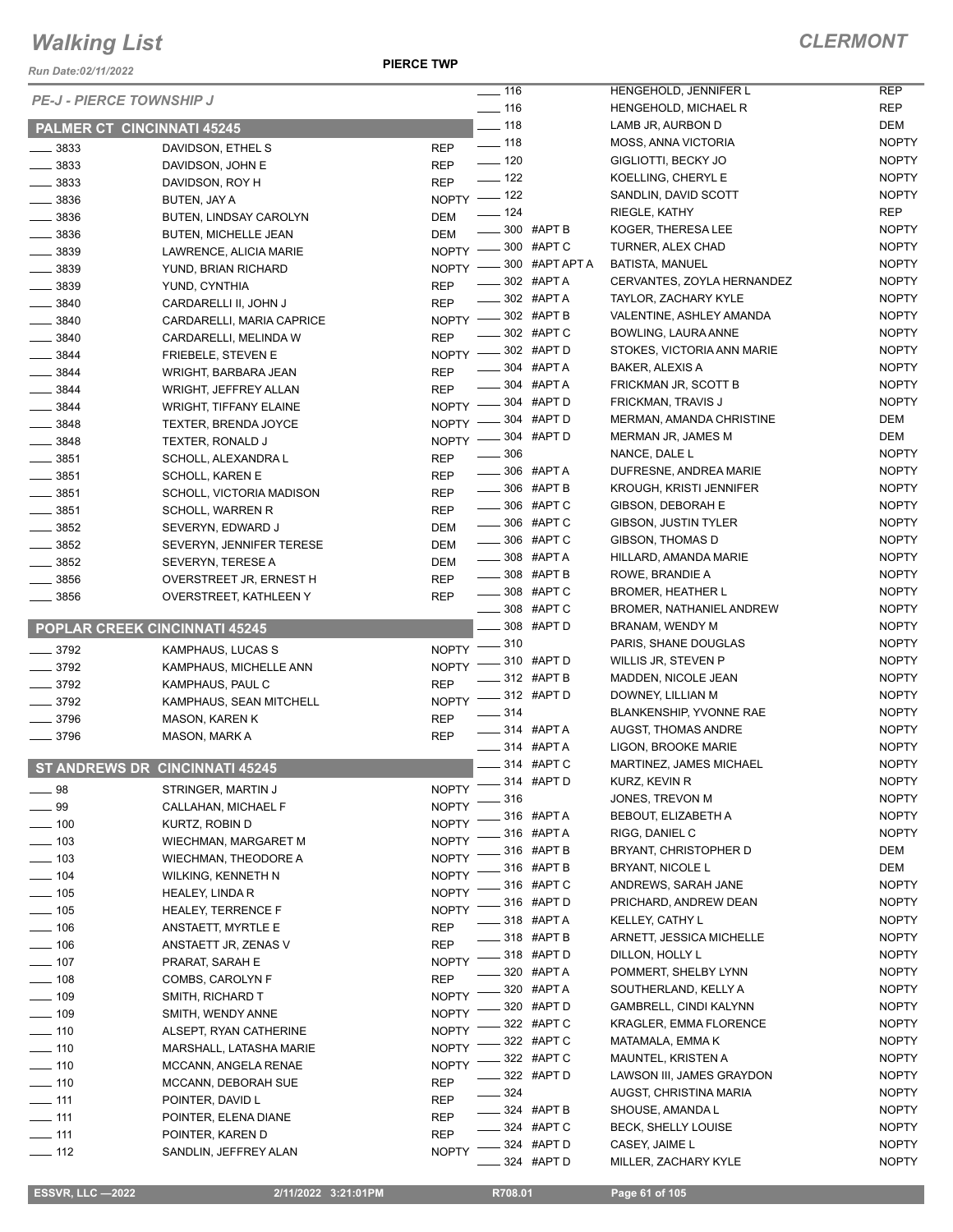*Run Date:02/11/2022*

#### **PIERCE TWP**

### *CLERMONT*

| <b>PE-J - PIERCE TOWNSHIP J</b>    |                                                 | ____ 350 #APT C                            | S      |
|------------------------------------|-------------------------------------------------|--------------------------------------------|--------|
|                                    |                                                 | 350 #APT C                                 | V      |
|                                    | <b>ST ANDREWS DR CINCINNATI 45245</b>           | $\equiv$ 350 #APT D                        | F      |
| $\_\_$ 326                         | MICHAUD, ADRIONNA MARIE                         | NOPTY __ 352 #APT E                        | Е      |
| $-326$ #APTA                       | STURGILL, MELODY LYNN                           | NOPTY __ 354 #A<br>NOPTY __ 354 #APT C     | S      |
| $-$ 326 #APT B                     | SEIBERT, WESLEY SHANE                           | NOPTY __ 354 #APT D                        | C      |
| —— 326 #APT B                      | TRENT, DEBBIE HELEEN                            | NOPTY __ 354 #APT E                        | S      |
| — 326 #APT B                       | TRENT, SHAWN K                                  |                                            | Λ      |
| _____ 326 #APT D                   | BENNETT, HARLEY DALE                            | NOPTY __ 354 #APT E                        |        |
| $- 328$ #APT 8                     | KUGELE, BLAIR ASHLEY                            | NOPTY __ 356 #APTA                         | H<br>F |
| $-$ 328 #APT A                     | HURT, ERICA MARLENA                             | NOPTY __ 356 #APT B                        |        |
| —— 328 #APT A                      | PARHAM, DREW M                                  | NOPTY __ 356 #APT C<br>NOPTY __ 356 #APT C | F<br>S |
| — 328 #APT B                       | SMITH JR. ERNEST                                | NOPTY __ 356 #APT D                        | F      |
| _____ 328 #APT C<br>___ 328 #APT C | AYERS, ADRIEN A                                 | NOPTY __ 356 #APT F                        | C      |
|                                    | <b>BARNES, NICOLE RENEE</b>                     |                                            | S      |
| $\frac{1}{2}$ 328 #APT D           | FOUTS, ZACK M                                   | NOPTY __ 357<br>NOPTY -858                 | Λ      |
| $\frac{1}{2}$ 330<br>$-$ 330 #APTA | <b>GREENE, MCKENZIE LOUISE</b>                  | NOPTY __ 358 #APT D                        |        |
| ____ 330 #APT C                    | HOLLEN, SHERRI A                                | NOPTY __ 362 #APT B                        | S      |
| — 330 #APT C                       | COLLIER, DEION D                                | NOPTY __ 362 #APTE                         | C      |
| $\frac{1}{2}$ 330 #APT D           | PATTERSON, AMUS R                               | NOPTY _____ 362 #APT F                     | Е      |
| $\equiv$ 330 #APT D                | <b>HEALION, RICK J</b>                          | NOPTY __ 364 #A                            | C      |
| —— 332 #APT A                      | SEEBOHM, ALAN THOMPSON                          | NOPTY __ 364 #APT B                        | Е      |
| _____ 332 #APT B                   | BERCHTOLD, AMANDA V                             | NOPTY __ 364 #APT C                        | C      |
| $\equiv$ 332 #APT B                | MCDANIEL, PATRICIA GAIL                         | NOPTY __ 364 #APT C                        | ŀ      |
| ____ 332 #APT D                    | SPRIGGS, KENNETH M<br>SYLVIA, GREGORY ALEXANDER | NOPTY __ 364 #APT C                        | Λ      |
| $\frac{1}{2}$ 334                  |                                                 | NOPTY __ 364 #APTE                         | E      |
| $-334$ #D                          | FOGLE, KIMBERLY A                               | NOPTY __ 364 #APT E                        | C      |
| —— 334 #APT A                      | GUINN, CHRISTOPHER JAY<br>BRAHAM, WILLADEAN     | NOPTY __ 364 #APT E                        | F      |
| $\equiv$ 334 #APT B                | ALDERMAN, RENAE DAWN                            | NOPTY __ 364 #APT F                        | Е      |
| ___ 334 #APT D                     | APGAR, TAYLOR PAIGE                             | NOPTY _____ 366 #APT A                     | ŀ      |
| $\equiv$ 336                       | GREGORY, CHRISTOPHER JOHN                       | NOPTY __ 366 #APT B                        | C      |
| — 336 #APT B                       | <b>BRIDGES, COREY S</b>                         | NOPTY __ 366 #APT C                        | F      |
| _____ 336 #APT C                   | THOMPSON, SHIRLEY A W                           | NOPTY __ 366 #APT F                        | Λ      |
| __ 338 #APT C                      | CUTSHALL, JESSICA ROWAN                         | NOPTY __ 368 #APT B                        | f      |
| $\frac{1}{2}$ 340                  | SHANK, ADAM LEE                                 | NOPTY _____ 368 #APT C                     | C      |
| $-$ 342 #APTA                      | EVANS, DAVID M                                  | NOPTY __ 368 #APT C                        | C      |
| $-$ 342 #APT A                     | EVANS, KAYLEY A                                 | NOPTY __ 368 #APT F                        | ŀ      |
| —— 342 #APT A                      | TORREY, DAWN M                                  | NOPTY __ 380                               | Е      |
| _342 #APT B                        | LEFEVERS, WILLIAM TODD                          | NOPTY __ 3767                              | Е      |
| <sub>—</sub> 342 #АРТ В            | MIDDLETON, WHITNEY NICOLE                       | NOPTY __ 3767                              | Е      |
| ____ 342 #APT C                    | RICHMOND JR, JEFFREY FRANKLIN                   | NOPTY __ 3767                              | S      |
| _____ 342 #APT D                   | HINKLE, JENNIFER MARIE                          | NOPTY __ 3767                              | S      |
| ____ 342 #APT D                    | SHERALI, SALMAN K                               | NOPTY -8767                                | S      |
| — 344 #APT A                       | CASEY, BRAD LEE                                 | $\frac{3777}{ }$<br>DEM                    | ŀ      |
| ____ 344 #APT A                    | <b>SCOTT, BRENDAK</b>                           | <b>NOPTY</b>                               |        |
| ____ 344 #APT C                    | HILL, AMBER NICOLE                              | NOPTY STILLMEADOW DR                       |        |
| __ 344 #APT D                      | ELBRECHT, NICOLE LEE                            | $NOPTY = 3$                                | Y      |
| —— 346 #APT A                      | LEWIS, BRUCE                                    | NOPTY __ 4                                 | f      |
| _____ 346 #APT B                   | STANKORB, BOBBI JO                              | NOPTY $- 5$                                | Λ      |
| $\frac{1}{2}$ 346 #APT B           | STANKORB, ROBERT LEE                            | NOPTY $- 5$                                | Λ      |
| ____ 346 #APT C                    | HARVEY, JORDAN ARTHUR                           | NOPTY $-6$                                 | D      |
| ____ 346 #APT D                    | MAGERRY, CATHLEEN M                             | NOPTY __ 8                                 | F      |
| _____ 348 #APT A                   | COLWELL, RYAN E                                 | NOPTY __ 8                                 | F      |
| $-$ 348 #APT B                     | MILEY, ELISHA KAY                               | NOPTY ___ 8                                | F      |
| ____ 348 #APT B                    | MILEY, WILLIAM PAUL                             | NOPTY __ 10                                | F      |
| _____ 348 #APT B                   | WATERS, DANIEL L                                | NOPTY __ 11                                | N      |
| ____ 348 #APT C                    | JONES, SUMMER JADE                              | NOPTY __ 11                                | N      |
| ____ 348 #APT C                    | PHILLIPS, JUSTIN E                              | NOPTY __ 11                                | N      |
| __ 348 #APT D                      | FRALEY, BRITNI ANNE                             | NOPTY __ 11                                | N      |
| $\frac{1}{2}$ 348 #APT D           | FRALEY, WENDY M                                 | NOPTY __ 12                                | V      |
| _____ 350 #APT A                   | BAILEY, ANNETTE J                               | NOPTY __ 13                                | Е      |
| ____ 350 #APT A                    | TURNER, MISTIEA LEA                             | NOPTY __ 14                                | D      |
|                                    |                                                 |                                            |        |

| 350  | #APT C | SCOTT, ANISAH J                     | NOPTY        |
|------|--------|-------------------------------------|--------------|
| 350  | #APT C | WOODWARD, CHRISTOPHER JAMES         | <b>NOPTY</b> |
| 350  | #APT D | <b>REA, KEVIN LOUIS</b>             | <b>NOPTY</b> |
| 352  | #APT E | <b>BAKER, TOMMY R</b>               | <b>NOPTY</b> |
| 354  | #A     | SIMPKINS, TONYA                     | <b>NOPTY</b> |
| 354  | #APT C | CAMERON, CHRISTOPHER N              | <b>NOPTY</b> |
| 354  | #APT D | <b>SCHULTE, KAREN MARIE</b>         | DEM          |
| 354  | #APT E | VAUGHN, BILLY R                     | <b>NOPTY</b> |
| 354  | #APT E | VAUGHN, MEGAN MAE                   | <b>NOPTY</b> |
| 356  | #APT A | HILLIS JR, PAUL JAMES               | <b>NOPTY</b> |
| 356  | #APT B | PIERCE, DAVID FREEMAN               | <b>NOPTY</b> |
| 356  | #APT C | REISING, JACOB C                    | <b>NOPTY</b> |
| 356  | #APT C | SENIOR, KATERI T                    | <b>NOPTY</b> |
| 356  | #APT D | PAYTON, DENISE C                    | <b>NOPTY</b> |
| 356  | #APT F | GUILLIAMS JR, TERRY SCOTT           | <b>NOPTY</b> |
| 357  |        | SEIBERT, CASSANDRA PAIGE            | <b>NOPTY</b> |
| 358  |        | MCCARTHY, REESE PAYTON              | REP          |
| 358  | #APT D | MOORE, LISA M                       | <b>NOPTY</b> |
| 362  | #APT B | STOKES, MADISEN KELLI               | <b>NOPTY</b> |
| 362  | #APT E | CHITWOOD, FELICIA CHARLENE          | <b>NOPTY</b> |
| 362  | #APT F | <b>BEBOUT, APRIL N</b>              | <b>NOPTY</b> |
| 364  | #A     | GIGGER, AMBER Q                     | <b>NOPTY</b> |
| 364  | #APT B | <b>ERSKINE, THOMAS JAMES</b>        | <b>NOPTY</b> |
| 364  | #APT C | <b>GEARHART, JAMES DURELL</b>       | <b>NOPTY</b> |
| 364  | #APT C | <b>HESLER, KENNETH W</b>            | <b>NOPTY</b> |
| 364  | #APT C | MONTGOMERY, KELLY DALE              | <b>NOPTY</b> |
| 364  | #APT E | BRADFORD, RYAN S                    | <b>NOPTY</b> |
| 364  | #APT E | CHERRY, YOLANDA YVETTE              | <b>NOPTY</b> |
| 364  | #APT E | FAULKNER, BRIANNA KAY               | <b>NOPTY</b> |
| 364  | #APT F | ELDER, TROY D                       | <b>NOPTY</b> |
| 366  | #APT A | HITT, DERRICK NATHANAL              | <b>NOPTY</b> |
| 366  | #APT B | <b>CORWIN, ROBERT LEE</b>           | <b>NOPTY</b> |
| 366  | #APT C | PRICE JR, MARK ANTHONY              | <b>NOPTY</b> |
| 366  | #APT F | MOORE, SHANIKA LANAE                | <b>NOPTY</b> |
| 368  | #APT B | ARNETT, PENNY LANE                  | <b>NOPTY</b> |
| 368  | #APT C | CARSON, ASHLEA NICOLE               | <b>NOPTY</b> |
| 368  | #APT C | <b>CARSON, JAMES EARL</b>           | <b>NOPTY</b> |
| 368  | #APT F | HAHN. JARROD NATHANIEL              | <b>NOPTY</b> |
| 380  |        | <b>BAKER, NOAH GREGORY</b>          | <b>NOPTY</b> |
| 3767 |        | <b>BISHOP, JUAN DARRYL</b>          | <b>REP</b>   |
| 3767 |        | <b>BISHOP, PATTI LOU</b>            | REP          |
| 3767 |        | SARGENT, JENNIFER LYNN              | REP          |
| 3767 |        | SARGENT, LEN DAVID                  | REP          |
| 3767 |        | SARGENT, TIMOTHY LEE                | <b>REP</b>   |
| 3777 |        | HIETT, HELEN JOYCE                  | REP          |
|      |        | <b>LLMEADOW DR CINCINNATI 45245</b> |              |
| 3    |        | YINGLING, JOAN MAE                  | <b>NOPTY</b> |
| 4    |        | ARCHER, JUDITH M                    | <b>NOPTY</b> |
| 5    |        | MARSHALL, LILY ANN                  | <b>NOPTY</b> |
| 5    |        | MARSHALL, REX S                     | <b>NOPTY</b> |
|      |        |                                     |              |

#### **STILLMEADOW DR CINCINNATI 45245**

| 3  | YINGLING, JOAN MAE          | <b>NOPTY</b> |
|----|-----------------------------|--------------|
| 4  | ARCHER, JUDITH M            | <b>NOPTY</b> |
| 5  | MARSHALL, LILY ANN          | <b>NOPTY</b> |
| 5  | <b>MARSHALL, REX S</b>      | <b>NOPTY</b> |
| 6  | DERR, MARY E                | <b>REP</b>   |
| 8  | FELD. ROBERT HARRY          | <b>REP</b>   |
| 8  | FELD, RUTH EMILY            | <b>REP</b>   |
| 8  | FELD. WILLIAM C             | <b>NOPTY</b> |
| 10 | <b>FAIRBANKS, MARY T</b>    | <b>NOPTY</b> |
| 11 | NOBLE, MELISSA J            | <b>REP</b>   |
| 11 | <b>NOBLE. NICHOLAS RYAN</b> | <b>NOPTY</b> |
| 11 | NOBLE, ROBERT L             | <b>NOPTY</b> |
| 11 | NOBLE COOK, KERI LYNN       | <b>NOPTY</b> |
| 12 | <b>WRIGHT, TERESAL</b>      | <b>NOPTY</b> |
| 13 | ERHARDT, SARA J             | DEM          |
| 14 | DIXON, DENNIS R             | <b>NOPTY</b> |
|    |                             |              |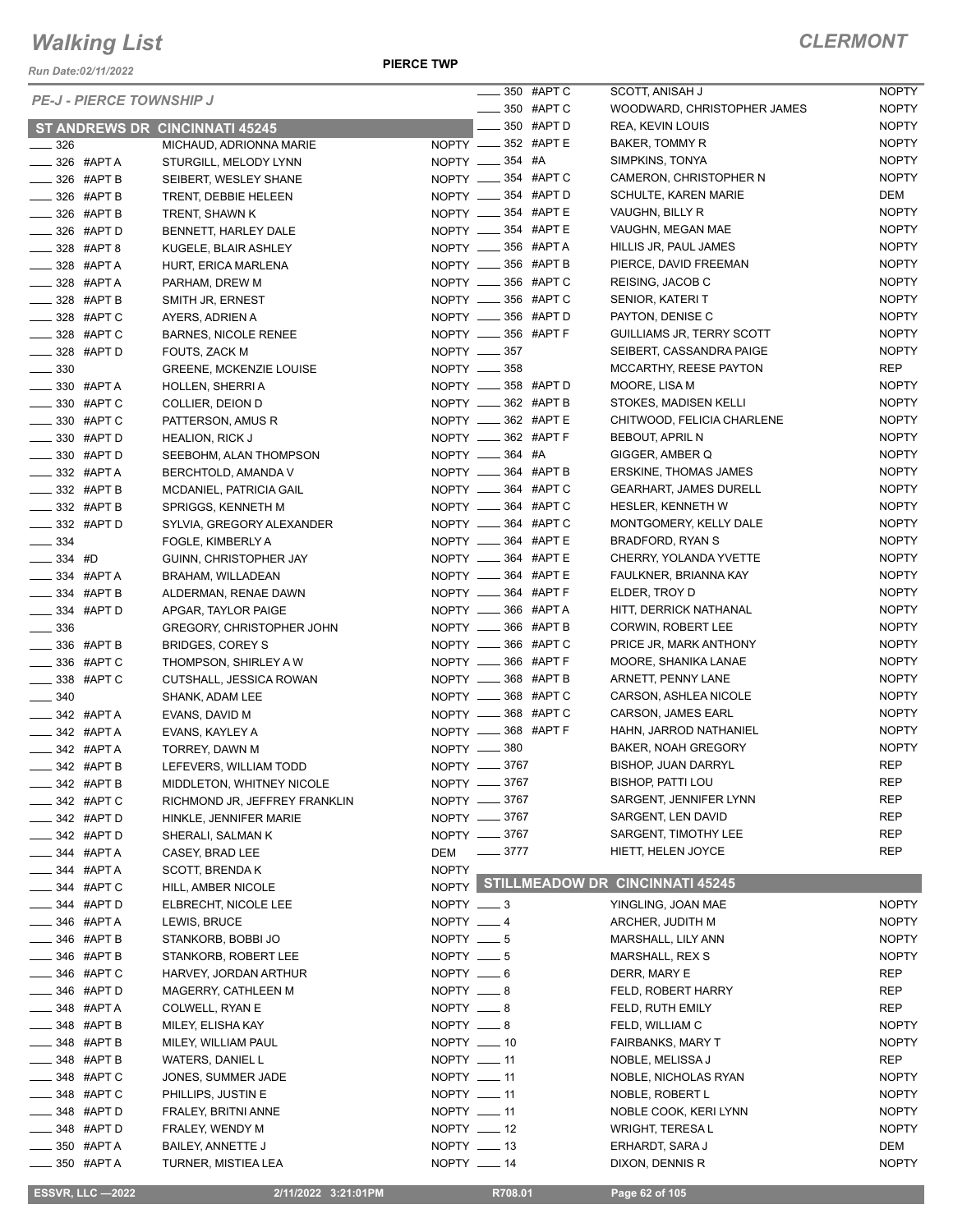*Run Date:02/11/2022*

**PIERCE TWP**

| <b>PE-J - PIERCE TOWNSHIP J</b>      |                                             | $\frac{1}{2}$ 67                       | BATCHELOR JR, WILLIAM J                        | <b>REP</b>                   |
|--------------------------------------|---------------------------------------------|----------------------------------------|------------------------------------------------|------------------------------|
|                                      |                                             | $-67$                                  | DUFFY, VICTORIA MARIE                          | <b>REP</b>                   |
|                                      | <b>STILLMEADOW DR CINCINNATI 45245</b>      | $-68$                                  | PENCE, PATSY A                                 | <b>NOPTY</b>                 |
| $\frac{1}{2}$ 15                     | PISTOLE, ANDREA J                           | NOPTY -69                              | DEAN, AVERY THOMAS                             | <b>NOPTY</b>                 |
| $\frac{1}{16}$                       | INGRAM, JOSHUA LEE                          | NOPTY -69                              | DEAN, CHRISTIAN DEANDRE                        | <b>NOPTY</b>                 |
| $-17$                                | SOPAPONG, PAKAKUL                           | $NOPTY = 69$                           | DEAN, LESLIE                                   | <b>NOPTY</b>                 |
| $\frac{1}{2}$ 18                     | RUTHERFORD, DENNIS A                        | NOPTY __ 70                            | ALLINSMITH, BRYAN BALCH                        | DEM                          |
| $\frac{1}{2}$ 18                     | RUTHERFORD, TERESA A                        | NOPTY $-$ 70                           | APPLEGATE, MARTHA ROSE                         | DEM                          |
| $-19$                                | HOWARD, KEITH W                             | NOPTY - 70                             | <b>HELMS, PHILLIS L</b>                        | <b>NOPTY</b>                 |
| $\sim$ 20                            | CHANDLER, CURTIS NEAL                       | NOPTY -71                              | LAMANNA, KATHLEEN GRACE                        | <b>NOPTY</b>                 |
| $\frac{1}{21}$                       | <b>BRANHAM, TIMOTHY T</b>                   | $NOPTY$ = 71                           | SEVCIK, BRADLEY WALLACE                        | <b>NOPTY</b>                 |
| $\frac{1}{21}$                       | LIGHT, JAMES S                              | REP - 74                               | BAILEY, MEREDITH DENISE                        | <b>NOPTY</b>                 |
| $\sim$ 22                            | MAZZARO, BRIAN ROBERT                       | NOPTY $-$ 74                           | ROBERTS, CHRISTOPHER D                         | <b>NOPTY</b>                 |
| $\frac{1}{22}$                       | MAZZARO, HEATHER ROSE                       | REP — 76                               | DAUGHERTY JR, JOHN E                           | <b>REP</b>                   |
| $\frac{1}{2}$ 23                     | <b>ISPHORDING, MICHAEL R</b>                | NOPTY -8<br>DEM ______ 80 #APT 80      | ADAMSON, BETTY L                               | <b>NOPTY</b><br><b>NOPTY</b> |
| $\frac{1}{25}$                       | <b>BRUBAKER, LISA M</b>                     | NOPTY __ 82                            | KHOSHKHOOSANI, SEYEDE POUYE                    | <b>NOPTY</b>                 |
| $\frac{1}{25}$                       | PIERCE, MARK ANTHONY                        | NOPTY -82                              | BROGAN, WENDY E                                | <b>NOPTY</b>                 |
| $\sim$ 27                            | <b>BEACH, MATTHEW C</b>                     |                                        | <b>BROILS, KELLY RAY</b><br>LAYTON, MARY MEGAN | <b>NOPTY</b>                 |
| $\frac{1}{2}$ 30                     | HENNARD, DAVID PATRICK                      | NOPTY -82<br>NOPTY __ 82 #APT 101      | OVERBEY, CHRISTOPHER L                         | <b>NOPTY</b>                 |
| $\frac{1}{2}$ 30                     | HENNARD, SUSAN DIANE                        | NOPTY __ 82 #APT 201                   | NEWYEAR, ALYSSA ANN                            | <b>NOPTY</b>                 |
| $\frac{1}{2}$ 31                     | RICHARDSON, ADAM HOLLIS                     | NOPTY __ 82 #APT 202                   | ADAMS, AARON GLEN                              | <b>NOPTY</b>                 |
| $\frac{32}{2}$                       | <b>BURKHART, JEFFERY DOCK</b>               | NOPTY __ 82 #APT 202                   | HAAS, MICHELLE L                               | <b>NOPTY</b>                 |
| $\frac{32}{2}$                       | DRIGGS, BRENDA K                            | NOPTY __ 82 #APT 203                   | EVANS, CINDEE A                                | DEM                          |
| $\frac{1}{2}$ 33<br>$\frac{34}{2}$   | DRIGGERS, JUDITH A                          | NOPTY __ 82 #APT 203                   | FOUST, GREGORY A                               | <b>NOPTY</b>                 |
|                                      | <b>GUTHRIE, PETER</b><br>CASAVANT, MURIEL A | REP __ 82 #APT 203                     | FOUST, LACEY JAE                               | <b>NOPTY</b>                 |
| $\frac{1}{2}$ 35<br>$\frac{1}{2}$ 36 | GULICK, JACK DOUGLAS                        | NOPTY __ 82 #APT 301                   | STONECIPHER, MAIRE ALICE                       | <b>NOPTY</b>                 |
| $\frac{1}{2}$ 36                     | STANTON, MATTHEW JOSEPH                     | NOPTY __ 82 #APT 302                   | <b>BURGER, SVETLANA HELENA</b>                 | <b>NOPTY</b>                 |
| $\frac{1}{2}$ 36                     | YOUNG, GINA R                               | DEM __ 82 #APT 302                     | <b>SCHROER, ROBERT J</b>                       | <b>NOPTY</b>                 |
| $\frac{1}{2}$ 37                     | HEWITT, JUSTIN MICHAEL                      | NOPTY __ 82 #APT 303                   | COLE, BRANDI LEIGH                             | <b>NOPTY</b>                 |
| $\frac{1}{2}$ 37                     | HEWITT, VALERIE LYNN MARIE                  | REP __ 82 #APT 304                     | DUCOLON, BONNIE L                              | <b>NOPTY</b>                 |
| $\frac{1}{2}$ 39                     | <b>KELLY, TIMOTHY S</b>                     | DEM ______ 82 #UNIT 202                | JOHNSON, SARAH BETH                            | <b>NOPTY</b>                 |
| $\frac{1}{2}$ 40                     | FERGUSON, KELLI A                           | NOPTY __ 82 #APT APT 103               | LENNERT, JOSH R                                | <b>NOPTY</b>                 |
| $-41$                                | WHITE, CAROL L                              | $\frac{1}{2}$ 119<br><b>REP</b>        | ACIO ALELE, JOAN ELIZABETH                     | <b>NOPTY</b>                 |
| $\equiv$ 43                          | GRIMMEISSEN, NINA KIM                       | NOPTY __ 119                           | ALELE, CHRISTINE MAKAARU                       | <b>NOPTY</b>                 |
| $\frac{1}{2}$ 44                     | RHEUDE, JAMES MICHAEL                       | $\frac{1}{2}$ 119 #APT 2<br><b>REP</b> | ALELE, JIMMY DICKSON                           | <b>NOPTY</b>                 |
| $\frac{1}{2}$ 45                     | BAKER, WILLIAM D                            | $\frac{1}{2}$ 127<br>REP               | JONES RUBIN, DESIREE MONIQUE                   | <b>NOPTY</b>                 |
| $\frac{1}{2}$ 46                     | WAZYNIAK, DANIEL A                          | $- 127$<br><b>REP</b>                  | RUBIN, TERRANCE WORRELL                        | <b>NOPTY</b>                 |
| $\frac{1}{2}$ 47                     | SCHINDLER, JULIA G                          | NOPTY - 140                            | <b>KROELL, TERRY J</b>                         | <b>REP</b>                   |
| $\frac{1}{2}$ 49                     | MIKESKA, DANIEL J                           | DEM __ 140                             | MCNEAL, LINDA S                                | <b>REP</b>                   |
| $\sim$ 50                            | THOMAS, ANGELA M                            | NOPTY - 142                            | CANTWELL, BONNIE BERNICE                       | <b>NOPTY</b>                 |
| $\frac{1}{2}$ 52                     | OWENS, DEBRA ANN                            | NOPTY - 142                            | HUBER, ASHLEY CAROLINE                         | <b>NOPTY</b>                 |
| $\frac{1}{2}$ 52                     | STANTON, LEROY                              | NOPTY - 142                            | ROUSH, BARRETT NATHANIEL                       | <b>NOPTY</b>                 |
| $\frac{1}{2}$ 54                     | BAUER, AMY R                                | NOPTY - 146                            | <b>ESPOHL, FRANK E</b>                         | <b>REP</b>                   |
| $\frac{1}{2}$ 55                     | RICHARDSON, E DEBRA                         | NOPTY - 148                            | BURTON, SANDRA R                               | <b>REP</b>                   |
| $\frac{1}{2}$ 56                     | ALLEN, LISA LYNN                            | REP - 148                              | DUARTE, KATILYN BRITTNEY                       | <b>NOPTY</b>                 |
| $\frac{1}{2}$ 56                     | GOODPASTER, MATTHEW W                       | NOPTY __ 150                           | BANFIELD JR, RONALD                            | REP                          |
| $\frac{1}{2}$ 57                     | SMITH, NICOLE                               | NOPTY __ 150 #APT 150                  | <b>BANFIELD, SPENCER P</b>                     | <b>NOPTY</b>                 |
| $\frac{1}{2}$ 58                     | DONLEY, KIMBERLY E                          | NOPTY - 154                            | NOLAN, JESSE JAMES                             | <b>NOPTY</b>                 |
| $\_\_$ 59                            | OSTRANDER, JACKIE S                         | NOPTY - 154                            | WATKINS, CALEB DEWAYNE                         | <b>NOPTY</b>                 |
| $\_\_60$                             | <b>AUTRY, ANDREW FRANCIS</b>                | NOPTY - 154                            | WHITE, CHRISTIAN ALEXANDER                     | DEM                          |
| $\rule{0.2cm}{0.15mm}$ 60            | <b>JASPER, LEAH NADINE</b>                  | NOPTY __ 156                           | DISHER, JOHANNA JOY                            | <b>NOPTY</b>                 |
| $-61$                                | ROY, JEWELL                                 | NOPTY - 156                            | HESSER, JEREMY ANDREW                          | <b>NOPTY</b>                 |
| $\frac{1}{2}$ 62                     | POE, RAY                                    | $\frac{1}{2}$ 158<br>REP               | LUNG, BRITNEY RENEE                            | <b>NOPTY</b>                 |
| $\frac{1}{2}$ 62                     | POE, SUDIE S                                | $- 160$<br>REP                         | EUBANKS, JAMES ALLEN                           | <b>REP</b>                   |
| $-63$                                | MARRS, KRISTINA M                           | $\equiv$ 160<br>REP                    | WOOD, MELINDA S                                | REP                          |
| $\frac{1}{2}$ 63                     | MARRS, MADELEINE GRACE                      | $- 162$<br>REP                         | GRUTZMACHER, DONALD RAY                        | <b>NOPTY</b>                 |
| $\frac{1}{2}$ 64                     | <b>BRICHANT, CHRISTY MARIE</b>              | NOPTY - 164                            | BRADFORD, BILLIE J                             | DEM                          |
| $\_\_64$                             | <b>BRICHANT, MARCI L</b>                    | NOPTY - 164                            | BRADFORD JR, HARVEY MONROE                     | <b>NOPTY</b>                 |
| $-65$                                | BROWN, JANET M                              | NOPTY $- 164$                          | BRADFORD, JENNIFER LYNN                        | DEM                          |
| $-65$                                | HANCE, JEANINE R                            | NOPTY - 168                            | OHNMEIS, GLORIA M                              | <b>REP</b>                   |
| $\equiv$ 66                          | SCHULZ, LINDA LUCILLE                       | NOPTY __ 170                           | NOE, ANDREW NATHAN TYLER                       | <b>NOPTY</b>                 |
| $\_\_\_\$ 66                         | YOUNG, DAISEE C                             | NOPTY - 170                            | WINBORNE, MELISSA C M                          | <b>NOPTY</b>                 |
|                                      |                                             |                                        |                                                |                              |

 **ESSVR, LLC —2022 2/11/2022 3:21:01PM R708.01 Page 63 of 105**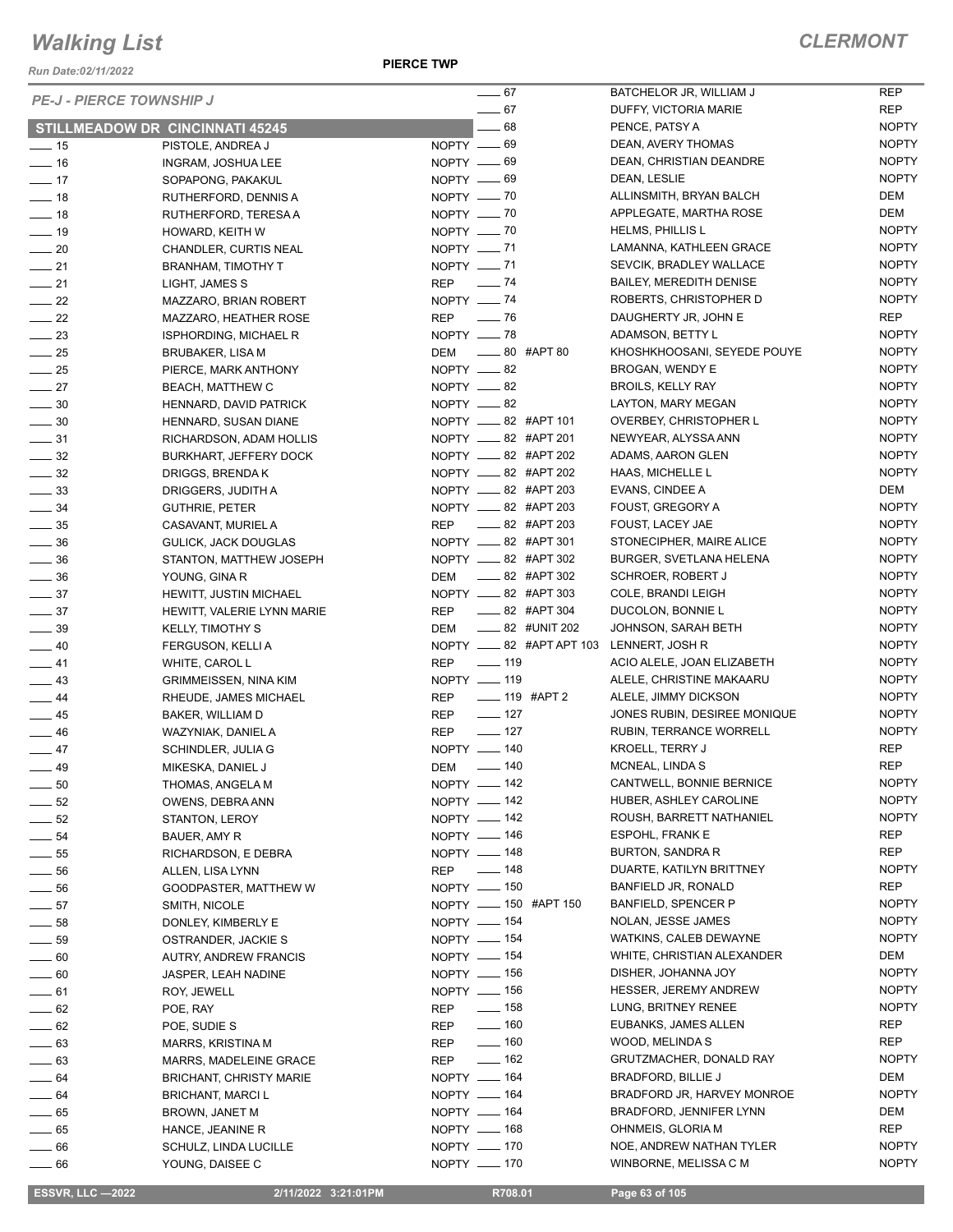*Run Date:02/11/2022*

*PE-J - PIERCE TOWNSHIP J*

|                          | <b>STILLMEADOW DR CINCINNATI 45245</b> |              |
|--------------------------|----------------------------------------|--------------|
| $-170$                   | WINBORNE, REILLY EVAN THOMAS           | <b>NOPTY</b> |
| $-172$                   | DERBY, CHERIE L                        | <b>REP</b>   |
| $-174$                   | PETERS, MARJORIE LYNN                  | DEM          |
| $- 174$                  | PETERS, ROGER P                        | <b>NOPTY</b> |
| $- 176$                  | BENNETT, CYNTHIA MICHELLE              | <b>NOPTY</b> |
| $- 176$                  | BENNETT, ELIZABETH NICOLE              | <b>NOPTY</b> |
| $- 176$                  | HUNT, RYAN JOHN                        | <b>NOPTY</b> |
| $- 178$                  | <b>GERARD, PATRICIA ELIZABETH</b>      | REP          |
| —— 178                   | <b>VONBOKERN, CAROL SUE</b>            | <b>REP</b>   |
| $- 180$                  | <b>HOOD, NANCY SUE</b>                 | <b>NOPTY</b> |
| $-180$                   | <b>ROBINSON, TAMMY S</b>               | <b>NOPTY</b> |
| $- 180$                  | ROSE, BONNIE NOEL                      | <b>NOPTY</b> |
| $- 180$                  | ROSE, ROGER                            | <b>NOPTY</b> |
| $- 184$                  | WENTZ, MARLA J                         | DEM          |
| $- 184$                  | WENTZ, SHAWN M                         | <b>NOPTY</b> |
| $- 186$                  | ROWE, SARAH ANN                        | <b>NOPTY</b> |
| $\equiv$ 188             | PEANA, MARGUERITE CLAIRE               | <b>REP</b>   |
| $-188$                   | POTTS, BRADLEY C                       | REP          |
| $\frac{1}{2}$ 190        | <b>BISHOP, NICHOLAS D</b>              | <b>NOPTY</b> |
| $- 190$                  | <b>BISHOP, ZACK T</b>                  | <b>NOPTY</b> |
| $-$ 192                  | <b>COLE, CLARENCE F</b>                | REP          |
| $-$ 192                  | COLE, LOIS J                           | REP          |
| $-194$                   | DURDEN, NICOLE M                       | <b>NOPTY</b> |
| $-3768$                  | RACHFORD, FRED W                       | <b>REP</b>   |
| ___ 3768                 | RACHFORD, JUDITH ANN                   | REP          |
| $- 3807$                 | <b>HARRIS, PATRICIA L</b>              | REP          |
| $\equiv$ 3807            | HARRIS, PAUL S                         | REP          |
|                          |                                        |              |
|                          | <b>TREVINO CT CINCINNATI 45245</b>     |              |
| $\equiv$ 900             | DUNCAN, JANET LYNN                     | <b>NOPTY</b> |
| $\equiv$ 900             | DUNCAN, MELISSA SHANNON                | <b>NOPTY</b> |
| $-900$                   | LANG, JEROME FRANK                     | <b>NOPTY</b> |
| $\equiv$ 901             | BROWN, ISOBEL GRACE                    | <b>NOPTY</b> |
| $-901$                   | <b>BROWN. JASON MICHAEL</b>            | <b>REP</b>   |
| $- 901$                  | <b>BROWN, TERESE RAE</b>               | REP          |
| $\rule{1em}{0.15mm}$ 904 | PLATT, AMBER MARIE                     | <b>REP</b>   |
| $\equiv$ 905             | MCGEE, MARY JEANNE                     | <b>NOPTY</b> |
| $\equiv$ 905             | MCGEE, THOMAS J                        | <b>NOPTY</b> |
| $\equiv$ 905             | SANDERS, TAYLOR REED                   | <b>NOPTY</b> |
| $- 909$                  | NORTON, CAROLYN D                      | REP          |
| $\frac{1}{2}$ 909        | NORTON, DANIEL A                       | REP          |
| $-912$                   | HERBST, RAE S                          | REP          |
| $\equiv$ 913             | HOWITT, JOANNE                         | <b>NOPTY</b> |
| $-913$                   | HOWITT, MICHAEL SCOTT                  | NOPTY        |
| ____ 916                 | <b>BRODERICK, LYNN C</b>               | REP          |
| $-916$                   | <b>BRODERICK, PATRICK MICHAEL</b>      | REP          |
| $-920$                   | RAWLS, HANNAH NOELLE                   | NOPTY        |
| __ 920                   | RAWLS, MARY A                          | REP          |
|                          | RAWLS, THOMAS R                        | REP          |

*TOTAL :* **875**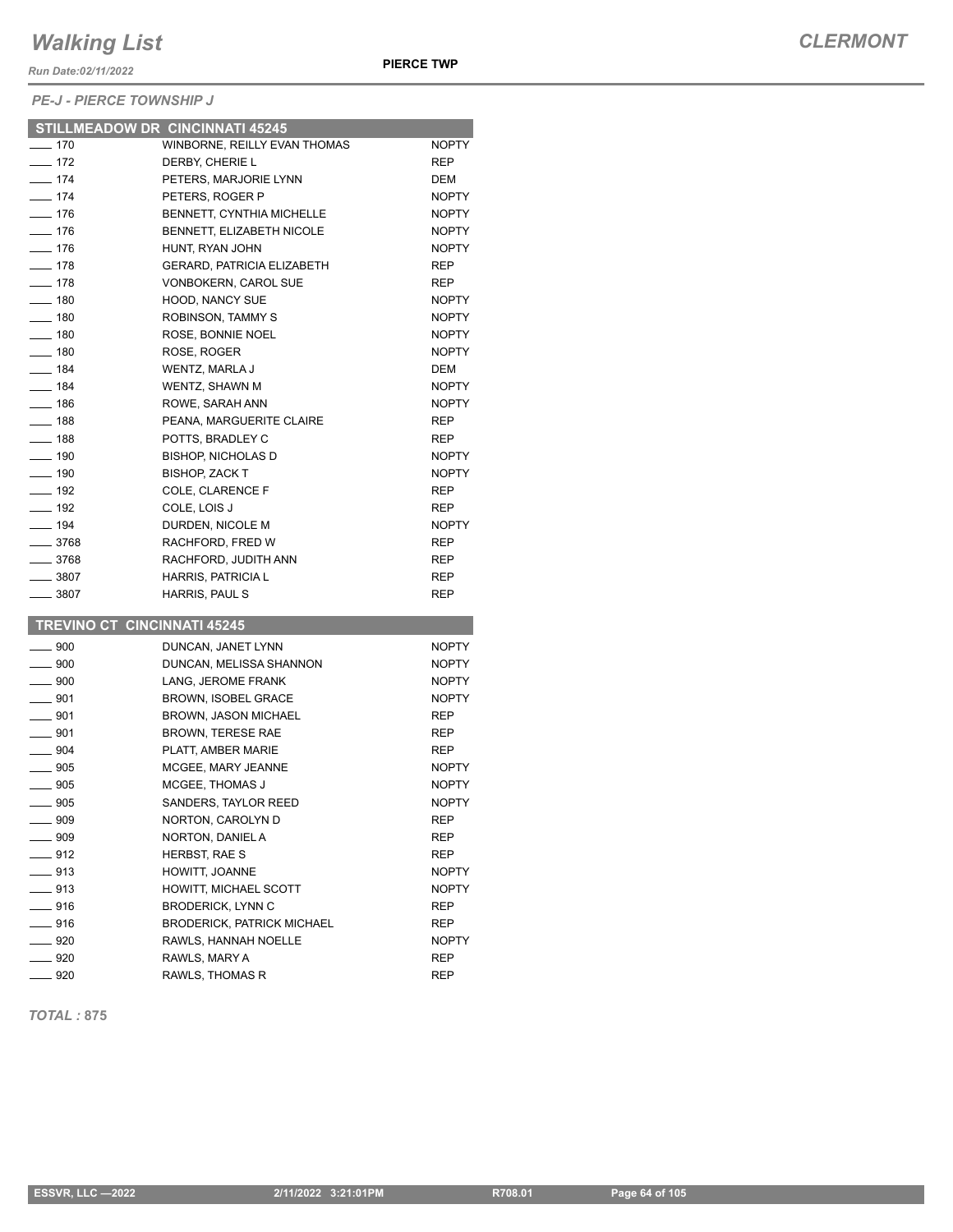*Run Date:02/11/2022*

|                                          |                                                     |                              | $- 1181$            | WHEAT, SUSAN E                     | <b>DEM</b>   |
|------------------------------------------|-----------------------------------------------------|------------------------------|---------------------|------------------------------------|--------------|
| <b>PE-K - PIERCE TOWNSHIP K</b>          |                                                     |                              | $- 1184$            | HORNSCHEMEIER, ALLISON JEAN        | <b>NOPTY</b> |
| AMBERWOOD CT AMELIA 45102                |                                                     |                              | $- 1184$            | HORNSCHEMEIER, KATHLEEN LOUISE     | <b>REP</b>   |
|                                          |                                                     |                              | $- 1185$            | <b>GRANNEN, JASON C</b>            | <b>NOPTY</b> |
| $- 3754$                                 | BATCHLER, BONNIE J                                  | <b>REP</b><br><b>REP</b>     | $- 1185$            | <b>GRANNEN, KATHRYN NICOLE</b>     | <b>NOPTY</b> |
| $\frac{1}{2}$ 3754<br>$\frac{1}{2}$ 3756 | BATCHLER, MICHAEL W                                 | <b>REP</b>                   | $- 1189$            | SHUSTER, DOUGLAS R                 | <b>NOPTY</b> |
| $\frac{1}{2}$ 3756                       | GARDNER, JACK J                                     | <b>REP</b>                   | $- 1189$            | SHUSTER, KELLY KING                | <b>NOPTY</b> |
|                                          | <b>GARDNER, PAULINE</b>                             |                              | $\frac{1}{2}$ 1190  | FEHRING, THOMAS JOHN               | <b>NOPTY</b> |
| $\frac{1}{2}$ 3757                       | HART, NANCY J                                       | <b>REP</b>                   | $\frac{1}{2}$ 1193  | OGDEN, KRISTA ANN                  | <b>NOPTY</b> |
| $\frac{1}{2}$ 3757<br>$- 3758$           | HART, THOMAS C                                      | <b>REP</b><br><b>REP</b>     | $- 1194$            | <b>GLASER, DRUE KATHLEEN</b>       | <b>NOPTY</b> |
| $- 3759$                                 | <b>BAUGH, ROBERT L</b>                              | <b>REP</b>                   | $- 1194$            | LANG, CHRIS ALLEN                  | <b>NOPTY</b> |
| $- 3760$                                 | <b>GOEBEL, BRIDGET A</b>                            | <b>REP</b>                   | $\frac{1}{2}$ 1194  | LANG, GABRIELLE N                  | <b>NOPTY</b> |
| $- 3760$                                 | FIRESTONE, GARY CLAIR                               | <b>REP</b>                   | $\frac{1}{2}$ 1194  | LANG, JESSICA ANN                  | <b>NOPTY</b> |
| $\frac{1}{2}$ 3760                       | FIRESTONE, KRISTIE J                                |                              | NOPTY - 1194        | LANG, SIDNEY ELIZABETH             | <b>NOPTY</b> |
| $- 3761$                                 | FIRESTONE, REBECCA MARIE<br>RODGERS, DEBORAH M      |                              | NOPTY - 1197        | ROBBINS, HEATHER DAWN              | <b>NOPTY</b> |
| $- 3762$                                 | THOLKE, MARY E                                      |                              | NOPTY - 1197        | ROBBINS, ZACHARY MICHAEL           | <b>NOPTY</b> |
| $- 3762$                                 | THOLKE, WILLIAM R                                   |                              | NOPTY - 1197        | TERRY, JOHN W                      | <b>NOPTY</b> |
| $- 3763$                                 | SHARKEY, ALEX ELIZABETH                             |                              | NOPTY - 1197        | TERRY, SUZ ANN SEATON              | <b>NOPTY</b> |
| $\frac{1}{2}$ 3763                       |                                                     | <b>DEM</b>                   | $- 1198$            | ROBBINS, DEBORAH L                 | <b>NOPTY</b> |
| $- 3763$                                 | SHARKEY, MARY E<br>SHARKEY, RICKY J                 | <b>DEM</b>                   | $- 1198$            | ROBBINS, THOMAS A                  | <b>NOPTY</b> |
| $\frac{1}{2}$ 3764                       | BRANDNER, GLENDA COLLEEN                            |                              | NOPTY - 1198        | ROEPER, ANDREW VINCENT             | <b>NOPTY</b> |
| $- 3765$                                 | CHILDERS, ALAN W                                    | <b>REP</b>                   | $- 1198$            | ROEPER, MISTY L                    | <b>NOPTY</b> |
| $- 3765$                                 | CHILDERS, TERIS                                     | <b>REP</b>                   |                     |                                    |              |
| $- 3766$                                 |                                                     | <b>NOPTY</b>                 |                     | <b>CHARTERWOOD CT AMELIA 45102</b> |              |
| $- 3766$                                 | LOCKE, AMBER ROSE<br>LOCKE, HOPE RENEA              | $NOPTY =$                    | $=$ 3716            | BRESSERT, CATHERINE M              | <b>NOPTY</b> |
| $- 3766$                                 |                                                     | NOPTY $-$                    | _ 3716              | <b>BRESSERT, MARK R</b>            | <b>NOPTY</b> |
| $- 3767$                                 | LOCKE II, ROBERT L<br><b>GLENN, GEORGE G</b>        | $NOPTY$ -                    | _ 3717              | PRUSS, AINSLEY C                   | <b>NOPTY</b> |
| $- 3767$                                 |                                                     | $NOPTY =$                    | _ 3717              | PRUSS, JODY L                      | <b>NOPTY</b> |
| $- 3767$                                 | <b>GLENN, JULIE A</b><br>MARSDEN, DOLORES M         |                              | NOPTY -8717         | PRUSS, WILLIAM R                   | <b>NOPTY</b> |
| $- 3768$                                 | ENGLE, DUANE                                        |                              | NOPTY -8720         | HALL, MARIANNE POSEY               | <b>REP</b>   |
|                                          |                                                     |                              | $\frac{1}{2}$ 3721  | SHERMAN, ANDREW R                  | <b>NOPTY</b> |
| ARCADIA LN AMELIA 45102                  |                                                     |                              | $-3721$             | SHERMAN, BRADLEY JAY               | <b>NOPTY</b> |
|                                          |                                                     | <b>NOPTY</b>                 | $-3721$             | SHERMAN, CHRISTINE K               | <b>NOPTY</b> |
| $\frac{1}{2}$ 3753                       | FISHER JR, DWIGHT                                   | <b>NOPTY</b>                 | - 3721              | SHERMAN, TED J                     | <b>NOPTY</b> |
| $\frac{1}{2}$ 3757<br>$\frac{1}{2}$ 3757 | LANGFORD, RUSSELL L                                 | <b>NOPTY</b>                 | 3724                | HOSKINS, JOYE ELIZABETH            | <b>NOPTY</b> |
|                                          | LANGFORD, TONI ANN                                  | NOPTY <sup>-</sup>           | 3724                | HOSKINS, JUSTIN ALLEN WALTER       | <b>NOPTY</b> |
| $\frac{1}{2}$ 3759<br>$- 3765$           | RUSSELL, JUSTIN LANCE                               | $NOPTY$ -                    | 3725                | RILEY, ALICIA A                    | <b>NOPTY</b> |
| $- 3765$                                 | CRESPO-NAVARRO, MAYRA<br><b>KEENE, MEGAN RACHEL</b> | <b>NOPTY</b>                 | 3725                | RILEY, DONALD WAYNE                | <b>NOPTY</b> |
| $- 3765$                                 | <b>KEENE, PATRICIA S</b>                            | <b>NOPTY</b>                 | 3728                | REVIS, LORIA                       | <b>NOPTY</b> |
| 3765                                     |                                                     | NOPTY -                      | $-3728$             | REVIS, W CLAY                      | <b>REP</b>   |
| $= 3767$                                 | KEENE, TONY B                                       | <b>REP</b>                   | 3729                | <b>WURSCHMIDT, KANDY K</b>         | <b>REP</b>   |
| 3769                                     | PIKE, ELLEN L<br>TURNER, KEVIN LEE                  | <b>NOPTY</b>                 | 3729                | WURSCHMIDT, MARK W                 | <b>REP</b>   |
| 3771                                     | <b>EVANS, BRANSTON ALLEN</b>                        | <b>NOPTY</b>                 | 3732                | PARTACK, AUTUMN M                  | <b>NOPTY</b> |
| 3771                                     |                                                     | <b>NOPTY</b>                 | 3733                | FERNANDO, SHARMANTHIE MARIE-CAF    | <b>NOPTY</b> |
|                                          | HEMBREE, CARRIE L                                   | <b>NOPTY</b>                 | 3733                | MUNASINGHE, GAMINI                 | <b>NOPTY</b> |
| 3771<br>3775                             | HEMBREE, TYLER COLE                                 | <b>REP</b>                   |                     |                                    |              |
| $-3775$                                  | STRASINGER, MICHAEL F<br>STRASINGER, PENNY S        | <b>REP</b>                   | <b>CHESTNUT WAY</b> | <b>AMELIA 45102</b>                |              |
|                                          |                                                     |                              | $-3704$             | <b>KRETCHMER, KIRBY W</b>          | <b>REP</b>   |
| <b>BARGO LN AMELIA 45102</b>             |                                                     |                              | 3704                | <b>KRETCHMER, PAMELA KAY</b>       | <b>REP</b>   |
|                                          |                                                     |                              | $- 3708$            | PANGALLO, DINO E                   | <b>NOPTY</b> |
| $\frac{1}{2}$ 3795                       | SHOEMAKER, PATRICIA A                               | <b>REP</b>                   | 3708                | PANGALLO, SHEILA A                 | <b>NOPTY</b> |
| <b>BIRCH BARK CT AMELIA 45102</b>        |                                                     |                              | 3708                | RATLIFF, RICHARD M                 | <b>NOPTY</b> |
|                                          |                                                     |                              | 3712                | TINCHER, JEFFREY A                 | <b>NOPTY</b> |
| $- 1173$                                 | HIGGINS, CHARLES O                                  | <b>NOPTY</b>                 | 3712                | TINCHER, KATHRYN ANN               | <b>NOPTY</b> |
| $- 1173$                                 | HIGGINS, DENISE E                                   | <b>NOPTY</b>                 | 3715                | COOPER, DONNA S                    | <b>REP</b>   |
| $- 1176$                                 | FRAZIER, CHAD DAVID                                 | <b>NOPTY</b>                 | 3715                | COOPER, EARL F                     | <b>REP</b>   |
| $- 1176$                                 | <b>FRAZIER, KIMBERLY LOUISE</b>                     | <b>NOPTY</b>                 | 3716                | DADALT, ALEXANDER                  | <b>DEM</b>   |
| $- 1176$                                 | <b>GODSEY, TONJA L</b>                              | <b>NOPTY</b>                 | 3720                | MAYNARD, FLOYD E                   | <b>NOPTY</b> |
| $- 1176$                                 | MARSHALL, PAMELA ROSE                               | <b>NOPTY</b>                 | 3720                | WALTER, BENJAMIN R                 | <b>REP</b>   |
| $-1177$                                  | ARBINO, JENNIFER A                                  | <b>NOPTY</b>                 | 3720                | <b>WALTER, MARY KATHLEEN</b>       | <b>REP</b>   |
| $-1177$<br>$- 1177$                      | ARBINO, JOSEPH THOMAS<br>ARBINO, KENNETH G          | <b>NOPTY</b><br><b>NOPTY</b> | 3721                | FLUHARTY, ROBIN L                  | <b>NOPTY</b> |
| $- 1181$                                 | <b>WHEAT, LAWRENCE A</b>                            | <b>REP</b>                   | 3721                | FLUHARTY, TERRY L                  | <b>NOPTY</b> |
|                                          |                                                     |                              | - 3721              | STOUT, JUSTIN B                    | <b>NOPTY</b> |
|                                          |                                                     |                              |                     |                                    |              |
| <b>ESSVR, LLC -2022</b>                  | 2/11/2022 3:21:01PM                                 |                              | R708.01             | Page 65 of 105                     |              |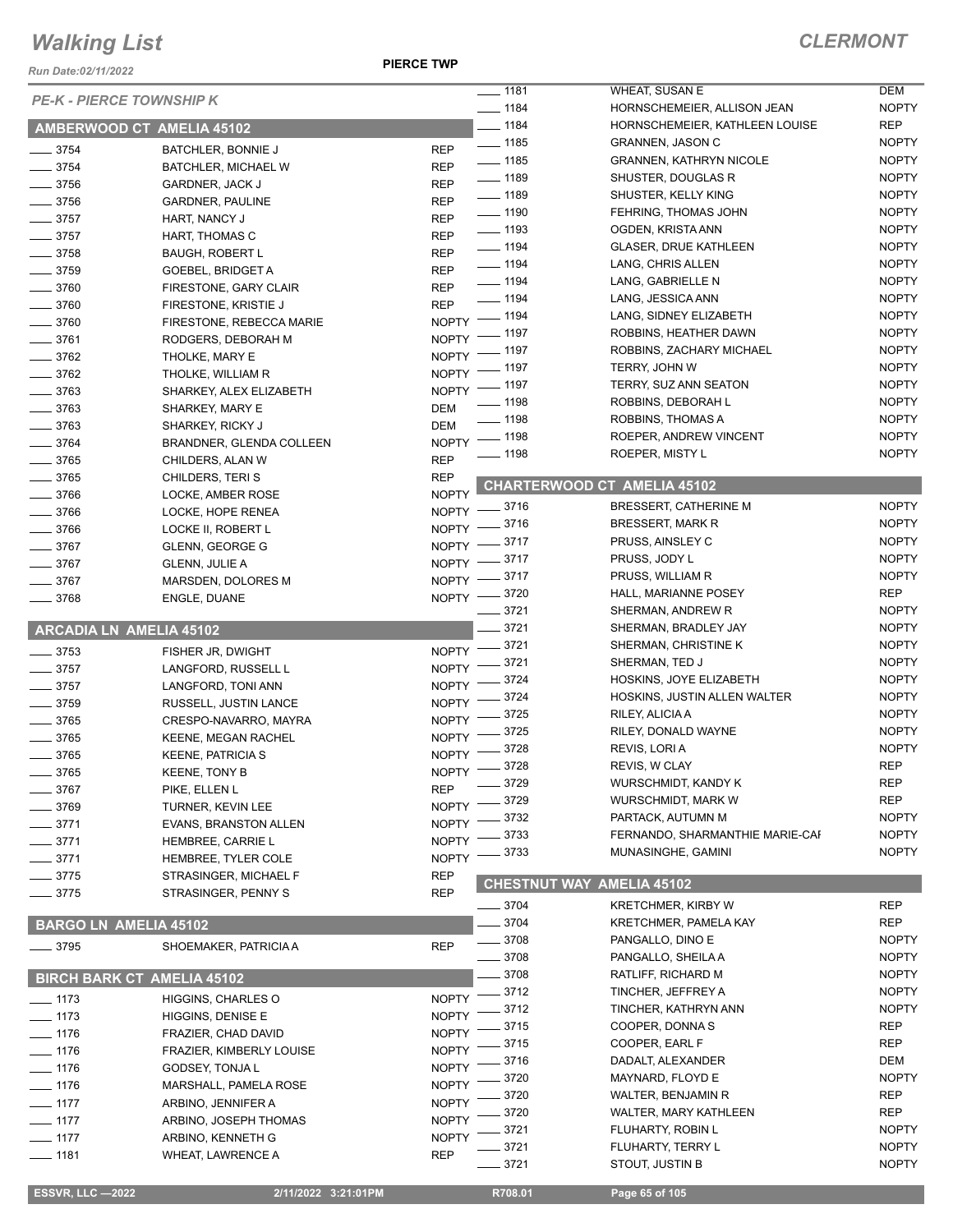*Run Date:02/11/2022*

**PIERCE TWP**

| <b>PE-K - PIERCE TOWNSHIP K</b>     |                               |              | $- 3739$           | RITTER, TERESA                     | <b>NOPTY</b> |
|-------------------------------------|-------------------------------|--------------|--------------------|------------------------------------|--------------|
|                                     |                               |              | $-3740$            | SPROUSE, CAROL A                   | <b>NOPTY</b> |
| <b>CHESTNUT WAY AMELIA 45102</b>    |                               |              | 3740               | SPROUSE, DAVID D                   | <b>NOPTY</b> |
| $\frac{3721}{2}$                    | STOUT, NICOLE DANIEL          |              | NOPTY __ 3740      | SPROUSE, MICHAEL TODD              | <b>NOPTY</b> |
| $-3724$                             | HOUSTON, MARILYN              |              | NOPTY __ 3741      | TITTERMARY, RICHARD GARY           | <b>REP</b>   |
| $-3724$                             | HOUSTON II, PAUL EDWARD       |              | NOPTY __ 3741      | TITTERMARY, SUSAN L                | DEM          |
| $-3725$                             | KOHUS, JOHN F                 | <b>REP</b>   | $\frac{1}{2}$ 3742 | HOFFMAN, DIANA M                   | <b>REP</b>   |
| $-3725$                             | KOHUS, JUDY WILSON            | REP          | $- 3743$           |                                    | DEM          |
| $\equiv$ 3728                       | STAPLETON, CATHERINE E        | <b>REP</b>   |                    | CERMAK, GERARD J                   |              |
|                                     |                               |              | $- 3744$           | COURY, BEVERLY SUE                 | <b>NOPTY</b> |
| $- 3728$                            | STAPLETON, SARAH ELIZABETH    | <b>REP</b>   | $- 3744$           | <b>COURY, GARY KENT</b>            | <b>NOPTY</b> |
| $-3729$                             | <b>WOLFER, ASHLEY MEGAN</b>   |              | NOPTY __ 3745      | SCHWEINHART, JERRY W               | DEM          |
| $- 3729$                            | WOLFER, KENNETH DENZIL        |              | NOPTY __ 3745      | SCHWEINHART, PAULA O               | DEM          |
| $- 3729$                            | WOLFER, MOLLY P               |              | NOPTY __ 3746      | MINSHALL, GARY J                   | <b>NOPTY</b> |
| $\frac{1}{2}$ 3732                  | THACKER, CAROL MARIE          | <b>REP</b>   | $\frac{1}{2}$ 3746 | REED, DIANE CAROL                  | <b>NOPTY</b> |
| $\frac{1}{2}$ 3732                  | THACKER JR, CHUCK T           | <b>REP</b>   | $- 3747$           | CARTON, CATHERINE E                | <b>NOPTY</b> |
| $- 3733$                            | MITCHELL, AMY KAYLYN          | <b>REP</b>   | $- 3748$           | BROWN, JAMES V                     | DEM          |
| $- 3733$                            | MITCHELL, GREGORY A           | <b>REP</b>   | $- 3748$           | BROWN, PEGGY J                     | <b>DEM</b>   |
| 3736                                | BOUTIN, KAREN J               | <b>REP</b>   | $- 3749$           | BIRKMAN, PAMELA J                  | <b>NOPTY</b> |
| 3736                                | BOUTIN, PAUL J                | <b>REP</b>   | $- 3749$           | <b>BIRKMAN, THOMAS R</b>           | <b>NOPTY</b> |
| $-3737$                             | <b>HAWKINS, ANGELA M</b>      | DEM          | $- 3750$           |                                    | <b>NOPTY</b> |
| $-3737$                             |                               | DEM          |                    | ADKINS, JAMES FREDERICK            |              |
|                                     | <b>HAWKINS, TERRY F</b>       |              | $- 3750$           | ADKINS, PATRICIA KAYE              | <b>NOPTY</b> |
| ELMWOOD DR AMELIA 45102             |                               |              | $\frac{1}{2}$ 3750 | CROUCHER, KAREN L                  | <b>NOPTY</b> |
|                                     |                               |              |                    | <b>FOX POINT CT AMELIA 45102</b>   |              |
| $\frac{1}{2}$ 1197                  | <b>BRAZIER, MICHELLE L</b>    | <b>REP</b>   |                    |                                    |              |
| $\frac{1}{2}$ 1197                  | PAIRAN, CHRISTOPHER JORDAN    | <b>REP</b>   | $- 3745$           | HENSLEY, DAVID WAYNE               | <b>NOPTY</b> |
| $- 1197$                            | PAIRAN, ROBERT D              | <b>REP</b>   | $- 3745$           | HENSLEY, KIMBERLY S                | <b>NOPTY</b> |
| $- 1198$                            | CHAIN, CHRISTOPHER RICHARD    |              | NOPTY __ 3748      | HANNAH, BRIAN KYLE                 | <b>NOPTY</b> |
| $- 1201$                            | JOEHNK, AMY SUE               |              | NOPTY __ 3748      | PORTER, CHRISTY M                  | <b>NOPTY</b> |
| $\frac{1}{2}$ 1201                  | <b>MARTIN, JAMES DOUGLAS</b>  |              | NOPTY __ 3749      | FRANCIS, DALE L                    | <b>NOPTY</b> |
| $- 1216$                            | EVANS, JEFFREY S              | <b>REP</b>   | $- 3749$           | REISER, RHONDA D                   | <b>NOPTY</b> |
| $- 1216$                            | EVANS, SARA E                 | <b>REP</b>   | $- 3749$           | <b>REISER, STEVEN JAMES</b>        | <b>NOPTY</b> |
| $-1220$                             | STRATTON, AIMEE R             | <b>REP</b>   | $\frac{1}{2}$ 3750 | CARPINELLO, NICHOLAS PAUL          | <b>NOPTY</b> |
| $-1220$                             | STRATTON, BAILEE RENEE        |              | NOPTY __ 3750      | CARPINELLO, VICTORIA JEAN          | <b>NOPTY</b> |
| $-1220$                             | STRATTON, CHRISTOPHER E       | <b>REP</b>   | $- 3753$           | WILSON, JENNIFER M                 | <b>REP</b>   |
| $- 1224$                            | MCGRATH, TIMOTHY P            | <b>REP</b>   | $\frac{1}{2}$ 3753 |                                    |              |
| $- 1231$                            | VINSON, JUSTIN MATTHEW        | <b>REP</b>   |                    | <b>WILSON, STEPHEN L</b>           | <b>REP</b>   |
| $\frac{1}{2}$ 1231                  |                               | <b>REP</b>   | $\frac{1}{2}$ 3753 | WILSON, TERI J                     | <b>REP</b>   |
|                                     | VINSON, LISA M                |              |                    | FRANZ LN AMELIA 45102              |              |
| <b>FALLEN TREE WAY AMELIA 45102</b> |                               |              |                    |                                    |              |
|                                     | HATLEY, AMY L                 | <b>NOPTY</b> | 3703               | OCONNOR, JOE P                     | <b>NOPTY</b> |
| $- 3727$                            |                               |              | 3708               | JOHNS, KELLY A                     | <b>NOPTY</b> |
| - 3727                              | HATLEY, JASON ROBERT          |              | NOPTY __ 3708      | JOHNS, RANDY ALLEN                 | <b>REP</b>   |
| 3729                                | CLIFFORD, CAROL J             |              | NOPTY __ 3709      | LINDSEY II, ALFRED HERMAN          | <b>NOPTY</b> |
| $-3729$                             | CLIFFORD, MICHAEL A           |              | NOPTY __ 3710      | <b>GRAY, ERIN RUTH</b>             | <b>NOPTY</b> |
| $-3729$                             | CLIFFORD, SARA MICHELLE       |              | NOPTY __ 3710      | LAIN, GLADYS ELAINE                | <b>NOPTY</b> |
| $\frac{1}{2}$ 3731                  | <b>GRUBER, JULIE A</b>        |              | NOPTY __ 3710      | LAIN, KARAH ANN                    | <b>NOPTY</b> |
| $-3731$                             | <b>GRUBER, ROBERT A</b>       |              | NOPTY __ 3710      | LAIN, LARRY J                      | <b>NOPTY</b> |
| $\frac{1}{2}$ 3732                  | WHISMAN, DESIRI F             |              | NOPTY __ 3710      | LAIN, LAUREN GRACE                 | <b>NOPTY</b> |
| $-3732$                             | WHISMAN, JAMES R              |              | NOPTY __ 3710      | LAIN, NATHAN RONALD                | <b>NOPTY</b> |
| $\frac{1}{2}$ 3733                  | <b>MATSON, PATRICIA G</b>     | <b>REP</b>   | $- 3710$           | LAIN, RACHEL ELIZABETH             | <b>NOPTY</b> |
| $- 3733$                            | MATSON, WILLIAM W             | <b>REP</b>   | $- 3710$           | LAIN, VERNA L                      | <b>NOPTY</b> |
| $\frac{1}{2}$ 3734                  | KOBYLSKI, STEPHEN A           | <b>REP</b>   |                    |                                    |              |
| $- 3734$                            |                               | NOPTY        |                    | <b>GREENS FARM RD AMELIA 45102</b> |              |
|                                     | KOBYLSKI, ZENIA U             |              |                    |                                    |              |
| $= 3735$                            | WILLENBRINK, ALEX WILLIAM     |              | NOPTY __ 1159      | MERCHANT, JESSICA RENAE            | <b>NOPTY</b> |
| _ 3735                              | <b>WILLENBRINK, STEVEN B</b>  |              | NOPTY __ 1159      | MERCHANT, MATTHEW M                | <b>NOPTY</b> |
| $-3735$                             | <b>WILLENBRINK, THERESA A</b> | <b>NOPTY</b> | $-1160$            | YOUNGBLOOD, DEBORAH M              | REP          |
| $-3736$                             | <b>KEMME, CATHY L</b>         | <b>NOPTY</b> | $- 1163$           | HOLLAND, WILLIAM R                 | <b>NOPTY</b> |
| $- 3736$                            | <b>KEMME, JAMES R</b>         |              | NOPTY __ 1167      | BITTINGER, BRANDI ROSE             | <b>NOPTY</b> |
| $-3736$                             | KUPER, SONYA R                |              | NOPTY __ 1167      | BITTINGER, JUSTIN E                | <b>NOPTY</b> |
| $\frac{1}{2}$ 3737                  | STEVENS, DONALD N             |              | NOPTY __ 1167      | HOFMEISTER, DANIEL JACOB           | <b>NOPTY</b> |
| $\sim$ 3737                         | STEVENS, ELIZABETH G          | <b>NOPTY</b> | $- 1171$           | PAXTON, BRENDA L                   | REP          |
| $-3738$                             | MCMILLAN, JEREMIAH R          | <b>NOPTY</b> | $- 1171$           | PAXTON, JAMES BRUCE                | <b>REP</b>   |
| $- 3738$                            | MCMILLAN, SAMANTHA MAE        | <b>NOPTY</b> | $-1172$            |                                    | <b>NOPTY</b> |
| $-3739$                             | RITTER, DAVID MICHAEL         | <b>NOPTY</b> |                    | MULVANY, KEARA MARIA ANN           |              |
|                                     |                               |              |                    |                                    |              |
| <b>ESSVR, LLC-2022</b>              | 2/11/2022 3:21:01PM           |              | R708.01            | Page 66 of 105                     |              |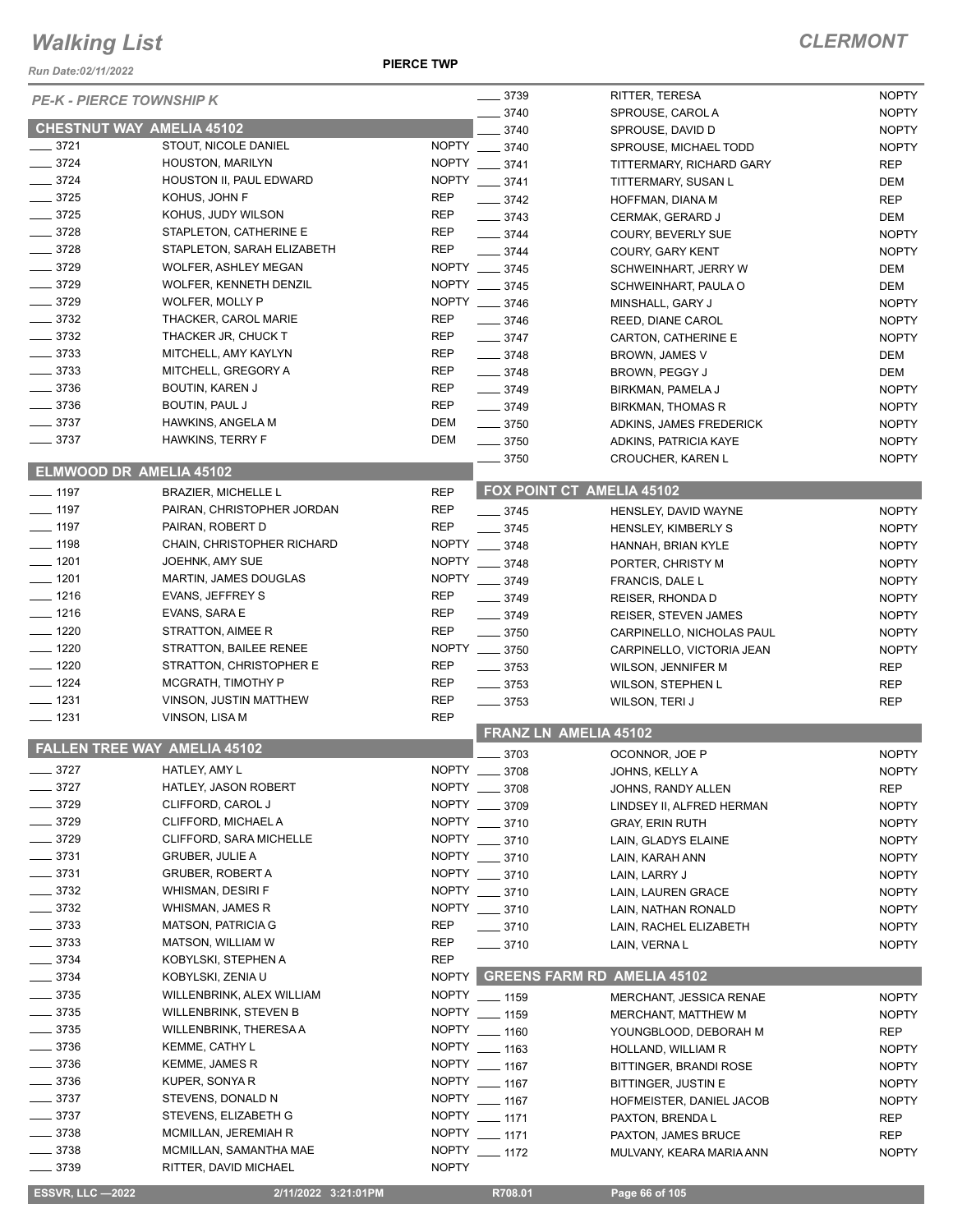*Run Date:02/11/2022*

**PIERCE TWP**

### *CLERMONT*

| <b>PE-K - PIERCE TOWNSHIP K</b> |                                    | $\frac{1}{2}$ 1135        | RYAN, GEOFFREY W                 | <b>NOPTY</b> |
|---------------------------------|------------------------------------|---------------------------|----------------------------------|--------------|
|                                 |                                    | $- 1135$                  | RYAN, KELLIE ANN                 | <b>NOPTY</b> |
|                                 | <b>GREENS FARM RD AMELIA 45102</b> | $- 1136$                  | FANGMAN, ALAN W                  | <b>REP</b>   |
| $- 1172$                        | MULVANY, TARA DYMPNA               | NOPTY __ 1136             | FANGMAN, COURTNEY G              | <b>REP</b>   |
| $- 1175$                        | SMITH, BOBBY K                     | REP<br>$\frac{1}{2}$ 1136 | FANGMAN, MARGARET A              | <b>REP</b>   |
| $\frac{1}{2}$ 1175              | SMITH, DONETTA L                   | NOPTY __ 1139             | RIVARD, CAROLINE RENEE           | <b>NOPTY</b> |
| $- 1176$                        | OSTERDAY, JAMIE D                  | NOPTY __ 1139             | RIVARD, EMILY C                  | <b>NOPTY</b> |
| $- 1176$                        | OSTERDAY II, LEO MICHAEL           | NOPTY __ 1139             | RIVARD, JAMES ERIK               | <b>NOPTY</b> |
| $- 1179$                        | SPETH, DANIEL THOMAS               | NOPTY __ 1139             | RIVARD, NATHAN JAMES             | <b>NOPTY</b> |
| $- 1179$                        | SPETH, SHEILA B                    | DEM<br>$- 1140$           | CARPENTER, GREGORY L             | <b>REP</b>   |
| $- 1179$                        | SPETH, THOMAS F                    | REP<br>$- 1140$           | CARPENTER, TERESA LYNN           | <b>NOPTY</b> |
| $- 1180$                        | <b>BRUNER, RACHEL M</b>            | NOPTY __ 1143             | DOWNS II, DRUIEN KRIS            | <b>NOPTY</b> |
| $- 1183$                        | <b>GRAHAM, STACY LYNN</b>          | REP<br>$- 1143$           | DOWNS, SKYLER ALEXIS             | <b>NOPTY</b> |
| $\equiv$ 1183                   | <b>WEINS, STEVEN MICHAEL</b>       | NOPTY __ 1147             | <b>MOORE, TAMMY T</b>            | <b>NOPTY</b> |
| $- 1184$                        | HUGHES, CAROL MARIE                | NOPTY __ 1150             | KOLLE, BENJAMIN FREDERICK        | <b>NOPTY</b> |
| $- 1184$                        | HUGHES, RONALD D                   | NOPTY __ 1150             | KOLLE, SANDY LUCILLE             | <b>NOPTY</b> |
| $- 1187$                        | RECKERS, CHRISTOPHER GEORGE        | NOPTY __ 1151             | PIRMAN, CHARLES W                | DEM          |
| $- 1187$                        | RECKERS, KATHLEEN MARY             | <b>REP</b><br>$- 1151$    | PIRMAN, JULIE A                  | DEM          |
|                                 | HIGH OAK DR AMELIA 45102           | $- 1155$                  | JORDAN, DIANA C                  | <b>NOPTY</b> |
|                                 |                                    | $-1155$                   | JORDAN, JULIE A                  | DEM          |
| $\frac{1}{2}$ 1137              | KIRBY, CONSTANCE ELIZABETH         | NOPTY __ 1155             | JORDAN, NICOLE E                 | <b>DEM</b>   |
| $- 1137$                        | KIRBY, MORGAN E                    | NOPTY __ 1155             | JORDAN JR, RONALD L              | <b>NOPTY</b> |
| $\frac{1}{2}$ 1137              | KIRBY, STEVEN ALLEN                | NOPTY __ 1159             | WATERS, DOUGLAS EDWARD           | <b>REP</b>   |
| $\frac{1}{2}$ 1138              | COCHRAN, CRAIG A                   | NOPTY __ 1159             | <b>WATERS, TRACY KAY</b>         | <b>REP</b>   |
| $- 1138$                        | SMITH, LISA NICOLE                 | REP<br>$\equiv$ 1163      | HINES, ANGELA B                  | <b>NOPTY</b> |
| $\frac{1}{2}$ 1139              | HARTMAN, JEFFREY ALAN              | NOPTY __ 1163             | HINES, CHRISTOPHER ROBERT        | <b>NOPTY</b> |
|                                 | HUNTERS RUN DR AMELIA 45102        |                           | <b>IVY FARM WAY AMELIA 45102</b> |              |
| $- 1106$                        | COUCH, E GLENN                     | NOPTY __ 1113             | <b>BOEHM, LINDA M</b>            | <b>REP</b>   |
| $\frac{1}{2}$ 1106              | COUCH, JODY ELLEN                  | NOPTY __ 1113             | BOEHM, MARK ALEXANDER            | <b>NOPTY</b> |
| $\frac{1}{2}$ 1109              | DRISCOLL, AARON PATRICK            | NOPTY __ 1115             | GUINN, JOSHUA VINCENT            | <b>NOPTY</b> |
| $\frac{1}{2}$ 1109              | DRISCOLL, JACOB E                  | NOPTY __ 1115             | GUINN, KARA LYNN                 | <b>NOPTY</b> |
| $- 1109$                        | DRISCOLL, JENNIFER LYNNE           | NOPTY __ 1117             | EVANS, JOSEPH W                  | <b>NOPTY</b> |
| $- 1109$                        | DRISCOLL, STEVEN E                 | NOPTY __ 1117             | EVANS, PEGGY A                   | <b>NOPTY</b> |
| $- 1109$                        | <b>GALLEGLY, JASON RAY</b>         | NOPTY __ 1117             | EVANS, REBECCA MARIE             | <b>NOPTY</b> |
| $- 1109$                        | <b>GALLEGLY, KATHERINE WELLS</b>   | NOPTY __ 1117             | EVANS, SYDNEY E                  | <b>NOPTY</b> |
| $- 1110$                        | SCHMIDT, CYNTHIA CATHERINE         | NOPTY __ 1119             | LONGBOTTOM, CASSIDY DAWN         | <b>NOPTY</b> |
| $- 1110$                        | <b>SCHMIDT, STEVEN A</b>           | NOPTY __ 1119             | LONGBOTTOM, LAWRENCE JAMES       | <b>NOPTY</b> |
| $\frac{1}{2}$ 1113              | JALLAQ, FADIA M                    | NOPTY __ 1120             | SOLLBERGER, CHARLES W            | <b>REP</b>   |
| $\frac{1}{113}$                 | JALLAQ, IBRAHIM A                  | NOPTY __ 1120             | SOLLBERGER, MARILYN A            | <b>REP</b>   |
| $- 1114$                        | FLACK SR, DARREN D                 | NOPTY __ 1121             | STROSNIDER, MARIANN P            | <b>REP</b>   |
| $- 1114$                        | VAN DER VELDE, LAURA LEE           | NOPTY __ 1121             | STROSNIDER, STEVEN P             | <b>REP</b>   |
| $- 1117$                        | WASHINGTON, DONALD                 | $\frac{1}{2}$ 1123<br>DEM | ROLFES, BRUCE G                  | DEM          |
| $\frac{1}{2}$ 1117              | WASHINGTON, VICKI B                | $\frac{1}{2}$ 1123<br>DEM | ROLFES, MARY A                   | DEM          |
| $- 1121$                        | GATES, JOSEPH W                    | NOPTY __ 1125             | BULOW, ELIZABETH M               | <b>NOPTY</b> |
| $- 1121$                        | <b>GATES, KELLY LYNN</b>           | NOPTY __ 1125             | SULLIVAN, JOHN C                 | <b>NOPTY</b> |
| $\frac{1}{2}$ 1123              | GRAU, DAVID W                      | DEM<br>$- 1129$           | HARBIN, ROBERT GREGORY           | <b>NOPTY</b> |
| $- 1123$                        | <b>GRAU, SANDRA D</b>              | DEM<br>$- 1129$           | HARBIN, SONYA MARIE              | <b>NOPTY</b> |
| $- 1124$                        | CRANEY-VASKE, KATHLEEN E           | NOPTY __ 1133             | KING, MARILYN A                  | REP          |
| $- 1124$                        | VASKE, CAMERON DEREK               | NOPTY __ 1133             | KING, RICHARD L                  | <b>REP</b>   |
| $\frac{1}{2}$ 1124              | VASKE III, RAYMOND J               | NOPTY __ 1137             | ROBERTS, BRANDT ADAM             | <b>NOPTY</b> |
| $- 1125$                        | CRAIG, THOMAS E                    | NOPTY __ 1137             | ROBERTS, MELISSA MARIE           | <b>NOPTY</b> |
| $- 1125$                        | CRAIG, WILMAA                      | NOPTY __ 1143             | YOUNGBLOOD, MAGGIE ELIZABETH     | <b>NOPTY</b> |
| $- 1127$                        | RAYBURN, CRYSTAL MARIE             | NOPTY __ 1147             | LOWREY, JULIE MARIE              | <b>NOPTY</b> |
| $- 1127$                        | TUCKER, NOLAN ANDREW               | REP<br>$\frac{1}{2}$ 1147 | ROSE, BELINDA                    | <b>NOPTY</b> |
| $- 1128$                        | VAN HUSS, KAYLEE FAITH             | NOPTY __ 1147             | WILSON, WILLIAM JOSEPH           | <b>NOPTY</b> |
| $- 1128$                        | VAN HUSS, KRISTEN HOPE             | NOPTY __ 1148             | LUDTKE, ALEXIS E                 | DEM          |
| $- 1128$                        | VANHUSS, CHRISTOPHER L             | $- 1148$<br>REP           | LUDTKE, MARI LEE                 | DEM          |
| $- 1128$                        | VANHUSS, JODY K                    | REP<br>$\frac{1}{2}$ 1148 | LUDTKE, TIMOTHY J                | DEM          |
| $\frac{1}{2}$ 1131              | ELDRIDGE, DENISE L                 | REP<br>$- 1151$           | BUCZEK, GARY D                   | <b>NOPTY</b> |
| $\frac{1}{2}$ 1131              | ELDRIDGE, PAUL P                   | NOPTY __ 1151             | <b>BUCZEK, GRIFFIN EDWARD</b>    | <b>NOPTY</b> |
| $\frac{1}{2}$ 1132              | ZACH, ANDREW M                     | NOPTY __ 1151             | BUCZEK, MARY C                   | <b>NOPTY</b> |
| $- 1132$                        | ZACH, EMILY DANIELLE               | NOPTY __ 1156             | HARE, KENNETH J                  | <b>REP</b>   |
|                                 |                                    |                           |                                  |              |

 **ESSVR, LLC —2022 2/11/2022 3:21:01PM R708.01 Page 67 of 105**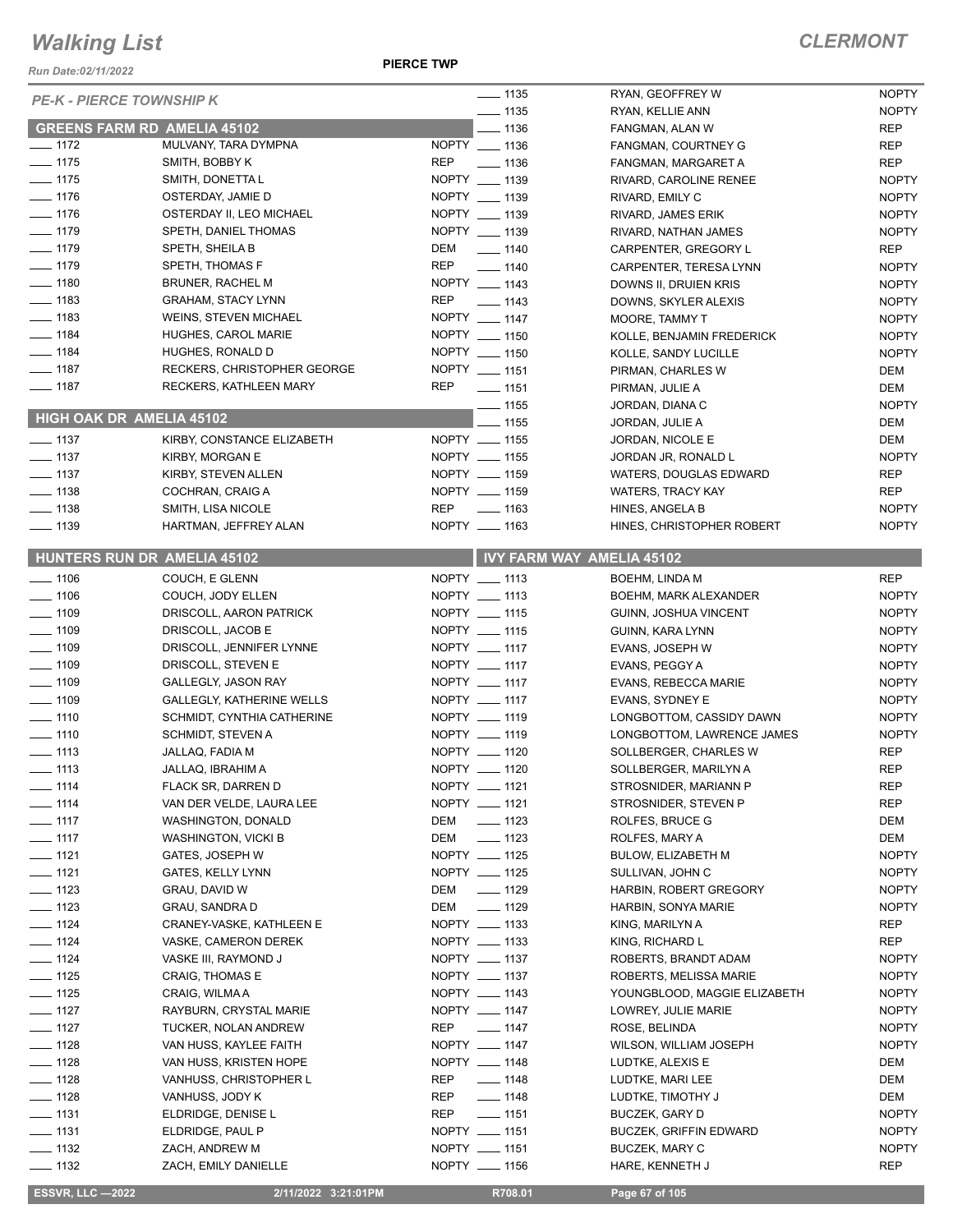**PIERCE TWP**

### *CLERMONT*

| Run Date:02/11/2022          |                                              | ויים בטוחות                          |                                                 |                          |
|------------------------------|----------------------------------------------|--------------------------------------|-------------------------------------------------|--------------------------|
|                              | <b>PE-K - PIERCE TOWNSHIP K</b>              | 3619                                 | ELLER, BEVERLY J                                | <b>DEM</b>               |
|                              |                                              | 3620                                 | TAYLOR, JAY E                                   | <b>NOP</b>               |
|                              | <b>IVY FARM WAY AMELIA 45102</b>             | 3620                                 | TAYLOR, PATRICIA ANN                            | <b>NOP</b>               |
| $- 1156$                     | HARE, TINA C                                 | 3621<br><b>REP</b>                   | SUTTO, CAROLYN J                                | <b>REP</b><br><b>REP</b> |
| $- 1160$                     | RAPP, AMY B                                  | NOPTY -8621<br>$-3622$               | SUTTO, EDWARD A<br>KANIS, MEGAN NICOLE          | <b>NOP</b>               |
| $- 1163$                     | <b>HENSLEY, BRENDA G</b>                     | DEM<br>$- 3622$                      | KANIS, REID ALLEN                               | <b>NOP</b>               |
| $- 1163$                     | HENSLEY, JESSE L                             | DEM<br>$\frac{1}{2}$ 3622            | KANIS JR, RICHARD FRANCIS                       | <b>NOP</b>               |
| $- 1167$                     | MOORE, EDWARD B                              | <b>REP</b><br>$\frac{1}{2}$ 3623     | HOOD, JAMIE RAE                                 | <b>NOP</b>               |
| $- 1167$                     | MOORE, KELLY K                               | <b>REP</b><br>$- 3624$               | MOORE, JULIE A                                  | <b>NOP</b>               |
| $- 1168$                     | <b>BAKER, CHARLES</b>                        | <b>REP</b><br>3624                   | VANDERHORST, BRIAN J                            | <b>NOP</b>               |
| $- 1168$                     | BAKER, INA K                                 | <b>NOPTY</b><br>_ 3626               | <b>MARX, CHRISTINE MARIE</b>                    | <b>NOP</b>               |
| $- 1171$                     | <b>BURBICK, DAVID H</b>                      | <b>NOPTY</b><br>3626                 | MARX JR, PETER C                                | <b>NOP</b>               |
| <b>JONES DR AMELIA 45102</b> |                                              | _ 3627                               | <b>KREBS, EMMA GRACE</b>                        | <b>DEM</b>               |
|                              |                                              | 3627                                 | <b>KREBS, RANDY L</b>                           | <b>DEM</b>               |
| $-3678$                      | HORTON, JULIE L                              | <b>REP</b><br>3627                   | KREBS, TINA M                                   | <b>DEM</b>               |
| $- 3678$                     | ZIEGELMEIER, KAYLA R                         | <b>NOPTY</b><br>3628                 | GUMMEL, KARA JAYNE                              | <b>NOP</b>               |
| LANG DR AMELIA 45102         |                                              | 3630                                 | HOLDER, ANTHONY E                               | <b>REP</b>               |
|                              |                                              | 3630                                 | HOLDER, ROBIN L                                 | <b>REP</b>               |
| $- 1097$                     | CREAGER, AIDAN VAUGHN                        | <b>NOPTY</b><br>3631                 | PFEIFFER, ROBERT STEVEN                         | <b>REP</b>               |
| $- 1097$<br>$- 1103$         | <b>CREAGER, RACHELLE LEE</b>                 | <b>NOPTY</b><br>3632<br><b>NOPTY</b> | GORDON, CAROLYN FAYE                            | <b>REP</b>               |
| $- 1103$                     | SABROWKSY, MICHAEL J                         | 3632<br><b>NOPTY</b>                 | GORDON, STEPHEN LEO                             | <b>REP</b>               |
| $- 1106$                     | WITSCHGER, MARGARET DEBRA                    | 3634<br>DEM                          | DONNERBERG, KATELYN MARIE                       | <b>NOP</b>               |
| $- 1107$                     | HENSLEY, JUANITA M<br>THOMPSON, SUZZANNE LEE | ____ 3634<br><b>REP</b>              | FALLS, JOSEPH VINCENT                           | <b>NOP</b>               |
| $- 1108$                     | EARLEY JR, DOUGLAS LEE                       | _ 3634<br><b>NOPTY</b>               | TUDER, AMANDA FAYE                              | <b>NOP</b>               |
| $- 1111$                     | CONNELL, ROBERT C                            | _ 3634<br><b>REP</b>                 | TUDER, WILLIAM DOUGLAS                          | <b>NOP</b>               |
| $- 1111$                     | CONNELL, VICKI L                             | _____ 3636<br><b>REP</b>             | JOHNSON, CALLIE E                               | <b>REP</b>               |
| $-1111$                      | KIBBY, JOAN MILLICENT                        | $\frac{1}{2}$ 3636<br>DEM            | JOHNSON JR, JAMES L                             | <b>REP</b>               |
| $-$ 1112                     | <b>BISHOP, DAVID L</b>                       | $\frac{1}{2}$ 3636<br><b>REP</b>     | JOHNSON, SHANNON E                              | <b>REP</b>               |
| $- 1112$                     | <b>BISHOP, JACOB EMERY</b>                   | 3637<br><b>NOPTY</b>                 | BERGER, LESTER C                                | <b>REP</b>               |
| $-$ 1112                     | <b>BISHOP, JASON TODD</b>                    | 3637<br><b>NOPTY</b>                 | BERGER, LINDA M                                 | <b>REP</b>               |
| $- 1118$                     | HARKIN, JANELLE MARIE                        | 3638<br><b>NOPTY</b>                 | HORINE, BRADY ANTHONY                           | <b>DEM</b>               |
| $- 1118$                     | MASTERS, WILLIAM WALTER                      | 3638<br><b>NOPTY</b>                 | HORINE, HEATHER D                               | <b>DEM</b>               |
| $- 1118$                     | RUDD, CHERYL LYNN                            | 3638<br><b>NOPTY</b>                 | HORINE, PATRICK DALE                            | <b>DEM</b>               |
| $- 1119$                     | DELKER, ROSE MARIE                           | 3639<br><b>NOPTY</b>                 | CARTER, BEVERLY M                               | <b>NOP</b>               |
|                              |                                              | 3639                                 | CARTER, WILLIAM SCOTT                           | <b>NOP</b>               |
|                              | LEGEND OAKS DR AMELIA 45102                  | _ 3641                               | CHAPMAN, DONNA J                                | <b>NOP</b><br><b>NOP</b> |
| $- 3601$                     | WILLENBRINK, MICHAEL JAMES                   | 3641<br>REP<br>_ 3642                | CHAPMAN, MICHAEL T                              | <b>REP</b>               |
| 3601                         | WILLENBRINK, MONA LISA                       | <b>REP</b><br>3642                   | SCHULTZ, PATRICIA LYNN<br>SCHULTZ, RAYMOND PAUL | <b>REP</b>               |
| 3602                         | ALVAREZ, MARIA CAROLINA                      | <b>REP</b><br>3643                   | ADAMS, DEBORAH LYNN                             | <b>REP</b>               |
| 3602                         | ALVAREZ, THOMAS DANIEL                       | <b>NOPTY</b><br>3643                 | ADAMS, DWAYNE HURSTLE                           | <b>NOP</b>               |
| 3603                         | TEBCHERANI, ELIE                             | <b>NOPTY</b><br>3644                 | HESS, ANNE R                                    | <b>NOP</b>               |
| 3605                         | SZABO, JEFFREY F                             | <b>REP</b><br>3644                   | HESS, RICHARD BRIAN                             | <b>REP</b>               |
| 3605                         | SZABO, PATRICIA T                            | <b>NOPTY</b><br>3645                 | ALEXANDER, BRIAN KEITH                          | <b>NOP</b>               |
| 3606                         | <b>BURNS, CONSTANCE LEE</b>                  | REP<br>3645                          | ALEXANDER, ETHAN WYATT                          | <b>NOP</b>               |
| 3606                         | TORRES, MICHAEL S                            | <b>REP</b><br>3645                   | ALEXANDER, RANDA RENAE                          | <b>NOP</b>               |
| $=$ 3608                     | DAVIS, ASHLEY CHRISTINE                      | <b>NOPTY</b><br>3646                 | ZIMMERMAN, CHRISTINA A                          | <b>NOP</b>               |
| $- 3608$                     | DAVIS, DIANA MARIE                           | <b>NOPTY</b><br>3646                 | ZIMMERMAN, WILLIAM D                            | <b>NOP</b>               |
| 3608                         | DAVIS, JEFFRY L                              | <b>NOPTY</b><br>3648                 | <b>WILLIAMS, CHARLES R</b>                      | <b>REP</b>               |
| __ 3609                      | WYER, SUSAN G                                | <b>REP</b><br>3648                   | WILLIAMS, LOIS M                                | <b>REP</b>               |
| 3609                         | WYER, WILLIAM DONALD                         | <b>REP</b><br>3649                   | SMITH, ADAM N                                   | <b>NOP</b>               |
| - 3610                       | SCHELL, CAROL FITZ                           | <b>NOPTY</b><br>3649                 | SMITH, LAURA ASHLEY                             | <b>NOP</b>               |
| $- 3611$                     | JANSZEN, ANDREW DAVID                        | <b>NOPTY</b><br>3650                 | TUCHFARBER, CARRIE LYNN                         | <b>NOP</b>               |
| $-3611$                      | JANSZEN, RACHEL MICHELLE                     | <b>NOPTY</b><br>3650                 | TUCHFARBER, WILLIAM A                           | <b>NOP</b>               |
| 3613<br>3613                 | GERS, BRANDI N                               | DEM<br>3651<br><b>NOPTY</b>          | CAHILL, M MARLENE                               | <b>NOP</b>               |
| 3613                         | <b>GERS, JOSEPH DOUGLAS</b>                  | 3652                                 | ELDRIDGE, MATTHEW THOMAS                        | <b>NOP</b>               |
| $- 3615$                     | GERS, JOSEPH W                               | DEM<br>3652<br><b>NOPTY</b>          | LADRIGAN, EMILY NICOLE                          | <b>NOP</b>               |
| $-3615$                      | MCCLURE, DOUGLAS M<br>MCCLURE, SHAWNA LYNN   | 3653<br><b>NOPTY</b>                 | DEMICK, RHONDA LYNN                             | <b>NOP</b>               |
| $- 3616$                     | JOENS, KOONG-JA                              | 3654<br>REP                          | WEST, GARY W                                    | <b>NOP</b>               |
| $-3616$                      | JOENS, TERRY GENE                            | 3654<br><b>REP</b>                   | WEST, PAMELA JO                                 | <b>NOP</b>               |
| __ 3618                      | LANE, SUSAN MAY                              | 3655<br><b>NOPTY</b>                 | CABLE, JAMES A                                  | <b>NOP</b>               |
|                              |                                              | 3655                                 | CABLE, KATHLEEN MARY                            | <b>NOP</b>               |

| 3620         | TAYLOR, JAY E                                 | NOPTY             |
|--------------|-----------------------------------------------|-------------------|
| 3620         | TAYLOR, PATRICIA ANN                          | <b>NOPTY</b>      |
| 3621         | SUTTO, CAROLYN J                              | REP               |
| 3621         | SUTTO, EDWARD A                               | <b>REP</b>        |
| 3622         | KANIS, MEGAN NICOLE                           | <b>NOPTY</b>      |
| 3622         | KANIS, REID ALLEN                             | <b>NOPTY</b>      |
| 3622         | KANIS JR, RICHARD FRANCIS                     | <b>NOPTY</b>      |
| 3623         | HOOD, JAMIE RAE                               | <b>NOPTY</b>      |
| 3624         | MOORE, JULIE A                                | <b>NOPTY</b>      |
| 3624         | VANDERHORST, BRIAN J                          | <b>NOPTY</b>      |
| 3626         | <b>MARX, CHRISTINE MARIE</b>                  | <b>NOPTY</b>      |
| 3626         | MARX JR, PETER C                              | <b>NOPTY</b>      |
| 3627         | <b>KREBS, EMMA GRACE</b>                      | DEM               |
| 3627         | <b>KREBS, RANDY L</b>                         | DEM               |
| 3627         | KREBS, TINA M                                 | DEM               |
| 3628         | GUMMEL, KARA JAYNE                            | <b>NOPTY</b>      |
| 3630         | <b>HOLDER, ANTHONY E</b>                      | REP               |
| 3630         | HOLDER, ROBIN L                               | <b>REP</b>        |
| 3631         | PFEIFFER, ROBERT STEVEN                       | <b>REP</b>        |
| 3632         | GORDON, CAROLYN FAYE                          | <b>REP</b>        |
| 3632         | <b>GORDON, STEPHEN LEO</b>                    | <b>REP</b>        |
| 3634         | DONNERBERG, KATELYN MARIE                     | <b>NOPTY</b>      |
| 3634         | FALLS, JOSEPH VINCENT                         | <b>NOPTY</b>      |
| 3634         | TUDER, AMANDA FAYE                            | <b>NOPTY</b>      |
| 3634         | TUDER, WILLIAM DOUGLAS                        | <b>NOPTY</b>      |
|              | JOHNSON, CALLIE E                             | REP               |
| 3636<br>3636 | JOHNSON JR, JAMES L                           | <b>REP</b>        |
|              |                                               | <b>REP</b>        |
| 3636         | JOHNSON, SHANNON E<br><b>BERGER, LESTER C</b> |                   |
| 3637         | BERGER, LINDA M                               | REP<br><b>REP</b> |
| 3637         | HORINE, BRADY ANTHONY                         | DEM               |
| 3638         |                                               |                   |
| 3638         | HORINE, HEATHER D                             | DEM               |
| 3638         | HORINE, PATRICK DALE                          | DEM               |
| 3639         | CARTER, BEVERLY M                             | <b>NOPTY</b>      |
| 3639         | CARTER, WILLIAM SCOTT                         | <b>NOPTY</b>      |
| 3641         | CHAPMAN, DONNA J                              | <b>NOPTY</b>      |
| 3641         | CHAPMAN, MICHAEL T                            | <b>NOPTY</b>      |
| 3642         | SCHULTZ, PATRICIA LYNN                        | <b>REP</b>        |
| 3642         | SCHULTZ, RAYMOND PAUL                         | <b>REP</b>        |
| 3643         | ADAMS, DEBORAH LYNN                           | REP               |
| 3643         | ADAMS, DWAYNE HURSTLE                         | <b>NOPTY</b>      |
| 3644         | HESS, ANNE R                                  | <b>NOPTY</b>      |
| 3644         | <b>HESS, RICHARD BRIAN</b>                    | REP               |
| 3645         | ALEXANDER, BRIAN KEITH                        | <b>NOPTY</b>      |
| 3645         | ALEXANDER, ETHAN WYATT                        | <b>NOPTY</b>      |
| 3645         | ALEXANDER, RANDA RENAE                        | <b>NOPTY</b>      |
| 3646         | ZIMMERMAN, CHRISTINA A                        | <b>NOPTY</b>      |
| 3646         | ZIMMERMAN, WILLIAM D                          | <b>NOPTY</b>      |
| 3648         | <b>WILLIAMS, CHARLES R</b>                    | REP               |
| 3648         | WILLIAMS, LOIS M                              | <b>REP</b>        |
| 3649         | SMITH, ADAM N                                 | <b>NOPTY</b>      |
| 3649         | SMITH, LAURA ASHLEY                           | <b>NOPTY</b>      |
| 3650         | TUCHFARBER, CARRIE LYNN                       | <b>NOPTY</b>      |
| 3650         | TUCHFARBER, WILLIAM A                         | <b>NOPTY</b>      |
| 3651         | CAHILL, M MARLENE                             | <b>NOPTY</b>      |
| 3652         | ELDRIDGE, MATTHEW THOMAS                      | <b>NOPTY</b>      |
| 3652         | LADRIGAN, EMILY NICOLE                        | <b>NOPTY</b>      |
| 3653         | DEMICK, RHONDA LYNN                           | <b>NOPTY</b>      |
| 3654         | WEST, GARY W                                  | <b>NOPTY</b>      |
| 3654         | WEST, PAMELA JO                               | <b>NOPTY</b>      |
| 3655         | CABLE, JAMES A                                | <b>NOPTY</b>      |
| 3655         | CABLE, KATHLEEN MARY                          | NOPTY             |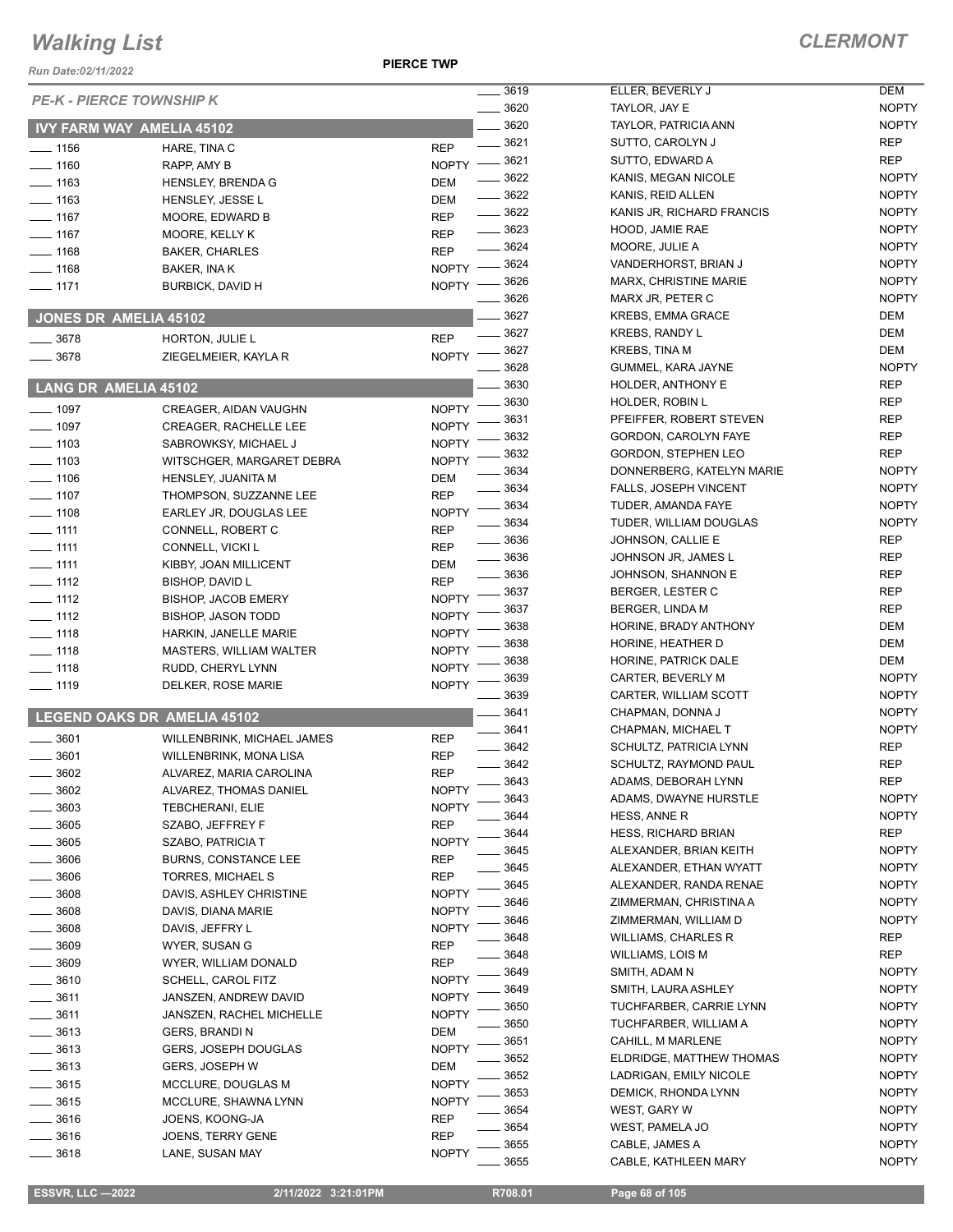*Run Date:02/11/2022*

**PIERCE TWP**

|                    | <b>PE-K - PIERCE TOWNSHIP K</b>  | $- 3709$                         | GUSTIN, JOYCE A                           | <b>NOPTY</b> |
|--------------------|----------------------------------|----------------------------------|-------------------------------------------|--------------|
|                    |                                  | $- 3709$                         | <b>GUSTIN, ROBERT A</b>                   | <b>NOPTY</b> |
|                    | LEGEND OAKS DR AMELIA 45102      | $-3710$                          | GIBSON, AMIE ELYSE                        | DEM          |
| 3656               | MURPHY, REBECCA SUE              | DEM<br>$- 3710$                  | <b>MARTIN, NANCY ELLEN</b>                | <b>DEM</b>   |
| $-3657$            | YAZELL, GRACE                    | NOPTY __ 3711                    | PEACE, SARAH                              | <b>NOPTY</b> |
| .3657              | YAZELL, RANDY E                  | NOPTY __ 3711                    | ROLLER, SCOTT M                           | <b>NOPTY</b> |
| $-3658$            | <b>BAUSCH, ERIN F</b>            | NOPTY __ 3711                    | SOWDER, MARY B                            | <b>NOPTY</b> |
| $=$ 3658           | <b>BAUSCH, MATTHEW PATRICK</b>   | NOPTY __ 3712                    | <b>BALLOU, BRANDI RASHELLE</b>            | <b>NOPTY</b> |
| $-3658$            | CAMPBELL, PATSY TURNER           | NOPTY __ 3712                    | CASE, ADAM E                              | <b>NOPTY</b> |
| 3658               | CAMPBELL, TERRY B                | NOPTY __ 3717                    | CROSBY, DESTENEE RAINE KENDALL            | <b>NOPTY</b> |
| 3660               | ROWLAND, CHRISTOPHER S           | <b>REP</b><br>$-3717$            | STONE, DENISE M                           | <b>NOPTY</b> |
| 3660               | ROWLAND, DEBRA M                 | NOPTY __ 3717                    | STONE, PAUL E                             | <b>REP</b>   |
|                    |                                  | $= 3718$                         | PARTACK, DOROTHA S                        | <b>REP</b>   |
|                    | <b>MAPLEWOOD DR AMELIA 45102</b> | 3718                             | PARTACK, EMILY MARIE                      | <b>REP</b>   |
|                    |                                  | NOPTY -8719                      | <b>GLEASON, JONATHAN AARON</b>            | <b>NOPTY</b> |
| $- 3641$           | CLIFTON, D SHAYNE                |                                  |                                           |              |
| $- 3641$           | LAUER, DIANE K                   | NOPTY -8720                      | COUGHLIN, JENNIFER J                      | <b>DEM</b>   |
| $\frac{1}{2}$ 3645 | <b>TUCKER, CARLA SHAE</b>        | $- 3720$<br>DEM                  | COUGHLIN, JEROME J                        | <b>DEM</b>   |
| $\frac{1}{2}$ 3650 | <b>KELCH, CRAIG THOMAS</b>       | $\frac{1}{2}$ 3721<br><b>REP</b> | KRAWEC, SUE A                             | <b>NOPTY</b> |
| 3650               | KELCH, KIMBERLY ANNETTE          | $\frac{3722}{2}$<br><b>REP</b>   | PICK, CHARLES H                           | <b>NOPTY</b> |
| $-3654$            | DARNELL, JESSE CHARLES           | NOPTY -8723                      | RITCHIE, DOLORES ELAINE                   | <b>NOPTY</b> |
| 3654               | <b>JUILFS, MICHAEL R</b>         | NOPTY -8734                      | HEMPLEMAN, NANCY A                        | <b>REP</b>   |
| $-3655$            | KINDRED, JUDITH A                | NOPTY -8734                      | HEMPLEMAN, SCOTT E                        | <b>REP</b>   |
| $- 3658$           | <b>FREDRICKS, CHARLES H</b>      | $\frac{1}{2}$ 3735<br><b>REP</b> | STIRNKORB, ARLENE M                       | <b>NOPTY</b> |
| 3658               | <b>FREDRICKS, RITAK</b>          | $\frac{1}{2}$ 3740<br><b>REP</b> | GILPIN, HUNTER WILLIAM                    | <b>NOPTY</b> |
| $\frac{1}{2}$ 3659 | HIRSCH, KRISTEN M                | NOPTY -8740                      | <b>GVERTIN, JACOB DYLAN</b>               | <b>NOPTY</b> |
| $\frac{1}{2}$ 3659 | <b>KLEINTOP, ANN M</b>           | NOPTY __ 3740                    | <b>WUEST, EMILY DANIELLE</b>              | <b>NOPTY</b> |
| $\frac{1}{2}$ 3659 | KLEINTOP, PAUL A                 | NOPTY __ 3740                    | <b>WUEST, NICHOLAS ALLEN</b>              | <b>NOPTY</b> |
| $\frac{1}{2}$ 3661 | <b>JESCHKE, CHRISTOPHER E</b>    | REP - 3741                       | MCCORMICK, PATRICIA A                     | <b>REP</b>   |
| $-3661$            | <b>JESCHKE, DEBORAH K</b>        | $- 3741$<br><b>REP</b>           | MCCORMICK, WILLIAM C                      | <b>REP</b>   |
| $\frac{1}{2}$ 3666 | SNOWDEN, JEROME L                | <b>NOPTY</b>                     |                                           |              |
| 3667               | CAVAGNARO, JARED ALLEN           |                                  | NOPTY MERWIN TEN MILE RD CINCINNATI 45245 |              |
| 3667               | CAVAGNARO, PATRICIA DANIELLE     | NOPTY __ 3600                    | GALLARDO, ANNIE                           | <b>NOPTY</b> |
| $-3671$            | DUGAN IV, MATTHEW PATRICK        | NOPTY __ 3600                    | GALLARDO, JORGE                           | <b>NOPTY</b> |
| 3671               | DUGAN, MATTHEW PATRICK           | NOPTY __ 3604                    | SCHAFFER, ELISA S                         | <b>NOPTY</b> |
| $-3671$            | DUGAN, TRACY ANNETTE             | NOPTY __ 3604                    | SCHAFFER, MICHAEL L                       | <b>NOPTY</b> |
| $-3676$            |                                  | NOPTY __ 3604                    | SCHAFFER, SCOTT M                         | <b>NOPTY</b> |
|                    | MINARDI, ABIGAIL M               |                                  |                                           |              |
| $- 3676$           | MINARDI, BRIAN A                 | NOPTY __ 3610                    | BAUM, KIMBERLY ANN                        | <b>NOPTY</b> |
| $- 3676$           | MINARDI, MAXIMUS P               | NOPTY __ 3610                    | GILDAY, KYLE CASSITY                      | <b>NOPTY</b> |
| 3676               | MINARDI, MICHELLE D              | <b>REP</b><br>3610               | SILCOTT, DONALD H                         | <b>NOPTY</b> |
| $-3679$            | SCHRAER, KEVIN J                 | NOPTY _<br>$-3620$               | CANTWELL, RACHAEL ELIZABETH               | <b>NOPTY</b> |
| 3679               | SCHRAER, SARAH KAITLIN           | <b>REP</b><br>$- 3626$           | FANCHER, CHRISTY DYAN                     | <b>NOPTY</b> |
| 3681               | MORRIS, KIMBERLY EDEN            | NOPTY __ 3626                    | FANCHER, VERNON EUGENE                    | <b>NOPTY</b> |
| 3685               | <b>BRAZIER, ROBERT L</b>         | <b>REP</b><br>$- 3626$           | FANCHER, WHITNEY N                        | <b>NOPTY</b> |
| 3685               | <b>BRAZIER, VICKEY L</b>         | $\frac{1}{2}$ 3632<br>REP        | MCKENZIE, CHRISTINA MARIA                 | <b>NOPTY</b> |
| 3688               | ELLIS, STEVEN DAVID              | $\frac{1}{2}$ 3634<br>DEM        | MCFADDEN, BILLIE JEAN MCFADDEN            | <b>NOPTY</b> |
| 3688               | <b>MORRIS, MARY K</b>            | <b>REP</b><br>3634               | SCHMIDT, JEFFREY C                        | <b>NOPTY</b> |
| __ 3688            | MORRIS, MEGAN ELIZABETH          | NOPTY __ 3668                    | CLARKE, JESSICA L                         | <b>NOPTY</b> |
| $- 3688$           | MORRIS, MICHAEL PAUL             | NOPTY __ 3668                    | FITE, ATALIE J                            | <b>NOPTY</b> |
| _ 3688             | PRETZER, JEFFERY SCOTT           | NOPTY __ 3668                    | FITE, OLIVIA MAE                          | <b>NOPTY</b> |
| _ 3691             | BAKER, JOHN P                    | NOPTY __ 3668                    | FITE, SETH THOMAS                         | <b>NOPTY</b> |
| 3691               | BAKER, JUDY L                    | NOPTY __ 3668                    | FITE, STEPHEN MICHAEL                     | <b>NOPTY</b> |
| 3699               | <b>GEERS, MITCHELL R</b>         | NOPTY __ 3690                    | BRACKEN, DAVID MATHEW                     | <b>NOPTY</b> |
| - 3702             | PEACE, CATHY S                   | NOPTY __ 3690                    | <b>BRACKEN, TINA L</b>                    | <b>NOPTY</b> |
| 3702               | PEACE, JAMES GLENN               | NOPTY __ 3696                    | <b>BURGER, DANIEL S</b>                   | REP          |
| $-3702$            | SUTTLES, JOHN R                  | NOPTY __ 3696                    | <b>BURGER, PATRICIA MARIE</b>             | REP          |
| $-3702$            | SUTTLES, OLIVIA                  | NOPTY __ 3706                    | CASTLES II, CHARLES E                     | <b>REP</b>   |
|                    |                                  |                                  |                                           |              |
| $-3702$            | SUTTLES, PHYLLIS M               | NOPTY __ 3706                    | CASTLES, LISA M                           | REP          |
| $-3702$            | SUTTLES, SAMUEL A                | NOPTY __ 3710                    | KELLER, JASON A                           | <b>NOPTY</b> |
| $-3705$            | TRIMPE, DAVID R                  | <b>REP</b><br>$- 3728$           | PAYNE, ELLA MARIE                         | <b>NOPTY</b> |
| $-3705$            | TRIMPE, SHERRY LYNN              | $- 3728$<br>REP                  | PAYNE, NORMAN A                           | <b>NOPTY</b> |
| $-3706$            | <b>FRIEDRICH, MARY L</b>         | $- 3738$<br>REP                  | UIBLE, STEPHEN W                          | REP          |
| $- 3706$           | FRIEDRICH, WARREN K              | REP<br>$\frac{1}{2}$ 3738        | UIBLE, VIYADA S                           | <b>REP</b>   |
| $-3709$            | <b>GUSTIN JR, BOBBY ALAN</b>     | NOPTY __ 3762                    | COOREY, KYLE MATTHEW                      | <b>NOPTY</b> |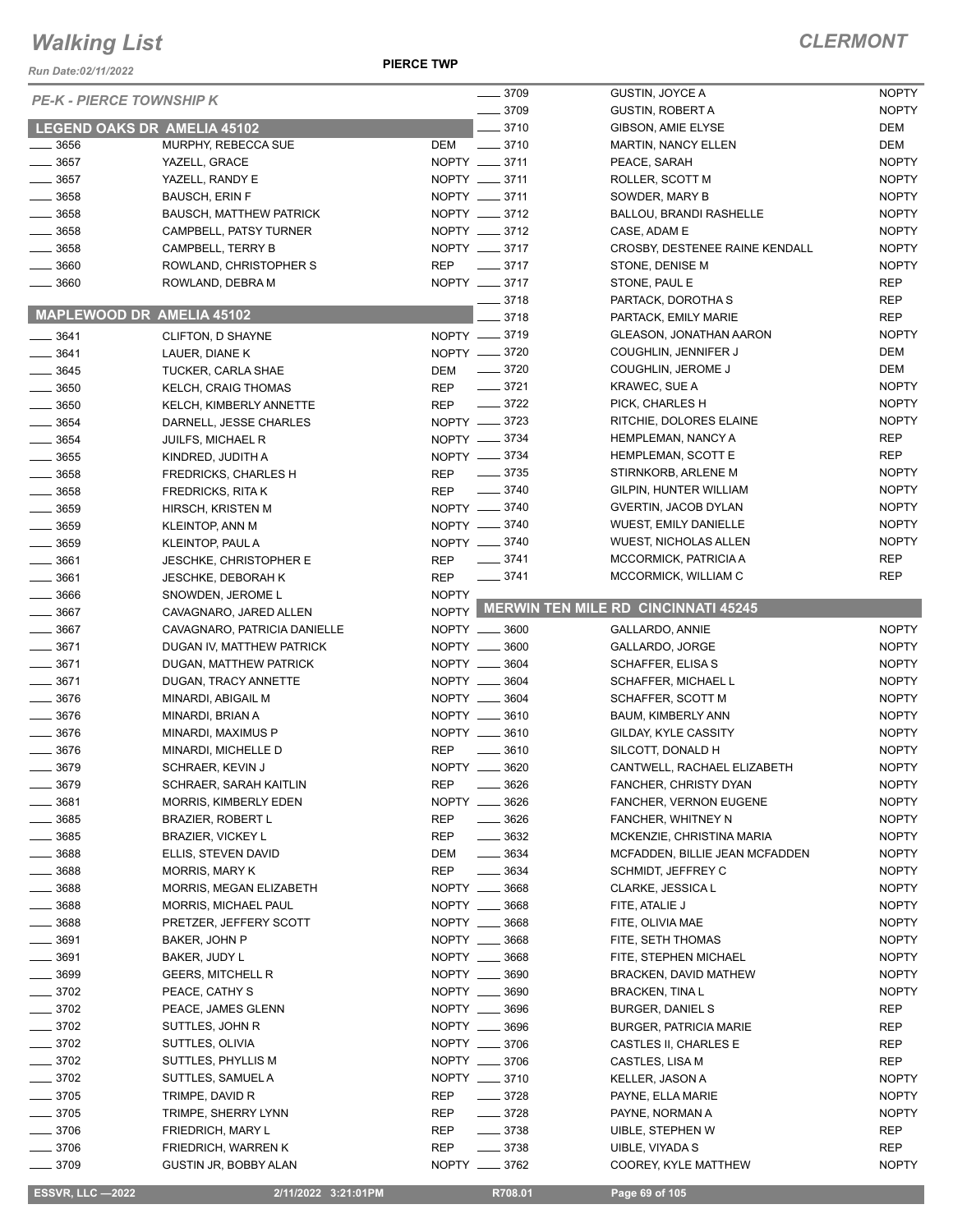*Run Date:02/11/2022*

**PIERCE TWP**

| <b>PE-K - PIERCE TOWNSHIP K</b> |                                            |              | $\frac{1}{2}$ 3677     |                          | YOCKEY, SUSAN B                                         | <b>NOPTY</b>        |
|---------------------------------|--------------------------------------------|--------------|------------------------|--------------------------|---------------------------------------------------------|---------------------|
|                                 |                                            |              | 3677                   |                          | YOCKEY, TIMOTHY I                                       | <b>NOPTY</b>        |
|                                 | <b>MERWIN TEN MILE RD CINCINNATI 45245</b> |              | 3680                   |                          | BARRETT DONAHUE, DANA KAY                               | <b>NOPTY</b>        |
| $\frac{1}{2}$ 3762              | COOREY, TERRY R                            |              | NOPTY __ 3680          |                          | DONAHUE, MATTHEW D                                      | <b>NOPTY</b>        |
| $- 3766$                        | DULONG, CHELSEA N                          | <b>REP</b>   | $\frac{1}{2}$ 3681     |                          | KERR, BRENDA JEAN                                       | <b>DEM</b>          |
| $- 3766$                        | DULONG, MARC R                             | <b>REP</b>   | $\frac{1}{2}$ 3685     |                          | BENTLEY, KAREN J                                        | <b>REP</b>          |
| $- 3774$                        | SCOTT, JEFFERY D                           |              | NOPTY __ 3685          |                          | <b>BENTLEY, MICHAEL B</b>                               | <b>REP</b>          |
| $- 3774$                        | <b>SCOTT, TURNER AYERS</b>                 |              | NOPTY __ 3689          |                          | BUCHANAN, JOANNE H                                      | <b>REP</b>          |
| $- 3778$                        | GULLEY, CORY NICOLAS                       |              | NOPTY __ 3689          |                          | BUCHANAN, VANESSA M                                     | <b>NOPTY</b>        |
| $- 3778$                        | STAHL, MILLIE A                            |              | NOPTY __ 3692          |                          | MEISMAN, GREGORY H                                      | <b>NOPTY</b>        |
| $- 3782$                        | VAMOS, BRYAN P                             |              | NOPTY __ 3692          |                          | MEISMAN, MELISSA A                                      | <b>NOPTY</b>        |
| $- 3786$                        | BURNS, NANCY L                             | DEM          | $\frac{1}{2}$ 3693     |                          | STITT, JEFFREY P                                        | <b>NOPTY</b>        |
| $\frac{1}{2}$ 3786              | SCOTT, KATHRYN R                           | DEM          | $\frac{1}{2}$ 3693     |                          | STITT, LORI A                                           | <b>NOPTY</b>        |
| $\frac{1}{2}$ 3790              | CRIPPS, SHANNON DEON                       |              | NOPTY __ 3693          |                          | STITT, TYLER ADAM                                       | <b>NOPTY</b>        |
| $- 3794$                        | <b>CURLESS, BRITTANY L</b>                 |              | NOPTY __ 3696          |                          | <b>BRUNK, LORI E</b>                                    | <b>NOPTY</b>        |
| $- 3794$                        | FISCHER, KENNEDY NICOLE                    |              | NOPTY __ 3697          |                          | SUTTER, ANGELA N                                        | <b>NOPTY</b>        |
| $- 3798$                        | RAINES, CHARLES M                          |              | NOPTY __ 3698          |                          | WHEELER, AMANDA E                                       | <b>NOPTY</b>        |
| $- 3798$                        | RAINES, LYNDA GAIL                         |              | NOPTY __ 3698          |                          | WHEELER, DEBORAH L                                      | <b>NOPTY</b>        |
| $- 3798$                        | RAINES, REGINA LYNN                        |              | NOPTY __ 3698          |                          | WHEELER, LAWRENCE R                                     | <b>NOPTY</b>        |
| $\frac{1}{2}$ 3806              | HIRSCHAUER, THOMAS E                       |              | NOPTY __ 3703          |                          | WHITE, ALEXANDER JAMES                                  | <b>NOPTY</b>        |
| $\frac{1}{2}$ 3806              | HIRSCHAUER, TRACEY M                       |              | NOPTY __ 3708          |                          | MASTEN, JAMIE MICHELLE                                  | <b>NOPTY</b>        |
| $- 3810$                        | HOESADA, KRISTINA                          |              | NOPTY __ 3708          |                          | MASTEN, RYAN D                                          | <b>NOPTY</b>        |
| $- 3810$                        | HOLLOWAY, SCOTT ROBERT                     |              | NOPTY __ 3711          |                          | RICHARDSON, LAVON THERESA                               | <b>NOPTY</b>        |
| $\frac{1}{2}$ 3814              | DICKERSON III, DANNY W                     |              | NOPTY __ 3711          |                          | STAIRS JR, AARON TYLER                                  | <b>NOPTY</b>        |
| $\frac{3814}{2}$                | MEYER III, DENNIS RUSSELL                  |              | NOPTY __ 3712          |                          | LEINBERGER JR, FRANK T                                  | <b>NOPTY</b>        |
| $\frac{3814}{2}$                | MEYER, GREGORY R                           |              | REP __ 3712            |                          | LEINBERGER, SANDRA B                                    | <b>NOPTY</b>        |
| $\frac{1}{2}$ 3814              | ROSE, LARRY D                              |              | NOPTY __ 3715          |                          | <b>GEORG, KATIE LEE</b>                                 | <b>NOPTY</b>        |
| $\frac{1}{2}$ 3816              | TINNE, KIMBERLY L                          | REP          | $\frac{1}{2}$ 3715     |                          | HARTLEY, PATRICIA LYNN                                  | <b>NOPTY</b>        |
| $- 3816$                        | TINNE, PATRICK CHRISTOPHER                 | REP          | $\frac{1}{2}$ 3715     |                          | HARTLEY JR, ROBERT PAUL                                 | <b>NOPTY</b>        |
| $- 3820$                        | LALLY, ROBERT W                            |              | NOPTY __ 3716          |                          | RANDOLPH, LOUIS CRAIG                                   | <b>REP</b>          |
| $- 3820$                        | LALLY, STEPHANIE                           |              | NOPTY __ 3716          |                          | RANDOLPH, TAMI A                                        | <b>REP</b>          |
| $- 3820$                        | LALLY, TAMMY                               |              | NOPTY __ 3719          |                          | POLING, DALE A                                          | <b>REP</b>          |
| $\frac{1}{2}$ 3824              | <b>COLE, KENNETH B</b>                     |              | NOPTY __ 3720          |                          | BIRKLEY, BRIAN C                                        | <b>REP</b>          |
| $\frac{1}{2}$ 3836              | DONOVAN, ANGELA NICOLE                     |              | NOPTY __ 3720          |                          | BIRKLEY JR, BRIAN CHARLES                               | <b>NOPTY</b>        |
| $\frac{1}{2}$ 3836              | DONOVAN, SAMUEL HUGH                       |              | NOPTY __ 3720          |                          | BIRKLEY, JOAN LEE                                       | <b>REP</b>          |
| $\frac{1}{2}$ 3836              | HOHMAN, KIMBERLY DAUSE                     |              | NOPTY __ 3723          |                          | JOHNSON, KAREN L                                        | <b>DEM</b>          |
| $\frac{1}{2}$ 3836              | HOHMAN, NATALIE ANNMARIE                   |              | NOPTY __ 3726          |                          | BARTLETT, LAURA RENEE                                   | <b>NOPTY</b>        |
| $\frac{1}{2}$ 3840              | STEWART, ANDREA MARIE                      |              | NOPTY __ 3726          |                          | BARTLETT, PAUL WALLACE                                  | <b>NOPTY</b>        |
| $- 3840$                        | STEWART, SHAWN PATRICK                     |              | NOPTY __ 3729          |                          | <b>GALLIGAN, ALEXIS L</b>                               | <b>NOPTY</b>        |
|                                 |                                            |              | $-3729$                |                          | GALLIGAN, NICOLE LYNN RUTH                              | <b>NOPTY</b>        |
| OAKWOOD DR AMELIA 45102         |                                            |              | $- 3729$               |                          | <b>GALLIGAN, TRACY L</b>                                | <b>NOPTY</b>        |
| 3649                            | ROBERTS, PEARL MAE                         |              | NOPTY __ 3732          |                          | <b>GLORIUS, CATHY LOU</b>                               | <b>NOPTY</b>        |
| 3649 #UNIT 3649                 | ROBERTS, DANNY L                           |              | NOPTY __ 3732          |                          | <b>GLORIUS JR, JOHN HENRY</b>                           | <b>NOPTY</b>        |
| $=$ 3654                        | CLINEBELL, BAILEY AUSTIN                   |              | NOPTY -8732            |                          | <b>GULLESPIE, JUANITA A</b>                             | <b>NOPTY</b>        |
| 3654                            | JONES, DEBRA J                             |              | NOPTY __ 3733          |                          | MACKE, SCOTT A                                          | REP                 |
| $=$ 3654                        | JONES, MARK A                              |              | NOPTY __ 3733          |                          | MACKE, SUZANNE YVETT                                    | <b>DEM</b>          |
| $-3654$                         | JONES, MICHAEL ALLAN                       |              | NOPTY __ 3734          |                          | <b>MORRIS, ERIC R</b>                                   | <b>NOPTY</b>        |
| 3660                            | CLARK, AMIE L                              |              | NOPTY __ 3734          |                          | MORRIS, JULIENNE KAY                                    | <b>NOPTY</b>        |
| 3660                            | CLARK, RANDALL E                           | REP          | $\frac{1}{2}$ 3735     |                          | HOSKINS, BURCHELL C                                     | DEM                 |
| 3660                            | <b>MELTON, EDNA M</b>                      |              | NOPTY __ 3735          |                          | HOSKINS, DIXIE L                                        | DEM                 |
| 3661                            | HOWE, RONNIE EUGENE                        |              | NOPTY __ 3736          |                          | CORBETT, DANIEL C                                       | <b>NOPTY</b>        |
| 3662                            | RAPP, REBECCA L                            |              | NOPTY -8736            |                          | CORBETT, JOYCE C                                        | <b>NOPTY</b>        |
| 3665                            | MCMANUS, ALICE                             |              | NOPTY __ 3740          |                          | EDMUNDSON, SAMANTHA D                                   | <b>NOPTY</b>        |
| 3666                            | <b>WALKER, DANNY RAY</b>                   |              | NOPTY -8740            |                          | EDMUNDSON, SAMUEL STEPHEN                               | <b>NOPTY</b>        |
| 3669                            | TUCKER, ESTLE A                            | <b>NOPTY</b> |                        |                          |                                                         |                     |
| 3669                            | <b>TUCKER, KATHLEEN</b>                    | <b>NOPTY</b> |                        | W OHIO PIKE AMELIA 45102 |                                                         |                     |
| 3670                            | <b>CHARLTON, SOPHIE T</b>                  | DEM          | $- 1125$               |                          | <b>FARRELL, FRANKIE CHARLES</b>                         | <b>NOPTY</b>        |
| 3674                            | <b>SHARP, RUSSELL</b>                      |              | NOPTY __ 1139          |                          | <b>WEHBY, MICHELE NICOLE</b>                            | <b>NOPTY</b>        |
| $-3675$                         |                                            |              | NOPTY __ 1141 #APT 2   |                          |                                                         | <b>NOPTY</b>        |
| 3675                            | MEYER, KYLE DYLAN                          |              | NOPTY ____ 1141 #APT 2 |                          | JENNINGS, CHEYENNE K                                    |                     |
| $-3675$                         | MURPHY, ASHLEY MARIE<br>MURPHY, BONNIE     |              | NOPTY __ 1141 #UNIT 2  |                          | <b>JENNINGS, STACEY RAYE</b><br>JENNINGS, JAMES DARRELL | <b>NOPTY</b><br>REP |
| 3676                            | ALLEN SR, JAMES P                          |              | NOPTY __ 1263          |                          | BIRMINGHAM, TONY MARSHALL                               | <b>NOPTY</b>        |
| 3677                            | YOCKEY, BRIAN                              |              | NOPTY __ 1275          |                          | AUXIER, THOMAS J                                        | <b>REP</b>          |
|                                 |                                            |              |                        |                          |                                                         |                     |
| <b>ESSVR, LLC -2022</b>         | 2/11/2022 3:21:01PM                        |              | R708.01                |                          | Page 70 of 105                                          |                     |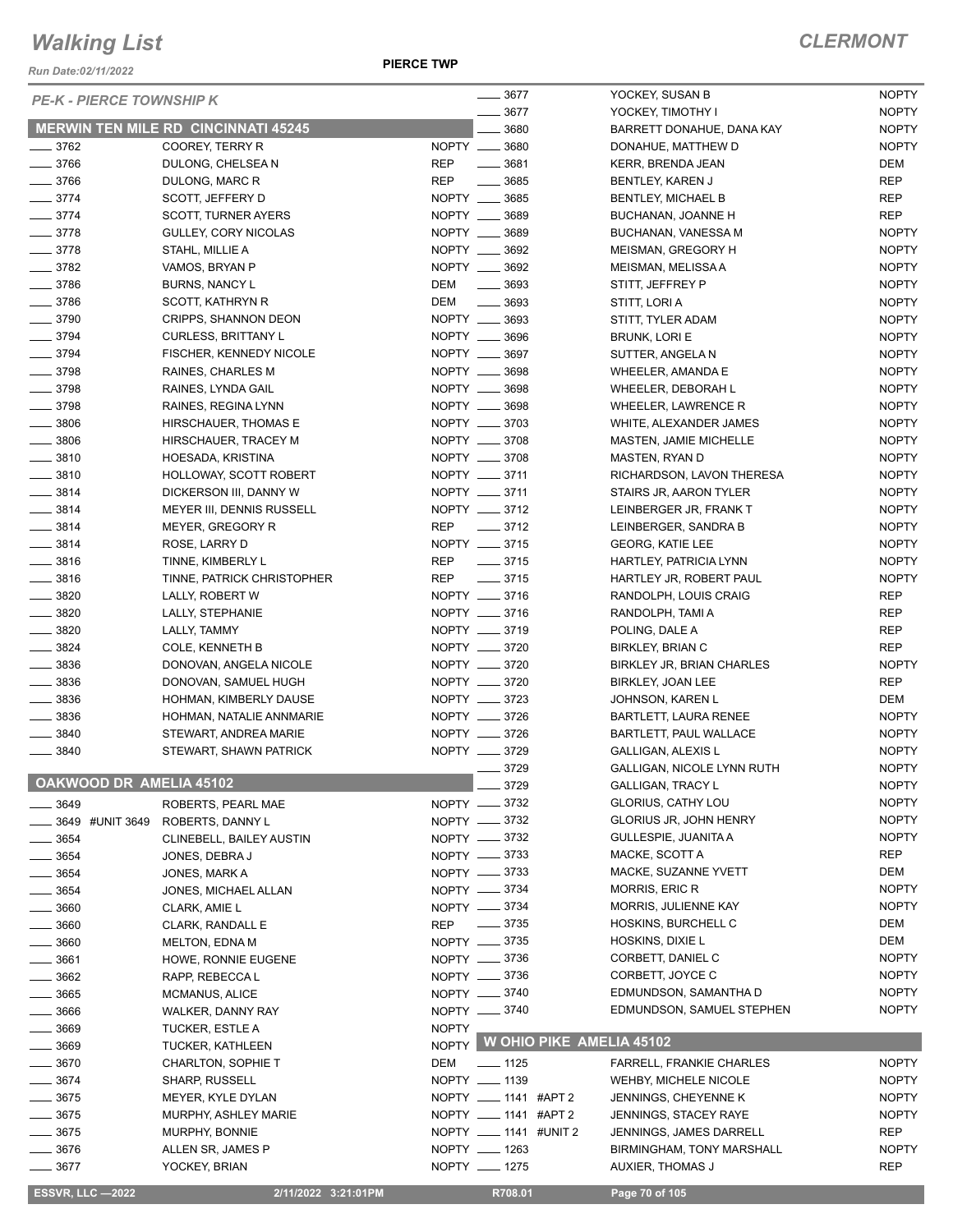*Run Date:02/11/2022*

**PIERCE TWP**

|                    |                                 |            | $-3776$                 | BRAMBLE, TAMARA L                                            | <b>NOPTY</b>               |
|--------------------|---------------------------------|------------|-------------------------|--------------------------------------------------------------|----------------------------|
|                    | <b>PE-K - PIERCE TOWNSHIP K</b> |            | $- 3776$                | BRAMBLE, TARA LYNN                                           | <b>NOPTY</b>               |
|                    |                                 |            |                         | <b>REDTHORNE DR AMELIA 45102</b>                             |                            |
|                    | ORCHARD LN AMELIA 45102         |            |                         |                                                              |                            |
| $\frac{1}{2}$ 1095 | HICKS, NATHAN MICHAEL           | DEM        | $- 3719$                | DISNEY, MARANDA ANN                                          | <b>NOPTY</b>               |
| $- 1095$           | <b>HICKS, PATRICK M</b>         | DEM        | $- 3723$                | ROCKWOOD, AARON L                                            | <b>NOPTY</b>               |
| $- 1095$           | HICKS, SANDRA J                 | DEM        | $- 3723$                | ROCKWOOD, APRIL L                                            | <b>REP</b>                 |
| $\frac{1}{2}$ 1102 | MCAULEY, DENNI R                |            | NOPTY -8724             | ANSTAETT, MELISSA A                                          | <b>NOPTY</b>               |
| $- 1102$           | <b>MCAULEY, LIAM PATRICK</b>    |            | NOPTY -8724             | POGGI, ERIK CHARLES                                          | <b>NOPTY</b>               |
| $- 1102$           | MCAULEY, WILLIAM R              |            | NOPTY -8727             | LUGINBUHL, JAMES R                                           | <b>REP</b>                 |
| $\frac{1}{2}$ 1103 | DIETZ, JOHN A                   |            | NOPTY -8727             | LUGINBUHL, VERA A                                            | <b>REP</b>                 |
| $- 1103$           | KEELEY, MARIE D                 |            | NOPTY -8729             | AULT, DEBORAH A                                              | <b>NOPTY</b>               |
| $\frac{1}{2}$ 1106 | HAIGWOOD, KIMBERLY K            |            | NOPTY -8729             | AULT, ELMER WAYNE                                            | <b>NOPTY</b>               |
| $\frac{1}{2}$ 1106 | LEWIS, JEFFREY PAUL             | NOPTY $-$  | - 3729                  | AULT, LINDA M                                                | <b>NOPTY</b>               |
| $\frac{1}{2}$ 1107 | SALGADO ROMAN, IRIS ESTHER      |            | NOPTY -3731             | <b>BURTON, BETTY VANSL</b>                                   | <b>NOPTY</b>               |
| $- 1108$           | DEWEESE, ROBERT A               |            | NOPTY -8731             | BURTON, NORMAN R                                             | <b>NOPTY</b>               |
| $- 1108$           | DEWEESE, ROBERT KEVIN           |            | NOPTY -8733             | PERSON, SANDY L                                              | <b>NOPTY</b>               |
| $\frac{1}{2}$ 1109 | BURNS JR, DAVIFD N              |            | NOPTY -8734             | <b>CUMMINS, BETH A</b>                                       | <b>NOPTY</b>               |
| $- 1113$           | PANKNIN, DAVID J                |            | NOPTY -8734             | CUMMINS, JEFFREY W                                           | <b>NOPTY</b>               |
| $- 1114$           | TIPTON, SHAWNA J                | <b>DEM</b> | $\frac{1}{2}$ 3735      | <b>GROMEK, EMMA M</b>                                        | <b>REP</b>                 |
| $\frac{1}{1114}$   | TIPTON, TABITHA G               | <b>DEM</b> | $\frac{1}{2}$ 3735      | <b>GROMEK, GREGORY P</b>                                     | <b>NOPTY</b>               |
| $- 1117$           | MERANDA, ERIC R                 |            | NOPTY -8736             | TIPPITT, JOHN T                                              | DEM                        |
| $- 1118$           | ABNER, CARLA J                  |            | NOPTY -8736             | TIPPITT, JOYCE A                                             | <b>DEM</b>                 |
| $-$ 1121           | HORNE, THOMAS GLENN             |            | NOPTY -8737             | SUMMERVILLE, LISA ANN                                        | <b>NOPTY</b>               |
| $\frac{1}{2}$ 1122 | DOMBROWSKI, PAUL CHARLES        |            | NOPTY -8737             | SUMMERVILLE, WILLIAM B                                       | <b>NOPTY</b>               |
| $- 1122$           | DOMBROWSKI, STEPHANIE RENEE     |            | NOPTY -8738             | NOLIN, SHEENA L                                              | <b>NOPTY</b>               |
| $- 1125$           | ANDERSON, JANNITTA F            | DEM        | $- 3738$                | STUPAR, CHRISTOPHER JAMES                                    | <b>NOPTY</b>               |
| $- 1125$           | ANDERSON, REGGIE A              | DEM        | $\frac{1}{2}$ 3738      | <b>TURNER, ALEXIS KIMBERLI</b>                               | <b>DEM</b>                 |
| $- 1125$           | HAIGWOOD, JON LOREN             |            | NOPTY -8738             | TURNER, TAYLOR M                                             | <b>DEM</b>                 |
| $- 1126$           | CAMPBELL, JULIE A               |            | NOPTY -8739             | <b>REBORI, KAREN</b>                                         | <b>REP</b>                 |
| $- 1127$           | <b>BURRESS, COREY S</b>         |            | NOPTY -8740             | ARRIGO, GERALD W                                             | <b>NOPTY</b>               |
| $- 1130$           | CUNNINGHAM, ALEXANDRA JASMINE   |            | NOPTY -8740             | ARRIGO, HELEN T                                              | <b>NOPTY</b>               |
| $- 1130$           | <b>CUNNINGHAM, EDDIE OWENS</b>  | <b>REP</b> | $\frac{1}{2}$ 3741      | STEINMETZ, GREGORY J                                         | <b>DEM</b>                 |
| $- 1130$           | CUNNINGHAM, ILONA M             | DEM        | $- 3741$                | STEINMETZ, KIMBERLY A                                        | <b>NOPTY</b>               |
| $- 1130$           | CUNNINGHAM, JULIA MARIE         |            | NOPTY -8741             | STEINMETZ, MARIA GRACE                                       | <b>NOPTY</b>               |
| $- 1131$           | SCHRAGE, JEFFREY M              | <b>REP</b> | $- 3742$                | NIEBERDING, DAVID B                                          | <b>NOPTY</b>               |
| $- 1131$           | TURNER, TAYLOR MICHELE          | <b>REP</b> | $- 3742$                | NIEBERDING, JOY                                              | REP                        |
| $\frac{1}{2}$ 1134 | CHITWOOD, DEBORAH D             | <b>REP</b> | $\frac{1}{2}$ 3743      | CRIHFIELD, KARAH LYN MARIANA                                 | <b>REP</b>                 |
| $\frac{1}{2}$ 1135 | HILL, VENEDIA GAIL              |            | NOPTY -8743             | CRIHFIELD, THOMAS SCOTT                                      | REP                        |
| $\frac{1}{2}$ 1138 | <b>BAILEY, JESSICA ANNE</b>     |            | NOPTY -8744             | <b>SEARS, BEVERLY K</b><br>SEARS JR, WILLIAM J               | <b>REP</b><br><b>REP</b>   |
| $- 1138$           | WEBSTER, PAMELA M               |            | NOPTY -8744             |                                                              |                            |
| $- 1139$           | SCHRAGE JR, JEROME G            | <b>REP</b> | $- 3744$                | SEARS, WILLIAM ZACHARY                                       | <b>NOPTY</b>               |
| $- 1142$           | SULLIVAN, TERESA A              |            | NOPTY -8745             | COLLINS, JENNA THERESE                                       | <b>REP</b>                 |
| $- 1146$           | <b>BORCHERS, ROSE A</b>         |            | NOPTY -8745             | COLLINS, JOSHUA STEVEN                                       | <b>NOPTY</b>               |
| $- 1146$           | CHAMBERS JR, ROBERT VICTOR      |            | NOPTY -8746             | WEHKING, KANDIS JEAN<br>WEHKING, WILLIAM E                   | REP<br>REP                 |
| $- 1146$           | <b>GUINN, BARRY V</b>           |            | NOPTY -8746             | MANUEL, BRIAN G                                              | DEM                        |
| $\frac{1}{2}$ 3756 | <b>BOLTON, TRAVIS JEFFREY</b>   |            | NOPTY -8747<br>$- 3747$ | MANUEL, NANCY ELAINE                                         | <b>DEM</b>                 |
| $\frac{1}{2}$ 3756 | WORKMAN, CATHY                  | <b>REP</b> | $- 3748$                |                                                              | <b>NOPTY</b>               |
| $\frac{1}{2}$ 3756 | WORKMAN, STEPHEN L              | REP        | $\frac{1}{2}$ 3748      | BURT, DANIEL E                                               | <b>NOPTY</b>               |
| $- 3757$           | AYSCUE, JODIE E                 | <b>REP</b> | $\frac{1}{2}$ 3749      | <b>BURT, JESSICA NICOLE</b><br><b>KEARNEY, JOHN BRADFORD</b> | <b>NOPTY</b>               |
| $\frac{1}{2}$ 3757 | AYSCUE, ROBERT LEE              | <b>REP</b> | $- 3749$                | ROESCH, LEE C                                                | REP                        |
| $\frac{1}{2}$ 3758 | TARVIN, BARBARA A               | <b>REP</b> | $- 3749$                |                                                              |                            |
| $- 3758$           | TARVIN, MIKE GALE               | <b>REP</b> |                         | ROESCH, MARGARET M                                           | DEM                        |
| $- 3759$           | SUMMERS, SEAN MICHAEL           |            | NOPTY -8750             | MARSH, ABIGAIL E<br>MARSH, ERIC G                            | <b>NOPTY</b><br>REP        |
| $- 3759$           | TELL SUMMERS, ANDREA ANGELICA   |            | NOPTY -8750             |                                                              | <b>REP</b>                 |
| $\frac{1}{2}$ 3763 | TREFZGER, MARYBETH A            |            | NOPTY -8750             | MARSH, PORTLAND M                                            |                            |
| $\frac{1}{2}$ 3763 | TREFZGER, WILLIAM H             |            | NOPTY -8751             | CARR, BONNIE J                                               | DEM                        |
| $\frac{1}{2}$ 3768 | <b>BRUMLEY, ARCUS</b>           |            | NOPTY -8751             | CARR, THOMAS WAYNE                                           | <b>NOPTY</b><br><b>REP</b> |
| $\frac{1}{2}$ 3768 | BRUMLEY, DORA M                 |            | NOPTY -8752             | COYNE, WILLIE L                                              |                            |
| $- 3771$           | HINKLE, LINDSAY MICHELLE DEAN   |            | NOPTY -8753             | <b>BAILEY, CHRISTINA L</b>                                   | <b>NOPTY</b><br>REP        |
| $- 3771$           | HINKLE, STEVEN CHALLIS          | $NOPTY$ -  | _ 3754                  | BRUGGEMAN, LYNDA S                                           |                            |
| $- 3776$           | <b>BRAMBLE, J TODD</b>          | <b>REP</b> | _ 3754<br>$-3755$       | BRUGGEMAN, RICHARD J<br>PARKER, NANCY S                      | REP<br><b>REP</b>          |
|                    |                                 |            |                         |                                                              |                            |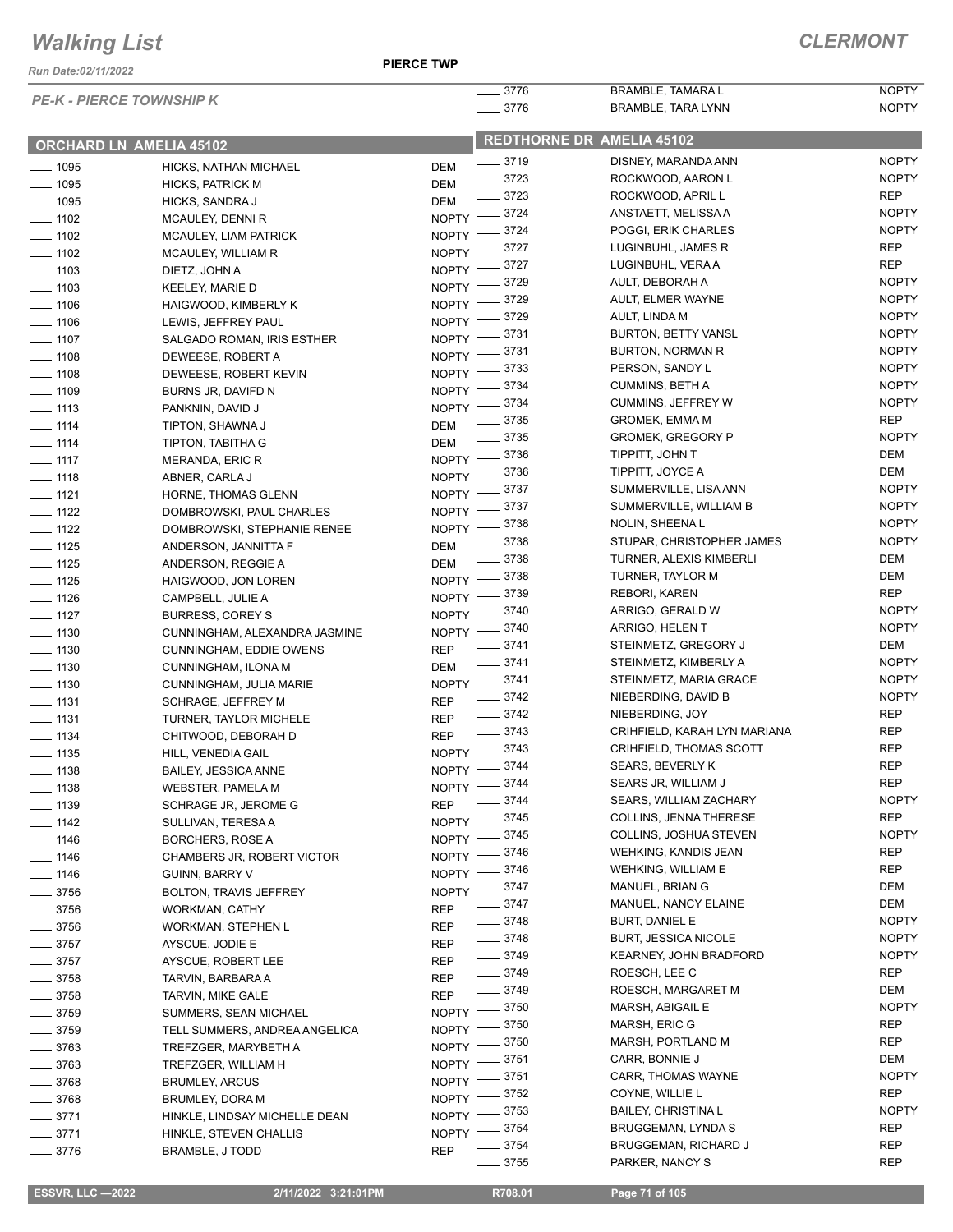*Run Date:02/11/2022*

| <b>PE-K - PIERCE TOWNSHIP K</b>  |                                  |              | $\frac{1}{2}$ 1122  | COOPER JR, GREGORY S                | DEM                          |
|----------------------------------|----------------------------------|--------------|---------------------|-------------------------------------|------------------------------|
|                                  |                                  |              | $\frac{1}{2}$ 1123  | DORNBACH, DORIS E                   | <b>NOPTY</b>                 |
| <b>REDTHORNE DR AMELIA 45102</b> |                                  |              | $\equiv$ 1123       | DORNBACH JR, FRANK J                | <b>NOPTY</b>                 |
| $- 3755$                         | PARKER, RICKIE L                 | REP          | $\frac{1}{2}$ 1124  | DAY, TASHA MARICE                   | <b>NOPTY</b>                 |
| $- 3756$                         | KOUMOUTSOS, GEORGE P             | <b>REP</b>   | $- 1124$            | TILDO, BENZAMIN T                   | <b>NOPTY</b>                 |
| $- 3756$                         | KOUMOUTSOS, ROMAINE E            | <b>REP</b>   | $- 1125$            | <b>WRIGHT, DANIEL ARTHUR</b>        | <b>NOPTY</b>                 |
| $- 3757$                         | EDWARDS, ADAM FIELDING           | <b>REP</b>   | $- 1125$            | <b>WRIGHT, ROSEANNE MARIE</b>       | <b>NOPTY</b>                 |
| $- 3757$                         | EDWARDS, AUSTIN C                | <b>REP</b>   | $- 1128$            | LEY, CLARE MARIE                    | <b>NOPTY</b>                 |
| $\frac{1}{2}$ 3757               | EDWARDS, MARCIA M                | <b>REP</b>   | $- 1128$            | LEY, STANLEY FRANK                  | <b>NOPTY</b>                 |
| $- 3757$                         | EDWARDS, RICHARD D               | <b>REP</b>   | $\frac{1}{2}$ 1132  | JACOX, JOHN W                       | <b>NOPTY</b>                 |
| $- 3758$                         | <b>BENDICK, KATHRYN A</b>        |              | NOPTY __ 1132       | JACOX, ROMA                         | <b>NOPTY</b>                 |
| $\frac{1}{2}$ 3758               | <b>BENDICK, ROBERT C</b>         |              | NOPTY __ 1136       | BLOCKBERGER-MILLER, SUE A           | <b>NOPTY</b>                 |
| <b>SYCAMORE LN AMELIA 45102</b>  |                                  |              | ___ 1136<br>$-1136$ | MILLER, ALISE N<br>MILLER, THOMAS W | <b>NOPTY</b><br><b>NOPTY</b> |
| $- 1182$                         | HUHN, BROOKE MARIE               |              | NOPTY __ 1136       | MILLER, THOMSON JARROD              | <b>NOPTY</b>                 |
| $\frac{1}{2}$ 1186               | <b>GREEN, NICHOLAS W</b>         | <b>NOPTY</b> |                     |                                     |                              |
| $\frac{1}{2}$ 1195               | BIEBER, JACOB B                  |              |                     | NOPTY WHITE CHAPEL CT AMELIA 45102  |                              |
| $- 1195$                         | BIEBER, MARIE CHRISTINA BAUTISTA |              | NOPTY __ 3735       | RETZLAFF, EILEEN M                  | <b>NOPTY</b>                 |
| $- 1195$                         | <b>CROWDER, ANTHONY S</b>        |              | NOPTY __ 3735       | RETZLAFF, JARED M                   | <b>NOPTY</b>                 |
| $-1202$                          | NAEGELE, JOHN L                  |              | NOPTY __ 3735       | RETZLAFF, JONATHAN M                | <b>NOPTY</b>                 |
| $- 1202$                         | NAEGELE, MINDY JO                |              | NOPTY __ 3735       | RETZLAFF, MICHAEL D                 | <b>NOPTY</b>                 |
| $- 1202$                         | NAEGELE, PAMELA J                |              | NOPTY __ 3736       | BARNHILL, BRADY HOWARD              | DEM                          |
| $- 1204$                         | HALL, RUTH EILEEN                |              | NOPTY __ 3736       | <b>BARNHILL, JOEL A</b>             | <b>REP</b>                   |
| $- 1204$                         | HALL SR, THOMAS J                |              | NOPTY __ 3736       | <b>BARNHILL, KRYSTI L</b>           | <b>REP</b>                   |
| $- 1204$                         | LEONARD, TONYA JO                |              | NOPTY __ 3738       | <b>WHALEN, JAMES TIMOTHY</b>        | <b>NOPTY</b>                 |
| $- 1206$                         | IGO, JANET L                     |              | NOPTY __ 3738       | <b>WHALEN, SEAN PATRICK</b>         | DEM                          |
| $- 1214$                         | CATRON, MARLA B                  |              | NOPTY __ 3738       | WHALEN, SUSAN R                     | DEM                          |
| $- 1214$                         | RHYMES, JACKIE A                 |              | NOPTY __ 3739       | MOORES, JEFFERY A                   | <b>NOPTY</b>                 |
| $\frac{1}{2}$ 3745               | PING, RENEE LOUISE               |              | NOPTY __ 3739       | MOORES, LISA M                      | <b>NOPTY</b>                 |
|                                  |                                  |              | $- 3739$            | MOORES, MASON M                     | DEM                          |
| <b>TWIGGS LN AMELIA 45102</b>    |                                  |              | 3740                | SEWARD, CARL D                      | <b>NOPTY</b>                 |
| $- 1100$                         | HUNTER, ASHLEIGH NICOLE          |              | NOPTY __ 3740       | WILLIAMS, NICOLE AN                 | <b>NOPTY</b>                 |
| $- 1101$                         | BROWN JR, GREGORY M              |              | NOPTY __ 3741       | AYERS, STEPHEN ASHLEY               | <b>NOPTY</b>                 |
| $- 1101$                         | BROWN, LINDSAY MARIE             |              | NOPTY __ 3741       | FUHRMAN, AMY RENEE                  | <b>NOPTY</b>                 |
| $- 1102$                         | PATRICK, JOHN A                  |              | NOPTY __ 3741       | FUHRMAN, BRANDI N                   | <b>NOPTY</b>                 |
| $\frac{1}{2}$ 1102               | PATRICK, LAURIE M                |              | NOPTY __ 3741       | FUHRMAN, GARY EDWARD                | <b>NOPTY</b>                 |
| $\frac{1}{2}$ 1103               | MCFERRON, GEORGIE F              |              | NOPTY __ 3741       | <b>FUHRMAN, PATRICIA AYERS</b>      | <b>NOPTY</b>                 |
| $\frac{1}{2}$ 1104               | SHELDON, STEPHANIE               |              | NOPTY __ 3742       | MURDOCK, JOHNNY RANDALL             | <b>NOPTY</b>                 |
| $\frac{1}{2}$ 1104               | TENHOVER, BENJAMIN E             |              | NOPTY __ 3742       | MURDOCK, TABITHA MARIE              | <b>NOPTY</b>                 |
| $\frac{1}{2}$ 1105               | <b>HOLLON, AARON M</b>           | <b>REP</b>   | $-3742$             | WEIS, EMILY CATHERINE               | <b>NOPTY</b>                 |
| $- 1105$                         | HOLLON, ALDEN E                  | REP          | $- 3742$            | WEIS, JOHN P                        | <b>NOPTY</b>                 |
| $- 1106$                         | CLOSSER, JOHN W                  | <b>REP</b>   | $- 3742$            | <b>WIEDERHOLD, HALEY MARIE</b>      | <b>NOPTY</b>                 |
| $- 1106$                         | CLOSSER, SANDRA K                | DEM          | $- 3744$            | KAUFFMAN, PETER E                   | <b>NOPTY</b>                 |
| $\frac{1}{2}$ 1107               | LANTER, LARRY L                  |              | NOPTY __ 3745       | BROUGHTON, DE WAYNE                 | <b>NOPTY</b>                 |
| $- 1108$                         | HEATON, AMY LYNN                 |              | NOPTY __ 3745       | <b>BROUGHTON, KASEY L</b>           | <b>NOPTY</b>                 |
| —— 1108                          | <b>HEATON, CONNOR ALEXANDER</b>  |              | NOPTY __ 3746       | PARVIN, VALERIE ANN                 | REP                          |
| $- 1108$                         | <b>HEATON, KEITH</b>             | <b>NOPTY</b> |                     |                                     |                              |
| $- 1108$                         | HEATON, SABRINA ELIZABETH        |              |                     | NOPTY WHITE OAK RD AMELIA 45102     |                              |
| $- 1109$                         | <b>ZEISER, ANTHONY DANIEL</b>    |              | NOPTY __ 1138       | RANDOLPH, CHARLES D                 | <b>NOPTY</b>                 |
| $- 1109$                         | ZEISER, DANIEL I                 | DEM          | $\frac{1}{2}$ 1138  | RANDOLPH, ROSE M                    | <b>NOPTY</b>                 |
| $\frac{1}{2}$ 1109               | ZEISER, TERESA S                 | DEM          | $- 1172$            | MICKLER, SAMANTHA NICOLE            | <b>NOPTY</b>                 |
| $- 1110$                         | WILDMAN, BRIAN R                 | REP          | $- 1186$            | WARD, GLENN C                       | DEM                          |
| $- 1113$                         | RIEHLE, JULIE LYNNE              |              | NOPTY __ 1186       | WARD, RHONDA D                      | DEM                          |
| $-1114$                          | SHAVER, EMILY S                  |              | NOPTY __ 1186       | WARD, SARAH GRACE                   | <b>NOPTY</b>                 |
| $- 1114$                         | SHAVER, STEPHEN MICHAEL          |              | NOPTY __ 1190       | HATFIELD, PEGGY GILLIAM             | REP                          |
| $- 1115$                         | RIGG, BYRON E                    | <b>REP</b>   | $\frac{1}{200}$     | TEMARI, JULIUS L                    | REP                          |
| $- 1115$                         | RIGG, PHYLLIS J                  | REP          | $\frac{1}{200}$     | TEMARI, LINDA A                     | <b>REP</b>                   |
| $- 1116$                         | STAUBACH, JUDY L                 | REP          | $- 1200$            | TEMARI, PATRICIA A                  | REP                          |
| $- 1118$                         | MEYER, JOSEPH J                  |              | NOPTY __ 1206       | HASKINS, HANNAH MAY                 | <b>NOPTY</b>                 |
| $- 1118$                         | <b>MEYER, KRISTEN RILEY</b>      |              | NOPTY __ 1212       | CALDWELL, MECHELLE M                | <b>NOPTY</b>                 |
| $- 1120$                         | RUSSELL, STEPHANIE N             |              | NOPTY __ 1216       | ELLIS, KENNETH W                    | DEM                          |
| $- 1120$                         | WHITAKER, RHONDA L               |              | NOPTY __ 1216       | ELLIS, MAXINE L                     | DEM                          |
| $- 1122$                         | COOPER, AMANDA DESIREE           | DEM          | $- 1240$            | SELLERS, BRENDA S                   | <b>NOPTY</b>                 |
| <b>ESSVR, LLC -2022</b>          | 2/11/2022 3:21:01PM              |              | R708.01             | Page 72 of 105                      |                              |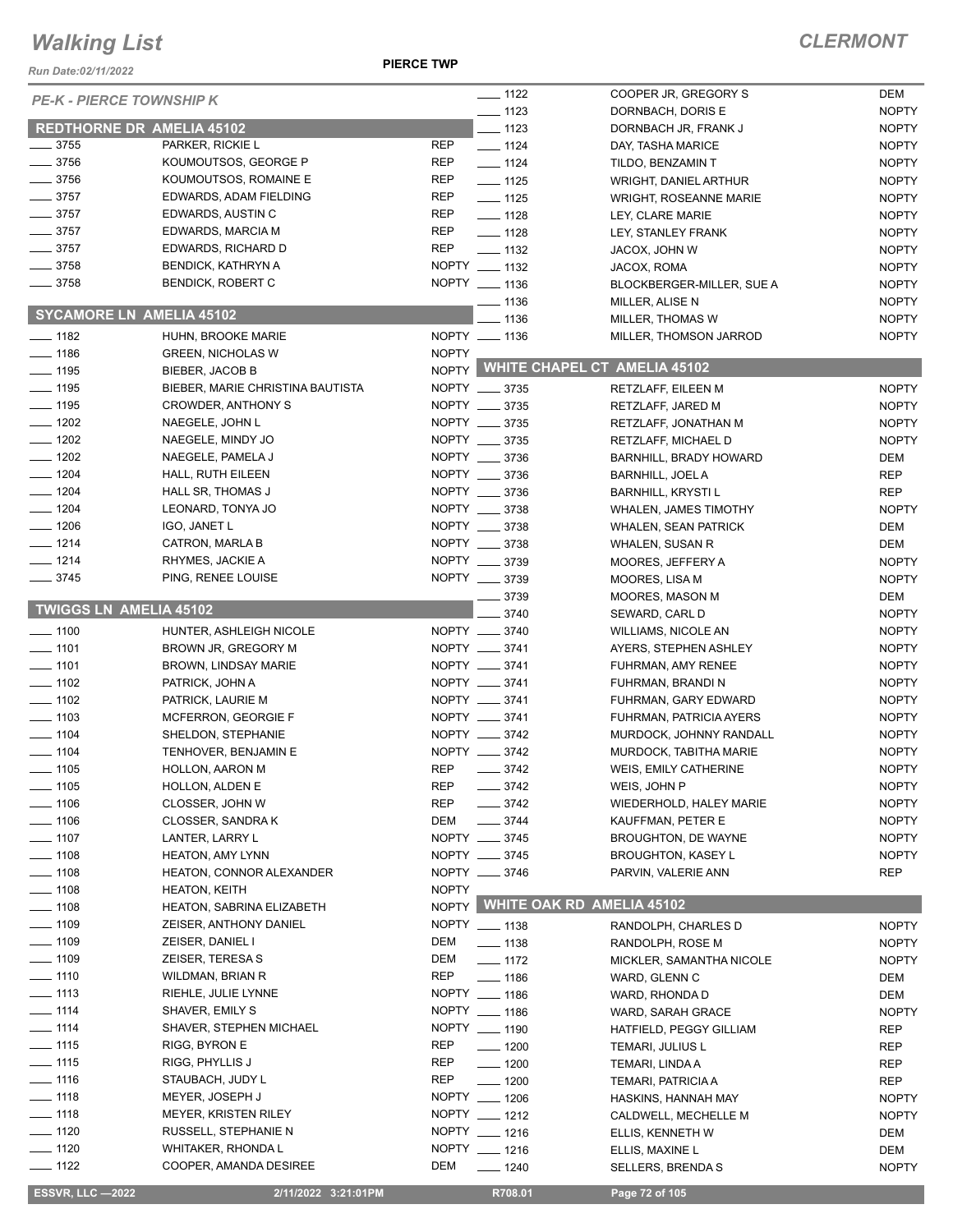*Run Date:02/11/2022*

**PIERCE TWP**

|                                               |                                       | $- 1102$                         | LONGHAUSER, BRANDYN ALLEN                 | <b>NOPTY</b> |
|-----------------------------------------------|---------------------------------------|----------------------------------|-------------------------------------------|--------------|
| <b>PE-K - PIERCE TOWNSHIP K</b>               |                                       | $\frac{1}{2}$ 1102               | LONGHAUSER, MARK A                        | <b>REP</b>   |
| <b>WHITE OAK RD AMELIA 45102</b>              |                                       | $- 1102$                         | LONGHAUSER, STACY A                       | <b>NOPTY</b> |
|                                               |                                       | $\frac{1}{2}$ 1109<br><b>REP</b> | GUY, GREGORY LEE                          | <b>NOPTY</b> |
| $- 1240$<br>$- 1240$                          | SELLERS, RICHARD C<br>SELLERS, SHAWNA | NOPTY - 1109                     | MARTINEZ, STEVE A                         | <b>NOPTY</b> |
| $\frac{1}{2}$ 1244                            | FRIEDHOF JR, TIMOTHY D                | $-1109$<br>$N$ OPTY -            | MARTINEZ, YOLANDA                         | <b>NOPTY</b> |
| $- 1254$                                      | HARVEY, GREGORY A                     | NOPTY - 1113                     | MIKULSKI, MICHELLE LEE                    | <b>NOPTY</b> |
| $- 1254$                                      | MOFFORD HARVEY, TAMMIE L              | NOPTY - 1116                     | SEWELL, ERIN D                            | <b>NOPTY</b> |
| $- 1260$                                      | HALCOMB, JENNIFER                     | NOPTY - 1116                     | SEWELL, JASON E                           | <b>NOPTY</b> |
| $- 1260$                                      |                                       | NOPTY - 1119                     | LANG, BARBARA MAXINE                      | <b>REP</b>   |
| $- 1260$                                      | NEWMAN JR, EDWIN L<br>WHITE, DUSTIN R | NOPTY - 1120                     | MCCANE, MARY A                            | <b>NOPTY</b> |
| $- 1266$                                      | KUPER, DAWN KAYE                      | NOPTY - 1120                     | MCCANE, WILLIAM K                         | <b>NOPTY</b> |
| $- 1266$                                      | KUPER, NICHOLAS JASON                 | NOPTY - 1122                     | MILLER, DYLAN BRYCE                       | <b>NOPTY</b> |
| $- 1270$                                      | RAGLAND JR, JAMES TODD                | NOPTY - 1126                     | BRUMFIELD, FLOYD D                        | <b>NOPTY</b> |
| $- 1278$                                      | <b>WALTERS, NANCY E</b>               | $- 1126$<br><b>REP</b>           | THOMPSON, CHRISTY LYNN                    | <b>NOPTY</b> |
| $- 1278$                                      | <b>WALTERS, RICHARD D</b>             | $- 1129$<br><b>REP</b>           | SAUER IV, CHARLES W                       | <b>NOPTY</b> |
| $- 1296$                                      | ABBOTT, TAE TANATIA XIAMIRA           | NOPTY - 1129                     | SAUER, MELISSA DAWN                       | <b>NOPTY</b> |
| $- 1296$                                      | ANDERSON, CARL D                      | $\frac{1}{2}$ 1130<br><b>REP</b> | MALONE, HARRY M                           | <b>NOPTY</b> |
| $\frac{1}{2}$ 1296                            |                                       | NOPTY - 1130                     | MALONE, MELODY ANN                        | <b>NOPTY</b> |
| $- 1296$                                      | KENNEDY, ANDREW J                     | NOPTY - 1133                     | SKILES, JEANNETTE ELYSE                   | <b>REP</b>   |
|                                               | KREISER, ANTHONY J                    | NOPTY - 1134                     | MATTES, DARRYL C                          | <b>NOPTY</b> |
| <b>_____ 1296 #APT 8</b><br>____ 1296 #BLDG 1 | HALL, MARY E                          | NOPTY - 1138                     | LYNN, DAPHNE AGNES                        | <b>NOPTY</b> |
|                                               | CROPPER, LAUREN ELIZABETH             | NOPTY - 1138                     | LYNN, JAMES C                             | <b>NOPTY</b> |
| -48LDG 1                                      | KENDALL, MICHELE LEIGH                | NOPTY - 1139                     | HOWARD, MONROE                            | <b>NOPTY</b> |
| -1296 #BLDG 2<br>-48LDG 2                     | COX, KAIDEN CONNER                    | NOPTY - 1139                     | <b>HOWARD, THOMAS M</b>                   | <b>NOPTY</b> |
|                                               | MILLER, OLIVIA PAIGE                  | NOPTY - 1142                     | JANSEN, MARC STEPHAN                      | <b>NOPTY</b> |
| -4296 #BLDG 2                                 | SWINFORD, CARRIE L                    | NOPTY - 1143                     | WILSON, LORI ANN                          | <b>DEM</b>   |
| - 1296 #BLDG 3                                | PETERS, CORY ROBERT                   | NOPTY - 1145                     | <b>BLACK, DWIGHT S</b>                    | <b>NOPTY</b> |
| -48LDG 3                                      | RICHARDSON, DESTINY M                 | NOPTY - 1145                     | <b>BLACK, MARY ANN</b>                    | <b>NOPTY</b> |
| -1296 #BLDG 3                                 | TAYLOR, SARA LOUISE                   | NOPTY - 1145                     | <b>BROWN, CONSTANCE M</b>                 | DEM          |
| -48LDG 3                                      | TAYLOR, ZACHARY NATHANIEL             | NOPTY - 1146                     | ALABIAT, YOUSEF IBRIHIM                   | <b>NOPTY</b> |
| - 1296 #BLDG 4                                | FRAZIER, DAVID PAUL                   | NOPTY - 1146                     | SALMON, CANDY A                           | <b>NOPTY</b> |
| - 1296 #BLDG 5                                | NEWBERRY, BROOKE KAYLA                | NOPTY - 1149                     | UNDERWOOD, JUSTIN EARL                    | <b>NOPTY</b> |
| -48LDG 5                                      | PRICHARD, ADAM T                      | NOPTY - 1150                     | <b>BUSSEY, BARBARA A</b>                  | REP          |
| -48LDG 5                                      | SIMES, JACOB A                        | NOPTY - 1150                     | BUSSEY, DON R                             | REP          |
| ____ 1296 #BLDG 5                             | YELLING, DEVANAY C                    | NOPTY - 1153                     | <b>BARNHART, LISA RUTH</b>                | <b>NOPTY</b> |
| ____ 1296 #APT 1-1                            | MENTZEL, DEANDRA CHRISTINE            | NOPTY - 1154                     | HAYWOOD, ETHAN D                          | <b>NOPTY</b> |
| ____ 1296 #APT 1-1                            | WOODS, DAVID HARRY                    | NOPTY - 1154                     | JOHNSON, TAYLOR MARIE                     | <b>NOPTY</b> |
| -1296 #APT 1-8                                | ROLL, ARIEL FAITH                     | NOPTY - 1154                     | TOLLETT, JAMES HERBERT                    | <b>NOPTY</b> |
| -1296 #APT 2-3                                | HALL, LINDA C                         |                                  |                                           |              |
| -1296 #APT 2-4                                | BROOKSBANK, ZACHARIAH J               |                                  | NOPTY WILLOW WAY CT AMELIA 45102          |              |
| _ 1296 #APT 3-2                               | GYAMFI, SHANNON CIERRA MICHELLE       | NOPTY -8735                      | <b>GRUBBS, DANIELLE RENEE</b>             | <b>NOPTY</b> |
| 1296 #APT 3-7                                 | MATHEWS, JOSHUA RYAN                  | 3735                             | MCLELLAND, REAGAN L                       | <b>NOPTY</b> |
| _ 1296 #APT 5-5                               | <b>GERARDOT, MATTHEW D</b>            | $N$ OPTY -<br>- 3735             | MCLELLAND, ROBERT D                       | <b>NOPTY</b> |
| $-1296$ #APT 5-7                              | <b>CULLEN, HALEY MARIE</b>            | NOPTY -<br>3735                  | MCLELLAND, ROBIN L                        | <b>NOPTY</b> |
| _ 1296 #BLDG 2-8                              | WILLENBRINK, JUANITA LELA             | NOPTY -<br>3735                  | MCLELLAND, RYAN J                         | <b>NOPTY</b> |
| -4296 #BLDG 36                                | WHEELER, TRINA CHERIEE                | NOPTY $-$<br>_ 3736              | <b>WHEELER, MICHAEL F</b>                 | <b>NOPTY</b> |
|                                               | 1296 #BLDG 1 APT PHILLIPS, BRADFORD T | $N$ OPTY $-$<br>3736             | WHEELER, RUTHANN W                        | <b>NOPTY</b> |
| _ 1296 #APT 4                                 | SHUEMAKE, DANA MICHELLE               | DEM                              | ANDREW JR, DAVID E                        | <b>NOPTY</b> |
| ____ 1296 #APT 8                              | <b>MEYER, CHEROKEE STORM</b>          | NOPTY -3737<br>_ 3737            | ANDREW, MIKE A                            | <b>NOPTY</b> |
| $- 1296$ #8                                   | CORDER JR, SHAWSN MICHAEL             | $NOPTY =$<br>3737                | TISHY, DEBORAH A                          | <b>NOPTY</b> |
| <b>______ 1296 #APT 2</b>                     | VIGNONE, TAYLOR                       | NOPTY -                          | TISHY, MEGHAN CECELIA                     | <b>NOPTY</b> |
| ___ 1296 #APT 7                               | <b>VERHOVER, TONY ALBERT</b>          | 3737<br>$NOPTY =$<br>3738        | HINNINGER, JOHN R                         | DEM          |
| $\frac{1}{2}$ 1296 #APT 5                     | ESZ, LAURIANN KAY                     | NOPTY -                          |                                           |              |
| $\frac{1}{2}$ 1312                            | PORTER, CHRISTOPHER LEE               | 3738<br>NOPTY $-$                | HINNINGER, PAMELA M<br>STANG, MARY ANN    | DEM<br>DEM   |
| $-1312$                                       | PORTER, STEPHANIE PATRICIA            | 3739<br>$N$ OPTY $-$<br>3739     | STANG, RONALD L                           | <b>NOPTY</b> |
| $- 1328$                                      | BRANDSTETTER, SHAWN J                 | NOPTY -                          | STANG, RONALD L                           | <b>REP</b>   |
| $- 1328$                                      | SALYERS, ALLISON RENE                 | NOPTY -8739                      |                                           |              |
|                                               |                                       | 3740<br>$-3740$                  | HERDTNER, VICKEY V<br>HERDTNER, WILLIAM D | REP<br>REP   |
| <b>WILL-O-EE DR AMELIA 45102</b>              |                                       |                                  |                                           |              |
| $- 1097$                                      | DIEBEL, KEITH A                       | $- 3741$<br>DEM                  | <b>GRIMES, LESLIE ANN</b>                 | <b>REP</b>   |
| $- 1097$                                      | DIEBEL, TERESA LYNN                   | 3741<br>NOPTY -                  | <b>GRIMES JR, WILLIAM J</b>               | REP          |
| $- 1102$                                      | LONGHAUSER, ASHLEY ROSE               | 3742<br><b>NOPTY</b>             | <b>BALDRIDGE, CHRISTOPHER ALBERT</b>      | REP          |
|                                               |                                       | 3742                             | <b>BALDRIDGE, MELANIE L</b>               | <b>NOPTY</b> |

 **ESSVR, LLC —2022 2/11/2022 3:21:01PM R708.01 Page 73 of 105**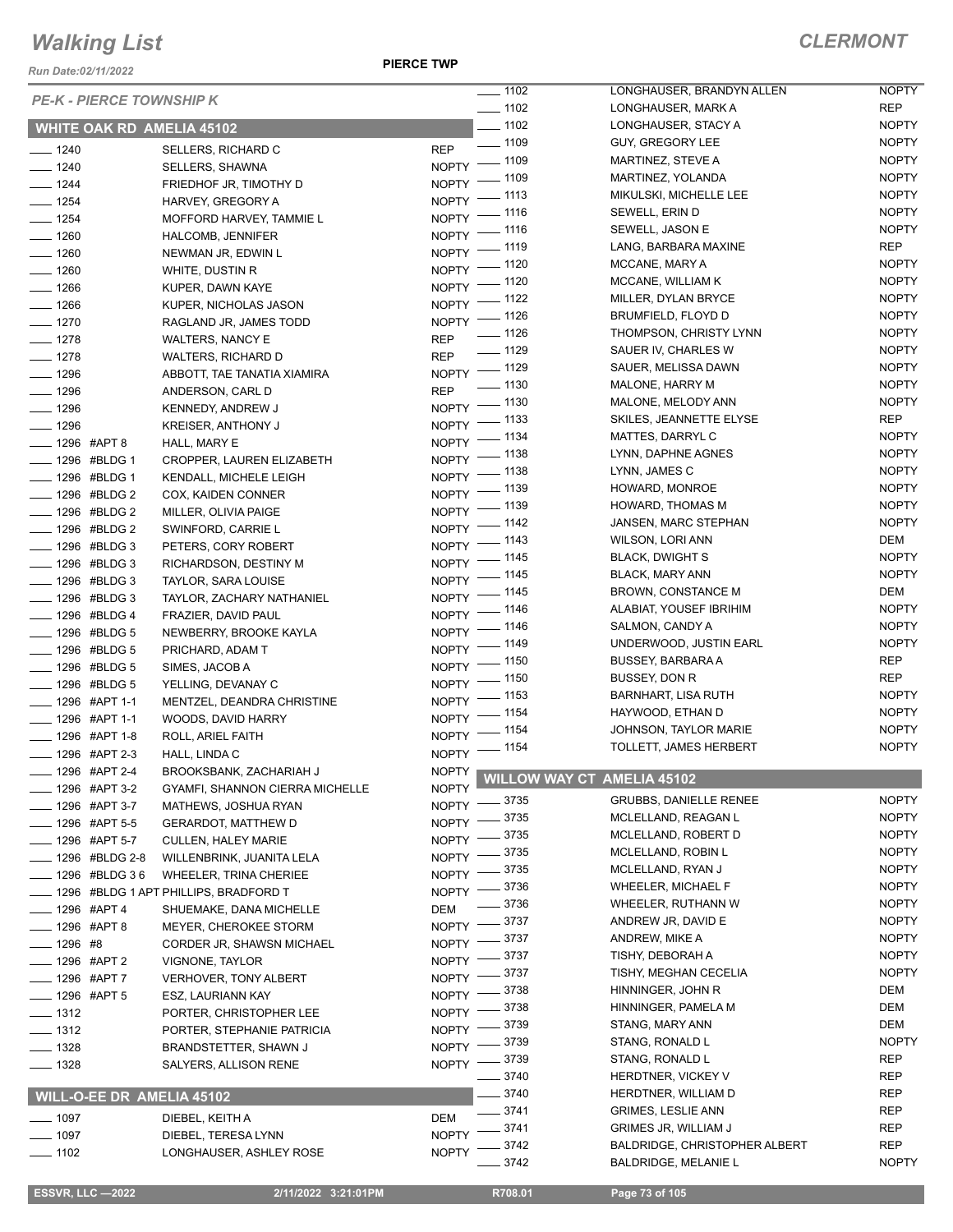*Run Date:02/11/2022*

*PE-K - PIERCE TOWNSHIP K*

| <b>WILLOW WAY CT AMELIA 45102</b> |                               |              |
|-----------------------------------|-------------------------------|--------------|
| $\frac{3743}{2}$                  | FLAKE, JESSICA M              | DEM          |
| $\frac{1}{2}$ 3743                | FLAKE, JILL M                 | DEM          |
| $\frac{1}{2}$ 3743                | FLAKE. RONALD J               | <b>NOPTY</b> |
| $\frac{3744}{ }$                  | <b>EARLY, SUZANNE LINDSAY</b> | <b>NOPTY</b> |
| $\frac{1}{2}$ 3745                | <b>GATES, ASHLEE CORYN</b>    | <b>NOPTY</b> |
| $-3745$                           | <b>GATES, GLENN R</b>         | <b>NOPTY</b> |
| $\frac{1}{2}$ 3745                | <b>GATES. LORRAINE BETH</b>   | <b>NOPTY</b> |

*TOTAL :* **1,054**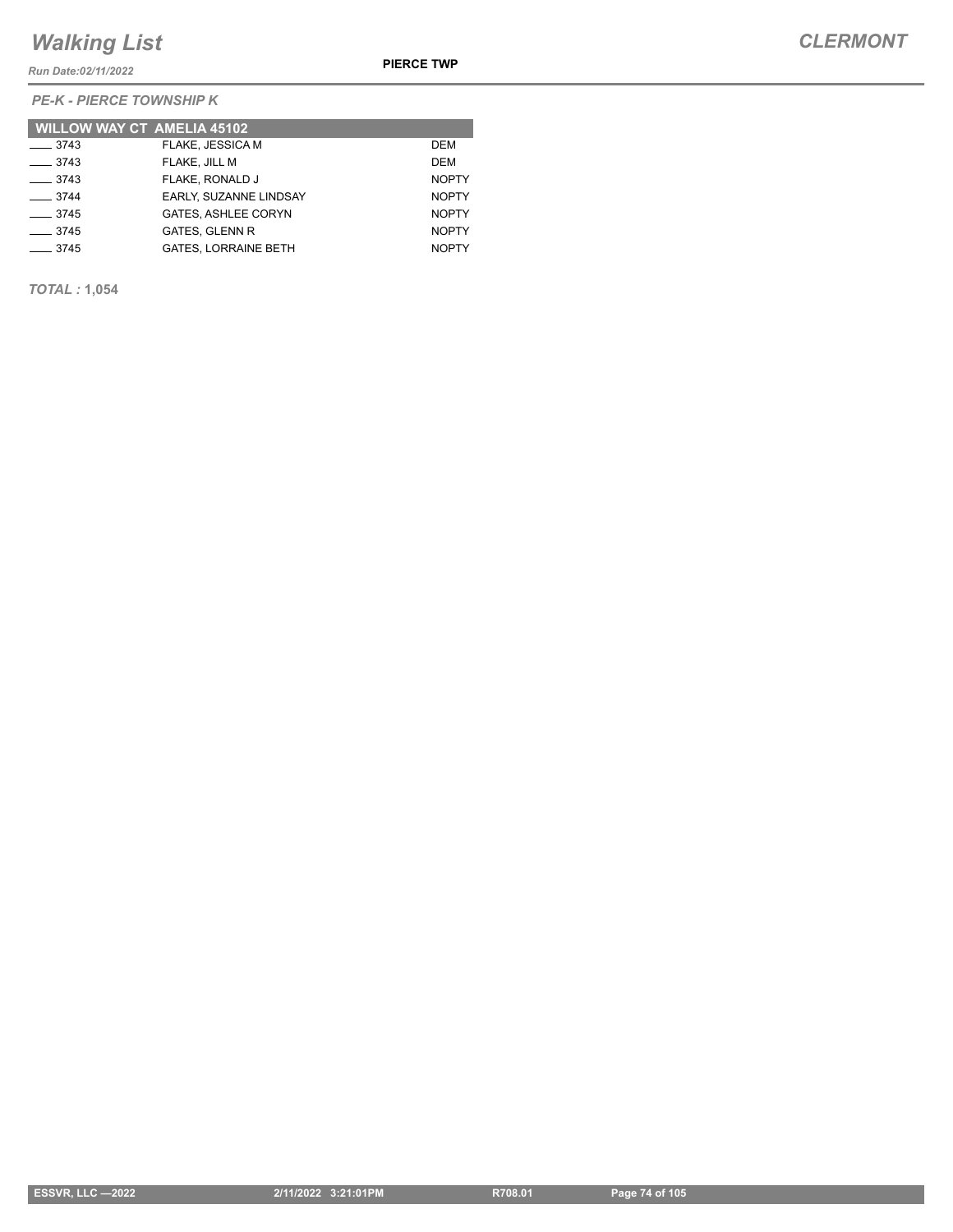*Run Date:02/11/2022*

**PIERCE TWP**

| <b>PE-M - PIERCE TOWNSHIP M</b>      |                                         |              | 850               | LAYMAN, FRIEDA F                           | <b>NOPTY</b>                 |
|--------------------------------------|-----------------------------------------|--------------|-------------------|--------------------------------------------|------------------------------|
|                                      |                                         |              | $-854$            | DOUGLAS, BETTY L                           | <b>REP</b>                   |
| <b>BEHYMER RD CINCINNATI 45245</b>   |                                         |              | 854               | DOUGLAS, JAMES B                           | <b>REP</b>                   |
| $- 3447$                             | CANN, TRACY L                           | <b>REP</b>   | $\frac{1}{2}$ 858 | NODAY, GLORIA J                            | <b>REP</b>                   |
| $\frac{1}{2}$ 3451                   | <b>BURK, VIRGINIA M</b>                 | <b>REP</b>   | $\sim$ 858        | NODAY, MICHAEL T                           | <b>NOPTY</b>                 |
| $-3453$                              | EWING, DANIELLE JANE                    | <b>REP</b>   | $-858$            | NODAY, PAIGE M                             | <b>REP</b>                   |
| $-3453$                              | <b>EWING, DEREK LEE</b>                 | <b>NOPTY</b> | 861               | SMITH, DEREK PATRICK                       | <b>NOPTY</b>                 |
| $- 3469$                             | OLIVER, DAN R                           | <b>NOPTY</b> | 861               | SMITH, JENNIFER MARIE                      | <b>NOPTY</b>                 |
| $-3469$                              | OLIVER, FLYNN JUSTINE                   | <b>NOPTY</b> | 862               | <b>GRAMMAS, NICK PETE</b>                  | <b>NOPTY</b>                 |
| $- 3469$                             | OLIVER, MEGIN                           | <b>NOPTY</b> | 862               | <b>GRAMMAS, PAULA P</b>                    | <b>NOPTY</b>                 |
| $- 3469$                             | OLIVER, STONE BLUE                      | <b>NOPTY</b> | 862               | <b>GRAMMAS, PETE</b>                       | <b>NOPTY</b>                 |
| $\frac{1}{2}$ 3497                   | HAYES, KENNETH J                        | <b>NOPTY</b> | 865               | STOUT, JUDITH C                            | <b>NOPTY</b>                 |
| $\frac{1}{2}$ 3497                   | HAYES, MARIAN L                         | <b>NOPTY</b> | 865               | STOUT, WILLIAM K                           | <b>NOPTY</b>                 |
| $-3497$                              | KNAUSE, HELEN                           | <b>NOPTY</b> | 866               | RICHARDS, DIRK A                           | <b>REP</b>                   |
| $\frac{1}{2}$ 3501                   | THOMPSON, STACEY ANN                    | <b>NOPTY</b> | 866               | RICHARDS, LORI S                           | <b>REP</b>                   |
| 3507                                 | GOLDBACH, JANET FAY                     | <b>NOPTY</b> | 867               | KENNEDY, DAVID L                           | <b>NOPTY</b>                 |
| 3507                                 | GOLDBACH, ROBERT P                      | <b>NOPTY</b> | 870               | HOLMAN, GREG A                             | <b>REP</b>                   |
| $\frac{1}{2}$ 3507                   | GOLDBACH, ROBERT RYAN                   | <b>REP</b>   | 870               | HOLMAN, TERESA L                           | <b>REP</b>                   |
|                                      |                                         |              | $-871$            | NORTON, MICHELE                            | <b>REP</b>                   |
| <b>BIRKDALE WAY CINCINNATI 45245</b> |                                         |              | $-871$            | NORTON, THOMAS M                           | <b>REP</b>                   |
| 3508                                 | KORTZ, CAROL C                          | <b>NOPTY</b> | 875               | MAZZARO, CHRISTOPHER R                     | <b>NOPTY</b>                 |
| 3508                                 | KORTZ, LEON J                           | <b>DEM</b>   | _ 875             | MAZZARO, JEFFERY J                         | <b>NOPTY</b>                 |
|                                      |                                         |              | $-875$            | MAZZARO, VICKIE A                          | <b>NOPTY</b>                 |
|                                      | <b>BLACK WATCH WAY CINCINNATI 45245</b> |              | $\equiv$ 878      | <b>BUSSONE, DANIEL D</b>                   | <b>REP</b>                   |
| $\frac{1}{2}$ 908                    | FOUTS JR, KENNETH A                     | <b>REP</b>   | $-879$            | <b>VOGT, BONNIE L</b>                      | <b>NOPTY</b>                 |
| $\frac{1}{2}$ 908                    | FOUTS, META S                           | <b>REP</b>   | $-879$            | VOGT, RICHARD M                            | <b>NOPTY</b>                 |
| $\frac{1}{2}$ 910                    | MUSIC, PAT C                            | <b>REP</b>   | $- 882$           | <b>BLOUGH, JAMES O</b>                     | <b>REP</b>                   |
| $-910$                               | MUSIC, WILLIAM E                        | <b>DEM</b>   | $\frac{1}{2}$ 882 | BLOUGH, JENNIFER J                         | <b>REP</b>                   |
|                                      |                                         |              | $\equiv$ 883      | LAWSON, JENNA NICOLE                       | <b>REP</b>                   |
| <b>BRADBURY RD CINCINNATI 45245</b>  |                                         |              | $-883$            | TEKULVE, EDWARD P                          | <b>NOPTY</b>                 |
| $\frac{1}{2}$ 726                    | PENRY III, HERBERT T                    | <b>DEM</b>   | 883               | TEKULVE, EMILY C                           | <b>NOPTY</b>                 |
| $- 726$                              | PENRY, JUDITH M                         | <b>DEM</b>   | 883               | TEKULVE, LAURI D                           | <b>REP</b>                   |
| $- 834$                              | TOWNER, CHELSEY LYNN                    | <b>NOPTY</b> | 883               | TEKULVE, MARK J                            | <b>REP</b>                   |
| $- 834$                              | WARD, JOSEPH DWAYNE                     | <b>NOPTY</b> | 883               | VINEY, BRADEN T                            | <b>NOPTY</b>                 |
| 843                                  | APPLEGATE, BARBARA J                    | DEM          | 883<br>886        | <b>VINEY, BRENT ANDREW</b>                 | <b>REP</b>                   |
| 843                                  | APPLEGATE, LARRY E                      | <b>DEM</b>   |                   | DRAGOO, BRIAN CHRISTOPHER                  | <b>NOPTY</b>                 |
| $\equiv$ 843                         | COOPER, NICOLE M                        | <b>NOPTY</b> | 886<br>886        | DRAGOO, RHODA GENE                         | <b>NOPTY</b><br><b>NOPTY</b> |
| 843 #APT 903                         | TOWNER, BARBARA LYNN                    | <b>NOPTY</b> | 887               | DRAGOO, SOPHIA MARIE<br>HOFFMAN, JEFFREY C | <b>NOPTY</b>                 |
| 849                                  | RASMUSSEN, JOSIAH ERIK                  | <b>NOPTY</b> | 888               | MAZZA, EDWARD T                            | <b>REP</b>                   |
| 849                                  | TANKOVICH. MATTHEW DAVID                | <b>NOPTY</b> |                   |                                            |                              |
| 857                                  | CARTER, PATRICIA ANN                    | DEM          | _ 888<br>890      | MAZZA, YVETTE L<br>LOTT, DONNA B           | <b>REP</b><br>DEM            |
| 860                                  | SHANNON, JANET M                        | <b>REP</b>   | 890               | LOTT, HUGH B                               | <b>DEM</b>                   |
| 878                                  | SEIPELT, CHARLES R                      | DEM          | . 891             | KHAMIS, CHRISTINA MARIE                    | <b>NOPTY</b>                 |
| 878                                  | SEIPELT, MARY C                         | <b>DEM</b>   | - 891             | KHAMIS, MICHAEL RAMI                       | <b>NOPTY</b>                 |
| 886                                  | ATKINS, JANET L                         | <b>REP</b>   | 891               | KHAMIS SEIPELT, MARYANN                    | <b>NOPTY</b>                 |
| 890                                  | SAMMONS, ABIGAIL MARIE                  | <b>NOPTY</b> | 891               | SEIPELT, STEVEN C                          | <b>NOPTY</b>                 |
| 890                                  | SAMMONS, BETH A                         | <b>NOPTY</b> | 892               | LAFORGE, PATRICIA ANNE                     | <b>NOPTY</b>                 |
| 890                                  | SAMMONS, RODNEY D                       | <b>REP</b>   | 892               | LAFORGE, PHILIP JAMES                      | <b>NOPTY</b>                 |
| 896                                  | <b>CURRY, TYLER D</b>                   | <b>NOPTY</b> | 894               | MESSMER, DAVID J                           | <b>NOPTY</b>                 |
| 896                                  | RIZZO, JOSEPHINE ANNE                   | <b>NOPTY</b> | 894               | MESSMER, DEBORAH A                         | <b>REP</b>                   |
|                                      |                                         |              | 898               | RICKARD, JOSEPH R                          | <b>REP</b>                   |
|                                      | <b>COUNTRY CLUB DR CINCINNATI 45245</b> |              | 898               | RICKARD, PEGGY A                           | <b>REP</b>                   |
| __ 837                               | GILLIGAN, ELLEN M                       | <b>NOPTY</b> |                   |                                            |                              |
| $\equiv$ 837                         | GILLIGAN, JAMES A                       | <b>NOPTY</b> |                   | <b>CYPRESS POINT CT CINCINNATI 45245</b>   |                              |
| 838                                  | CROWLEY, JOHN R                         | <b>REP</b>   | 830               | COPELIN, KATHLEEN M                        | <b>REP</b>                   |
| 838                                  | CROWLEY, MARY M                         | <b>NOPTY</b> | 832               | HANNA, KATHY LEE                           | <b>NOPTY</b>                 |
| 839                                  | LIPPMEIER, JOSHUAT                      | <b>NOPTY</b> | 834               | TERRY, MYRA J                              | REP                          |
| 839                                  | LIPPMEIER-SUAREZ, GINGER                | <b>NOPTY</b> | 836               | ASHBRIDGE, RICHARD DOUG                    | <b>NOPTY</b>                 |
| 839                                  | SUAREZ, JESUS JOSE                      | <b>NOPTY</b> | 836               | ASHBRIDGE, SHARON EILEEN                   | <b>NOPTY</b>                 |
| $-841$                               | WILLIAMS, KIMBERLY BETH                 | <b>NOPTY</b> | 836               | BEINEKE, DANIEL D                          | <b>REP</b>                   |
| 841                                  | WILLIAMS, TIMOTHY C                     | <b>NOPTY</b> | 836               | BEINEKE, DIANNE HUMBERT                    | <b>NOPTY</b>                 |
| —— 846                               | RUPAREL, SHARMILA MADHUSUDAN            | <b>NOPTY</b> | 837               | HILGEFORT, JUDITH M                        | <b>REP</b>                   |
|                                      |                                         |              |                   |                                            |                              |
| <b>ESSVR, LLC -2022</b>              | 2/11/2022 3:21:01PM                     |              | R708.01           | Page 75 of 105                             |                              |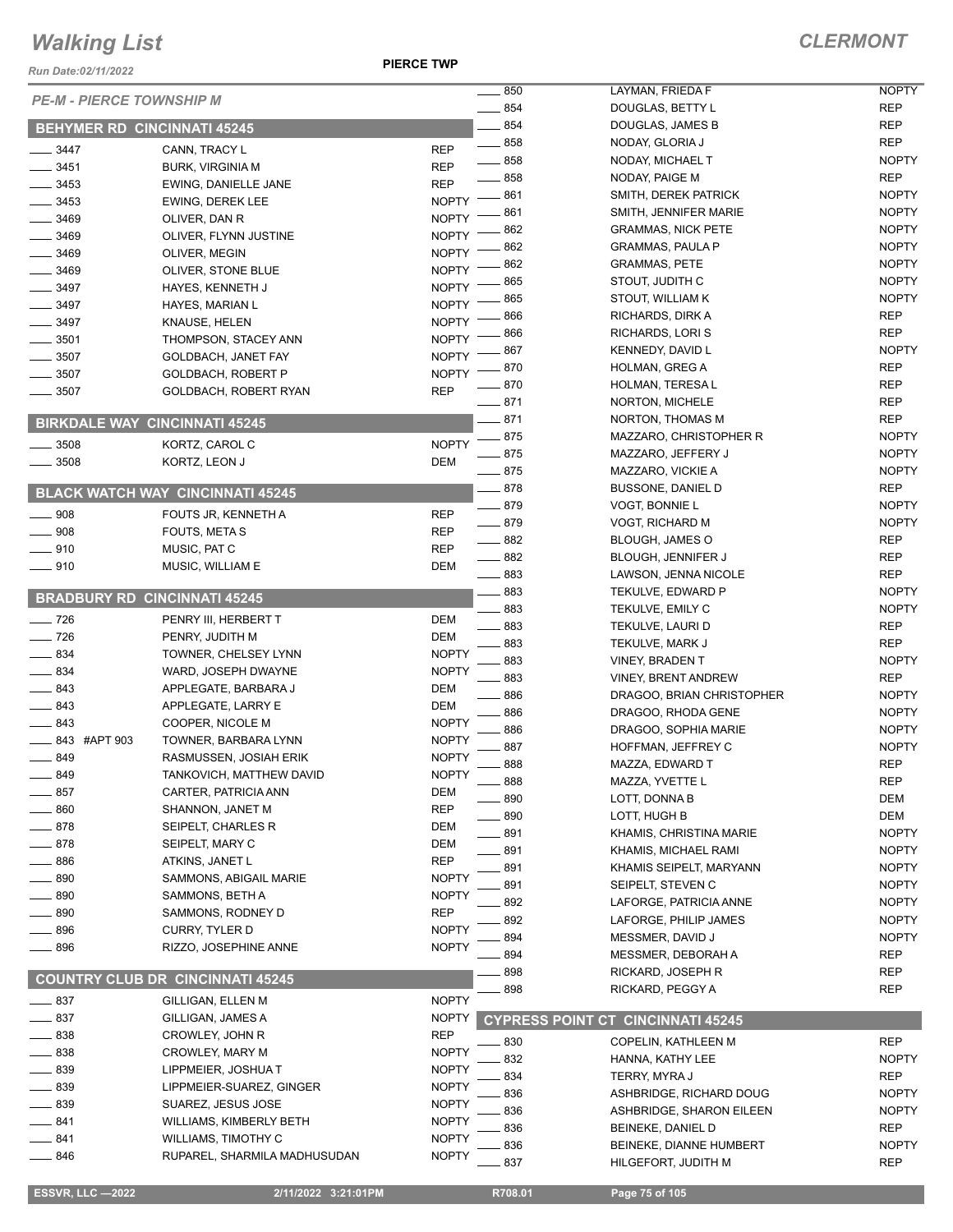*Run Date:02/11/2022*

**PIERCE TWP**

#### *CLERMONT*

|                   | <b>PE-M - PIERCE TOWNSHIP M</b>          |                     | $-891$<br>$-891$  | TIDBALL, CONNOR DEAN                          | <b>NOPTY</b> |
|-------------------|------------------------------------------|---------------------|-------------------|-----------------------------------------------|--------------|
|                   |                                          |                     |                   | TIDBALL, ELIZABETH MADISON                    | <b>NOPTY</b> |
|                   | <b>CYPRESS POINT CT CINCINNATI 45245</b> |                     | $-891$            | TIDBALL, KRIS LYNN                            | <b>NOPTY</b> |
| $-837$            | HILGEFORT, TODD P                        | <b>REP</b>          | $-891$            | TIDBALL JR, REX DEAN                          | <b>NOPTY</b> |
| $-839$            | <b>WRIGHT, ORVILLE B</b>                 | NOPTY <u>__</u> 892 |                   | MEADOWS, JACQUELINE L                         | <b>NOPTY</b> |
| $- 840$           | SCHMELZER, MARIE THERESE                 | <b>REP</b>          | $- 893$           | <b>BRENNER, DONNAK</b>                        | <b>REP</b>   |
| $- 840$           | SCHMELZER, NICOLAS J                     | <b>REP</b>          | $-895$            | KEVIN, DIANE                                  | <b>NOPTY</b> |
| $-841$            | GODSEY, SUSAN B                          | <b>REP</b>          | $- 895$           | <b>KEVIN, PATRICK OKEEFFE</b>                 | <b>NOPTY</b> |
| $-842$            | HATFIELD, DEBRA M                        | <b>REP</b>          |                   |                                               |              |
| $-842$            | HATFIELD, RICHARD A                      | <b>NOPTY</b>        |                   | <b>GRAND CYPRESS CT CINCINNATI 45245</b>      |              |
| $-843$            | RUSH, DAVID W                            | <b>REP</b>          | $\frac{1}{2}$ 853 | REYNOLDS, DIANNE THOMSON                      | <b>REP</b>   |
| $-843$            | RUSH, ROBERTA R                          | <b>REP</b>          | $\frac{1}{2}$ 853 | REYNOLDS, LARRY ALLEN                         | <b>REP</b>   |
| $-844$            | DINAN, PATRICK T                         | <b>REP</b>          | $-855$            | RUSHWORTH, JOHN H                             | <b>REP</b>   |
| $-844$            | MIDGLEY, JOAN MARIE                      | DEM                 | $\frac{1}{2}$ 855 | RUSHWORTH, SUSAN A                            | <b>REP</b>   |
| $- 845$           | REINHART, GARRY DEAN                     | DEM                 | $-857$            | LAYNE, F PORTIA                               | <b>DEM</b>   |
| $- 845$           | REINHART, MARY R                         | NOPTY __ 859        |                   | MONACO, MARIE A                               | <b>NOPTY</b> |
| $-845$            | REINHART, MATTHEW GARRY                  | NOPTY __ 861        |                   | COYNE, NORBERT J                              | <b>REP</b>   |
| $- 846$           | SKAVLEM, BETTY GENE                      | <b>REP</b>          | $\frac{1}{2}$ 863 | ROHLEDER, JOHN ALLAN                          | <b>NOPTY</b> |
| $- 846$           | SKAVLEM JR, JOHN H                       | <b>REP</b>          |                   | ____ 863 #BLDG 276406(ROHLEDER, JONATHAN MARK | <b>NOPTY</b> |
| $-847$            |                                          | DEM                 | $\frac{1}{2}$ 865 |                                               | <b>REP</b>   |
|                   | WISBEY, DELORIS A                        |                     | $-865$            | THOMAS, KAREN L                               |              |
| $-847$            | WISBEY, JERRY D                          | <b>REP</b>          |                   | THOMAS, STEPHEN M                             | <b>REP</b>   |
| $- 848$           | MARAGAKES, BERTHA A                      | <b>REP</b>          | $-867$            | HARP, LINDA JOYCE                             | <b>DEM</b>   |
| $-848$            | MARAGAKES, GEORGE G                      | <b>REP</b>          | $- 867$           | HARP, MICHAEL M                               | <b>DEM</b>   |
| $-849$            | COYNE, NORMA J                           | <b>REP</b>          | $- 869$           | TAYLOR, DIANA L                               | <b>NOPTY</b> |
| $-849$            | COYNE, PAUL THOMAS                       | <b>REP</b>          | $-871$            | LIGGETT, FRED R                               | <b>REP</b>   |
| $\frac{1}{2}$ 850 | STIERINGER, CAROL W                      | NOPTY __ 871        |                   | LIGGETT, GLORIA K                             | <b>REP</b>   |
| $\frac{1}{2}$ 852 | MOORE, CAROLE ANN                        | NOPTY __ 873        |                   | TRIPLETT, LISA RUTH                           | <b>NOPTY</b> |
| $-852$            | MOORE, MICHAEL D                         | NOPTY __ 875        |                   | HACK, MARY F                                  | <b>NOPTY</b> |
| $\frac{1}{2}$ 856 | ROBINSON, PATRICIA A                     | REP                 | $-875$            | HACK, RICHARD W                               | <b>NOPTY</b> |
| $\frac{1}{2}$ 856 | ROBINSON, WILLIAM A                      | <b>REP</b>          | $-877$            | LOUDERBACK, GAYLE A                           | <b>REP</b>   |
| $- 858$           | SCHWING, JEROME JOHN                     | <b>REP</b>          | $-879$            | <b>CURVALL, JOSEPHINE</b>                     | <b>REP</b>   |
| $- 858$           | SCHWING, JUDY ANN                        | <b>REP</b>          | $-881$            | JONES, ALEXANDER DRYDEN                       | <b>NOPTY</b> |
| $- 860$           | BRUNER, KAREN G                          | <b>REP</b>          | $-881$            | JONES, I DRYDEN                               | <b>REP</b>   |
| $- 860$           | BRUNER JR, WILLIAM G                     | <b>REP</b>          | $-881$            | JONES, WENDY C                                | <b>NOPTY</b> |
| $\frac{1}{2}$ 862 | LOEWE, DOLORES M                         | NOPTY __ 885        |                   | FITZGERREL, RICHARD E                         | <b>NOPTY</b> |
| $- 864$           | KOEPFER, GEORGE CHRISTOPHER              | NOPTY __ 887        |                   | WIEHAUS, MARY JOSITA                          | <b>NOPTY</b> |
| $- 864$           | MAJESKI, JUDITH A                        | NOPTY __ 887        |                   | WIEHAUS, ROBERT M                             | <b>NOPTY</b> |
| $- 864$           | MAJESKI, RONALD LAWRENCE                 | NOPTY __ 889        |                   | WARD, ANNALEE                                 | <b>REP</b>   |
| $\frac{1}{2}$ 866 | SMITH, MICHAEL T                         | NOPTY __ 901        |                   | KAMENAR, ELLEN NICOLE                         | <b>NOPTY</b> |
| $-868$            | SARBAUGH, FRANK C                        | <b>REP</b>          | $- 901$           | ROLLINS, BETSY J                              | <b>NOPTY</b> |
| _ 869             | BEVINS, KAREN S                          | NOPTY __ 903        |                   | WILSON, LENA R                                | REP          |
| $\frac{1}{2}$ 869 | MARX, PETER C                            | NOPTY __ 907        |                   | VANHOOK, ALAN J                               | <b>NOPTY</b> |
| $- 870$           | JOHNS, DONALD D                          | REP                 | $- 907$           | VANHOOK, JENNIFER A                           | <b>NOPTY</b> |
| $-870$            | JOHNS, MARY M                            | REP                 | $-909$            | <b>BUENEMANN, NANCY S</b>                     | <b>NOPTY</b> |
| $-870$            | LENNOX, DONNA F                          | NOPTY __ 909        |                   | BUENEMANN, ROGER LEE                          | REP          |
| $-871$            | THOMPSON, DARLENE                        | REP                 | $\frac{1}{2}$ 911 | FINE, GEOFFREY W                              | REP          |
| $-871$            |                                          |                     | $-911$            |                                               |              |
|                   | THOMPSON, SCOTT                          | REP                 |                   | FINE, SUSAN C                                 | REP          |
| $-873$            | SUTTON, CALLAE A                         | <b>REP</b>          | $- 913$           | POST, BRUCE L                                 | <b>NOPTY</b> |
| $-873$            | SUTTON, EMMA ELIZABETH ASHLEY            | NOPTY __ 913        |                   | POST, BRYN E                                  | <b>NOPTY</b> |
| $-873$            | SUTTON, THOMAS W                         | REP                 | $-913$            | POST, MATTHEW BRYANT                          | <b>NOPTY</b> |
| $-873$            | SUTTON, TRISTAN THOMAS                   | NOPTY __ 915        |                   | OLDENDICK II, RICHARD G                       | <b>NOPTY</b> |
| $-874$            | RAKER, PHYLLIS ANN                       | REP                 | $-915$            | OLDENDICK, TRENIA F                           | <b>NOPTY</b> |
| $-876$            | DIMLING, ROBERT A                        | REP                 | $- 917$           | LONGBRAKE, JENNIFER B                         | DEM          |
| $-877$            | MONDAY, CATHY A                          | DEM                 | $-917$            | LONGBRAKE, JOHN A                             | REP          |
| $-877$            | MONDAY, RONALD D                         | DEM                 | $-917$            | LONGBRAKE, SEAN ALAN                          | DEM          |
| $\frac{1}{2}$ 886 | LEAVY, ELLEN ROSE                        | NOPTY __ 919        |                   | <b>BLOME, RUBY MARIE</b>                      | <b>NOPTY</b> |
| $\frac{1}{2}$ 886 | LEAVY, MICHAEL CHRISTOPHER               | NOPTY __ 919        |                   | FRAZIER SCHALL, JULIE A                       | REP          |
| $- 888$           | DEPUGH, RICHARD O                        | REP                 | $- 919$           | SCHALL II, ROBERT A                           | REP          |
| $\frac{1}{2}$ 888 | DEPUGH, TAMARA L                         | REP                 | $-921$            | RUNNELS, ELLEN M                              | <b>NOPTY</b> |
| $\frac{1}{2}$ 889 | <b>GRAMAGLIA, AMY L</b>                  | REP                 | $- 921$           | RUNNELS, GERALD L                             | <b>NOPTY</b> |
| $-889$            | <b>GRAMAGLIA, MARK A</b>                 | REP                 | $- 921$           | RUNNELS, NANCY A                              | <b>NOPTY</b> |
| $\frac{1}{2}$ 890 | ELLINGER, TERRIE L                       | DEM                 | $\frac{1}{2}$ 923 | CAMERY, ROBERT MICHAEL                        | <b>REP</b>   |
| $\frac{1}{2}$ 890 | ELLINGER, THOMAS W                       | DEM                 | $\frac{1}{2}$ 923 | DIECKMAN, JACQUELYN S                         | DEM          |

 **ESSVR, LLC —2022 2/11/2022 3:21:01PM R708.01 Page 76 of 105**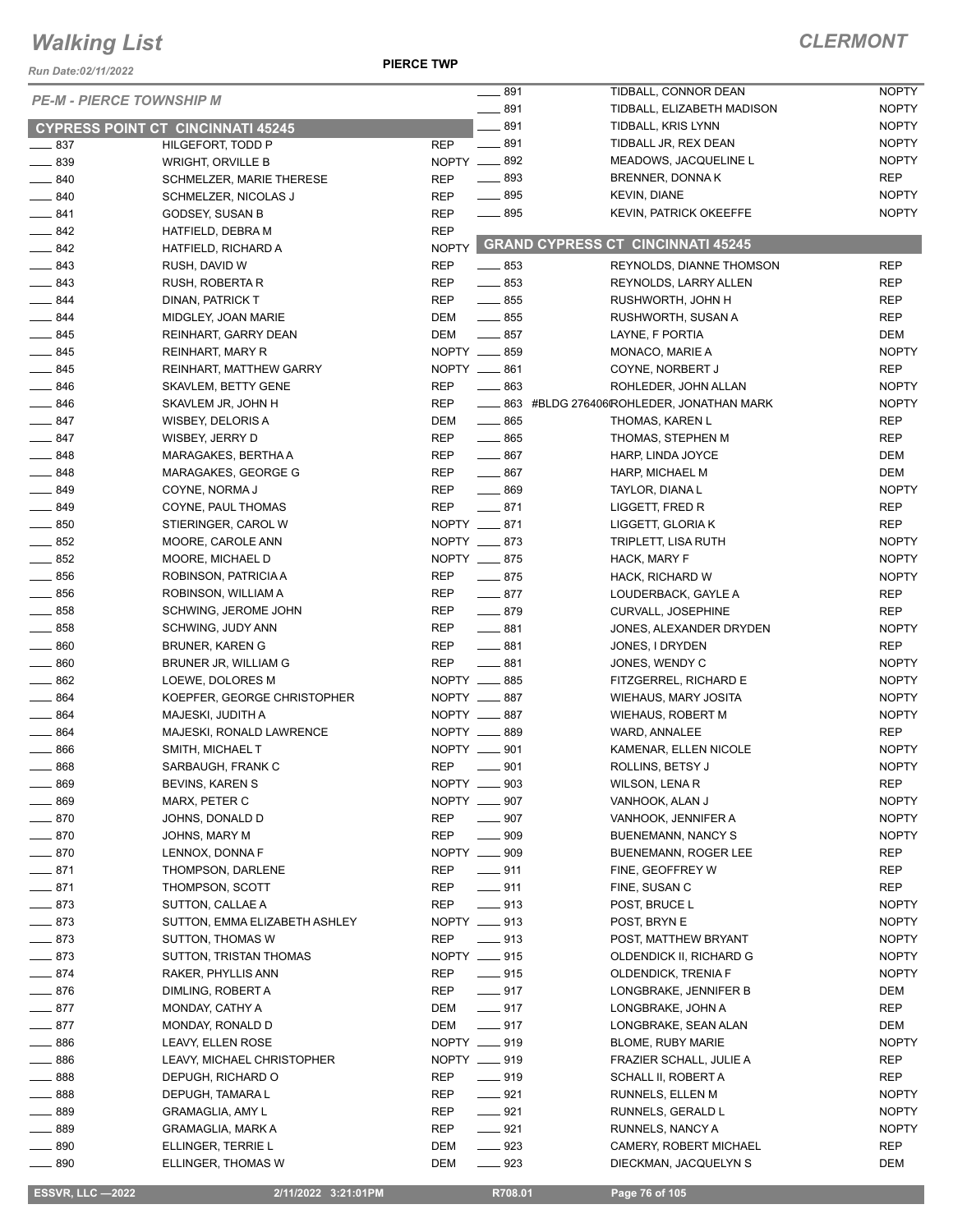*Run Date:02/11/2022*

**PIERCE TWP**

|                    | <b>PE-M - PIERCE TOWNSHIP M</b>          | 3637                                | PETERS, GIZELLA                         | <b>NOPTY</b>                 |
|--------------------|------------------------------------------|-------------------------------------|-----------------------------------------|------------------------------|
|                    |                                          | 3637                                | PETERS, MARIANNE B                      | <b>NOPTY</b>                 |
|                    | <b>GRAND CYPRESS CT CINCINNATI 45245</b> | 3638                                | HUFF, LAUREL                            | DEM                          |
| $-925$             | KESTERSON, DAVID MARC                    | <b>REP</b><br>$\frac{1}{2}$ 3638    | HUFF, PHYLLIS F                         | <b>DEM</b>                   |
| $-925$             | <b>KESTERSON, GAIL A</b>                 | <b>REP</b><br>$- 3642$              | YEATTS, JERRY L                         | <b>DEM</b>                   |
| $\frac{1}{2}$ 927  | SCHUSTER, CYNTHIA J                      | <b>REP</b><br>$- 3642$              | YEATTS, SUSAN D                         | <b>NOPTY</b>                 |
| $-927$             | <b>SCHUSTER, JAMES WARREN</b>            | <b>REP</b><br>$- 3644$              | <b>GEROME, CYNTHIA S</b>                | <b>REP</b>                   |
| $\frac{1}{2}$ 929  | <b>BLOOM, ROBERT L</b>                   | NOPTY __ 3645                       | HARVEY, JEANNE C                        | <b>REP</b>                   |
| $- 929$            | <b>BLOOM, SARA H</b>                     | NOPTY __ 3649                       | KOCISKO, ANNE MARIE                     | <b>REP</b>                   |
| $\frac{1}{2}$ 931  | COONEY, SANDRA L                         | <b>REP</b><br>3649                  | KOCISKO II, LAWRENCE MICHAEL            | <b>REP</b>                   |
| $- 931$            | COONEY, WILLIAM D                        | <b>REP</b><br>$- 3649$              | KOCISKO III, LAWRENCE MICHAEL           | <b>NOPTY</b>                 |
| $\frac{1}{2}$ 932  | EVANS, ARTHUR DAVID                      | DEM<br>$- 3652$                     | PRICE, PHILIP M                         | <b>DEM</b>                   |
| $\frac{1}{2}$ 932  | EVANS, GEORGENA D                        | NOPTY __ 3652                       | PRICE, SUSAN K                          | <b>DEM</b>                   |
| $- 933$            | <b>BILLINGS, DEBORAH L</b>               | <b>REP</b><br>$\frac{1}{2}$ 3655    | <b>GRAMKE, CYNTHIA J</b>                | <b>REP</b>                   |
| $\frac{1}{2}$ 933  | BILLINGS JR, ROGER D                     | <b>REP</b><br>3655                  | <b>GRAMKE, RONALD L</b>                 | <b>REP</b>                   |
| $\equiv$ 943       | ARMSTRONG, GEOFFREY RICHARD              | NOPTY ___<br>3656                   | POE, ROBYN ANN                          | <b>NOPTY</b>                 |
| $\equiv$ 943       | ARMSTRONG, KATHLEEN J                    | NOPTY __ 3656                       | POE, TIMOTHY EARL                       | <b>NOPTY</b>                 |
| $- 943$            | <b>ISEMANN, THERESA M</b>                | NOPTY __ 3659                       |                                         | <b>NOPTY</b>                 |
| $\frac{1}{2}$ 944  | BRYANT, JAMES LON                        | DEM                                 | GILMAN, RACHELLE DENISE                 |                              |
|                    |                                          | $\frac{1}{2}$ 3659<br>NOPTY __ 3659 | GILMAN, WILLIAM BRIAN                   | <b>NOPTY</b>                 |
| $- 944$            | MADDOX, BRENDA JOYCE                     |                                     | STEVENSON, ANDREW W                     | <b>DEM</b>                   |
| $-944$             | MADDOX, WILLIAM E                        | NOPTY __ 3659                       | STEVENSON, REGINA L                     | DEM                          |
| 944                | TRAVIS, KAITLYN MARIE                    | NOPTY __ 3660                       | ROSS, JANE ELIZABETH                    | <b>REP</b>                   |
| $- 946$            | BOLDT JR, EDWIN H                        | <b>REP</b><br>3663                  | BOCKENSTETTE, SHANNON LEIGH             | <b>NOPTY</b>                 |
| $\frac{1}{2}$ 946  | <b>BOLDT, JANET B</b>                    | <b>REP</b><br>3663                  | BOCKENSTETTE, THOMAS ALLEN              | <b>REP</b>                   |
| $- 947$            | LEWIS, JOAN C                            | DEM<br>3664                         | VORHOLT, MARK S                         | <b>NOPTY</b>                 |
| $- 949$            | WILLIAMSON, AUSTIN JOHN                  | <b>NOPTY</b><br>3664                | <b>VORHOLT, SHERI A</b>                 | <b>NOPTY</b>                 |
| $- 949$            | WILLIAMSON, BRADLEY R                    | NOPTY __ 3667                       | SPAULDING, JACQUELINE                   | <b>NOPTY</b>                 |
|                    |                                          | 3667                                | SPAULDING, JOHN S                       | <b>NOPTY</b>                 |
|                    | <b>GREENFIELD LN CINCINNATI 45245</b>    | 3667                                | WEHRMAN, CHAD C                         | <b>REP</b>                   |
| $\frac{1}{2}$ 3352 | ARKUS, ALAN JOSEPH                       | DEM<br>$\frac{1}{2}$ 3667           | WEHRMAN, GAIL E                         | <b>REP</b>                   |
| $\frac{1}{2}$ 3352 | ARKUS, LAURA JEAN                        | <b>REP</b><br>$\frac{1}{2}$ 3667    | WEHRMAN, NATHANIAL NELSON               | <b>NOPTY</b>                 |
| $\frac{1}{2}$ 3355 | DILLENBURG, JOYCE MARIE                  | <b>NOPTY</b>                        |                                         |                              |
|                    |                                          |                                     |                                         |                              |
| $\frac{1}{2}$ 3355 | DILLENBURG, STEPHEN JOSEPH               | <b>NOPTY</b>                        | <b>W LEGENDARY RUN CINCINNATI 45245</b> |                              |
| $\frac{1}{2}$ 3357 |                                          | DEM                                 |                                         |                              |
|                    | HAMMILL, ADRIENNE M                      | $- 2600$                            | GOBLE, MARIA VINCI                      | <b>NOPTY</b>                 |
| $\frac{1}{2}$ 3357 | HAMMILL, JOSEPH MATTHEW                  | DEM<br>$- 2600$                     | GOBLE, OLIVIA CLAIRE                    | <b>NOPTY</b>                 |
| $\frac{1}{2}$ 3357 | HAMMILL, REBECCA MARGERY                 | DEM<br>$- 2600$                     | GOBLE, TODD ANDREW                      | <b>NOPTY</b>                 |
| $\frac{1}{2}$ 3357 | HAMMILL, ROBERT F                        | <b>REP</b><br>2600                  | THOMPSON, JILL PATRICE                  | <b>NOPTY</b>                 |
| $-3359$            | GOOCH, CAROL F                           | NOPTY __ 2601                       | PAGE, DARIK A                           | <b>NOPTY</b>                 |
| $\frac{1}{2}$ 3359 | GOOCH, DAVID J                           | <b>REP</b><br>2601                  | PAGE, DARLENE L                         | <b>REP</b>                   |
|                    |                                          | 2601                                | PAGE, RANDELL C                         | <b>REP</b>                   |
|                    | HIGHLAND GREEN CINCINNATI 45245          | 2612                                | HARP, DANA L                            | <b>REP</b>                   |
| $- 3620$           | <b>CUPITO, ERIN M</b>                    | NOPTY __<br>2612                    | HARP, DONNA LEE                         | <b>NOPTY</b>                 |
| $- 3620$           | <b>CUPITO, STEPHEN J</b>                 | NOPTY __ 2613                       | MULVANEY, BRENDAN C                     | <b>NOPTY</b>                 |
| $-3620$            | FELSER, GINA M                           | NOPTY __ 2613                       | MULVANEY, CHRISTOPHER J                 | <b>NOPTY</b>                 |
| $-3620$            | <b>GREEN, CAROLANNE</b>                  | NOPTY __ 2613                       | MULVANEY, JONI LYNN                     | <b>NOPTY</b>                 |
| $\frac{1}{2}$ 3621 | WEIS, GREGORY J                          | <b>REP</b><br>2613                  | MULVANEY, MOLLY ELIZABETH               | <b>NOPTY</b>                 |
| _ 3621             | WEIS, LYNDA JEAN                         | NOPTY __ 2619                       | SAWYER, JOHN ROBERT                     | REP                          |
| $\frac{3622}{2}$   | RODENBERG JR, ALBERT J                   | <b>REP</b><br>$-2619$               | SAWYER, SHERRY ANN                      | <b>NOPTY</b>                 |
| $- 3622$           | RODENBERG, KATHLEEN M                    | 2620<br>REP<br>$\frac{1}{1}$        | DAVIDSON, AMBERLY LYNN                  | REP                          |
| $- 3625$           | WISE, CYNTHIA E                          | NOPTY __ 2620                       | <b>GUMBERT, JUSTIN R</b>                | REP                          |
| $=$ 3625           | WISE, ELMER R                            | NOPTY __ 2625                       | LOTZ, AMY ELIZABETH                     | <b>NOPTY</b>                 |
| _ 3626             | LAUCHLAN, BARBARA ANN                    | 2625<br>DEM                         | LOTZ, VICKI KAY                         | REP                          |
| $-3626$            | LAUCHLAN, THOMAS STEVEN                  | DEM<br>2625                         | LOTZ, WILLIAM GREGORY                   | REP                          |
| 3630               | BISSINGER, WILLIAM BRIAN                 | NOPTY __ 2626                       | WALLS, ALICIA J                         | REP                          |
|                    |                                          |                                     |                                         |                              |
| $-3630$            | <b>BLEIKAMP, BRUCE KARL</b>              | NOPTY __ 2626                       | WALLS, MADELINE                         | <b>NOPTY</b>                 |
| $-3630$            | BLEIKAMP, CYNTHIA A                      | 2626<br>NOPTY __                    | WALLS, MAX JORDAN                       | <b>NOPTY</b>                 |
| _ 3631             | <b>CULLEN JR, CHARLES JAMES</b>          | DEM<br>2626                         | WALLS, TIMOTHY JORDAN                   | REP                          |
| _ 3631             | CULLEN, RITA A                           | <b>REP</b><br>$- 2627$              | BRAUN, GERARDA A                        | <b>NOPTY</b>                 |
| $= 3633$           | POHL, ANNE M                             | <b>REP</b><br>2627                  | DREYER, JANET A                         | REP                          |
| $\frac{1}{2}$ 3633 | POHL, ROBERT L                           | NOPTY __ 2627                       | <b>GRAVITT, CONNIE G</b>                | <b>NOPTY</b>                 |
| $=$ 3634           | PANDALAI, SUDHA P                        | NOPTY __<br>2628                    | DEARDORFF, GREGORY DALE                 | <b>NOPTY</b>                 |
| $-3635$<br>3635    | NOBIS, ANNE SHIRK<br>NOBIS, PAUL M       | REP<br>2628<br><b>REP</b><br>2628   | DEARDORFF, JAMIE A<br>DEARDORFF, JEFF D | <b>NOPTY</b><br><b>NOPTY</b> |

 **ESSVR, LLC —2022 2/11/2022 3:21:01PM R708.01 Page 77 of 105**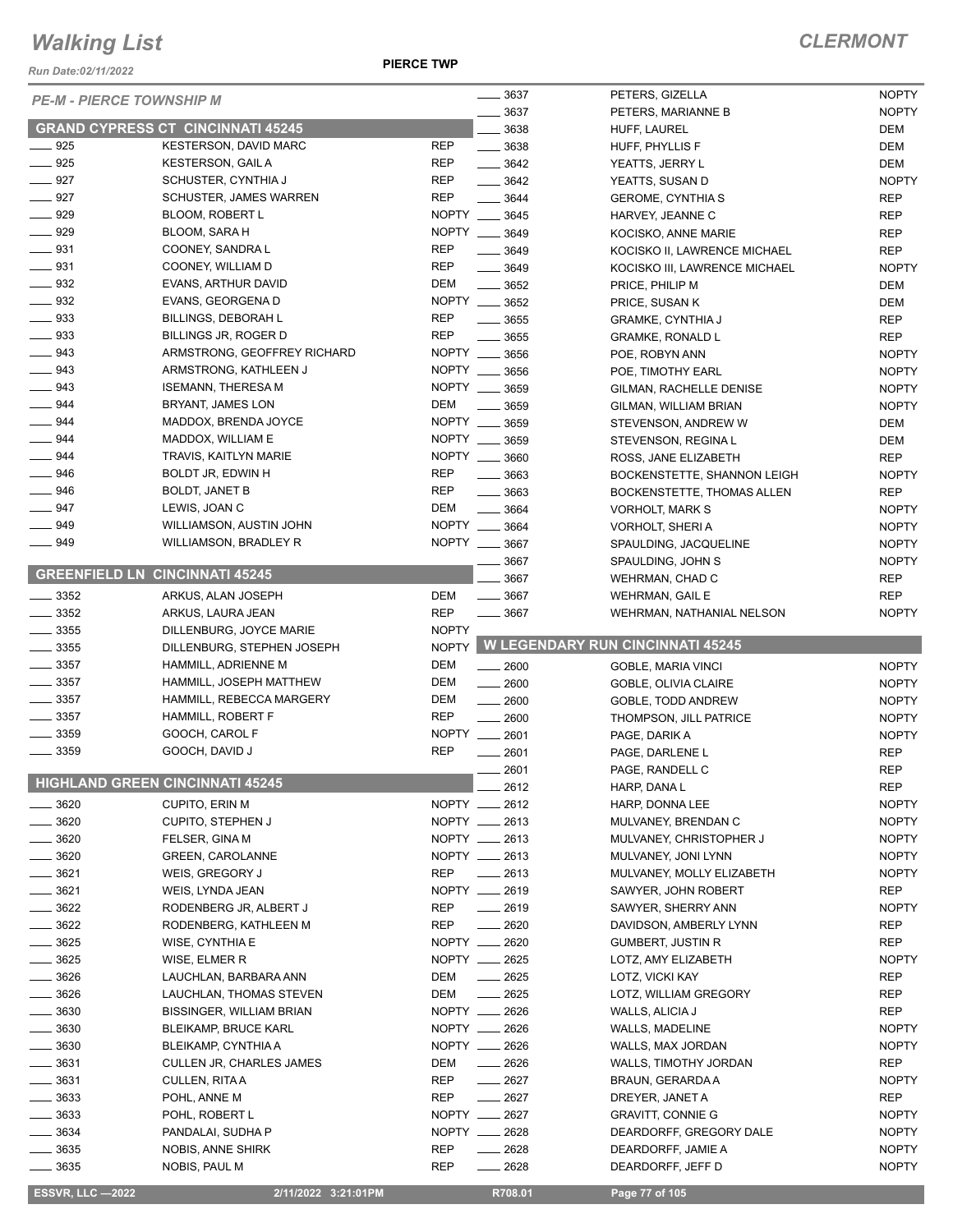*Run Date:02/11/2022*

#### **PIERCE TWP**

|                          | <b>PE-M - PIERCE TOWNSHIP M</b>                   |                             | $- 3524$                            | <b>GRAFF, JASON PAUL</b>                         | <b>DEM</b>               |
|--------------------------|---------------------------------------------------|-----------------------------|-------------------------------------|--------------------------------------------------|--------------------------|
|                          | <b>W LEGENDARY RUN CINCINNATI 45245</b>           |                             | 3524<br>3543                        | GRAFF, KAAREN M                                  | <b>DEM</b>               |
|                          |                                                   | NOPTY __ 3544               |                                     | TOBAR, CARLOS A<br><b>GRAY-HOTCHKISS, HOPE A</b> | <b>REP</b><br><b>REP</b> |
| 2628<br>$\frac{1}{2630}$ | DOANE DEARDORFF, KILEY MORGAN                     | DEM                         | $\frac{1}{2}$ 3544                  | HOTCHKISS, RICHARD E                             | <b>REP</b>               |
| $-2630$                  | STEFANICS, KATHLEEN ELLEN<br>STEFANICS, MICHAEL J | DEM                         | $\frac{1}{2}$ 3544                  | <b>HOTCHKISS, WYATT B</b>                        | <b>NOPTY</b>             |
| $-2633$                  | MARTIN, THOMAS JAMES                              | REP                         | $- 3546$                            | CARR, FRANK T                                    | <b>REP</b>               |
| $\frac{1}{2633}$         | POFF, PAMELA ANN                                  | <b>REP</b>                  | $\frac{1}{2}$ 3546                  | CARR, GAYLE E                                    | <b>REP</b>               |
| 2634                     | <b>GRECNI UMBERG, DEBORAH</b>                     | DEM                         | $\frac{1}{2}$ 3547                  | READY, BECKY M                                   | <b>REP</b>               |
| $-2634$                  | UMBERG, TIMOTHY JOSEPH                            | <b>REP</b>                  | $\frac{1}{2}$ 3550                  | TARMEY, LORI A                                   | <b>NOPTY</b>             |
| $\frac{1}{2636}$         | SPRENKLE, CHRISTOPHER LEE                         | REP                         | $\frac{1}{2}$ 3550                  | TARMEY, MONTI A                                  | <b>NOPTY</b>             |
| $-2636$                  | SPRENKLE, RITA D                                  | NOPTY __ 3551               |                                     | ODELL, BRUCE D                                   | <b>REP</b>               |
| $-2637$                  | OSSEGE, GREG E                                    | <b>REP</b>                  | $\frac{1}{2}$ 3551                  | ODELL, PATRICIA L                                | <b>NOPTY</b>             |
| $-2637$                  | OSSEGE, KATHRYN E                                 | <b>REP</b>                  | $\frac{1}{2}$ 3559                  | WEIGEL, LORI GALE                                | <b>REP</b>               |
| $-2639$                  | DUNNING, JULIE MARIE                              | DEM                         | $\frac{1}{2}$ 3559                  | <b>WEIGEL, RICHARD JAMES</b>                     | <b>NOPTY</b>             |
| $-2639$                  | DUNNING, TIMOTHY L                                | NOPTY __ 3559               |                                     | WEIGEL, SARA                                     | <b>NOPTY</b>             |
| $-2639$                  |                                                   | NOPTY __ 3562               |                                     | <b>WILLIAMS, LUCILLE ANN</b>                     | <b>REP</b>               |
|                          | DUNNING, WILLIAM T                                |                             | $\frac{1}{2}$ 3562                  | <b>WILLIAMS, RICHARD FRANCIS</b>                 | <b>REP</b>               |
| $- 2640$                 | BENDER, EDWARD D                                  | <b>REP</b><br>NOPTY __ 3566 |                                     | <b>SEATON, KIM DENISE</b>                        | <b>NOPTY</b>             |
| 2640                     | BENDER, EDWARD R                                  | NOPTY __ 3566               |                                     |                                                  |                          |
| $- 2640$                 | BENDER, EMILY LYNN                                |                             |                                     | SEATON, MATTHEW ROBERT                           | <b>NOPTY</b>             |
| $-2640$                  | <b>BENDER, PATRICIA L</b>                         | NOPTY __ 3566               |                                     | SEATON JR, TIMOTHY J                             | <b>NOPTY</b>             |
| $-2641$                  | FRAZER, KATHLEEN SABOL                            | NOPTY __ 3567               |                                     | GUNZENHAEUSER, CHERYL A                          | <b>NOPTY</b>             |
| $-2641$                  | FRAZER, STEPHEN DAVID                             | NOPTY __ 3567               |                                     | <b>GUNZENHAEUSER, LESLIE F</b>                   | <b>NOPTY</b>             |
| $-2641$                  | SHINKLE, ELAINE                                   | <b>REP</b>                  | $\frac{1}{2}$ 3570                  | DREW, JOHN C                                     | <b>REP</b>               |
| $-2643$                  | EARLE, GREGORY SCOTT                              | NOPTY __ 3594               |                                     | SASSACK, ADAM C                                  | <b>NOPTY</b>             |
| $-2643$                  | EARLE JR, GREGORY SCOTT                           | NOPTY __ 3594               |                                     | SASSACK, KALI E                                  | <b>NOPTY</b>             |
| $-2643$                  | RACIC, ALISA MARIE                                | <b>NOPTY</b>                |                                     |                                                  |                          |
| $- 3409$                 | <b>BROWN, HALLIE</b>                              |                             |                                     | NOPTY LOCUST CORNER RD CINCINNATI 45245          |                          |
| $- 3409$                 | BROWN, JUSTIN                                     | NOPTY __ 894                |                                     | BENFIELD, MARY R                                 | <b>REP</b>               |
| $- 3409$                 | GIGLIO, VERONICA KIM                              | NOPTY __ 894                |                                     | BENFIELD, MELINDA D                              | <b>DEM</b>               |
| 3409                     | GIGLIO, WILLIAM A                                 | REP                         | 896                                 | <b>GRAVELY, LINDSEY MARIE</b>                    | <b>NOPTY</b>             |
| $- 3414$                 | TWOMEY, JOSHUA LANDON                             | NOPTY __ 896                |                                     | RANDOLPH, NICHOLAS BRANDON                       | <b>NOPTY</b>             |
| $-3414$                  | <b>TWOMEY, ROBERT J</b>                           | NOPTY __ 900                |                                     | WRIGHT, DEBRA L                                  | <b>NOPTY</b>             |
| $- 3414$                 | TWOMEY, SUSAN M V                                 | NOPTY __ 910                |                                     | RETTINGER, LORI A                                | <b>NOPTY</b>             |
| $- 3414$                 | TWOMEY, ZACHARY TRISTAN                           |                             |                                     | NOPTY __ 910 #APT APT311 RETTINGER, KENNETH WM   | <b>NOPTY</b>             |
| 3419                     | NELSON, ELJORN DON                                | NOPTY __ 914                |                                     | CONN, BRENDA J                                   | <b>DEM</b>               |
| $- 3419$                 | SAWYER, JULIA J                                   | NOPTY __ 914                |                                     | CONN, GARY LEE                                   | <b>REP</b>               |
| $- 3424$                 | WAMPLER, DONALD ANTHONY                           | <b>REP</b>                  | $\frac{1}{2}$ 3411                  | LIGHT, BEVERLY S                                 | <b>REP</b>               |
| 3424                     | WAMPLER, RYAN A                                   | NOPTY __ 3419               |                                     | DAMRON, JOYCE J                                  | <b>NOPTY</b>             |
| $= 3424$                 | WAMPLER, SARAH E                                  | NOPTY __ 3419               |                                     | DAMRON, RANDY D                                  | <b>NOPTY</b>             |
| 3424                     | WAMPLER, STACEY A                                 | <b>REP</b>                  |                                     |                                                  |                          |
| 3434                     | PFAFFENBERGER, MATTHEW L                          | <b>NOPTY</b>                | <b>NICKLAUS CT CINCINNATI 45245</b> |                                                  |                          |
| 3434                     | STRASSEL, JULIE A                                 | DEM                         | $\frac{1}{2}$ 3904                  | SCHULER, CATHERINE BUERKLE                       | <b>NOPTY</b>             |
| 3439                     | STABLES, ERIC ROSS                                | <b>REP</b>                  | 3904                                | SCHULER, CATHERINE L                             | <b>NOPTY</b>             |
| - 3439                   | STABLES, KRISTINA LYNN                            | <b>REP</b>                  | 3904                                | SCHULER, JEFFREY M                               | <b>NOPTY</b>             |
| 3444                     | ZINDRICK, PAUL ANTHONY                            | NOPTY __ 3905               |                                     | <b>MCGINNIS, PATRICIA MARY</b>                   | <b>NOPTY</b>             |
| $- 3444$                 | ZINDRICK, TASNIM                                  | NOPTY __ 3905               |                                     | YORK, GREGORY EDWARD                             | <b>NOPTY</b>             |
| $- 3454$                 | CECIONI, FRANCESCA                                | DEM                         | $\frac{1}{2}$ 3905                  | YORK, RAYMOND GEORGE                             | REP                      |
| $- 3454$                 | DI SALVO, ALESSANDRO                              | DEM                         | $\frac{1}{2}$ 3911                  | DAVIS, LOIS L                                    | <b>REP</b>               |
| $- 3454$                 | DI SALVO, ROBERTO                                 | DEM                         | $\frac{1}{2}$ 3911                  | DAVIS, ROBERT WORTH                              | <b>REP</b>               |
| 3464                     | DAOUD, JERIES F                                   | NOPTY __ 3912               |                                     | CONDREY, LINDA G                                 | REP                      |
| $- 3464$                 | MCGRATH, AMBER DENISE                             | NOPTY __ 3912               |                                     | CONDREY, RONALD J                                | <b>REP</b>               |
| $- 3464$                 | MCGRATH, GARRETT MICHAEL                          | NOPTY __ 3915               |                                     | <b>BURR, GREGORY A</b>                           | REP                      |
| 3469                     | MATHER, JAMES M                                   | NOPTY __ 3915               |                                     | <b>BURR, KATHLEEN A</b>                          | REP                      |
| $- 3469$                 | <b>MATHER, LISA M</b>                             | NOPTY __ 3916               |                                     | MILLER, JO A                                     | <b>REP</b>               |
| 3474                     | CHERRY, MADELINE CHRISTINE                        | NOPTY __ 3916               |                                     | MILLER, JOHN E                                   | <b>REP</b>               |
| $- 3474$                 | CHERRY, MARYBETH P                                | NOPTY __ 3917               |                                     | NELTNER, KIMBERLY E                              | <b>NOPTY</b>             |
| $-3474$                  | CHERRY, NATHAN DOUGLAS                            | NOPTY __ 3919               |                                     | SMITH, AMY G                                     | DEM                      |
| 3484                     | <b>KENNEDY, MICHAEL FRANCIS</b>                   | <b>REP</b>                  | $- 3919$                            | SMITH, STEPHEN CHRISTOPHER                       | <b>DEM</b>               |
| $- 3484$                 | <b>KENNEDY, MICHELLE DENISE</b>                   | DEM                         | 3920                                | ANANTHARAMAN, JALAJA                             | <b>DEM</b>               |
| $-3493$                  | DENNING, JULIE A                                  | REP                         | $- 3920$                            | ANANTHARAMAN, KALPATHY R                         | DEM                      |
| $- 3494$                 | LANG, DONALD R                                    | NOPTY __ 3920               |                                     | SHASTRY, ATUL                                    | <b>NOPTY</b>             |
| 3494                     | LANG, MARY DIANE                                  | <b>NOPTY</b>                |                                     |                                                  |                          |
|                          |                                                   |                             |                                     |                                                  |                          |

 **ESSVR, LLC —2022 2/11/2022 3:21:01PM R708.01 Page 78 of 105**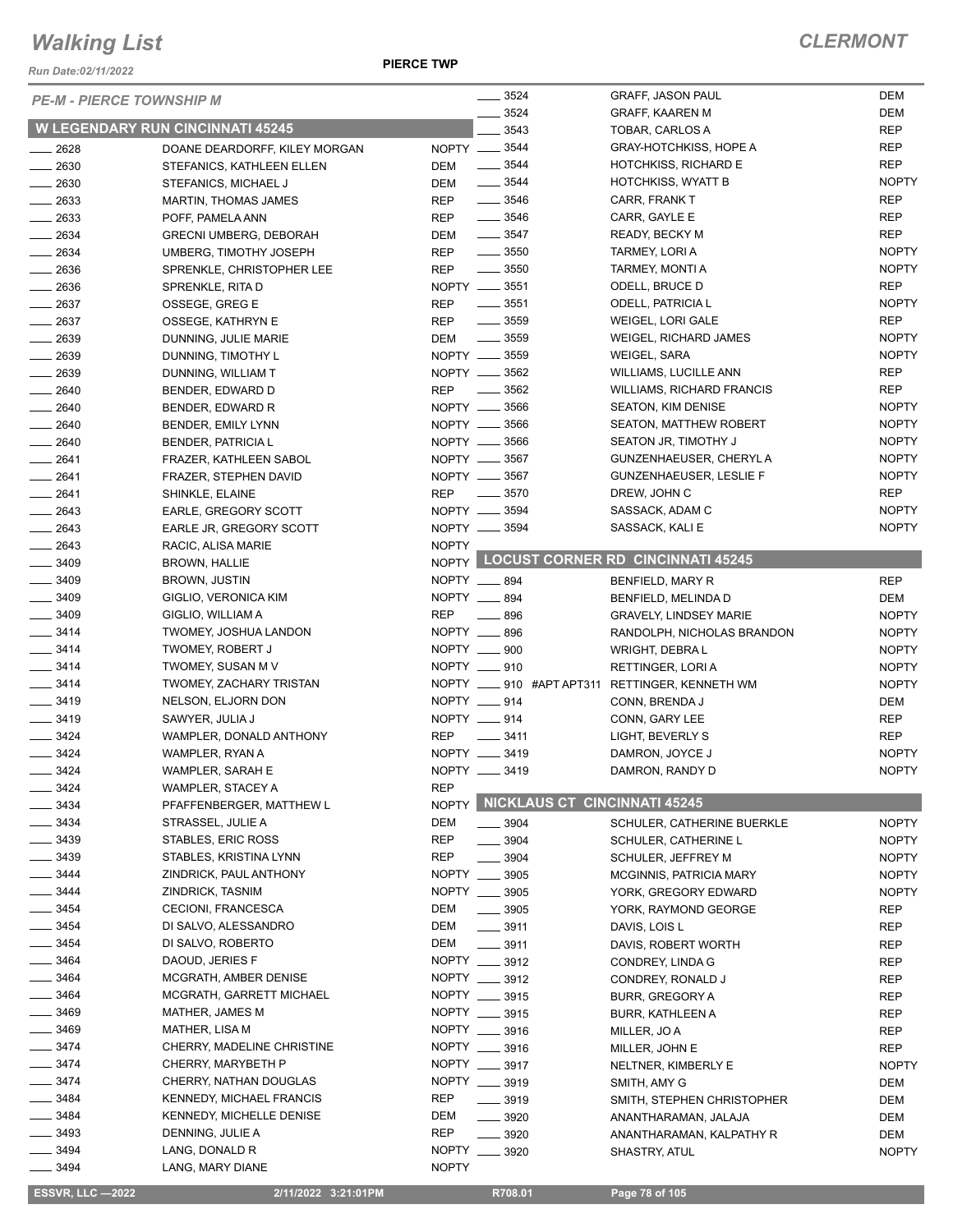#### **PIERCE TWP**

## *CLERMONT*

| Run Date:02/11/2022 |                                         | <b>PIERCE TWP</b>                             |                                                   |                     |
|---------------------|-----------------------------------------|-----------------------------------------------|---------------------------------------------------|---------------------|
|                     | <b>PE-M - PIERCE TOWNSHIP M</b>         | $\sim$ 900                                    | MULLANE, ANN M                                    | <b>NOPTY</b>        |
|                     |                                         | 900                                           | MULLANE, MICHAEL A                                | <b>REP</b>          |
|                     | <b>NICKLAUS CT CINCINNATI 45245</b>     | 901                                           | <b>BARBER, CYNTHIA G</b>                          | DEM                 |
| $\frac{1}{2}$ 3921  | <b>BARKEY, TINA L</b>                   | <b>NOPTY</b><br>901                           | <b>BARBER, KEVIN E</b>                            | <b>REP</b>          |
| $-3921$             | <b>BARKEY, TRAVIS DALE</b>              | <b>NOPTY</b><br>902                           | <b>KRAMER, CONSTANCE L</b>                        | <b>NOPTY</b>        |
| 3921                | <b>GILES, ROBERT M</b>                  | <b>NOPTY</b><br>902                           | KRAMER, RAYMOND A                                 | <b>NOPTY</b>        |
| $-3921$             | PATTERSON-GILES, LAURA A                | NOPTY __ 903                                  | LINZ, ANTHONY JOSEPH                              | <b>REP</b>          |
|                     |                                         | 903                                           | LINZ, CHERYL LYNN                                 | <b>REP</b>          |
|                     | NINE MILE TOBASCO RD CINCINNATI 45255   | 904                                           | ALONZO, GISELA P                                  | <b>NOPTY</b>        |
| $-3644$             | <b>MALANY, DORIS W</b>                  | <b>DEM</b><br>$- 904$                         | RINEAIR, RONALD W                                 | <b>NOPTY</b>        |
| 3644                | MALANY, RALPH S                         | <b>DEM</b><br>$- 904$                         | RINEAIR, SYLVIA A                                 | <b>NOPTY</b>        |
| $-3672$             | ARKILL, BRAD A                          | NOPTY __ 905                                  | SULLIVAN, JOHN W                                  | <b>NOPTY</b>        |
| 3686                | WHITE, JONATHAN K                       | NOPTY __ 905                                  | SULLIVAN, NANCY A                                 | <b>NOPTY</b>        |
|                     | <b>OAKLAND FARM DR CINCINNATI 45245</b> |                                               | PINE VALLEY LN CINCINNATI 45245                   |                     |
| $- 3617$            | COFFEY, SHIRLEY A                       | <b>REP</b><br>$-874$                          | MAYER, JAMES J                                    | <b>REP</b>          |
| $-3617$             | LAUBISCH, JOHN G                        | <b>REP</b><br>$-874$                          | MAYER, MARGARET ANN                               | <b>REP</b>          |
| $-3618$             | TAYLOR, BRANDON                         | REP<br>$-875$                                 | <b>MECUM, MARY K</b>                              | DEM                 |
| $-3618$             | TAYLOR, KELLY ANN                       | <b>REP</b><br>$-875$                          | MECUM, ROBERT CLYDE                               | DEM                 |
| $-3618$             | TAYLOR, KIMBERLY ANN                    | <b>REP</b><br>$-876$                          | <b>KNEER, MARJORIE PIPER</b>                      | <b>REP</b>          |
| $-3618$             | TAYLOR, SCOTT SPENCER                   | <b>REP</b><br>$-876$                          | KNEER, MAX R                                      | <b>REP</b>          |
| $-3622$             | SCHEIDT, ERIC JOSHUA                    | NOPTY ___ 877                                 | HINKLIN, KATHLEEN O                               | DEM                 |
| $- 3628$            | PENDERS, NICHOLAS BENJAMIN CORE         | NOPTY __ 877                                  | HINKLIN, ROBERT EDWIN                             | DEM                 |
| 3628                | WATHEN, ANGELA MARIE                    | NOPTY ___ 878                                 | <b>BLASING, DANIEL D</b>                          | <b>REP</b>          |
| 3636                | WUERDEMAN, MARSHA L                     | DEM<br>$-878$                                 | <b>BLASING, MARY LENORE</b>                       | <b>REP</b>          |
| $- 3636$            | <b>WUERDEMAN, ROBERT CHAMBERS</b>       | DEM<br>$-879$                                 | FREDE, SUSAN M                                    | <b>REP</b>          |
| $-3644$             | WALLINGFORD, KENNETH M                  | REP<br>$\frac{1}{2}$ 880                      | HURLEY, KWANG CHA                                 | <b>NOPTY</b>        |
| $-3644$             | WALLINGFORD, SHERRY L                   | <b>REP</b><br>$\equiv$ 880                    | <b>HURLEY, THOMAS J</b>                           | <b>NOPTY</b>        |
| $-3652$             | TRIPLETT, ANDREW MARK                   | NOPTY __ 881                                  | KAUSCHER, GRETCHEN E                              | <b>REP</b>          |
| $\frac{1}{2}$ 3652  | TRIPLETT, JESSICA LYNN                  | NOPTY __ 881                                  | KAUSCHER, ROBERT J                                | <b>NOPTY</b>        |
|                     | <b>OLD COURSE LN CINCINNATI 45245</b>   | $-882$                                        | LANTER, SHERRI L                                  | <b>REP</b>          |
|                     |                                         | 882                                           | WATSON, ANTHONY L                                 | <b>NOPTY</b>        |
| $-875$              | SIMPSON, DOROTHY LLOYD                  | NOPTY __ 883                                  | SOMMER, DONNA A                                   | <b>NOPTY</b>        |
| $-875$              | SIMPSON, RICHARD MONTGOMERY             | <b>REP</b><br>$\frac{1}{2}$ 883               | SOMMER, LINDSAY NICOLE                            | <b>NOPTY</b>        |
| $-876$              | WITKOWSKI, JANET E                      | <b>REP</b><br>$- 883$                         | SOMMER, NICHOLAS ALAN                             | <b>NOPTY</b>        |
| $-877$<br>$-879$    | WOOD, JOAN R                            | <b>REP</b><br>$\frac{1}{2}$ 884<br><b>REP</b> | LODGE, REBECCA J                                  | <b>REP</b>          |
| $-879$              | HAYNES, KENNETH G<br>HAYNES, TAMMY S    | $\frac{1}{2}$ 885<br><b>REP</b><br>$-886$     | <b>GRIEVE, CATHERINE J</b><br>POLLICK, LESLIE ANN | DEM<br><b>NOPTY</b> |
| 880                 | BAKER, GARY LEE                         | <b>REP</b><br>$- 886$                         | POLLICK, ROBERT FRANK                             | <b>NOPTY</b>        |
| 880                 | BAKER, RHONDA S                         | <b>REP</b><br>$-888$                          | VALENTINE, BRYAN MILTON                           | <b>REP</b>          |
| 881                 | ROSS, DAVID E                           | <b>REP</b><br>$-888$                          | VALENTINE, PATRICIA LEE                           | <b>REP</b>          |
| 881                 | <b>ROSS, PATRICIA R</b>                 | <b>REP</b><br>$\frac{1}{2}$ 890               | COOK, JOHN A                                      | <b>REP</b>          |
| 882                 | HAGN, JANE L                            | NOPTY __ 890                                  | COOK, MARLENE C                                   | <b>NOPTY</b>        |
| 883                 | HOFF, ARTHUR M                          | <b>REP</b><br>$-891$                          | MILLER, CYNTHIA M                                 | DEM                 |
| $-883$              | HOFF, JANE ELIZABETH                    | REP<br>$-891$                                 | MILLER, R CRAIG                                   | DEM                 |
| $-884$              | FRAME, JOYCE V                          | REP<br>$- 894$                                | <b>BURNS, DIANNE MAE</b>                          | <b>NOPTY</b>        |
| 885                 | MCMAHON, CAROL A                        | NOPTY __ 894                                  | BURNS JR, JOHN GLASGO                             | <b>NOPTY</b>        |
| $-886$              | MOYER, JAMES W                          | REP<br>$- 895$                                | KIRTLEY, GEORGANN C                               | DEM                 |
| $- 886$             | MOYER, JENNIFER SUE                     | <b>REP</b><br>$- 895$                         | KIRTLEY, JAMES FRANKLIN                           | DEM                 |
| $-887$              | DAVIN, WILLIAM A                        | NOPTY __ 896                                  | OPPOLD, JAMES W                                   | <b>NOPTY</b>        |
| $-888$              | WORCESTER, LESLIE H                     | <b>REP</b><br>$\frac{1}{2}$ 896               | OPPOLD, TERESA C                                  | <b>NOPTY</b>        |
| $\frac{1}{2}$ 888   | WORCESTER, TIMOTHY L                    | REP<br>$-897$                                 | MARTIN, HENRY ANTHONY                             | <b>NOPTY</b>        |
| 892                 | BROWN, ALAN W                           | REP<br>$-897$                                 | MARTIN, JAMES R                                   | REP                 |
| 892                 | <b>BROWN, PATRICIA A</b>                | NOPTY __ 897                                  | MARTIN, JANINE M                                  | <b>REP</b>          |
| 895                 | LEONARD, DONNA K                        | NOPTY __ 899                                  | BEDINGHAUS, SUSAN C                               | <b>REP</b>          |
| $-896$              | ANDERSON, GAIL L                        | NOPTY __ 899                                  | <b>BEDINGHAUS, THOMAS EDWARD</b>                  | <b>NOPTY</b>        |
| 896                 | GOFF, BRIAN E                           | NOPTY __ 901                                  | VANCE, DAVID J                                    | REP                 |
| 896                 | GOFF, KRISTINE A                        | NOPTY __ 901                                  | VANCE, DENISE L                                   | <b>NOPTY</b>        |
| $-897$              | FEIN, DIANE S                           | NOPTY __ 903                                  | <b>BLESS, GEORGE THOMAS</b>                       | <b>NOPTY</b>        |
| 897                 | FEIN, JAMES DOUGLAS                     | NOPTY __ 903                                  | BLESS, SARAH CAROLYN                              | <b>NOPTY</b>        |
| $-898$              | CARAWAY, JUDY L                         | NOPTY __ 903                                  | RACER, JAMES HAROLD                               | <b>REP</b>          |
| $-899$              | WUEST, MARJEAN                          | NOPTY __ 903                                  | RACER, MAXINE I                                   | <b>REP</b>          |
| $-899$              | <b>WUEST, STEPHEN G</b>                 | <b>NOPTY</b>                                  |                                                   |                     |
|                     |                                         |                                               |                                                   |                     |

 **ESSVR, LLC —2022 2/11/2022 3:21:01PM R708.01 Page 79 of 105**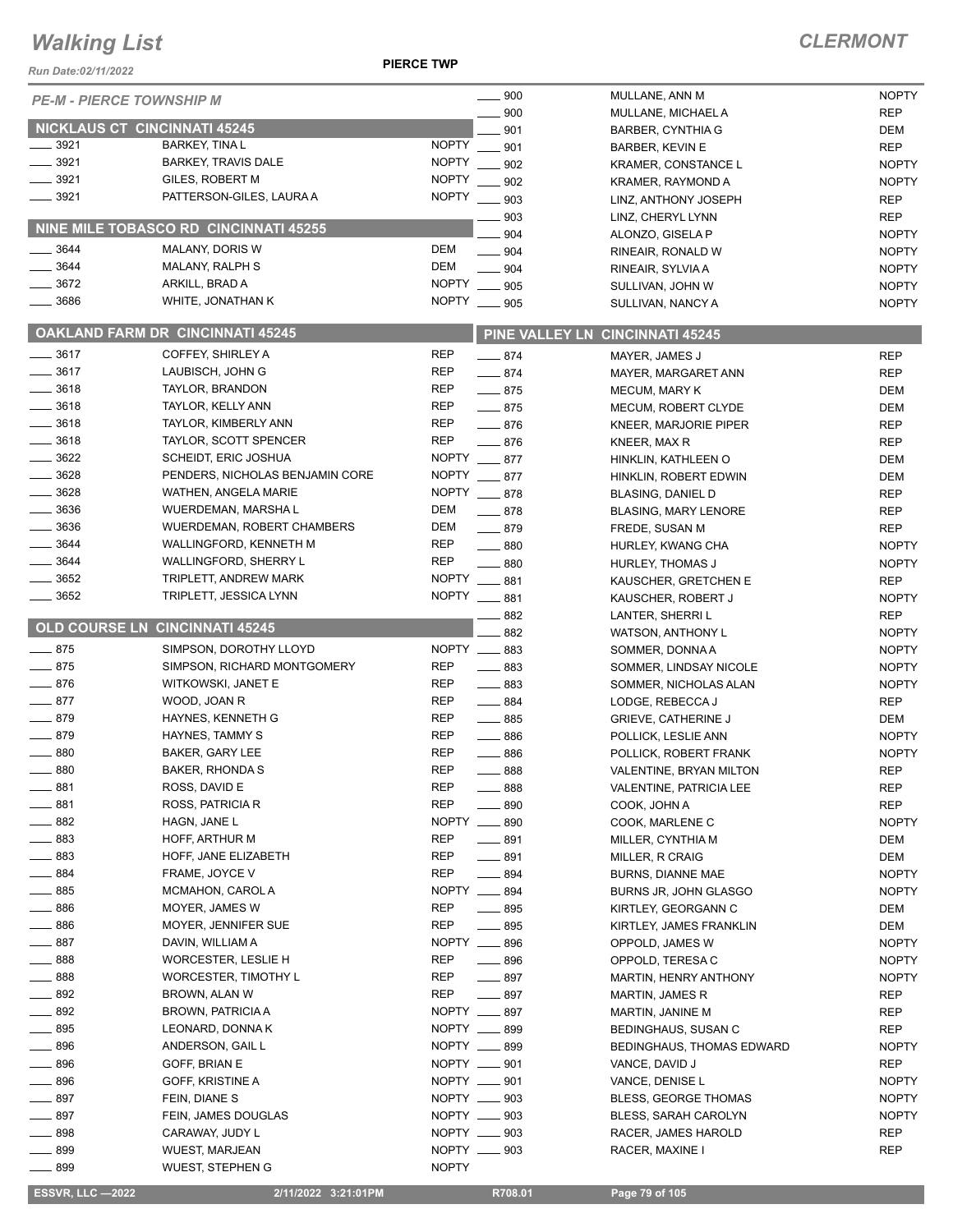#### *Run Date:02/11/2022*

**PIERCE TWP**

| <b>ESSVR, LLC -2022</b>                | 2/11/2022 3:21:01PM                           |                          | R708.01                     | Page 80 of 105                                  |                              |
|----------------------------------------|-----------------------------------------------|--------------------------|-----------------------------|-------------------------------------------------|------------------------------|
| 887                                    | ROGERS, TAMARA LYNNE                          | <b>NOPTY</b>             |                             |                                                 |                              |
| 887                                    | ROGERS, GARY B                                | <b>NOPTY</b>             | 2627                        | OLEKSOWICZ, LESLIE A                            | <b>NOPTY</b>                 |
| 887                                    | BAUMAN, ZACHARY JAMES                         | <b>NOPTY</b>             | 2626                        | OAKLEY, KAREN                                   | <b>REP</b>                   |
| 887                                    | <b>BAUMAN, STUART EDWARD</b>                  | REP                      | 2626                        | GIGGER, ANDRE RAMON                             | <b>NOPTY</b>                 |
| 887                                    | <b>BAUMAN, CATHERINE E</b>                    | REP                      | 2625                        | <b>BARSCZEWSKI, TRACEY A</b>                    | <b>NOPTY</b>                 |
| 885                                    | SCHMITT, REGINA ELIZABETH                     | <b>NOPTY</b>             | 2625                        | BARSCZEWSKI JR, RICHARD H                       | <b>NOPTY</b>                 |
| 885                                    | <b>SCHMITT, DENIS CHARLES</b>                 | <b>NOPTY</b>             | 2620                        | MAYNARD, HEATHER G                              | <b>NOPTY</b>                 |
| 883                                    | ESPOSITO, MARK A                              | <b>NOPTY</b>             | 2620                        | MAYNARD, BRIAN REID                             | <b>NOPTY</b>                 |
|                                        | SOUTHERNESS DR CINCINNATI 45245               |                          | 2619                        | EARLE, WILLIAM LOUIS                            | <b>NOPTY</b>                 |
|                                        |                                               |                          | 2619                        | EARLE, ASHLEY JOAN                              | <b>NOPTY</b>                 |
| 3600                                   | MONTGOMERY, MICHAEL RYAN                      | DEM                      | 2613                        | SCHULTE, NICOLE F                               | REP                          |
| 3600                                   | CAMERON MEYER, MARCELLA COLLEE                | <b>NOPTY</b>             | 2613                        | SCHULTE, KYLE ANTHONY<br>SCHULTE, NICHOLAS RYAN | <b>NOPTY</b>                 |
| 3552                                   | ST CLAIR, JACQUELYN A                         | DEM                      | 2613                        |                                                 | <b>NOPTY</b>                 |
| 3552                                   | ST CLAIR, BRIAN L                             | DEM                      | 2612<br>2613                | HUSS, TODD EDWARD<br>SCHULTE, ANTHONY P         | REP<br>REP                   |
| <b>SLAVEN RD CINCINNATI 45245</b>      |                                               |                          | 2612                        | HUSS, SUZANNE D                                 | <b>NOPTY</b>                 |
|                                        |                                               |                          | 2612                        | HUSS, KATHRYN KENDALL                           | <b>NOPTY</b>                 |
| 3296                                   | MOORE, MARY LYN                               | <b>NOPTY</b>             | 2607                        | BAELE, JOHN D                                   | <b>NOPTY</b>                 |
| 3296                                   | MOORE, ANNA MARIE                             | <b>NOPTY</b>             | 2607                        | BAELE, ELSA P                                   | <b>NOPTY</b>                 |
| 3296                                   | <b>HOLMES, MIRANDA LEE</b>                    | <b>NOPTY</b>             | 2601                        | HAWKINS, SCOTT EDWARD                           | <b>NOPTY</b>                 |
| 3296                                   | HOLMES, MARK WILLIAM                          | <b>NOPTY</b>             | 2600                        | PETTIGREW, SUSAN L                              | REP                          |
| 3296                                   | <b>HOLMES, CONNIE M</b>                       | <b>DEM</b>               | 2600                        | PETTIGREW, DALE WILLAIM                         | REP                          |
| 3295                                   | <b>GRAY, ROBERT E</b>                         | <b>REP</b>               |                             |                                                 |                              |
| 3295                                   | <b>GRAY, KAITLIN MARIE</b>                    | <b>REP</b>               |                             | STONEHAVEN DR CINCINNATI 45245                  |                              |
| 3295                                   | <b>GRAY, JONATHAN LEE</b>                     | <b>DEM</b>               | $\frac{1}{2}$ 746           | HOLTE, RYAN J                                   | <b>NOPTY</b>                 |
| 3295                                   | <b>GRAY, JACQUELINE HITCHCOCK</b>             | <b>REP</b><br><b>REP</b> | $- 746$                     | HOLTE, HOLLY SU                                 | <b>NOPTY</b>                 |
| $\frac{1}{2}$ 3294                     | RUDOLPH, DEBORAH A<br>RUDOLPH JR, JAMES D     | <b>REP</b>               | $\frac{1}{2}$ 744           | DEIMLING, WILLIAM G                             | <b>NOPTY</b>                 |
| $- 3294$                               | PARKER JR, RICHARD A                          | <b>REP</b>               | $- 744$                     | DEIMLING, MARY A                                | <b>NOPTY</b>                 |
| $\frac{1}{2}$ 3293                     |                                               |                          | $-$ 743                     | JORGENSEN SR, JOHN C                            | <b>NOPTY</b>                 |
| $\frac{1}{2}$ 3293                     | PARKER, NICOLE J                              | <b>REP</b>               | $- 743$                     | JORGENSEN, CATHERINE MARIE                      | <b>NOPTY</b>                 |
| $\frac{1}{2}$ 3293                     | PARKER, HAYLEY DAWN                           | <b>REP</b>               | $\frac{1}{2}$ 742           | CABELL, MICHELE VICTORIA                        | <b>NOPTY</b>                 |
| $- 3293$                               | PARKER, BROOKLYN KAY                          | <b>REP</b>               | $- 742$                     | BERGMAN, TRACY A                                | <b>DEM</b>                   |
| $- 3293$                               | PARKER, ANDREA DANIELLE                       | <b>NOPTY</b>             | $\frac{1}{2}$ 742           | BERGMAN, STEVEN R                               | <b>NOPTY</b>                 |
| $- 3292$                               | HOUSTON, PAUL E                               | <b>REP</b>               | $- 741$                     | DONAWORTH, MATTHEW RYAN                         | <b>REP</b>                   |
| $\frac{1}{2}$ 3292                     | HOUSTON, GENEVA C                             | REP                      | $- 741$                     | DONAWORTH, BRITTANY MARIE                       | <b>REP</b>                   |
| $- 3291$                               | SCHAFFER, ROSANNE LOUISE                      | <b>REP</b>               |                             | JOHNSON, REX W                                  | <b>REP</b>                   |
| $\frac{1}{2}$ 3291                     | SCHAFFER, JESSICA LYNN                        | <b>REP</b>               | $\frac{1}{2}$ 740           | JOHNSON, REBECCA SUE                            | <b>NOPTY</b>                 |
| $- 3291$                               | SCHAFFER, ERIC ALAN                           | <b>REP</b>               | $\frac{1}{2}$ 740           | PETER, JEAN P                                   |                              |
| $- 3289$                               | MALLONI, RAMONA S                             | <b>NOPTY</b>             | $\frac{1}{2}$ 739           | PETER, ALBERT FREDERICK                         | <b>REP</b>                   |
| $- 3289$                               | MALLONI, JOSEPH SAMUEL                        | <b>NOPTY</b>             | $- 739$                     | HAYWOOD, JACOB SCOTT                            | <b>NOPTY</b><br><b>REP</b>   |
| $- 3288$                               | <b>FUNK, THOMAS L</b>                         | DEM                      | $-$ 739                     |                                                 |                              |
| $- 3288$                               | FUNK, SUSAN M                                 | DEM                      | $- 738$                     | MOTZ, JENIFER D<br><b>MOTZ, R BRADLEY</b>       | <b>REP</b>                   |
| $- 3288$                               | FUNK, DANIEL J                                | DEM                      | $\frac{1}{2}$ 738           |                                                 | <b>REP</b>                   |
| $\frac{1}{2}$ 3287                     | PUFF, RICHARD A                               | DEM                      | $\frac{1}{2}$ 737           | DUFFY, MATTHEW J                                | <b>NOPTY</b>                 |
| $-3287$                                | PUFF, LYNN W                                  | DEM                      | $\frac{1}{2}$ 737           | DUFFY, MARY M                                   | <b>NOPTY</b>                 |
|                                        | <b>POWFOOT RIDGE CINCINNATI 45245</b>         |                          | $\frac{1}{2}$ 737<br>$-737$ | DUFFY, CHRIS T<br>DUFFY, MARIA KATELYN          | <b>NOPTY</b><br><b>NOPTY</b> |
|                                        |                                               |                          |                             | KAYLOR, TRACY L                                 | <b>NOPTY</b>                 |
| $- 915$                                | COOGAN, KATHY L                               | <b>NOPTY</b>             | $-734$<br>$-734$            | KAYLOR, DAVID M                                 | <b>NOPTY</b>                 |
| $-911$                                 | MILLER IV, CHARLES WILLIAM                    | <b>NOPTY</b>             | $-730$                      | KUNKLER, CAROLYN S                              | <b>REP</b>                   |
| $-911$                                 | <b>GARDNER, MATTHEW</b>                       | <b>NOPTY</b>             |                             |                                                 |                              |
| $-911$                                 | GARDNER, JUDITH A                             | <b>NOPTY</b>             |                             | <b>STONE HILL RUN CINCINNATI 45245</b>          |                              |
| $-911$                                 | <b>GARDNER, CHRISTOPHER H</b>                 | <b>REP</b>               | $\frac{1}{2}$ 897           | MARET, HELEN MARAG                              | <b>REP</b>                   |
| $\frac{1}{2}$ 909                      | KARNUTA, MARY ANN                             | <b>REP</b>               | $-897$                      | <b>MARET, CHARLES M</b>                         | <b>REP</b>                   |
| 909                                    | KARNUTA, JOHN A                               | <b>REP</b>               | $- 895$                     | HOLDSWORTH, THOMAS JOSEPH                       | <b>DEM</b>                   |
| $- 907$                                | SCHMIEDEKER, RUTH ANN                         | DEM                      | $\frac{1}{2}$ 895           | HOLDSWORTH, NATALIE CAYLIE                      | <b>DEM</b>                   |
| $-907$                                 | SCHMIEDEKER, RONALD EDWARD                    | DEM                      |                             | HOLDSWORTH, JANA H                              | <b>DEM</b>                   |
| $\frac{1}{2}$ 906                      | AFFLECK GRAVES, RITA JOAN                     |                          | 895<br>NOPTY __ 895         | HOLDSWORTH, ELISE KATHRYN                       | <b>NOPTY</b>                 |
| $= 906$                                | PILIS, JEANNE L<br>AFFLECK GRAVES, JOHN FELIX | <b>NOPTY</b>             | 893                         | SMITH III, LEO THOMAS                           | <b>NOPTY</b>                 |
| $- 904$<br>905                         | HILTENBEITEL, MARK D                          | <b>REP</b><br><b>REP</b> | $\frac{1}{2}$ 893           | SMITH, CARRIE JOY                               | <b>NOPTY</b>                 |
| $- 904$                                | HILTENBEITEL, DEBORAH A                       | REP                      | $-891$                      | DAVIS, JONATHAN THOMAS                          | <b>NOPTY</b>                 |
| <b>PINE VALLEY LN CINCINNATI 45245</b> |                                               |                          | 889                         | MILLER II, JOSEPH VINCENZO                      | <b>NOPTY</b>                 |
|                                        |                                               |                          | 889                         | MILLER, JOSEPH V                                | <b>NOPTY</b>                 |
| <b>PE-M - PIERCE TOWNSHIP M</b>        |                                               |                          | $-889$                      | MILLER, CAROLYN BRAMMER                         | <b>NOPTY</b>                 |
|                                        |                                               |                          |                             |                                                 |                              |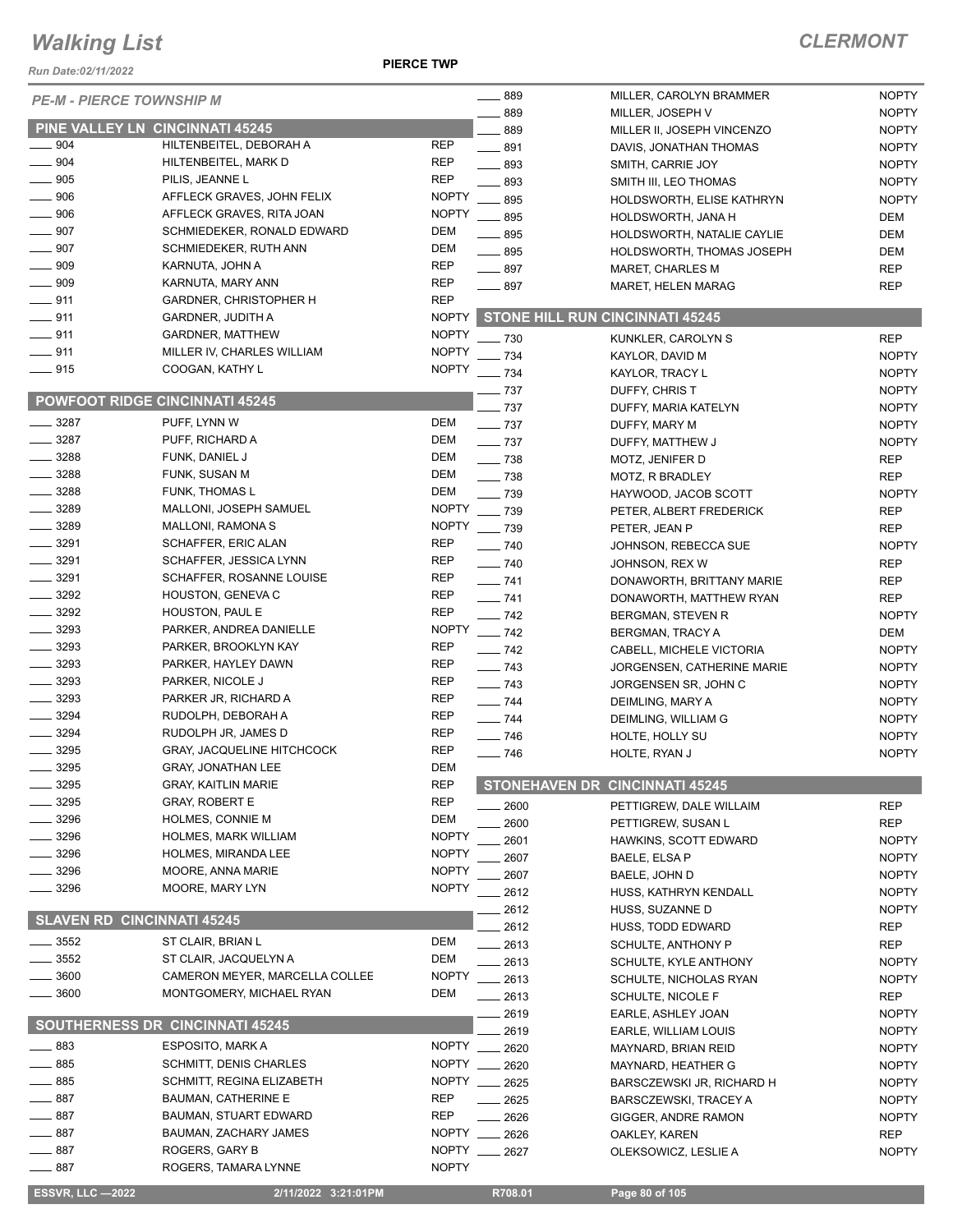*Run Date:02/11/2022*

#### **PIERCE TWP**

| <b>PE-M - PIERCE TOWNSHIP M</b>       |                               |              | $- 3460$           | HUGHES, KEVIN M                         | <b>REP</b>   |
|---------------------------------------|-------------------------------|--------------|--------------------|-----------------------------------------|--------------|
|                                       |                               |              | $- 3460$           | HUGHES, LISA N                          | DEM          |
| <b>STONEHAVEN DR CINCINNATI 45245</b> |                               |              | 3461               | <b>BISHOP, DALE WILLIAM</b>             | <b>REP</b>   |
| 2627                                  | OZANICH, GARY W               | <b>NOPTY</b> | $\frac{1}{2}$ 3461 | <b>BISHOP, SALLY ANN</b>                | <b>REP</b>   |
| 2628                                  | COOGAN, GERALD BRADY          | <b>REP</b>   | 3463               | WAHLBRINK, JEANA BURKE                  | <b>REP</b>   |
| $-2628$                               | COOGAN, JULIE VANSCHAIK       | <b>DEM</b>   | 3463               | <b>WAHLBRINK, JOHN TYLER</b>            | DEM          |
| $\frac{1}{2633}$                      | SHESHULL, ALISON TERRILL      | NOPTY ___    | 3463               | WAHLBRINK, ROBERT ALOYSIUS              | <b>REP</b>   |
| 2633                                  | SHESHULL, JACOB R T           |              | NOPTY __ 3465      | HALL, DAVID J                           | <b>NOPTY</b> |
| 2634                                  | FEIST, JASON D                |              | NOPTY __ 3465      | HALL, SUSAN J                           | <b>NOPTY</b> |
| 2634                                  | FEIST, VICTORIA ROSE          | <b>NOPTY</b> |                    |                                         |              |
| 2636                                  | JONES, ANGELA N               | <b>NOPTY</b> |                    | <b>WINGED FOOT WAY CINCINNATI 45245</b> |              |
| $\frac{1}{2636}$                      | JONES, MICHAEL ANDREW         | <b>NOPTY</b> | $-897$             | CARDARELLI, MICHAEL D                   | <b>NOPTY</b> |
| $-2637$                               | OBRIEN, BRADY M               | <b>NOPTY</b> |                    |                                         |              |
| $\frac{1}{2637}$                      | OBRIEN, JOHN T                | <b>REP</b>   | $-897$             | CARDARELLI, TAYLOR ELIZABETH            | <b>NOPTY</b> |
| $-2637$                               |                               | <b>REP</b>   | $-897$             | DODSON, JUDSON CLIFF                    | <b>NOPTY</b> |
|                                       | OBRIEN, MARGARET A            |              | $\equiv$ 900       | CONSIDINE, MARY A                       | <b>NOPTY</b> |
| $\frac{1}{2637}$                      | OBRIEN, MOLLY E               | REP          | $\frac{1}{2}$ 900  | CONSIDINE, ROBERT M                     | <b>REP</b>   |
| $-2637$                               | OBRIEN, TIMOTHY R             | <b>REP</b>   | 901                | CRAIN, MARGARET J                       | <b>NOPTY</b> |
| 2638                                  | HOWARD, GRACE E               | <b>NOPTY</b> | 901                | CRAIN, MICHAEL LEROY                    | <b>NOPTY</b> |
| $\equiv$ 2638                         | HOWARD, STANLEY FISCHER       | <b>NOPTY</b> | 902                | HOLCOMB, CINDY C                        | <b>NOPTY</b> |
| 2638                                  | <b>SEARS, DANIEL BRANDON</b>  | <b>NOPTY</b> | 902                | <b>HOLCOMB, ERIC GREG</b>               | <b>NOPTY</b> |
| $\frac{1}{2638}$                      | <b>SEARS, JULIE A</b>         | <b>NOPTY</b> | 902                | HOLCOMB, MEADOW ELAINE                  | <b>NOPTY</b> |
| $\frac{1}{2638}$                      | <b>SEARS, NICHOLAS DANIEL</b> | <b>NOPTY</b> | 903                | HEIDEL, CAROL ANN                       | <b>NOPTY</b> |
| 2638                                  | SHIRK, ALISA A                | <b>NOPTY</b> | 903                | <b>HEIDEL, THOMAS G</b>                 | <b>NOPTY</b> |
| 2638                                  | SHIRK, SCOTT STEVEN           | <b>NOPTY</b> | 904                | JASPER, JOAN M                          | <b>NOPTY</b> |
| 2640                                  | ALBERTSON, EVAN BRYANT        | <b>REP</b>   | 904                | JASPER, RICHARD F                       | <b>REP</b>   |
| $- 2640$                              | ALBERTSON, JASON C            | <b>NOPTY</b> | 905                |                                         | <b>NOPTY</b> |
| 2640                                  | SHERMAN, AMANDA K             | <b>NOPTY</b> |                    | LYND, AARON J                           |              |
| 2640                                  |                               | <b>NOPTY</b> | 905                | LYND, SEAN W                            | <b>REP</b>   |
|                                       | SHERMAN, ROSS G               |              | 905                | LYND, TERESA L                          | <b>REP</b>   |
| 2644                                  | STREET, JANICE CAROL          | <b>NOPTY</b> | 906                | COLLETT, DEANNA LYNN                    | DEM          |
| 2644                                  | STREET, PAUL MARTIN           | <b>NOPTY</b> | 906                | <b>COLLETT, KEITH W</b>                 | DEM          |
| 2644                                  | VELDHAUS, CHAD L              | <b>NOPTY</b> | .906               | COLLETT, TAYLOR LYNN                    | <b>NOPTY</b> |
|                                       |                               |              | 906                | THOMSON, JOSHUA EROE                    | <b>NOPTY</b> |
| <b>TARTAN HILL CINCINNATI 45245</b>   |                               |              | 907                | SCHMALZ, KATHLEEN A                     | <b>REP</b>   |
| $\frac{1}{2}$ 710                     | SMITH, LINDA J                |              | NOPTY __ 907       | <b>SCHMALZ, LAUREN E</b>                | <b>NOPTY</b> |
| $- 710$                               | SMITH, STEWART SHANNON        |              | NOPTY __ 907       | SCHMALZ, TIMOTHY R                      | <b>REP</b>   |
| $- 714$                               | KUHL, G E                     | <b>DEM</b>   | $\frac{1}{2}$ 908  | MAYNARD, ANITA D                        | <b>REP</b>   |
| $\frac{1}{2}$ 714                     | KUHL, JOANNE M                | <b>DEM</b>   | 908                | MAYNARD, ERIC ROBERT                    | <b>NOPTY</b> |
| $\frac{1}{2}$ 718                     | SVENSSON, ANNIE IGNACIO       |              | NOPTY __ 908       | MAYNARD, FLOYD MICHAEL                  | <b>REP</b>   |
| $\frac{1}{2}$ 718                     | SVENSSON, STEPHEN SCOTT       | <b>NOPTY</b> | 909                | PESTRO, ANTIONETTE F                    | <b>DEM</b>   |
| $\frac{1}{2}$ 720                     | BARNHART, CYNTHIA A           | <b>REP</b>   | 909                | PESTRO, JOSEPH K                        | <b>NOPTY</b> |
| $\sim$ 720                            | <b>BARNHART, PAUL S</b>       | <b>REP</b>   |                    |                                         | <b>REP</b>   |
| $- 721$                               | LA ROCGUE, SANDRA L           | <b>NOPTY</b> | _ 915              | GULLEY, JO ANN                          |              |
|                                       |                               |              | 915                | <b>GULLEY, KENTON L</b>                 | <b>REP</b>   |
| $- 721$                               | LAROCQUE, SADIE L             |              | NOPTY __ 916       | DUFFEY, DAVID A                         | <b>REP</b>   |
| $\frac{1}{2}$ 721                     | LAROCQUE, TIMOTHY J           | REP          | $-917$             | <b>HASSEBROCK, ALVERA T</b>             | <b>NOPTY</b> |
| $\frac{1}{2}$ 722                     | SCHULTE, LINDA F              |              | NOPTY __ 917       | HASSEBROCK, RICHARD F                   | <b>NOPTY</b> |
| $\frac{1}{2}$ 723                     | BROWN, DENNA P                | <b>REP</b>   | ____ 920           | IPSARO JR, JOHN RICHARD                 | <b>NOPTY</b> |
| $\sim$ 723                            | <b>BROWN, HAYDEN SCOTT</b>    | NOPTY __     | 920                | IPSARO, QUINCY CAROLINE                 | <b>NOPTY</b> |
| $\sim$ 723                            | BROWN, HUNTER D               |              | NOPTY __ 920       | VOGT, JEFF G                            | <b>NOPTY</b> |
| $\frac{1}{2}$ 723                     | BROWN, SCOTT DAVID            | <b>REP</b>   | $- 920$            | <b>VOGT, MICHELLE ANN</b>               | <b>NOPTY</b> |
| $\frac{1}{2}$ 724                     | COZZI, MARILYN M              | REP          | $-921$             | GANCI, LOIS A                           | DEM          |
| $\frac{1}{2}$ 724                     | COZZI, RICHARD F              | REP          | $- 921$            | <b>GANCI, PAUL R</b>                    | DEM          |
| $\frac{1}{2}$ 725                     | BARBRO, LOIS J                | REP          | $\frac{922}{2}$    | LANTER, MADISON KINDLE                  | <b>NOPTY</b> |
| $\frac{1}{2}$ 725                     | BARBRO JR, PAUL H             | <b>REP</b>   | $- 922$            | LANTER, SEAN P                          | <b>NOPTY</b> |
| $-727$                                | DUFOUR, CHESTER RAYMOND       |              | NOPTY __ 922       | LANTER, STACY A                         | <b>NOPTY</b> |
|                                       |                               |              | 922                | WOOLF, CYNTHIA SUSAN                    | <b>NOPTY</b> |
| <b>WHITEKIRK WAY</b>                  | <b>CINCINNATI 45245</b>       |              | 922                | WOOLF, LATIKA J                         | <b>NOPTY</b> |
|                                       |                               | <b>REP</b>   |                    |                                         |              |
| $-3457$                               | FULKERSON, LETITIA N          |              | $\frac{1}{2}$ 923  | CORNELISON, KENNETH E                   | REP          |
| 3457                                  | FULKERSON, MICHAEL A          | REP          | $\frac{1}{2}$ 924  | ADAMSON, RICHARD HOWARD                 | <b>NOPTY</b> |
| 3458                                  | FISCHER, ANGELA M             | REP          | $- 924$            | ADAMSON, SHERRY LYNN                    | <b>NOPTY</b> |
| 3458                                  | FISCHER, CRAIG A              | <b>REP</b>   | $\frac{1}{2}$ 924  | <b>GRIMES, CHRIS</b>                    | <b>NOPTY</b> |
| $-3458$                               | <b>FISCHER, EMILY MARIE</b>   |              | NOPTY __ 924       | <b>GRIMES, JEFFREY KASH</b>             | <b>NOPTY</b> |
| $-3459$                               | LOOCK, KURT DAVID             | <b>REP</b>   | $- 924$            | <b>GRIMES, SHANNON KALEY</b>            | <b>NOPTY</b> |
| $-3459$                               | LOOCK, REBECCA MARIE          | REP          | $\frac{1}{2}$ 927  | <b>BURKART, BRADLEY J</b>               | <b>NOPTY</b> |
|                                       |                               |              |                    |                                         |              |
| <b>ESSVR, LLC -2022</b>               | 2/11/2022 3:21:01PM           |              | R708.01            | Page 81 of 105                          |              |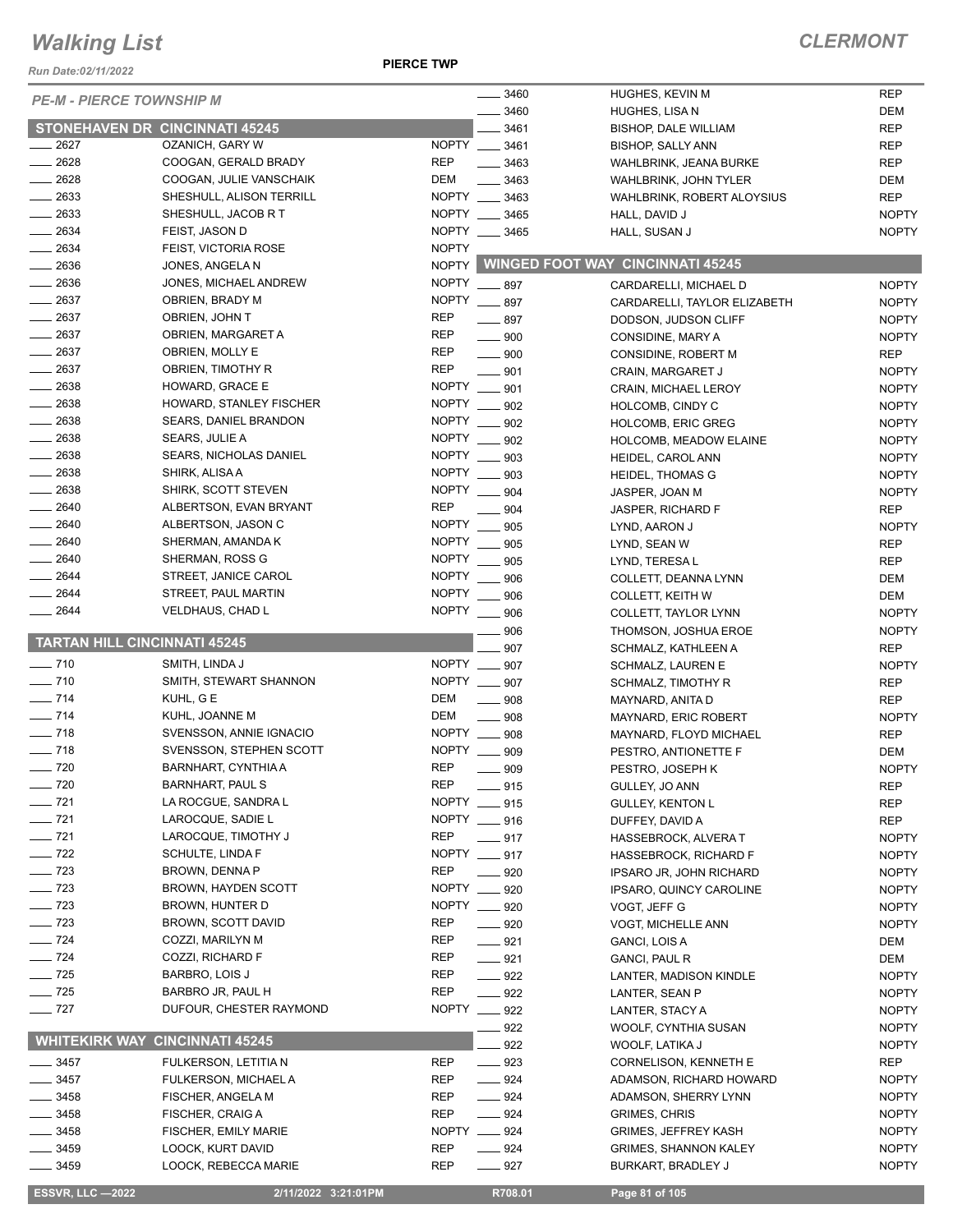*Run Date:02/11/2022*

*PE-M - PIERCE TOWNSHIP M*

|                          | <b>WINGED FOOT WAY CINCINNATI 45245</b> |              |
|--------------------------|-----------------------------------------|--------------|
| $-927$                   | <b>BURKART, CHRISTINE ANN</b>           | <b>NOPTY</b> |
| $\rule{1em}{0.15mm}$ 927 | <b>BURKART, LAUREN NICOLE</b>           | <b>NOPTY</b> |
| $\equiv$ 928             | <b>KELLY, MARK R</b>                    | <b>REP</b>   |
| ___ 928                  | KELLY, MARYBETH                         | <b>REP</b>   |
| $\equiv$ 930             | KURSIM, KYLE A                          | <b>NOPTY</b> |
| $\frac{1}{2}$ 930        | KURSIM, MALLORY L                       | <b>NOPTY</b> |
| $\equiv$ 931             | FELTNER, AUSTIN J THOMAS                | <b>NOPTY</b> |
| $-931$                   | FELTNER, CATHERINE C                    | <b>NOPTY</b> |
| $\frac{1}{2}$ 931        | FELTNER, EDWARD KEITH                   | <b>NOPTY</b> |
| $\equiv$ 932             | KRANTZ, GARY DAVID                      | <b>NOPTY</b> |
| $\equiv$ 932             | KRANTZ, SANDRA K                        | <b>NOPTY</b> |
| ____ 932                 | MUNCY, JACLYN KM                        | <b>NOPTY</b> |
| $\equiv$ 932             | <b>MUNCY, JASON P</b>                   | <b>NOPTY</b> |
| — 933                    | CAFFERKY, KEVIN M                       | <b>NOPTY</b> |
| ___ 935                  | <b>BISH, JAMES R</b>                    | <b>REP</b>   |
| $\frac{1}{2}$ 935        | <b>BISH, KAREN J</b>                    | <b>REP</b>   |
| $\equiv$ 936             | CHANDLER, MICHAEL E                     | <b>REP</b>   |
| $\frac{1}{2}$ 936        | CHANDLER, PAMELA S                      | <b>REP</b>   |

*TOTAL :* **829**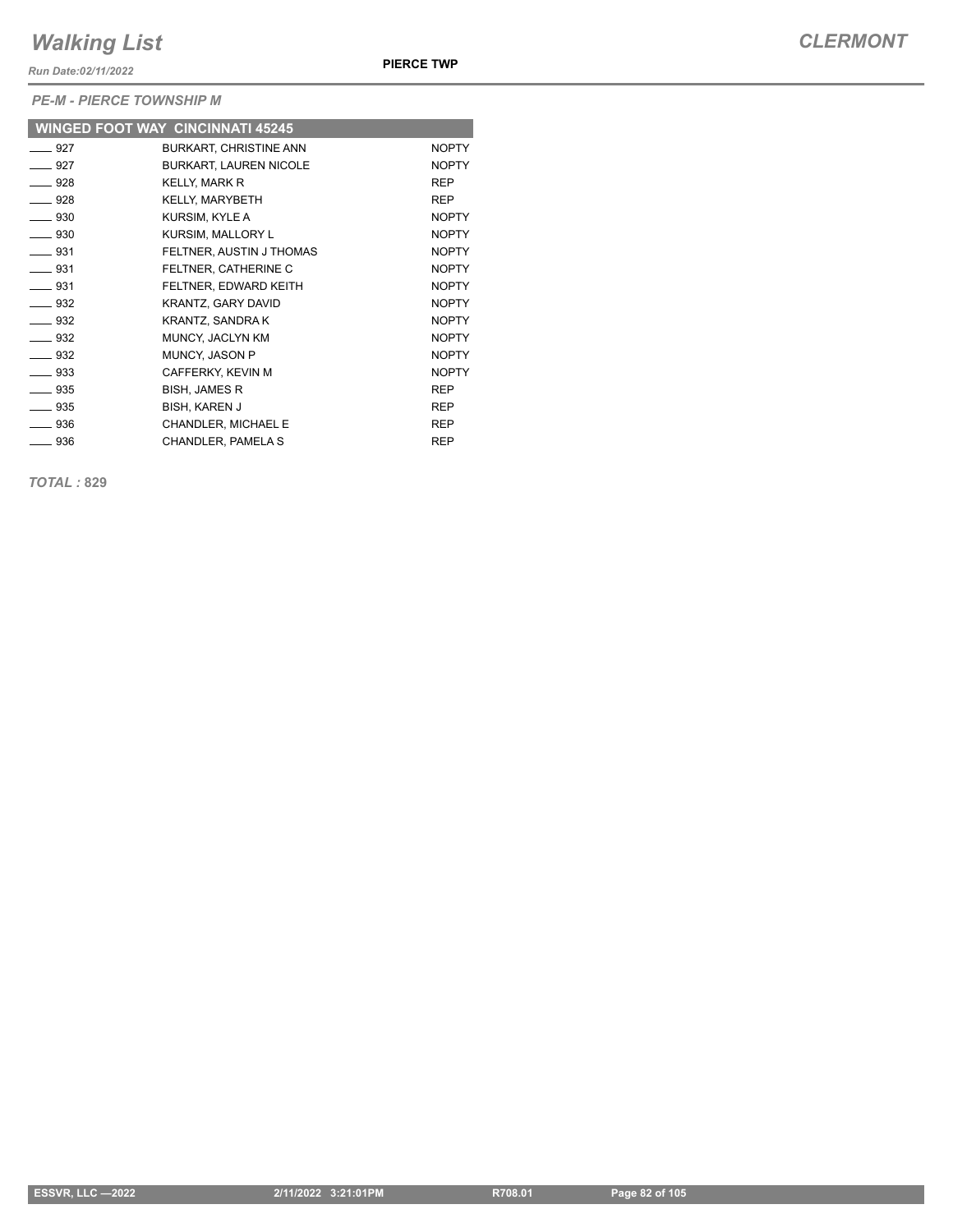**PIERCE TWP**

#### *CLERMONT*

| Run Date:02/11/2022  |                                                         |                              |                  |                                                               |                            |
|----------------------|---------------------------------------------------------|------------------------------|------------------|---------------------------------------------------------------|----------------------------|
|                      | <b>PE-N - PIERCE TOWNSHIP N</b>                         |                              | 277              | MURRAY, JARED LOGSDON                                         | <b>NOPTY</b>               |
|                      |                                                         |                              | $-279$<br>$-279$ | <b>BRAUNINGER, ERIC A</b>                                     | <b>REP</b><br><b>NOPTY</b> |
|                      | <b>CANARY LN AMELIA 45102</b>                           |                              | $-279$           | <b>WAJERT, DANIELLE ALEXIS</b><br><b>WAJERT, DARIN DANIEL</b> | <b>NOPTY</b>               |
| $-4$                 | KRUECK, KIMBERLY J                                      | <b>REP</b>                   | $-279$           | <b>WAJERT, MARLENE MARY</b>                                   | <b>NOPTY</b>               |
| $-4$                 | <b>KRUECK, THOMAS J</b>                                 | <b>REP</b>                   | $-281$           | HAGLAGE, BRIAN J                                              | <b>NOPTY</b>               |
| $-6$                 | HAYNES JR, RONALD LEE                                   | <b>NOPTY</b>                 | . 281            | HAGLAGE, JENNIFER MARIE                                       | <b>NOPTY</b>               |
| $-6$                 | <b>KERTH, JASON R</b>                                   | <b>NOPTY</b>                 | 281              | RANKIN, JEREMY P                                              | <b>NOPTY</b>               |
| $= 6$                | KERTH, SARAH M                                          | <b>NOPTY</b>                 | 283              | HOFFMASTER, RICHARD THOMAS                                    | <b>NOPTY</b>               |
| $-8$                 | JORDAN, JESSICA LYNN                                    | <b>NOPTY</b>                 | 285              | HENSLEE, JOSEPH DAVID                                         | <b>NOPTY</b>               |
| $-8$                 | JORDAN, JUSTIN D                                        | <b>NOPTY</b>                 | 285              | HENSLEE, LAUREN M                                             | DEM                        |
|                      | <b>CATHY WAY AMELIA 45102</b>                           |                              | 289              | <b>MCKINNIS, ERIC</b>                                         | <b>NOPTY</b>               |
|                      |                                                         | <b>NOPTY</b>                 | 289              | <b>MCKINNIS, MENDY MARIE</b>                                  | <b>NOPTY</b>               |
| $- 1329$<br>$- 1329$ | GUTZWILLER, SAMANTHA JO                                 | <b>NOPTY</b>                 | 291              | HAMM, DEBRAK                                                  | <b>NOPTY</b>               |
| $\frac{1}{2}$ 1331   | NORRISH, MATTHEW WILLIAM<br><b>BEAGLE, ANGELA MARIE</b> | <b>NOPTY</b>                 | 291              | STEINER, GRACE A M                                            | DEM                        |
| $\frac{1}{2}$ 1331   | BEAGLE JR, DONALD L                                     | <b>NOPTY</b>                 | 292              | MALDONADO, GEOVANNI                                           | <b>NOPTY</b>               |
| $\frac{1}{2}$ 1333   | VAN CAMP, MONICA LYNN                                   | <b>REP</b>                   | 292              | MALDONADO, KIMBERLY DAWN                                      | <b>NOPTY</b>               |
| ____ 1335            | OSBORN, EWIN R                                          | <b>NOPTY</b>                 | 294              | JOERGER, ZACHARY A                                            | <b>NOPTY</b>               |
| $\frac{1}{2}$ 1335   | <b>OSBORN, SHERRY E</b>                                 | <b>NOPTY</b>                 | 294              | LOMBARDI, NICHOLE MARIE                                       | <b>NOPTY</b>               |
| $\frac{1}{2}$ 1337   | BOTTS, STEVEN MALACHI                                   | <b>NOPTY</b>                 | 295              | LAYNE, SELENA G                                               | <b>NOPTY</b>               |
| $\frac{1}{2}$ 1338   | JACKSON, ELIZABETH MARIE                                | <b>NOPTY</b>                 | 297              | THOMAS, JUSTIN P                                              | <b>NOPTY</b>               |
| $- 1339$             | OWEN, ELIZABETH ANNE                                    | <b>NOPTY</b>                 | 298              | CARMEN III, JOHN CHERRINGTON                                  | <b>NOPTY</b>               |
| $\frac{1}{2}$ 1339   | OWEN, TODD JAMES                                        | <b>NOPTY</b>                 | 298              | CARMEN, JOHN CHERRINGTON                                      | <b>NOPTY</b>               |
| $- 1339$             | WEIL JR, PAUL ROGER FRANK                               | <b>NOPTY</b>                 | 298              | CARMEN, JULIE RAE                                             | <b>NOPTY</b>               |
|                      |                                                         |                              | 299              | <b>JOHNSON, ASHLEY MARIE</b>                                  | <b>NOPTY</b>               |
|                      | DEE DEE LN AMELIA 45102                                 |                              | 299              | JOHNSON, KEVIN EUGENE                                         | <b>NOPTY</b>               |
| $- 1334$             | MARCELLI, JACK L                                        | <b>NOPTY</b>                 | 300              | HOOD, KENDRA LYNN                                             | <b>NOPTY</b>               |
| $\frac{1}{2}$ 1334   | MARCELLI, NORMA J                                       | <b>NOPTY</b>                 | 300              | <b>TUCKER, TROY DANIEL</b>                                    | <b>NOPTY</b>               |
| $\frac{1}{2}$ 1335   | FEHRING, RICHARD A                                      | <b>NOPTY</b>                 | 303              | MARSH, JASON                                                  | <b>REP</b>                 |
| $\frac{1}{2}$ 1335   | NADEEM, NIRMAL                                          | <b>NOPTY</b>                 | 303              | PHILLIPS, ASHLEY L                                            | <b>REP</b><br><b>REP</b>   |
| $\frac{1}{2}$ 1335   | TAYLOR, ANGELA L                                        | <b>NOPTY</b>                 | 304<br>304       | INGRAM, KENNETH JOSEPH<br>INGRAM, SASHA M                     | <b>REP</b>                 |
| $- 1336$             | MARCELLI, ANTHONY JAMES                                 | <b>REP</b>                   | 307              | HORTON, JEREMY TODD                                           | <b>NOPTY</b>               |
| $\equiv$ 1336        | MARCELLI, ELIZABETH ANN                                 | <b>NOPTY</b>                 | 307              | HORTON, SANDRA A                                              | <b>NOPTY</b>               |
| $\frac{1}{2}$ 1336   | MARCELLI, JAMES J                                       | <b>REP</b>                   | $-308$           | <b>FAULKNER, CONSTANCE S</b>                                  | <b>NOPTY</b>               |
| $\frac{1}{2}$ 1336   | MARCELLI, MARY                                          | <b>REP</b>                   | 309              | ARVIN, BARBARA E                                              | <b>NOPTY</b>               |
| $- 1336$             | MARCELLI, TERESA NICOLE                                 | <b>NOPTY</b>                 | 309              | KIRK III, RONNIE LEE                                          | <b>NOPTY</b>               |
| $\equiv$ 1336        | NOBLE, AMANDA R                                         | <b>REP</b>                   | 310              | BERGER, CHRISTA DANIELLE                                      | <b>NOPTY</b>               |
| $- 1337$             | JULIEN, MATTHEW E                                       | <b>NOPTY</b>                 | $-310$           | BERGER, RYAN DANIEL                                           | <b>NOPTY</b>               |
|                      | DEER CREEK DR AMELIA 45102                              |                              | 311              | ROSS, DANIEL JAMES                                            | <b>NOPTY</b>               |
|                      |                                                         |                              | $-311$           | ROSS, TARA CORINNE                                            | <b>NOPTY</b>               |
| 205                  | WADDELL, LEA A                                          | <b>NOPTY</b>                 | 312              | HOWARD, DREW A                                                | <b>NOPTY</b>               |
| 205                  | WADDELL, RICHARD ALLEN                                  | <b>NOPTY</b>                 | 313              | MCCARTY, SUSAN MARIE                                          | <b>NOPTY</b>               |
| 207                  | SHANABROOK, JODY LYNN                                   | <b>REP</b>                   | 314              | PETTIJOHN, JOSEPH PAUL                                        | <b>NOPTY</b>               |
| $\sim$ 209           | JOHNSON, MARY A<br>HAYWARD, DYLAN ALEXANDER             | <b>NOPTY</b><br><b>NOPTY</b> | 314              | PETTIJOHN, SARAH CHRISTEEN                                    | <b>NOPTY</b>               |
| $-211$<br>$-211$     | HAYWARD, JAMES M                                        | <b>NOPTY</b>                 | 315              | PALMER, BENJAMIN                                              | <b>NOPTY</b>               |
| $-211$               | HAYWARD, JENNIFER L                                     | <b>NOPTY</b>                 | 315              | PALMER, KATIE MICHELLE                                        | <b>NOPTY</b>               |
| $-211$               | HAYWARD, MADELINE NICOLE                                | <b>NOPTY</b>                 | 315              | TUCKER, CHRISTAL DAWN                                         | <b>NOPTY</b>               |
| $-211$               | HAYWARD, TYLER J                                        | <b>NOPTY</b>                 | 316              | <b>HICKS, ALLISON S</b>                                       | DEM                        |
| $-211$               | SHOEMAKER, MICHELLE RENEE                               | <b>NOPTY</b>                 | 316              | HICKS, ROBERT J                                               | DEM                        |
| $-213$               | LAYNE, GERACO S                                         | <b>NOPTY</b>                 | 318              | LYLE, CASEY J                                                 | <b>NOPTY</b>               |
| $-213$               | SHELTON, BRITTANY D                                     | <b>NOPTY</b>                 | 318              | LYLE, MOLLY E                                                 | <b>NOPTY</b>               |
| $-271$               | ALLESHOUSE, CORTNEY MICHELLE                            | <b>NOPTY</b>                 |                  | <b>DENNY DR AMELIA 45102</b>                                  |                            |
| $-271$               | ALLESHOUSE, TOREN MCKENZIE                              | <b>NOPTY</b>                 |                  |                                                               |                            |
| $-271$               | SMIT, MELISSA G                                         | <b>NOPTY</b>                 | _ 1465           | THOMPSON, BONIN                                               | <b>NOPTY</b>               |
| $-273$               | PHIPPS, BEVERLEY J                                      | <b>DEM</b>                   | $-1465$          | THOMPSON II, MERRELL G                                        | <b>REP</b>                 |
| $-273$               | PHIPPS II, FREDERICK C                                  | DEM                          | $-1466$          | MADIGAN, GERALD P                                             | <b>NOPTY</b>               |
| $\frac{1}{275}$      | THEODORE, ALICIA K                                      | <b>NOPTY</b>                 | _ 1466<br>1469   | MADIGAN, KIMBERLY A<br>POLLARD, ASHLEY ANN                    | <b>NOPTY</b><br><b>REP</b> |
| $-275$               | THEODORE, TODD W                                        | <b>NOPTY</b>                 | 1469             | POLLARD, BARRY R                                              | REP                        |
| $-277$               | MIKOLAY, JAMES D J                                      | <b>NOPTY</b>                 | 1471             | DAVIDSON, AMY L                                               | <b>REP</b>                 |
| $-277$               | MIKOLAY, TAYLOR NICOLE                                  | <b>NOPTY</b>                 | 1471             | DAVIDSON, MICHAEL L                                           | <b>REP</b>                 |
| $-277$               | MURRAY, ALLYSON ELAINE                                  | <b>NOPTY</b>                 | 1472             | DECAMP, ANNETTE M                                             | <b>REP</b>                 |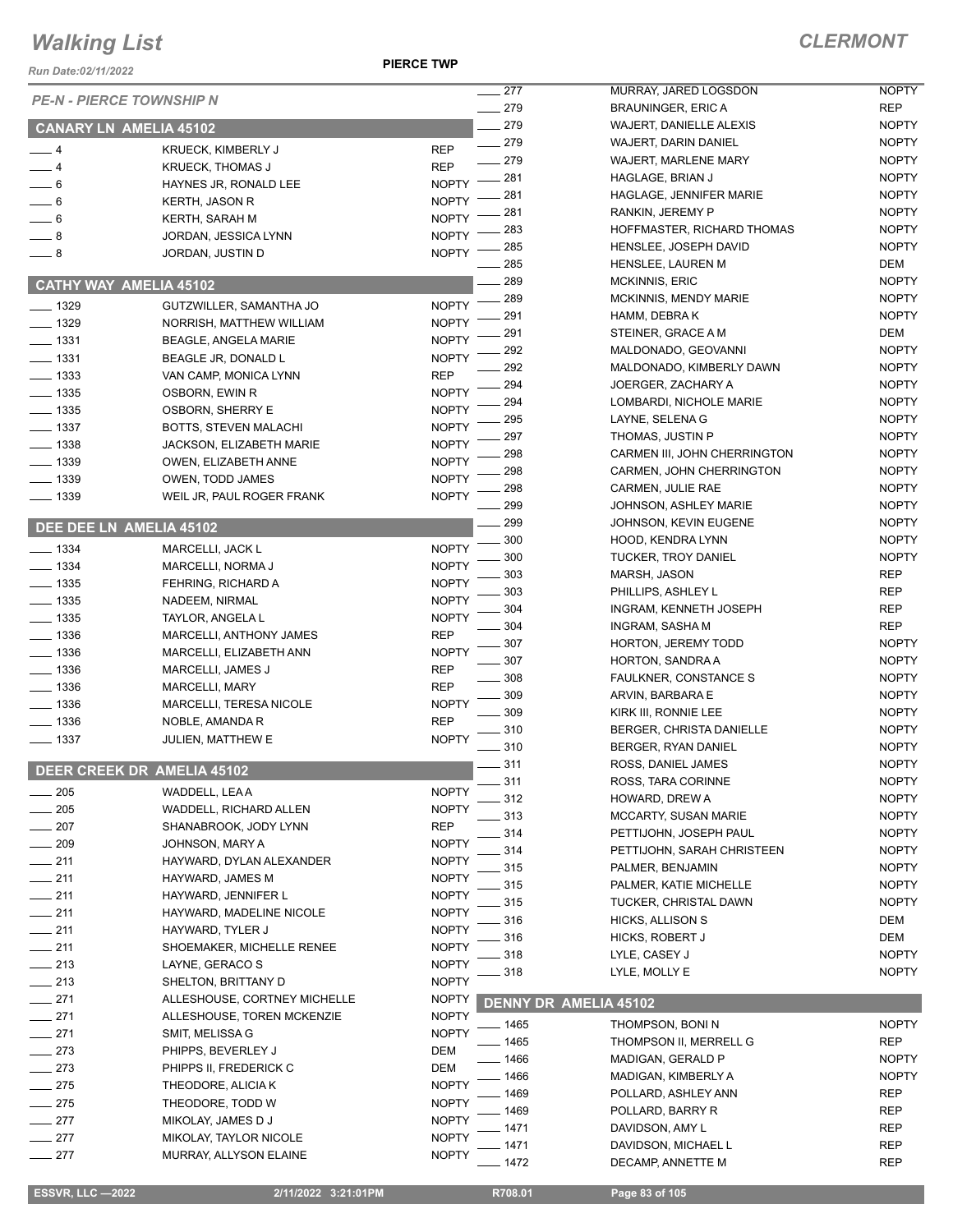*Run Date:02/11/2022*

## *CLERMONT*

|                    | <b>PE-N - PIERCE TOWNSHIP N</b> | $-4$                         | BARRON, SCOTT A                 | <b>NOPTY</b> |
|--------------------|---------------------------------|------------------------------|---------------------------------|--------------|
|                    |                                 | $-6$                         | LOSEKAMP, DANIEL T              | <b>NOPTY</b> |
|                    | <b>DENNY DR AMELIA 45102</b>    | $\overline{\phantom{0}}$ 8   | FOOTE, LAURA LYNN               | <b>NOPTY</b> |
| $- 1472$           | DECAMP JR, JAMES A              | <b>REP</b><br>$\sim$ 10      | DUNAWAY, CHANCE CHRISTIAN       | <b>NOPTY</b> |
| $\frac{1}{2}$ 1482 | RICHMOND, WILLIAM D             | $\frac{1}{2}$ 10<br>DEM      | DUNAWAY, CHRISTINA WINCE        | <b>NOPTY</b> |
| $- 1486$           | PARTIN, GEORGE J                | <b>NOPTY</b>                 |                                 |              |
| $- 1487$           | DEGARMO, JERROD LEE             |                              | NOPTY EASTRIDGE DR AMELIA 45102 |              |
| $- 1487$           | MAHON, NINA I M                 | NOPTY $-1$                   | DILLEY, ERICA NICOLE            | <b>NOPTY</b> |
| $- 1490$           | KNUCKLES, PHILLIP V             | NOPTY $-2$                   | CHEEK, ODUS                     | <b>NOPTY</b> |
| $- 1490$           | LOWE, ANDREW MICHAEL            | NOPTY $-3$                   | <b>BURCHELL, KIM ROSE</b>       | <b>NOPTY</b> |
| $- 1490$           | TAYLOR, MARK A                  | $NOPTY = 3$                  | TAMAS, CONSTANTIN               | <b>NOPTY</b> |
| $- 1491$           | KNUCKLES, BOBBIE JO             | NOPTY $\_\_\$ 3              | TAMAS, ELENA                    | <b>NOPTY</b> |
| $- 1491$           | MEEKER, JUSTIN LEE              | NOPTY $-3$                   | TAMAS JR, ELENA N               | <b>NOPTY</b> |
| $- 1494$           | KLINGELHAFER, FRANCES M         | REP<br>$\frac{1}{2}$         | TAMAS, ROMULUS DANIEL           | <b>NOPTY</b> |
| $- 1494$           | KLINGELHAFER, MICHAEL JOSEPH    | DEM<br>$\equiv$ 5            | PATRICK, BRITTANY NICOLE        | <b>NOPTY</b> |
| $\frac{1}{2}$ 1497 | BOWES, STEVEN JAMES             | NOPTY $- 5 $                 | PATRICK, JUSTIN C               | <b>NOPTY</b> |
| $- 1497$           | HULTZ, HAILEY LYNN              | NOPTY $-7$                   | TUCKER, JONATHON DAVID          | <b>NOPTY</b> |
| $- 1497$           | HULTZ, MORIAH M                 | NOPTY $-7$                   | TUCKER, STEPHANIE M             | <b>NOPTY</b> |
| $\frac{1}{2}$ 1500 | HARTNESS, CARL P                | NOPTY $-8$                   | <b>EVANS, CHRISTY NICOLE</b>    | <b>NOPTY</b> |
| $\frac{1}{2}$ 1500 | HARTNESS, MISTY DAWN            | NOPTY $-8$                   | EVANS, LUCAS MORGAN             | <b>NOPTY</b> |
| $- 1501$           | CZARNECKI, ANTHONY MICHAEL      | NOPTY ___ 9                  | HINKEL, DIANE M                 | REP          |
| $- 1504$           | <b>BIGELOW, MICHAEL LYNN</b>    | NOPTY $\_\_\$ 9              | HINKEL, GREGORY L               | REP          |
| $\frac{1}{2}$ 1505 | TAYLOR, CALEB JAMES             | $NOPTY = 9$                  | ROBINSON, RYAN JOSEPH           | REP          |
| $- 1509$           | <b>GRAVES, APRIL</b>            | NOPTY __ 10                  | EVANS, KATHRYN SUSAN            | <b>NOPTY</b> |
| $- 1510$           | GOODRICH, JASON ANDREW          | NOPTY __ 10                  | MANN, JAMIE MARIE               | <b>NOPTY</b> |
| $- 1510$           | LEWIS, BRIAN CHRISTOPHER        | NOPTY $-11$                  | MULDOON, JAMES DONALD           | <b>NOPTY</b> |
| $- 1513$           | <b>MASON, KRISTAN TOMEKA</b>    | NOPTY __ 11                  | MULDOON, MARY E                 | <b>NOPTY</b> |
| $- 1514$           | JORDAN, LITA D                  | NOPTY __ 12                  | <b>BRAASCH, JEFFREY MICHAEL</b> | <b>NOPTY</b> |
| $- 1514$           | JORDAN II, MICHAEL BRUCE        | NOPTY $-12$                  | HORNE, JONATHAN CONNOR          | <b>NOPTY</b> |
| $- 1514$           | LEWIS, KERI MARIE               | NOPTY __ 12                  | STRACK, ALLIYAH MCKENZIE        | <b>NOPTY</b> |
| $- 1517$           | LISTO, KIMBERLY D               | REP<br>$\frac{1}{2}$         | STRACK, DELANE L                | <b>NOPTY</b> |
| $- 1517$           | LISTO, MICHAEL D                | NOPTY __ 14                  | SHEARBURN, JENNIFER D           | <b>NOPTY</b> |
| $- 1518$           | <b>GREEN, SCOTT A</b>           | NOPTY __ 14                  | SLONE, ELIZABETH ANNE           | <b>NOPTY</b> |
| $- 1518$           | <b>GREEN, TIMOTHY LEE</b>       | NOPTY __ 15                  | MORRISON, IAN ALEXANDER         | DEM          |
| $- 1518$           | PHILLIPS, JEFFERY A             | NOPTY __ 15                  | MORRISON, JUSTIN MATTHEW        | DEM          |
| $- 1521$           | <b>GROSSMAN, JAMES C</b>        | NOPTY __ 16                  | THOMAS, BENJAMIN MICHAEL        | <b>NOPTY</b> |
| $- 1521$           | GROSSMAN, SHARON LYNN           | NOPTY __ 16                  | THOMAS, LINDSEY ANN             | <b>NOPTY</b> |
| $- 1522$           | EDWARDS, EDWARD W               | NOPTY __ 16                  | YOPP, REBA J                    | <b>NOPTY</b> |
| $- 1525$           | <b>KEMPF, ANTHONY J</b>         | NOPTY $-17$                  | <b>BRAGG, SYDNEY LAIL</b>       | <b>NOPTY</b> |
| $- 1529$           | DEBOWER, CATHY ANN              | NOPTY $-17$                  |                                 | <b>NOPTY</b> |
| $- 1529$           | DEBOWER, MARC MEROLD            | NOPTY $-17$                  | VIZITIU, DANIEL GABRIEL MIHAI   |              |
| $\frac{1}{2}$ 1530 | LAYPOOL, TIFFNEY DAWN           | NOPTY __ 18                  | VIZITIU, SHELBY LEIGH           | <b>NOPTY</b> |
| $- 1530$           | THOMAS, CARL D                  | NOPTY __ 18                  | REINHARDT, LOGAN HENSLEY        | <b>NOPTY</b> |
| $- 1530$           |                                 | NOPTY __ 19                  | REINHARDT, RACHEL LEANNE        | <b>NOPTY</b> |
|                    | THOMAS, PHYLLIS SHARON          | NOPTY __ 19                  | POLLITT, BRANDON K              | <b>NOPTY</b> |
| $- 1534$           | FAIRCHILD, CHARLOTTE ANN        |                              | POLLITT, KRISTINA RENEE         | <b>NOPTY</b> |
| $- 1534$           | FAIRCHILD, JEFFREY LOUIS        | $NOPTY$ __ 20                | CAO, XUEYUAN                    | <b>NOPTY</b> |
| $- 1541$           | <b>BAUMAN, GREGORY M</b>        | NOPTY __ 20                  | ZHANG, MENGLAI                  | <b>NOPTY</b> |
| $- 1541$           | BAUMAN, MARINA S                | NOPTY __ 21                  | ZIMPELMAN, ADAM MICHAEL         | <b>NOPTY</b> |
| $- 1547$           | LEWIS, HAROLD DWAYNE            | NOPTY $-21$                  | ZIMPELMAN, MICHAEL J            | <b>NOPTY</b> |
| $- 1547$           | LEWIS, REVA CHERESE             | NOPTY __ 21                  | ZIMPELMAN, TIFFANY JEAN         | <b>NOPTY</b> |
| $- 1550$           | WEIGLIN, JEANNE T               | REP<br>$\frac{1}{26}$        | HARP, SHEILA K                  | <b>NOPTY</b> |
| $- 1550$           | WEIGLIN, PETER C                | REP<br>$\frac{1}{26}$        | OOTEN, ERIC M                   | <b>NOPTY</b> |
| $- 1553$           | HOFFARD, KEVIN LEE              | NOPTY $-26$                  | OOTEN, KRISTINE M               | <b>NOPTY</b> |
| $- 1553$           | HOFFARD, NICHOLE L              | NOPTY __ 27                  | DEWITT, HAROLD RICHARD          | DEM          |
| $- 1553$           | WARD, KATHIE LYNNE              | NOPTY $-27$                  | DEWITT, KRISTINE ANN            | DEM          |
| $- 1554$           | HACK, ALYSHA LYNN               | NOPTY __ 28                  | GIDDENS, CHANIN LEE             | <b>NOPTY</b> |
| $- 1554$           | HACK, JANET                     | NOPTY __ 28                  | GIDDENS, MARCUS RAY             | <b>NOPTY</b> |
| $- 1554$           | HACK, JEFFREY P                 | NOPTY $-29$                  | BICE, JOSHUA ALEXANDER          | <b>NOPTY</b> |
| $- 1554$           | HACK, JESSICA JUDE              | NOPTY __ 29                  | <b>BICE, LISA MARIE</b>         | <b>NOPTY</b> |
| $- 1562$           | HA, LY VAN                      | REP<br>$\frac{1}{29}$        | SCHRAGE, SCOTT WALTER           | <b>NOPTY</b> |
| $\frac{1}{1562}$   | VANHA, PATRICIA                 | <b>REP</b><br>$\frac{1}{29}$ | SCOTT, KARALYNN PATRICIA        | <b>NOPTY</b> |
|                    |                                 | $-30$                        | FREEMAN, BRIAN WILLIAM          | <b>NOPTY</b> |
|                    | <b>DEPOT CT AMELIA 45102</b>    | 31                           | ROY, ROBERT T                   | <b>NOPTY</b> |

 **ESSVR, LLC —2022 2/11/2022 3:21:01PM R708.01 Page 84 of 105**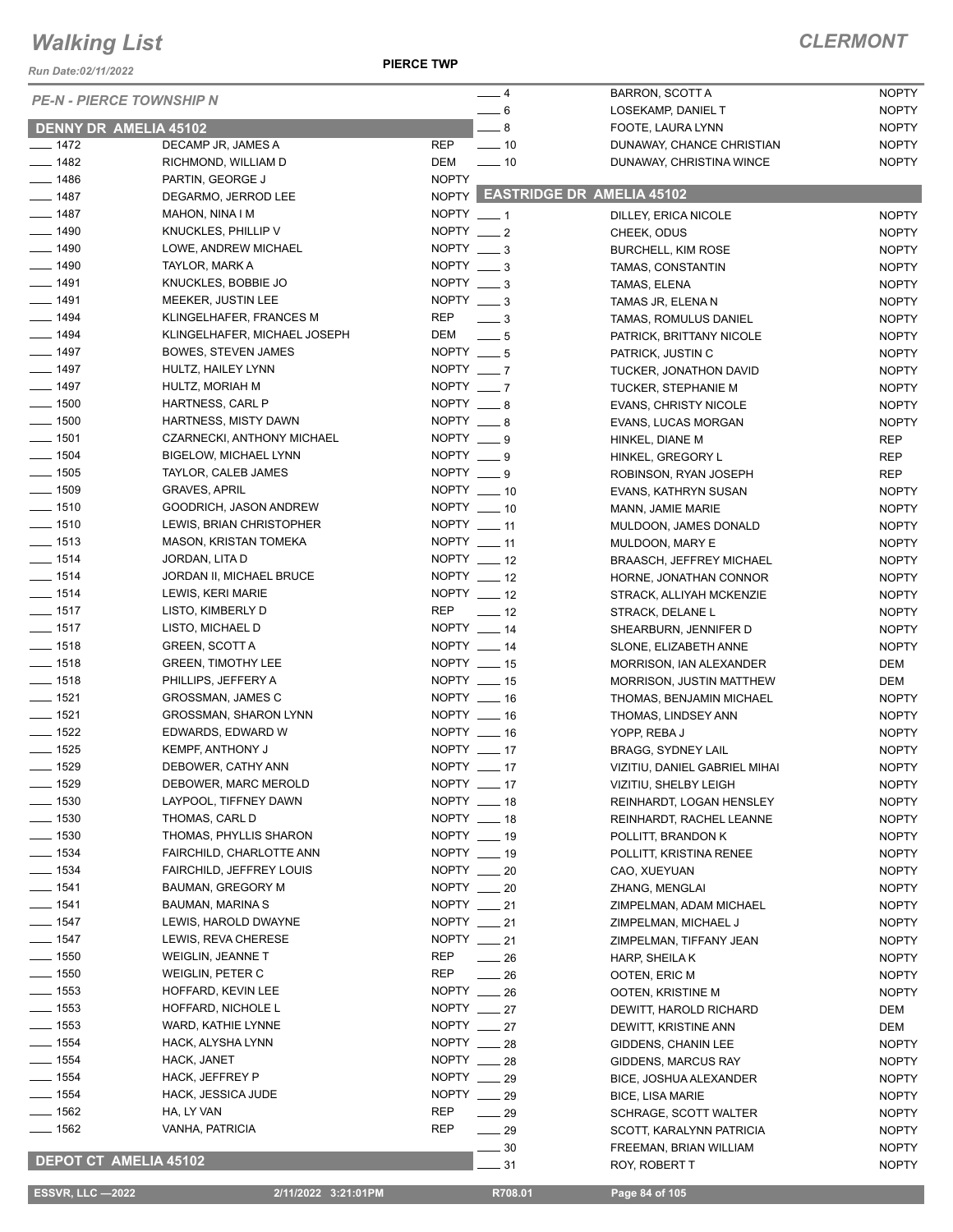*Run Date:02/11/2022*

| <b>PE-N - PIERCE TOWNSHIP N</b>  |                                  |              | $-9$                          | AURIGEMA, CAITLIN LEIGH         | <b>NOPTY</b> |
|----------------------------------|----------------------------------|--------------|-------------------------------|---------------------------------|--------------|
|                                  |                                  |              | $-9$                          | AURIGEMA, CHERYL L              | <b>REP</b>   |
| <b>EASTRIDGE DR AMELIA 45102</b> |                                  |              | 9                             | WALLACE, JAMES MICHAEL          | <b>NOPTY</b> |
| $\frac{1}{2}$ 32                 | SAWYERS, JOSHUA JAMES            |              | NOPTY __ 10                   | JOHNSON, SHARON NICOLE          | <b>NOPTY</b> |
| $\frac{1}{2}$ 32                 | SAWYERS, KAYLEE MILYO            |              | NOPTY __ 13                   | <b>BONAR, AARON T</b>           | <b>NOPTY</b> |
| $\frac{1}{2}$ 33                 | HURON, ZUNE ALDEN                |              | $NOPTY$ $\_\_$ 13             | MARTIN, JARED THOMAS            | <b>REP</b>   |
| $\frac{1}{2}$ 33                 | WILSON, JOSHUA P                 |              | NOPTY __ 13                   | <b>MARTIN, MARIE GLORIA</b>     | <b>REP</b>   |
| $\frac{1}{2}$ 33                 | <b>WILSON, LAUREN NOELLE</b>     |              | NOPTY __ 14                   | CRAGUN, MATTHEW RAY             | <b>NOPTY</b> |
| $\frac{1}{2}$ 34                 | ANDERSON, LUKE CHARLES           |              | NOPTY __ 14                   | SCHOTT, JEFFREY KARL            | <b>NOPTY</b> |
| $\frac{1}{2}$ 34                 | SUETTA, RYAN JAMES               |              | NOPTY __ 14                   | WILLIAMS, JENNIFER JEAN         | <b>NOPTY</b> |
| $\frac{1}{2}$ 35                 | ZIEGLER, JERRY                   |              | NOPTY __ 15                   | CASWELL, MELYNDA K              | <b>NOPTY</b> |
| $\frac{1}{2}$ 35                 | ZIEGLER, KATHY E                 |              | $NOPTY = 16$                  | CARON, STEPHEN ROBERT           | <b>NOPTY</b> |
| $\frac{1}{2}$ 36                 | <b>BRAY, TYRONE YOSIAH</b>       |              | NOPTY __ 16                   | RUTH, REBECCA KATHLEEN          | <b>NOPTY</b> |
| $\frac{1}{2}$ 36                 | JACKSON SR, MAURICE SIMON        |              | DEM ______ 17                 | <b>CREMER, JASON M</b>          | <b>NOPTY</b> |
| $\frac{1}{2}$ 36                 | JACKSON, THYRA ANNE              | DEM          | $\frac{1}{2}$ 18              | NEWPORT, ABIGAIL E              | <b>NOPTY</b> |
| $\frac{1}{2}$ 37                 | ARTHUR, JODI M                   | REP          | $\frac{1}{2}$ 18              | NEWPORT, DYLAN M                | <b>NOPTY</b> |
| $\frac{1}{2}$ 37                 | ARTHUR, SCOTT M                  | REP          | $\frac{1}{2}$ 19              | WALKER, JONATHAN D              | <b>NOPTY</b> |
| $\frac{1}{2}$ 37                 | EVERSOLE, JOHN C                 |              | NOPTY __ 19                   | <b>WALKER, RILEY GOULETTE</b>   | <b>NOPTY</b> |
| $\frac{1}{2}$ 38                 | MILANI, ANDREA J                 |              | NOPTY __ 20                   | COX, CHRISTINE M                | <b>NOPTY</b> |
| $\frac{1}{2}$ 38                 | SITLER MILANI, JENNIFER LYNN     |              | NOPTY __ 20                   | MILLER, MACKENZIE ANNAMARIE     | <b>NOPTY</b> |
| $\frac{1}{2}$ 39                 | KURSIM, APRIL MELODY             |              | NOPTY $-20$                   | ROBERTSON, JUSTIN CHRISTOPHER   | <b>NOPTY</b> |
| $\frac{1}{2}$ 39                 | KURSIM, ETHAN WILLIAM            |              | NOPTY $-20$                   | <b>SCHNITGEN, KRIST</b>         | <b>NOPTY</b> |
| $\frac{1}{2}$ 39                 | KURSIM, WILLIAM E                | NOPTY __ 21  |                               | BLACKBURN, JAMIE RAE            | <b>NOPTY</b> |
| $-40$                            | LAURIAULT, LESLIE DEAN           | DEM          | $\sim$ 21                     | BLACKBURN, STEVEN NATHANIEL     | <b>NOPTY</b> |
| $\frac{1}{2}$ 40                 | MOORE, JESSIE S                  | DEM          | $\frac{1}{21}$                | HAUGH, KELLY DENISE             | <b>NOPTY</b> |
| $\frac{1}{2}$ 41                 | MARSHALL, JONATHON V             |              | NOPTY __ 22                   | GUY, LAURIE NICHOL              | DEM          |
| $-41$                            | MARSHALL, TRISHA DAWN            |              | $NOPTY$ __ 22                 | MANN II, ARTHUR TROY            | DEM          |
| $-42$                            | KANDALAFT, MARIE NICOLE          | <b>NOPTY</b> |                               |                                 |              |
| $\frac{1}{2}$ 42                 | <b>WALKER, GREGG L</b>           |              | NOPTY FLORAL AVE AMELIA 45102 |                                 |              |
| $\frac{1}{2}$ 43                 | PARKER, MELISSA ANNE             | <b>REP</b>   | $-9$                          | GABRIEL, CANDACE D              | DEM          |
| $\frac{1}{2}$ 43                 | PARKER, SHANNON RAY              | <b>REP</b>   | $-9$                          | WEDDLE, JOYCE J                 | <b>NOPTY</b> |
| $\frac{1}{2}$ 46                 | CLEAVER, JUDY LEE                |              | NOPTY $-13$                   | RIGGENBACH, MARY L              | <b>REP</b>   |
| $\frac{1}{2}$ 46                 | LEWIS, JAMES WILLIAM             |              | NOPTY __ 19                   | SHAW, JULIA LYNN                | <b>NOPTY</b> |
| $\frac{1}{2}$ 46                 | ROUNTREE, AMY SUSANNE            |              | NOPTY __ 19                   |                                 | <b>NOPTY</b> |
| $\frac{1}{2}$ 46                 | ROUNTREE, MARY ELLEN             |              | $NOPTY$ __ 20                 | SHAW JR, WAYNE R                |              |
| $\frac{1}{2}$ 46                 | STANDIFER, DANIELLE STARR        | NOPTY __ 20  |                               | <b>WELLS, JAMIE ANN</b>         | <b>REP</b>   |
| $\frac{1}{2}$ 46                 | STANDIFER, JUSTIN ALEXANDER      |              | NOPTY $-24$                   | WELLS II, LLOYD MICHAEL         | <b>REP</b>   |
| $\frac{1}{2}$ 47                 |                                  |              | NOPTY 24                      | <b>HEGGE, JOHN MATTHEW</b>      | <b>NOPTY</b> |
|                                  | HUTSON, CHRISTOPHER R            |              |                               | MITCHELL, CHRISTIAN ZACHARY     | <b>NOPTY</b> |
| $\frac{1}{2}$ 47                 | HUTSON, TONYA RENEE              | <b>REP</b>   | NOPTY $-26$                   | REECE, LOIS ANN                 | <b>REP</b>   |
| $-48$                            | GALLIVAN, BRYAN K                |              | $-27$                         | <b>WELLENDORF, MARIAH PAIGE</b> | <b>NOPTY</b> |
| — 48                             | GALLIVAN, MARIANNE M             | <b>REP</b>   | _ 32                          | GIWER, ANGELA MARIE             | <b>NOPTY</b> |
| _ 48                             | GALLIVAN, SYMON ANDREW           | <b>REP</b>   | $\equiv$ 32                   | GIWER, TERESA A                 | <b>REP</b>   |
| $-48$                            | GALLIVAN, TRAVIS A               | <b>NOPTY</b> | $\frac{1}{2}$ 33              | OVERLA, CATHY J                 | <b>NOPTY</b> |
| - 49                             | KNAPMEYER, CAITLIN MARIE         | DEM          | $\frac{1}{2}$ 39              | DYE, ELIZABETH C                | <b>REP</b>   |
| __ 49                            | KNAPMEYER, JOSHUA ROBERT         | DEM          | $-39$                         | DYE JR, WILLIAM L               | REP          |
| $\sim$ 50                        | <b>HICKS, ROGERS W</b>           | <b>REP</b>   | $\frac{1}{2}$ 40              | CALLOWAY, ETHEL F               | <b>REP</b>   |
| $\frac{1}{2}$ 50                 | HICKS, SANDRA D                  | <b>REP</b>   | $\frac{1}{2}$ 40              | CALLOWAY, GARY L                | <b>REP</b>   |
|                                  |                                  |              | 40                            | CALLOWAY JR, GARY LEE           | <b>NOPTY</b> |
| <b>FLAMINGO CT AMELIA 45102</b>  |                                  |              | 43                            | MOORE, JESSICA L                | <b>NOPTY</b> |
| $-1$                             | HARDYMAN, CHASTITY N             |              | NOPTY $-43$                   | MULVANEY, BEN L                 | DEM          |
| $-1$                             | RHOADES, JEFFREY                 |              | NOPTY $-43$                   | MULVANEY, PAMELA J              | <b>DEM</b>   |
| $\overline{\phantom{0}}$ 2       | SOOKOOR, GAYTRIE                 | NOPTY __ 44  |                               | WARREN, BARBARA J               | REP          |
| $\frac{1}{2}$                    | SOOKOOR, PHILLIP                 | NOPTY __ 44  |                               | WARREN, WILLIAM J               | <b>REP</b>   |
| $\equiv$ 3                       | BECK, SANDRA L                   |              | NOPTY __ 45                   | CALDERON SR, ROMAN              | <b>NOPTY</b> |
| — 4                              | DOUGHERTY, ANNA M                |              | NOPTY __ 45                   | HOWARD II, GARRY LYNN           | <b>NOPTY</b> |
| $-4$                             | DOUGHERTY, HANNAH MARIE          |              | NOPTY $-47$                   | BURTON, HAROLD DELMAR           | <b>NOPTY</b> |
| $-5$                             | BERRYHILL, CHANCELLOR AIDAN      | <b>REP</b>   | $\frac{1}{2}$ 47              | <b>BURTON, PAMELA SUE</b>       | <b>NOPTY</b> |
| $-5$                             | BERRYHILL, KACEY PHELAN          |              | NOPTY __ 47                   | BURTON, VIOLET C                | <b>NOPTY</b> |
| $-5$                             | BERRYHILL, SEAN R                | <b>REP</b>   | $\equiv$ 49                   | MCINTURF, LORA NICOLE           | <b>NOPTY</b> |
| $-5$                             | <b>BERRYHILL, TRACIE D</b>       | <b>REP</b>   | $\frac{1}{2}$ 49              | MCINTURF, ROBERT DUANE          | <b>REP</b>   |
| $-6$                             | GALLIHER, JOHN EDWARD            |              | NOPTY __ 49                   | MCINTURF, SUE ELLEN             | <b>REP</b>   |
| $-8$                             | <b>GARDNER, JONATHAN MICHAEL</b> | <b>NOPTY</b> |                               |                                 |              |
| $-8$                             | <b>GARDNER, TIFFANY L</b>        | <b>NOPTY</b> |                               |                                 |              |
|                                  |                                  |              |                               |                                 |              |
| <b>ESSVR, LLC -2022</b>          | 2/11/2022 3:21:01PM              |              | R708.01                       | Page 85 of 105                  |              |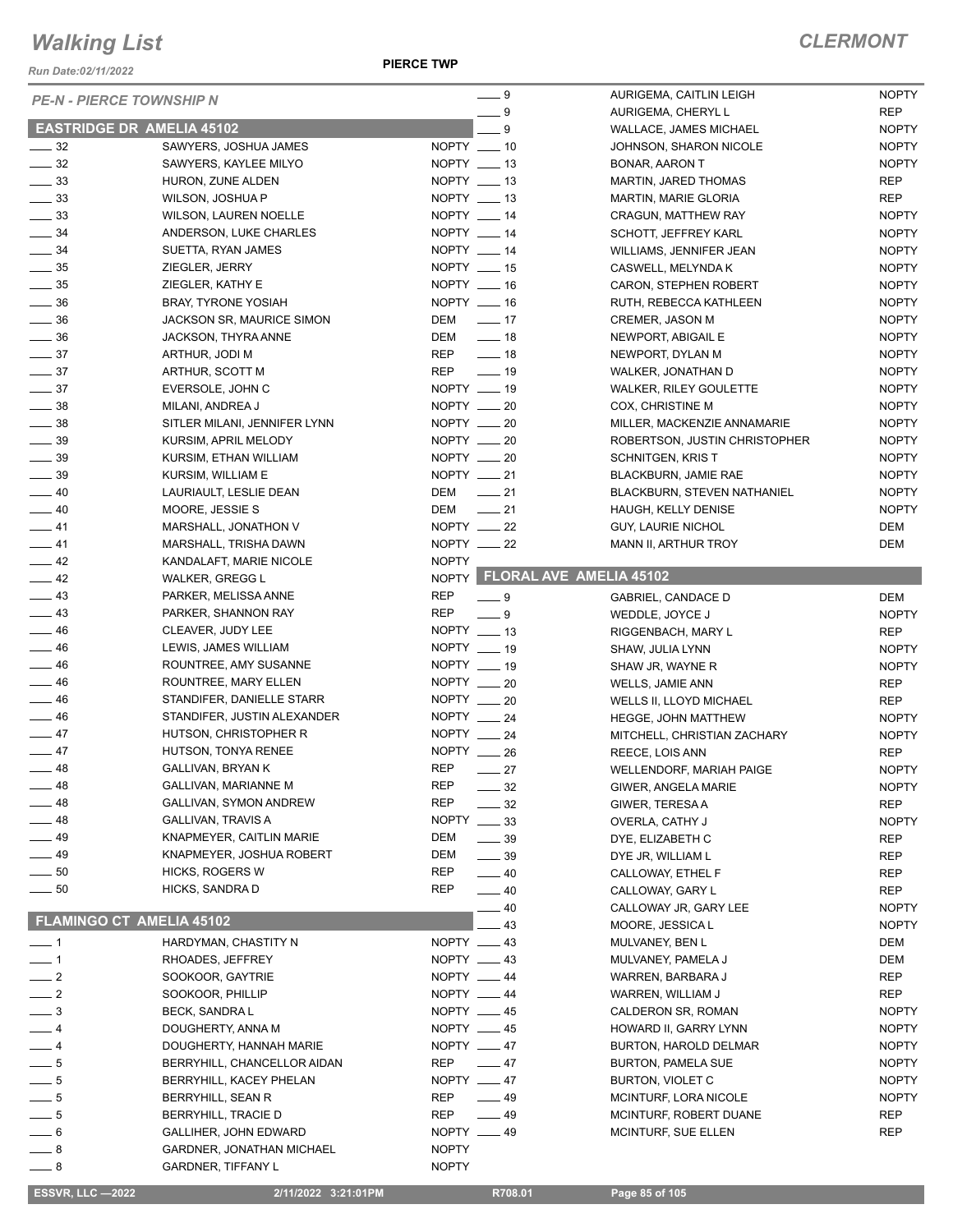**PIERCE TWP**

| Run Date:02/11/2022        |                                           |                                    |
|----------------------------|-------------------------------------------|------------------------------------|
|                            | <b>PE-N - PIERCE TOWNSHIP N</b>           | $-10$                              |
|                            |                                           | $-10$                              |
|                            | FOX DEN CT AMELIA 45102                   | $-11$                              |
| $-44$                      | CRAIL, JENICA LEIGH                       | . 11<br><b>NOPTY</b>               |
| $-44$                      | CRAIL, PATRICK D                          | . 12<br><b>NOPTY</b>               |
| $-46$                      | CHANDLER, LUZ MARIA                       | . 13<br>REP                        |
| $-46$                      | CHANDLER JR, RICHARD D                    | - 14<br>REP                        |
|                            |                                           | _ 14                               |
|                            | <b>GLEN MARY DR AMELIA 45102</b>          | $-14$<br>. 15                      |
| __ 82                      | FAY, ASHLEY RHIANNON                      | <b>NOPTY</b><br>. 15               |
| $-82$                      | FAY, SHAWN COLIN                          | <b>NOPTY</b><br>16                 |
|                            | <b>HERON DR AMELIA 45102</b>              | $-17$                              |
| $-4$                       |                                           | 17                                 |
| $-4$                       | LONG, AMY N<br>LONG, BRADLEY SCOTT        | <b>NOPTY</b><br>18<br><b>NOPTY</b> |
|                            |                                           | 19                                 |
| $-6$                       | ROSS, MARGERY V                           | <b>NOPTY</b><br>19                 |
| $\overline{\phantom{0}}$ 8 | ADAIR, KAYLA ANN                          | <b>NOPTY</b><br>19                 |
| $-8$                       | BUTCHER, MATTHEW J                        | <b>NOPTY</b><br>20                 |
| $-8$<br>$-10$              | ROOT, TRACEY LYNN                         | REP<br>21                          |
|                            | <b>BRIDGES, STELLA</b>                    | <b>NOPTY</b><br>21                 |
| $-10$                      | SMITH, DANIEL N                           | <b>NOPTY</b><br>21                 |
| $-10$                      | SMITH, MARIANA N                          | <b>NOPTY</b><br>22                 |
| $-12$                      | BENJAMIN, ANDREW SCOT                     | <b>NOPTY</b><br>22                 |
| $-12$                      | BENJAMIN, JENNIFER L                      | <b>NOPTY</b><br>23                 |
| $-14$<br>$-14$             | KELCH, GARY JOSEPH                        | <b>NOPTY</b><br>23                 |
| $-16$                      | KELCH, MICHELLE RAYE                      | <b>NOPTY</b><br>23                 |
|                            | LOOCK, AIMEE KATHRINE                     | <b>NOPTY</b><br>24                 |
| $-16$                      | LOOCK, DAVID MATTHEW                      | <b>NOPTY</b><br>24                 |
| $\sim$ 20                  | DOYLE, BRIAN P                            | <b>NOPTY</b><br>25                 |
| $-20$                      | DOYLE, NANCY ELIZABETH                    | <b>NOPTY</b><br>27                 |
| $-24$                      | CONWAY, DOUGLAS S                         | <b>NOPTY</b><br>27                 |
| $-24$                      | CONWAY, HOLLY N                           | <b>NOPTY</b><br>28                 |
| $-26$<br>$-26$             | COX JR, DONALD R                          | <b>NOPTY</b><br>28                 |
| $-28$                      | LUSTER, SARAH R                           | <b>NOPTY</b><br>28                 |
|                            | JONES, THOMAS P                           | <b>NOPTY</b><br>29                 |
| $\equiv$ 30                | COYNE, KAREN JEAN                         | <b>NOPTY</b><br>29                 |
| $-30$                      | COYNE, STEVEN R                           | <b>NOPTY</b><br>30                 |
| $-30$                      | PAYNTER, NANCY D                          | <b>NOPTY</b><br>30                 |
| - 32                       | NOBLES, DONNAL                            | DEM<br>30                          |
| _ 32                       | NOBLES, JONATHAN G                        | <b>NOPTY</b><br>30                 |
| $-34$<br>34                | EVANS, MICHAEL R                          | REP<br>30                          |
| $-34$                      | <b>EVANS, MICHELLE M</b>                  | REP<br>31                          |
| $-34$                      | EVANS, NATHAN RAY                         | <b>NOPTY</b><br>32<br>REP          |
| $-34$                      | EVANS, NICHOLAS R<br>WARE, JORDAN TYLER   | 32<br><b>NOPTY</b>                 |
| $\equiv$ 36                | MANN, DANIEL CHRISTOPHER                  | 33<br><b>NOPTY</b>                 |
| $-38$                      | HILL, JEFFREY JAMES                       | 33<br><b>NOPTY</b>                 |
| $-40$                      |                                           | 34<br><b>NOPTY</b>                 |
| - 40                       | BURKE, LINDA S<br><b>BURKE, MICHAEL W</b> | 34<br><b>NOPTY</b>                 |
|                            |                                           | 34                                 |
|                            | HUMMINGBIRD WAY AMELIA 45102              | 34<br>35                           |
| $\overline{\phantom{0}}$ 2 | YATES, DIANA S                            | REP<br>- 35                        |
| $-2$                       | YATES, ELMER R                            | REP<br>36                          |
| $-4$                       | PORTER, JOSHUA S                          | REP<br>36                          |
| $\overline{\phantom{0}}$ 4 | PORTER, SHANNON LYNN                      | REP<br>$=$ 37                      |
| $-6$                       | EVERETT, ERIC J                           | REP<br>37                          |
| $-6$                       | EVERETT, JILLIAN K                        | REP<br>38                          |
| $-7$                       | THOMPSON SR, GARY L                       | REP<br>38                          |
| $-7$                       | THOMPSON, KAY L                           | REP                                |
| $-8$                       | <b>GRUBER, CHRISTOPHER R</b>              | 39<br><b>NOPTY</b><br>39           |
| $-9$                       | HOPKINS, CHRISTIAN P                      | <b>NOPTY</b><br>40                 |
| - 9                        | HOPKINS, MICHELLE ELIZABETH               | REP<br>40                          |
|                            |                                           |                                    |

| 10 | GALLUZZO, ERIC N                | <b>NOPTY</b>                 |
|----|---------------------------------|------------------------------|
| 10 | GALLUZZO, JULIE R               | <b>REP</b>                   |
| 11 | APPEL, ALEXANDER M              | <b>NOPTY</b>                 |
| 11 | APPEL, MARIAH ELIZABETH         | <b>NOPTY</b>                 |
| 12 | JOHNSON, KATELYN JADE           | <b>NOPTY</b>                 |
| 13 | DAVIS, DANIELLE RENEE           | <b>NOPTY</b>                 |
| 14 | BARKLEY, ALEXIS KATHERYNE       | <b>NOPTY</b>                 |
| 14 | PEARSON, DANIEL SHAWN           | <b>NOPTY</b>                 |
| 14 | <b>TRUESDELL, CARRIE A</b>      | <b>NOPTY</b>                 |
| 15 | <b>BASISTA, COURTNEY JEANNE</b> | <b>NOPTY</b>                 |
| 15 | COURTS, CAROLYN K               | REP                          |
| 16 | <b>STANTON, ASHLEY M</b>        | <b>NOPTY</b>                 |
| 17 | PLATT, DEBORAH ANN              | <b>NOPTY</b>                 |
| 17 | PLATT SR, EDWARD ALLEN          | <b>NOPTY</b>                 |
| 18 | HARWELL, BRIAN M                | <b>NOPTY</b>                 |
| 19 | <b>BENNETT, AMBER K</b>         | <b>NOPTY</b>                 |
| 19 | FISHBACK, ANTHONY MARK          | REP                          |
| 19 | FISHBACK, JESSICA LYNN          | REP                          |
| 20 | <b>ACKLEY, JESSICA FAYE</b>     | <b>NOPTY</b>                 |
| 21 | KIRSCHNER, DARNELL L            | <b>NOPTY</b>                 |
| 21 | KLUMP, ANTHONY RICHARD          | REP                          |
| 21 | MEENACH, LAUREN TERESA          | <b>REP</b>                   |
| 22 | STACEY, JUNE MARIE              | <b>NOPTY</b>                 |
| 22 | <b>STACEY, KEVIN L</b>          | <b>NOPTY</b>                 |
| 23 | COUCH, ANDREW SCOTT             | <b>NOPTY</b>                 |
| 23 | COUCH, CHRISTOPHER S            | <b>NOPTY</b>                 |
| 23 | COUCH, ERIKA J                  | <b>NOPTY</b>                 |
| 24 | <b>HYDER, COURTNEY LEIGH</b>    | <b>NOPTY</b>                 |
| 24 | <b>HYDER, HOLDEN AVERY</b>      | <b>NOPTY</b>                 |
| 25 | <b>WEBER, ASHLEY NOELLE</b>     | <b>NOPTY</b>                 |
| 27 | BOOTHBY, CRYSTAL LYNN           | <b>NOPTY</b>                 |
| 27 | <b>BOOTHBY, JEFFREY B</b>       | <b>NOPTY</b>                 |
| 28 | <b>GUMM, CHRISTOPHER</b>        | <b>NOPTY</b>                 |
| 28 | <b>GUMM, REBECCA SYBIL</b>      | <b>NOPTY</b>                 |
| 28 | THIAM, KHADY S                  | <b>NOPTY</b>                 |
| 29 | DUDDING, MOLLY K                | <b>NOPTY</b>                 |
| 29 | DUDDING, VANESSA M              | <b>NOPTY</b>                 |
| 30 | <b>GERBER, JUSTIN ALLEN</b>     | <b>NOPTY</b>                 |
| 30 | <b>GERBER, RENEE A</b>          | <b>NOPTY</b>                 |
| 30 | <b>GERBER, ROY ALLEN</b>        | <b>NOPTY</b>                 |
| 30 | <b>ISAAC, LAUREN L</b>          | <b>NOPTY</b>                 |
| 30 | PYLES, MATTHEW L                | <b>NOPTY</b>                 |
| 31 | NGUYEN, KHIET T                 | REP                          |
| 32 | NICELY, MARY T                  | <b>REP</b>                   |
| 32 | NICELY, MICHAEL H               | DEM                          |
| 33 | KUHN, ALAN L                    | <b>NOPTY</b>                 |
| 33 | KUHN, ELLEN E                   | <b>NOPTY</b>                 |
| 34 | HENSLEY, BRANDYN M              | <b>NOPTY</b>                 |
| 34 | ROSSER, NICHOLAS T              | <b>NOPTY</b>                 |
| 34 | ROSSER, SUSAN L                 | DEM                          |
| 34 | ROSSER, TIMOTHY R               | <b>REP</b>                   |
| 35 | DICKERSON, EMILY ANNA           |                              |
| 35 | DICKERSON, SCOTT A              | <b>NOPTY</b><br><b>NOPTY</b> |
|    |                                 |                              |
| 36 | MORRISON, RAELENA D             | DEM                          |
| 36 | MORRISON, ROBERT MICHAEL        | <b>NOPTY</b>                 |
| 37 | HUDSON, BRIAN K                 | REP                          |
| 37 | HUDSON, PHYLLIS CAROL           | REP                          |
| 38 | ROSE, BRADLEY DOUGLAS           | <b>NOPTY</b>                 |
| 38 | ROSE, KATIE ELIZABETH           | <b>NOPTY</b>                 |
| 39 | <b>MEYER, MATTHEW L</b>         | <b>NOPTY</b>                 |
| 39 | <b>MEYER, STACY MARIE</b>       | <b>NOPTY</b>                 |
| 40 | TOMAK, KELLY ANN                | <b>NOPTY</b>                 |
| 40 | TOMAK, TIMOTHY W                | NOPTY                        |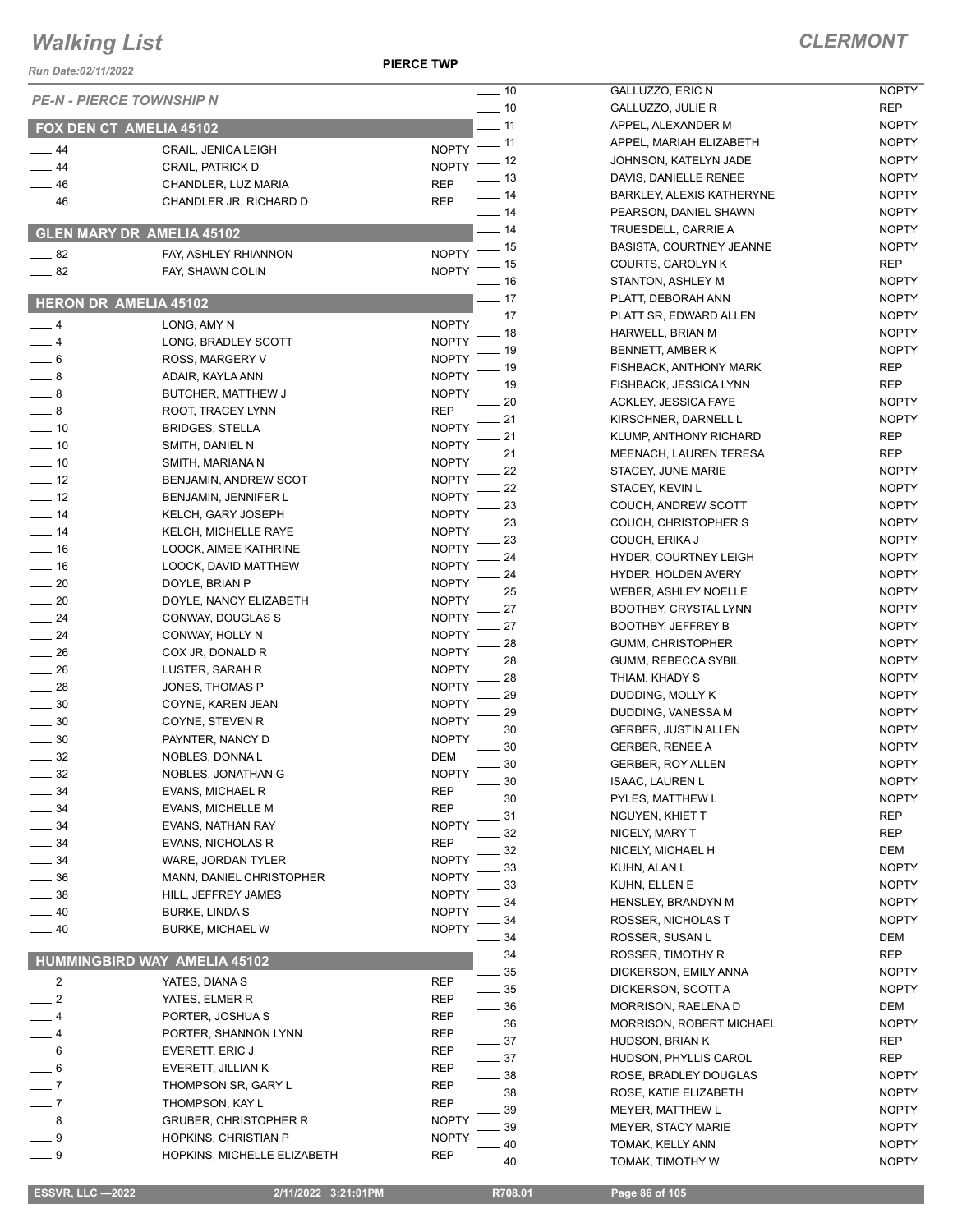*Run Date:02/11/2022*

**PIERCE TWP**

| <b>PE-N - PIERCE TOWNSHIP N</b>      |                                           | $-3$                               | MAULDIN II, LEE VAN                    |
|--------------------------------------|-------------------------------------------|------------------------------------|----------------------------------------|
| <b>HUMMINGBIRD WAY AMELIA 45102</b>  |                                           | $-4$<br>$-6$                       | RUEHL, ALAINA MAR<br>HAGMAN, JANICE G  |
| $-41$                                | HALEY, CANDICE GRACE                      | NOPTY __ 6                         | HAGMAN, JOHN DAV                       |
| $-41$                                | HALEY, CHRISTOPHER LOGAN                  | NOPTY $-6$                         | HAGMAN, NICHOLAS                       |
| $\frac{1}{2}$ 42                     | DAVIDSON, ANDREW DALE                     | $NOPTY$ $\_\_7$                    | CABRERA, JULIA A                       |
| $\frac{1}{2}$ 42                     | SNYDER, EMILY ANN                         | NOPTY __ 8                         | <b>HEATON, CURTIS L</b>                |
| $-42$                                | WOOD, JEFF M                              | $NOPTY = 8$                        | KILGORE, HALEY MA                      |
| $\frac{1}{2}$ 43                     | WINKELMAN, JAMES K                        | REP __ 9                           | SMALL, MATTHEW I                       |
| $\frac{1}{2}$ 43                     | WINKELMAN, JULIE E                        | $\overline{\phantom{0}}$ 10<br>REP | BOWMAN, SHERRY A                       |
| $\frac{1}{2}$ 44                     | STEIDLE, COREY ALLEN                      | $NOPTY$ _____ 10                   | <b>BROWN, BRANDON I</b>                |
| $\frac{1}{2}$ 44                     | STEIDLE, SLONE M                          | $NOPTY$ __ 11                      | MENDOZA, LAURA TI                      |
| $\frac{1}{2}$ 45                     | LAFFERTY, LAURA J                         | NOPTY __ 11 #APT 11                | SONS, JEFFERY L                        |
| $\frac{1}{2}$ 45                     | LAFFERTY, MICHAEL DANIEL                  | NOPTY $-13$                        | PRYOR, STEVEN TRI                      |
| $-46$                                | HALLER, REBECCA A                         | NOPTY __ 14                        | <b>GARRISON, MONICA</b>                |
| $\frac{1}{2}$ 46                     | MEEK, TERAH A                             | REP __ 14                          | RICHARDS, SHERRY                       |
| $-46$                                | MEEK JR, TIMOTHY C                        | $\frac{1}{2}$ 15<br>REP            | KING, DAVID M                          |
| $\frac{1}{2}$ 47                     | THEISLER, ASHLEE LYNN                     | NOPTY __ 16                        | RICHARDSON, PRES                       |
| $\frac{1}{2}$ 47                     | THEISLER, TREY NATHANIAL                  | NOPTY __ 17                        | COMBS, MARY JANE                       |
| $-47$                                | WATSON, DAKOTA ALLEN                      | NOPTY __ 17                        | <b>WILLIAMS, DEREK EY</b>              |
| $\frac{1}{2}$ 48                     | <b>GREGORIO, CHRISTINE M</b>              | NOPTY $-19$                        | SLAVEN, KAYLA DAW                      |
| $-48$                                | GREGORIO, GARY JOSEPH                     | NOPTY __ 19                        | STAMPER, RENEE EI                      |
| $-49$                                | <b>GAILEY, MICHELLE L</b>                 | NOPTY __ 20                        | ROSE, RACHEL ELIZ                      |
| $\frac{1}{2}$ 49                     | GAILEY, TODD P                            | NOPTY __ 21                        | WRAZEN, BENJAMIN                       |
| $\sim$ 50                            | LOVINS, COREY BENJAMAN                    | NOPTY __ 23                        | WOOD, NICHOLAS TO                      |
| $\frac{1}{2}$ 50                     | LOVINS, TONI MICHELLE                     | REP __ 24                          | BRIGGS, NANCY W                        |
| $\sim$ 50                            | LOVINS, WILLIAM                           | NOPTY $-24$                        | BRIGGS, ROBERT A                       |
| $\frac{1}{2}$ 50                     | SPARROW, TYLER JAMES                      | NOPTY __ 25                        | <b>BOWLING, KIMBERLY</b>               |
| $\frac{1}{2}$ 51                     | WOLBER, CYNTHIA J                         | $\frac{1}{25}$<br>REP              | <b>BOWLING, NATHANIE</b>               |
| $\frac{1}{2}$ 51                     | WOLBER, MICHAEL J                         | $\frac{1}{25}$<br>REP              | WAITS, BRANDON W                       |
| $\frac{1}{2}$ 52                     | HARKINS, ROBBIE MICHAEL JOHN              | NOPTY __ 25                        | <b>WAITS, DESTANEE IL</b>              |
| $\frac{1}{2}$ 52                     | TENHUNDFELD, STEPHANIE H                  | $NOPTY$ $\_\_26$                   | MENSER, ROBERT N                       |
| $\frac{1}{2}$ 54<br>$\frac{1}{2}$ 54 | LEEVER, DOUGLAS STANLEY                   | NOPTY __ 28<br>NOPTY $-28$         | <b>BELL, CHRISTOPHEF</b>               |
| $-54$                                | LEEVER, EDITH MARSHA<br>NEAL, DALE JOSEPH | $NOPTY$ __ 29                      | BELL, DEBORAH ANN<br>DAVIDSON JR, GEOF |
| $\frac{1}{2}$ 55                     | MARSH, CHAD M                             | NOPTY __ 29                        | DAVIDSON JR, GEOF                      |
| $\frac{1}{2}$ 56                     | CAMPBELL, CORA EVETTE                     | NOPTY __ 29                        | DAVIDSON, SAMANT                       |
| $\frac{1}{2}$ 56                     | CAMPBELL, DRENA LYNN                      | NOPTY __ 29                        | DAVIDSON, SYDNEY                       |
| $\frac{1}{2}$ 56                     | CAMPBELL, LLOYD DERRICK                   | <b>REP</b><br>$\frac{1}{2}$ 30     | SWAIN, JOANNE E                        |
| 58                                   | ROW, ROBERT D                             | DEM<br>$-31$                       | RICHARDSON, TARY                       |
| $-58$                                | ROW, VIRGINIA R                           | <b>DEM</b><br>$-33$                | CONWELL, DEDRA M                       |
| _ 59                                 | LANE, REGINALD ANTHONY                    | NOPTY __ 34                        | YOUNG, JAMES                           |
| $-60$                                | DAVIDSON, CHRISTOPHER NATHAN              | NOPTY __ 36                        | HOWARD, JOEL Z                         |
| $\sim$ 60                            | REDNOUR, JERRI R                          | ____ 37 #APT 37<br>DEM             | MELVIN, DANIEL JOH                     |
| $-61$                                | ALLEY, MATTHEW DYLAN                      | NOPTY _____ 37 #APT 37             | MELVIN, MORGAN LO                      |
| $-62$                                | GARVEY, CHELSEA M                         | NOPTY __ 38                        | TIMERDING, WANDA                       |
| $\frac{1}{2}$ 62                     | MANIS, CHRISTON KELLY                     | NOPTY __ 39                        | HINSON, JARROD NI                      |
| $-64$                                | SCHULTES, JASON W                         | NOPTY __ 40                        | ARMSTRONG, HANN                        |
| $-64$                                | SCHULTES, JUDITH A                        | NOPTY __ 40                        | <b>HITCHCOCK, BROOK</b>                |
| $-64$                                | SCHULTES, WILLIAM ORAZIO                  | NOPTY __ 41                        | FORTNER, TIFFANY I                     |
| $-66$                                | BOLTEN, SYDNEY                            | NOPTY __ 42                        | CRONE, TIM R                           |
| $-66$                                | QUALES, ALBERT S                          | $-42$<br>REP                       | HENSON, LAUREN L'                      |
| $= 66$                               | QUALES, DONALD W                          | REP<br>$-44$                       | PARK, TEARA MARIE                      |
| $-68$                                | LONG, DONALD W                            | REP<br>$\frac{1}{2}$ 44            | WAGNER, CADEN BL                       |
| _ 68                                 | LONG, KELLI A                             | $-45$<br>REP                       | HAYDEN, JAMES MAT                      |
| $\sim$ 70                            | QUILLIN, JEANNE L                         | $\frac{1}{2}$ 45<br>DEM            | KUPER, MELANI S                        |
| $\sim$ 70                            | QUILLIN, WILLIAM C                        | NOPTY __ 46                        | SIMMONS, GREGORY                       |
| $-72$                                | LAW, TONDA S                              | NOPTY __ 47                        | MCDONALD, JULIE M                      |
| $\frac{1}{2}$ 72                     | SEEBOHM, JOAN M                           | REP<br>$\frac{1}{2}$ 47            | TOWNER, DONNIE JA                      |
|                                      |                                           | 49                                 | NICHOLS, BONNIE L                      |
| <b>HUNTERS CT AMELIA 45102</b>       |                                           | 49                                 | NICHOLS, JOHN W                        |
| $\frac{1}{2}$                        | LANG, NORMA R                             | $-49$<br><b>REP</b>                | NICHOLS, KAYLA MA                      |
| 3                                    | GROSECLOSE, DONNA J                       | $NOPTY = 50$                       | HELTERBRAND, BRA                       |
| <b>ESSVR, LLC -2022</b>              | 2/11/2022 3:21:01PM                       | R708.01                            | Page 87 of 105                         |
|                                      |                                           |                                    |                                        |

| 3        |         | MAULDIN II, LEE VAN          | <b>NOPTY</b> |
|----------|---------|------------------------------|--------------|
| 4        |         | RUEHL, ALAINA MARIE          | <b>NOPTY</b> |
| 6        |         | <b>HAGMAN, JANICE G</b>      | <b>NOPTY</b> |
| 6        |         | HAGMAN, JOHN DAVID           | <b>NOPTY</b> |
| 6        |         | HAGMAN, NICHOLAS DAVID       | DEM          |
| 7        |         | CABRERA, JULIA A             | <b>NOPTY</b> |
| 8        |         | <b>HEATON, CURTIS L</b>      | <b>NOPTY</b> |
| 8        |         | KILGORE, HALEY MARIE         | <b>NOPTY</b> |
| 9        |         | SMALL, MATTHEW I             | <b>NOPTY</b> |
| 10       |         | BOWMAN, SHERRY ANN           | <b>NOPTY</b> |
| 10       |         | BROWN, BRANDON EDWARD        | <b>NOPTY</b> |
| 11       |         | MENDOZA, LAURA TRINIDAD      | <b>NOPTY</b> |
| 11       | #APT 11 | SONS, JEFFERY L              | <b>NOPTY</b> |
| 13       |         | PRYOR, STEVEN TREY           | <b>NOPTY</b> |
| 14       |         | <b>GARRISON, MONICA ANNE</b> | <b>NOPTY</b> |
| 14       |         | RICHARDS, SHERRY E           | <b>NOPTY</b> |
| 15       |         | KING, DAVID M                | <b>NOPTY</b> |
| 16       |         | RICHARDSON, PRESTON W        | <b>NOPTY</b> |
| 17       |         | COMBS, MARY JANE             | <b>NOPTY</b> |
| 17       |         | <b>WILLIAMS, DEREK EVAN</b>  | <b>NOPTY</b> |
| 19       |         | SLAVEN. KAYLA DAWN           | <b>NOPTY</b> |
| 19       |         | STAMPER, RENEE EILLEEN       | <b>NOPTY</b> |
| 20       |         | ROSE, RACHEL ELIZABETH       | <b>NOPTY</b> |
| 21       |         | WRAZEN, BENJAMIN JUDE        | <b>NOPTY</b> |
| 23       |         | WOOD, NICHOLAS TODD          | <b>NOPTY</b> |
| 24       |         | <b>BRIGGS, NANCY W</b>       | REP          |
| 24       |         | <b>BRIGGS, ROBERT A</b>      | REP          |
| 25       |         | BOWLING, KIMBERLY LOUISE     | <b>NOPTY</b> |
| 25       |         | <b>BOWLING, NATHANIEL A</b>  | <b>NOPTY</b> |
| 25       |         | WAITS, BRANDON WAYNE         | <b>NOPTY</b> |
| 25       |         | WAITS, DESTANEE ILENE        | <b>NOPTY</b> |
| 26       |         | MENSER, ROBERT NICKOLAS      | <b>NOPTY</b> |
|          |         |                              |              |
| 28<br>28 |         | BELL, CHRISTOPHER J          | DEM          |
|          |         | BELL, DEBORAH ANN            | DEM          |
| 29       |         | DAVIDSON JR, GEORGE L        | <b>NOPTY</b> |
| 29       |         | DAVIDSON JR, GEORGE LAWRENCE | <b>NOPTY</b> |
| 29       |         | DAVIDSON, SAMANTHA G         | <b>NOPTY</b> |
| 29       |         | DAVIDSON, SYDNEY ANN         | <b>NOPTY</b> |
| 30       |         | SWAIN, JOANNE E              | DEM          |
| 31       |         | RICHARDSON, TARYN L          | <b>NOPTY</b> |
| 33       |         | CONWELL, DEDRA M             | <b>NOPTY</b> |
| 34       |         | YOUNG, JAMES                 | <b>NOPTY</b> |
| 36       |         | HOWARD, JOEL Z               | REP          |
| 37       | #APT 37 | MELVIN, DANIEL JOHN          | <b>NOPTY</b> |
| 37       | #APT 37 | MELVIN, MORGAN LOURRAE       | <b>NOPTY</b> |
| 38       |         | TIMERDING, WANDA M           | REP          |
| 39       |         | HINSON, JARROD NICHOLAS      | <b>NOPTY</b> |
| 40       |         | ARMSTRONG, HANNAH ELAINE     | <b>NOPTY</b> |
| 40       |         | HITCHCOCK, BROOKS ALAN       | <b>NOPTY</b> |
| 41       |         | FORTNER, TIFFANY IRENE       | <b>NOPTY</b> |
| 42       |         | CRONE, TIM R                 | <b>NOPTY</b> |
| 42       |         | HENSON, LAUREN LYNNE         | <b>NOPTY</b> |
| 44       |         | PARK, TEARA MARIE            | <b>NOPTY</b> |
| 44       |         | <b>WAGNER, CADEN BLAKE</b>   | <b>NOPTY</b> |
| 45       |         | HAYDEN, JAMES MATTHEW        | DEM          |
| 45       |         | KUPER, MELANI S              | <b>NOPTY</b> |
| 46       |         | SIMMONS, GREGORY CHARLES     | <b>NOPTY</b> |
| 47       |         | MCDONALD, JULIE M            | <b>NOPTY</b> |
| 47       |         | TOWNER, DONNIE JACOB         | <b>NOPTY</b> |
| 49       |         | NICHOLS, BONNIE L            | <b>NOPTY</b> |
| 49       |         | NICHOLS, JOHN W              | <b>NOPTY</b> |
|          |         |                              |              |
| 49       |         | NICHOLS, KAYLA MARIE         | <b>NOPTY</b> |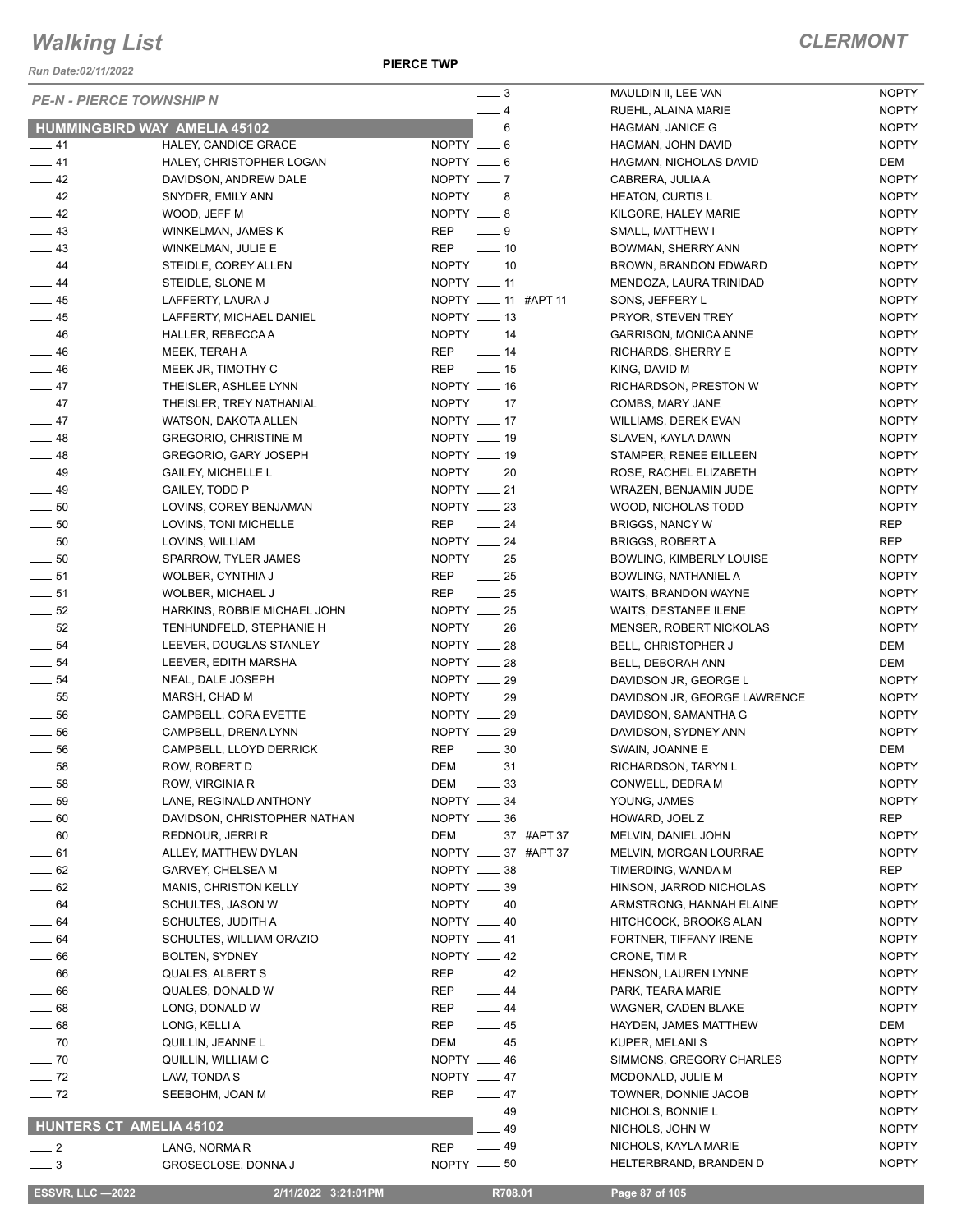*Run Date:02/11/2022*

## *CLERMONT*

| <b>PE-N - PIERCE TOWNSHIP N</b> |                               | $- 104$                |        |                            | HARDEN, TIMOTHY OLIVER             | <b>NOPTY</b> |
|---------------------------------|-------------------------------|------------------------|--------|----------------------------|------------------------------------|--------------|
|                                 |                               | $- 105$                |        |                            | CUMMINS, LOGAN MATTHEW             | <b>NOPTY</b> |
| <b>HUNTERS CT AMELIA 45102</b>  |                               |                        | $-105$ |                            | HAYWARD, KYLE LEE                  | DEM          |
| $\sim$ 50                       | MULLEN, JASMINE M             | NOPTY __ 105           |        |                            | VINE, MAGGIE DANIELLE              | <b>DEM</b>   |
| $\frac{1}{2}$ 52                | CLARK, ADAM G                 | NOPTY - 107            |        |                            | COX, ANGELA CLAIRE                 | <b>NOPTY</b> |
| $\frac{1}{2}$ 53                | CLARY, ZACHARY SCOTT          | NOPTY - 107            |        |                            | <b>FARMER, JEREMY CHARLES</b>      | <b>NOPTY</b> |
| $\frac{1}{2}$ 53                | PEREZ, KATHERINE CARMEN       | DEM __ 109             |        |                            | LABOY, JAVIER ANDRE                | <b>NOPTY</b> |
| $\frac{1}{2}$ 54                | <b>CLIFTON, THOMAS K</b>      | NOPTY - 111            |        |                            | GOINS, CORY WAYNE                  | <b>NOPTY</b> |
| $\frac{1}{2}$ 54                | <b>FAURIS, BRIGGETT L</b>     | NOPTY - 111            |        |                            | KLEIN, JESSICA LYNN                | <b>NOPTY</b> |
| $\frac{1}{2}$ 57 #APT 57        | SLONE, HANNAH RAE             | NOPTY - 112            |        |                            | NICELY, ZACHARY LEE                | <b>NOPTY</b> |
| $\sim$ 58                       | GILL, CHASE MARION            | NOPTY - 112            |        |                            | RUHSTALLER, CHAD E                 | <b>NOPTY</b> |
| $\frac{1}{2}$ 58                | GILL, KIMBERLY FAITH          | NOPTY __ 113           |        |                            | SHIVELEY, KAYLA NICHOLE            | <b>NOPTY</b> |
| $\frac{1}{2}$ 58                | GILL, MICHAEL RAYMOND         | NOPTY - 114            |        |                            | DURHAM JR, JAMES D                 | <b>NOPTY</b> |
| $\sim$ 60                       | <b>BREITENBACH, PATRICK C</b> | NOPTY - 114            |        |                            | OSTLUND, AMANDA LYNN               | <b>NOPTY</b> |
| $\frac{1}{2}$ 63                | ALSOP, MARGUERITE A           | NOPTY __ 115           |        |                            | <b>JERVIS, ZACHARY MICHAEL</b>     | <b>NOPTY</b> |
| $\frac{1}{2}$ 63                | LAY, CARRIE L                 | NOPTY - 115            |        |                            | <b>WELLMAN, AUSTIN LEE</b>         | <b>NOPTY</b> |
| $\frac{1}{2}$ 63                | MITCHELL, DERRICK JAMES       | NOPTY __ 118           |        |                            | JUILFS, RACHEL RENEE               | <b>NOPTY</b> |
| $\frac{1}{2}$ 63                | <b>WHITAKER, BRYON DENTON</b> | NOPTY - 120            |        |                            | <b>BROOKS, NATHAN L</b>            | <b>NOPTY</b> |
| $\frac{1}{2}$ 64                | MALICOAT, ALICIA M            | NOPTY __ 120 #APT 120  |        |                            | <b>BIXLER, HUNTER THOMAS</b>       | <b>NOPTY</b> |
| $\frac{1}{2}$ 64                | RUCKER, STEPHEN BRUCE         | NOPTY - 121            |        |                            | OKAIN, CHRISTOPHER THOMAS          | <b>NOPTY</b> |
| $\equiv$ 66                     | WITTKOFSKE, ALICIA ANN        | NOPTY - 122            |        |                            | <b>GALLAGHER, PAIGE JOLENE</b>     | <b>NOPTY</b> |
| $\frac{1}{2}$ 66                | WITTKOFSKE, TYLER JAY         | NOPTY __ 123           |        |                            | ROSBERG, MEGAN ANNE                | <b>NOPTY</b> |
| $\frac{1}{2}$ 68                | BOEH, AMANDA MARY             | NOPTY __ 123           |        |                            | ROSBERG, PETER WINGARD             | <b>NOPTY</b> |
| $\frac{1}{2}$ 68                | <b>BOEH, CHERYL L</b>         | NOPTY - 124            |        |                            | DEVAGE, CYNTHIA L                  | DEM          |
| $\frac{1}{2}$ 69                | CLAYTON, DONNA SUE            | DEM - 125              |        |                            | GLUTZ, TODD W                      | <b>NOPTY</b> |
| $\sim$ 70                       | QUILLIN, CAROLYNA FRANCES     | NOPTY - 126            |        |                            | BOCKS, ALEX M                      | <b>NOPTY</b> |
| $- 71$                          | BOYKIN, WILLIAM E             | NOPTY __ 127           |        |                            | <b>GARVEY, STEPHANIE L</b>         | <b>NOPTY</b> |
| $\frac{1}{2}$ 71                | CARMACK, RANDALL L            | NOPTY __ 128           |        |                            | MCCLURE JR, CHARLES E              | <b>NOPTY</b> |
| $\frac{1}{2}$ 71                | SLONE, JEANNIE M              | NOPTY - 129            |        |                            | DIXON, BARBARA ANN                 | <b>REP</b>   |
| $-72$                           | NEAL, EZRA                    | NOPTY - 129            |        |                            | DIXON, ROBERT P                    | <b>NOPTY</b> |
| $\frac{1}{2}$ 72                | NEAL, EZRA                    | NOPTY - 130            |        |                            | FOLCHL, MICAYLA ANN                | <b>NOPTY</b> |
| $\frac{1}{2}$ 72                | YOUNG, JEREMY WAYNE           | NOPTY __ 130           |        |                            | HOETER COLDIRON, DUSTIN TYLER      | <b>NOPTY</b> |
| $\frac{1}{2}$ 73                | RUGGLES, CRYSTAL ANN          | NOPTY - 131            |        |                            | THOMPSON JR, BRADFORD              | <b>NOPTY</b> |
| $\frac{1}{2}$ 74                | SANDS, ZACHARY M              | NOPTY __ 131 #UNIT 131 |        |                            | THOMPSON, DARRIAL JEANBRIA         | <b>NOPTY</b> |
| $\frac{1}{2}$ 74                | THOMAS, LESLIE RAE            | NOPTY __ 133           |        |                            | MILLER, AMANDA RENAE               | <b>NOPTY</b> |
| $\frac{1}{2}$ 75                | SATTOROV, ASILBEK S           | NOPTY - 134            |        |                            | KRIMMER, CHRISTINA A               | <b>NOPTY</b> |
| $\frac{1}{2}$ 79                | COMBS, GREGORY LEE            | NOPTY __ 134           |        |                            | KRIMMER, KIRA MARIE                | <b>NOPTY</b> |
| $\sim$ 80                       | <b>SKOUSON, NATALIE</b>       | NOPTY - 134            |        |                            | KRIMMER, RICHARD J                 | <b>NOPTY</b> |
| $-81$                           | <b>COMBS, TRICIA LYNN</b>     | NOPTY - 135            |        |                            | BOWLING, SANDRA J                  | <b>NOPTY</b> |
| $-81$                           | COOK, MELEAH A                | NOPTY __ 135           |        |                            | LARCOMB, AMBERLEY COLLETTE         | <b>NOPTY</b> |
| —— 81                           | <b>GREENE, ALEXIS RILEY</b>   | NOPTY - 136            |        |                            | DAVIS, RYAN MICHAEL                | <b>NOPTY</b> |
| $\frac{1}{2}$ 81                | JEFFERS, BRENDA J             | NOPTY __ 139           |        |                            | CHANDLER SR, TROY D                | <b>NOPTY</b> |
| $\equiv$ 83                     | <b>CLARK, CHRISTOPHER M</b>   | NOPTY __ 139           |        |                            | CHANDLER JR, TROY DAVID RAY        | <b>NOPTY</b> |
| $\frac{1}{2}$ 83                | CLARK, DAVID M                | <b>REP</b>             |        | $\frac{1}{2}$ 142 #APT 142 | RUTHERFORD, ZACHARY CHASE          | <b>NOPTY</b> |
| $\frac{1}{2}$ 83                | OLLIER, AUBRIA DANIELLE       | NOPTY - 144            |        |                            | ROESCH, HEATHER MARIE              | <b>NOPTY</b> |
| $\frac{1}{2}$ 84                | BROWN, CANDIDA V              | NOPTY -144             |        |                            | SMITH, EMILY ANN                   | <b>NOPTY</b> |
| $\frac{1}{2}$ 85                | FIASCO II, CHARLES JULIAN     | NOPTY __ 144           |        |                            | SMITH, LOGAN RUSH                  | <b>NOPTY</b> |
| $\frac{1}{2}$ 85                | NEELEY, STEPHANIE             | NOPTY - 145            |        |                            | COOPERSTEIN, KAREN MARIE           | <b>NOPTY</b> |
| $\frac{1}{2}$ 86                | THOMPSON, TYLER ALEXANDER     | NOPTY - 145            |        |                            | COOPERSTEIN, ROBERT MARK           | <b>REP</b>   |
| $\equiv$ 86                     | VASKE, CHRISTOPHER JAMES      | NOPTY __ 145           |        |                            | NOPP DVORAK, KAREN MARIE           | <b>NOPTY</b> |
| $-86$                           | VASKE, MADISON TAYLOR         | NOPTY - 149            |        |                            | <b>BAILEY, ERICA DAWN</b>          | <b>NOPTY</b> |
| $-87$                           | <b>BIRECKI, JAIME M</b>       | DEM __ 149             |        |                            | HOLLEY, JOSHUA KEITH               | <b>NOPTY</b> |
| $-87$                           | JACKSON, TAUREAN ANTOWAN      | NOPTY - 153            |        |                            | FLOTTMAN, BRIAN LYNN               | <b>NOPTY</b> |
| $\frac{1}{2}$ 88                | COATES, LORETTA L             | <b>NOPTY</b>           |        |                            |                                    |              |
| $-89$                           | REEVES, BETHANY PAIGE         | NOPTY                  |        |                            | <b>HUNTSMAN TRACE AMELIA 45102</b> |              |
| $\_\_\_\$ 89                    | REEVES, DAVID AARON           | NOPTY __ 3275          |        |                            | SEARS, PATRICIA A                  | REP          |
| $\_\_$ 90                       | PUTNAM, BENJAMIN DAVID        | NOPTY __ 3275          |        |                            | SEARS JR, STEPHEN W                | <b>REP</b>   |
| —— 93                           | DEMOSS, CHEYANNA LYNN         | NOPTY __ 3347          |        |                            | RENFRO, DEMI LYNN                  | <b>NOPTY</b> |
| $\frac{1}{2}$ 96                | EPPERHART, MORGAN LYNN        | NOPTY __ 3349          |        |                            | COMBS, CALEB L                     | DEM          |
| $\_\_\_\$ 96                    | HALL, TARA R                  | NOPTY __ 3349          |        |                            | COMBS, STEPHANIE K                 | <b>NOPTY</b> |
| $\frac{1}{2}$ 100               | <b>BROWN, ARIKA CHEYENNE</b>  | NOPTY __ 3351          |        |                            | VOLKMAR, DONALD J                  | REP          |
| $\frac{1}{2}$ 103               | HARRIS, CATRICE L             | NOPTY __ 3351          |        |                            | VOLKMAR, SUZETTE E                 | REP          |
| $\frac{1}{2}$ 103               | HARRIS, GARY LEE              | NOPTY __ 3353          |        |                            | GANGWER, BEVERLY J                 | <b>REP</b>   |
|                                 |                               |                        |        |                            |                                    |              |

 **ESSVR, LLC —2022 2/11/2022 3:21:01PM R708.01 Page 88 of 105**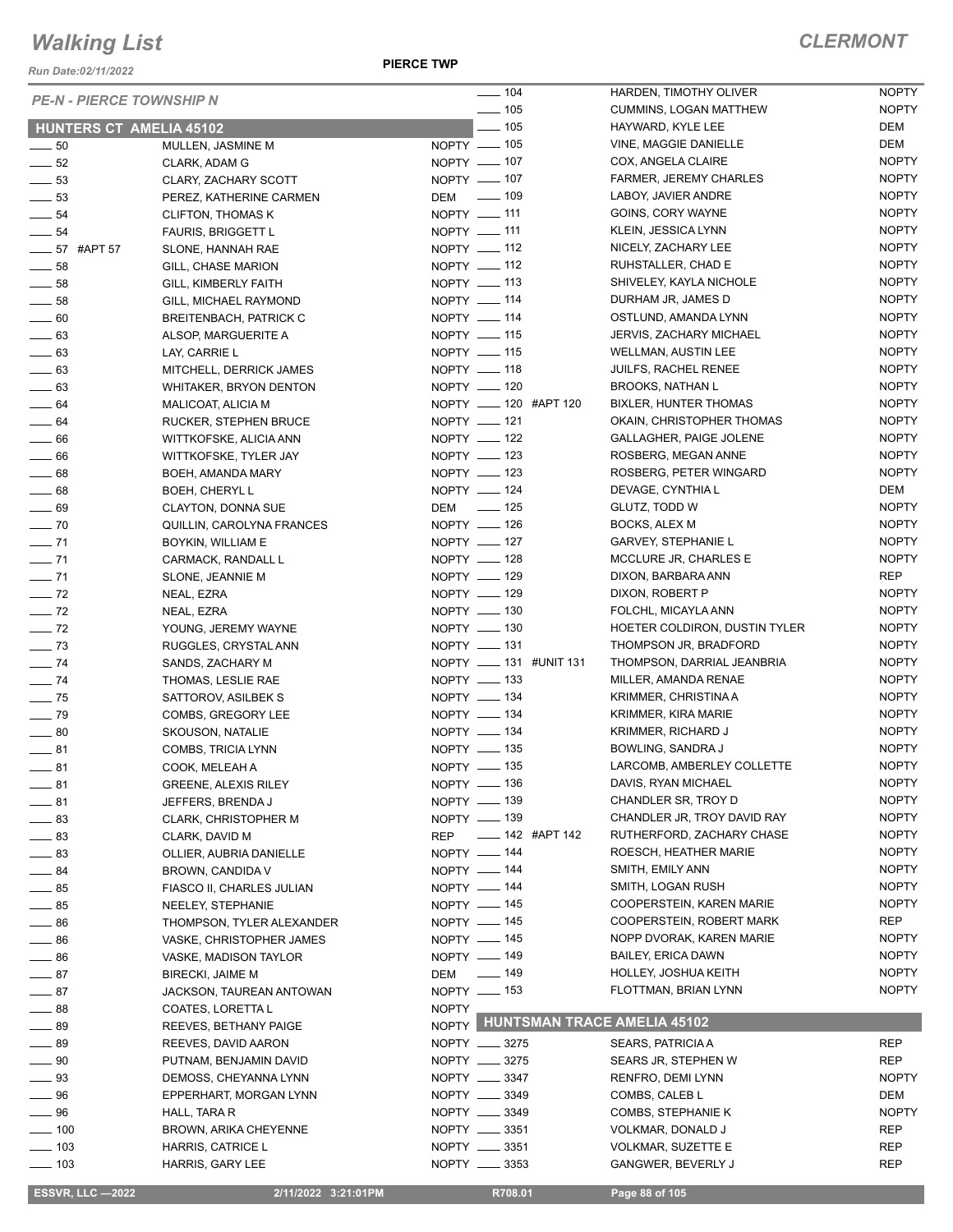#### *Run Date:02/11/2022*

**PIERCE TWP**

| <b>PE-N - PIERCE TOWNSHIP N</b>          |                                                            |              | 3436                           | DENNIS, MONTANA J                                 | <b>NOPTY</b>               |
|------------------------------------------|------------------------------------------------------------|--------------|--------------------------------|---------------------------------------------------|----------------------------|
|                                          |                                                            |              | 3440                           | KELLERMAN, REBECCA ELIZABETH                      | <b>NOPTY</b>               |
| HUNTSMAN TRACE AMELIA 45102              |                                                            |              | 3440                           | SUNDAY III, GARY LEE                              | <b>NOPTY</b>               |
| $\frac{1}{2}$ 3355                       | MITCHELL, JOHN WADE                                        | <b>NOPTY</b> | NOPTY S KLINE AVE AMELIA 45102 |                                                   |                            |
| $\frac{1}{2}$ 3355                       | MITCHELL, LIAM RYU                                         |              |                                |                                                   |                            |
| $\frac{1}{2}$ 3357                       | <b>GALLESPIE, JANICE P</b>                                 | <b>REP</b>   | $-7$                           | REYNOLDS, JOY C                                   | <b>NOPTY</b>               |
| $\frac{1}{2}$ 3359                       | <b>SECK, MAMADOU</b>                                       |              | NOPTY ___ 7 #241               | ARNOLD, RICHARD L                                 | <b>NOPTY</b>               |
| $\frac{1}{2}$ 3359                       | THIAM, BATHIE                                              |              | NOPTY ___ 7 #UNIT 241          | REYNOLDS, ALYSSA JOY                              | <b>NOPTY</b>               |
| $\frac{1}{2}$ 3361                       | <b>REYNOLDS, ERIC MATHEW</b>                               |              | NOPTY __ 10                    | LUNT, CYNTHIA LAURA                               | <b>REP</b>                 |
| 3363<br>$\frac{1}{2}$ 3365               | HADLEY, LISA DALE                                          | NOPTY __ 10  |                                | LUNT, JUDGE PAUL                                  | <b>REP</b>                 |
|                                          | SMITH, ROBERT G                                            |              | NOPTY __ 12                    | SPEIGEL, DANNELLE GREER                           | <b>REP</b>                 |
| $\frac{1}{2}$ 3365<br>$\frac{1}{2}$ 3367 | SMITH, SHERRILL A                                          |              | NOPTY $-12$<br>NOPTY $-12$     | SPEIGEL, RACHEL HOPE                              | <b>NOPTY</b>               |
|                                          | PRIDEMORE, KATHEREEN C                                     |              | NOPTY $-12$                    | SPEIGEL, SHIRLEY MAE                              | <b>REP</b>                 |
| $\frac{1}{2}$ 3369<br>$\frac{1}{2}$ 3375 | STORM, DARREL LEE<br>KOHL, DIANE CAROL                     |              | NOPTY __ 19                    | SPEIGEL, WAYNE E                                  | <b>NOPTY</b>               |
| $\frac{1}{2}$ 3377                       | JERNIGAN, HOWARD DUANE                                     |              | NOPTY __ 20                    | FIELDS, BETTY GAIL                                | <b>NOPTY</b>               |
| $\frac{1}{2}$ 3381                       |                                                            |              | NOPTY __ 20                    | FISCHER, DOUGLAS M                                | <b>NOPTY</b>               |
| $\frac{1}{2}$ 3383                       | <b>WILLIAMS, BRANDY NICOLE</b><br><b>BRATE, MICHELLE L</b> |              | NOPTY __ 20                    | FISCHER, KELLY A                                  | <b>NOPTY</b>               |
| 3383                                     |                                                            |              | NOPTY $-23$                    | FISCHER, NATHAN D                                 | <b>NOPTY</b>               |
| $\frac{1}{2}$ 3383                       | COOK, BELINDA K<br>COOK, DANNY DAYRL                       |              | NOPTY __ 25                    | ROBERTSON, DANIEL G                               | <b>NOPTY</b>               |
| $\frac{1}{2}$ 3383                       | COOK, DAVID C                                              |              | NOPTY $-27$                    | <b>BLACK III, SHELTON P</b>                       | <b>NOPTY</b><br><b>REP</b> |
| $\frac{1}{2}$ 3385                       | BLEVINS, DAVID L                                           |              | NOPTY $-31$                    | FITE, CLAYTON L                                   | <b>NOPTY</b>               |
| $\frac{1}{2}$ 3387                       | HOWARD, ARLENE C                                           | <b>REP</b>   | $\frac{1}{2}$ 31               | STEPHENS, BIANCA K                                | <b>NOPTY</b>               |
|                                          |                                                            |              | 34                             | STEPHENS, JEREMY BLAINE<br>DIECKMAN, JAZMYN MARIE | DEM                        |
| <b>JENNY LIND RD AMELIA 45102</b>        |                                                            |              | 42                             | GAY, KAITLYNN LEEANN                              | <b>NOPTY</b>               |
| $\frac{1}{2}$ 3246                       | WIMMER, ERIN R                                             |              | NOPTY __ 42                    | HACKER, SHANE                                     | DEM                        |
| $- 3246$                                 | WIMMER, KEVIN J                                            |              | NOPTY __ 42                    | HACKER, STEVEN NEWELL                             | <b>NOPTY</b>               |
| $- 3276$                                 | EYERMAN, MARY A                                            |              | NOPTY __ 42                    | HACKER, STEVEN R                                  | <b>NOPTY</b>               |
| $\frac{1}{2}$ 3290                       | LIND, SUE A                                                |              | REP __ 50                      | <b>BINGAMON, AUSTIN TYLER</b>                     | <b>NOPTY</b>               |
| 3290<br>$\overline{\phantom{a}}$         | LIND, WILBURN H                                            |              | NOPTY $\_\_\_\$ 50             | DAVIS, ELIZABETH M                                | <b>NOPTY</b>               |
| $\frac{1}{2}$ 3318                       | KENNA III, DAVID JOEL                                      |              | NOPTY __ 50                    | DAVIS, JANET T                                    | DEM                        |
| $- 3326$                                 | NAEGELE, SUSAN R                                           | <b>REP</b>   | $\frac{1}{2}$ 50               | DAVIS, MATTHEW A                                  | <b>NOPTY</b>               |
| $\frac{1}{2}$ 3330                       | EADS, ANNABELLE                                            | DEM          | $\frac{1}{2}$ 53               | DANNEMILLER III, PAUL J                           | <b>NOPTY</b>               |
| $\frac{1}{2}$ 3338                       | DAUGHERTY, TIMOTHY WAYNE                                   |              | NOPTY __ 54                    | MEEKS, DOMINICK JAMES                             | <b>NOPTY</b>               |
| $\frac{1}{2}$ 3338                       | SARVER, TIFFANY RENE                                       |              | NOPTY $-54$                    | POSTON, PEGGY DIANE                               | <b>REP</b>                 |
| $\frac{1}{2}$ 3340                       | HOETER, REBECCA A                                          |              | NOPTY __ 55                    | WALTERS, JOHN F                                   | <b>REP</b>                 |
| $\frac{1}{2}$ 3340                       | ORICK, DEBRA LOUISE                                        |              | NOPTY $- 56$                   | EDWARDS, KASSIE L                                 | <b>NOPTY</b>               |
| $\frac{1}{2}$ 3344                       | SCHMIDT, ROBERT H                                          |              | NOPTY $- 57$                   | CHRISTMAS, TRACY A                                | <b>NOPTY</b>               |
| 3344                                     | SCHMIDT, TERRI LEE                                         |              | NOPTY $-58$                    | <b>BROWN, JANET S</b>                             | <b>NOPTY</b>               |
| - 3350                                   | MENZEL, CAROL J                                            |              | NOPTY __ 60                    | <b>CUBILLOS, BONNIE LOUISE</b>                    | <b>NOPTY</b>               |
| 3350                                     | MENZEL, JOEY A                                             |              | NOPTY __ 60                    | <b>CUBILLOS, JOSHUA BEN SEBASTIAN</b>             | <b>NOPTY</b>               |
| 3362                                     | SHALASH, ISAAC KAMEL                                       | NOPTY __ 60  |                                | <b>CUBILLOS, LLOYD</b>                            | <b>NOPTY</b>               |
| 3362                                     | SHALASH, MARIA E                                           |              | NOPTY $-62$                    | <b>GIBSON, SHIRLEY K</b>                          | <b>REP</b>                 |
| 3362                                     | SHALASH, NAEEM KAMEL                                       |              | NOPTY __ 62                    | <b>GOLDMAN, RICH G</b>                            | <b>REP</b>                 |
| 3368                                     | DAVIS, DEBORAH                                             |              | NOPTY __ 64                    | <b>KELLAMS, CHRISTINE LOUISE</b>                  | DEM                        |
| $-3374$                                  | ADAMS, KATHRINE LEAH                                       |              | NOPTY __ 68                    | <b>CRAIG, SUSAN MICHELE</b>                       | <b>DEM</b>                 |
| $-3374$                                  | WAGNER, JEREMIAH ALLEN                                     |              | NOPTY __ 68                    | SCHUBERT, SANDRA L                                | DEM                        |
| $-3374$                                  | WAGNER, NICOLE L                                           |              | NOPTY __ 70                    | FOX, MARK G                                       | <b>REP</b>                 |
| $= 3380$                                 | HAYS, LINDA ANN                                            |              | NOPTY __ 70                    | FOX, SONYA L                                      | <b>REP</b>                 |
| 3380                                     | THORPE, JOSHUA D                                           | <b>NOPTY</b> |                                |                                                   |                            |
| 3380                                     | THORPE, NICOLE LYNN                                        |              | NOPTY E MAIN ST AMELIA 45102   |                                                   |                            |
| 3382                                     | MCCOON, MICHAEL JAMES                                      | $NOPTY$ __ 2 |                                | KNUCKLES, CYNTHIA LEE                             | <b>NOPTY</b>               |
| 3382                                     | MITCHELL, JENNIFER JOAN                                    | NOPTY $-8$   |                                | LEE, DANNY T                                      | <b>NOPTY</b>               |
| 3390                                     | <b>BARTON, JUSTIN EVERETT</b>                              | <b>REP</b>   | $\frac{1}{24}$                 | MORTIER, BARBARA JEAN                             | <b>NOPTY</b>               |
| 3390                                     | <b>GARRETT, KRISTEN NICOLE</b>                             |              | NOPTY __ 24                    | TROXELL, BRYAN PERRY                              | <b>NOPTY</b>               |
| 3394                                     | TAPY, CATHERINE M                                          |              | NOPTY __ 26                    | CLOYD, APRIL M                                    | <b>NOPTY</b>               |
| 3400                                     | ROTHEL, JOHN W                                             |              | NOPTY $-30$                    | <b>BOOZE II, HARRY B</b>                          | <b>NOPTY</b>               |
| 3400                                     | ROTHEL, MARSHA A                                           |              | NOPTY $\_\_\_\$ 30             | <b>BOOZE, PHYLLIS L</b>                           | <b>NOPTY</b>               |
| 3408                                     | PETERS, GREG STEVEN                                        | <b>NOPTY</b> |                                |                                                   |                            |
| _ 3428                                   | WITTMANN, CHARLES JAMES                                    | <b>NOPTY</b> | <b>W MAIN ST AMELIA 45102</b>  |                                                   |                            |
| _ 3428                                   | WITTMANN, CHARLES JOHN                                     | <b>REP</b>   | _ 24                           | DIETRICH, CAROL ANN                               | <b>REP</b>                 |
| _ 3428                                   | WITTMANN, DEBBIE L                                         | <b>REP</b>   | 24                             | DIETRICH, DOUGLAS A                               | <b>NOPTY</b>               |
| _ 3432                                   | LITKENHAUS, LOIS J                                         | <b>NOPTY</b> |                                |                                                   |                            |
|                                          |                                                            |              |                                |                                                   |                            |
| <b>ESSVR, LLC -2022</b>                  | 2/11/2022 3:21:01PM                                        |              | R708.01                        | Page 89 of 105                                    |                            |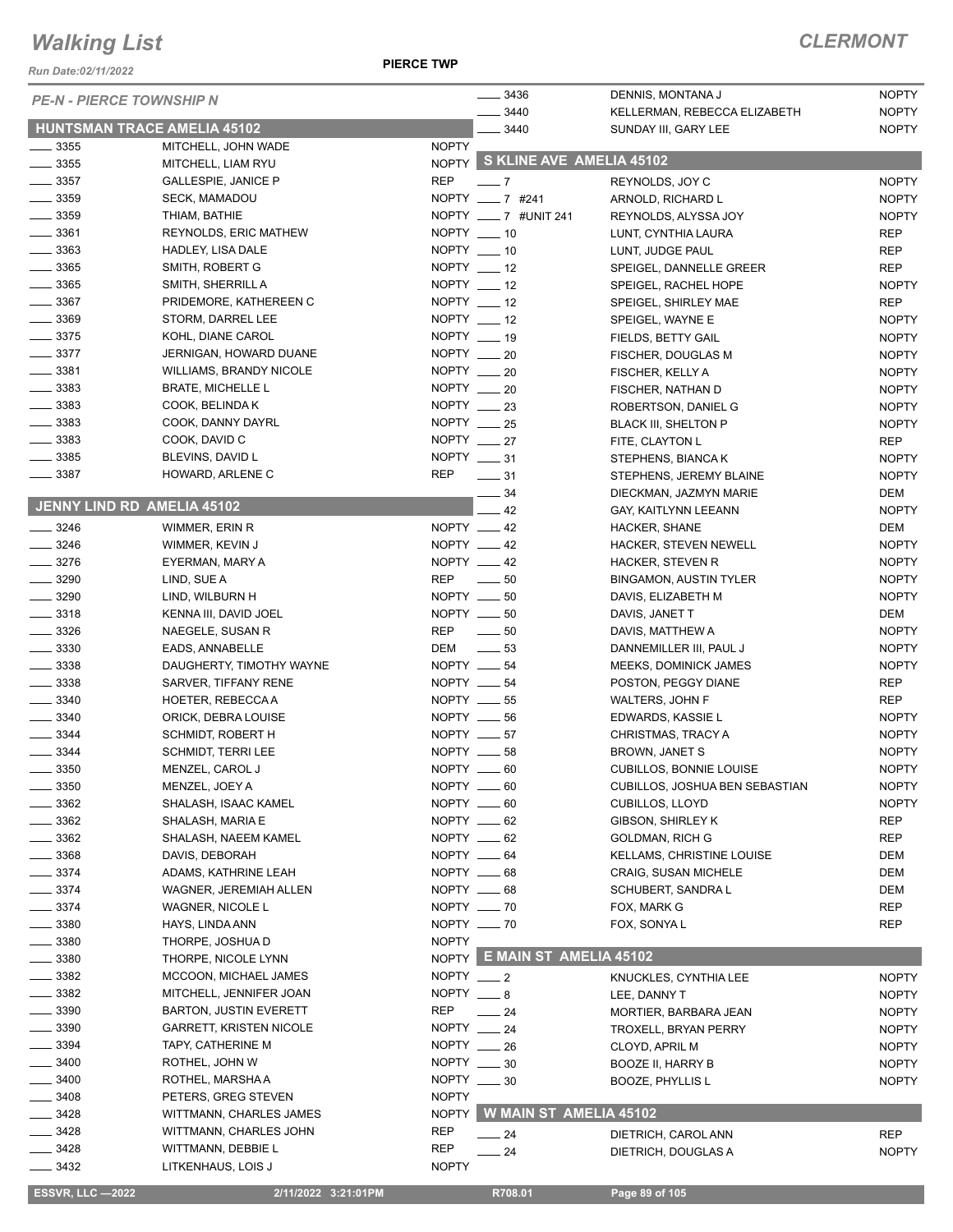*Run Date:02/11/2022*

**PIERCE TWP**

| <b>PE-N - PIERCE TOWNSHIP N</b> |                               |                    | $-19$                      | LASKEY, SHANNON LEE         | <b>NOPTY</b> |
|---------------------------------|-------------------------------|--------------------|----------------------------|-----------------------------|--------------|
|                                 |                               |                    | $-21$                      | MORGAN, JONATHAN SCOTT      | <b>REP</b>   |
| W MAIN ST AMELIA 45102          |                               |                    | $-21$                      | MORGAN, KELLY M             | <b>REP</b>   |
| $\frac{1}{28}$                  | HALE, RONALD FRED             | NOPTY $\_\_\$ 23   |                            | HILLARD, DEVIN JOE          | <b>NOPTY</b> |
| $\frac{1}{28}$                  | HALE, STEPHANIE ANN           | NOPTY $-23$        |                            | HILLARD, KRISTIN ANN        | <b>NOPTY</b> |
| $\frac{1}{28}$                  | KING, PEGGY JEAN              | NOPTY $\_\_\_\$ 25 |                            | MILLER, ERICA VANESSA       | <b>NOPTY</b> |
| $\frac{1}{28}$                  | RUMKE, REGINA G               | NOPTY __ 25        |                            | MILLER, NELIA MARIA         | <b>REP</b>   |
| $\frac{1}{2}$ 84 #APT B         | MAHAFFEY, GERALD J            | NOPTY $-25$        |                            | MILLER, THOMAS              | <b>REP</b>   |
| $\frac{1}{2}$ 84 #APT D         | MINSHALL, LISA CAROL          | NOPTY __ 26        |                            | FULTS, CONSTANCE LYNN       | <b>NOPTY</b> |
| $\frac{1}{2}$ 88                | <b>GOUGH, CHARLES K</b>       | NOPTY $-26$        |                            | FULTS, MATTHEW ALAN         | <b>NOPTY</b> |
| $\frac{1}{2}$ 90                | SAVAS, EMILY MICHELLE         | NOPTY $-27$        |                            | CAMPBELL, AMANDA L          | REP          |
| $\frac{1}{2}$ 94                | HORTON, THEODORE D            | NOPTY $-27$        |                            | CAMPBELL, KELLY L           | REP          |
| $\frac{1}{2}$ 94                | LAENDON, AUSTIN M             | NOPTY $-29$        |                            | <b>ESSIG, JEFFREY M</b>     | <b>NOPTY</b> |
| $\frac{1}{2}$ 146               | <b>BROOKS, MARSHA RENEE</b>   | NOPTY 29           |                            | ESSIG, TINA R               | <b>NOPTY</b> |
| $\frac{1}{2}$ 146               | TEKULVE, MICHAEL JOSEPH       | NOPTY __ 31        |                            |                             | <b>NOPTY</b> |
| $\frac{1}{2}$ 158               |                               |                    |                            | PFEIFFER, CHRISTINA MARIE   |              |
|                                 | CASNELLIE, SANDRA JOAN        | NOPTY $-31$        |                            | PFEIFFER, KAREN ANN         | <b>NOPTY</b> |
| $\frac{1}{2}$ 158               | <b>MASON, MICHAEL J</b>       | <b>NOPTY</b>       |                            | NOPTY OAK ST AMELIA 45102   |              |
| $- 158$                         | PIRKLE, JOANIE                |                    |                            |                             |              |
| $\frac{1}{2}$ 162               | CANNON, TAMMY L               | <b>NOPTY</b>       | $- 35$ #APT 1              | COLLIER, CHERYL JEAN        | <b>NOPTY</b> |
| $- 162$                         | SHEPHERD, DWAYNE ERIC         | <b>NOPTY</b>       | 35 #APT 1                  | <b>CRAMER, BRIAN P</b>      | <b>NOPTY</b> |
| $\frac{1}{2}$ 162               | SHEPHERD, ERIN RENEE          | <b>NOPTY</b>       | $-35$ #APT 1               | CROWE, JESSICA LEE          | <b>NOPTY</b> |
| $- 174$                         | SMITH, CYNTHIA R              | <b>NOPTY</b>       |                            |                             |              |
| $- 174$                         | SMITH JR, ERIC RAY            | <b>NOPTY</b>       |                            | ORIOLE CT AMELIA 45102      |              |
| $- 176$                         | COLLETT, AUSTIN JAMES         | <b>NOPTY</b>       | $-1$                       | SPRADLING, ALLISON C        | <b>NOPTY</b> |
|                                 |                               |                    |                            | SPRADLING, CLARENCE LATEN   | <b>NOPTY</b> |
| MAPLE ST AMELIA 45102           |                               |                    | $\overline{2}$             | STEWART, COURTNEY N         | <b>NOPTY</b> |
| $\frac{1}{28}$                  | HART, KATHLEEN A              | <b>REP</b>         | $-2$                       | STEWART, REX A              | REP          |
| $\frac{1}{28}$                  | HART, TIFFANY RENEE           | NOPTY $-2$         |                            | STEWART, SEAN               | <b>NOPTY</b> |
| $\frac{1}{28}$                  | HART, TODD J                  | <b>REP</b>         | $-2$                       |                             |              |
| $\frac{1}{29}$                  | WEST, JOSEPH S                | $NOPTY$ $\_\_3$    |                            | STEWART, TYLER BRADY        | <b>NOPTY</b> |
|                                 |                               |                    |                            | HAHN, JEFFREY A             | <b>NOPTY</b> |
| $\frac{1}{29}$                  | WEST, PRESTON SCOTT           | DEM                | $\equiv$ 3                 | HAHN, JULIE R               | <b>NOPTY</b> |
| $\frac{1}{2}$ 30                | CHRISTIAN, DAVID BLAIR        | <b>NOPTY</b>       | $\overline{\phantom{0}}$ 4 | KUHL, AMANDA SUZANNE        | DEM          |
| $\frac{1}{2}$ 30                | ISON, JONATHAN EDWARD         | NOPTY $-4$         |                            | KUHL, ANDREW J              | <b>REP</b>   |
| $\frac{1}{2}$ 30                | <b>ISON, TROY</b>             | NOPTY $-4$         |                            | KUHL, JAMES D               | DEM          |
| $\frac{1}{2}$ 30                | PAOLINI, ASHLEY               | NOPTY $-5$         |                            | BURDEN, PAUL DAVID          | <b>NOPTY</b> |
| $\frac{1}{2}$ 33                | DECKER III, DONALD ANTHONY    | NOPTY $-5$         |                            | <b>BURDEN, TAMMY E</b>      | <b>NOPTY</b> |
| $\frac{1}{2}$ 33                | DECKER, ZACH A                | NOPTY $-6$         |                            | JARMAN, AARON MICHEAL       | <b>NOPTY</b> |
| $\frac{1}{2}$ 34                | HENNINGER, JAMES EDWARD       | NOPTY $-6$         |                            | JARMAN, DENISE KAY          | <b>REP</b>   |
| $\frac{1}{2}$ 34                | HENNINGER, KIMBERLY A         | <b>NOPTY</b>       | - 6                        | JARMAN, JESSICA NICOLE      | <b>NOPTY</b> |
| $-39$                           | THOMPSON, ANDREW R            | <b>NOPTY</b>       | - 6                        | JARMAN, LARRY W             | <b>REP</b>   |
| $-42$                           | MESSER, LOIS A                | NOPTY $-7$         |                            | FORNEY, CHRISTOPHER M       | <b>NOPTY</b> |
| $-47$                           | <b>BOONE SR, BRUCE WAYNE</b>  | <b>NOPTY</b>       | $\overline{\phantom{0}}$ 7 | FORNEY, KAREN RAE           | <b>NOPTY</b> |
| $\frac{1}{2}$ 47                | BOONE, CORALYN JEAN           | NOPTY $-8$         |                            | AYDELOTT, BRENDAN DONALD    | <b>NOPTY</b> |
| $\frac{1}{2}$ 55                | ENGLE, PAMELA S               | NOPTY              | $\_\_\$ 8                  | DOTY, LAUREN ASHLEY         |              |
| <b>_______ 55</b> #APT. 55      | DAVIS, JONI L                 | <b>NOPTY</b>       |                            |                             | <b>NOPTY</b> |
| $\frac{1}{2}$ 57                | <b>BOLES, KATHERINE A</b>     | <b>REP</b>         | __ 9                       | EDWARDS, GREGORY CHARLES    | <b>NOPTY</b> |
|                                 |                               | <b>NOPTY</b>       | - 9                        | FLYNN, RHONDA F             | <b>NOPTY</b> |
| $\frac{1}{2}$ 57                | POOR, JAMES THOMAS            |                    | $- 10$                     | WISECUP, LISA I             | <b>NOPTY</b> |
| MYNAH DR AMELIA 45102           |                               |                    | _ 10                       | WISECUP JR, MARK A          | <b>NOPTY</b> |
|                                 |                               |                    | $-11$                      | HAUKE, CHANDLER JOSEPH      | <b>NOPTY</b> |
| $\_\_$ 3                        | GOODWIN, GRACE ANNE           | NOPTY $-12$        |                            | MOTT, REBECCA L             | <b>NOPTY</b> |
| $-5$                            | KIRSCH, ERIC JOHN             | NOPTY $-12$        |                            | MOTT, SEAN PAUL             | <b>NOPTY</b> |
| $\frac{1}{\sqrt{2}}$            | KIRSCH, LORI ALLISON          | NOPTY __ 13        |                            | CAMPBELL, CHRISTOPHER LEE   | <b>NOPTY</b> |
| $\overline{\phantom{0}}$ 7      | LADD, TIMOTHY A               | NOPTY $-13$        |                            | ROLL, JUSTIN DRAKE          | <b>NOPTY</b> |
| $-7$                            | LEE, ANGELA R                 | NOPTY $-14$        |                            | BOONE, JESEE LEE            | <b>NOPTY</b> |
| $\overline{\phantom{0}}$ 7      | LEE, DAVID M                  | NOPTY __ 14        |                            | BOONE, STACEY N             | <b>NOPTY</b> |
| $-9$                            | ANTLE, WILLIAM DAVID          | NOPTY __ 15        |                            | <b>MELTON, ALICIA RENEE</b> | <b>NOPTY</b> |
| $-11$                           | CORNELL, CYNDRA ELLEN         | REP                | $\frac{1}{2}$ 15           | MELTON, CHRISTOPHER WAYNE   | <b>NOPTY</b> |
| $-11$                           | FISHER, ANDREW MICHAEL THOMAS | NOPTY __ 16        |                            | POLLITT, CHARLENE MARIE     | <b>NOPTY</b> |
| $\frac{1}{2}$ 11                | FISHER, LINDSEY JAYNA         | REP                |                            |                             |              |
|                                 |                               |                    | —— 18                      | <b>GREENLEE, JULIE ANN</b>  | <b>NOPTY</b> |
| $\frac{1}{2}$ 15                | TOLLE, JAYNEE L               | REP                | $\equiv$ 18                | MAXWELL, CHRISTOPHER RYAN   | <b>NOPTY</b> |
| $\frac{1}{2}$ 17                | MATHIAS, BENJAMIN G           | NOPTY $-19$        |                            | FEDLER, MICHAEL BRADLEY     | <b>NOPTY</b> |
| $-17$                           | MATHIAS, REBECCA A            | <b>NOPTY</b>       |                            |                             |              |
| $\frac{1}{2}$ 19                | LASKEY, MATTHEW J             | <b>NOPTY</b>       |                            |                             |              |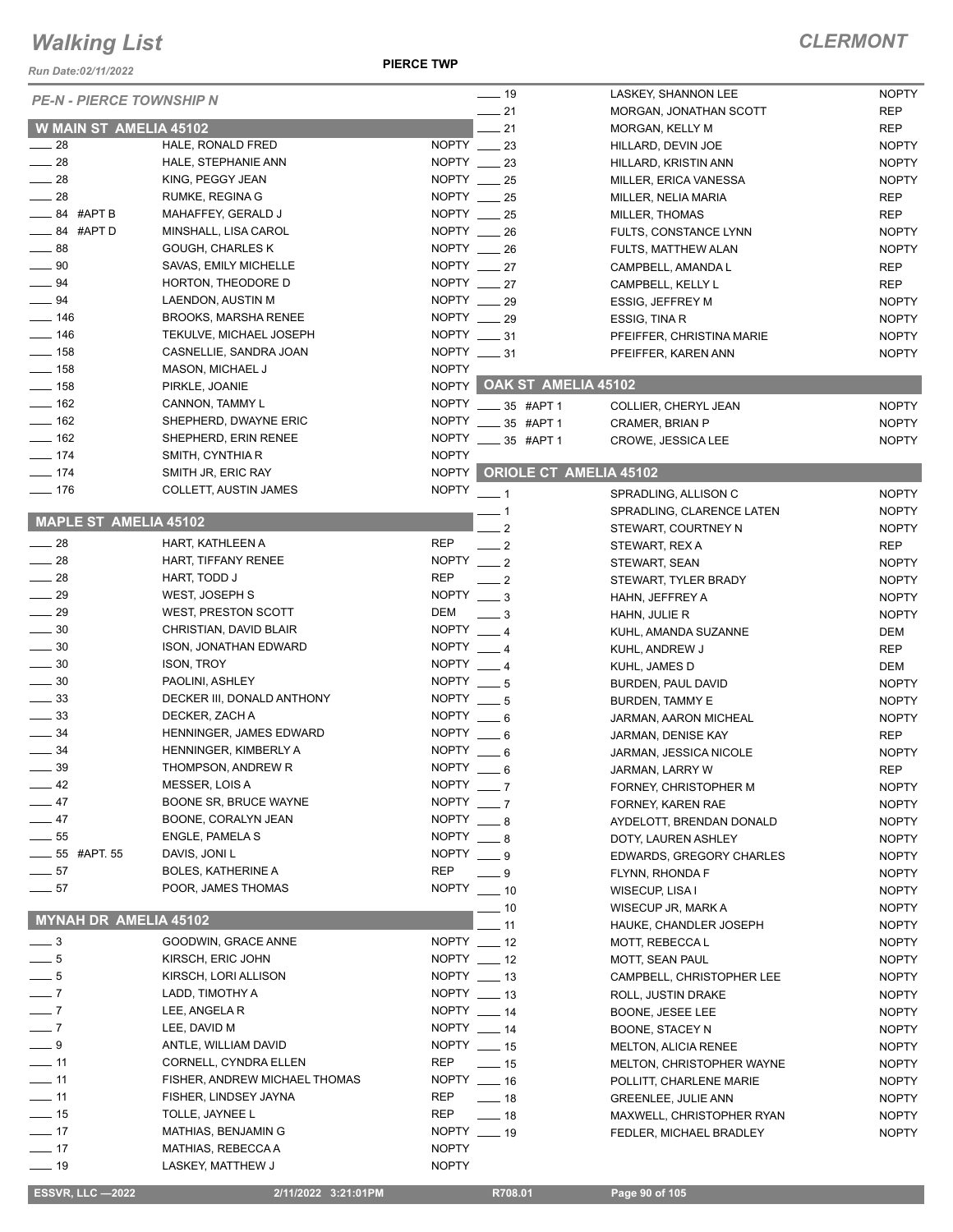*Run Date:02/11/2022*

|                            | <b>PE-N - PIERCE TOWNSHIP N</b>       | $\overline{\phantom{0}}$ 6                | SOUDER, STACIE LEE                        | <b>NOPTY</b> |
|----------------------------|---------------------------------------|-------------------------------------------|-------------------------------------------|--------------|
|                            |                                       | $-8$                                      | BEE, TAYLOR A                             | <b>NOPTY</b> |
|                            | PLATFORM ST AMELIA 45102              | $-9$                                      | SIMMONS, BEVERLY J                        | <b>NOPTY</b> |
| $\overline{\phantom{0}}$ 1 | MAGNESS, COLE N                       | $NOPTY$ - $9$                             | SIMMONS, JOHN IVAN                        | <b>NOPTY</b> |
| $-1$                       | MAGNESS, CRYSTAL D                    | $NOPTY$ -- 10                             | MANES, GARLAND                            | DEM          |
| $\frac{1}{2}$              | SNIDER, JOSEPH E                      | $\overline{\phantom{0}}$ 10<br><b>REP</b> | MANES, GOLDIE PAULINE                     | DEM          |
| $\frac{1}{2}$              | SNIDER, VICKI LYNN                    | $-11$<br><b>REP</b>                       | HOGUE, DUSTIE I                           | <b>NOPTY</b> |
| $-5$                       | <b>SLAYTON, SHANA MARIE</b>           | $NOPTY$ -- 11                             | KENNEDY, CASSIE RAE                       | <b>NOPTY</b> |
| $\overline{\phantom{0}}$   | MURPHY, MARY M                        | $NOPTY$ -- 13                             | WOOD, GRIFF ALLEN                         | <b>NOPTY</b> |
| $-9$                       | PICKETT, HORATIO GREGORY              | $\frac{1}{15}$<br><b>DEM</b>              | MOTE, STEPHANIE KRISTEN                   | <b>NOPTY</b> |
| $-9$                       | PICKETT, JENNIFER                     | $-17$<br><b>DEM</b>                       | DORSCHUG, CHERYL M                        | <b>REP</b>   |
| $\frac{1}{2}$ 10           | EGAN, SYDNEY AUTUMN                   | NOPTY $-$ 17                              | DORSCHUG, KENNETH JAMES                   | REP          |
| $\sim$ 10                  | RUSSELL, GRETCHEN RENEE               | NOPTY - 19                                | CANNADY, CHERIE D                         | <b>NOPTY</b> |
| $\frac{1}{2}$              | <b>BLANTON, BONNIE</b>                | $-19$<br>NOPTY -                          | KUNTZ, JOHNATHAN MICHEAL                  | <b>NOPTY</b> |
| $\frac{1}{2}$ 13           | <b>BALL, CRAIG ALLEN</b>              | $NOPTY$ - 19                              | WOODS, DANIEL ENOUCH                      | <b>NOPTY</b> |
| $\frac{1}{2}$ 13           | <b>BALL, KELLY ANN</b>                | $NOPTY$ - 20                              | ROBINSON, MARK S                          | <b>NOPTY</b> |
| $\frac{1}{2}$ 14           | CELENZA, DEBORAH GAIL                 | $NOPTY$ - 20                              | ROBINSON, SHAWN                           | <b>NOPTY</b> |
| $\frac{1}{2}$ 14           | CELENZA, RICHARD JOSEPH               | NOPTY $-21$                               | IORFIDA, BRANDY LEE                       | <b>NOPTY</b> |
| $\frac{1}{2}$ 15           | <b>BROWN, GREGORY L</b>               | $\frac{1}{2}$<br><b>DEM</b>               | SCHAFER, CATHERINE C                      | <b>NOPTY</b> |
| $\frac{1}{2}$ 15           | SPITZMILLER, LINDA ANN                | $\frac{1}{22}$<br><b>DEM</b>              | <b>SCHAFER, DAREN ANDREW EARL</b>         | <b>NOPTY</b> |
| $\frac{1}{16}$             | SHANK, TARA K                         | $-23$<br>NOPTY <sup>-</sup>               | POYNTER, STEVEN K                         | <b>NOPTY</b> |
| $\frac{1}{2}$ 17           | MECKLEY, JACOB TIMOTHY                | $NOPTY$ - $24$                            | VANCAMP, CLARA L                          | <b>NOPTY</b> |
| $-19$                      | <b>WERMAGER, MARY A</b>               | NOPTY $-$ 25                              | PUNCHES, CHRISTOPHER MICHAEL              | <b>NOPTY</b> |
|                            |                                       | NOPTY $-27$                               | <b>JOHNSON, JERRY ROBERT</b>              | <b>NOPTY</b> |
| $\frac{1}{21}$             | MCILVAIN, JANE ELIZABETH              | NOPTY $-27$                               | JOHNSON, ROBERT T                         | <b>NOPTY</b> |
| $\frac{1}{2}$ 23           | SINCLAIR, CAROL ANN                   | NOPTY $-27$                               | JOHNSON, TERRY ALLEN                      | <b>NOPTY</b> |
| $\frac{1}{2}$ 23           | SINCLAIR, JOHN L                      |                                           |                                           |              |
| $\frac{1}{24}$             | LYNCH JR, CHARLES J                   | <b>REP</b>                                | <b>QUAIL BRACE CT AMELIA 45102</b>        |              |
| $\frac{1}{24}$             | LYNCH, VIRGINIA J                     | <b>REP</b>                                | GARCIA, LEOPOLDO                          | <b>NOPTY</b> |
| $\frac{1}{25}$             | ROST, JAMES A                         | NOPTY $-29$                               | PERRY, CORINNE MICHELLE                   | <b>NOPTY</b> |
| $\frac{1}{25}$             | ROST, KIM C                           | NOPTY $-29$                               | PERRY, MARC EDMUND                        | <b>NOPTY</b> |
| $\frac{1}{26}$             | <b>BAUCOM, ELIJAH GABRIEL GILBERT</b> | NOPTY $-29$                               | <b>BRUDE, JAMES H</b>                     | <b>NOPTY</b> |
| $\frac{1}{26}$             | <b>BAUCOM, KELLY MARIE</b>            | NOPTY $-31$                               | FRYE, KEITH A                             | <b>NOPTY</b> |
| $\frac{1}{26}$             | <b>BAUCOM, TRAVIS D</b>               | NOPTY $-33$<br>$\frac{1}{2}$ 34           | COOPER, AMY J                             | <b>REP</b>   |
| $\frac{1}{27}$             | DUTINA, MOLLY L                       | DEM<br>$\frac{1}{2}$ 34                   |                                           | <b>NOPTY</b> |
| $\frac{1}{27}$             | DUTINA, ROBERT M                      | <b>DEM</b>                                | WIRSCHING, BEN M<br>CUMBERLAND, JEFFERY A | <b>NOPTY</b> |
| $\frac{1}{29}$             | SIMPSON, MITCHELL RODRIC              | NOPTY $-$ 35                              |                                           | <b>REP</b>   |
| $\frac{1}{29}$             | SIMPSON, PATRICIA ANN                 | NOPTY $-$ 36                              | DODDS, JOHN M                             |              |
| $\frac{1}{2}$ 31           | NAEGEL, FRANCES ANN                   | NOPTY $-$ 36                              | DODDS, MELISSA S                          | REP          |
| $\frac{1}{2}$ 33           | DIAZ FERNANDEZ, ELIZABETH             | NOPTY $-37$                               | PULLEN, DANIEL EMMITT                     | <b>NOPTY</b> |
| 34                         | PENNINGTON, EMMA L                    | NOPTY $-$ 38                              | TROUT, DAVID L                            | <b>NOPTY</b> |
| $\frac{1}{2}$ 34           | STRATHMANN, ADAM L                    | $NOPTY$ - $39$                            | MERMAN, SCOTT BRADY                       | <b>NOPTY</b> |
| $\frac{1}{2}$ 35           | JENKINS, ANITA LYNN                   | NOPTY $-40$                               | BECRAFT, WILLIAM CHARLES                  | <b>NOPTY</b> |
| $\frac{1}{2}$ 35           | JENKINS JR, JOHN RAY                  | $NOPTY$ - $40$                            | HARRELL JR, LARRY W                       | <b>NOPTY</b> |
| $\frac{1}{2}$ 35           | JENKINS, JOHN RAY                     | NOPTY $-40$                               | HARRELL, MARY J                           | <b>NOPTY</b> |
| $\frac{1}{2}$ 36           | SHURTS, E YVONNE                      | $NOPTY$ $-40$                             | HARRELL, SARAH M                          | <b>NOPTY</b> |
| $\frac{1}{2}$ 36           | SHURTS, TODD S                        | $NOPTY$ -41                               | HAMERSLEY, LELAND S                       | <b>NOPTY</b> |
| $\frac{1}{2}$ 37           | ALSIP, RONALD E                       | $-42$<br><b>REP</b>                       | LITKENHAUS, DONNA L                       | REP          |
| $\frac{1}{2}$ 38           | CONVERY, MATTHEW STEPHEN              | NOPTY $-42$                               | LITKENHAUS, MARK J                        | <b>REP</b>   |
| $-41$                      | KIDD, CYNTHIA L                       | NOPTY $-43$                               | KAPPESSER, BENJAMIN DAVID                 | REP          |
| $-41$                      | KIDD, DENNIS J                        | NOPTY $-43$                               | KAPPESSER, MARY NICOLE                    | REP          |
| $\frac{1}{2}$ 43           | WOODRUFF, KEVIN BLAINE                | $\frac{1}{2}$ 43<br><b>REP</b>            | ZEPF, KANE ALEXANDER                      | <b>NOPTY</b> |
| $\frac{1}{2}$ 44           | KREBIEHL, CAROL A                     | NOPTY -44                                 | ASKEW, ERIC J                             | <b>NOPTY</b> |
| $-46$                      | <b>GRAVES, JOANNE</b>                 | $\frac{1}{2}$ 44<br><b>DEM</b>            | PERKINS, JASON S                          | <b>NOPTY</b> |
|                            |                                       | $-45$                                     | MOLLOY, JEROME J                          | REP          |
|                            | POND LN AMELIA 45102                  | $-45$                                     | MOLLOY, LINDA L                           | <b>NOPTY</b> |
|                            | COX, HEATHER LYNN                     | NOPTY $-46$                               | KELLEY, CASSIE ELIZABETH                  | REP          |
| $-1$                       |                                       | NOPTY -46                                 | KELLEY JR, GARY P                         | REP          |
| $\frac{1}{2}$              | SKILLINGTON, AMBER LYNN               | NOPTY -46                                 | KELLEY, TARA L                            | REP          |
| $\frac{1}{2}$              | WATTS, RYAN PAUL                      | $-47$<br>NOPTY -                          | ISON, SAMMANTHA JEAN                      | <b>NOPTY</b> |
| $-4$                       | CECIL, TERRY LANCE                    | - 48                                      | KUHNELL, CYNTHIA J                        | DEM          |
| $-4$                       | CECIL, TINA MARIE                     | <b>NOPTY</b><br>$-48$                     | KUHNELL, SAMANTHA ANN                     | <b>NOPTY</b> |
| $-5$                       | MILLER, CRAIG ALAN                    | <b>REP</b><br>$-49$                       | SEWARD, KARLA J                           | <b>NOPTY</b> |
| $-6$                       | EVERETT, AUSTIN E                     | <b>NOPTY</b>                              |                                           |              |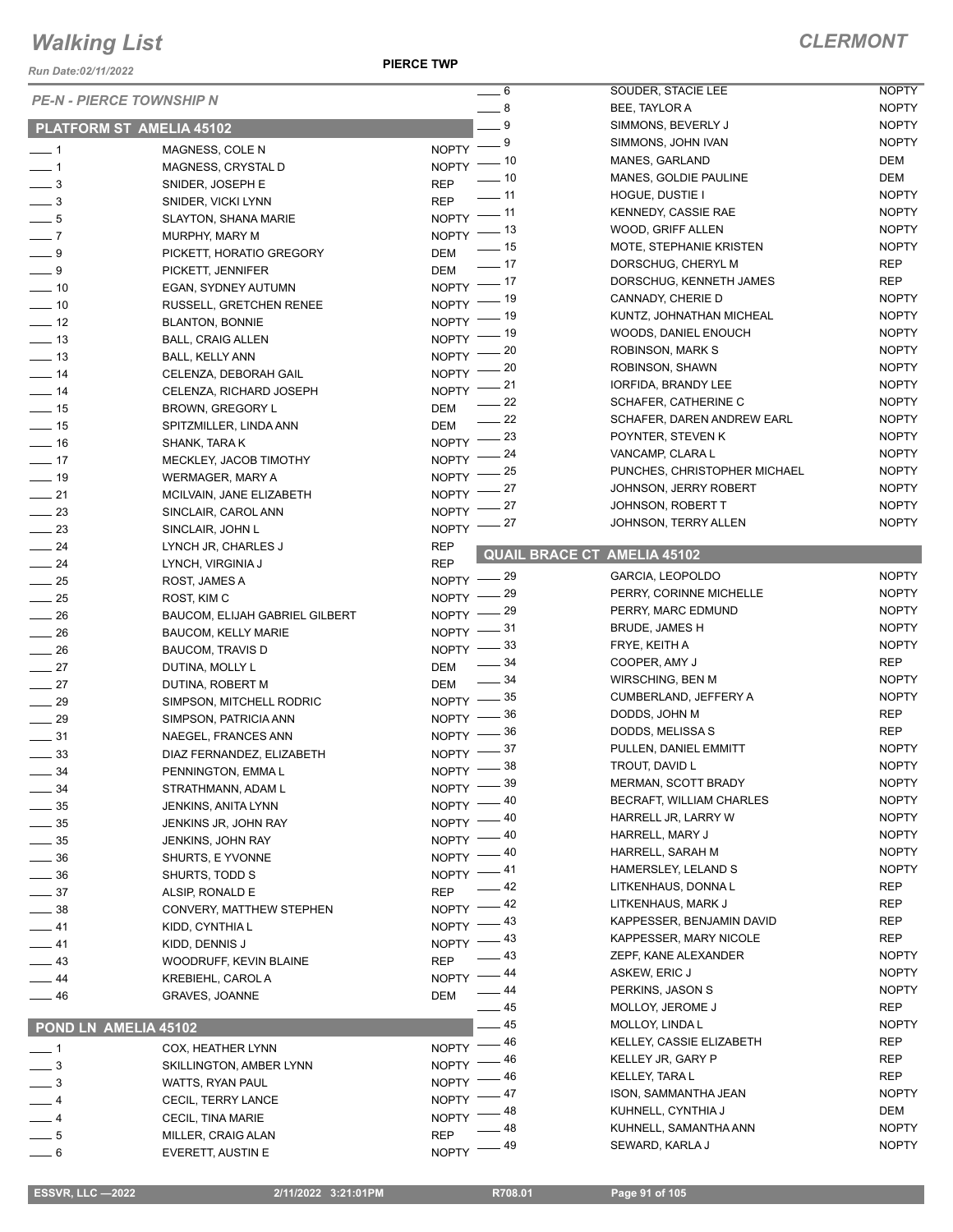*Run Date:02/11/2022*

**PIERCE TWP**

#### *CLERMONT*

| <b>PE-N - PIERCE TOWNSHIP N</b>      |                                | $\overline{\phantom{a}}$       | 54<br>CONRADY, THALIA                 | <b>NOPTY</b> |
|--------------------------------------|--------------------------------|--------------------------------|---------------------------------------|--------------|
|                                      |                                | $\frac{1}{2}$ 55               | FICKLE, KELLI JO                      | <b>NOPTY</b> |
| <b>ROBIN WAY AMELIA 45102</b>        |                                |                                | 56<br>BINOEDER, HEATHER ELIZABETH     | <b>REP</b>   |
| $\frac{1}{2}$                        | PRESTON, DOREEN SUE            | $-57$<br><b>NOPTY</b>          | LAWEE, CHAN                           | <b>NOPTY</b> |
| $\frac{1}{2}$                        | PRESTON, DOUGLAS PAUL          | <b>REP</b>                     | 58<br>VINSON, DOTTIE L                | <b>NOPTY</b> |
|                                      |                                | <b>NOPTY</b>                   | 58<br>VINSON, STEVEN R                | <b>REP</b>   |
| $-5$ #APT. A                         | TUN, ZAN MIN                   |                                | 59<br>BROOKS, JUDY ANN                | <b>NOPTY</b> |
| $\frac{1}{\sqrt{2}}$ 6               | AGUINALDO, KAREN S             | <b>NOPTY</b>                   | <b>BURTON, CRAIG</b><br>59            | <b>NOPTY</b> |
| $-8$                                 | TODD, JENNY ELIZABETH          | <b>NOPTY</b>                   | 60<br>COLWELL, REGINA RENEE           | <b>NOPTY</b> |
| $-8$                                 | TODD, JERRY L                  | <b>NOPTY</b>                   | 61<br>WINKLE, MATTHEW L               | <b>NOPTY</b> |
| $\frac{1}{2}$ 10                     | PASSWATER, LINCOLN DENNIS      | <b>DEM</b>                     | 61<br>WINKLE, SUSAN ELIZABETH         | <b>NOPTY</b> |
| $\frac{1}{2}$ 10                     | PASSWATER, SHALA RENEE         | <b>DEM</b>                     | 63<br>PERDUE, CASSIE G                | <b>NOPTY</b> |
| $\frac{1}{2}$ 14                     | WILLIAMS, AMANDA L             | <b>NOPTY</b>                   | 63<br>WOOLDRIDGE, WILLIAM CHRISTOPHEF | <b>NOPTY</b> |
| $\frac{1}{2}$ 14                     | WILLIAMS, BILLY W              | <b>NOPTY</b>                   | <b>TYOE, DENISE W</b><br>65           | <b>NOPTY</b> |
| $\frac{1}{2}$ 15                     | PALMIERI, JAMES SCOTT          | <b>NOPTY</b>                   | TYOE, HOPE ANNE<br>65                 | <b>NOPTY</b> |
| $\frac{1}{2}$ 15                     | RUSSO, JENNIFER L              | NOPTY <sup>-</sup>             |                                       | <b>NOPTY</b> |
| $\equiv$ 16                          | SMITH, ANDREW J                | <b>NOPTY</b>                   | VAZQUEZ, ELVIA J<br>67                |              |
| $\frac{1}{2}$ 17                     | SAUER, AMY BETH                | <b>NOPTY</b>                   | SMALL, GARY W<br>69                   | <b>NOPTY</b> |
| $\sim$ 20                            | <b>BILLINGS, AARON MICHAEL</b> | <b>NOPTY</b>                   | <b>SANDPIPER CT AMELIA 45102</b>      |              |
| $\sim$ 20                            | PIZZO, NICOLINA M              | <b>NOPTY</b>                   |                                       |              |
| $\frac{1}{22}$                       | HAYNES, MICHELLE R             | $-2$<br><b>REP</b>             | HILDEBRAND, DEBORA A                  | <b>NOPTY</b> |
| $\frac{1}{2}$ 23                     | MARSH, JOHN TYLER              | $-2$<br><b>NOPTY</b>           | HILDEBRAND, ROBERT ANTHONY            | <b>NOPTY</b> |
| $\frac{1}{2}$ 23                     | OSTERLING, EMILY A             | - 4<br><b>REP</b>              | CHARLES, EMILY ANN                    | <b>NOPTY</b> |
| $\frac{1}{25}$                       | HURST, MELANIE KAY             | - 4<br>$NOPTY =$               | CHARLES, JUSTIN RYAN                  | <b>NOPTY</b> |
| $\frac{1}{25}$                       | HURST, ONDEN B                 | NOPTY $-$ 10                   | LEE, DAVID A                          | <b>NOPTY</b> |
| $\frac{1}{26}$                       | JEFFERS, KENNETH JOE           | $\frac{1}{2}$ 10<br><b>REP</b> | LEE, KRISTEN L                        | <b>NOPTY</b> |
| $\frac{1}{27}$                       | HAMMACK, BRETT C               | $-12$<br><b>REP</b>            | GILLESPIE, JAMES R                    | <b>NOPTY</b> |
| $\frac{1}{27}$                       | HAMMACK, JESSICA RYANNE        | $\frac{1}{2}$ 12<br><b>REP</b> | HEDGER, JULIET LYNN                   | <b>NOPTY</b> |
| $\frac{1}{29}$                       | WIGGS, LESLIE M                | NOPTY $-$ 12                   | HEDGER, SHAWN W                       | <b>NOPTY</b> |
| $\frac{1}{2}$ 30                     | HARRIS, JUSTICE KYANA JADE     | NOPTY $-$ 13                   | GUERNSEY, COLLIN STUART               | REP          |
| $\frac{1}{2}$ 30                     | KING, AARON JOSEPH             | NOPTY $-$ 13                   | GUERNSEY, MOLLY ELIZABETH             | REP          |
| $\frac{1}{2}$ 30                     | KING, RANDINA JM               | _ 14<br>$NOPTY$ -              | BRUNNER, DANIEL F                     | <b>NOPTY</b> |
| $\frac{1}{2}$ 31                     | AUMILLER, MORGAN MARIE         | NOPTY $-$ 15                   | RIES, OLIVIA M                        | <b>NOPTY</b> |
| $\frac{1}{2}$ 31                     | BACHMAN, ALEXANDER QUINCY      | NOPTY - 16                     | DAVIS, LISA A                         | <b>NOPTY</b> |
|                                      |                                | $\frac{1}{16}$<br><b>REP</b>   | DAVIS, SHIVELY A                      | <b>NOPTY</b> |
| $\frac{1}{2}$ 32<br>$\frac{1}{2}$ 32 | HAMMERLE, BRANDY L             | $\frac{1}{2}$ 17<br><b>REP</b> | DEVOLL, MEGAN MARIE                   | <b>NOPTY</b> |
| $\frac{1}{2}$ 34                     | HAMMERLE JR, MICHAEL JOSEPH    | $\frac{1}{2}$ 17<br><b>REP</b> | KAEFF, KYLE LEE STANLEY               | <b>NOPTY</b> |
|                                      | LANTER, GREG J                 | $- 19$                         | KOLOSKY, MINDY SUE                    | <b>NOPTY</b> |
| $\frac{1}{2}$ 36                     | WOLF, CAROL A                  | DEM<br>$\frac{1}{2}$ 19        | KOLOSKY, PATRICK A                    | <b>NOPTY</b> |
| $\frac{1}{2}$ 36                     | WOLF, JOHN H                   | <b>DEM</b><br>$NOPTY$ - 20     | ARMSTRONG, JOSEPH C                   | <b>REP</b>   |
| $\frac{1}{2}$ 38                     | WILLIAMSON, ANGELA MENGURIA    | $NOPTY$ - 20                   | ARMSTRONG, KARI B                     | <b>REP</b>   |
| 38                                   | <b>WILLIAMSON JR, DUANE</b>    |                                | STEVENS, TERRY LEE                    | <b>NOPTY</b> |
| $\equiv$ 40                          | HAFFEY, CLINT BRANDON          | NOPTY $-20$<br>- 21            | WARD, BRANDON L                       | <b>NOPTY</b> |
| 40                                   | HAFFEY HUDSON, MELANIE ANN     | $NOPTY$ -                      | .21<br>WARD, STEPHANIE HOPE           | <b>NOPTY</b> |
| $\equiv$ 40                          | HUDSON, KENNETH B              | <b>REP</b>                     |                                       | REP          |
| $-42$                                | HENNING, HUNTER B              | NOPTY $-22$<br>$-22$           | MAYS, EDWARD L<br>MAYS, LUANN W       | <b>REP</b>   |
| $-42$                                | HENNING, NICOLE SUSAN          | $N$ OPTY $-$                   |                                       |              |
| $-42$                                | HENNING, SHAWN P               | _ 22<br>$NOPTY =$              | MAYS, NOAH EDWARD                     | <b>REP</b>   |
| $-44$                                | GILLESPIE, BRIAN J             | NOPTY $-23$                    | JOHNSON, NICOLE L                     | DEM          |
| $-44$                                | GILLESPIE, GRANT MICHAEL       | $N$ OPTY $-$                   | . 23<br>SPARKS, DEVIN TYLER           | <b>NOPTY</b> |
| $-44$                                | GILLESPIE, MARY C              | _ 23<br>$NOPTY$ –              | WHEELER JR, RANDY R                   | <b>NOPTY</b> |
| $\overline{\phantom{0}}$ 44          | STAPLETON, DONNA A             | NOPTY $-24$                    | <b>BARROS, TOMMY JAMES</b>            | <b>NOPTY</b> |
| $-46$                                | CASE, GARY STEVEN              | <b>REP</b>                     | 24<br>PINCKARD, BRIANNA RENEE         | NOPTY        |
| $-46$                                | CASE, LORETTA                  | $-24$<br><b>REP</b>            | SHEPHERD, KAMIE F A                   | <b>NOPTY</b> |
| $-46$                                | CASE, STEVEN GARY              | NOPTY $-$ 25                   | BRADSHAW, AVERY C                     | <b>NOPTY</b> |
| $\frac{1}{2}$ 48                     | LAYTON, THOMAS E               | _ 25<br>$N$ OPTY $-$           | BRADSHAW, LISA ANN                    | <b>NOPTY</b> |
| $\frac{1}{2}$ 50                     | YOUNG, PHYLLIS ELAINE          | - 26<br>$NOPTY =$              | TUCKER, ALLEN G                       | REP          |
| $-51$                                | ANNON, KELLY JO                | DEM                            | 26<br>TUCKER, VICKIE L                | <b>REP</b>   |
| $-51$                                | DEWITT, KYLEE S                | $-27$<br>DEM                   | VINSON, DONNA J                       | <b>NOPTY</b> |
| $\frac{1}{2}$ 52                     | HOLMES, STACY M                | NOPTY $-$ 27                   | VINSON, TIMOTHY W                     | <b>NOPTY</b> |
| $\frac{1}{2}$ 52                     | MATTHEWS, JACOB STEPHEN        | _ 28<br>$N$ OPTY $-$           | ROBISON III, DONALD L                 | NOPTY        |
| $\frac{1}{2}$ 52                     | MAYNARD, ZACHARY ROBERT        | NOPTY -                        | ROBISON, PENNY L<br>-28               | <b>NOPTY</b> |
| $\frac{1}{2}$ 53                     | MARSHALL, CAROL A              | NOPTY -                        | 29<br>ESHBAUGH, LUCAS ALAN            | <b>NOPTY</b> |
| $\frac{1}{2}$ 54                     |                                | <b>NOPTY</b>                   |                                       |              |
|                                      | CONRADY, JOSEPH R              |                                | <b>SHANK LN AMELIA 45102</b>          |              |

 **ESSVR, LLC —2022 2/11/2022 3:21:01PM R708.01 Page 92 of 105**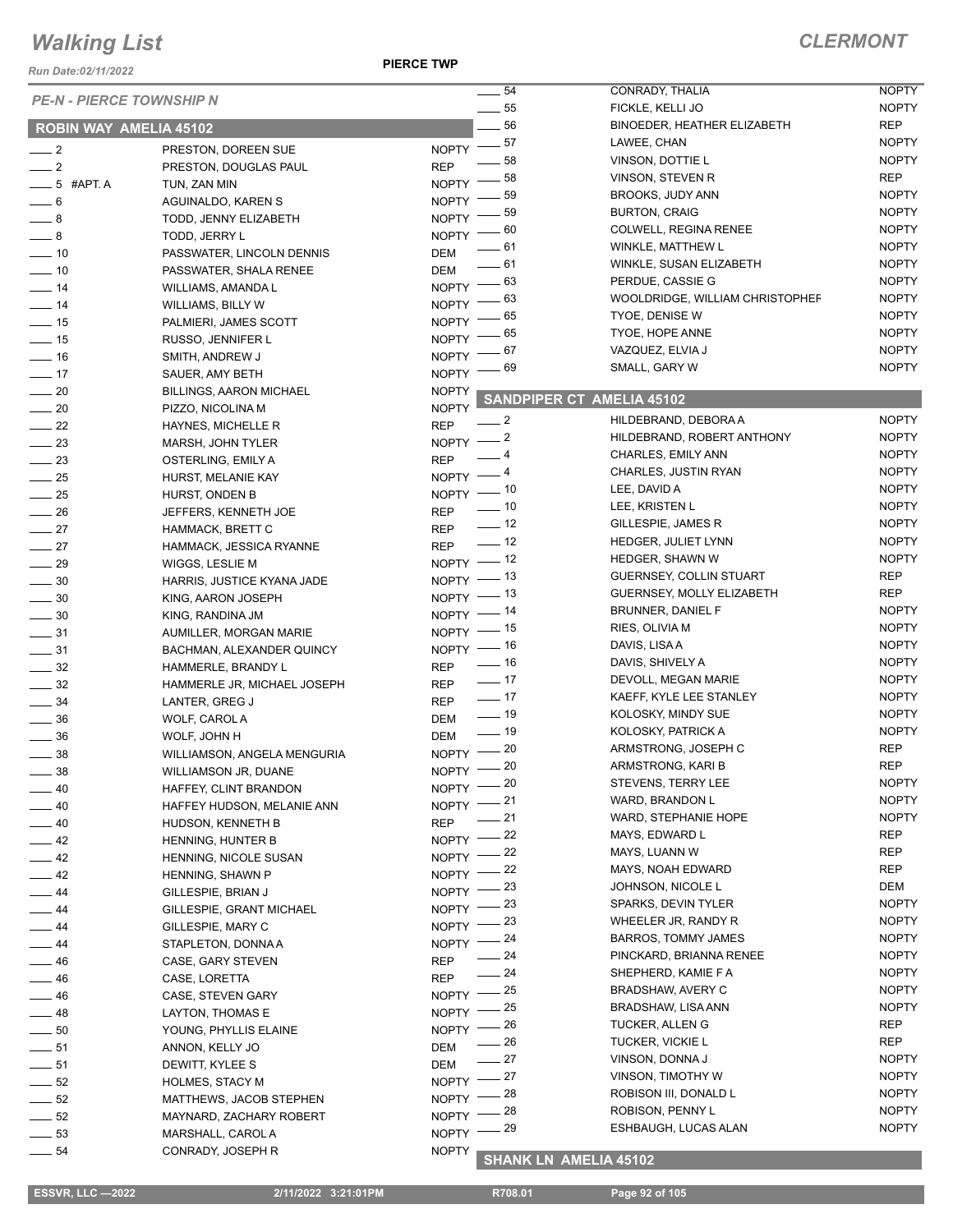*Run Date:02/11/2022*

**PIERCE TWP**

|                                    | <b>PE-N - PIERCE TOWNSHIP N</b>                   | $\frac{1}{2}$ 37                       | COMPTON JR, SCOTT A                     | <b>NOPTY</b>               |
|------------------------------------|---------------------------------------------------|----------------------------------------|-----------------------------------------|----------------------------|
|                                    |                                                   | $-37$                                  | <b>GRINSPAN, DAWN NICOLE</b>            | <b>NOPTY</b>               |
|                                    | <b>SHANK LN AMELIA 45102</b>                      | $-37$                                  | <b>GRINSPAN, HAIM</b>                   | <b>NOPTY</b>               |
| $-1$<br>$\overline{\phantom{0}}$ 1 | WRIGHT, HEIDI A                                   | <b>NOPTY</b>                           | NOPTY SPENCER CT AMELIA 45102           |                            |
| $\frac{1}{2}$                      | <b>WRIGHT, TROY E</b><br>DUFFY, KENDALL ELIZABETH | NOPTY $-1$                             |                                         | <b>NOPTY</b>               |
| $\frac{1}{2}$                      | PAYTES, AMBER L                                   | NOPTY $-1$                             | FISHER, BRANDON SCOTT                   |                            |
| $\frac{1}{2}$                      | PAYTES, MITCHELL W                                | NOPTY $\_\_\_2$                        | FISHER, COURTNEY ELIZABETH              | <b>NOPTY</b><br><b>REP</b> |
| $\frac{1}{2}$                      | <b>FERGUSON, EMILY R</b>                          | <b>REP</b><br>$-2$                     | CORNES, KIMBERLY J<br>JOHNS, ALEX WAYNE | <b>NOPTY</b>               |
| $\overline{\phantom{0}}$ 3         | KUHN JR, ROGER ANDREW                             | REP<br>$\overline{\phantom{0}}^3$      | BIESENBENDER, CARLY LYNN                | <b>NOPTY</b>               |
| $-4$                               | DAVIDSON, MICHAEL ROBERT                          | NOPTY $\_\_\$ 3                        | BIESENBENDER, CLAUDIA RENEE             | <b>NOPTY</b>               |
| $-4$                               | <b>UECKER, SAMANTHA ELIZABETH</b>                 | NOPTY $\_\_$ 3                         | MEYER, LISA LYNN                        | DEM                        |
| $-5$                               | HUGHBANKS, HEATHER M                              | NOPTY $\_\_\$ 3                        | RALEIGH, KYLE THOMAS                    | <b>NOPTY</b>               |
| $\frac{1}{\sqrt{2}}$ 6             | TAYLOR, KATHERINE ANN                             | NOPTY __ 4                             | BROYLES, MATTHEW E                      | <b>NOPTY</b>               |
| $-6$                               | TAYLOR, STEVEN N                                  | NOPTY $-4$                             | WILSON, GEREMY G                        | <b>NOPTY</b>               |
| $-7$                               | <b>BRATCHER, VICTORIA P</b>                       | NOPTY $-4$                             | WILSON, MALLORIE LYNN                   | <b>NOPTY</b>               |
| $-8$                               | <b>CYSTER, JULIA BETH</b>                         | NOPTY $-5$                             | KEITH, JASON J                          | <b>NOPTY</b>               |
| $\overline{\phantom{0}}$ 8         | CYSTER, VINCENT J                                 | NOPTY $-5$                             | MORRIS, CHRISANTHIAN ANNE               | <b>NOPTY</b>               |
| $-9$                               | HALE, HEATHER M                                   | NOPTY $-5$                             | MORRIS, DARYWOOD M                      | <b>NOPTY</b>               |
| $-9$                               | HALE, TODD M                                      | NOPTY $-5$                             | WOOTEN, DEANDRE KADEEM                  | <b>NOPTY</b>               |
| $-9$                               | KELLER, WADE A                                    | NOPTY $-6$                             | DARLINGTON, MICHELLE LYNN               | <b>NOPTY</b>               |
| $-10$                              | BOESHERZ, AMANDA MARIE                            | NOPTY $-7$                             | <b>CURTIS JR, CHARLES R</b>             | <b>NOPTY</b>               |
| $\overline{\phantom{0}}$ 10        | BOESHERZ, JUSTIN M                                | NOPTY $-7$                             | <b>CURTIS, DARLA SHAE</b>               | <b>NOPTY</b>               |
| $- 10$                             | MASON, KRISTINA MARIE                             | NOPTY $-7$                             | FOSTER, BRANDY NACOLE                   | <b>NOPTY</b>               |
|                                    |                                                   | $-7$                                   | <b>FOSTER, HOLLIE MARIE</b>             | <b>NOPTY</b>               |
|                                    | <b>SOUTH RIDGE DR AMELIA 45102</b>                | $\overline{7}$                         | FOSTER JR, ROBERT SCOTT                 | <b>NOPTY</b>               |
| $\overline{\phantom{0}}$ 1         | BROWN, MICAYLA NOEL                               | NOPTY __ 8                             | LAY, RICKY T                            | <b>NOPTY</b>               |
| $-1$                               | LUKEN, JOSEPH C                                   | NOPTY $-8$                             | LAY, SHARON L                           | <b>NOPTY</b>               |
| $-1$                               | SCAROLA, ANTHONY EDWARD                           | $NOPTY = 9$                            | CUNNINGHAM, CHRISTOPHER L               | <b>NOPTY</b>               |
| $\frac{1}{2}$                      | OSTERMAN, BARBARA ANN                             | REP<br>$-9$                            | <b>CUNNINGHAM, STEVY L</b>              | <b>NOPTY</b>               |
| $\overline{\phantom{0}}$ 2         | OSTERMAN, LAWRENCE A                              | <b>REP</b><br>$\frac{1}{2}$ 10         | PLANCK, HEATHER RAE                     | <b>NOPTY</b>               |
| $\_\_$ 3                           | LOVETT, SEBASTIAN NICHOLAS ROBEF                  | <b>NOPTY</b>                           |                                         |                            |
| $-4$                               | TUKE, NICHOLAS E                                  |                                        | NOPTY SUTTON WAY AMELIA 45102           |                            |
| $-5$                               | DAVISON, CHRISTINA JOY                            | NOPTY __ 1                             | LEIMBACH, CHARITY H                     | <b>NOPTY</b>               |
| $\frac{1}{\sqrt{2}}$               | STERNEBERG, ANGELA RENEE                          | NOPTY $-3$                             | ARTER, TIERANY BRIAHN                   | <b>NOPTY</b>               |
| $-7$                               | HALL JR, JUSTIN CHANDLER                          | NOPTY $\_\_\$ 3                        | CRUTCHER, KAYLAYA NICOLE LEAH           | <b>NOPTY</b>               |
| $-7$                               | STRAUSS, BRANDON TY                               | REP<br>— 5                             | <b>HUGHES, CHARLES ROSS</b>             | <b>NOPTY</b>               |
| $\overline{\phantom{0}}$ 7         | STRAUSS, NATASHA LEE                              | <b>REP</b><br>$-5$                     | WEIERMAN HUGHES, ARIANNE E              | <b>NOPTY</b>               |
| $\overline{\phantom{0}}$ 8         | MARASCO, GARY L                                   | NOPTY $-6$                             | BREWER II, PAUL W                       | <b>NOPTY</b>               |
| 8                                  | MARASCO, JENNIFER MARIE                           | <b>NOPTY</b><br>$\frac{1}{\sqrt{2}}$ 6 | BREWER, PENNY H                         | <b>NOPTY</b>               |
| $-8$                               | MARASCO, KEVIN ROBERT                             | NOPTY $-7$                             | FOX, BARBARA A                          | DEM                        |
| $-9$                               | LAMB, SHANNA MARIE                                | NOPTY $-7$                             | FOX, MATTHEW STEVEN                     | <b>DEM</b>                 |
| $-9$                               | POOLE, KRISTIN N                                  | NOPTY $-7$                             | FOX, STEVE J                            | DEM                        |
| $-11$                              | LAKE, NICOLE ANN                                  | <b>NOPTY</b>                           |                                         |                            |
| $\overline{\phantom{0}}$ 11        | REDMON, AMANDA M                                  | DEM                                    | <b>TICKET WAY AMELIA 45102</b>          |                            |
| $\frac{1}{11}$                     | REDMON, CLEVE ANDREW                              | $NOPTY$ ___ 3                          | JOHNSON, BARBARA A                      | <b>NOPTY</b>               |
| $\frac{1}{15}$                     | PULSKAMP, EVELYN SANTOS                           | NOPTY $-4$                             | MOON, JANET RENEE                       | <b>NOPTY</b>               |
| $\frac{1}{15}$                     | PULSKAMP, JAMES D                                 | REP<br>$-6$                            | POE, ANNA LOUISE                        | DEM                        |
| $\frac{1}{2}$                      | HURD, TRACY IRENE                                 | NOPTY $-7$                             | STEPHANY, DIANA LYNN                    | REP                        |
| $- 19$                             | WILKINS, BEVERLY                                  | NOPTY $-7$                             | STEPHANY, ROBERT ANDERSON               | <b>NOPTY</b>               |
| $\frac{1}{2}$ 19                   | WILKINS, WILLIAM M                                | NOPTY $\_\_\$ 8                        | JONES BEVINGTON, WANDA C                | <b>NOPTY</b>               |
| $\frac{1}{21}$                     | HESSLER, ROBERT JAMES                             | $NOPTY = 9$                            | POULIN, MARIA MACRIS                    | <b>NOPTY</b>               |
| $\frac{1}{21}$                     | <b>HESSLER, TONIE JANE</b>                        | $NOPTY = 9$                            | POULIN, MICHAEL                         | <b>NOPTY</b>               |
| $\frac{1}{25}$                     | <b>GERMAN, EMMA KATHRYN</b>                       | $NOPTY$ ___ 10                         | CUMBY, NETTIE BELLE                     | <b>NOPTY</b>               |
| $\frac{1}{25}$                     | <b>GERMAN, GABRIELLE LEE</b>                      | NOPTY $-10$                            | <b>CUMBY, WOODROW WILSON</b>            | <b>NOPTY</b>               |
| $-27$                              | BOWMAN, TIMOTHY NEAL                              | NOPTY $-12$                            | VAN ZANT, JERRY ALAN                    | REP                        |
| $\frac{1}{29}$                     | BUCHANAN, ELLIOT M                                | NOPTY $-12$                            | VAN ZANT, TERRIE LYNN                   | REP                        |
| $-29$                              | BUCHANAN, MINDY S                                 | REP<br>$\equiv$ 13                     | <b>BERTSCH, JERRY R</b>                 | REP                        |
| $-31$                              | SWANGO, SARAH JANE                                | DEM<br>$\frac{1}{2}$ 13                | <b>BERTSCH, MARGARET D</b>              | REP                        |
| $\frac{33}{2}$                     | DZIADEK, CHRISTIAN                                | NOPTY __ 14                            | SHEEDY, CRYSTAL DALE                    | <b>NOPTY</b>               |
| $\frac{1}{2}$ 33                   | DZIADIK, VIRGINIA I                               | NOPTY ___ 14                           | SHEEDY III, JAMES D                     | <b>NOPTY</b>               |
|                                    |                                                   |                                        |                                         |                            |
| $\frac{1}{2}$ 35<br>$-37$          | CARROLL, DAVID JOSEPH<br>COMPTON, SARAH R         | NOPTY $-15$<br><b>NOPTY</b>            | ISAAC JR, DONALD EDWARD                 | <b>NOPTY</b>               |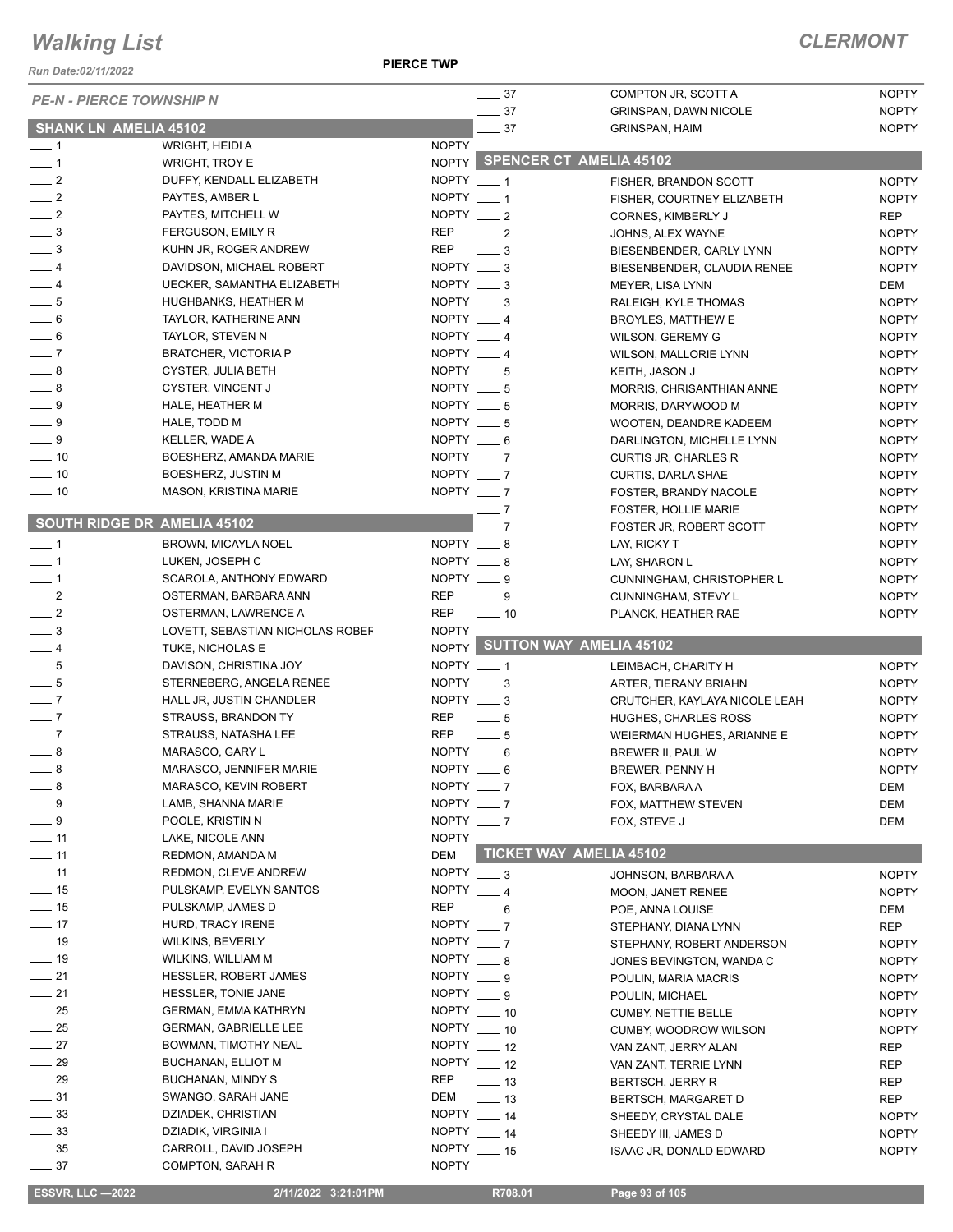*Run Date:02/11/2022*

*PE-N - PIERCE TOWNSHIP N*

|                  | <b>TICKET WAY AMELIA 45102</b>  |              |
|------------------|---------------------------------|--------------|
| $\frac{1}{6}$ 16 | VIDOUREK, JUDITH A              | <b>REP</b>   |
| $-16$            | <b>VIDOUREK. MICHAEL EUGENE</b> | <b>REP</b>   |
| $\sim$ 17        | RALEY, JOYCE A                  | <b>NOPTY</b> |
| $\equiv$ 19      | <b>BAKER, BRADLEY R</b>         | <b>NOPTY</b> |
| $\frac{1}{9}$    | <b>BAKER, VICKI LYNN</b>        | <b>NOPTY</b> |
| $\sim$ 20        | <b>WILSON, RONALD HEATH</b>     | <b>NOPTY</b> |
| 22               | STILL, JODI E                   | <b>NOPTY</b> |

*TOTAL :* **1,291**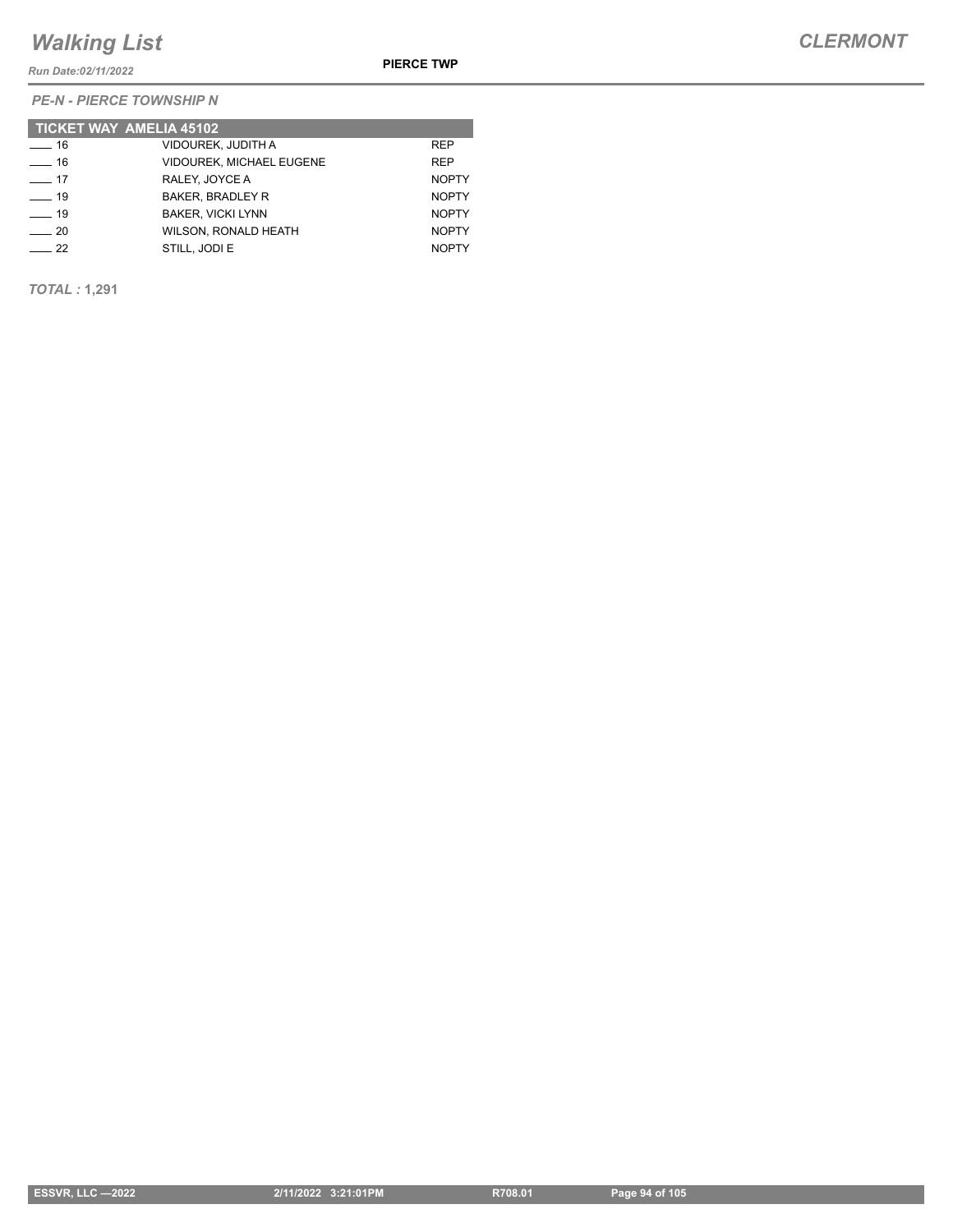*Run Date:02/11/2022*

**PIERCE TWP**

| <b>PE-O - PIERCE TOWNSHIP O</b> |                                  |                    | $-4$           | LAHODA, KATIE LYNN             | <b>NOPTY</b> |
|---------------------------------|----------------------------------|--------------------|----------------|--------------------------------|--------------|
|                                 |                                  |                    | $-5$           | COLLINS, CODY CHASE            | <b>NOPTY</b> |
|                                 | <b>ARROWHEAD DR AMELIA 45102</b> |                    | $-5$           | SOLZSMON, CARLY NICOLE         | <b>NOPTY</b> |
| $\frac{1}{2}$                   | SPURLOCK, RONALD E               | NOPTY -            | - 5            | SOLZSMON, CHRISTOPHER JOHNATHA | <b>NOPTY</b> |
| $-4$                            | ALTMAN, DENNIS E                 | <b>NOPTY</b>       | 6              | SATTERFIELD, AFTON QUINTESSA   | <b>NOPTY</b> |
| $-4$                            | ALTMAN, VALERIE ANN              | <b>REP</b>         | 6              | SATTERFIELD, TREVOR THOMAS     | <b>NOPTY</b> |
| $\frac{1}{2}$ 6                 | WALRIVEN, CYNTHIA DAWN           | <b>NOPTY</b>       | - 7            | BOMKAMP, ROBIN ELIZABETH       | <b>NOPTY</b> |
| $\frac{1}{\sqrt{2}}$ 6          | WALRIVEN, MONTY J                | <b>NOPTY</b>       | - 8            | HOWZE, ANGEL MARIE             | <b>NOPTY</b> |
| $\overline{\phantom{0}}$ 7      | LUCAS, VINCENT ALFRED            | <b>REP</b>         | - 8            | THURMAN, BRENT E               | <b>NOPTY</b> |
| $-8$                            | LATHAM, DONALD E                 | NOPTY -            | _ 10           | JESCHKE, ELIZABETH ANN         | DEM          |
| $\overline{\phantom{0}}$ 9      | EVERSOLE, REGINA R               | $N$ OPTY -         | __ 11          | SIDERS, CAITLYN RAE            | <b>NOPTY</b> |
| $-9$                            | <b>GREEN, PAULA KAY</b>          | $NOPTY$ -- 11      |                | SIDERS, RYAN PHILLIP MATTSON   | <b>NOPTY</b> |
| $\frac{1}{2}$ 10                | CASE, DIANNE L                   | NOPTY $-$ 12       |                | ASSELL, ALEXANDRIA LEE         | <b>NOPTY</b> |
| $\sim$ 10                       | CASE, MICHAEL HARLAINE           | $N$ OPTY $-$       | _ 13           | NOBLE, MATTHEW SCOTT           | <b>NOPTY</b> |
| $\frac{1}{2}$ 10                | MALONE, LYNDA LOU                | NOPTY <sup>-</sup> | _ 13           | RUNSKI, KOURTNEY FAITH         | <b>NOPTY</b> |
| $-11$                           | ROOT, VICTORIA R                 | NOPTY <sup>-</sup> | _ 14           | HAYNES, CASSANDRA DEANNA       | <b>NOPTY</b> |
| $-11$                           | ROOT, WILLIAM D                  | $NOPTY =$          | _ 14           | MARSH, LAUREN L                | <b>REP</b>   |
| $\frac{1}{2}$ 15                | ROBINSON, LAURA ANN              | $N$ OPTY -         | _ 16           | HENSLEY, ETHAN BRETT           | <b>NOPTY</b> |
| $\frac{1}{2}$ 15                | ROBINSON, MORGYN LEIGH           | NOPTY - 16         |                | HENSLEY, MADISON KELLY         | <b>NOPTY</b> |
| $\frac{1}{2}$ 15                | ROBINSON, RONALD MAXWELL         | NOPTY -            | _ 16           | HENSLEY, MIKE W                | <b>NOPTY</b> |
| $\frac{1}{2}$ 16                | ATKINSON, GARY R                 | <b>REP</b>         | $=$ 16         | HENSLEY, WANDA L               | <b>NOPTY</b> |
| $\frac{1}{2}$ 17                | MERCURIO, HOLLY E                | $NOPTY = 17$       |                | MURDOCK, DOMINIC ALEXANDER     | <b>NOPTY</b> |
| $\frac{1}{2}$ 18                | ELDER, AUSTIN MICHAEL            | $N$ OPTY $-$       | $-17$          | MURDOCK, MICHAEL B             | <b>NOPTY</b> |
| $\frac{1}{2}$ 18                | ELDER, PAUL J                    | $NOPTY$ - 18       |                | TUDOR, MATTHEW S               | <b>NOPTY</b> |
| $\frac{1}{2}$ 18                | ELDER, SANDRA D                  | $NOPTY$ - 19       |                | <b>HOSLER, BRANDON T</b>       | <b>NOPTY</b> |
| $\frac{1}{2}$ 18                | ELDER, SHELBY MAE                | $NOPTY$ -21        |                | EVERSOLE, AUSTIN L             | <b>NOPTY</b> |
| $\sim$ 20                       | DEHART, ROWENA G                 | NOPTY -            | _ 21           | EVERSOLE, JENNIFER LYNN        | <b>NOPTY</b> |
| $\sim$ 20                       | WYNN, CHRIS D                    | NOPTY <sup>-</sup> | - 21           | OROURKE, JENNIFER LYNN         | <b>NOPTY</b> |
| $\frac{1}{21}$                  | <b>FARFSING, ROBERT W</b>        | <b>NOPTY</b>       | 22             | TAYLOR, AMANDA ELIZABETH       | <b>NOPTY</b> |
| $\frac{1}{21}$                  | STARK, AIDAN XAVIER              | <b>NOPTY</b>       | 22             | <b>TAYLOR, KEIRSTEN NICOLE</b> | <b>NOPTY</b> |
| $\sim$ 21                       | STARK, SHARON E                  | <b>NOPTY</b>       | 22             | TAYLOR, MICHAEL L              | <b>NOPTY</b> |
| $\frac{22}{2}$                  | STILL, CLIFFORD A                | <b>NOPTY</b>       | 24             | <b>FOSTER SR, MARK STEPHEN</b> | <b>NOPTY</b> |
| $\frac{1}{2}$                   | LYKINS, JAMES                    | <b>NOPTY</b>       | 24             | FOSTER, PATRICIA DIANA         | <b>REP</b>   |
| $\frac{1}{24}$                  | MONNIN, DEANNA M                 | <b>NOPTY</b>       | 25             | <b>TYOE, ASHLEY MARIE</b>      | <b>NOPTY</b> |
| $\frac{1}{24}$                  | WAGONER, MICHAEL E               | <b>NOPTY</b>       | 25             | TYOE, OWEN C                   | <b>NOPTY</b> |
| $\frac{1}{26}$                  | RAINS, JASON ALAN                | <b>NOPTY</b>       | - 26           | SERSION, BRADLEY SCOTT         | <b>NOPTY</b> |
| $\frac{1}{28}$                  | HATTON, JOETTA                   | <b>REP</b>         | - 28           | POFF, MELISSA LYNN             | <b>NOPTY</b> |
| $\frac{1}{29}$                  | STROLE, JAMES EDWARD             | <b>REP</b>         | $\frac{1}{28}$ | POFF, SHAWN THOMAS             | <b>NOPTY</b> |
| $\frac{1}{29}$                  | STROLE, MICHELLE A               | <b>REP</b>         | $\frac{1}{29}$ | FRALEY, ASHLEY SHAE            | <b>NOPTY</b> |
| $\frac{1}{2}$ 30                | STONE, JESSICA BRAE              | <b>REP</b>         | $\frac{1}{29}$ | FRALEY, JANET C                | <b>NOPTY</b> |
| $\frac{1}{2}$ 30                | STONE, JUSTIN CRAIG              | $NOPTY = 30$       |                | CHISMAR, ANDREW JAMES          | <b>NOPTY</b> |
| $\frac{1}{2}$ 31                | BECKMAN, GREGORY A               | <b>REP</b>         | 30             | <b>GRACE, BRIDGET MARIE</b>    | <b>NOPTY</b> |
| $\frac{1}{2}$ 31                | BECKMAN, LISA N                  | <b>NOPTY</b>       | 30             | SMITH, NAOMI MINNIE            | <b>NOPTY</b> |
| $\frac{1}{2}$ 31                | SELM, DANIELLE BRANDILYN         | <b>NOPTY</b>       | 30             | WITHEE, KYLE MANNING           | <b>NOPTY</b> |
| $\frac{32}{2}$                  | HORNSCHEMEIER, ZACHARY CHRISTO   | <b>NOPTY</b>       |                |                                |              |
| $\frac{1}{2}$ 32                | SCHNABEL SR, RYAN MICHAEL        | <b>NOPTY</b>       |                | <b>BEECH CIR AMELIA 45102</b>  |              |
| $\frac{1}{2}$ 32                | WALLACE, CYNTHIA L               | NOPTY $-$ 50       |                | MANGUS, RYAN J                 | <b>NOPTY</b> |
| $\frac{1}{2}$ 33                | CAMPBELL, KIMBERLY ANN           | NOPTY $-$ 52       |                | REYNOLDS, DEBBIE ANN           | <b>NOPTY</b> |
| $\frac{1}{2}$ 33                | CAMPBELL, STEVEN RAY             | $N$ OPTY -         | _ 52           | REYNOLDS, JOSHUA ROBERT        | <b>NOPTY</b> |
| $\frac{1}{2}$ 34                | COOPER, SHANNON                  | NOPTY $-$ 53       |                | <b>COURTS, PERRY MARTIN</b>    | <b>NOPTY</b> |
| $\frac{1}{2}$ 34                | MAXWELL, STEPHEN L               | NOPTY $-$          | . 53           | HERRICK, MELANIE KAY           | <b>NOPTY</b> |
| $\frac{1}{2}$ 35                | <b>CROWE, FAITH MAKENZIE</b>     | $NOPTY$ -          | - 54           | HAMILTON, CHEYENNE NICOLE      | <b>NOPTY</b> |
| $\frac{1}{2}$ 35                | CROWE, JOHN C                    | $NOPTY$ -          | 54             | <b>WELLS, AMY NICOLE</b>       | <b>NOPTY</b> |
| $\frac{1}{2}$ 35                | CROWE, RACHEL MICHELLE           | NOPTY $-$ 55       |                | HRYCKEWYCZ, CHRISTINA A        | <b>NOPTY</b> |
| $\frac{1}{2}$ 36                | CLARKSON, RACHEL D               | NOPTY $-$ 55       |                | HRYCKEWYCZ, STEPHEN            | <b>NOPTY</b> |
| $\frac{1}{2}$ 36                | <b>CLARKSON, THOMAS C</b>        | $NOPTY =$          | - 56           | HOWARD, GABRIEL WESLEY         | REP          |
| $\frac{1}{2}$ 37                | HALE, RYAN EDWIN TAYLOR          | NOPTY $-$ 56       |                | PAQUETTE, JEFFREY A            | REP          |
| $\frac{1}{2}$ 37                | OTTLINGER, GINA S                | $NOPTY$ -          | _ 56           | PAQUETTE, STEPHANIE M          | REP          |
|                                 |                                  |                    | - 56           | ROLLINS, KEVIN C               | <b>NOPTY</b> |
| ASHWOOD PL AMELIA 45102         |                                  |                    | 57             | MANN, MELISSA ANNE             | DEM          |
| $\frac{1}{2}$                   | SMITH, EMILY MARIE               | $NOPTY =$          | . 57           | MANN, WILLIAM NELSON           | <b>NOPTY</b> |
| $-4$                            | <b>BARNHART, JAMES RAY</b>       | <b>NOPTY</b>       | - 57           | PAQUETTE, KELLY S              | <b>NOPTY</b> |
|                                 |                                  |                    | 58             | HOLLCRAFT, MEREDITH EVE        | <b>NOPTY</b> |
|                                 |                                  |                    |                |                                |              |

 **ESSVR, LLC —2022 2/11/2022 3:21:01PM R708.01 Page 95 of 105**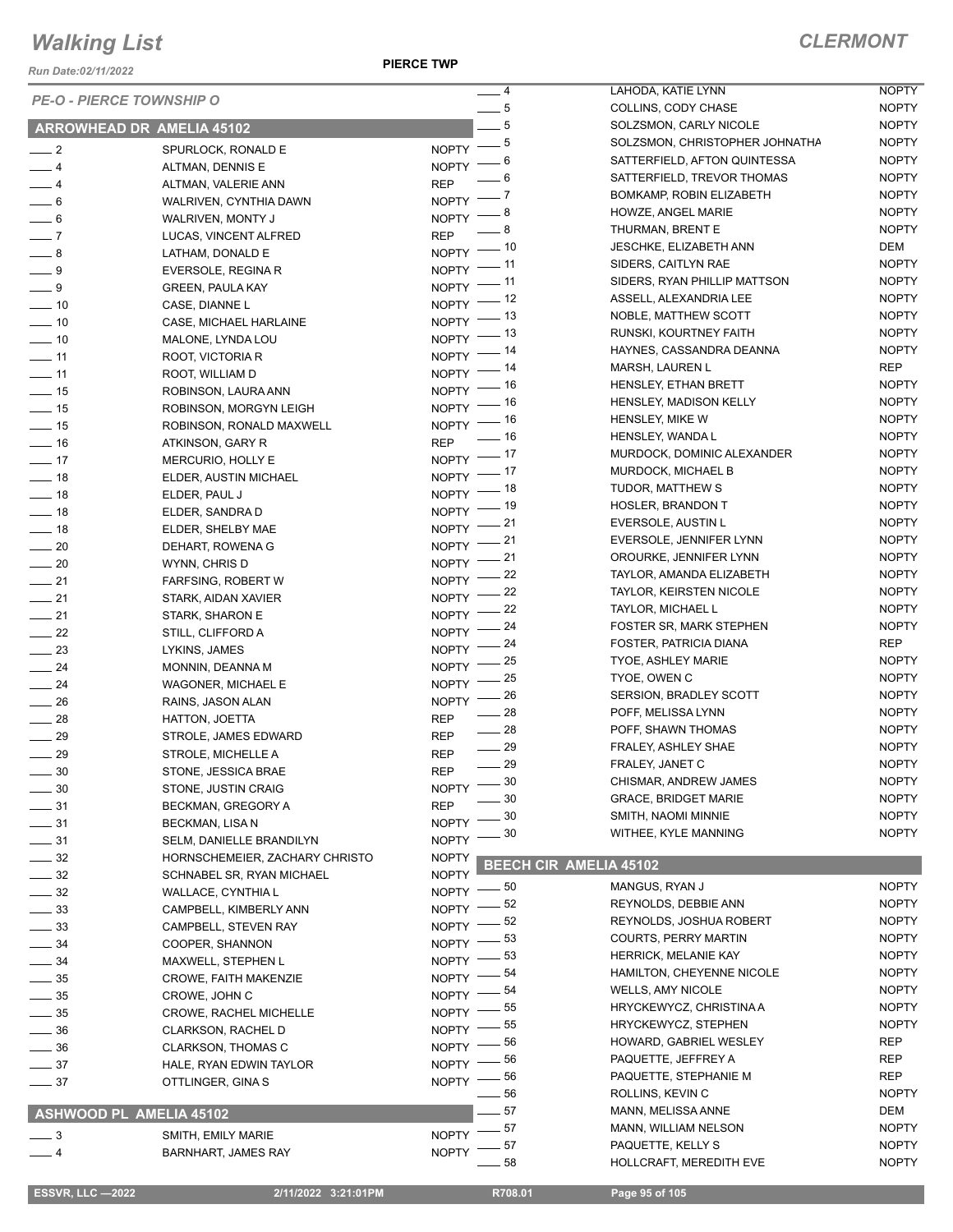*Run Date:02/11/2022*

**PIERCE TWP**

| <b>Run Date:02/11/2022</b>      |                                  |                                    |                                                        |                            |
|---------------------------------|----------------------------------|------------------------------------|--------------------------------------------------------|----------------------------|
| <b>PE-O - PIERCE TOWNSHIP O</b> |                                  | $-1$<br>$-2$                       | MCDONALD, LEANN ROSELL<br><b>HENDERSON, JULIA E</b>    | <b>REP</b><br><b>NOPTY</b> |
| <b>BEECH CIR AMELIA 45102</b>   |                                  | - 2                                | HENDERSON, RICHARD J                                   | <b>NOPTY</b>               |
| $\frac{1}{2}$ 58                | HOLLCROFT, MARK MICHAEL          | <b>NOPTY</b><br>3                  | COPAS, MELINDA S                                       | <b>NOPTY</b>               |
| $\frac{1}{2}$ 59                | DILL JR, DAVID MATTHEW           | <b>NOPTY</b><br>3                  | COPAS, RANDALL WAYNE                                   | <b>NOPTY</b>               |
| $\frac{1}{2}$ 59                | PERRY, HEIDI LYNN                | <b>NOPTY</b><br>$\overline{4}$     | SNIDER, KERRIE LYNN                                    | <b>NOPTY</b>               |
| $\frac{1}{2}$ 60                | HUNT, ERICA JULIANN              | <b>NOPTY</b><br>$-6$               | AUBREY, ADAM P                                         | <b>NOPTY</b>               |
|                                 |                                  | 6                                  | AUBREY, ANDREW JOHN                                    | <b>NOPTY</b>               |
|                                 | <b>BELWOOD CT AMELIA 45102</b>   | 8                                  | QUERRY, KARLEE SNYDER                                  | <b>NOPTY</b>               |
| $-4$                            | MCROBERTS, ABIGAIL L             | NOPTY $\_\_\$ 8                    | QUERRY, TREVOR LEWIS                                   | <b>NOPTY</b>               |
| $-4$                            | <b>MCROBERTS, LARRY</b>          | NOPTY 9                            | KELLEY, ALEX JOSEPH                                    | <b>NOPTY</b>               |
| $\frac{1}{2}$ 5                 | <b>BUSCH, MARIA NICOLE</b>       | NOPTY $\_\_9$                      | KELLEY, DOROTHY M                                      | <b>REP</b>                 |
| $\equiv$ 6                      | TUMBLESON, JEANNIE E             | NOPTY $\_\_9$                      | KELLEY, GARY S                                         | <b>REP</b>                 |
| $-7$                            | BROWN, AMBER LYNN                | NOPTY __ 10                        | SOWDERS, GABRIELLA LORRAINE                            | <b>NOPTY</b>               |
| $-8$                            | SCHNELL, ELIZABETH M             | DEM<br>$\overline{\phantom{0}}$ 11 | BRONDHAVER, NATHANIEL JORDAN                           | <b>NOPTY</b>               |
| $-8$                            | <b>SCHNELL, JOSEPH M</b>         | DEM<br>$\frac{1}{2}$ 11            | MATTESON, JESSICA L                                    | <b>NOPTY</b>               |
| $-9$                            | HARLESS, DANIELLE R              | NOPTY __ 13                        | <b>BALSIDE, MICHELLE R</b>                             | <b>NOPTY</b>               |
| $-9$                            | REYNOLDS, CATHY J                | $NOPTY$ ____ 13                    | HAUFF, SCOTT D                                         | <b>NOPTY</b>               |
| $-9$                            | WIDMEYER, REBECCA LOUISE         | NOPTY __ 14                        | BLUNK, FLOYD W                                         | DEM                        |
| $\sim$ 10                       | LEON, AURORA                     | NOPTY 14                           | <b>BLUNK, RACHEL NICOLE</b>                            | DEM                        |
| $\sim$ 10                       | NAMMARI, ANEES                   | NOPTY __ 17                        | <b>BITZER, JESSICA MARIE</b>                           | <b>NOPTY</b>               |
| $\frac{1}{2}$ 12                | LONG, TRACY ANN                  | NOPTY $-17$                        | <b>BLOM, JOHN B</b>                                    | <b>NOPTY</b>               |
| $\frac{1}{2}$ 13                | SMITH, COLIN MICHAEL             | NOPTY $-17$                        |                                                        | <b>NOPTY</b>               |
| $\frac{1}{2}$ 13                | TETRAULT SMITH, KELLY C          | NOPTY __ 17                        | <b>BLOM, SUSAN K</b><br><b>OVERTON, KRISTEN NICOLE</b> | <b>NOPTY</b>               |
| $\frac{1}{2}$ 14                | <b>GARRETT, BRANDON T</b>        | DEM<br>$\frac{1}{2}$ 17            | VANNATTER, JOSHUA THOMAS                               | <b>NOPTY</b>               |
| $\frac{1}{2}$ 14                | <b>GARRETT, RACHEL M</b>         | DEM<br>$- 101$                     |                                                        |                            |
| $\frac{1}{2}$ 15                | GOULD, JENNIE BRYS               | NOPTY __ 101                       | ENGLAND, CASEY ANN                                     | <b>NOPTY</b>               |
| $\frac{1}{2}$ 15                | GOULD, MERRILL JOSEPH            | <b>NOPTY</b>                       | SPRING, ALAN G                                         | <b>NOPTY</b>               |
| $\frac{1}{16}$                  | SMITH, KIMBERLY LYNN             |                                    | NOPTY BOBWHITE DR AMELIA 45102                         |                            |
| $-17$                           | <b>GRIECO, KATHLEEN M</b>        | <b>NOPTY</b>                       |                                                        |                            |
| $\frac{1}{2}$ 18                | BEACH, NATHANIEL CARL            | $-5$<br><b>NOPTY</b>               | COCKERHAM, AMY M                                       | <b>NOPTY</b>               |
| $\frac{1}{2}$ 19                | NICODEMUS, ANGELA M              | $-6$<br><b>REP</b>                 | AUBREY, ANNETTA C                                      | <b>NOPTY</b>               |
| $\frac{1}{2}$ 19                | NICODEMUS, JADIE NICOLE          | . 6<br><b>NOPTY</b>                | AUBREY, JOHN A                                         | <b>NOPTY</b>               |
| $\frac{1}{20}$                  | CAMPBELL, JENNIFER ANN           | $\equiv$ 15<br><b>NOPTY</b>        | SIMMONS, MARSHA K                                      | <b>NOPTY</b>               |
| $\frac{1}{21}$                  | MCCOY, AMY P                     | $\frac{1}{2}$ 15<br><b>REP</b>     | SIMMONS, TIM G                                         | <b>NOPTY</b>               |
| $\frac{1}{21}$                  | MCCOY, EDWARD S                  | $-18$<br>NOPTY __ 19               | ROBERTSON, MYRON ROY                                   | <b>REP</b>                 |
| $\frac{1}{21}$                  | <b>MCCOY, KIERSTEN B</b>         | NOPTY __ 21                        | LONG, JOYCE A                                          | DEM                        |
| $\frac{1}{22}$                  | HEIN, AMANDA ROSE                | DEM                                | LITTLE, DARREN S                                       | <b>NOPTY</b>               |
| $\frac{1}{2}$ 23                | DESILVA, JOSEPH DAVID            | $\frac{1}{21}$<br>DEM              | LITTLE, KOURTNEY RAVEN                                 | <b>NOPTY</b>               |
| $-23$                           | SEARS, WILLIAM ROBERT            | $\frac{1}{21}$<br>DEM              | SALYERS, A SCOTT                                       | <b>NOPTY</b>               |
|                                 |                                  | $-22$<br><b>REP</b>                | TAYLOR, MISTY DAWN                                     | <b>NOPTY</b>               |
| $\frac{1}{24}$                  | LORENZEN, HENRY EDWARD           | 22                                 | TAYLOR JR, PAUL V                                      | <b>NOPTY</b>               |
| $\frac{1}{24}$                  | LORENZEN, JUDITH ANN             | REP<br>24                          | PRALL, CHARLES CHRISTOPHER                             | <b>NOPTY</b>               |
|                                 | <b>BIRCHWOOD PL AMELIA 45102</b> | 24                                 | PRALL, DARLENE M                                       | <b>NOPTY</b>               |
|                                 |                                  | 25                                 | SMITH, DONNA S                                         | <b>NOPTY</b>               |
| $\frac{1}{2}$ 100               | STAGGS, LINDA LOUISE             | DEM<br>$\frac{1}{27}$              | SPAETH, CYNTHIA E                                      | DEM                        |
| $- 102$                         | PARKER, SHERRY M                 | <b>REP</b><br>$-27$                | SPAETH, ROBERT J                                       | <b>NOPTY</b>               |
| $- 104$                         | WALSH, JUDY K                    | DEM                                |                                                        |                            |
| $- 106$                         | WEIR, MARY KATHLEEN              | <b>NOPTY</b>                       | <b>CANARY LN AMELIA 45102</b>                          |                            |
| $\frac{1}{2}$ 106               | WEIR JR, RALPH D                 | <b>NOPTY</b><br>$\frac{1}{2}$ 10   | MCCURRY, PATRICK ALAN                                  | <b>NOPTY</b>               |
| $\frac{1}{2}$ 108               | DEININGER, DAVID STROUD          | DEM                                |                                                        |                            |
| $\frac{1}{2}$ 108               | DEININGER, MARY KATHERINE        | DEM                                | <b>CEDARWOOD DR AMELIA 45102</b>                       |                            |
| $\frac{1}{2}$ 109               | PETROCELLI, TERESA ANN           | <b>NOPTY</b><br>- 1                | <b>INDERBITZIN TSAI, MEGAN K</b>                       | <b>NOPTY</b>               |
| $\frac{1}{2}$ 110               | FISCHER, SUSAN C                 | REP                                | TSAI, ANDREW V                                         | <b>NOPTY</b>               |
| $- 111$                         | HEIN, MARCIA J                   | DEM<br>3                           | CATON, KOURTNEY ANTONETTE                              | <b>NOPTY</b>               |
| $-112$                          | SCHNEIDER, JACK E                | <b>NOPTY</b><br>3                  | CATON, STEPHANIE                                       | <b>NOPTY</b>               |
| $\frac{1}{2}$ 113               | SPARKS, KAREN E                  | <b>NOPTY</b>                       | NEECE, BENJAMIN PATRICK                                | DEM                        |
| $- 116$                         | STULTZ, LOIS E                   | REP                                | NEECE, DANA SUZANNE                                    | <b>NOPTY</b>               |
| $- 116$                         | STULTZ, THOMAS E                 | REP                                | NEECE, PATRICK S                                       | <b>NOPTY</b>               |
| $\frac{1}{2}$ 118               | KOEBELE, BEVERLY JEAN            | <b>NOPTY</b>                       | NEECE, TONYA JANE                                      | <b>NOPTY</b>               |
| $-120$                          | ROGERS, JAMES G                  | <b>NOPTY</b><br>5                  | <b>BESON, EDWARD RAY</b>                               | <b>NOPTY</b>               |
| $- 120$                         | ROGERS, NANCY J                  | <b>NOPTY</b><br>5                  | DEAN, ANNETTE D                                        | <b>NOPTY</b>               |
|                                 |                                  | 5                                  | DEAN, KOURTNEY NICKOHL SUNSHINE                        | <b>NOPTY</b>               |
|                                 | <b>BOBWHITE CT AMELIA 45102</b>  |                                    |                                                        |                            |
| <b>ESSVR, LLC -2022</b>         | 2/11/2022 3:21:01PM              | R708.01                            | Page 96 of 105                                         |                            |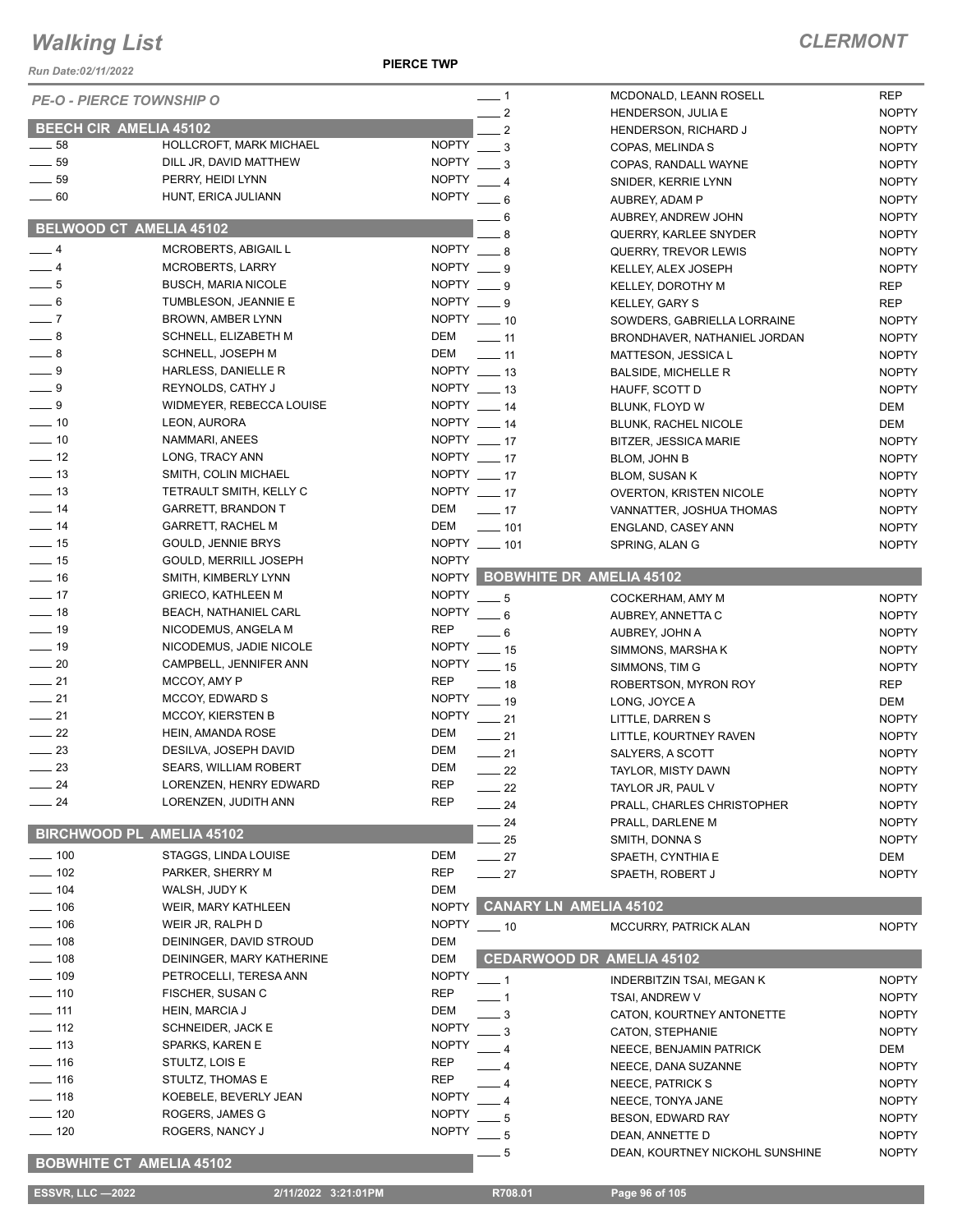*Run Date:02/11/2022*

**PIERCE TWP**

| 11/2012 ו <i>שט</i> וחות השפ      |                                           |                              |                                   |                                               |                              |
|-----------------------------------|-------------------------------------------|------------------------------|-----------------------------------|-----------------------------------------------|------------------------------|
| <b>PE-O - PIERCE TOWNSHIP O</b>   |                                           |                              | $-45$                             | GOLLER, PATRICIA ANN                          | <b>NOPTY</b>                 |
|                                   |                                           |                              | 46                                | EVANS, JUSTIN ALAN                            | <b>NOPTY</b>                 |
| <b>CEDARWOOD DR AMELIA 45102</b>  |                                           |                              | 46                                | <b>EVANS, LINDSEY MARIE</b>                   | <b>NOPTY</b>                 |
| $-5$                              | SUNDSTROM, CAROLEEN M                     | <b>NOPTY</b>                 | 47                                | GARCIA, JEREMY J                              | <b>NOPTY</b>                 |
| $-6$                              | ALLEN, ANTHONY THOMAS                     | <b>NOPTY</b>                 | 47                                | GARCIA, ROSONNA                               | <b>NOPTY</b>                 |
| $-6$                              | <b>BAKULA, JOSEPH EDWARD</b>              | <b>NOPTY</b>                 | 48                                | <b>WILLIAMS, ELIZABETH GRACE</b>              | <b>REP</b>                   |
| $\frac{1}{2}$ 6                   | JOHNSON JR, ALBERT LOWE                   | <b>NOPTY</b>                 | 48                                | <b>WILLIAMS, ERIC JAMES</b>                   | <b>NOPTY</b>                 |
| $= 6$                             | NUNEZ, VANESSA MARIA                      | <b>NOPTY</b>                 |                                   |                                               |                              |
| $-7$                              | FOX, COLLEEN                              | <b>NOPTY</b>                 | <b>CYPRESS CIR AMELIA 45102</b>   |                                               |                              |
| $\overline{\phantom{0}}$ 7        | FOX, MELISSA M                            | <b>NOPTY</b>                 | 50                                | FOLCHI, CYNTHIA J                             | <b>NOPTY</b>                 |
| $\overline{\phantom{0}}$ 7        | LARSON, HAROLD W                          | <b>REP</b>                   | 50                                | FOLCHI, ROBERT F                              | <b>NOPTY</b>                 |
| $\_\_\$ 8                         | SHARP, ABIGAIL LEE                        | <b>NOPTY</b>                 | 52                                | <b>WILSON, ROBERT A</b>                       | <b>NOPTY</b>                 |
| $-8$                              | <b>SHARP, DERRICK ANTHONY</b>             | <b>NOPTY</b>                 | 52                                | WILSON, SHAUNA K                              | <b>NOPTY</b>                 |
| $-9$                              | SCHNEIDER, RICHARD H                      | DEM                          | 54                                | HALL, MARGIE S                                | <b>REP</b>                   |
| $-9$                              | SCHNEIDER, VIRGINIA R                     | <b>DEM</b>                   | 55                                | SHORT, DANA F                                 | <b>NOPTY</b>                 |
| $\overline{\phantom{0}}$ 10       | PUPALEVSKI, STEVEN C                      | <b>NOPTY</b>                 | 55                                | SHORT SR, ROY                                 | <b>NOPTY</b>                 |
| $\frac{1}{2}$ 11                  | ROSA, EDDIE JESSIE                        | <b>NOPTY</b>                 |                                   |                                               |                              |
| $-11$                             | <b>VINCENT, THOMAS MICHAEL</b>            | <b>NOPTY</b>                 | <b>DEER CREEK DR AMELIA 45102</b> |                                               |                              |
| $\frac{1}{2}$ 12                  | <b>BARKER, BRITTANY</b>                   | <b>NOPTY</b>                 | 200                               | <b>WILLIAMS, ALLISON PAIGE</b>                | <b>NOPTY</b>                 |
| $\frac{1}{2}$ 12                  | KIRSCHNER, BRADLEY JOSEPH                 | <b>NOPTY</b>                 | 201                               | HALL, BRITTANY MICHELLE                       | <b>NOPTY</b>                 |
| $-14$                             | <b>BURCHFIELD, ERIC CLAY</b>              | <b>NOPTY</b>                 | 202                               | HUTCHINSON, JOYCE M                           | REP                          |
| $-14$                             | <b>CUNNINGHAM, AMY B</b>                  | <b>NOPTY</b>                 | 202                               | HUTCHINSON, RAYMOND HAROLD                    | <b>REP</b>                   |
| $-15$                             | <b>KRAMER, JEREMY S</b>                   | <b>NOPTY</b>                 | 203                               | KNUDSEN JR, GRANT A                           | <b>NOPTY</b>                 |
| $\frac{1}{2}$ 15                  | KRAMER, STEPHANIE ERIN                    | <b>NOPTY</b>                 | 203                               | <b>KNUDSEN, KIM</b>                           | <b>NOPTY</b>                 |
| $\frac{1}{16}$                    | FOSTER, LAUREN J                          | <b>NOPTY</b>                 | 203                               | KNUDSEN, MICHAEL GRANT                        | <b>NOPTY</b>                 |
| $\frac{1}{16}$                    | FOSTER, MATTHEW W                         | <b>NOPTY</b>                 | 203                               | REYNOLDS, VIRGINIA ANNE                       | <b>NOPTY</b>                 |
| $\frac{1}{2}$ 17                  | SCHULTZ, LINDSEY R                        | <b>NOPTY</b>                 | 203                               | SHERMAN, ELAINE KRISTEN                       | <b>NOPTY</b>                 |
| $-17$<br>$\equiv$ 18              | <b>SCHULTZ, MIKE T</b>                    | <b>NOPTY</b>                 | 206                               | GIBSON, LISA I                                | <b>NOPTY</b>                 |
| $\equiv$ 18                       | CORCORAN, JOY R                           | <b>NOPTY</b><br><b>NOPTY</b> | 206                               | PLANCK, LORI A                                | <b>NOPTY</b>                 |
| $-19$                             | CORCORAN, MICHAEL W                       | <b>NOPTY</b>                 | 206                               | WHALEY, JAMES I                               | <b>NOPTY</b>                 |
| $\frac{1}{2}$ 19                  | CORBETT, JENNIFER MARIE<br>WATTS, BRIAN K | <b>NOPTY</b>                 | 208                               | JONES, MICHELLE D                             | <b>NOPTY</b>                 |
| $\sim$ 20                         |                                           | <b>NOPTY</b>                 | 210                               | BECKMAN, CALI C                               | <b>NOPTY</b>                 |
| $\frac{1}{20}$                    | HARRIS, JEFF R                            | DEM                          | 210                               | BECKMAN, JOHN P                               | <b>NOPTY</b>                 |
| $\frac{1}{2}$ 37                  | HARRIS, JENNIFER E<br>LARUE, CECELIA LYNN | <b>NOPTY</b>                 | 210                               | BECKMAN, MAXWELL WILLIAM                      | <b>NOPTY</b>                 |
| 42                                | TUMBLESON, AMY C                          | <b>NOPTY</b>                 | 212                               | REEVE, CLARA D                                | <b>NOPTY</b>                 |
| $-45$                             | HOWARD, CHAD WILSON                       | <b>NOPTY</b>                 | 212                               | REEVE, WILLIAM JASON                          | <b>NOPTY</b>                 |
| 46                                | CALAHAN, SHARON LEAH                      | <b>NOPTY</b>                 | 214                               | EVANS, KENNETH C                              | <b>REP</b>                   |
| 50                                | DABNEY, M GAIL                            | <b>NOPTY</b>                 | 214                               | EVANS, LOURETTA S                             | <b>REP</b>                   |
| 58                                | ROJAS, JULIE M                            | <b>NOPTY</b>                 | 214                               | <b>VOLK, JUSTIN IRWIN</b>                     | <b>NOPTY</b>                 |
|                                   |                                           |                              | $-216$                            | SPIRES, DAVID N                               | <b>NOPTY</b>                 |
| <b>CLEVELAND AVE AMELIA 45102</b> |                                           |                              | 218                               | <b>TAYLOR, IMOGENE</b>                        | <b>NOPTY</b>                 |
| $-12$                             | <b>BLANTON, JESSE I</b>                   | <b>NOPTY</b>                 | 220                               | CAMPBELL, JIMMIE R                            | DEM                          |
| $-14$                             | COOK, TATE AUSTIN                         | <b>NOPTY</b>                 | 220                               | CAMPBELL, MARGARET S                          | <b>REP</b>                   |
| $-14$                             | <b>EYRE, BRUCE ALLEN</b>                  | <b>NOPTY</b>                 | 220                               | RIGGENBACH, DENE                              | <b>DEM</b>                   |
| $-14$                             | HENRY, ROBERT K                           | <b>NOPTY</b>                 | 220                               | RIGGENBACH, KAI STUART                        | <b>NOPTY</b>                 |
| $\frac{1}{2}$ 18                  | CASKEY, BAILEY GUINIVERE                  | <b>NOPTY</b>                 | 220                               | RIGGENBACH, TAD WARREN                        | <b>NOPTY</b>                 |
|                                   |                                           |                              | 222                               | FOLEY, MARY ANN                               | <b>NOPTY</b>                 |
| <b>CLEVELAND LN AMELIA 45102</b>  |                                           |                              | 222                               | SANTIAGO, JONATHAN ALEXMAR                    | <b>NOPTY</b>                 |
| $-3411$                           | THOMAS, DENNIS J                          | <b>REP</b>                   | 224                               | SPRAGUE, COURTNEY HELEN                       | <b>NOPTY</b>                 |
| $-3411$                           | THOMAS, RHONDA J                          | <b>REP</b>                   | 224                               | SPRAGUE, GARRET R                             | <b>NOPTY</b>                 |
| $-3417$                           | <b>BASS, TIMOTHY</b>                      | <b>NOPTY</b>                 | 225<br>225                        | FAULKNER, GAREY ROBERT                        | <b>NOPTY</b>                 |
| $=$ 3437                          | NEWCOMB, JENNIFER LEE                     | <b>DEM</b>                   | 226                               | FAULKNER, MIRANDA LYNN                        | <b>NOPTY</b>                 |
| $\frac{1}{2}$ 3437                | NEWCOMB, TRAVIS D                         | <b>NOPTY</b>                 | 226                               | BYERLY, DIANNA GRACE                          | <b>NOPTY</b>                 |
|                                   |                                           |                              | 226                               | <b>BYERLY, LAWRENCE T</b>                     | <b>NOPTY</b><br><b>NOPTY</b> |
| <b>CROSSBOW CT AMELIA 45102</b>   |                                           |                              | 226                               | CHILENSKI, ALEXIS MARIE<br>CHILENSKI, KALIB M | <b>NOPTY</b>                 |
| __ 41                             | MCCOY, ARYKA NICOLE                       |                              | NOPTY __ 226                      | <b>HENSLEY, STACI L</b>                       | <b>NOPTY</b>                 |
| $-41$                             | MCCOY, STEVEN JOSPEH                      |                              | NOPTY __ 227                      | COURTNEY, IAN M                               | REP                          |
| $-43$                             | OLSEN, BRIAN ANDREW                       |                              | NOPTY __ 227                      | COURTNEY, OLIVIA NICCOLE                      | <b>REP</b>                   |
| _ 43                              | OLSON, AMANDA LYNN                        |                              | NOPTY __ 227                      | RIPOLL, GUY S                                 | <b>NOPTY</b>                 |
| - 43                              | OLSON, BRIAN ANDREW                       |                              | NOPTY __ 228                      | HENSON, DUANE W                               | DEM                          |
| 44                                | JETT, THOMAS B                            |                              | NOPTY 228                         | HENSON, JOSHUA DUANE                          | <b>NOPTY</b>                 |
| $\frac{1}{2}$ 45                  | GOLLER, JOHN W                            | <b>NOPTY</b>                 |                                   |                                               |                              |
|                                   |                                           |                              |                                   |                                               |                              |
| <b>ESSVR, LLC -2022</b>           | 2/11/2022 3:21:01PM                       |                              | R708.01                           | Page 97 of 105                                |                              |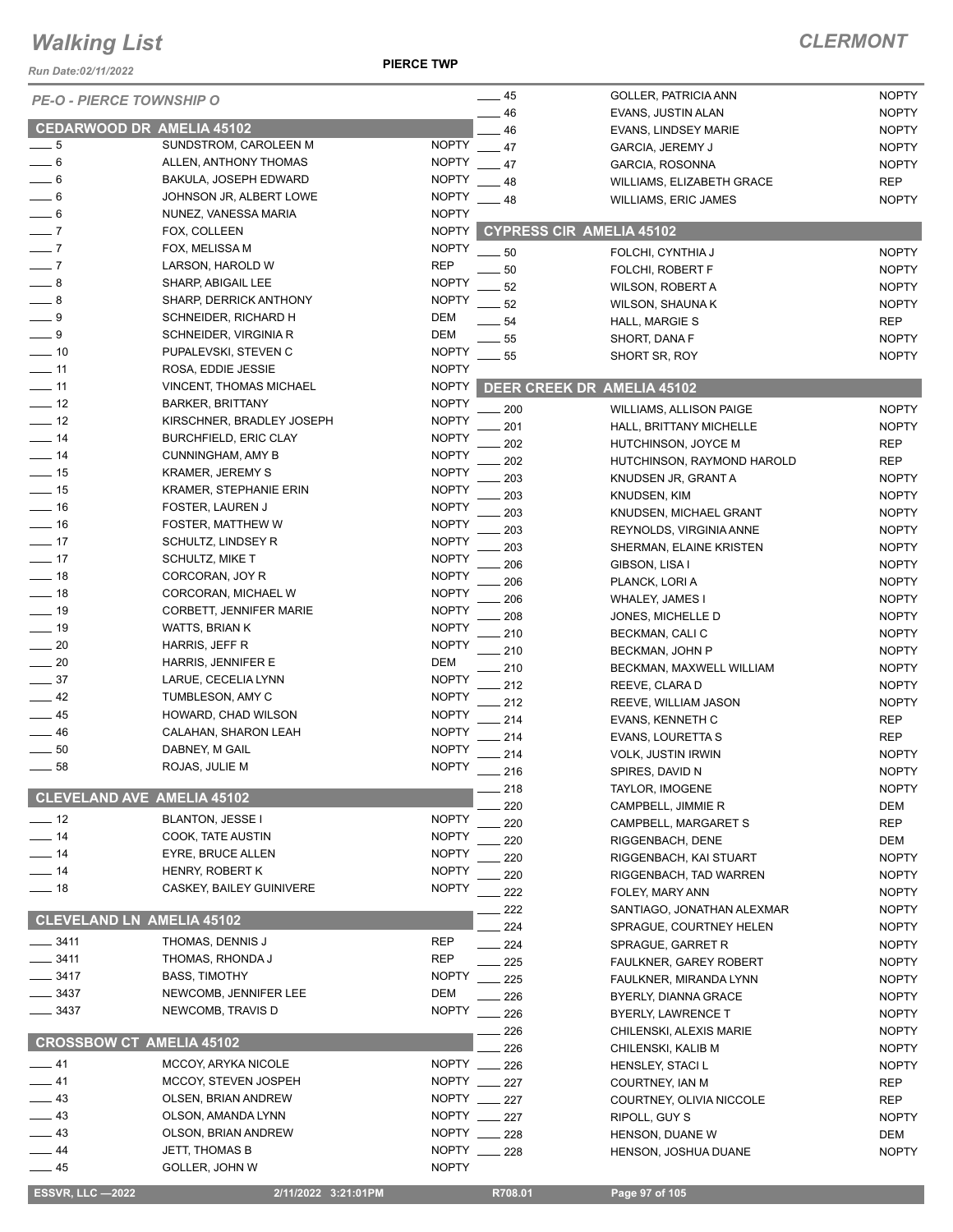*Run Date:02/11/2022*

**PIERCE TWP**

|                   |                                 | $\frac{1}{264}$                   |        | PREBBLE, ROGER ADAM                | <b>NOPTY</b> |
|-------------------|---------------------------------|-----------------------------------|--------|------------------------------------|--------------|
|                   | <b>PE-O - PIERCE TOWNSHIP O</b> | $- 265$                           |        | ENGLE, NICOLE                      | <b>NOPTY</b> |
|                   | DEER CREEK DR AMELIA 45102      |                                   | $-265$ | ENGLE, VARIAN L                    | <b>NOPTY</b> |
|                   |                                 | NOPTY __ 265                      |        | ENGLE, VARIAN NICHOLAS             | <b>NOPTY</b> |
| $\sim$ 228        | JUNG, ERIC D                    |                                   |        |                                    |              |
| $- 229$           | DUNLAP, DAWSON JAMES            | NOPTY - 267                       |        | <b>GRADY, GINGER LORAINE</b>       | <b>DEM</b>   |
| $\frac{1}{229}$   | DUNLAP, GAIGE T                 | NOPTY __ 267                      |        | JOHNSON, PAMELA THOMASA            | <b>DEM</b>   |
| $\sim$ 229        | DUNLAP, JAMIE L                 | NOPTY - 267                       |        | MILES, BRANDON THOMAS JAVIER       | <b>NOPTY</b> |
| $\frac{1}{229}$   | DUNLAP, MATTHEW S               | NOPTY __ 267                      |        | WILLIAMS, KRISTEE R                | <b>NOPTY</b> |
| $\sim$ 230        | SMITH, MATHEW DAVID             | NOPTY __ 268                      |        | <b>GRANDSTAFF, AMBERLY BETH</b>    | <b>REP</b>   |
| $-231$            | LONG, DAVID LAWRENCE            | NOPTY -268                        |        | <b>GRANDSTAFF, BRIANNA NICOLE</b>  | <b>REP</b>   |
| $-231$            | LONG, SHAUNETTE MARIE           | NOPTY 268                         |        | <b>GRANDSTAFF, GREYSON PATRICK</b> | <b>REP</b>   |
| $\sim$ 232        | BEHREND, ANGELA MICHELLE        | NOPTY -268                        |        | <b>GRANDSTAFF, HANNAH MARIAH</b>   | <b>REP</b>   |
| $\frac{1}{2}$ 233 | <b>BOOTH, LISA MARIE</b>        | NOPTY - 268                       |        | <b>GRANDSTAFF II, RANDALL LEE</b>  | <b>REP</b>   |
| $\frac{233}{2}$   | BOOTH, SHANNON TOD              | NOPTY __ 269                      |        | KUHL, ERIC TIMOTHY                 | <b>NOPTY</b> |
| $\frac{233}{2}$   | <b>WISBY, CAMERON F</b>         | NOPTY __ 269                      |        | KUHL, STEPHANIE N                  | <b>NOPTY</b> |
| $\frac{234}{2}$   | HAGGERTY, JASON CLIFFORD        | NOPTY __ 270                      |        | CALDWELL, SHANE MICHEAL            | <b>NOPTY</b> |
|                   |                                 | NOPTY -270                        |        | <b>MERRILL, ASHLEY N</b>           | <b>NOPTY</b> |
| $\equiv$ 235      | <b>BAGLEY, DOUGLAS E</b>        | NOPTY -270                        |        | OOTEN, AMANDA CHIVON               |              |
| $\frac{1}{2}$ 236 | CARTER, MEGAN ALAINE            |                                   |        |                                    | <b>NOPTY</b> |
| $\frac{1}{2}$ 237 | HILDEBRAND, TERESA L            | NOPTY -270                        |        | RITCHIE, MEAGHAN LEIGH             | <b>NOPTY</b> |
| $\frac{237}{2}$   | TOMICH, JORDAN NICOLE           | NOPTY -272                        |        | TACKETT, EVERETT G                 | <b>NOPTY</b> |
| $\frac{238}{2}$   | MONDY, LOLA R                   | DEM __ 276                        |        | ELLIS, JOAN LORRAINE               | <b>REP</b>   |
| $\frac{239}{2}$   | CHARLES, BRIAN G                | NOPTY - 276                       |        | ELLIS JR, ROBERT WILLIAM           | <b>REP</b>   |
| $-239$            | CHARLES, SHANNON L              | NOPTY __ 278                      |        | <b>MARTIN, CHRISTOPHER LEE</b>     | <b>NOPTY</b> |
| $-240$            | <b>BRAUN, KATHRYN ELAINE</b>    | NOPTY 278                         |        | MARTIN, DELLA R                    | <b>NOPTY</b> |
| $-240$            | SCHERER, ASHLEY LYNNETTE        | NOPTY -278                        |        | NEWMAN, HALEY ROSE                 | <b>REP</b>   |
| $-241$            | CALLICOAT, BILLIE R             | $-278$<br>REP                     |        | NEWMAN, NOE ELY                    | <b>REP</b>   |
| $-241$            | CALLICOAT, JOSEPH               | $\frac{1}{280}$<br>REP            |        | <b>BOLTE, JENA MICHELLE</b>        | DEM          |
| $-242$            | SHOE, STACEY JEAN               | NOPTY - 280                       |        | GOOD, BRIAN L                      | <b>REP</b>   |
| $\frac{243}{2}$   | ADAMS, MICHAEL R                | NOPTY __ 282                      |        | HART, ERIKA R                      | <b>NOPTY</b> |
|                   |                                 | NOPTY - 282                       |        |                                    | <b>NOPTY</b> |
| $-243$            | ADAMS, STEPHANIE MARIE          |                                   |        | HART, ZACHARY VINCENT              |              |
| $\frac{1}{244}$   | KRIEG, BENJAMIN LYLE            | REP __ 284                        |        | FLAHERTY, CAITLIN M                | <b>NOPTY</b> |
| $\frac{1}{245}$   | <b>BRINK, SUZANNE E</b>         | NOPTY -284                        |        | FLAHERTY, DAVID M                  | <b>NOPTY</b> |
| $\frac{1}{245}$   | <b>BROOKS, MARY EMILY</b>       | NOPTY __ 284                      |        | FLAHERTY, PATRICK D                | <b>NOPTY</b> |
| $\frac{245}{2}$   | WANDER, MATTHEW BENJAMIN        | NOPTY __ 286                      |        | PEENO, GREGORY E                   | <b>NOPTY</b> |
| $\frac{1}{246}$   | VINSON, CORY M                  | NOPTY __ 286                      |        | PEENO, MARGARET E                  | <b>NOPTY</b> |
| $-246$            | VINSON, KELLY F                 | NOPTY __ 288                      |        | CAMPBELL, EMILIE ROSE MARIE        | <b>NOPTY</b> |
| $-247$            | HOWE, ABBIGAIL MARIE            | $\frac{1}{288}$<br><b>REP</b>     |        | CAMPBELL, JUSTIN M                 | <b>NOPTY</b> |
| $\frac{1}{247}$   | HOWE, SHAUN ANDREW              | <b>REP</b>                        |        |                                    |              |
| $\frac{1}{249}$   | TONNIS, GREGORY MICHAEL         |                                   |        | NOPTY DRAKE DR AMELIA 45102        |              |
| $- 251$           | MCKENZIE, ALEXANDER JAMES       | NOPTY $-3$                        |        | WEST, ERIN COURTNEY                | <b>NOPTY</b> |
| 251               | PROFFITT, COURTNEY W            | NOPTY $\_\_\_\$ 3                 |        | WEST, KYLE SHANE                   | <b>NOPTY</b> |
| $\equiv$ 253      | RICE JR, STEVEN D               | NOPTY $- 5$                       |        | DIESEL, LISA M                     | <b>NOPTY</b> |
|                   |                                 |                                   |        |                                    |              |
| $\sim$ 256        | VANWINKLE, ADAM                 | REP<br>$-6$                       |        | SEBASTIAN, DANIEL JOSEPH           | DEM          |
| $\sim$ 256        | VANWINKLE, RACHEL L             | REP<br>$\overline{\phantom{0}}$ 7 |        | CRAWFORD, KARLA G                  | <b>NOPTY</b> |
| $-257$            | <b>BASTIN, DEBORAH LYNN</b>     | $NOPTY = 8$                       |        | CRABTREE, BRITTANY NICOLE          | <b>NOPTY</b> |
| $\frac{1}{257}$   | BASTIN, KAITLYN ELIZABETH       | NOPTY __ 8                        |        | NOLAN, BRIANNA                     | <b>NOPTY</b> |
| $\frac{1}{257}$   | BASTIN, KRISTEN                 | NOPTY $-8$                        |        | SUMNER, MELINDA K                  | <b>NOPTY</b> |
| $\frac{1}{258}$   | NEWMAN III, RONALD GEORGE       | $NOPTY$ — 11                      |        | JOHNSON, COLBY MICHAEL             | <b>NOPTY</b> |
| $\frac{1}{258}$   | NEWMAN JR, RONALD GEORGE        | NOPTY $-11$                       |        | MCGEE, WILLIAM P                   | <b>NOPTY</b> |
| $-258$            | WRIGHT, MELINDA RAE             | NOPTY __ 13                       |        | JOHNSTON, ERIC DAVID               | <b>NOPTY</b> |
| $\frac{1}{259}$   | MOJICA, JONATHAN                | NOPTY __ 13                       |        | PHILLIPS, PAMELA SUE               | <b>NOPTY</b> |
| $\equiv$ 259      | MOJICA JR, JULIAN               | NOPTY __ 14                       |        | DORAN, JAMI A                      | <b>NOPTY</b> |
| $\frac{1}{259}$   | TAVERAS DE MAJRCA, MARITZA      | NOPTY __ 15                       |        | <b>BRACKEN, RYAN DALLAS</b>        | <b>NOPTY</b> |
| $-260$            |                                 | $\frac{1}{2}$ 15                  |        |                                    |              |
|                   | HOLBROOK, JENNIFER E            | DEM                               |        | GILBERT, JAMIE D                   | <b>NOPTY</b> |
| $\_\_\_\$ 260     | MCCOMAS, GEORGE A               | DEM<br>$\frac{1}{2}$ 15           |        | GILBERT, JORDAN RAE                | <b>NOPTY</b> |
| $\frac{1}{260}$   | MCCOMAS, KATHLEEN J             | DEM<br>$\frac{1}{2}$ 15           |        | WOODBY, AMBER JOY                  | <b>NOPTY</b> |
| $-261$            | EAST, DEBORAH M                 | NOPTY __ 16                       |        | GIBBS, KAYLEE SUE                  | <b>NOPTY</b> |
| $- 261$           | EAST SR, JACK B                 | $\frac{1}{2}$ 17<br>REP           |        | <b>JERVIS, COURTNEY MARIE</b>      | <b>NOPTY</b> |
| $-262$            | CAMPBELL, DAVID R               | $\frac{1}{2}$ 17<br>REP           |        | RIGLING, CHRISTOPHER SCOTT         | <b>NOPTY</b> |
| $-263$            | FOX, DAWNA JEAN                 | NOPTY __ 17                       |        | RIGLING, JOHN J                    | <b>NOPTY</b> |
| $\frac{1}{263}$   | HERKERT, CURTIS PHILIP          | REP<br>$\frac{1}{2}$ 19           |        | FISCHER, ELIZABETH E               | <b>NOPTY</b> |
| $\frac{1}{263}$   | UECKER, WINTER JEAN             | DEM<br>$\frac{1}{2}$ 19           |        | MOORE, LEE PATRICK                 | <b>NOPTY</b> |
| $\frac{1}{264}$   | PREBBLE, GINA ASHLEY            | NOPTY __ 19                       |        | STEHLIN, AMANDA MICHELE            | <b>NOPTY</b> |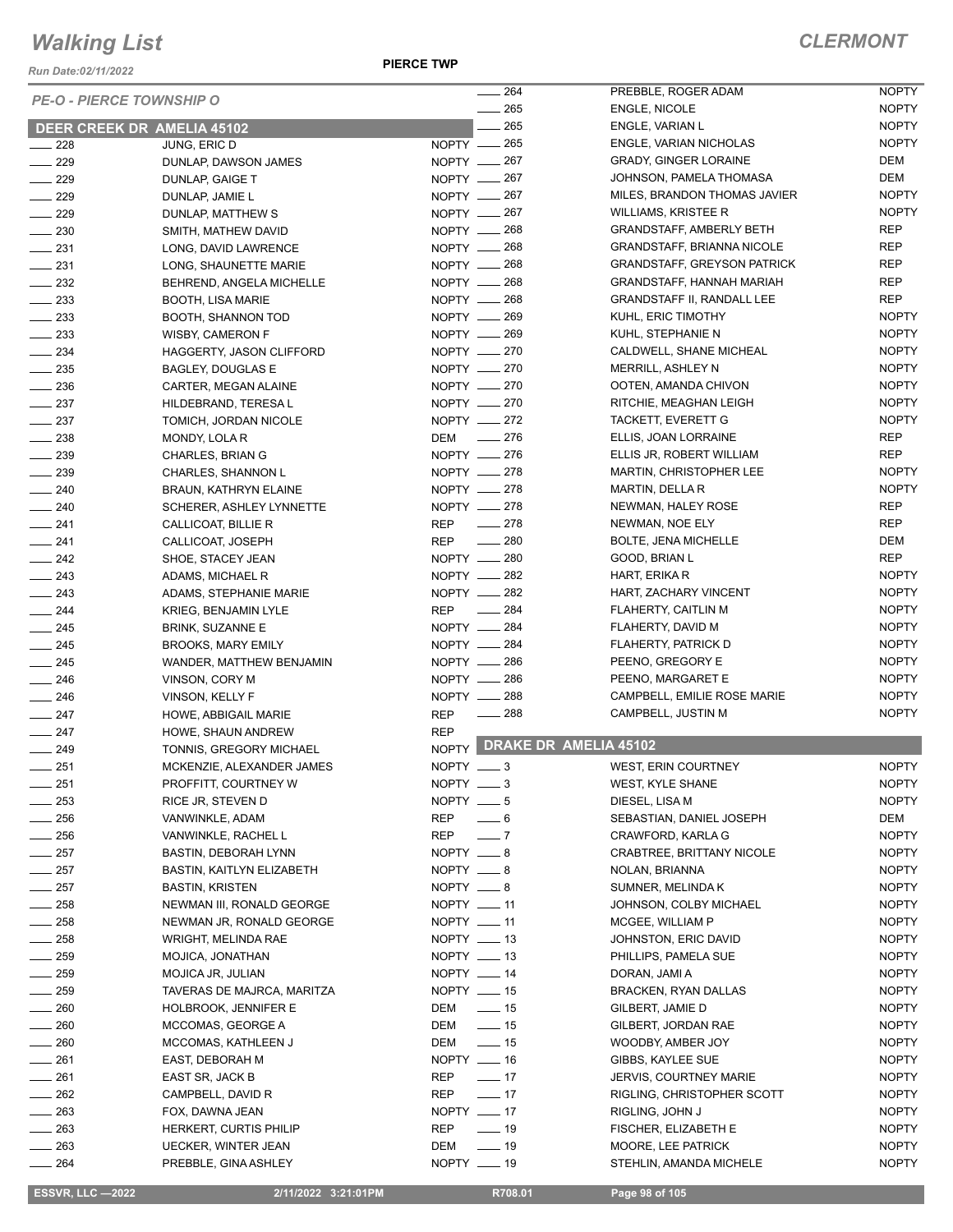*Run Date:02/11/2022*

**PIERCE TWP**

### *CLERMONT*

|                            | <b>PE-O - PIERCE TOWNSHIP O</b> | $-6$                                     | SCOGLIETTI, DANTE DOMINIC        | <b>NOPTY</b> |
|----------------------------|---------------------------------|------------------------------------------|----------------------------------|--------------|
|                            |                                 | $-6$                                     | SCOGLIETTI, FRED A               | <b>NOPTY</b> |
|                            |                                 | $\frac{1}{\sqrt{2}}$ 6                   | SCOGLIETTI, JAMIE R              | <b>NOPTY</b> |
|                            | <b>EAGLE CT AMELIA 45102</b>    | $\overline{\phantom{0}}$ 7               | BRADLEY, GENE V                  | DEM          |
| $\overline{\phantom{0}}$ 1 | MCDAVID, JOSHUA K               | $\overline{\phantom{0}}$ 7<br><b>REP</b> | <b>BRADLEY, JANINE LOUISE</b>    | DEM          |
|                            |                                 | $-8$<br><b>REP</b>                       | MARPLE, DANNY                    | <b>NOPTY</b> |
| $\overline{\phantom{0}}$ 1 | MCDAVID, KRISTEN M              | - 8<br><b>NOPTY</b>                      | SWEENEY, HEATHER ANN             | DEM          |
| $\frac{1}{2}$              | EPSTEIN, CAROLYN M              | 9                                        | WASHBURN, JESSICA DAWN           | <b>NOPTY</b> |
| $\frac{1}{2}$              | EPSTEIN, JAN CAMILLE            | <b>NOPTY</b><br>- 10                     | EUGAIR, JAMES DAVID              | DEM          |
| $-4$                       | HOLDEN, MICHELLE D              | $N$ OPTY $-$                             | <b>GREENWAY, AMANDA VICTORIA</b> | <b>NOPTY</b> |
| $-4$                       | HOLDEN, PEYTON ANTHONY          | NOPTY $-$ 12                             | GREENWAY, DAVID JOHN BRADLEY     | <b>NOPTY</b> |
| $\frac{1}{2}$ 5            | SMITH, AMANDA MARIE             | $NOPTY$ - $12$                           | HUGHES, RACHEL LYNN              | <b>NOPTY</b> |
| $\frac{1}{2}$              | YORK, BRANDON K                 | $NOPTY$ - 12                             |                                  |              |
| $\frac{1}{\sqrt{2}}$       | HEIN, ADAM ROCHE                | $\frac{1}{2}$ 12<br><b>REP</b>           | <b>HUGHES, SHAUN PATRICK</b>     | <b>NOPTY</b> |
| $\overline{\phantom{0}}$ 6 | HEIN, ASHLEY L                  | $\frac{1}{2}$ 13<br><b>REP</b>           | ARGUETA, MICHELLE P              | <b>NOPTY</b> |
| $\overline{\phantom{0}}$   | BEEKMAN, NICHOLAS PATRICK       | $NOPTY$ - 13                             | ARGUETA, RUDY O                  | <b>NOPTY</b> |
| $\frac{1}{2}$              | <b>CURTIS, PAMELA KAYE</b>      | $\frac{1}{2}$ 14<br>DEM                  | NEVILLE, NICOLE L                | <b>NOPTY</b> |
| $-8$                       | GATES JR, LEONARD THOMAS        | $\frac{1}{2}$ 14<br><b>REP</b>           | REVEAL, SCOTT L                  | <b>NOPTY</b> |
| $-9$                       | CHADWICK, BRITTANIE LYNN        | $NOPTY$ -- 15                            | <b>GRUBER, CHRISTEEN N</b>       | <b>NOPTY</b> |
| $-9$                       | PARTIN, CHRISTOPHER MICHAEL     | _ 15<br>$N$ OPTY $-$                     | <b>GRUBER, ROBERT P</b>          | <b>NOPTY</b> |
|                            |                                 |                                          |                                  |              |
| $-10$                      | WOLFE, KENNETH WAYNE            | <b>NOPTY</b>                             | <b>GROUSE DR AMELIA 45102</b>    |              |
| $\frac{1}{2}$ 10           | <b>WOLFE, PATRICIA RAE</b>      | <b>NOPTY</b><br>- 4                      | AYERS, BRANDON CHARLES           | <b>NOPTY</b> |
| $-11$                      | NEVILLE, KELLY M                | NOPTY -<br>- 4                           | AYERS, DUSTIN RICHARD LEE        | <b>NOPTY</b> |
| $-12$                      | DETRO, PETE M                   | NOPTY -                                  | DECKER, CARLA SUE                | <b>NOPTY</b> |
| $\frac{1}{2}$ 13           | VIESON, ANTHONY EDWARD          | $NOPTY =$                                |                                  |              |
| $\frac{1}{2}$ 13           | VIESON, MICHELLE A              | $NOPTY =$                                | DUNSEITH, CHASE ALLEN            | <b>NOPTY</b> |
| $\frac{1}{2}$ 14           | ERTEL, PAMELA K                 | $-5$<br>DEM                              | CLARK, JAMES D                   | <b>NOPTY</b> |
| $-14$                      | ERTEL, ROBERT L                 | $-5$<br>DEM                              | <b>CLARK, JENNFIER M</b>         | <b>NOPTY</b> |
| $\frac{1}{15}$             | KONOPKA, CRISTOPHER R           | - 5<br>$NOPTY =$                         | <b>CLARK, JUSTIN D</b>           | <b>NOPTY</b> |
| $\frac{1}{15}$             | ROBERTS, TIMOTHY KYLE           | — 5<br>$N$ OPTY $-$                      | <b>CLARK, KALEB JAMES</b>        | <b>NOPTY</b> |
| $-16$                      | SENTERS, LAURA DAWN             | - 6<br>$NOPTY =$                         | DADA, SAMI                       | <b>NOPTY</b> |
| $\frac{1}{2}$ 17           | BORCHELT, DIANE M               | $= 6$<br>DEM                             | DADA, SAMI K                     | <b>NOPTY</b> |
| $-17$                      | WIDELL, MAUREEN RUTH            | $\rule{1em}{0.15mm}$ 6<br>DEM            | JOHNSON, CONNOR EDWARD ELMER     | <b>NOPTY</b> |
|                            |                                 | $-7$                                     | CROSSETT, JASON C                | <b>REP</b>   |
|                            | <b>FALCON CIR AMELIA 45102</b>  | $-9$                                     | CAPTON, JAMES                    | <b>NOPTY</b> |
|                            |                                 | - 9<br>$NOPTY =$                         | CAPTON, ROBIN ELIZABETH          | <b>NOPTY</b> |
| $-51$                      | EVANS, HANNAH K                 | . 11                                     | BURGER, JACQUELINE N             | <b>NOPTY</b> |
| $\frac{1}{\sqrt{2}}$ 51    | EVANS, LISA R                   | NOPTY -<br>_ 11                          | <b>BURGER, JASON MATTHEW</b>     | <b>NOPTY</b> |
| $\frac{1}{2}$ 52           | RUCKER, ANTHONY B               | $NOPTY =$<br>_ 13                        | FIELDS, STEPHEN JAY              | <b>REP</b>   |
| $\frac{1}{2}$ 52           | RUCKER, LYNDON BEAU             | NOPTY -                                  | FIELDS, TINNILLE K               | <b>REP</b>   |
| $\frac{1}{2}$ 52           | RUCKER, REBECCA ANN             | $NOPTY$ - 13                             |                                  | <b>DEM</b>   |
| 53                         | WILHELM, DAVID PAUL             | $NOPTY$ -- 15                            | <b>BRESSER, ADAM P</b>           |              |
| $-54$                      | WALLEN, RYAN T                  | NOPTY - 15                               | <b>BRESSER, RACHEL RENEE</b>     | DEM          |
| $\frac{1}{2}$ 55           | RUNNER, SONDIA K                | - 15<br>NOPTY <sup>-</sup>               | KETCHAM JR, JAMES L              | <b>NOPTY</b> |
|                            |                                 | - 15                                     | <b>KETCHAM, JENNIFER L</b>       | <b>NOPTY</b> |
| FAWN CT AMELIA 45102       |                                 | $-17$                                    | BARNHART, KATINA J               | <b>NOPTY</b> |
| $-48$                      | TRAURIG, JODIE L                | 17<br><b>NOPTY</b>                       | <b>GRAY, CHRISTA MARIE</b>       | <b>NOPTY</b> |
| $-49$                      | SCHNEIDER JR, JEROME R          | 17<br><b>NOPTY</b>                       | HENSLEY, HANNAH MARIE            | <b>NOPTY</b> |
|                            |                                 | 19<br><b>NOPTY</b>                       | DOWNS, COURTNEY JO               | <b>NOPTY</b> |
| $-49$                      | SCHNEIDER, MARY L               | 19                                       | MULLINS, BRANDON JAMES           | <b>NOPTY</b> |
| $\sim$ 50                  | <b>TESTER, DAVID AUGUSTE</b>    | <b>REP</b><br>- 19                       | ZUGG, CHELSEA BREEANN            | <b>NOPTY</b> |
| $\frac{1}{2}$ 50           | <b>TESTER, MERRILLYN RUTH</b>   | <b>REP</b><br>20                         | <b>GREGOIRE, AUSTIN STEPHEN</b>  | <b>REP</b>   |
| $-51$                      | SCRIBNER, DENNIS BRADLEY        | <b>NOPTY</b><br>20                       | <b>GREGOIRE, STEPHEN LLOYD</b>   | REP          |
| $-51$                      | <b>SCRIBNER, TONYA MARIE</b>    | <b>NOPTY</b><br>21                       | <b>BLOCHER, KIM E</b>            | <b>REP</b>   |
| $\frac{1}{2}$ 53           | DAVIS, MONICA L                 | <b>REP</b>                               |                                  |              |
| $-53$                      | DAVIS, ROBERT D                 | 21<br><b>REP</b>                         | <b>BLOCHER, ROBERT J</b>         | DEM          |
|                            |                                 | 22                                       | CROSS, DOUGLAS                   | <b>NOPTY</b> |
|                            | FINCH CT AMELIA 45102           | 22                                       | CROSS, EMILY ANNE                | <b>NOPTY</b> |
| $\overline{\phantom{0}}$ 3 | OCONNOR II, HARVIE E            | 26<br><b>NOPTY</b>                       | MCALISTER, KENNETH BRUCE         | <b>NOPTY</b> |
| $\frac{1}{2}$              | <b>WAGERS, BELINDA ELISE</b>    | 26<br><b>REP</b>                         | MCALISTER, PAULA JANICE          | <b>NOPTY</b> |
|                            |                                 | 27                                       | FEKETE II, JOHN ANDREW           | <b>NOPTY</b> |
| $-4$                       | BRANNUM, ELIZABETH ANNE         | <b>NOPTY</b><br>27                       | FEKETE, TIFFANY LYNN             | <b>NOPTY</b> |
| $-4$                       | BRANNUM, JASON W                | <b>NOPTY</b><br>27                       | OLSON, AARON R                   | <b>NOPTY</b> |
| $-5$                       | BILLOW, RORY D                  | <b>NOPTY</b><br>27                       | OLSON, SHAWN R                   | <b>REP</b>   |
| $-5$                       | JOHNSON, CARMEN RUTH            | <b>NOPTY</b><br>29                       | HERTEL, BRYAN K                  | <b>NOPTY</b> |
| $-6$                       | SCOGLIETTI, DAMIEN JOSPEH       | <b>NOPTY</b><br>29                       | HERTEL, KIMBERLY A               | <b>NOPTY</b> |
|                            |                                 |                                          |                                  |              |

 **ESSVR, LLC —2022 2/11/2022 3:21:01PM R708.01 Page 99 of 105**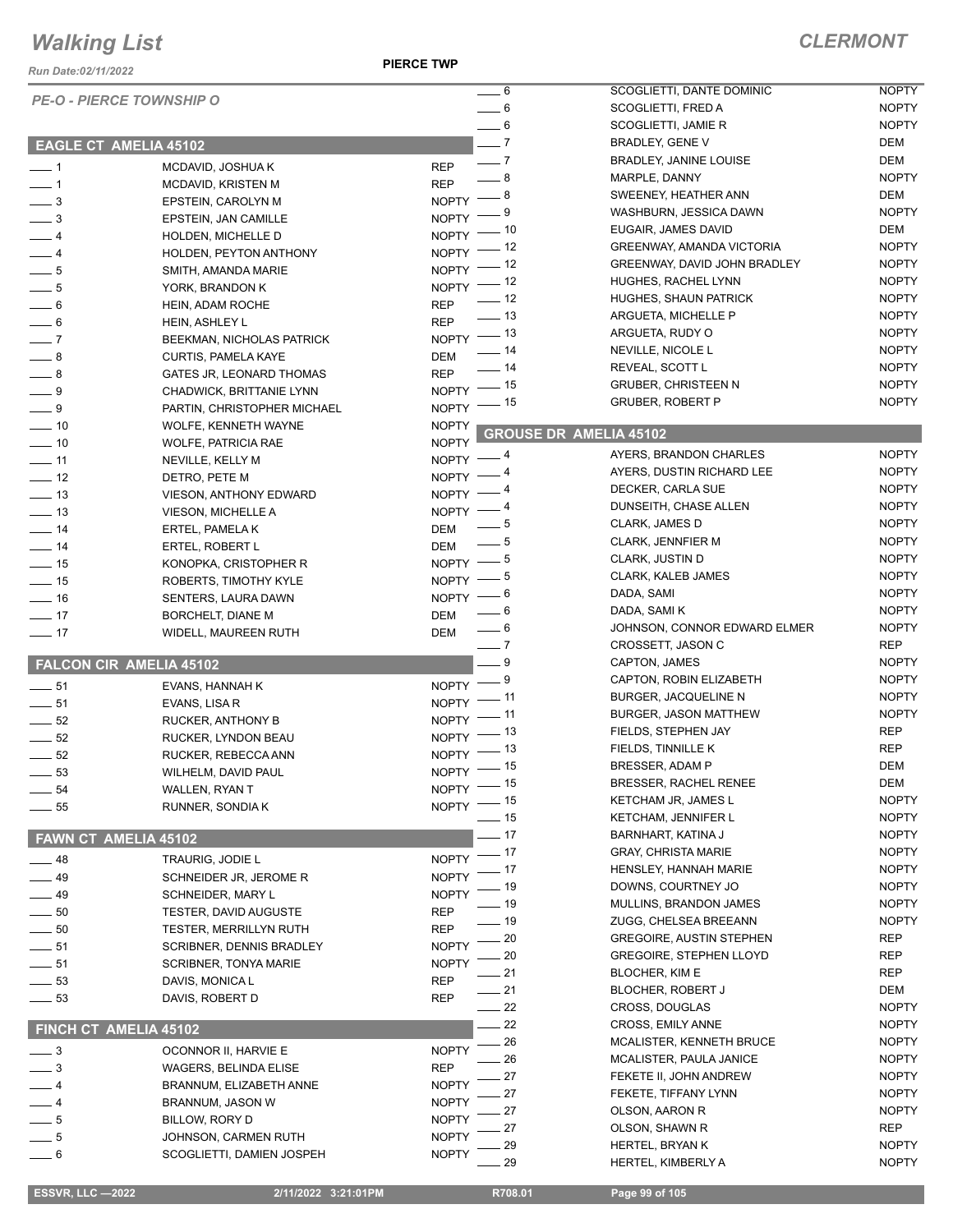*Run Date:02/11/2022*

**PIERCE TWP**

## *CLERMONT*

| <b>PE-O - PIERCE TOWNSHIP O</b>          |                                                       |                                | 3346                                 | ERTEL, CHRISTOPHER ANTHONY                              | <b>NOPTY</b>                 |
|------------------------------------------|-------------------------------------------------------|--------------------------------|--------------------------------------|---------------------------------------------------------|------------------------------|
|                                          |                                                       |                                | 3346                                 | ERTEL, SARAH C                                          | <b>NOPTY</b>                 |
| <b>GROUSE DR AMELIA 45102</b>            |                                                       |                                | 3348                                 | MASSLOW, CAROL ROBERTA                                  | <b>REP</b>                   |
| $\_\_$ 31                                | KLANKE, JENNIFER L                                    | <b>NOPTY</b>                   | 3348                                 | MASSLOW, THOMAS E                                       | <b>REP</b>                   |
| $\frac{1}{2}$ 31                         | KLANKE, TIMOTHY W                                     | <b>NOPTY</b>                   | 3350                                 | HADDIX, WILLIAM ANTHONY WAYNE                           | <b>NOPTY</b>                 |
| $\frac{1}{2}$ 32                         | MILLER, ALLISON MARIE                                 | <b>NOPTY</b>                   | 3354                                 | HOMER, ABIGAIL L                                        | <b>NOPTY</b>                 |
| $\frac{1}{2}$ 32                         | MILLER IV, JAMES FRANK                                | <b>NOPTY</b>                   | 3354                                 | KINCAID, DERICK JB                                      | <b>NOPTY</b>                 |
| $\frac{1}{2}$ 33                         | LEIMAN, PAMELA S                                      | <b>NOPTY</b>                   | 3356                                 | MARKUS, LINDA SUE                                       | <b>REP</b>                   |
| <b>HERON DR AMELIA 45102</b>             |                                                       |                                | 3358                                 | <b>BROWN, JASON KENNETH</b>                             | DEM                          |
|                                          |                                                       |                                | 3360                                 | <b>BOLAN, JUDITH E</b>                                  | <b>NOPTY</b>                 |
| $\frac{1}{2}$                            | <b>BANNER, TRAVIS HARLAN</b>                          |                                | NOPTY __ 3362                        | ADAMS, JASON A                                          | <b>NOPTY</b>                 |
| $-3$                                     | STEMMERDING, SALLY ANNE<br><b>QUIRK, JOHN CHARLES</b> |                                | NOPTY __ 3364<br>NOPTY __ 3368       | COOK, MICHAEL C                                         | <b>NOPTY</b>                 |
| $-5$<br>$-5$                             | QUIRK, KATIE E                                        |                                | NOPTY __ 3370                        | RIZZO, GAIL P                                           | <b>NOPTY</b>                 |
| $-7$                                     | KUHLMAN, GREGORY S                                    |                                | NOPTY __ 3370                        | KUHN, PATRICK JOSEPH                                    | <b>NOPTY</b>                 |
| $-9$                                     | STEELY, DAVID PATRICK                                 |                                | NOPTY __ 3372                        | KUHN, STEPHANIE N                                       | <b>NOPTY</b>                 |
| $-9$                                     | STEELY, ROSALIE RUTH                                  |                                | NOPTY __ 3372                        | <b>EMORY, SHIRLEY LEE</b><br><b>EMORY, THEODORE LEE</b> | <b>NOPTY</b><br><b>NOPTY</b> |
| $\frac{1}{2}$ 11                         | HOFFARD, CANDIE MAE                                   |                                | NOPTY 3372                           | STOVER, CHRISTOPHER J                                   | <b>NOPTY</b>                 |
| $\frac{1}{2}$ 13                         | ARTHUR, KATHIE D                                      | <b>REP</b>                     |                                      |                                                         |                              |
| $\equiv$ 13                              | ARTHUR, TIMOTHY P                                     | <b>REP</b>                     | <b>E MAIN ST AMELIA 45102</b>        |                                                         |                              |
| $-15$                                    | MOFFAT, ANN MARY                                      | NOPTY ___ 70                   |                                      | CLARK, JESSAMINE                                        | <b>REP</b>                   |
| $-15$                                    | PANNELL, LULA JANET                                   |                                | NOPTY __ 102                         | HARLAN, TYA MICHELLE                                    | <b>NOPTY</b>                 |
| $-21$                                    | <b>BARKER, PAMELA LEE</b>                             |                                | NOPTY __ 102 #APT 2                  | KINNEY, JESSIE NICOLE                                   | <b>NOPTY</b>                 |
| $\frac{1}{2}$ 23                         | KITTEL, GREG E                                        | <b>REP</b>                     | $- 102$ #APT 3                       | SHEPHERD, COURTNEY NICOLE                               | <b>NOPTY</b>                 |
| $\frac{1}{2}$ 23                         | KITTEL, SHARYL K                                      | <b>REP</b>                     | $- 102$ #APT 4                       | WAGERS, MONICA LEE                                      | <b>NOPTY</b>                 |
| $\frac{1}{25}$                           | <b>BLOCK, DARREN LEE</b>                              |                                | NOPTY __ 102 #APT 5                  | CARR, MARGARET MARY                                     | <b>NOPTY</b>                 |
| $\frac{1}{25}$                           | <b>BLOCK, TRISHA NICHOAL</b>                          |                                | NOPTY __ 102 #APT 10                 | SHIFFLETT, KATELYNN DANIELLE                            | <b>NOPTY</b>                 |
| $-27$                                    | BHATT, CLAUDIA ANN                                    |                                | NOPTY __ 104 #APT 13                 | MOYER, DEREK JAMES                                      | <b>NOPTY</b>                 |
| $\sim$ 27                                | BHATT, KIRIT ANANTRAL                                 | <b>NOPTY</b>                   | 104 #APT 14                          | RISER, SAMANTHA LYN                                     | <b>NOPTY</b>                 |
| $\frac{1}{29}$                           | AYSCUE, AMY LYNN                                      | <b>NOPTY</b>                   | ___ 104 #APT 15                      | GABE, DAVID L                                           | <b>NOPTY</b>                 |
| $\frac{1}{2}$ 31                         | KIDD, DARRYL MATT                                     | <b>NOPTY</b>                   | -04 #APT 15                          | HUNTER, ALEXANDRIA N                                    | DEM                          |
| $\frac{1}{2}$ 31                         | KIDD, PAULA SUE                                       | <b>NOPTY</b>                   | $- 104$ #APT 17                      | <b>BEHYMER, FAITH A</b>                                 | <b>NOPTY</b>                 |
| $\frac{1}{2}$ 33                         | CHURCH, DAVID MICHAEL                                 | <b>NOPTY</b>                   | $- 104$ #APT 19                      | HUTCHINS, ELIZABETH ANN                                 | <b>REP</b>                   |
| $\frac{1}{2}$ 33                         | CHURCH, MICHAEL W                                     | <b>NOPTY</b>                   |                                      |                                                         |                              |
| $\frac{1}{2}$ 35                         | <b>GREENE, JEFFREY PAUL</b>                           | <b>REP</b>                     | <b>MALLARD DR AMELIA 45102</b>       |                                                         |                              |
| $\frac{1}{2}$ 35                         | STEINMAN, JAYME LYNN                                  | <b>REP</b>                     | - 1                                  | BOWLING, JUSTIN MATTHEW                                 | <b>NOPTY</b>                 |
| $-37$                                    | KNOX, ANDREA L                                        | <b>NOPTY</b>                   | $\overline{1}$                       | BOWLING, THOMAS DARREN                                  | <b>NOPTY</b>                 |
| $\frac{1}{2}$ 37                         | KNOX, ROBERT A                                        | <b>NOPTY</b>                   | $\overline{\phantom{0}}$ 2           | JOHNS, RICHARD D                                        | <b>REP</b>                   |
|                                          |                                                       |                                | 3                                    | GADZINSKI, MICHAEL O                                    | <b>NOPTY</b>                 |
|                                          | <b>HUMMINGBIRD WAY AMELIA 45102</b>                   |                                | $\_\_$ 3                             | MECKLEY, ANITA D                                        | <b>NOPTY</b>                 |
| — 1                                      | <b>BIVENS, DIANNE R</b>                               | DEM                            | $\equiv$ 3                           | MECKLEY, SHELBY RENAE                                   | <b>NOPTY</b>                 |
| $\overline{\phantom{0}}$ 1               | NELSON, RONALD KEITH                                  | DEM                            | $\equiv$ 3                           | MECKLEY, TIMOTHY A                                      | <b>NOPTY</b>                 |
| $\overline{\phantom{0}}$ 3               | SMITH, MICHAEL KEITH                                  | <b>NOPTY</b>                   | $-5$                                 | POOLE, MATTHEW DANIEL                                   | <b>NOPTY</b>                 |
| $\frac{1}{2}$                            | TURNER, CARLA M                                       | NOPTY $-5$                     |                                      | ROLL, SAMUEL CALEB                                      | <b>NOPTY</b>                 |
| <b>HUNTSMAN TRACE AMELIA 45102</b>       |                                                       |                                | $6 \overline{6}$                     | CHITWOOD, MEGAN K                                       | <b>NOPTY</b>                 |
|                                          |                                                       |                                | 6                                    | WAID, TANNER ELLIOTT                                    | <b>NOPTY</b>                 |
| $- 3288$                                 | HUFF, BETTY JANE                                      | NOPTY $-7$                     |                                      | MEREDITH, JASON T                                       | <b>NOPTY</b>                 |
| $\frac{1}{2}$ 3288                       | HUFF, FREDDIE EUGENE                                  | NOPTY $-7$                     |                                      | MILEWSKI, PAUL DOUGLAS                                  | DEM                          |
| $\frac{1}{2}$ 3288                       | LELESCH, ASHLEY ELIZABETH                             | NOPTY $-7$                     |                                      | MILEWSKI, SANDRA J                                      | DEM                          |
| $\frac{1}{2}$ 3288                       | LELESCH, TRAVIS RYAN ALLEN                            | NOPTY $\_\_\$ 8<br>$NOPTY = 8$ |                                      | MORGAN, ALLISON LAURIE                                  | <b>NOPTY</b>                 |
| $\frac{1}{2}$ 3288                       | MARCONNET, KAYCEE MARIE                               | NOPTY ___ 9                    |                                      | <b>MORGAN, ROSS THOMAS</b>                              | <b>NOPTY</b>                 |
| $- 3296$                                 | MADDUX, JOSHUA ANDREW                                 |                                |                                      | KOLUMBA JR, JAMES M                                     | REP                          |
| $\frac{1}{2}$ 3300<br>$\frac{1}{2}$ 3300 | ROOKS, GARY W<br>ROOKS, TINA L                        | $NOPTY = 9$                    |                                      | KOLUMBA, RUTHANNE                                       | <b>REP</b>                   |
| $\frac{1}{2}$ 3304                       | WILLIAMS, TANNER M                                    | NOPTY $-10$<br>NOPTY __ 10     |                                      | DHONAU, KYLEE CORYN                                     | <b>NOPTY</b>                 |
| $\frac{1}{2}$ 3320                       | HICKS, ADAM JOSEPH                                    | REP                            |                                      | DHONAU, SHANNA NICOLE                                   | <b>NOPTY</b>                 |
| $- 3320$                                 | HICKS, PATRICIA JANE                                  | REP                            | $\frac{1}{2}$ 12<br>$\frac{1}{2}$ 12 | CHALKER, CHRISTINA M                                    | REP<br><b>REP</b>            |
| $\frac{1}{2}$ 3328                       | FLOYD, SHARON K                                       | NOPTY __ 13                    |                                      | CHALKER, ROBERT E<br>HAWLEY, STACIE NICOLE              | <b>NOPTY</b>                 |
| $\frac{1}{2}$ 3330                       | FETTERS, ANGELA D                                     | NOPTY __ 15                    |                                      | SCHNEIDER, TIMOTHY M                                    | <b>NOPTY</b>                 |
| $\frac{1}{2}$ 3334                       | <b>BURKHART, THERESA LYNN</b>                         | DEM                            | $\frac{1}{16}$                       | ROBINSON, CAITLYN B                                     | <b>NOPTY</b>                 |
| $\frac{1}{2}$ 3338                       | <b>KREINER, SUSAN</b>                                 | REP                            | ____ 18                              | ALLEN, KAREN C                                          | REP                          |
| _ 3342                                   | ARMSTRONG, VIRGINIA M                                 | NOPTY __ 18                    |                                      | <b>BASTRESS, TIMOTHY DAVID</b>                          | <b>NOPTY</b>                 |
| $-3344$                                  | COX, RUSSELL                                          | <b>NOPTY</b>                   |                                      |                                                         |                              |
|                                          |                                                       |                                |                                      |                                                         |                              |

 **ESSVR, LLC —2022 2/11/2022 3:21:01PM R708.01 Page 100 of 105**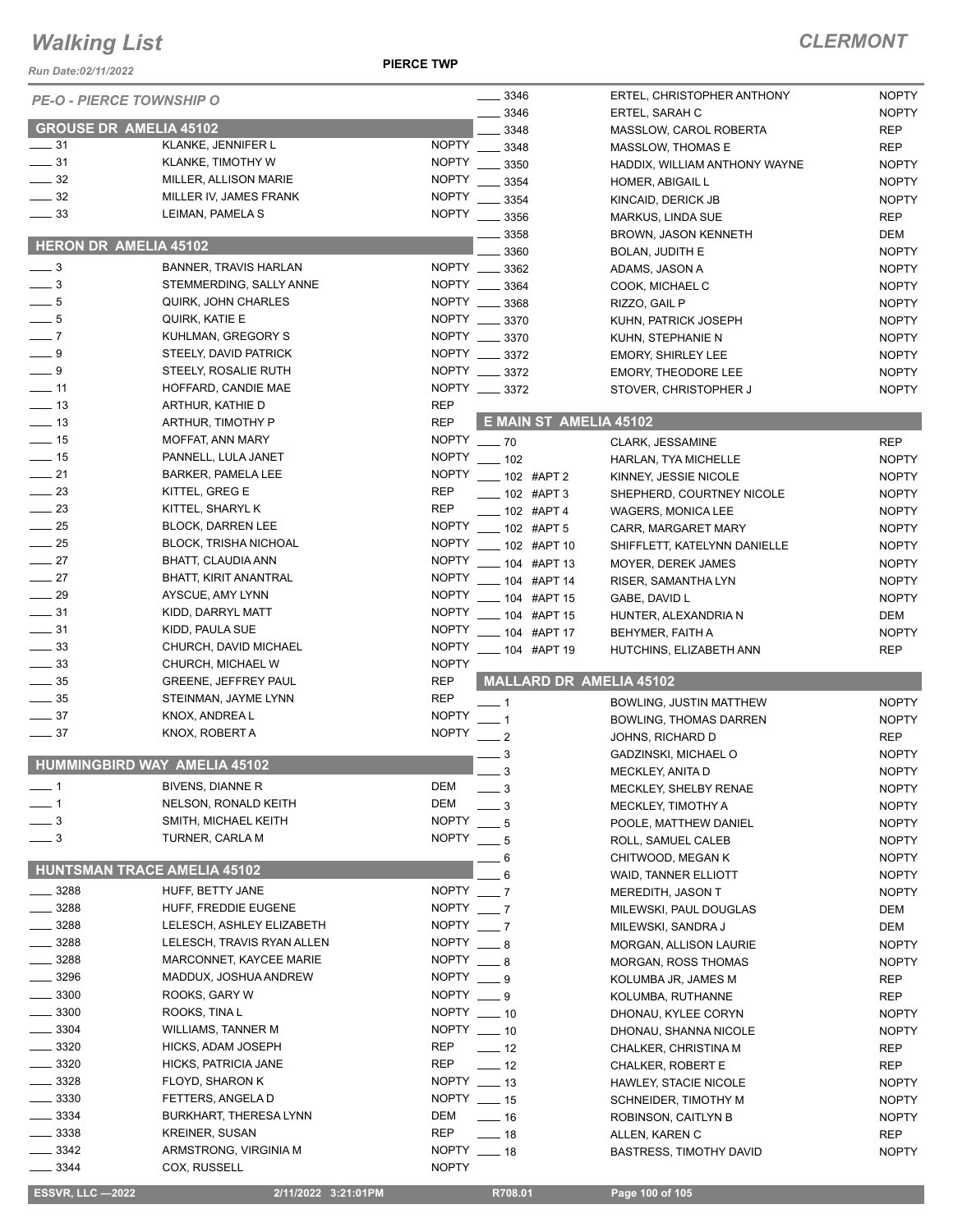*Run Date:02/11/2022*

**PIERCE TWP**

|                                      |                                             |                     | $\frac{1}{20}$                       | EDMONDSON, CHRISTOPHER                  | <b>NOPTY</b>                 |
|--------------------------------------|---------------------------------------------|---------------------|--------------------------------------|-----------------------------------------|------------------------------|
| <b>PE-O - PIERCE TOWNSHIP O</b>      |                                             |                     | 20                                   | EDMONDSON, SANDRA L                     | <b>NOPTY</b>                 |
| MALLARD DR AMELIA 45102              |                                             |                     | 20                                   | SCHOLL, MELANIE D                       | <b>NOPTY</b>                 |
| $\frac{1}{2}$ 19                     | MCNAMEE, BRANDON JAMES                      | DEM                 | $\frac{22}{2}$                       | MEEKS, JENNIFER R                       | <b>NOPTY</b>                 |
| $\frac{1}{2}$ 19                     | MCNAMEE, ERIKA LEIGH                        | DEM                 | $\frac{1}{2}$                        | MEEKS, JOSHUA A                         | <b>NOPTY</b>                 |
| $\frac{1}{2}$ 19                     | MCNAMEE, JOSEPH B                           | <b>DEM</b>          |                                      |                                         |                              |
| $\equiv$ 19                          | MCNAMEE, VIVIAN H                           | <b>DEM</b>          | <b>OSPREY CT AMELIA 45102</b>        |                                         |                              |
| $\sim$ 20                            | SIZEMORE, ANNALISE MARIE                    | NOPTY $-1$          |                                      | BELKNAP, ERIKA LYNN                     | <b>NOPTY</b>                 |
| $\sim$ 20                            | SIZEMORE, MICKIE L                          | <b>REP</b>          | $-1$                                 | PENDERGRASS, JUSTIN EVAN                | <b>NOPTY</b>                 |
| $\frac{1}{21}$                       | <b>MOATS, MACKENZIE TAYLOR</b>              | NOPTY $\_\_\$ 3     |                                      | FORBES, KATHERINE E                     | <b>NOPTY</b>                 |
| $\frac{1}{21}$                       | <b>MOATS SR, RICKY J</b>                    | NOPTY $-3$          |                                      | FORBES, STEPHEN RUSSELL                 | <b>NOPTY</b>                 |
| $-21$                                | <b>MOATS, SHERRIL</b>                       | NOPTY $-4$          |                                      | BIRD, DEBBIE L                          | <b>REP</b>                   |
| $\frac{1}{2}$ 22                     | <b>BAUER, BETTY L</b>                       | DEM                 | $-4$                                 | BIRD, RICHARD A                         | <b>REP</b>                   |
| $\frac{1}{22}$                       | BAUER, GARY A                               | DEM                 | $\overline{\phantom{0}}$ 4           | LITTLE, TYNE ASHLEA                     | <b>REP</b>                   |
| $\equiv$ 23                          | <b>JACKSON, MARK LUCAS</b>                  | NOPTY $-5$          |                                      | LOCKARD, ZURI NICHOLE                   | <b>NOPTY</b>                 |
| $\frac{1}{24}$                       | <b>MOLLOY, KEITH BRIAN</b>                  | NOPTY $-6$          |                                      | <b>GRAY, CINDI L</b>                    | <b>NOPTY</b>                 |
| $\frac{1}{26}$                       | MILLER, ALEXANDRIA DANIELE                  | NOPTY $-6$          |                                      | IORI, MARK L                            | <b>NOPTY</b>                 |
| $\frac{1}{26}$                       | <b>WILDEY, JAMES L</b>                      | NOPTY $-7$          |                                      | COMELLO, NICHOLAS JEROME                | <b>NOPTY</b>                 |
| $\frac{1}{26}$                       | WILDEY, TINA                                | NOPTY ___ 8         |                                      | MCGUFFEY, AMANDA ANN                    | <b>NOPTY</b>                 |
| $\frac{1}{27}$                       | HOSKINS, KELLI M                            |                     | NOPTY $-10$                          | ALDAPA, MARK F                          | <b>NOPTY</b>                 |
| $\frac{1}{27}$                       | <b>HOSKINS, MICHAEL S</b>                   |                     | NOPTY __ 10                          | HUEBSCHLE, RACHEL MARIE                 | <b>NOPTY</b>                 |
| $\frac{1}{28}$                       | WAMBSGANZ, SERENA MARIE MAY                 |                     | NOPTY __ 10                          | HUEBSCHLE, THOMAS F                     | <b>NOPTY</b>                 |
| $\frac{1}{2}$ 30                     | SMITH JR, JAMES ALLEN                       | DEM                 | $\sim$ 10                            | NEKRASOV, SERGEY SERGEYEVICH            | <b>NOPTY</b>                 |
| $\frac{1}{2}$ 30                     | SMITH, TAI LORAINE                          | NOPTY __ 10         |                                      | NEKRASOVA, JASSICA                      | <b>NOPTY</b>                 |
| $\frac{1}{2}$ 31                     | SIZEMORE, DAREN L                           | <b>NOPTY</b>        |                                      |                                         |                              |
| $\frac{1}{2}$ 32                     | BAKER, MATTHEW Z                            |                     | NOPTY OTTER CT AMELIA 45102          |                                         |                              |
| $\frac{1}{2}$ 32                     | ZUPAN, MARY T                               | NOPTY $-1$          |                                      | FOITZIK, ELENA KATHERINA                | <b>NOPTY</b>                 |
| $\frac{1}{2}$ 33                     | PICKRELL, TIMOTHY                           | NOPTY $-1$          |                                      | MCAFEE, TAYLOR MARIA                    | <b>NOPTY</b>                 |
| $\frac{1}{2}$ 34                     | QUICK, TANGELA RANEE                        | <b>REP</b>          | $-1$                                 | UNTHANK, BETTY JO                       | <b>NOPTY</b>                 |
| $\frac{1}{2}$ 35                     | JACKSON, SHAKIRA K                          | <b>NOPTY</b>        | $\overline{\phantom{0}}$ 1           | UNTHANK, ELIZABETH JOSEFITA             | <b>NOPTY</b>                 |
| $\frac{1}{2}$ 36                     | HOLIFIELD, DANIEL JAMES                     | NOPTY $-2$          |                                      | <b>GOTT, MICHELLE LEIGH</b>             | <b>NOPTY</b>                 |
| $\frac{1}{2}$ 36                     | NORRIS, MEGAN D                             | NOPTY $\_\_\_2$     |                                      | HAMMANN, ANDREW NATHANIEL GOTT          | <b>NOPTY</b>                 |
| $\frac{1}{2}$ 37                     | <b>SCHONER, JORDAN B</b>                    | NOPTY $-2$          |                                      | HAMMANN, BRITTNEY J                     | <b>NOPTY</b>                 |
| $\frac{1}{2}$ 37                     | SCHONER, SARAH ELIZABETH                    | NOPTY $-2$          |                                      | HAMMANN, JEREMY ALEXANDER GOTT          | <b>NOPTY</b>                 |
| $\equiv$ 38                          | MCGUFFIN-HOUSTON, AUSTIN MICHAE             | NOPTY $-2$          |                                      | HAMMANN, SEAN A                         | <b>NOPTY</b>                 |
| $\frac{1}{2}$ 38                     | MOSLEY, JENNIFER ANN                        | NOPTY $-3$          |                                      | DRUMMOND, KENNETH JAMES                 | <b>NOPTY</b>                 |
| $\frac{1}{2}$ 38                     | MOSLEY, ROBERT JASON                        | NOPTY $-5$          |                                      | PEMBERTON, TAMMY LYNN                   | <b>NOPTY</b>                 |
| $\frac{1}{2}$ 39<br>$\frac{1}{2}$ 40 | GIWER, MARY E                               | DEM<br><b>NOPTY</b> |                                      | PARKWOOD PL AMELIA 45102                |                              |
|                                      | ZVER, JOACHIM ADAM                          | <b>NOPTY</b>        |                                      |                                         |                              |
| - 40<br>$\frac{1}{2}$ 43             | ZVER, LISA LUCILLE<br>CLAYTON, CAMILLA RHEA | <b>NOPTY</b>        | $-3$                                 | <b>GLANCY III, HOWARD R</b>             | <b>NOPTY</b>                 |
| $\equiv$ 43                          | <b>CLAYTON, STACEY MICHELLE</b>             | <b>NOPTY</b>        | - 3                                  | <b>GLANCY, MAUREEN N</b>                | <b>NOPTY</b>                 |
| $\frac{1}{2}$ 44                     | MEEKER, AUTUMN RAEANN                       | <b>NOPTY</b>        |                                      | MC GOVNEY, SUE ELLA                     | DEM                          |
| $\frac{1}{2}$ 44                     | QUICK, KEVIN LESTER                         | <b>NOPTY</b>        | 6                                    | SZCZEPAUIK, ROSARIO                     | <b>NOPTY</b>                 |
| $-47$                                | CAPUCINI, KOURTNEY LEIGH                    | <b>NOPTY</b>        | 6                                    | SZCZEPAUIK JR, THEODORE S               | <b>NOPTY</b>                 |
|                                      |                                             |                     | $\overline{7}$                       | ERDY-ELLEMAN, RITA M                    | <b>NOPTY</b>                 |
| MYNAH DR AMELIA 45102                |                                             |                     | 7                                    | FENDER, JULIA A                         | DEM                          |
| $\equiv$ 2                           | FLANNERY, ALISON M                          | <b>REP</b>          | 8                                    | THOMPSON, HEATHER L                     | <b>DEM</b>                   |
| $-2$                                 | FLANNERY, JONATHON ALLYN                    | <b>REP</b>          | - 8                                  | THOMPSON, JASON D                       | <b>NOPTY</b>                 |
| $-4$                                 | ADDISON, FELECIA TIFFANY                    | <b>NOPTY</b>        | 9                                    | CARLIER, JACOB LEO                      | <b>NOPTY</b>                 |
| $-6$                                 | HYDER, JOHN M                               | REP                 | $-9$<br>$-9$                         | CARLIER, LAURA A                        | DEM                          |
| $= 6$                                | ZAVALA, AUDREY JUNE                         | REP                 |                                      | CARLIER, ROBERT L                       | <b>REP</b>                   |
| $-6$                                 | ZAVALA, MICHELLE ANN                        | <b>REP</b>          | $\frac{1}{2}$ 10<br>$\frac{1}{2}$ 10 | MOORE, BRENDA JO                        | <b>NOPTY</b><br><b>NOPTY</b> |
| $-8$                                 | STAMPONE, NICHOLAS G                        | DEM                 | $\equiv$ 10                          | MOORE, EMMALINE MCENDREE                |                              |
| $\sim$ 10                            | CARPENTER, MICHAEL CHRISTOPHR               | <b>NOPTY</b>        | $\frac{1}{2}$ 11                     | MOORE, SCOTT G                          | <b>NOPTY</b><br><b>NOPTY</b> |
| $\frac{1}{10}$                       | CASTELLON, ERICA K                          | NOPTY $-12$         |                                      | PETROV, IVO SLAVEV<br>STEINER, SANDRA F | <b>NOPTY</b>                 |
| $-12$                                | HALEY, MARY EDWARD                          | <b>NOPTY</b>        | $\frac{1}{2}$ 13                     | RATLIFF, DWIGHT D                       | <b>NOPTY</b>                 |
| $\frac{1}{2}$ 12                     | HALEY, TRINA LINNETT                        | NOPTY $-13$         |                                      | RATLIFF, MCKENZIE SHEA                  | <b>NOPTY</b>                 |
| $\frac{1}{2}$ 12                     | MESSERIAN, DEANNA J                         | REP                 | $\equiv$ 13                          | RATLIFF, SHAWN KELLIE                   | <b>NOPTY</b>                 |
| $\frac{1}{2}$ 12                     | MESSERIAN, LAZARUS A                        | REP                 | $\frac{1}{2}$ 13                     | STEPHENS, CYNTHIA LOUISE                | <b>NOPTY</b>                 |
| $\frac{1}{2}$ 14                     | ROYSE, ALISHEA DIANA                        | REP                 | —— 13                                | STEPHENS, JAMES MORGAN                  | <b>NOPTY</b>                 |
| $\frac{1}{2}$ 14                     | ROYSE, ROBIN DEAN                           | <b>REP</b>          | $-14$                                | DAVIDSON, KIMBERLY R                    | <b>NOPTY</b>                 |
| — 16                                 | HUBER, MICHAEL RAY                          | <b>NOPTY</b>        | $\frac{1}{2}$ 14                     | <b>GRUBBS, BRENDA KAY</b>               | <b>NOPTY</b>                 |
|                                      |                                             |                     |                                      |                                         |                              |
| <b>ESSVR, LLC -2022</b>              | 2/11/2022 3:21:01PM                         |                     | R708.01                              | Page 101 of 105                         |                              |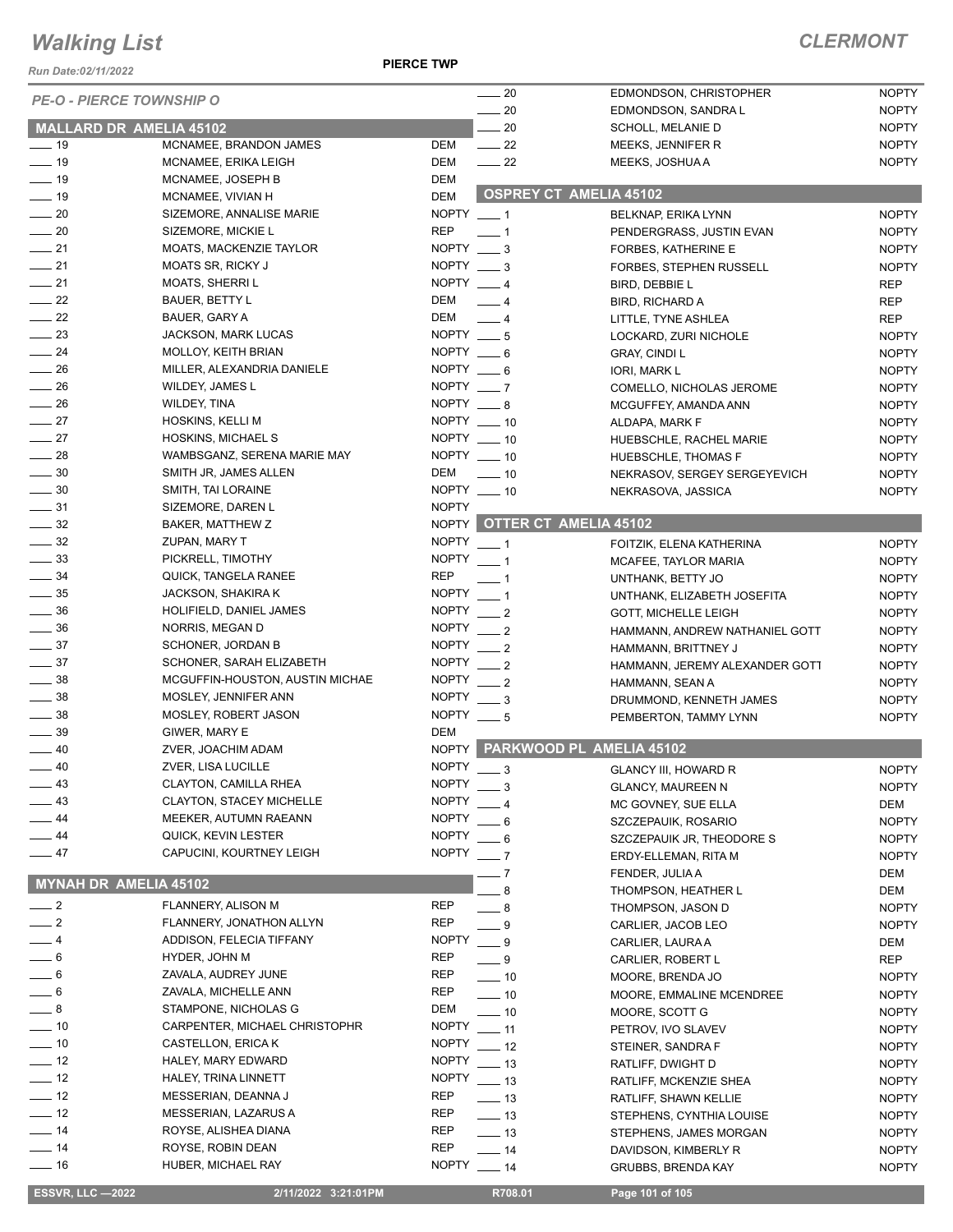#### *Run Date:02/11/2022*

#### **PIERCE TWP**

| 7911 Dale.04/11/4044        | <b>PE-O - PIERCE TOWNSHIP O</b>  |                              | $\overline{\phantom{0}}$ 21 | MOORE, ETHAN CHARLES                              | <b>NOPTY</b>                 |
|-----------------------------|----------------------------------|------------------------------|-----------------------------|---------------------------------------------------|------------------------------|
|                             |                                  |                              | $-21$<br>$-21$              | MOORE, KURTIS JAMES                               | <b>NOPTY</b><br><b>NOPTY</b> |
|                             | PARKWOOD PL AMELIA 45102         |                              |                             | MOORE, MARK A                                     |                              |
| $\frac{1}{2}$ 14            | STERLING, ELWOOD JAMES           | $NOPTY$ -21                  |                             | MOORE, TRICIA M                                   | <b>NOPTY</b><br><b>NOPTY</b> |
| $-14$                       | STERLING, TONYA M                | NOPTY <sup>-</sup>           | 22                          | KILGORE, THEODORE JAMES<br><b>BISHOP, JESSE S</b> |                              |
| $\frac{1}{2}$ 15            | DUGGER, SARAH ELIZABETH          | NOPTY <sup>-</sup>           | 24                          |                                                   | <b>NOPTY</b>                 |
| $-16$                       | FREEMAN, CATHERINE E             | NOPTY <sup>-</sup>           | 24                          | <b>BISHOP, KRISTEN M</b>                          | <b>NOPTY</b>                 |
| $-16$                       | SMITH, CHRISTOPHER STEPHEN       | <b>NOPTY</b>                 | 25                          | GOULD, MEGAN MARIE                                | <b>NOPTY</b>                 |
| $\frac{1}{2}$               | COFFEY, ANTHONY L                | <b>NOPTY</b>                 | 25                          | <b>WRIGHT, KIRSTIE E</b>                          | <b>NOPTY</b>                 |
| $-17$                       | COFFEY, CHRISTINA K              | <b>NOPTY</b>                 | 26                          | <b>BARTOLIN, JESSICA L</b>                        | <b>NOPTY</b>                 |
| $\frac{1}{2}$               | RICHARD, TONJA FAYE              | <b>NOPTY</b>                 | 26                          | PIGMAN JR, CARL E                                 | DEM                          |
| $-17$                       | SPAHR, RACHEL AMELIA             | <b>NOPTY</b>                 | 27                          | BOWMAN, BENJAMIN BAUER                            | <b>NOPTY</b>                 |
| $-18$                       | HENSON, JENNIFER MARIE           | <b>NOPTY</b>                 | 27                          | BOWMAN, FAITH NICOLE KAISER                       | <b>NOPTY</b>                 |
| $-18$                       | HENSON, RUSSELL DANIEL           | NOPTY <sup>-</sup>           | 28                          | <b>BARRETT, SAMUEL STONE</b>                      | <b>NOPTY</b>                 |
| $\sim$ 20                   | DAILEY, KRISTEN ELIZABETH        | <b>NOPTY</b>                 |                             |                                                   |                              |
| $\frac{1}{21}$              | <b>BRICE, MONICA SUE</b>         | <b>NOPTY</b>                 |                             | PINTAIL CT AMELIA 45102                           |                              |
| $\frac{22}{2}$              | KAUCHER, CAROL J                 | NOPTY $-3$                   |                             | LUSTENBERG, MICHAYLA JULLAINE                     | <b>NOPTY</b>                 |
| $\sim$ 22                   | KAUCHER, GERALD C                | NOPTY -                      | - 3                         | <b>TORRES, KARIN RENEE</b>                        | <b>NOPTY</b>                 |
| $\frac{1}{24}$              | COOREY, ALAINNA D                | NOPTY -                      | - 3                         | TORRES, RAMON GAMALIEL                            | <b>NOPTY</b>                 |
| $\frac{1}{24}$              | RADCLIFFE, MICHAEL W             | NOPTY -                      |                             | TROXEL, ELIZABETH A                               | <b>NOPTY</b>                 |
| $\equiv$ 26                 | DELISLE, GARY E                  | NOPTY $-$                    |                             | TROXEL, JOSHUA MICHAEL                            | <b>NOPTY</b>                 |
|                             |                                  |                              |                             | AUEL, DIANNA L                                    | <b>REP</b>                   |
|                             | <b>PARTRIDGE DR AMELIA 45102</b> |                              | - 5                         | AUEL JR, JAMES F                                  | <b>REP</b>                   |
|                             |                                  |                              | - 5                         | AUEL SR, JAMES FRANK                              | <b>REP</b>                   |
| $\overline{\phantom{0}}$ 1  | LAMBERT, ELIZABETH ANN           | <b>NOPTY</b>                 | 5                           | AUEL, JAMES ROBERT                                | <b>NOPTY</b>                 |
| $-1$                        | LAMBERT, JOSHUA RYAN             | <b>NOPTY</b>                 |                             | SCHATZMAN, DEREK MATTHEW                          | <b>REP</b>                   |
| $\frac{1}{2}$               | ATKINSON, ASHLEY THERESA         | <b>NOPTY</b>                 |                             | SCHATZMAN, JESSICA LYNNE                          | <b>REP</b>                   |
| $\frac{1}{2}$               | DILLMAN, DANIEL W                | <b>NOPTY</b>                 |                             | <b>ACKELS, HEATHER MARIE</b>                      | <b>NOPTY</b>                 |
| $-4$                        | NORRIS, GREGORY J                | NOPTY <sup>-</sup>           | 8                           | <b>ACKELS, MATTHEW COLE</b>                       | <b>NOPTY</b>                 |
| $\frac{1}{2}$               | COLLINS, ANITA JEAN              | <b>NOPTY</b>                 | . 10                        | BOSBY, DEVON M                                    | <b>NOPTY</b>                 |
| $\frac{1}{\sqrt{2}}$ 6      | CLARK, DENISE RENEE              | NOPTY <sup>-</sup>           |                             |                                                   | DEM                          |
| $-6$                        | <b>CLARK, KENNETH PAUL</b>       | NOPTY -                      | _ 10                        | BOSBY, KAYLEEN ROCHELLE                           |                              |
| $\overline{\phantom{0}}$ 7  | POHLMAN, DONNAL                  | <b>REP</b>                   | . 10                        | FINDLING, CARRIE ANN                              | DEM                          |
| $-8$                        | RODRIGUEZ, ANTHONY M             | $NOPTY$ - 10                 |                             | FINDLING, MARC LEE                                | <b>DEM</b>                   |
| $\_\_\_\$ 8                 | RODRIGUEZ, JESSICA G             | <b>NOPTY</b>                 |                             | <b>RED BUD CIR AMELIA 45102</b>                   |                              |
| $-9$                        | WULFEKOTTER, JONATHAN T          | <b>NOPTY</b>                 |                             |                                                   |                              |
| $-9$                        | WULFEKOTTER, REAGAN SCOT         | NOPTY -                      | _ 50                        | JONES, SANDRA L                                   | <b>NOPTY</b>                 |
| $\frac{1}{10}$              | HURLEY, SEAN G                   | NOPTY -                      | - 51                        | JOHNSON, ALEX WAYNE                               | <b>NOPTY</b>                 |
| $\frac{1}{2}$ 10            | HURLEY, SEAN MICHAEL GAGE        | NOPTY -                      | - 51                        | JOHNSON, MARGARET EILEEN                          | <b>NOPTY</b>                 |
| $\sim$ 10                   | HURLEY, STEPHANIE L              | DEM                          | 52                          | WILSON, HENRY C                                   | <b>NOPTY</b>                 |
| $\overline{\phantom{0}}$ 11 | GOFORTH, WILLIAM A               | NOPTY -                      | 53                          | TROUTMAN, DEBRA A                                 | DEM                          |
| $-11$                       | TEAGUE GOFORTH, TASHA MARIE      | NOPTY -85                    |                             | DORSEY, TINA M                                    | <b>NOPTY</b>                 |
| $-12$                       | KEENER, REBECCA R                | NOPTY -86                    |                             | DALY, DAVID A                                     | <b>NOPTY</b>                 |
| $\frac{1}{2}$               | MILLER, BRIAN C                  | NOPTY $-$ 56                 |                             | DALY, MARY A                                      | <b>NOPTY</b>                 |
| $\frac{1}{2}$ 13            | <b>SCHMIDT, BARBARA P</b>        | <b>REP</b>                   | $=$ 57 $\,$                 | MILLER, BRUCE W                                   | <b>NOPTY</b>                 |
| $\frac{1}{2}$ 13            | SCHMIDT, WILLIAM F               | <b>REP</b>                   | $-57$                       | MILLER, DIANA L                                   | <b>NOPTY</b>                 |
| $-14$                       | CLARK, CODY A                    | NOPTY $-$ 57                 |                             | MILLER, RAVEN STORM                               | <b>NOPTY</b>                 |
| $-14$                       | <b>CLARK JR, LAWRENCE</b>        | <b>REP</b>                   | $\sim$ 58                   | <b>BOLENDER, SARA V</b>                           | <b>NOPTY</b>                 |
| $\frac{1}{15}$              |                                  | <b>REP</b>                   | $\rule{1em}{0.15mm}$ 58     | WISEMAN, MICHAEL ANDREW                           | <b>NOPTY</b>                 |
| $\frac{1}{2}$ 15            | WILLIAMS JR, BRUCE JAY           |                              | $\_\_60$                    | GAMBLIN, ZACHERY ALLAN                            | <b>NOPTY</b>                 |
|                             | WILLIAMS, DEBORAH ANNE           | <b>REP</b>                   | $-60$                       | MILLER, AARON LAMONT                              | <b>NOPTY</b>                 |
| $\frac{1}{15}$              | WILLIAMS, KYLE E                 | <b>REP</b><br>$NOPTY$ $- 60$ |                             | THOMAS, KENNETH ALBERT                            | <b>NOPTY</b>                 |
| $-16$                       | <b>BUDAI, CHRISTY LYNN</b>       | $NOPTY$ -61                  |                             | BREWER, CAROL M                                   | <b>REP</b>                   |
| $-16$                       | <b>BUDAI, JAMES NATHAN</b>       |                              |                             | <b>BREWER, JESSICA NOELLE</b>                     | <b>NOPTY</b>                 |
| $-17$                       | AYERS, JAMES V                   | $NOPTY$ -61                  |                             | BREWER, RUBEN D                                   | REP                          |
| $\frac{1}{2}$               | STUARD, AMANDA LYNN              | $NOPTY$ -61                  |                             | THOMPSON III, DONALD JAMES                        | <b>NOPTY</b>                 |
| $\frac{1}{2}$ 18            | LANG, JAMES A                    | NOPTY $-62$                  |                             |                                                   |                              |
| $\frac{1}{2}$ 19            | ESCOBAR, RUBEN DARIO             | NOPTY $-$ 65                 |                             | HENSON, CRYSTAL ANN                               | <b>NOPTY</b>                 |
| $\frac{1}{2}$ 19            | SCHEPPMANN, CODY TYLER           | NOPTY $-65$                  |                             | HENSON, JOSHUA DAVID                              | <b>NOPTY</b>                 |
| $-19$                       | YOAKUM, APRIL M                  | <b>DEM</b>                   | — 67                        | PERRY, DONNAK                                     | DEM                          |
| $\frac{1}{2}$ 19            | YOAKUM, CHRISTOPHER L            | NOPTY $-$ 67                 |                             | PERRY, JOSEPH                                     | DEM                          |
| $\frac{1}{2}$ 19            | YOAKUM, TALEN C                  | NOPTY $-69$                  |                             | MOORE, BENJAMIN SCOTT                             | <b>NOPTY</b>                 |
| $\sim$ 20                   | HANLEY, GINNY LYNN               | $NOPTY$ - 69                 |                             | NORTHRUP, MEGAN K                                 | REP                          |
| $\sim$ 20                   | HANLEY II, STEVEN DOUGLAS        | <b>REP</b>                   | $- 71$                      | STEWART, JESSICA LYN                              | <b>NOPTY</b>                 |
|                             |                                  |                              | $-71$                       | STEWART, JOSHUA PAUL                              | <b>NOPTY</b>                 |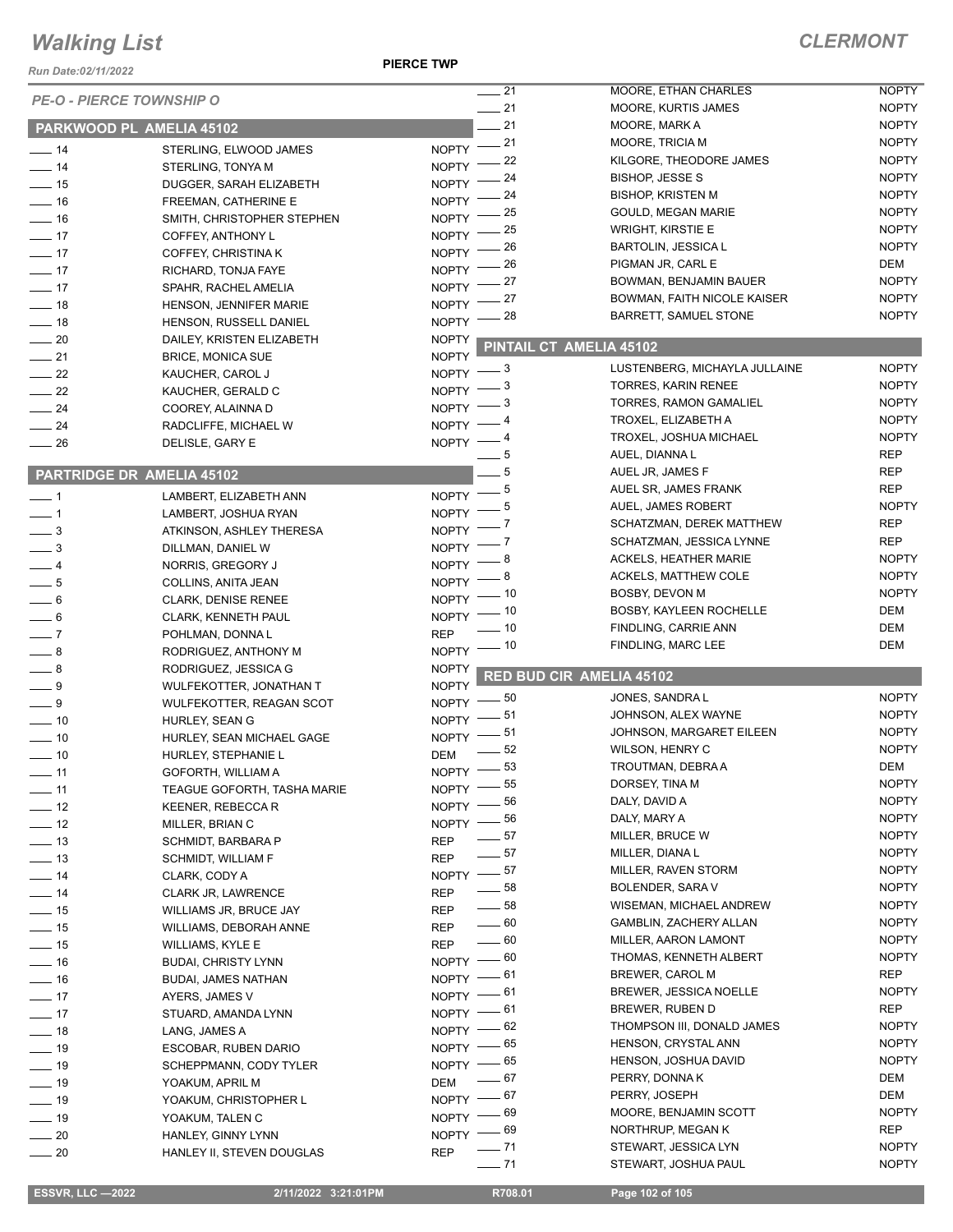*Run Date:02/11/2022*

#### **PIERCE TWP**

| <b>PE-O - PIERCE TOWNSHIP O</b> |                                            |                 | SPRINGWOOD PL AMELIA 45102          |                               |              |
|---------------------------------|--------------------------------------------|-----------------|-------------------------------------|-------------------------------|--------------|
|                                 |                                            |                 | $-82$                               | GOOD, CARYN SUE               | <b>NOPTY</b> |
| RED BUD CIR AMELIA 45102        |                                            |                 | 84                                  | BARNETT, NANCY D              | <b>NOPTY</b> |
| $\frac{1}{2}$ 73                | BROGAN, JENNIFER LEE                       | <b>NOPTY</b>    | $-86$                               | <b>KRAS, BRIAN</b>            | <b>NOPTY</b> |
| $\frac{1}{2}$ 73                | <b>ENNIS, KYLE ALEXANDER</b>               | <b>NOPTY</b>    | .86                                 | <b>KRAS, TERESA</b>           | <b>NOPTY</b> |
| $\sim$ 73                       | PHILLIPS, MICHAEL L                        | <b>NOPTY</b>    | 90                                  | RIEHLE, ROBIN L               | <b>REP</b>   |
| $\frac{1}{2}$ 75                | <b>MEHOLICK, CARMEN L</b>                  | <b>NOPTY</b>    | 92                                  | <b>BAKER, CHARLES WAYNE</b>   | <b>NOPTY</b> |
| $\frac{1}{2}$ 75                | MEHOLICK, CORY S                           | <b>NOPTY</b>    | .92                                 | <b>GRANT, DEBORAH KAY</b>     | <b>REP</b>   |
| $\frac{1}{2}$ 75                | MEHOLICK, TRISTIN JERARD                   | <b>NOPTY</b>    | $-93$                               | NERL, DALE A                  | DEM          |
|                                 |                                            |                 | 93                                  | NERL, MARGARET ANN            | DEM          |
| <b>RED BUD CT AMELIA 45102</b>  |                                            |                 | 94                                  | DABBELT, JAMES P              | <b>NOPTY</b> |
| $\frac{1}{2}$ 63                | MATTHEWS, DONALD                           | NOPTY __ 94     |                                     | DABBELT, PAMELA GAY           | DEM          |
| $\frac{1}{2}$ 63                | MATTHEWS, MARILYN ANN                      | NOPTY __ 95     |                                     | OGIER, PATRICIA F             | <b>NOPTY</b> |
|                                 |                                            |                 | 96                                  | TRUAX, LESLEY KAREN           | <b>NOPTY</b> |
| <b>SPARROW LN AMELIA 45102</b>  |                                            |                 | 97                                  | <b>BLOM, KAREN S</b>          | REP          |
| $\overline{\phantom{0}}$ 1      | WHITFORD, JENNIPHER D                      | NOPTY __ 97     |                                     | <b>BLOM, KENNETH A</b>        | DEM          |
| $\overline{\phantom{0}}$ 1      | <b>WHITFORD, RUSSELL S</b>                 |                 | NOPTY __ 98                         | BOLTEN, DAVID L               | DEM          |
| $\frac{1}{2}$                   | GABBARD, BETHANY LYNN                      |                 | NOPTY __ 100                        | PFAEHLER, FRANK W             | <b>NOPTY</b> |
| $\equiv$ 2                      | <b>GABBARD, JAMES ROBERT</b>               | <b>NOPTY</b>    |                                     |                               |              |
| $\frac{1}{2}$                   | ROGERS, BRAD ALAN                          |                 | NOPTY WOOD DUCK DR AMELIA 45102     |                               |              |
| $\frac{1}{2}$                   | ROGERS, CAITLIN LAY                        | $NOPTY$ ___ 2   |                                     | FARMER, CLINT ETHAN           | <b>NOPTY</b> |
| $-4$                            | BYRNE, BRITTNEY NICOLE                     | NOPTY _         | $-2$                                | <b>FARMER, GARY KYLE</b>      | <b>NOPTY</b> |
| $-4$                            | BYRNE, STACEY A                            | NOPTY $\_\_\_2$ |                                     | PREWITT, CONNIE GAIL          | <b>NOPTY</b> |
| $-4$                            | KANINENBERG, TODD JOSEPH                   | NOPTY $-2$      |                                     | WHITE, SONIRAYE DESTINY DIANE | <b>NOPTY</b> |
| $\frac{1}{2}$ 5                 | GEPFORD, MARGARET GRACE ARNETT             | NOPTY $-3$      |                                     | <b>HARLESS, GARY W</b>        | <b>NOPTY</b> |
| $\frac{1}{\sqrt{2}}$            | MASON, GARRETT BLAKE                       | NOPTY __ 4      |                                     | MERMAN, KELLY A               | <b>NOPTY</b> |
| $\frac{1}{2}$ 5                 | <b>MASON, STEPHANIE LEE</b>                | NOPTY $-4$      |                                     | <b>MERMAN, KIRK ANTHONY</b>   | <b>NOPTY</b> |
| $\frac{1}{2}$ 5                 | MASON JR, WILLIAM G                        | NOPTY $-5$      |                                     | WESLEY, JENNIFER LYNN         | <b>NOPTY</b> |
| $-6$                            | BECKETT, DAVID FARRELL                     | NOPTY $-5$      |                                     | <b>WESLEY, MATTHEW T</b>      | <b>NOPTY</b> |
| $-6$                            | BECKETT, KAREN M                           | NOPTY $-6$      |                                     | WISNIOWSKI, JACQUELINE E      | <b>NOPTY</b> |
| $\sim$ 7                        | INFANZON-MORALES, CYBELLE                  | NOPTY $-6$      |                                     | WISNIOWSKI, STEPHAN ANDREW    | <b>NOPTY</b> |
| $\overline{\phantom{0}}$ 7      | PARRILLA-FUENTES, DAVID                    | NOPTY $-7$      |                                     | CRUMBACHER, JAMES A           | REP          |
| $-8$                            | MULLEN, MELISSA SUE                        | DEM             | $-7$                                | <b>WEAVER, ANDREW STEVEN</b>  | <b>NOPTY</b> |
| $\_\_\$ 8                       | <b>MULLEN, PATRICK HALE</b>                | DEM             | $\sim$ 7                            | WEAVER, SONYA L               | REP          |
| $-11$                           | LOMAX, MAROLDLYNN R                        | NOPTY __ 10     |                                     | <b>BAUER, JULIE A</b>         | <b>NOPTY</b> |
| $-11$                           | WATKINS, JULIUS ALEXANDER                  | NOPTY $-10$     |                                     | <b>BAUER, ROBERT THOMAS</b>   | <b>NOPTY</b> |
| $\frac{1}{2}$ 11                | <b>WATKINS, ROBERT GEORGE</b>              | NOPTY __ 10     |                                     | WRIGHT, JENNY LEE             | <b>NOPTY</b> |
| $\frac{1}{2}$ 12                | <b>HEATON, ANALYN L</b>                    | <b>NOPTY</b>    |                                     |                               |              |
| $\frac{1}{2}$ 12                | <b>HEATON, CRAIG A</b>                     | <b>NOPTY</b>    | <b>WOODMERE CT AMELIA 45102</b>     |                               |              |
| $\frac{1}{2}$ 13                | WISEMAN, CYNTHIA R                         | <b>REP</b>      |                                     |                               |              |
| —— 13                           | WISEMAN, MATTHEW C                         | REP             | $- 100$                             | ROUNDHOUSE, TRACY LYNN        | <b>NOPTY</b> |
| $\frac{1}{2}$ 14                | MCCALL, COURTNEY ERIN                      | <b>NOPTY</b>    | ___ 100                             | RYAN, BEVERLY A               | <b>NOPTY</b> |
| $\frac{1}{2}$ 14                | MCCALL, JUSTIN ANDREW                      | <b>NOPTY</b>    | $\frac{1}{2}$ 100                   | THOMPSON, LYDIA GWYNNE        | <b>NOPTY</b> |
| $\frac{1}{2}$ 14                |                                            | <b>NOPTY</b>    | _ 102                               | ROBINSON, ROSALEE A           | REP          |
| $\frac{1}{2}$ 15                | PORTER, ERICA B<br>WILLIAMS, BLAKE ADDISON | <b>NOPTY</b>    | $-104$                              | <b>WILLIS, BONNIE ALICE</b>   | REP          |
| $\frac{1}{2}$ 15                |                                            | <b>NOPTY</b>    | $-106$                              | PETTY, THERESA M              | <b>NOPTY</b> |
|                                 | YAGER, JOAN L                              |                 | $- 108$                             | HOFFERT, LEONARD LEE          | <b>NOPTY</b> |
| $\frac{1}{2}$ 15                | YAGER, KEITH L                             | <b>NOPTY</b>    | $\frac{1}{2}$ 108                   | OTTING, GLORIA MARIE          | <b>NOPTY</b> |
| $\frac{1}{16}$                  | CROMIE, GEORGE A                           | <b>NOPTY</b>    | $\frac{100}{2}$                     | FETTERS, DEVON L              | <b>NOPTY</b> |
| $-16$                           | HILL, ANISHA CHRISTINA SMITH               | <b>NOPTY</b>    | $- 112$                             | SLAUGHTER, CHARLES OTTO       | <b>NOPTY</b> |
| $\frac{1}{16}$                  | HILL, JAMES LOGAN                          | <b>NOPTY</b>    | $-112$                              | SLAUGHTER, DEBORAH MARIE      | <b>NOPTY</b> |
| $\frac{1}{2}$ 17                | <b>GORNALL JR, THOMAS E</b>                | <b>NOPTY</b>    | $\frac{1}{2}$ 114                   | <b>WESSENDORF, SANDRA E</b>   | <b>NOPTY</b> |
| $\frac{1}{2}$ 17                | KEEFER, SABRINA M                          |                 | NOPTY __ 115                        | JONES, DANNY MICHAEL          | REP          |
| $-18$                           | KENNEY, CAROLE J                           | REP             | $-115$                              | JONES, DIANA K                | REP          |
| $\equiv$ 18                     | KENNEY, GARY A                             | REP             | $-$ 116                             | DEATLEY, JANEEN SUE           | DEM          |
| $\frac{1}{2}$ 18                | <b>KENNEY, PEGGY SUE</b>                   | <b>NOPTY</b>    | $\frac{1}{16}$                      | DEATLEY, WILLIAM DOUGLAS      | REP          |
| $-18$                           | KENNEY, RYAN A                             | REP             | ____ 118                            | RYAN, DEBORAH LORRAINE        | <b>NOPTY</b> |
| $\sim$ 20                       | KING, JAMIE LYNN                           | <b>NOPTY</b>    | $- 120$                             | RANZ, MARY ANN                | <b>REP</b>   |
| $\sim$ 20                       | KING, PAUL JONATHAN                        | <b>NOPTY</b>    | $-120$                              | RANZ, ROBERT J                | REP          |
| $\sim$ 20                       | ROBINSON, PHYLLIS A                        | <b>NOPTY</b>    |                                     |                               |              |
| $\frac{22}{2}$                  | <b>BRADFORD, HEATHER RENEE</b>             |                 | NOPTY WOODSIDE PARK DR AMELIA 45102 |                               |              |
| $\sim$ 22                       | MORSE, JOSHUA DAVID                        | <b>NOPTY</b>    | $\frac{1}{2}$                       | LEE JR, JAMES A               | <b>REP</b>   |
|                                 |                                            |                 | $\frac{1}{2}$                       | LEE, JENNIFER ROBIN           | <b>REP</b>   |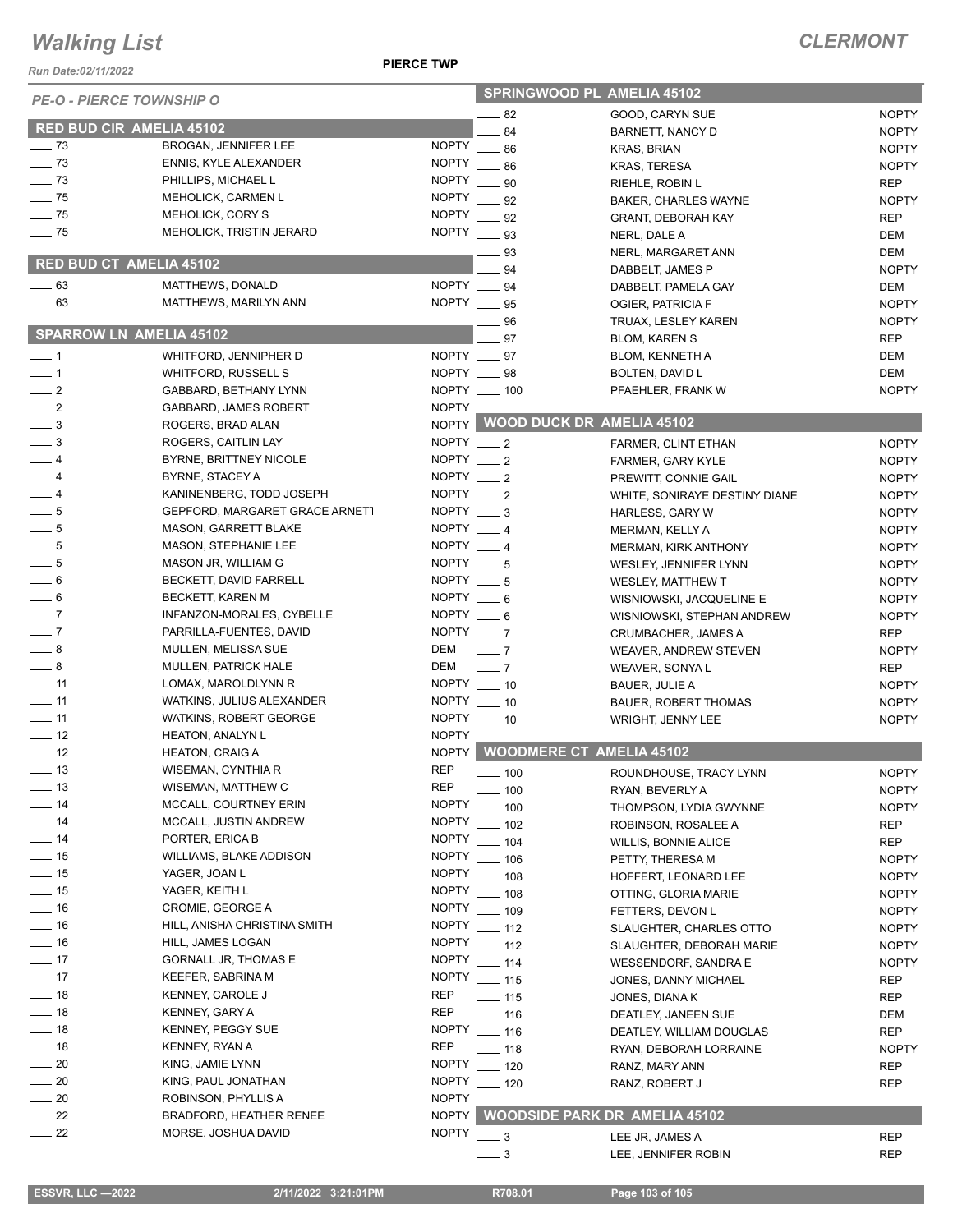*Run Date:02/11/2022*

**PIERCE TWP**

| <b>PE-O - PIERCE TOWNSHIP O</b>      |                                              |                  | $-4$                       | KIHNKE, JENNIFER A              | <b>NOPTY</b> |
|--------------------------------------|----------------------------------------------|------------------|----------------------------|---------------------------------|--------------|
|                                      |                                              |                  | $-4$                       | KIHNKE, JEREMY LOWELL           | <b>NOPTY</b> |
| <b>WOODSIDE PARK DR AMELIA 45102</b> |                                              |                  | $\frac{1}{2}$              | <b>CLANTON, JEREMI STEPHEN</b>  | <b>NOPTY</b> |
| $-5$                                 | TOLES, PAMELA E                              | <b>REP</b>       | $\overline{\phantom{0}}$ 5 | CLANTON, JUANA                  | <b>NOPTY</b> |
| $\frac{1}{2}$ 5                      | TOLES, RODNEY D                              | REP              | $\overline{\phantom{0}}$ 6 | BECKLEY, LINDSAY A              | <b>NOPTY</b> |
| $\frac{1}{2}$ 5                      | <b>TOLES, TAYLOR NICOLE</b>                  | REP              | $-6$                       | BECKLEY, SHAUN P                | <b>NOPTY</b> |
| $\overline{\phantom{0}}$ 7           | PRICE, DOUGLAS T                             | DEM              | $\overline{\phantom{0}}$   | MOCAHBEE, BENJAMIN K            | <b>NOPTY</b> |
| $-9$                                 | LANA, AUTUMN RENEE                           | NOPTY $-7$       |                            | MOCAHBEE, RANDALLYNN S          | <b>NOPTY</b> |
| $\_\_9$                              | LANA, TRISTAN THOMAS                         | NOPTY ___ 9      |                            | DEFILLIPPO, AMANDA JAMISON      | <b>NOPTY</b> |
| $\overline{\phantom{0}}$ 11          | KUSSROW, KEVIN CHARLES                       | NOPTY $-9$       |                            | DEFILLIPPO, MIKE J              | <b>NOPTY</b> |
| $\frac{1}{2}$ 13                     | GILCHRIST, INDIA L                           | NOPTY __ 10      |                            | JACKSON, ANDREA SUZANNE         | DEM          |
| $\frac{1}{2}$ 13                     | JONES, CARLUCCI M                            | NOPTY $\_\_\$ 10 |                            | JACKSON, JASON D                | REP          |
| $\frac{1}{2}$ 13                     | SMITH, ASIA LAYLEENE                         | $NOPTY$ ____ 11  |                            | <b>MARTIN, AUTUMN LEIGH</b>     | <b>NOPTY</b> |
| $\frac{1}{2}$ 15                     | SINGH, GURSEWAK                              | NOPTY __ 11      |                            | WATSON, DANIEL JOHN             | <b>NOPTY</b> |
| $\sim$ 17                            | CARVER, BRIAN L                              | NOPTY __ 12      |                            | ANDERS, CHELSEA MARIE           | <b>NOPTY</b> |
| $\frac{1}{2}$ 19                     | BERNERT, TIMOTHY R                           | REP              | $\frac{1}{2}$              | ANDERS, DALTON DRAKE            | <b>NOPTY</b> |
| $\frac{1}{2}$ 105                    | <b>BAILEY, ELEANOR L</b>                     | REP              | $\frac{1}{2}$ 13           | <b>BASINGER, KENT MACKENZIE</b> | <b>NOPTY</b> |
| $\frac{1}{2}$ 105                    | CUNNINGHAM, KATHERINE GLORIA                 | NOPTY __ 13      |                            | <b>KELLY, AMBER NICOLE</b>      | <b>NOPTY</b> |
| $\frac{1}{2}$ 107                    | BRADEN, BEVERLY L                            | <b>REP</b>       | $\equiv$ 13                | SELIGMAN, JONATHAN DANIEL       | <b>NOPTY</b> |
| $- 107$                              | BRADEN, MELVIN M                             | DEM              | $\frac{1}{2}$ 13           | SELIGMAN, SHERRY MARIE          | <b>NOPTY</b> |
| $- 109$                              | WIESENHAHN, MATTHEW R                        | NOPTY __ 14      |                            | JONES, DAMON W                  | <b>NOPTY</b> |
| $\frac{1}{2}$ 109                    | WIESENHAHN, TRACY L                          | NOPTY __ 14      |                            | JONES, HOLLY W                  | <b>NOPTY</b> |
| $\frac{1}{2}$ 113                    | <b>MCLAIN, BEVERLY D</b>                     | NOPTY __ 16      |                            | MISCH, JAMIE LEIGH              | <b>NOPTY</b> |
| $\frac{1}{2}$ 113                    | <b>MCLAIN, JERRY D</b>                       | NOPTY $- 16$     |                            | MISCH, THOMAS PAUL              | <b>NOPTY</b> |
| $\frac{1}{2}$ 113                    | MCLAIN, SUMMER MELODY                        | NOPTY $-17$      |                            | <b>CLIFTON, LINDA LEE</b>       | <b>NOPTY</b> |
| $\frac{1}{2}$ 113                    | <b>MCLAIN, ZACK MATTHEW</b>                  | NOPTY $-17$      |                            | CROSWAIT, TERRI A               | REP          |
|                                      |                                              | NOPTY __ 17      |                            |                                 |              |
| $- 117$                              | COOLEY, ASHLEY ROSE                          | NOPTY __ 17      |                            | CROSWAIT, WALTER J              | <b>NOPTY</b> |
| $\frac{1}{2}$ 119                    | LEIS, JOSEPH E                               |                  |                            | SPENCER, KAYLA M                | <b>NOPTY</b> |
| $- 121$                              | WALTERS, JOHN E                              | DEM _____ 18     |                            | ASPEN, CHRISTY LEE              | <b>REP</b>   |
| $\frac{1}{2}$ 123                    | ANDERSON, ADRIAN A                           | DEM __ 18        |                            | GUTH, DYLAN THOMAS              | <b>NOPTY</b> |
| $\frac{1}{2}$ 125                    | FRIEDHOFF, JENNIFER L                        | NOPTY __ 18      |                            | MANUEL, JACOB ANTHONY           | <b>NOPTY</b> |
| $\frac{1}{2}$ 127                    | SANDLIN, PAMELA JANE                         | NOPTY $- 18$     |                            | MANUEL, NICOLE D                | <b>NOPTY</b> |
| $\frac{1}{2}$ 129                    | HUESMAN, LOUIS CHARLES                       | NOPTY __ 19      |                            | JEHL, JORDAN CARL               | <b>REP</b>   |
| $\frac{1}{2}$ 129                    | MILLER, ROBERT JOSEPH                        | REP              | $\frac{1}{2}$ 19           | JEHL, KAREN M                   | <b>REP</b>   |
| $\equiv$ 133                         | SKINNER, CHERYL J                            | NOPTY __ 20      |                            | <b>BAKER, JAMES PATRICK</b>     | <b>NOPTY</b> |
| $\frac{1}{2}$ 135                    | COPESTICK, JASMIN MARIE                      | NOPTY __ 20      |                            | BAKER, NANCY ELIZABETH          | <b>NOPTY</b> |
| $\frac{1}{2}$ 135                    | <b>COPESTICK, SETH MICHAEL</b>               | NOPTY $-21$      |                            | <b>MONK, RYAN SCOTT</b>         | <b>REP</b>   |
| $\frac{1}{2}$ 137                    | <b>GIRTON, LINDA M</b>                       | <b>REP</b>       | $\sim$ 22                  | KELLY, BRENDAN PETER            | <b>NOPTY</b> |
| $- 139$                              | MOOREHOUS, BARBARA J                         | NOPTY __ 22      |                            | KELLY, SUSAN PATRICIA           | <b>NOPTY</b> |
| $- 141$                              | JOHNSON, LARRY R                             | $NOPTY$ __ 22    |                            | <b>KELLY, WILLIAM PATRICK</b>   | <b>NOPTY</b> |
| $-$ 141                              | JOHNSON, VALERIE A                           | NOPTY __ 23      |                            | DUCASSE, BRYAN MATTHEW          | <b>NOPTY</b> |
| $-143$                               | WILSON II, KENNETH G                         | $NOPTY$ __ 23    |                            | DUCASSE, WHITNEY SHEA           | <b>NOPTY</b> |
| $\equiv$ 143                         | <b>WILSON, KRISTI RAYE</b>                   | <b>REP</b>       | $\frac{1}{24}$             | CHAMBERS, NATHAN DEAN           | <b>NOPTY</b> |
| $\frac{1}{2}$ 145                    | SCHLEICHER, JACOB MARTIN                     | NOPTY __ 24      |                            | CHAMBERS, NICOLE DAWN           | <b>NOPTY</b> |
| $\frac{1}{145}$                      |                                              | NOPTY $-25$      |                            | KELLY, JESSICA JOY              | <b>NOPTY</b> |
| $- 145$                              | SCHLEICHER, JAMES M<br>SCHLEICHER, MELINDA M | <b>NOPTY</b>     |                            |                                 |              |
|                                      |                                              |                  |                            |                                 |              |
| $- 147$                              | D ANGELICO, MICHELLE JOANNE                  | REP              | <b>TOTAL: 1,129</b>        |                                 |              |
| $\frac{1}{2}$ 149                    | DAVIS, JILLIAN RAE                           | <b>NOPTY</b>     |                            |                                 |              |
| $- 151$                              | PRICE RABAH, KELLY                           | DEM              |                            |                                 |              |
| $\frac{1}{2}$ 153                    | JONES, ALLISON WIEGEL                        | DEM              |                            |                                 |              |
| $\frac{1}{2}$ 153                    | JONES, PETER DALY                            | DEM              |                            |                                 |              |
| $\frac{1}{2}$ 155                    | RINEHART, MELINDA A                          | <b>REP</b>       |                            |                                 |              |
| $\frac{1}{2}$ 157                    | WOOD, ANDREW R                               | DEM              |                            |                                 |              |
| $- 157$                              | WOOD, DONALD EDWARD                          | <b>DEM</b>       |                            |                                 |              |
| — 157                                | WOOD, LISA ANN                               | DEM              |                            |                                 |              |
| $\frac{1}{2}$ 159                    | LAMBERT, JOYCE A                             | <b>REP</b>       |                            |                                 |              |
| $- 161$                              | BROWN, EMMA S                                | <b>NOPTY</b>     |                            |                                 |              |
| $- 185$                              | THORNBERG, MARK ALAN                         | <b>NOPTY</b>     |                            |                                 |              |
| $- 187$                              | FAUL, ROSE MARY                              | <b>NOPTY</b>     |                            |                                 |              |
|                                      |                                              |                  |                            |                                 |              |
| <b>WOODSONG CT AMELIA 45102</b>      |                                              |                  |                            |                                 |              |
| $\equiv$ 3                           | YANG, QUNDI                                  | <b>NOPTY</b>     |                            |                                 |              |
| $-4$                                 | CALVERT, DONNA                               | <b>NOPTY</b>     |                            |                                 |              |
|                                      |                                              |                  |                            |                                 |              |
| <b>ESSVR, LLC -2022</b>              | 2/11/2022 3:21:01PM                          |                  | R708.01                    | Page 104 of 105                 |              |